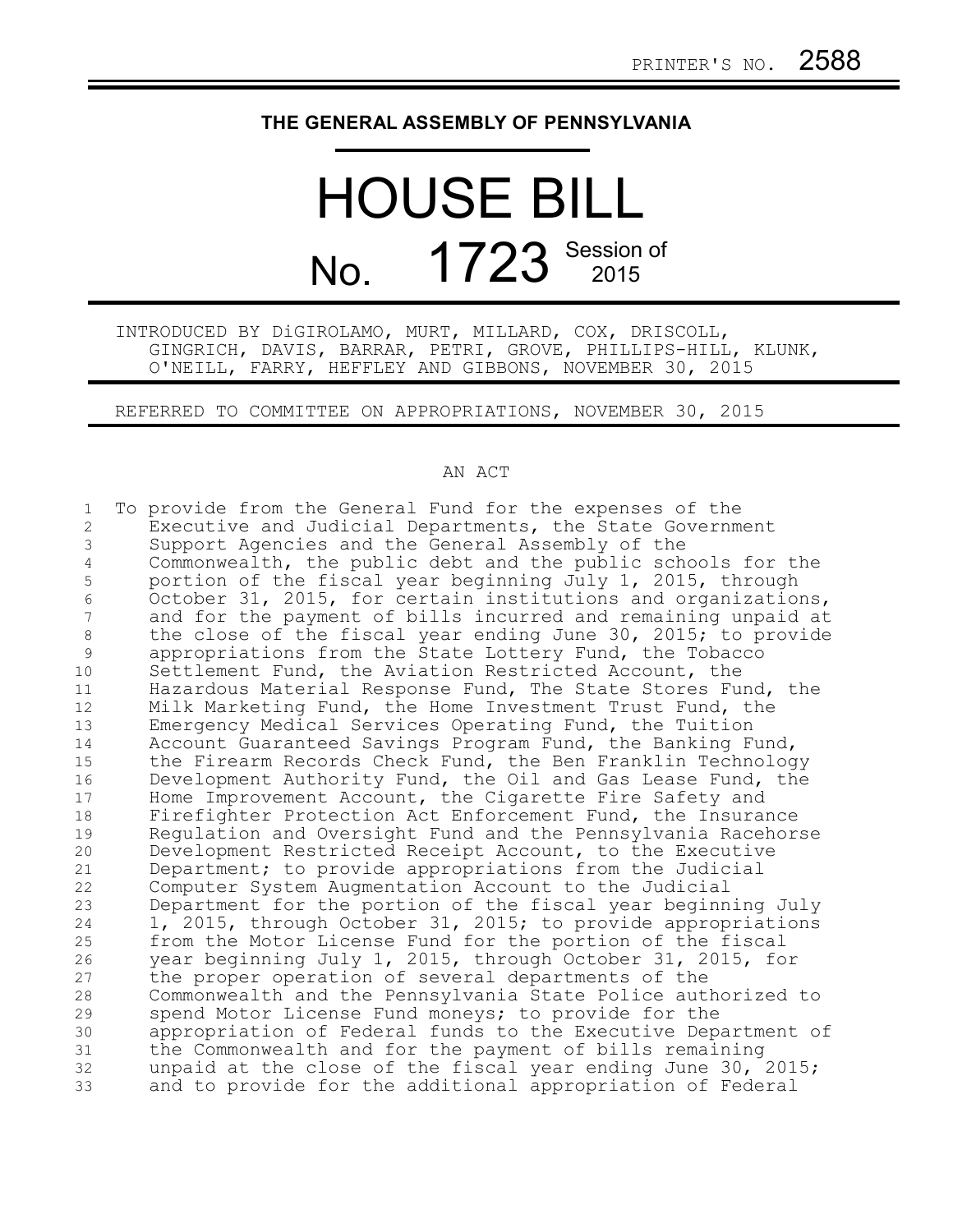and State funds from the General Fund and the State Lottery Fund for the Executive Department of the Commonwealth for the fiscal year July 1, 2014, to June 30, 2015, and for the payment of bills incurred and remaining unpaid at the close of the fiscal year ending June 30, 2015. TABLE OF CONTENTS PART I. GENERAL PROVISIONS Section 101. Short title. Section 102. Definitions. Section 103. Abbreviations. Section 104. State appropriations. Section 105. Federal augmentation appropriations. Section 106. Block grants. PART II. GENERAL FUND AND FEDERAL APPROPRIATIONS FOR PORTION OF 2015-2016 SUBPART A. EXECUTIVE DEPARTMENT Section 201. Governor. Section 202. Executive Offices. Section 203. Lieutenant Governor. 20 Section 204. Attorney General. Section 205. Auditor General. Section 206. Treasury Department. Section 207. (Reserved). Section 208. Department of Agriculture. Section 209. Department of Community and Economic Development. Section 210. Department of Conservation and Natural Resources. Section 211. Department of Corrections. Section 212. Department of Drug and Alcohol Programs. Section 213. Department of Education. 30 Section 214. Department of Environmental Protection. Section 215. Department of General Services. 32 Section 216. Department of Health. 1 2 3 4 5 6 7 8 9 10 11 12 13 14 15 16 17 18 19 21 22 23 24 25 26 27 28 29 31

20150HB1723PN2588 - 2 -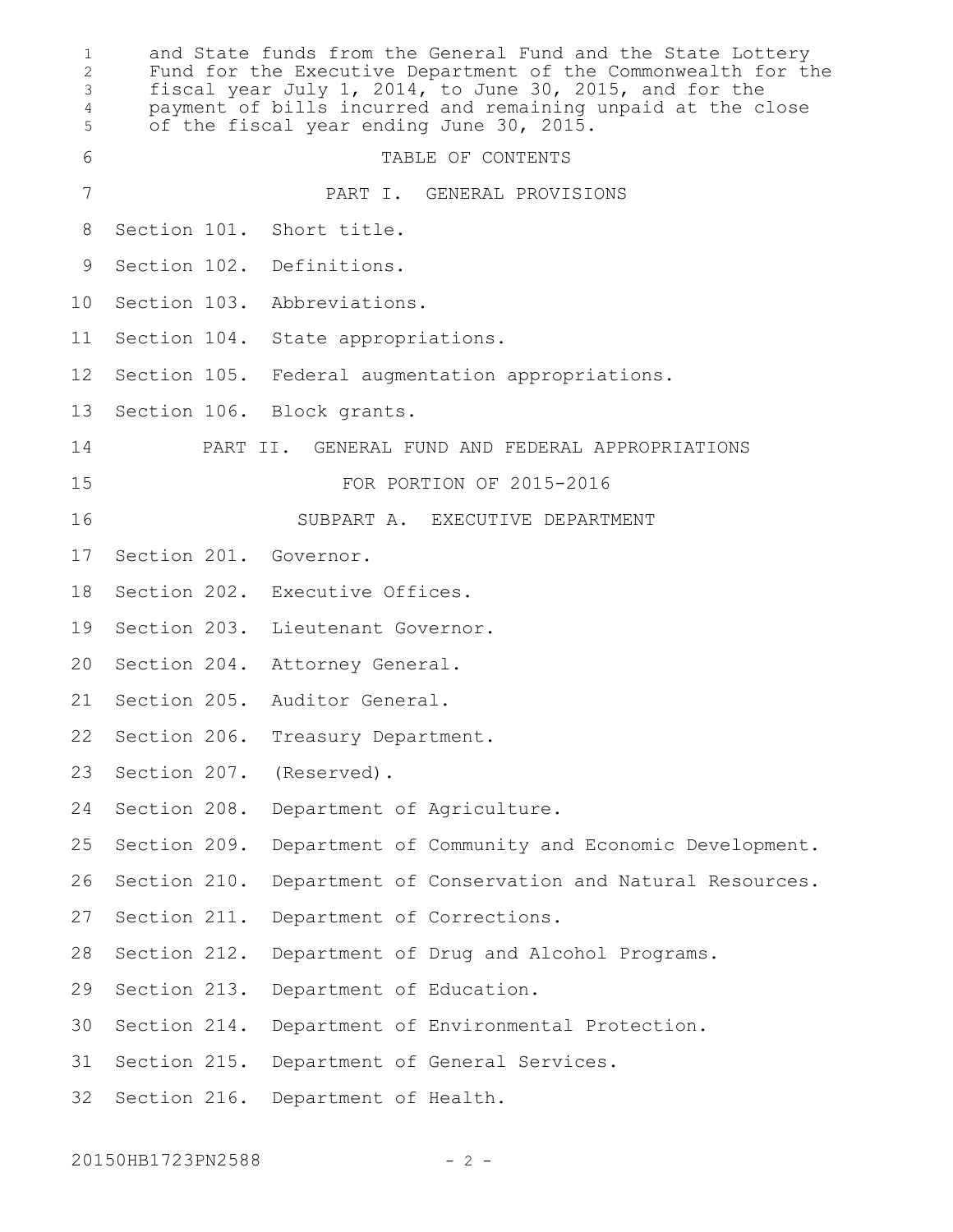Section 217. Department of Human Services. 2 Section 218. Insurance Department. 3 Section 219. Department of Labor and Industry. 4 Section 220. Department of Military and Veterans Affairs. 5 Section 221. Department of Revenue. 6 Section 222. Department of State. 7 Section 223. Department of Transportation. 8 Section 224. Pennsylvania State Police. 9 Section 225. State Civil Service Commission. 10 Section 226. Pennsylvania Emergency Management Agency. 11 Section 227. (Reserved). 12 Section 228. State System of Higher Education. 13 Section 229. Pennsylvania Higher Education Assistance Agency. 14 Section 230. Pennsylvania Historical and Museum Commission. 15 Section 231. Pennsylvania Infrastructure Investment Authority. 16 Section 232. Environmental Hearing Board. 17 Section 233. Pennsylvania Board of Probation and Parole. 18 Section 234. Pennsylvania eHealth Partnership Authority. 19 Section 235. State Ethics Commission. 20 Section 236. (Reserved). 21 Section 237. Thaddeus Stevens College of Technology. SUBPART B. JUDICIAL DEPARTMENT Section 241. Supreme Court. 24 Section 242. Superior Court. 25 Section 243. Commonwealth Court. 26 Section 244. Courts of common pleas. 27 Section 245. Community courts - magisterial district judges. 28 Section 246. (Reserved). 29 Section 247. Philadelphia Municipal Court. 30 Section 248. Judicial Conduct Board. 1 22 23

20150HB1723PN2588 - 3 -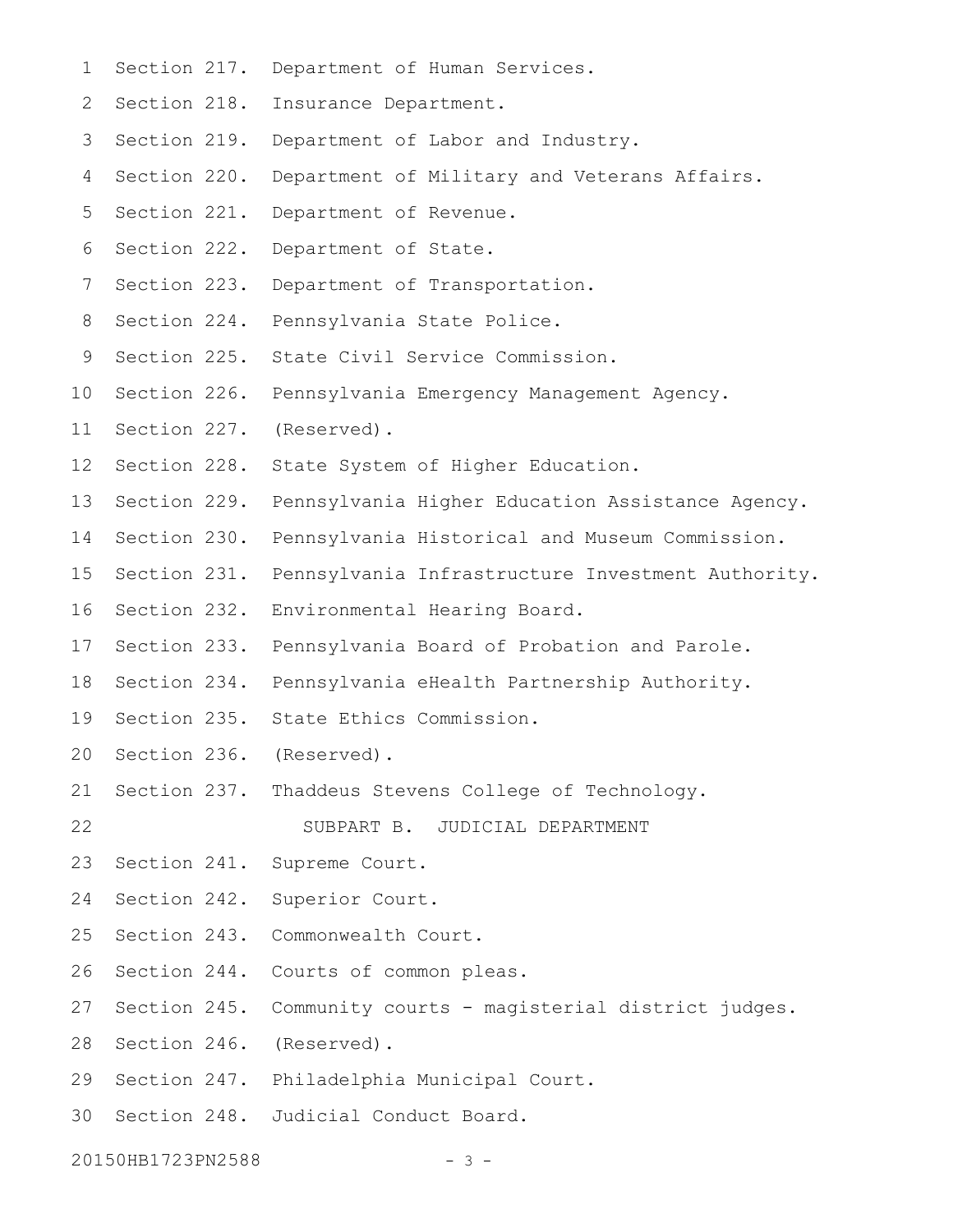Section 249. Court of Judicial Discipline. 2 Section 250. Juror cost reimbursement. 3 Section 251. County court reimbursement. SUBPART C. GENERAL ASSEMBLY 5 Section 261. Senate. Section 262. House of Representatives. SUBPART D. GOVERNMENT SUPPORT AGENCIES 8 Section 271. Legislative Reference Bureau. 9 Section 272. Legislative Budget and Finance Committee. 10 Section 273. Legislative Data Processing Committee. 11 Section 274. Joint State Government Commission. 12 Section 275. Local Government Commission. 13 Section 276. Joint Legislative Air and Water Pollution Control and Conservation Committee. 15 Section 277. Legislative Audit Advisory Commission. 16 Section 278. Independent Regulatory Review Commission. 17 Section 279. Capitol Preservation Committee. 18 Section 280. Pennsylvania Commission on Sentencing. 19 Section 281. Center for Rural Pennsylvania. 20 Section 282. Commonwealth Mail Processing Center. 21 Section 283. Legislative Reapportionment Commission. 22 Section 284. Independent Fiscal Office. 23 Section 285. Health Care Cost Containment Council. PART III. STATE LOTTERY FUND APPROPRIATIONS 25 Section 301. Department of Aging. 26 Section 302. Department of Human Services. PART IV. TOBACCO SETTLEMENT FUND APPROPRIATIONS 28 Section 401. Tobacco Settlement Board. 29 Section 402. Department of Community and Economic Development. 30 Section 403. Department of Human Services. 1 4 6 7 14 24 27

20150HB1723PN2588 - 4 -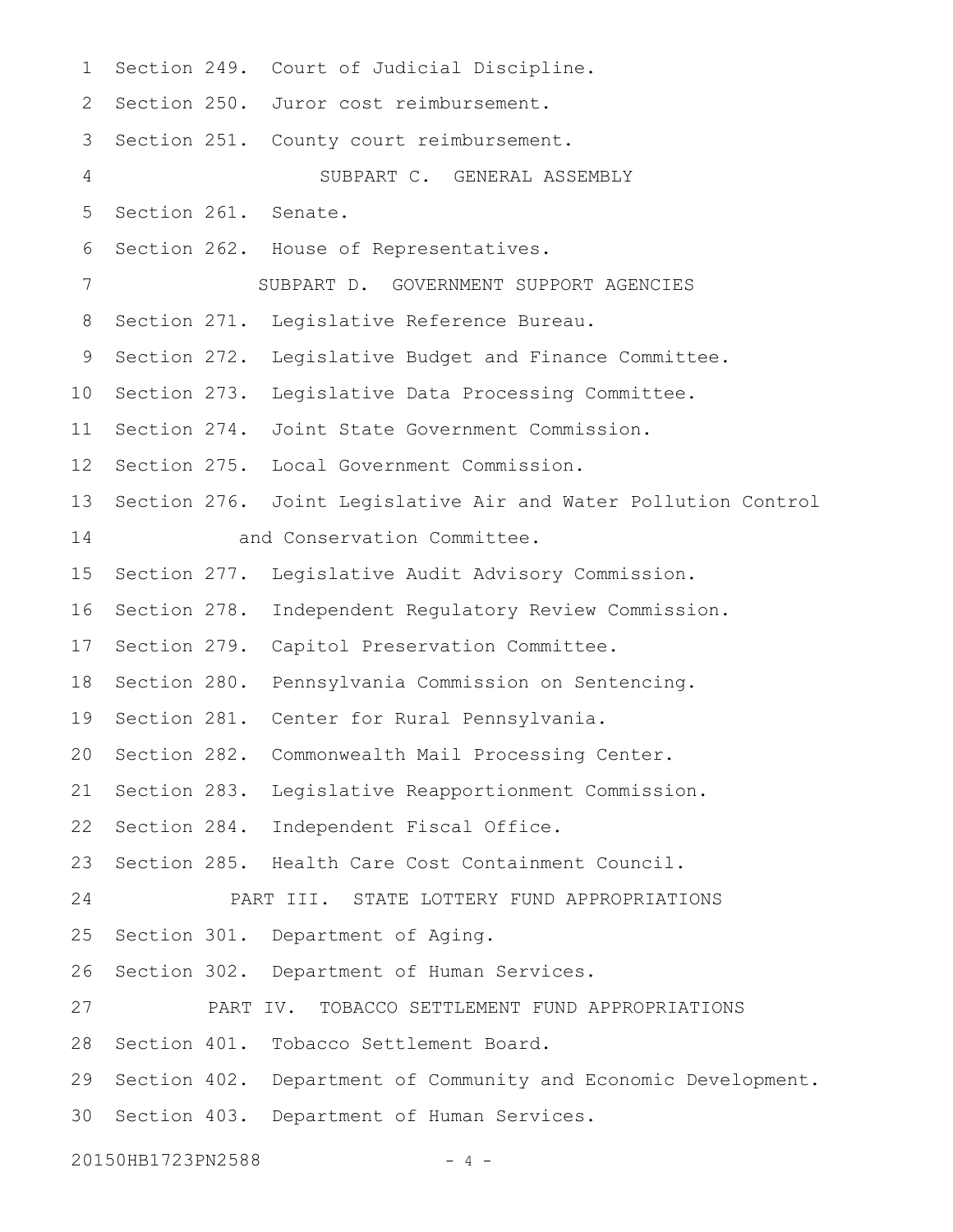```
PART V. JUDICIAL COMPUTER SYSTEM AUGMENTATION ACCOUNT
                            APPROPRIATIONS
   Section 501. Supreme Court.
          PART VI. EMERGENCY MEDICAL SERVICES OPERATING FUND
                            APPROPRIATIONS
   Section 601. Department of Health.
              PART VII. STATE STORES FUND APPROPRIATIONS
   Section 701. Pennsylvania State Police.
             PART VIII. MOTOR LICENSE FUND APPROPRIATIONS
                       FOR PORTION OF 2015-2016
                    SUBPART A. MOTOR LICENSE FUND
12 Section 801. Department of Transportation.
13 Section 802. Executive Offices.
14 Section 803. Treasury Department.
15 Section 804. Department of Agriculture.
16 Section 805. Department of Community and Economic Development.
17 Section 806. Department of Conservation and Natural Resources.
18 Section 807. Department of Education.
19 Section 808. (Reserved).
20 Section 809. Department of General Services.
21 Section 810. Department of Revenue.
22 Section 811. Pennsylvania State Police.
                SUBPART B. AVIATION RESTRICTED ACCOUNT
24 Section 821. Department of Transportation.
              PART IX. HAZARDOUS MATERIAL RESPONSE FUND
                            APPROPRIATIONS
27 Section 901. Pennsylvania Emergency Management Agency.
              PART X. MILK MARKETING FUND APPROPRIATIONS
29 Section 1001. Milk Marketing Board.
          PART XI. HOME INVESTMENT TRUST FUND APPROPRIATIONS
20150HB1723PN2588 - 5 -
 1
 2
 3
 4
 5
 6
7
 8
9
10
11
23
25
26
28
30
```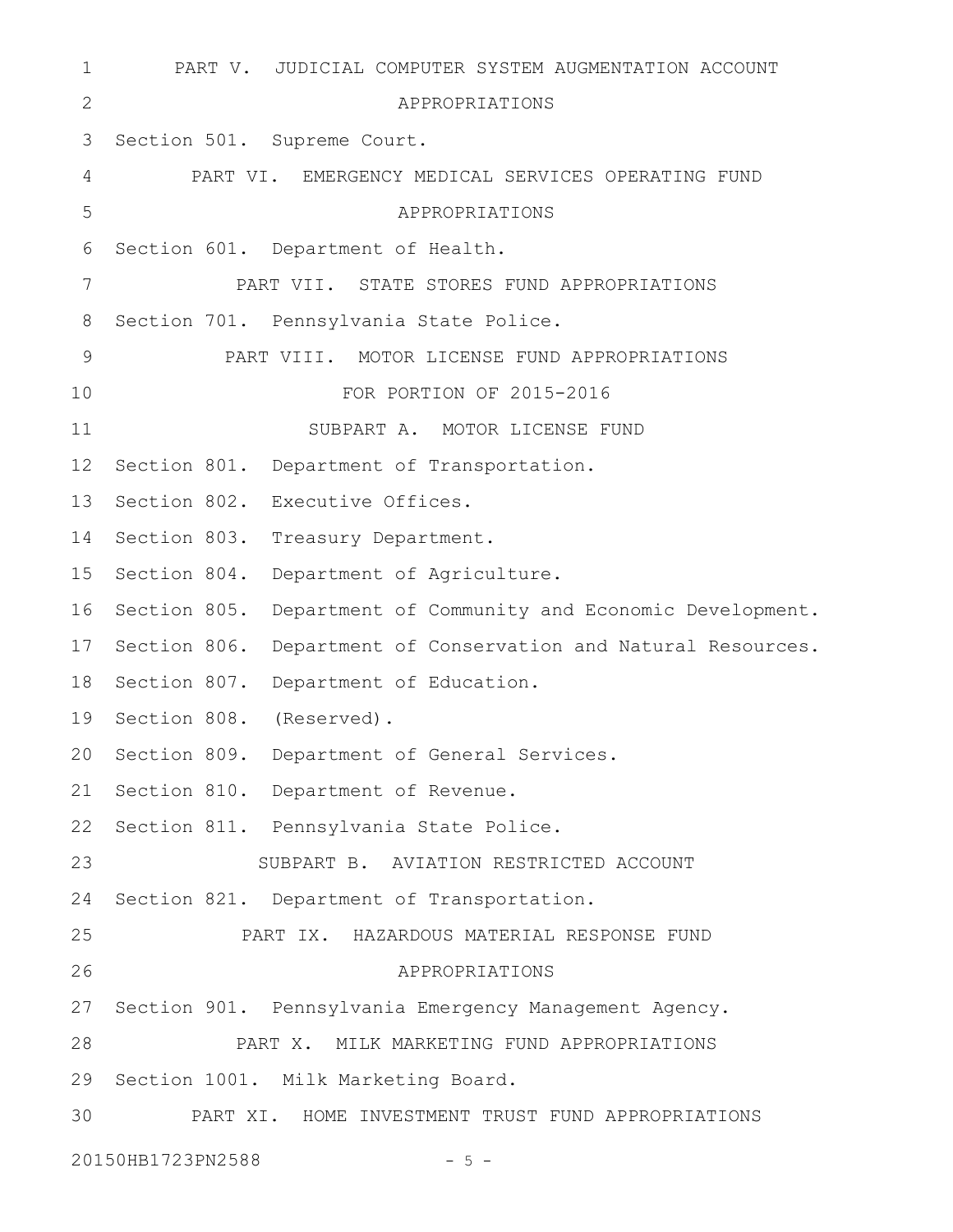1 Section 1101. Department of Community and Economic Development. PART XII. TUITION ACCOUNT GUARANTEED SAVINGS PROGRAM FUND APPROPRIATIONS 4 Section 1201. Treasury Department. PART XIII. BANKING FUND APPROPRIATIONS 6 Section 1301. Department of Banking and Securities. PART XIV. FIREARM RECORDS CHECK FUND APPROPRIATIONS 8 Section 1401. Pennsylvania State Police. PART XV. BEN FRANKLIN TECHNOLOGY DEVELOPMENT AUTHORITY FUND APPROPRIATIONS 11 Section 1501. Department of Community and Economic Development. PART XVI. OIL AND GAS LEASE FUND 13 Section 1601. Department of Conservation and Natural Resources. PART XVII. HOME IMPROVEMENT ACCOUNT 15 Section 1701. Attorney General. PART XVIII. CIGARETTE FIRE SAFETY AND FIREFIGHTER PROTECTION ACT ENFORCEMENT FUND 18 Section 1801. Attorney General. PART XVIII-A. (RESERVED) PART XVIII-B. INSURANCE REGULATION AND OVERSIGHT FUND 21 Section 1801-B. Insurance Department. PART XVIII-C. PENNSYLVANIA RACEHORSE DEVELOPMENT RESTRICTED RECEIPT ACCOUNT 24 Section 1801-C. Department of Agriculture. PART XIX. ADDITIONAL APPROPRIATIONS FOR FISCAL YEAR 2014-2015 SUBPART A. GENERAL PROVISIONS 28 Section 1901. (Reserved). 29 Section 1902. State appropriations. SUBPART B. EXECUTIVE DEPARTMENT 2 3 5 7 9 10 12 14 16 17 19 20 22 23 25 26 27 30

20150HB1723PN2588 - 6 -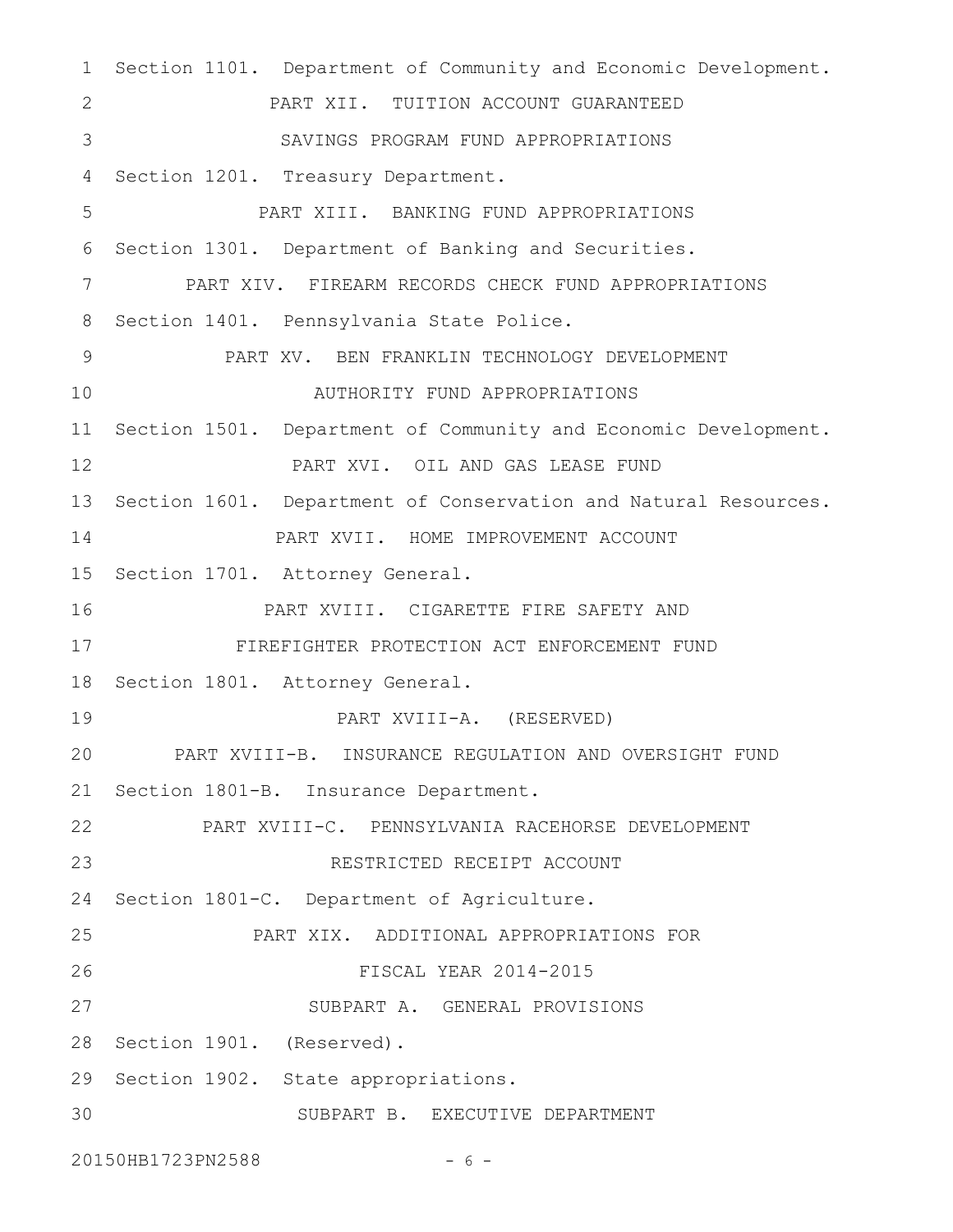Section 1911. Executive Offices. 2 Section 1912. Auditor General. 3 Section 1913. Department of Corrections. 4 Section 1914. Department of Education. 5 Section 1915. Department of Health. 6 Section 1916. Department of Human Services. 7 Section 1916.1. Insurance Department. 8 Section 1917. Department of Military and Veterans Affairs. 9 Section 1918. Department of Revenue. SUBPART C. STATE LOTTERY FUND APPROPRIATIONS 11 Section 1941. Department of Aging. 12 Section 1942. Department of Human Services. SUBPART D. MISCELLANEOUS PROVISIONS FOR 2014-2015 14 Section 1961. Prior laws unaffected. 15 Section 1962. Compliance with other law before funds available. 16 Section 1963. Contracts prerequisite to encumbering or committing funds. 18 Section 1964. Minority business set-asides. 19 Section 1965. Appropriation of funds from miscellaneous sources. 21 Section 1966. Lapsing of unused funds. 22 Section 1967. Construction with prior appropriation acts. 23 Section 1968. Deduction of expended appropriations under prior law. PART XX. SPECIAL PROVISIONS FOR FEDERAL FUNDS FOR PORTION OF 2015-2016 27 Section 2001. General Fund repository for Federal funds. 28 Section 2002. Limitation on encumbering or spending Federal funds. 30 Section 2003. Appropriation of prior unspent Federal funds. 1 10 13 17 20 24 25 26 29

20150HB1723PN2588 - 7 -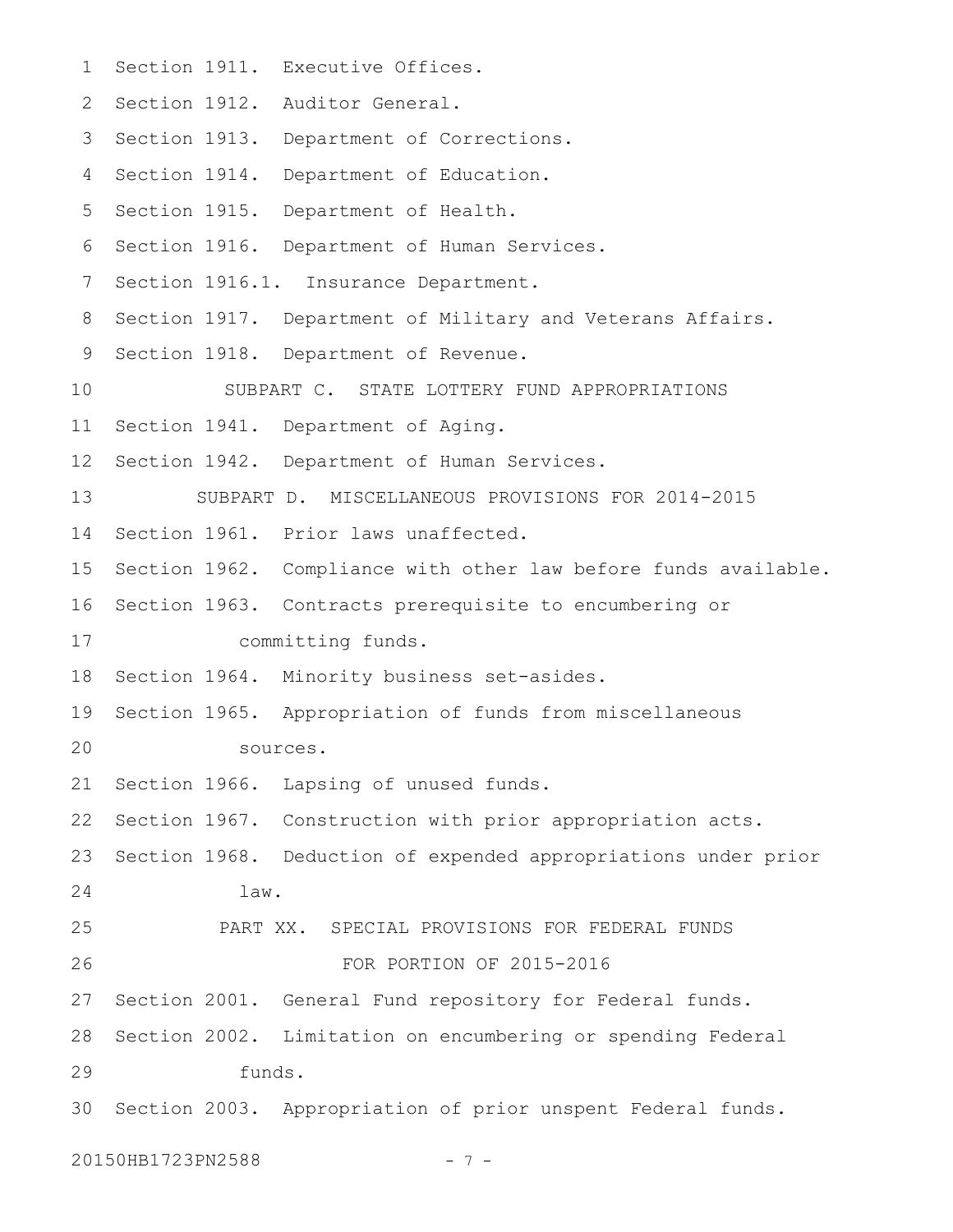1 Section 2004. Subgrants between Federal fund appropriations. 2 Section 2005. Utilization of emergency Federal funds. 3 Section 2006. Transfer of funds from TANFBG to CCDFBG and SSBG. PART XXI. MISCELLANEOUS PROVISIONS FOR PORTION OF 2015-2016 6 Section 2101. Prior laws unaffected. 7 Section 2102. Compliance with other law before funds available. 8 Section 2103. Contracts prerequisite to encumbering or committing funds. 10 Section 2104. Minority business set-asides. 11 Section 2105. Appropriation of funds from miscellaneous sources. 13 Section 2106. Lapsing of unused funds. 14 Section 2107. Appellate courts appropriation contingency. 15 Section 2108. Transfer of excess funds. 16 Section 2109. Transfers for government support agencies. 17 Section 2110. Transfers for Legislative Reapportionment Commission. 19 Section 2111. Administration of Human Services Block Grant. 20 Section 2112. Transfers to General Fund. PART XXII. EFFECTIVE DATE 22 Section 2201. Retroactivity. 23 Section 2202. Effective date. The General Assembly of the Commonwealth of Pennsylvania hereby enacts as follows: PART I GENERAL PROVISIONS 28 Section 101. Short title. This act shall be known and may be cited as the Temporary 30 General Appropriation Act of 2015. 20150HB1723PN2588 - 8 -4 5 9 12 18 21 24 25 26 27 29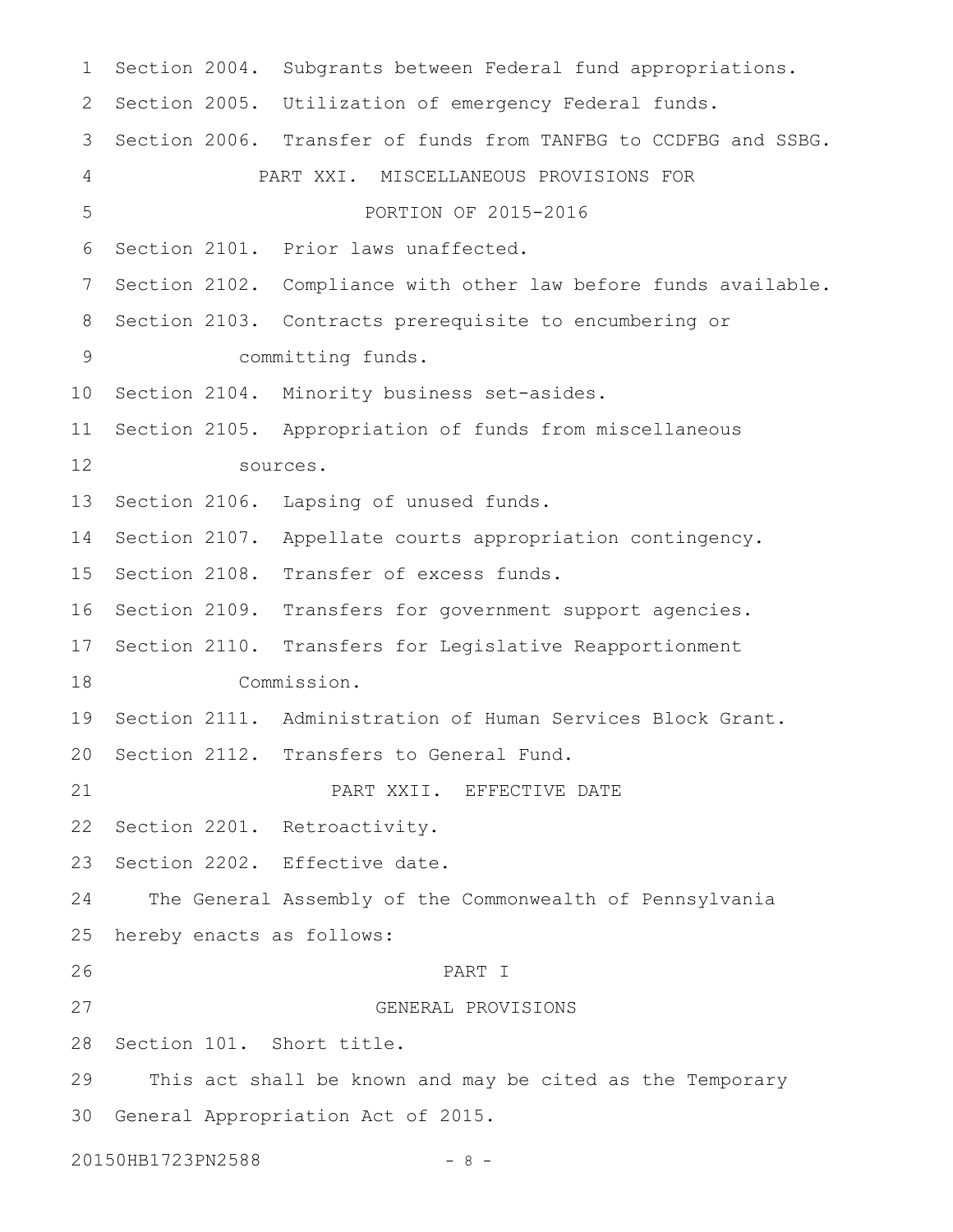Section 102. Definitions. 1

The following words and phrases when used in this act shall have the meanings given to them in this section unless the context clearly indicates otherwise: 2 3 4

"Employees." Includes all directors, superintendents, bureau or division chiefs, assistant directors, assistant superintendents, assistant chiefs, experts, scientists, engineers, surveyors, draftsmen, accountants, secretaries, auditors, inspectors, examiners, analysts, statisticians, marshals, clerks, stenographers, bookkeepers, messengers and other assistants in any department, board or commission. "Expenses" and "maintenance." Includes all printing, binding and stationery, food and forage, materials and supplies, traveling expenses, training, motor vehicle supplies and repairs, freight, express and cartage, postage, telephones and telegraph rentals and toll charges, newspaper advertising and notices, public advertising by or through any medium, fuel, light, heat, power and water, minor construction and renovation, repairs or reconstruction of equipment, buildings and facilities, rent of real estate and equipment, premiums on workers' compensation, insurance premiums on policies of liability insurance, insurance premiums on medical payment insurance and surety bonds for volunteer workers, premiums on employee group life insurance and employee and retired employee group hospital and medical insurance, payment of Commonwealth share of Social Security taxes and unemployment compensation costs for State employees, the purchase of replacement or additional equipment and machinery and all other incidental costs and expenses, including payment to the Department of General Services of mileage and other charges for the use of 5 6 7 8 9 10 11 12 13 14 15 16 17 18 19 20 21 22 23 24 25 26 27 28 29 30

20150HB1723PN2588 - 9 -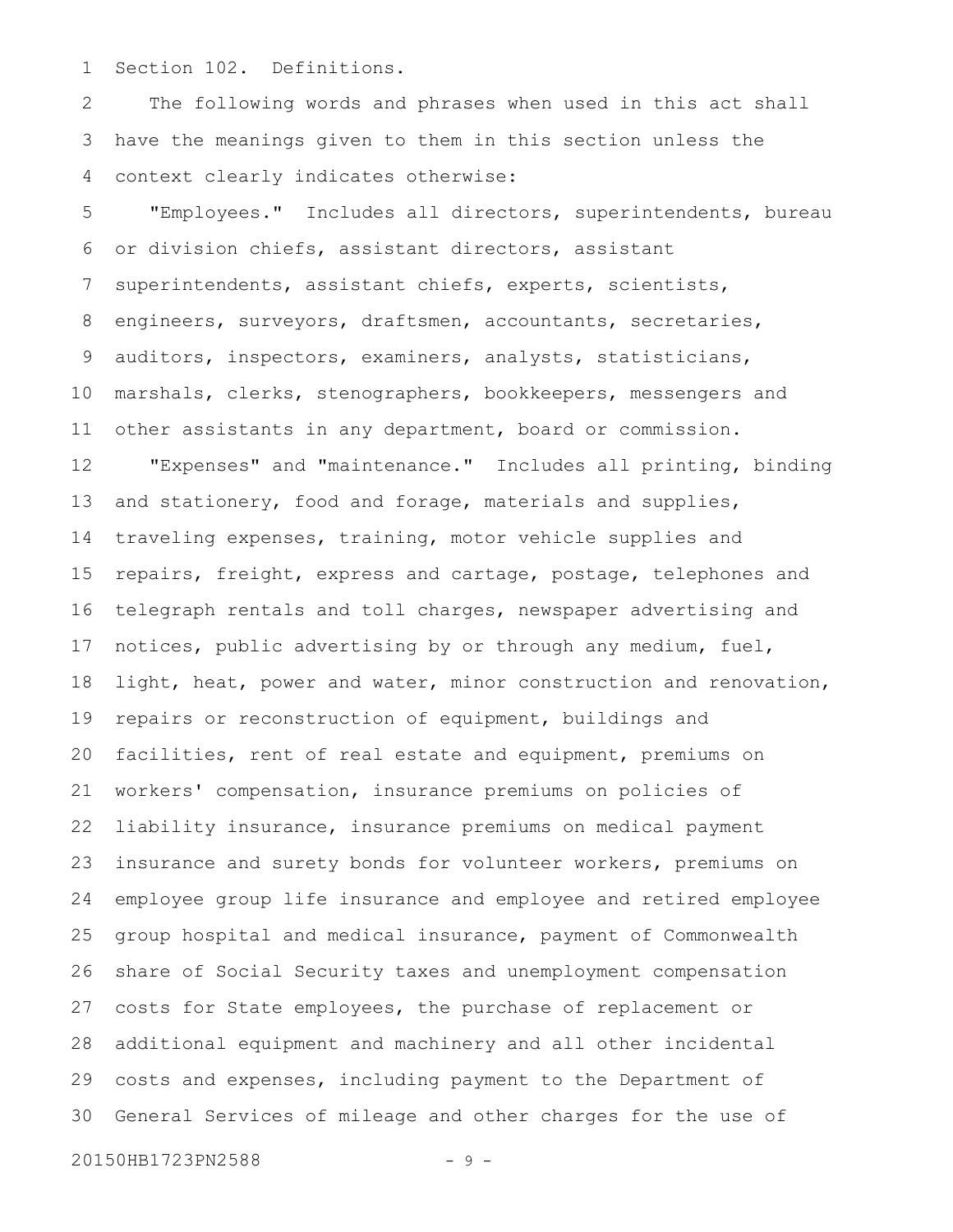automobiles and rental payments for permanently assigned automobiles and of expenses or costs of services incurred through the Purchasing Fund. The term "expenses" also shall include the medical costs for the treatment of inmates of State institutions when the inmate must be transferred to an outside hospital, provided, that in no case shall the State institution pay more for patient care than that provided under the State medical assistance program. 1 2 3 4 5 6 7 8

Section 103. Abbreviations. 9

The following abbreviations when used in this act shall have the meanings given to them in this section unless the context clearly indicates otherwise: 10 11 12

"AIDS." Acquired Immune Deficiency Syndrome. 13

"ARC." Appalachian Regional Commission. 14

"ARRA." American Recovery and Reinvestment Act. 15

"BG." Block grant. 16

"CCDFBG." Child Care and Development Fund Block Grant. 17

"CHIPRA." Children's Health Insurance Program 18

Reauthorization Act. 19

"CSBG." Community Services Block Grant. 20

"DCSI." Drug Control and Systems Improvement Formula Grant Program. 21 22

"DFSC." Drug Free Schools and Communities Act. 23

"DOE." Department of Energy. 24

"EEOC." Equal Employment Opportunity Commission. 25

"EPA." Environmental Protection Agency. 26

"ESEA." Elementary and Secondary Education Act. 27

"ESG." Emergency Solutions Grant. 28

"FEMA." Federal Emergency Management Agency. 29

"FTA." Federal Transit Administration. 30

20150HB1723PN2588 - 10 -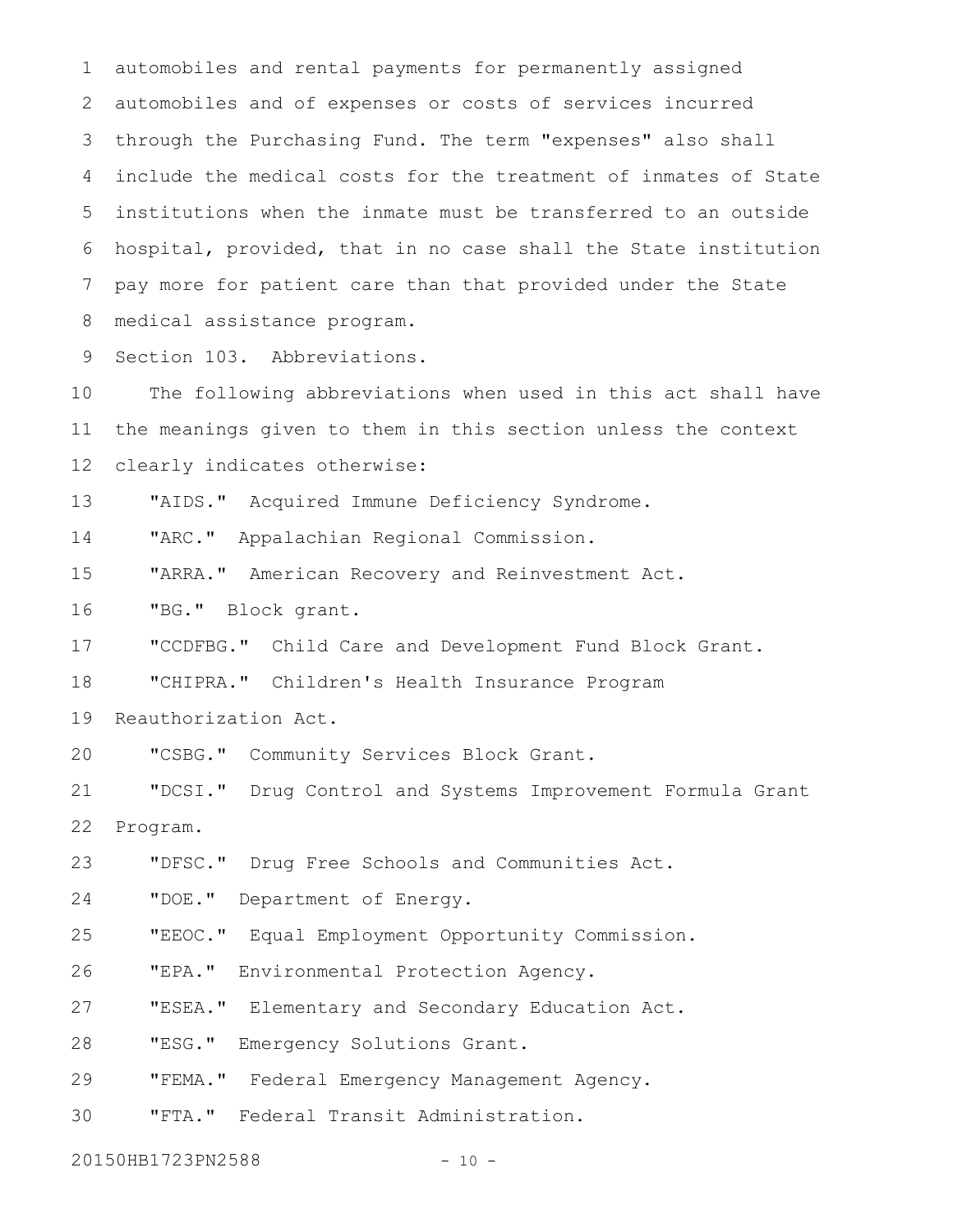"HUD." Department of Housing and Urban Development. 1

"ID." Intellectual Disabilities. 2

- "LIHEABG." Low-Income Home Energy Assistance Block Grant. 3
- "LSTA." Library Services and Technology Act. 4

"MCH." Maternal and Child Health. 5

"MCHSBG." Maternal and Child Health Services Block Grant. 6

"MHSBG." Mental Health Services Block Grant. 7

"PAFE." Pennsylvania Agricultural Food Exposition. 8

"PHHSBG." Preventive Health and Health Services Block Grant. 9

"RSAT." Residential Substance Abuse Treatment. 10

"SABG." Substance Abuse Block Grant. 11

"SCDBG." Small Communities Development Block Grant. 12

- "SDA." Service Delivery Area. 13
- "SORNA." Sex Offender Registration and Notification Act. 14
- "SSBG." Social Services Block Grant. 15

"TANF." Temporary Assistance for Needy Families. 16

"TANFBG." Temporary Assistance for Needy Families Block Grant. 17 18

"TEFAP." Temporary Emergency Food Assistance Program. 19

"VA." Veterans' Administration. 20

"WIA." Workforce Investment Act. 21

"WIC." Women, Infants and Children Program. 22

Section 104. State appropriations. 23

(a) General Fund.--The following sums set forth in this act, or as much thereof as may be necessary, are hereby specifically appropriated from the General Fund to the several hereinafter named agencies of the Executive, Legislative and Judicial Departments of the Commonwealth for the payment of salaries, wages or other compensation and travel expenses of the duly elected or appointed officers and employees of the Commonwealth, 24 25 26 27 28 29 30

20150HB1723PN2588 - 11 -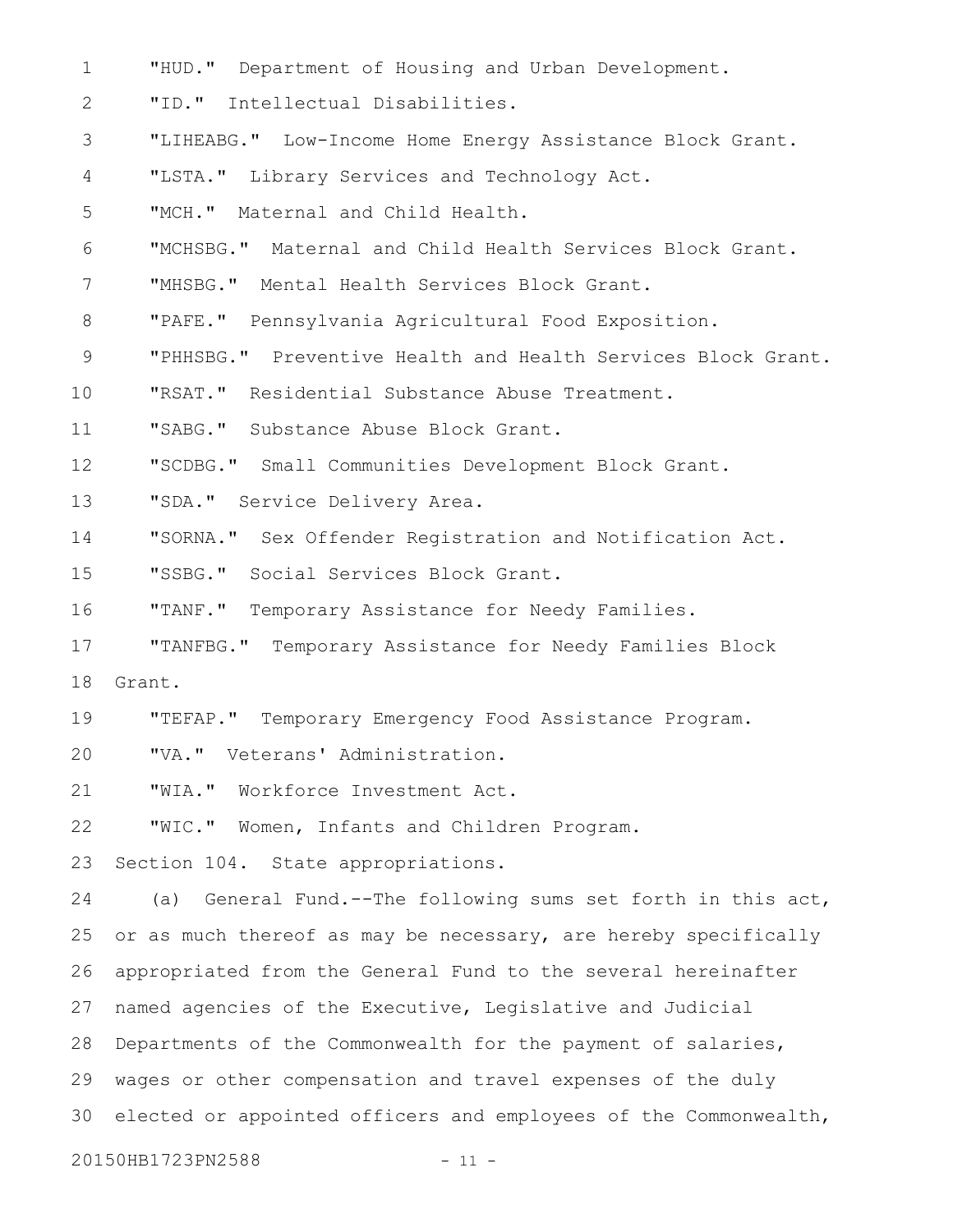for the payment of fees for contractual services rendered, for the purchase or rental of goods and services, printing, public advertising by or through any medium, equipment, land and buildings and for payment of any other expenses, as provided by law or by this act, necessary for the proper conduct of the duties, functions and activities and for the purposes hereinafter set forth for the portion of the fiscal year beginning July 1, 2015, through October 31, 2015, and for the payment of bills incurred and remaining unpaid at the close of the fiscal year ending June 30, 2015. 1 2 3 4 5 6 7 8 9 10

(b) State Lottery Fund.--The following sums set forth in this act, or as much thereof as may be necessary, are hereby specifically appropriated from the State Lottery Fund to the several hereinafter named agencies of the Executive Department of the Commonwealth for the payment of salaries, wages or other compensation and travel expenses of the duly appointed officers and employees of the Commonwealth, for the payment of fees for contractual services rendered, for the purchase or rental of goods and services and for payment of any other expenses, as provided by law or by this act, necessary for the proper conduct of the duties, functions and activities and for the purposes hereinafter set forth for the portion of the fiscal year beginning July 1, 2015, through October 31, 2015, and for the payment of bills incurred and remaining unpaid at the close of the fiscal year ending June 30, 2015. 11 12 13 14 15 16 17 18 19 20 21 22 23 24 25

(c) Tobacco Settlement Fund.--The following sums set forth in this act, or as much thereof as may be necessary, are hereby specifically appropriated from the Tobacco Settlement Fund to the hereinafter named agencies of the Executive Department of the Commonwealth for the payment of salaries, wages or other 26 27 28 29 30

20150HB1723PN2588 - 12 -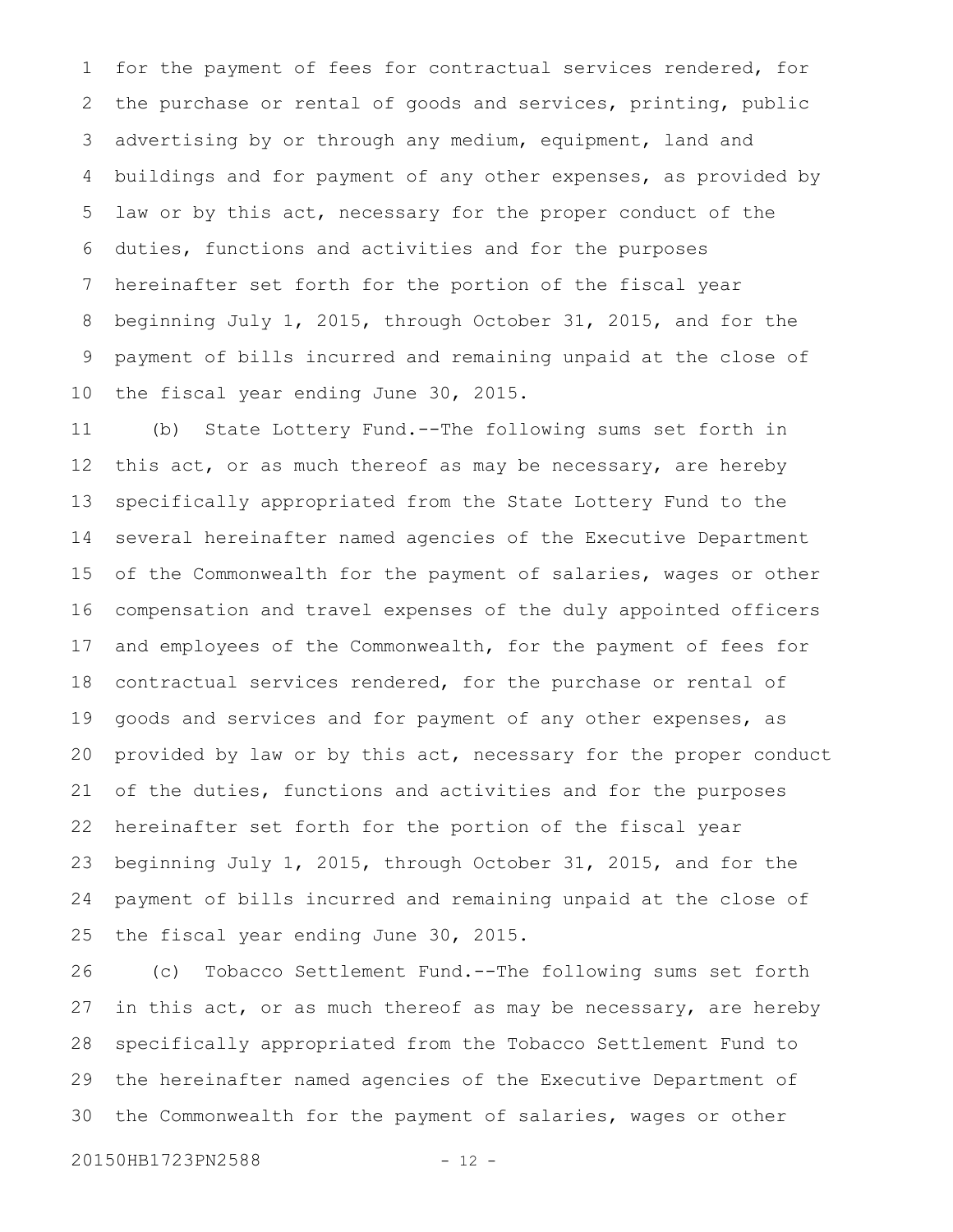compensation and travel expenses of the duly appointed officers and employees of the Commonwealth, for the payment of fees for contractual services rendered, for the purchase or rental of goods and services and for payment of any other expenses, as provided by law or by this act, necessary for the proper conduct of the duties, functions and activities and for the purposes hereinafter set forth for the portion of the fiscal year beginning July 1, 2015, through October 31, 2015, and for the payment of bills incurred and remaining unpaid at the close of the fiscal year ending June 30, 2015. 1 2 3 4 5 6 7 8 9 10

(d) Judicial Computer System Augmentation Account.--The following sums set forth in this act, or as much thereof as may be necessary, are hereby specifically appropriated from the restricted receipt account established within the General Fund, known as the Judicial Computer System Augmentation Account, to the Judicial Department of the Commonwealth for the payment of salaries, wages or other compensation and travel expenses, for the payment of fees for contractual services rendered, for the purchase or rental of goods and services and for the payment of any other expenses, as provided by law or by this act, necessary for the proper conduct of the duties, functions and activities and for the purposes hereinafter set forth for the portion of the fiscal year beginning July 1, 2015, through October 31, 2015, and for the payment of bills incurred and remaining unpaid at the close of the fiscal year ending June 30, 2015. 11 12 13 14 15 16 17 18 19 20 21 22 23 24 25

(e) Emergency Medical Services Operating Fund.--The following sums set forth in this act, or as much thereof as may be necessary, are hereby specifically appropriated from the Emergency Medical Services Operating Fund to the several hereinafter named agencies of the Executive Department of the 26 27 28 29 30

```
20150HB1723PN2588 - 13 -
```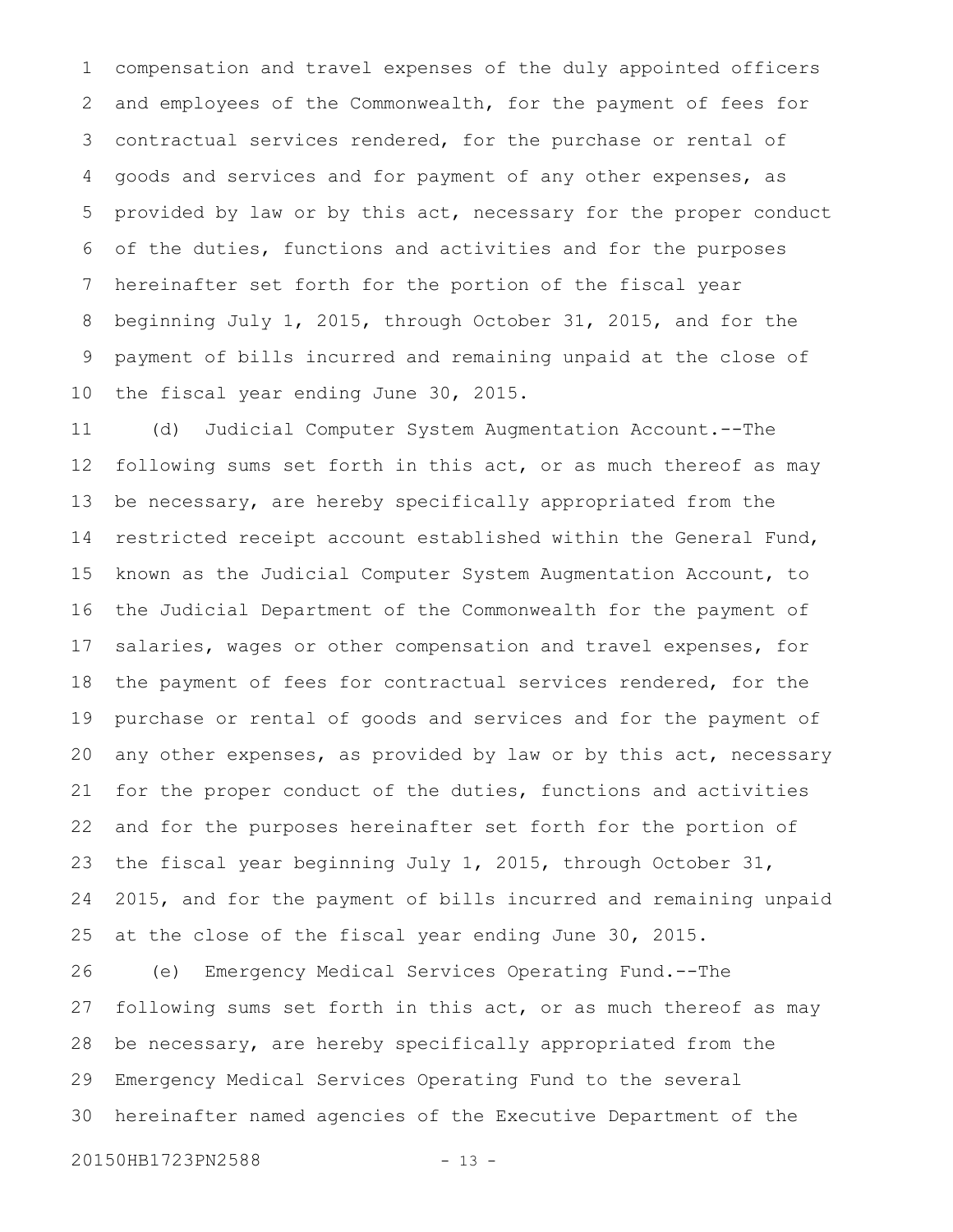Commonwealth for the payment of fees for contractual services rendered, for the purchase or rental of goods and services and for the payment of any other expenses, as provided by law or by this act, necessary for the proper conduct of the duties, functions and activities and for the purposes hereinafter set forth for the portion of the fiscal year beginning July 1, 2015, through October 31, 2015, and for the payment of bills incurred and remaining unpaid at the close of the fiscal year ending June 30, 2015. 1 2 3 4 5 6 7 8 9

(f) The State Stores Fund.--The following sums set forth in this act, or as much thereof as may be necessary, are hereby specifically appropriated from The State Stores Fund to the hereinafter named agency of the Executive Department of the Commonwealth for the payment of salaries, wages or other compensation and travel expenses of the duly appointed officers and employees of the Commonwealth, for the payment of fees for contractual services rendered, for the purchase or rental of goods and services and for the payment of any other expenses, as provided by law or by this act, necessary for the proper conduct of the duties, functions and activities and for the purposes hereinafter set forth for the portion of the fiscal year beginning July 1, 2015, through October 31, 2015, and for the payment of bills incurred and remaining unpaid at the close of the fiscal year ending June 30, 2015. 10 11 12 13 14 15 16 17 18 19 20 21 22 23 24

(g) Motor License Fund.--The following sums, or as much thereof as may be necessary, are hereby appropriated from the Motor License Fund to the hereinafter named agencies of the Executive Department for the payment of salaries, wages and other compensation and travel expenses of the duly elected or appointed officers and employees of the Commonwealth, for 25 26 27 28 29 30

20150HB1723PN2588 - 14 -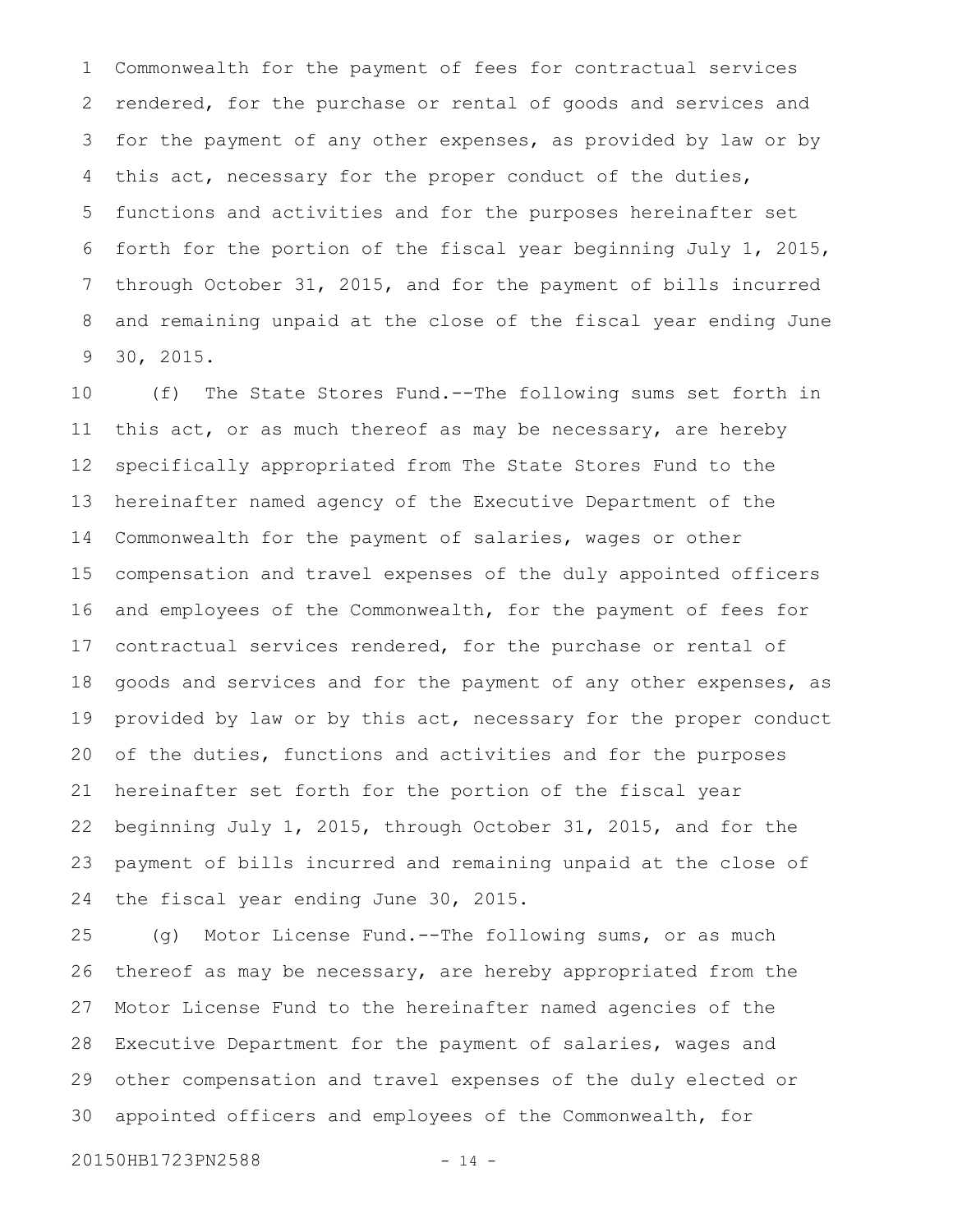contractual services and other expenses necessary for the proper conduct of the duties, functions and activities for the purposes hereinafter set forth for the portion of the fiscal year beginning July 1, 2015, through October 31, 2015, and for the payment of bills incurred and remaining unpaid at the close of the fiscal year ending June 30, 2015. 1 2 3 4 5 6

(h) Aviation Restricted Account.--The following sums, or as much thereof as may be necessary, are hereby appropriated from the Aviation Restricted Account in the Motor License Fund to the hereinafter named agencies of the Executive Department for the purposes set forth herein for the portion of the fiscal year beginning July 1, 2015, through October 31, 2015, and for the payment of bills incurred and remaining unpaid at the close of the fiscal year ending June 30, 2015. 7 8 9 10 11 12 13 14

(i) Hazardous Material Response Fund.--The following sums set forth in this act, or as much thereof as may be necessary, are hereby specifically appropriated from the Hazardous Material Response Fund to the several hereinafter named agencies of the Executive Department of the Commonwealth for the payment of fees for contractual services rendered, for the purchase or rental of goods and services and for the payment of any other expenses, as provided by law or by this act, necessary for the proper conduct of the duties, functions and activities and for the purposes hereinafter set forth for the portion of the fiscal year beginning July 1, 2015, through October 31, 2015, and for the payment of bills incurred and remaining unpaid at the close of the fiscal year ending June 30, 2015. 15 16 17 18 19 20 21 22 23 24 25 26 27

(j) Milk Marketing Fund.--The following sums set forth in this act, or as much thereof as may be necessary, are hereby specifically appropriated from the Milk Marketing Fund to the 28 29 30

20150HB1723PN2588 - 15 -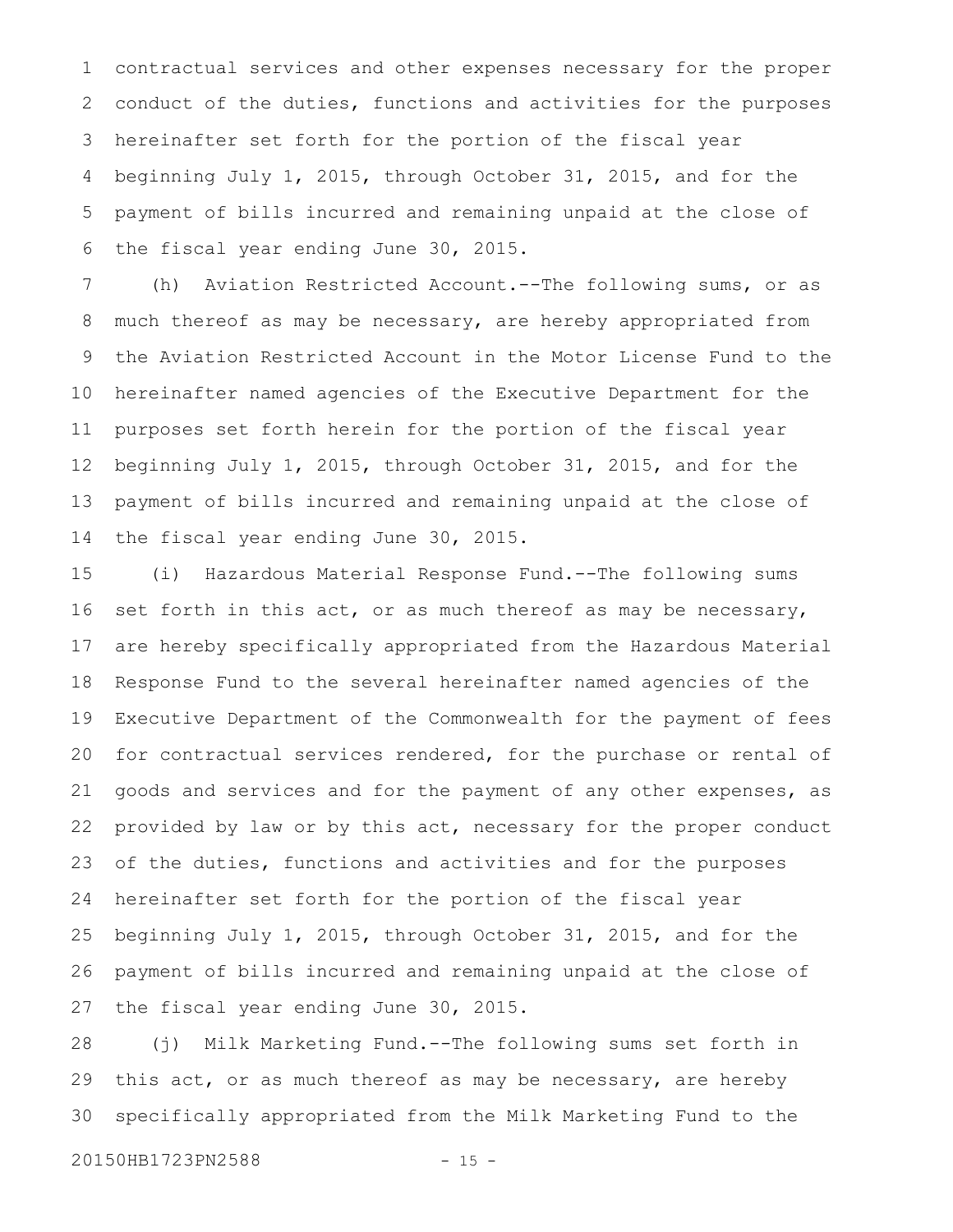several hereinafter named agencies of the Executive Department of the Commonwealth for the payment of salaries, wages or other compensation and travel expenses of the duly appointed officers and employees of the Commonwealth, for the payment of fees for contractual services rendered, for the purchase or rental of goods and services and for the payment of any other expenses, as provided by law or by this act, necessary for the proper conduct of the duties, functions and activities and for the purposes hereinafter set forth for the portion of the fiscal year beginning July 1, 2015, through October 31, 2015, and for the payment of bills incurred and remaining unpaid at the close of the fiscal year ending June 30, 2015. 1 2 3 4 5 6 7 8 9 10 11 12

(k) Home Investment Trust Fund.--The following sums set forth in this act, or as much thereof as may be necessary, are hereby specifically appropriated from the Home Investment Trust Fund to the hereinafter named agencies of the Executive Department of the Commonwealth for the payment of salaries, wages or other compensation and travel expenses of the duly appointed officers and employees of the Commonwealth, for the payment of fees for contractual services rendered, for the purchase or rental of goods and services and for the payment of any other expenses, as provided by law or by this act, necessary for the proper conduct of the duties, functions and activities and for the purposes hereinafter set forth for the portion of the fiscal year beginning July 1, 2015, through October 31, 2015, and for the payment of bills incurred and remaining unpaid at the close of the fiscal year ending June 30, 2015. 13 14 15 16 17 18 19 20 21 22 23 24 25 26 27

(l) Tuition Account Guaranteed Savings Program Fund.--The following sums set forth in this act, or as much thereof as may be necessary, are hereby specifically appropriated from the 28 29 30

20150HB1723PN2588 - 16 -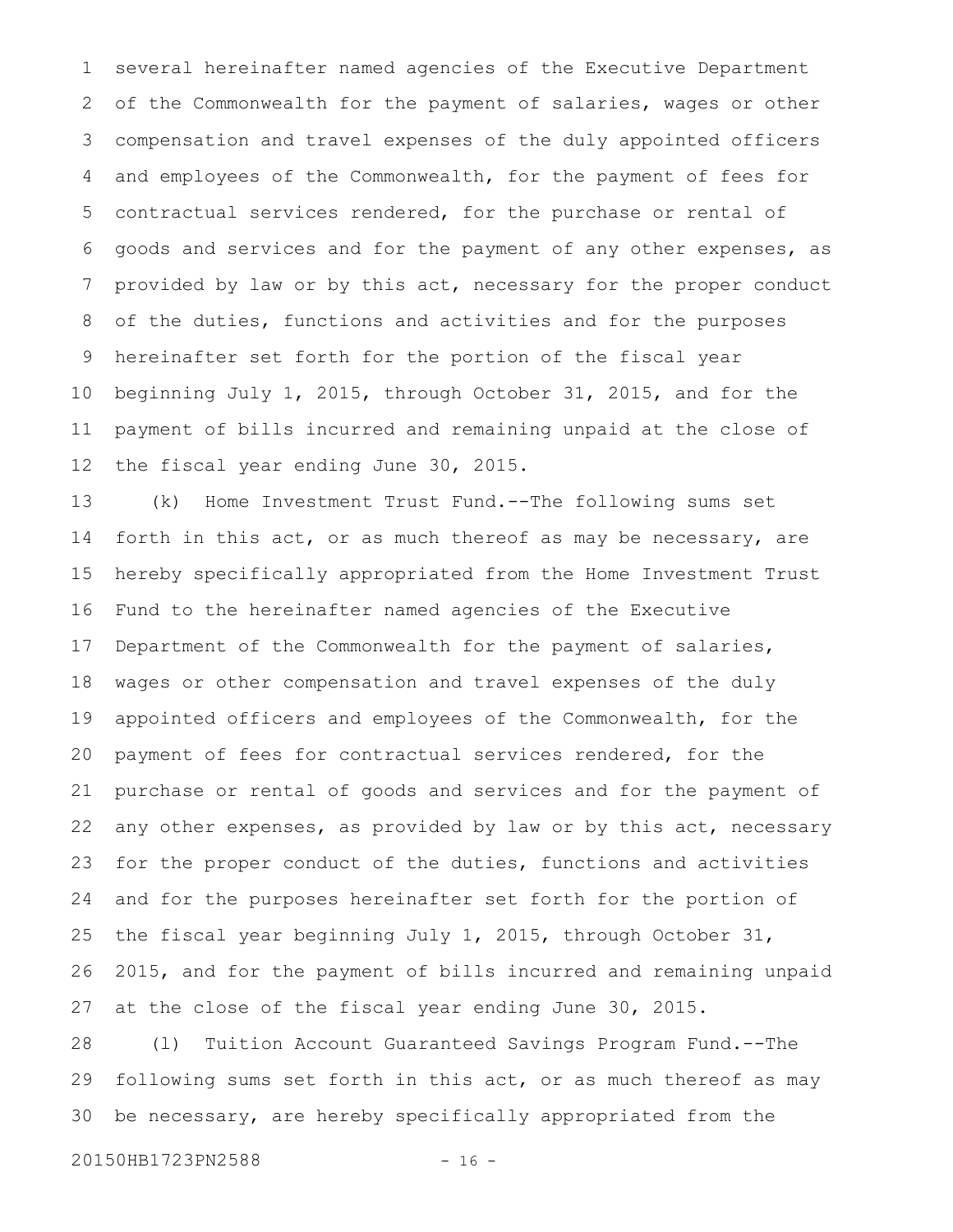Tuition Account Guaranteed Savings Program Fund to the hereinafter named agencies of the Executive Department of the Commonwealth for the payment of salaries, wages or other compensation and travel expenses of the duly appointed officers and employees of the Commonwealth, for the payment of fees for contractual services rendered, for the purchase or rental of goods and services and for the payment of any other expenses, as provided by law or by this act, necessary for the proper conduct of the duties, functions and activities and for the purposes hereinafter set forth for the portion of the fiscal year beginning July 1, 2015, through October 31, 2015, and for the payment of bills incurred and remaining unpaid at the close of the fiscal year ending June 30, 2015. 1 2 3 4 5 6 7 8 9 10 11 12 13

(m) Banking Fund.--The following sums set forth in this act, or as much thereof as may be necessary, are hereby specifically appropriated from the Banking Fund to the hereinafter named agencies of the Executive Department of the Commonwealth for the payment of salaries, wages or other compensation and travel expenses of the duly appointed officers and employees of the Commonwealth, for the payment of fees for contractual services rendered, for the purchase or rental of goods and services and for the payment of any other expenses, as provided by law or by this act, necessary for the proper conduct of the duties, functions and activities and for the purposes hereinafter set forth for the portion of the fiscal year beginning July 1, 2015, through October 31, 2015, and for the payment of bills incurred and remaining unpaid at the close of the fiscal year ending June 30, 2015. 14 15 16 17 18 19 20 21 22 23 24 25 26 27 28

(n) Firearm Records Check Fund.--The following sums set forth in this act, or as much thereof as may be necessary, are 29 30

```
20150HB1723PN2588 - 17 -
```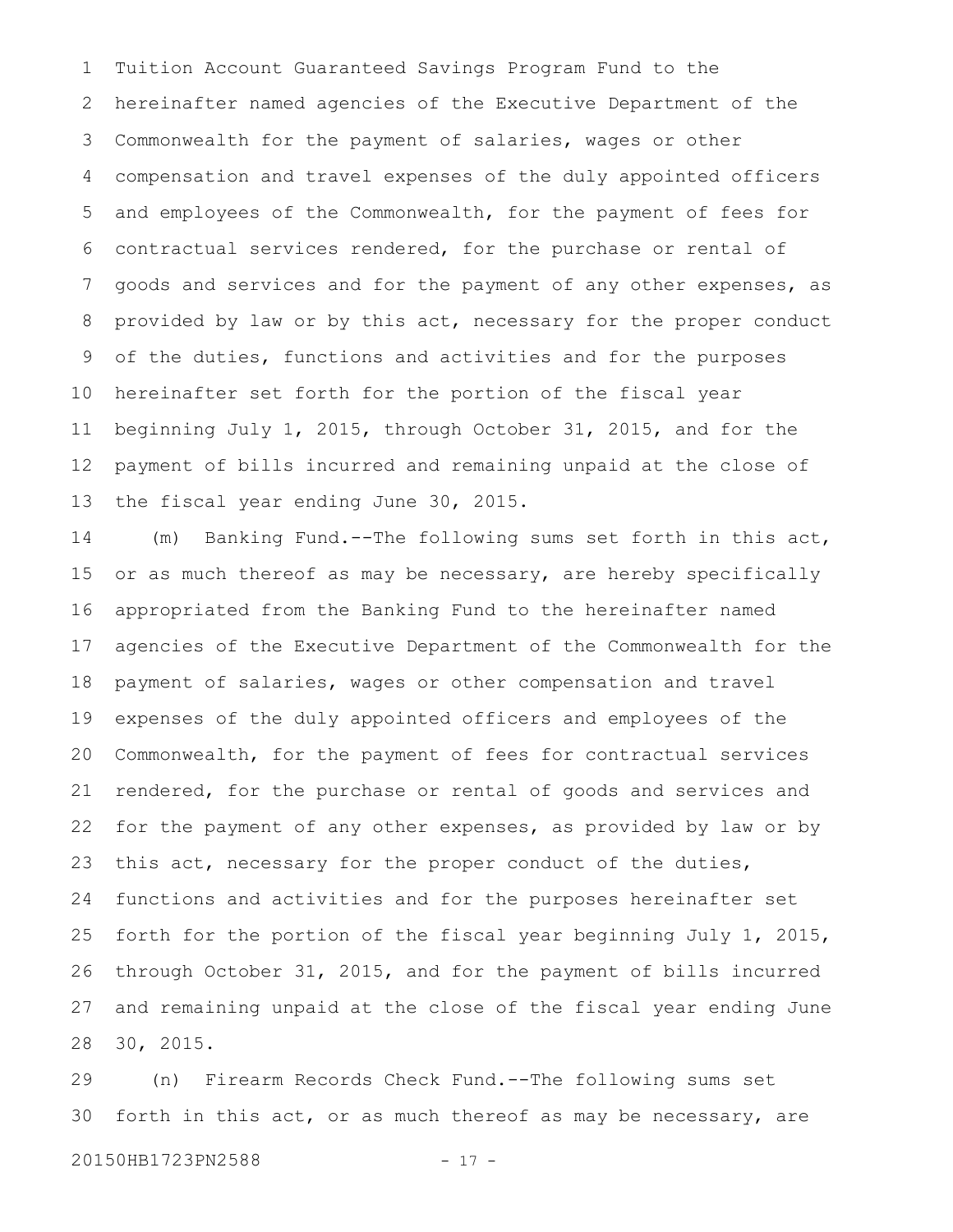hereby specifically appropriated from the Firearm Records Check Fund to the hereinafter named agencies of the Executive Department of the Commonwealth for the payment of salaries, wages or other compensation and travel expenses of the duly appointed officers and employees of the Commonwealth, for the payment of fees for contractual services rendered, for the purchase or rental of goods and services and for the payment of any other expenses, as provided by law or by this act, necessary for the proper conduct of the duties, functions and activities and for the purposes hereinafter set forth for the portion of the fiscal year beginning July 1, 2015, through October 31, 2015, and for the payment of bills incurred and remaining unpaid at the close of the fiscal year ending June 30, 2015. 1 2 3 4 5 6 7 8 9 10 11 12 13

(o) Ben Franklin Technology Development Authority Fund.--The following sums set forth in this act, or as much thereof as may be necessary, are hereby specifically appropriated from the Ben Franklin Technology Development Authority Fund to the hereinafter named agencies of the Executive Department of the Commonwealth for the payment of salaries, wages or other compensation and travel expenses of the duly appointed officers and employees of the Commonwealth, for the payment of fees for contractual services rendered, for the purchase or rental of goods and services and for the payment of any other expenses, as provided by law or by this act, necessary for the proper conduct of the duties, functions and activities and for the purposes hereinafter set forth for the portion of the fiscal year beginning July 1, 2015, through October 31, 2015, and for the payment of bills incurred and remaining unpaid at the close of the fiscal year ending June 30, 2015. 14 15 16 17 18 19 20 21 22 23 24 25 26 27 28 29

(p) Oil and Gas Lease Fund.--The following sums set forth in 20150HB1723PN2588 - 18 -30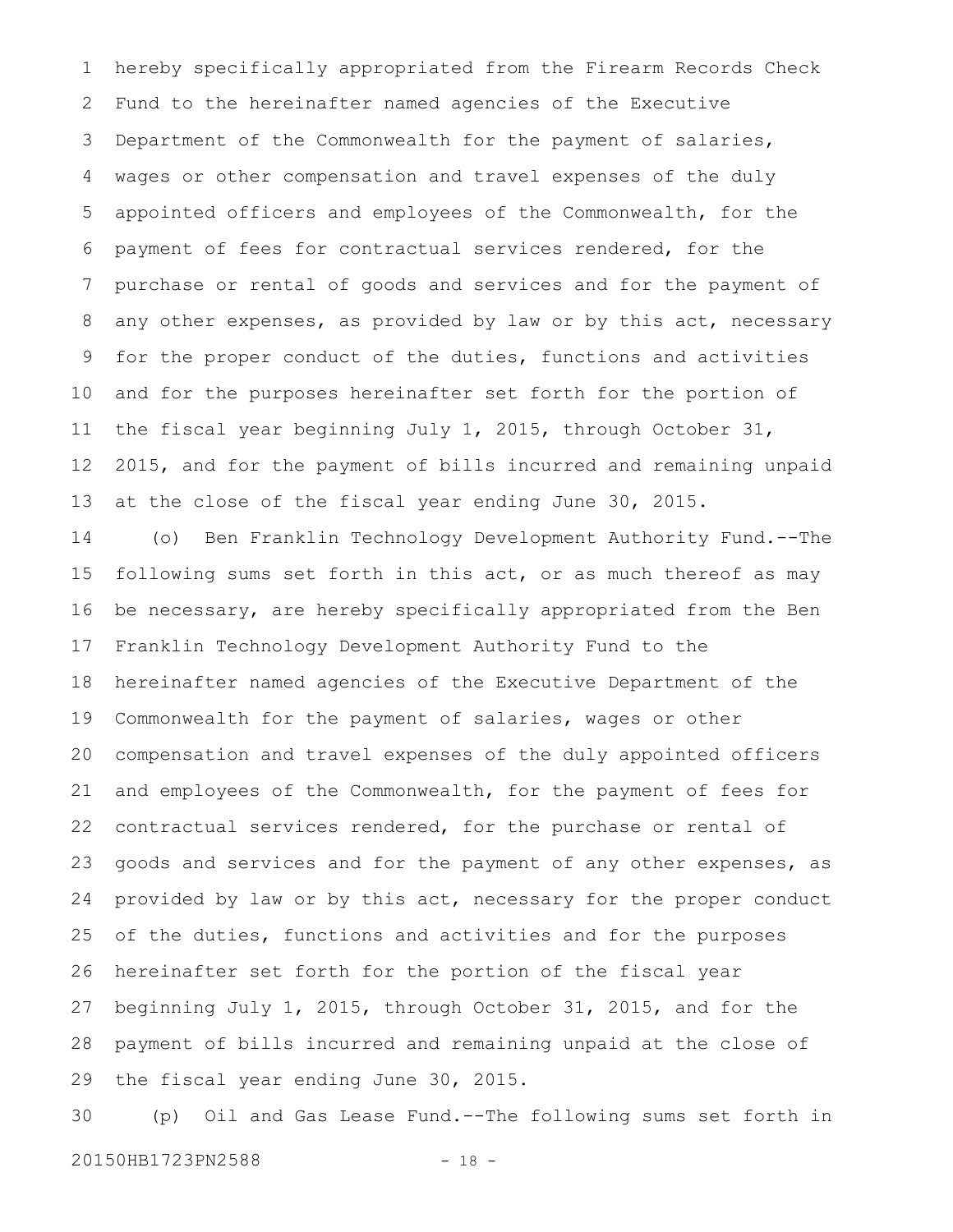this act, or as much thereof as may be necessary, are hereby specifically appropriated from the Oil and Gas Lease Fund to the hereinafter named agencies of the Executive Department of the Commonwealth for the payment of salaries, wages or other compensation and travel expenses of the duly appointed officers and employees of the Commonwealth, for the payment of fees for contractual services rendered, for the purchase or rental of goods and services and for payment of any other expenses, as provided by law or by this act, necessary for the proper conduct of the duties, functions and activities and for the purposes hereinafter set forth for the portion of the fiscal year beginning July 1, 2015, through October 31, 2015, and for the payment of bills incurred and remaining unpaid at the close of the fiscal year ending June 30, 2015. 1 2 3 4 5 6 7 8 9 10 11 12 13 14

(q) Home Improvement Account.--The following sums set forth in this act, or as much thereof as may be necessary, are hereby specifically appropriated from the Home Improvement Account within the General Fund to the hereinafter named agencies of the Executive Department of the Commonwealth for the payment of salaries, wages or other compensation and travel expenses of the duly appointed officers and employees of the Commonwealth, for the payment of fees for contractual services rendered, for the purchase or rental of goods and services and for payment of any other expenses, as provided by law or by this act, necessary for the proper conduct of the duties, functions and activities and for the purposes hereinafter set forth for the portion of the fiscal year beginning July 1, 2015, through October 31, 2015, and for the payment of bills incurred and remaining unpaid at the close of the fiscal year ending June 30, 2015. 15 16 17 18 19 20 21 22 23 24 25 26 27 28 29

(r) Cigarette Fire Safety and Firefighter Protection Act 30

20150HB1723PN2588 - 19 -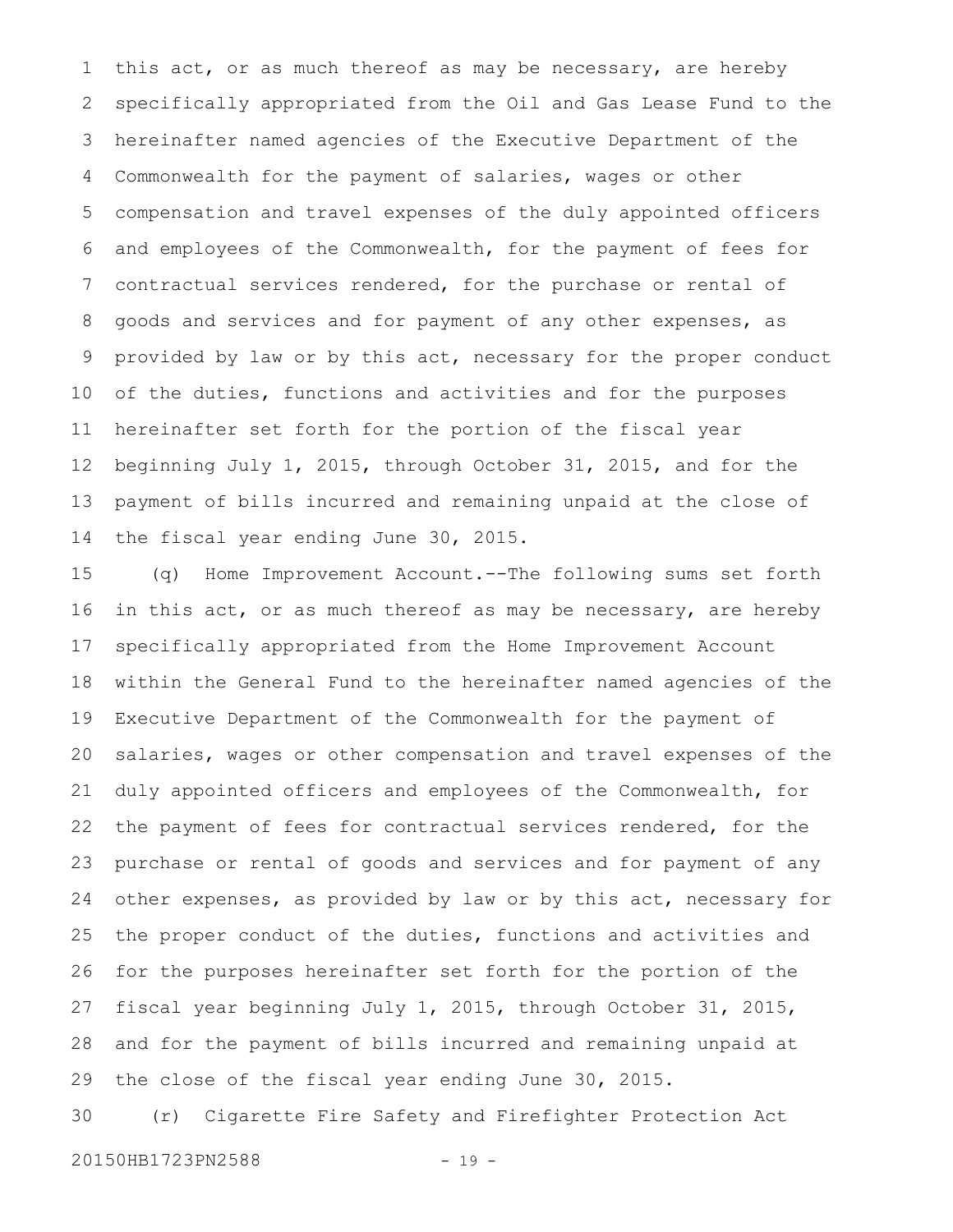Enforcement Fund.--The following sums set forth in this act, or as much thereof as may be necessary, are hereby specifically appropriated from the Cigarette Fire Safety and Firefighter Protection Act Enforcement Fund to the hereinafter named agencies of the Executive Department of the Commonwealth for the payment of salaries, wages or other compensation and travel expenses of the duly appointed officers and employees of the Commonwealth, for the payment of fees for contractual services rendered, for the purchase or rental of goods and services and for payment of any other expenses, as provided by law or by this act, necessary for the proper conduct of the duties, functions and activities and for the purposes hereinafter set forth for the portion of the fiscal year beginning July 1, 2015, through October 31, 2015, and for the payment of bills incurred and remaining unpaid at the close of the fiscal year ending June 30, 2015. 1 2 3 4 5 6 7 8 9 10 11 12 13 14 15 16

(s) (Reserved). 17

(t) Insurance Regulation and Oversight Fund.--The following sums set forth in this act, or as much thereof as may be necessary, are hereby specifically appropriated from the Insurance Regulation and Oversight Fund to the hereinafter named agencies of the Executive Department of the Commonwealth for the payment of salaries, wages or other compensation and travel expenses of the duly appointed officers and employees of the Commonwealth, for the payment of fees for contractual services rendered, for the purchase or rental of goods and services and for payment of any other expenses, as provided by law or by this act, necessary for the proper conduct of the duties, functions and activities and for the purposes hereinafter set forth for the portion of the fiscal year beginning July 1, 2015, through 18 19 20 21 22 23 24 25 26 27 28 29 30

20150HB1723PN2588 - 20 -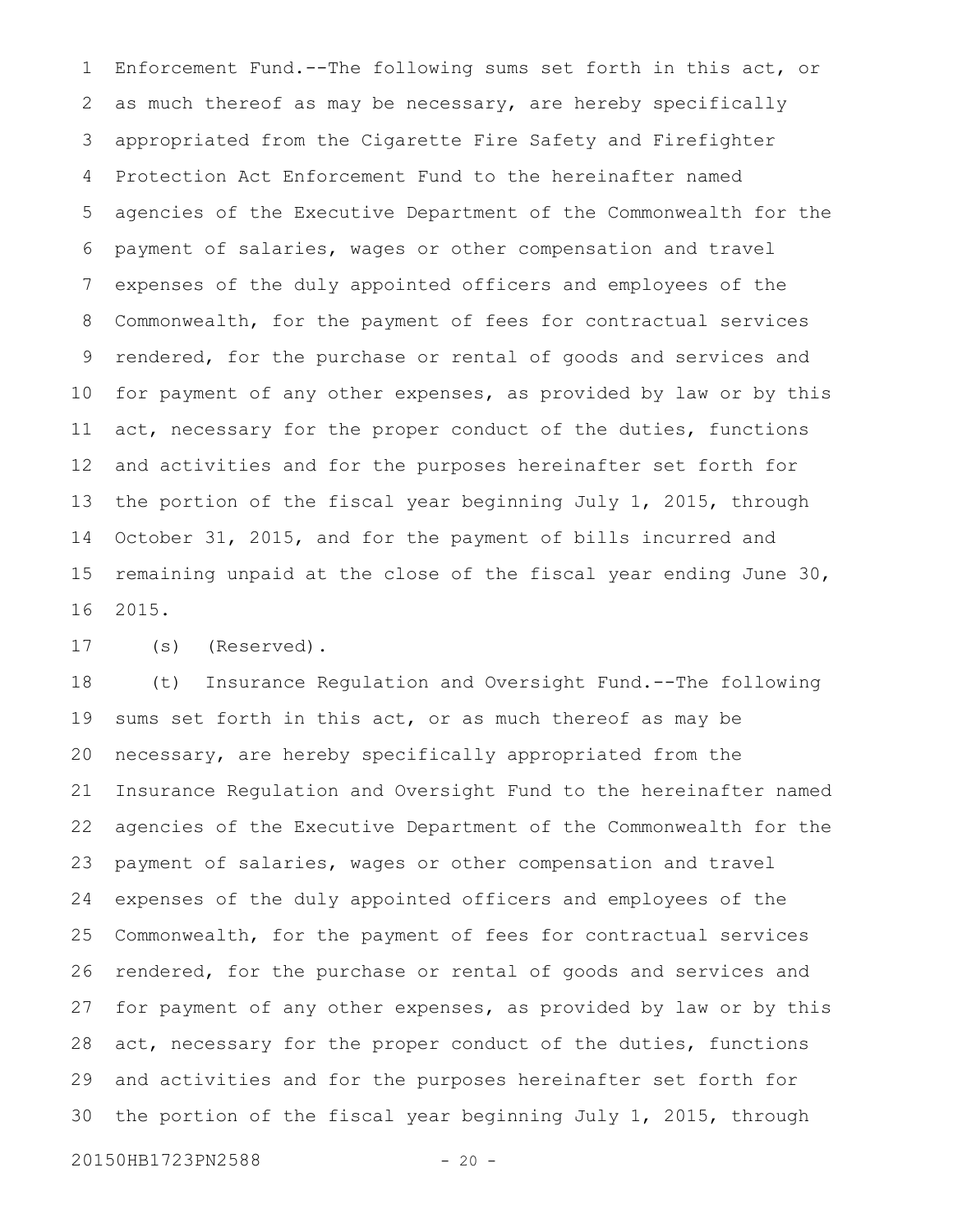October 31, 2015, and for the payment of bills incurred and remaining unpaid at the close of the fiscal year ending June 30, 2015. 1 2 3

(u) Pennsylvania Racehorse Development Restricted Receipt Account.--The following sums set forth in this act, or as much thereof as may be necessary, are hereby specifically appropriated from the Pennsylvania Racehorse Development Restricted Receipt Account established within the Pennsylvania Racehorse Development Fund to the hereinafter named agencies of the Executive Department of the Commonwealth for the payment of fees for contractual services rendered, for the purchase or rental of goods and services and for the payment of any other expenses, as provided by law or by this act, necessary for the proper conduct of the duties, functions and activities and for the purposes hereinafter set forth for the portion of the fiscal year beginning July 1, 2015, through October 31, 2015, and for the payment of bills incurred and remaining unpaid at the close of the fiscal year ending June 30, 2015. 4 5 6 7 8 9 10 11 12 13 14 15 16 17 18

Section 105. Federal augmentation appropriations. 19

The following Federal augmentation appropriations set forth in this act, or as much thereof as may be necessary, are hereby specifically appropriated from the Federal augmentation funds to the several hereinafter named agencies of the Executive Department of the Commonwealth for the payment of the expenses of implementing and carrying out the programs stated herein for the portion of the fiscal year beginning July 1, 2015, through October 31, 2015, and for the payment of bills incurred and remaining unpaid at the close of the fiscal year ending June 30, 2015. Unless otherwise stated, the appropriations include any carryovers from the prior fiscal year. 20 21 22 23 24 25 26 27 28 29 30

20150HB1723PN2588 - 21 -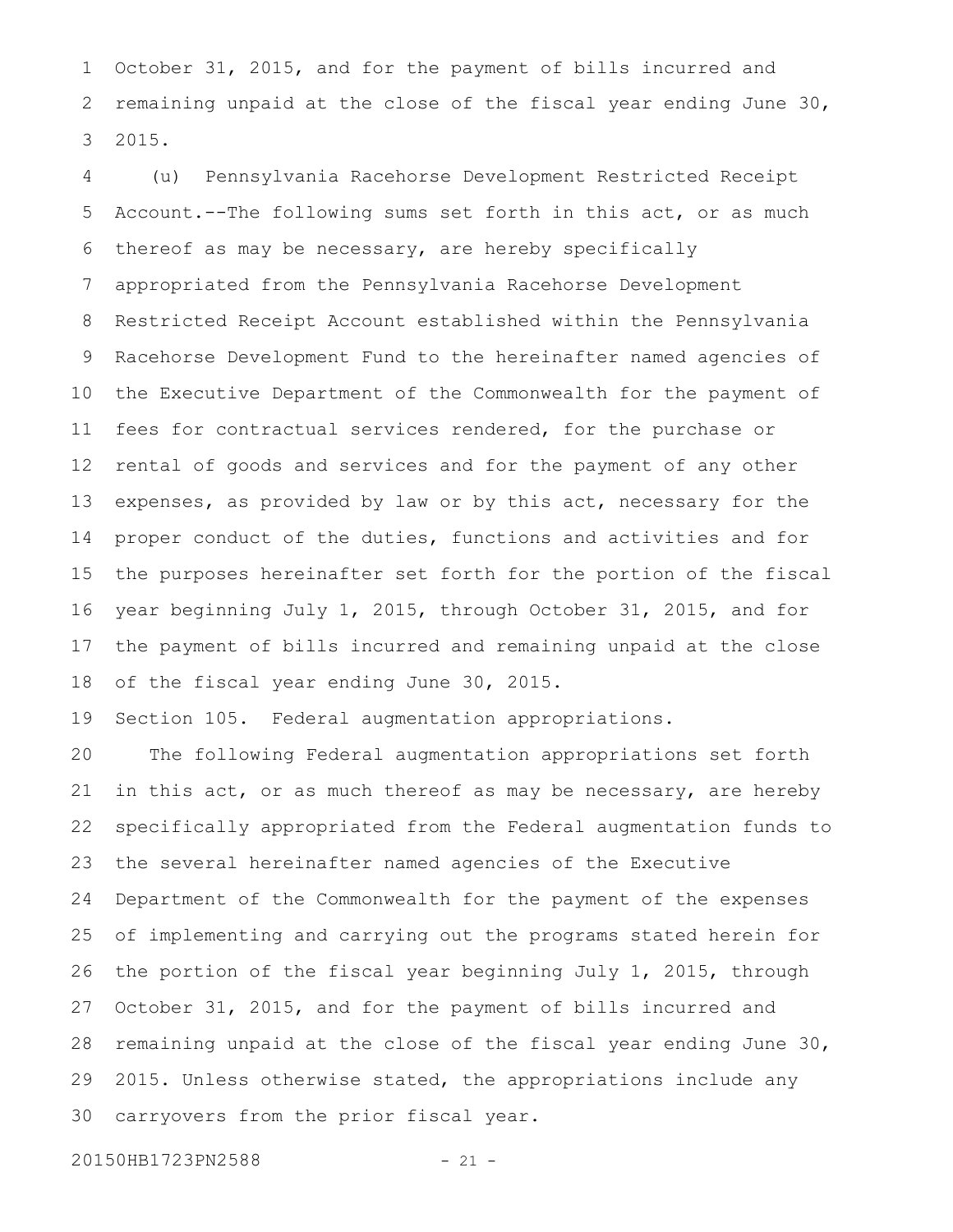Section 106. Block grants. 1

(a) Appropriation.--The following sums set forth in this act, or as much thereof as may be necessary, are hereby specifically appropriated from the block grant (BG) funds to the several hereinafter named agencies of the Executive Department of the Commonwealth for the purposes and under the restrictions for which the funds are provided for the portion of the fiscal year beginning July 1, 2015, through October 31, 2015. 2 3 4 5 6 7 8

(b) Small Communities Development Block Grant.--The Small Communities Development Block Grant (SCDBG) is to assist small cities and communities that have a high concentration of impoverished citizens and substandard housing to expand their low-income and moderate-income housing opportunities and to meet community development needs. 9 10 11 12 13 14

(c) Community Services Block Grant.--The Community Services Block Grant (CSBG) is to provide a range of services and activities having a measurable and potentially major impact on the causes of poverty in the community or those areas of the community where poverty is a particularly acute problem. In addition, new focus may be placed on the unemployed, both old and new. Local agencies may lower their eligibility requirements for recipients to three months to allow greater flexibility to assure proper consideration of each recipient. 15 16 17 18 19 20 21 22 23

(d) Preventive Health and Health Services Block Grant.--The Preventive Health and Health Services Block Grant (PHHSBG) is for the provision of preventive health and other health services related to emergency medical systems, health initiative grants, comprehensive public health, hypertension, fluoridation, health education, risk reduction, home health, rape crisis and domestic violence services. 24 25 26 27 28 29 30

20150HB1723PN2588 - 22 -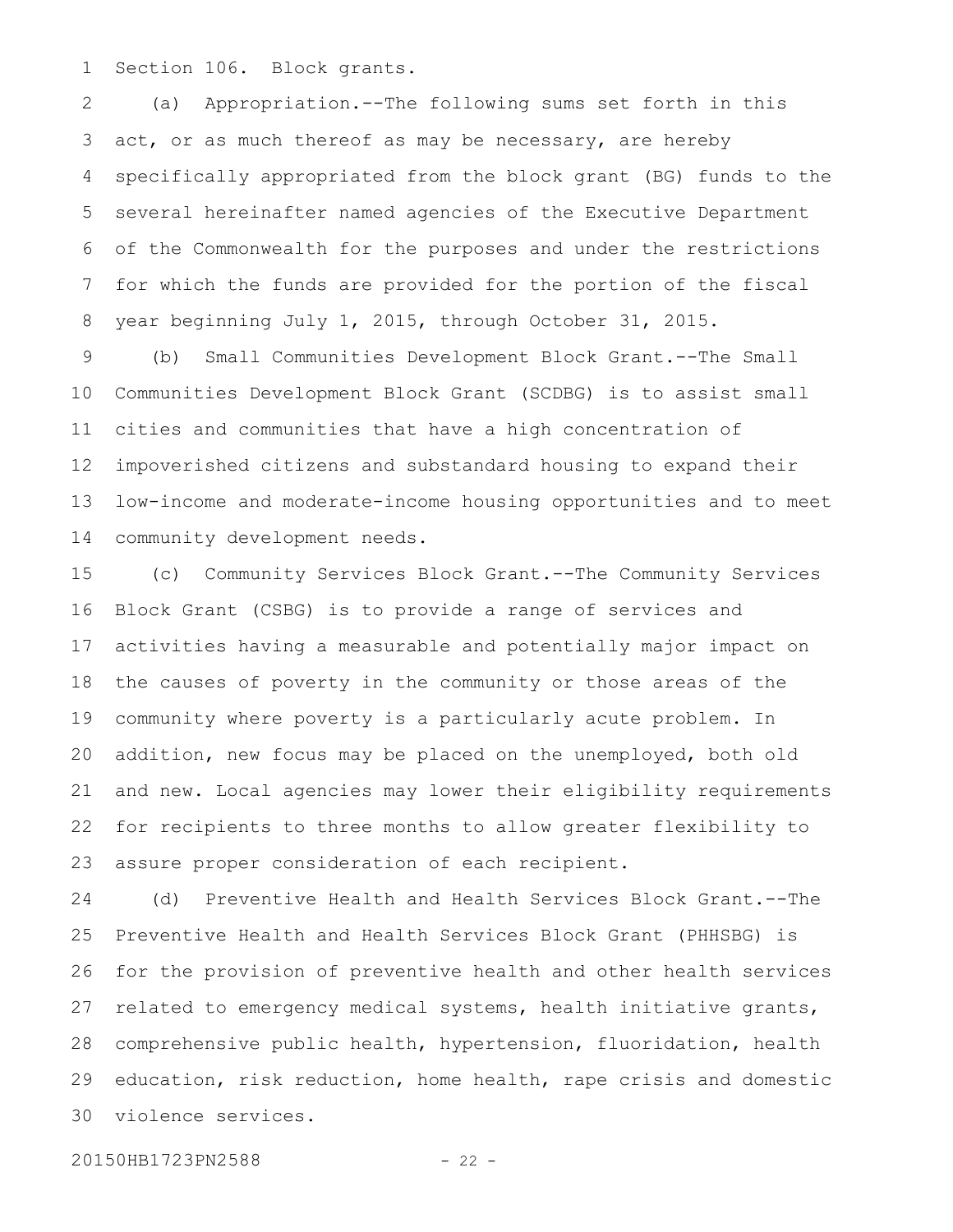(e) Maternal and Child Health Services Block Grant.--The Maternal and Child Health Services Block Grant (MCHSBG) is to enable states to maintain and strengthen their leadership in planning, promoting, coordinating and evaluating health care for pregnant women, mothers, infants and children, and children with special health care needs and in providing health services for mothers and children who do not have access to adequate health care. 1 2 3 4 5 6 7 8

(f) Low-Income Home Energy Assistance Block Grant.--The Low-Income Home Energy Assistance Block Grant (LIHEABG) is to help lessen the impact of the high cost of energy on low-income families and individuals, including energy efficiency grants for low-income dwellings. No less than 15% of the LIHEABG funds received shall be used for weatherization. LIHEABG funds received pursuant to a Presidential release of contingency funds shall be exempt from the 15% requirement. 9 10 11 12 13 14 15 16

(g) Social Services Block Grant.--The Social Services Block Grant (SSBG) is for the provision of social services to eligible persons. 17 18 19

(h) Mental Health Services Block Grant.--The Mental Health Services Block Grant (MHSBG) provides funds for the provision of services to adults with serious mental illness or children with serious emotional disturbance. 20 21 22 23

(i) Substance Abuse Block Grant.--The Substance Abuse Block Grant (SABG) provides funds to establish and maintain programs to combat alcohol and drug abuse. 24 25 26

(j) Child Care and Development Fund Block Grant.--The Child Care and Development Fund Block Grant (CCDFBG) is for the provision of direct child care or to increase the quality and availability of child care for low-income families. 27 28 29 30

20150HB1723PN2588 - 23 -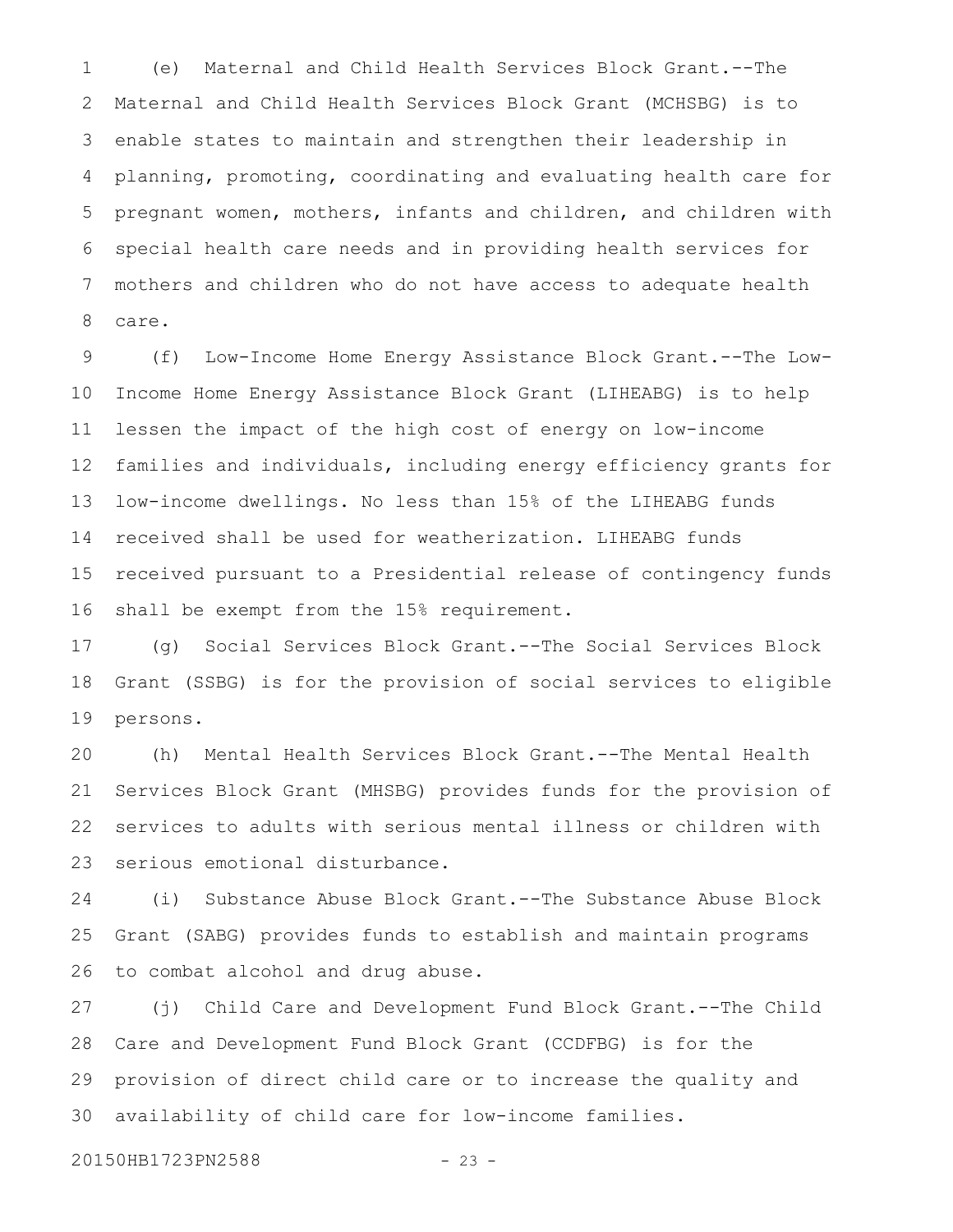| 1            | Temporary Assistance for Needy Families Block Grant.--<br>(k)    |  |  |  |  |
|--------------|------------------------------------------------------------------|--|--|--|--|
| $\mathbf{2}$ | The Temporary Assistance for Needy Families Block Grant (TANFBG) |  |  |  |  |
| 3            | provides funds for the provision of cash grants, child care,     |  |  |  |  |
| 4            | training and support services, child welfare and administration  |  |  |  |  |
| 5            | for eligible families and individuals.                           |  |  |  |  |
| 6            | PART II                                                          |  |  |  |  |
| 7            | GENERAL FUND AND FEDERAL APPROPRIATIONS                          |  |  |  |  |
| 8            | FOR PORTION OF 2015-2016                                         |  |  |  |  |
| 9            | SUBPART A                                                        |  |  |  |  |
| 10           | EXECUTIVE DEPARTMENT                                             |  |  |  |  |
| 11           | Section 201. Governor.                                           |  |  |  |  |
| 12           | The following amounts are                                        |  |  |  |  |
| 13           | Federal<br>appropriated to the Governor:<br>State                |  |  |  |  |
| 14           | For the Office of the                                            |  |  |  |  |
| 15           | Governor: including the                                          |  |  |  |  |
| 16           | maintenance of the Governor's                                    |  |  |  |  |
| 17           | Home, the expense of                                             |  |  |  |  |
| 18           | entertainment of official quests                                 |  |  |  |  |
| 19           | and members of the General                                       |  |  |  |  |
|              | 20 Assembly and the Judiciary,                                   |  |  |  |  |
| 21           | participation in the Governor's                                  |  |  |  |  |
| 22           | Conference, the expenses of the                                  |  |  |  |  |
| 23           | Executive Board and the payment                                  |  |  |  |  |
| 24           | of traveling expenses of persons                                 |  |  |  |  |
| 25           | other than employees of the                                      |  |  |  |  |
| 26           | Commonwealth appointed by the                                    |  |  |  |  |
| 27           | Governor to represent or                                         |  |  |  |  |
| 28           | otherwise serve the Commonwealth.                                |  |  |  |  |
| 29           | 2,148,000<br>State appropriation                                 |  |  |  |  |
| 30           | Section 202. Executive Offices.                                  |  |  |  |  |
|              | 20150HB1723PN2588<br>- 24 -                                      |  |  |  |  |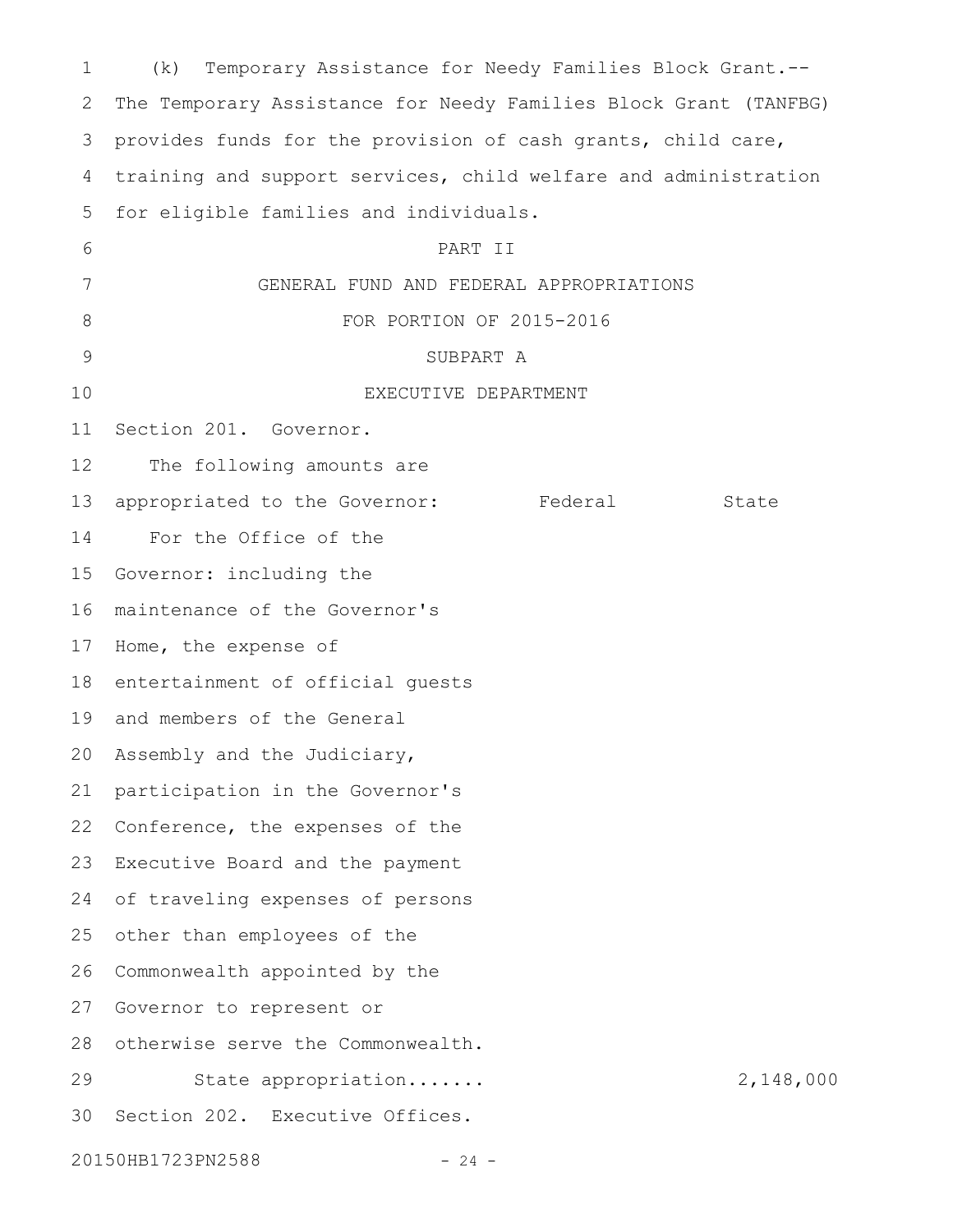The following amounts are 2 appropriated to the Executive Federal State For the Office of Administration. 5 State appropriation....... 2,728,000 7 To the Office of 8 Administration for payment of Medicare Part B enrollment 9 10 penalties. State appropriation....... 66,000 For Commonwealth Technology 12 13 Services. State appropriation....... 18,073,000 The following Federal amounts 16 are appropriated to supplement 17 the sum appropriated for 18 Commonwealth Technology Services: (1) "NSTIC Grant." 19 Federal appropriation..... 225,000 (2) "ARRA - Broadband Technology Opportunities - Mapping." Federal appropriation..... 3,655,000 For the Inspector General. State appropriation....... 1,370,000 For investigation of welfare 27 28 fraud activities. State appropriation....... 4,193,000 The following Federal amounts 20150HB1723PN2588 - 25 -1 3 Offices: 4 6 11 14 15 20 21 22 23 24 25 26 29 30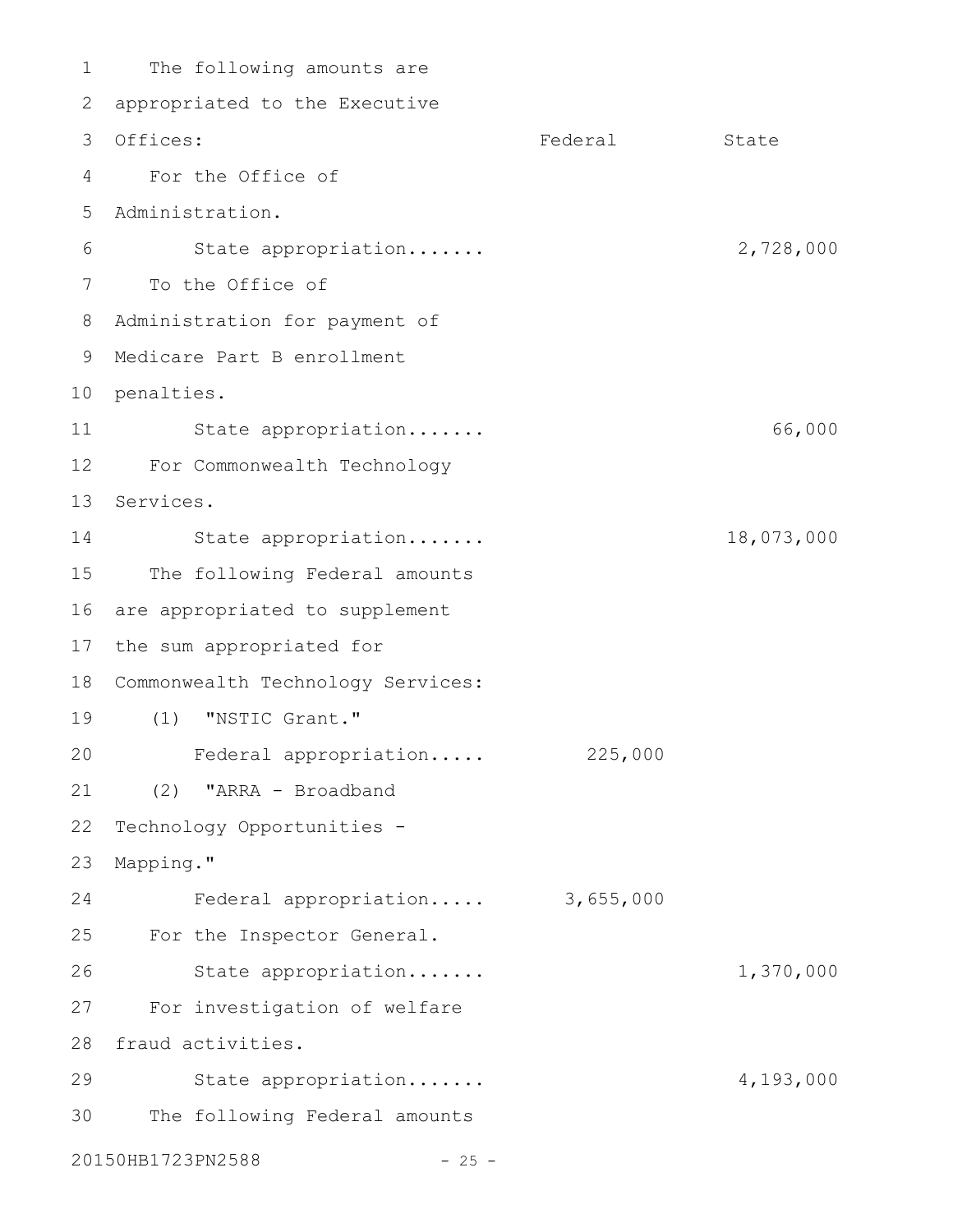```
are appropriated to supplement
1
2 the sum appropriated for
investigation of welfare fraud
3
activities:
4
     (1) "TANFBG - Program
  Accountability."
       Federal appropriation..... 1,500,000
(2) "Food Stamps - Program
8
9 Accountability."
        Federal appropriation..... 7,000,000
     (3) "Medical Assistance -
12 Program Accountability."
     Federal appropriation..... 4,200,000
     (4) "CCDFBG Subsidized Day
15 Care - Fraud Investigation."
        Federal appropriation..... 905,000
17 For the Office of the Budget.
18 State appropriation...... 6,168,000
For the audit of the Auditor
19
20 General.
     State appropriation....... 33,000
For the Office of General
22
Counsel.
23
        State appropriation....... 1,066,000
     For the Pennsylvania Human
26 Relations Commission.
        State appropriation....... 3,054,000
     The following Federal amounts
29 are appropriated to supplement
30 the sum appropriated for the
20150HB1723PN2588 - 26 -
5
6
7
10
11
13
14
16
21
24
25
27
28
```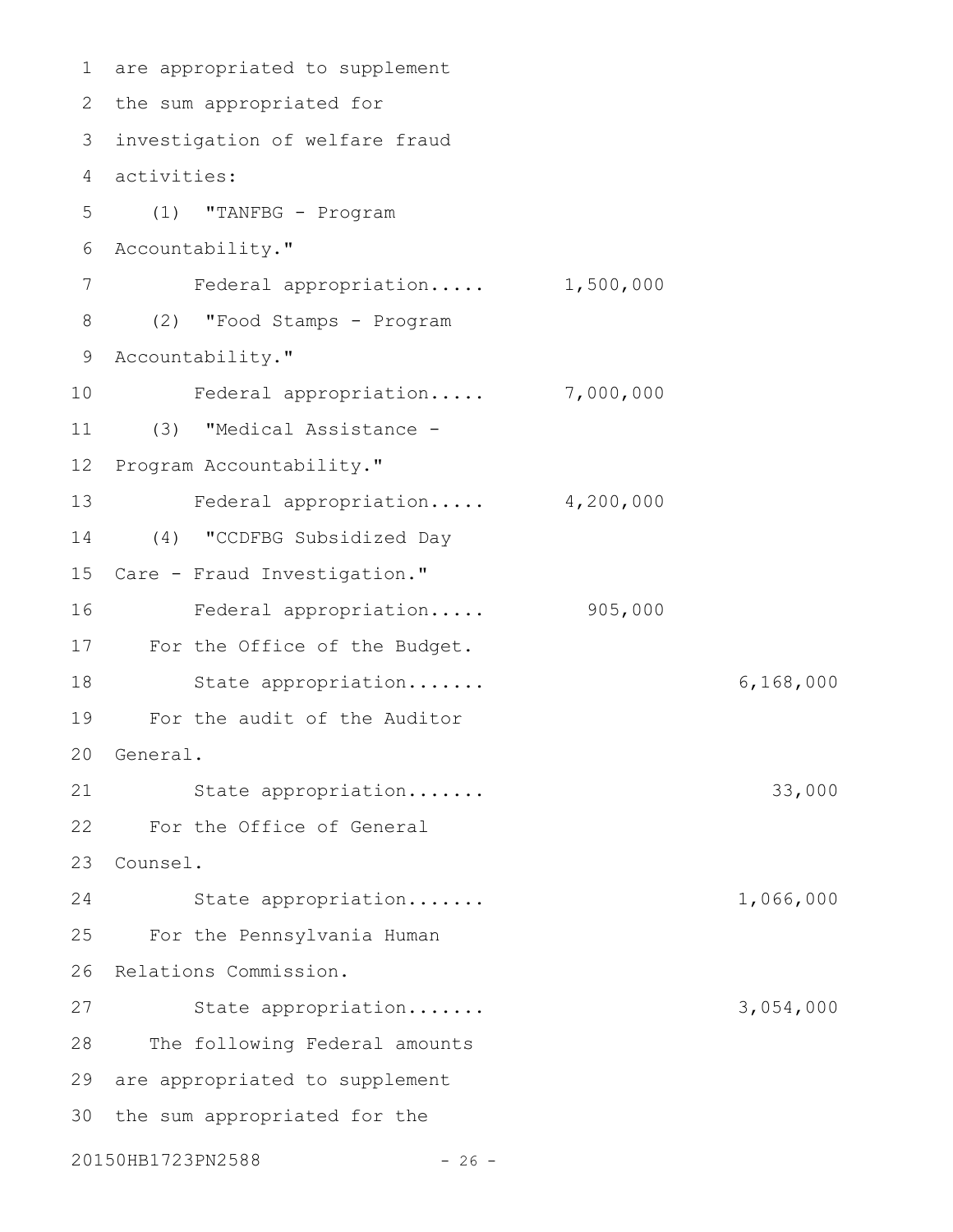```
Pennsylvania Human Relations
1
Commission:
2
(1) "EEOC - Special Project
3
Grant."
4
     Federal appropriation..... 1,562,000
   (2) "HUD - Special Project
   Grant."
    Federal appropriation..... 1,046,000
For the Council on the Arts.
9
       State appropriation....... 296,000
11 The following Federal amounts
12 are appropriated to supplement
13 the sum appropriated for the
14 Council on the Arts:
(1) "National Endowment for
15
16 the Arts - Administration."
Federal appropriation..... 684,000
17
For the Juvenile Court Judges
18
Commission.
19
    State appropriation....... 924,000
For the Public Employee
21
22 Retirement Commission.
  State appropriation....... 302,000
     For the Pennsylvania
25 Commission on Crime and
26 Delinquency.
        State appropriation....... 1,322,000
28 The following Federal amounts
29 are appropriated to supplement
30 the sum appropriated for the
20150HB1723PN2588 - 27 -
5
6
7
8
10
20
23
24
27
```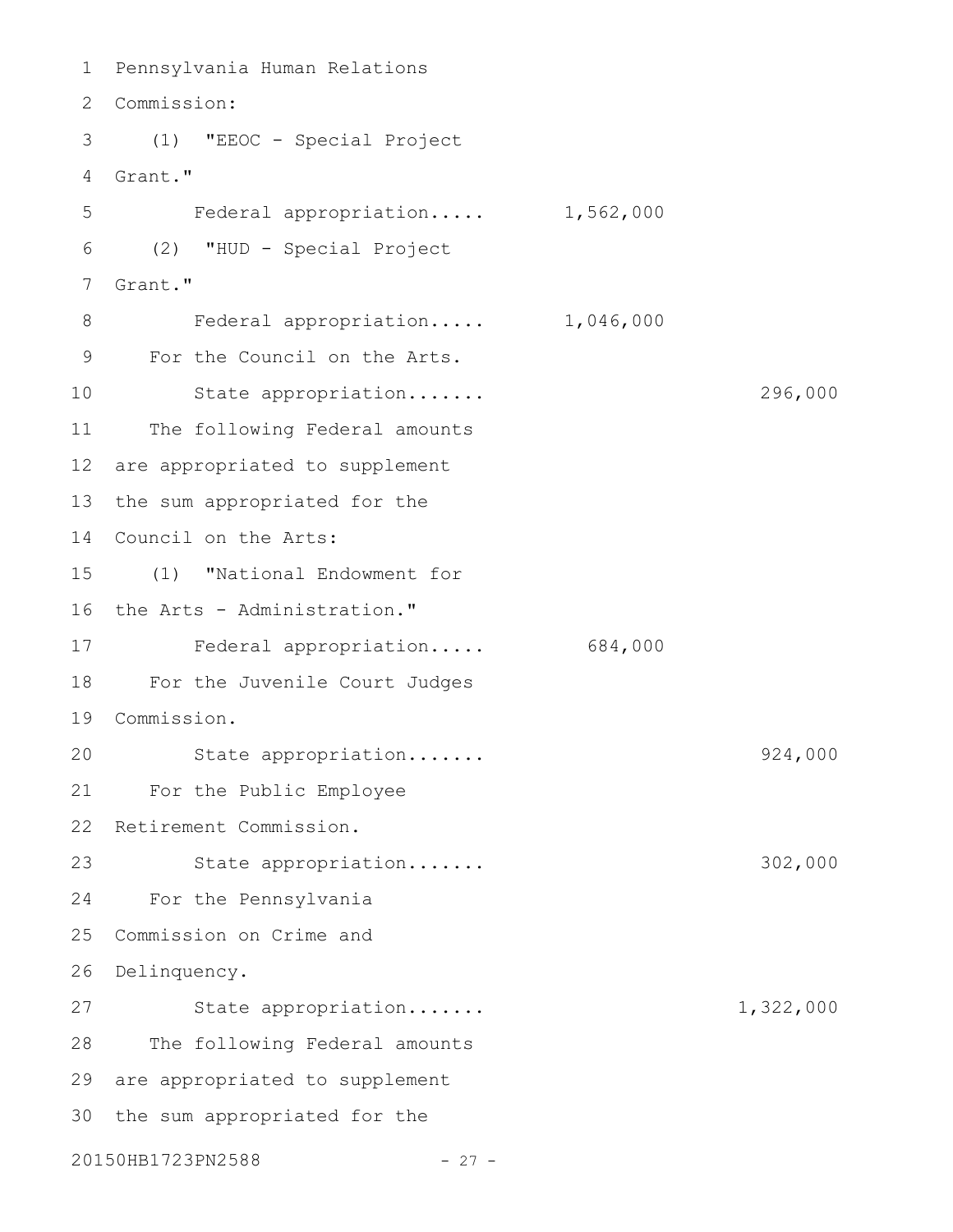Pennsylvania Commission on Crime 2 and Delinquency: (1) "Plan for Juvenile Justice." Federal appropriation..... 200,000 (2) (Reserved). (3) "Justice Assistance 8 Grants." 9 Federal appropriation..... 18,000,000 (4) (Reserved). (5) "Justice Assistance 12 Grants - Administration." 13 Federal appropriation..... 1,500,000 (6) (Reserved). (7) "Juvenile Justice - Title V." Federal appropriation..... 300,000 (8) "Statistical Analysis 19 Center." Federal appropriation..... 150,000 (9) "Criminal Identification 22 Technology." Federal appropriation..... 800,000 (10) "Crime Victims' 25 Compensation Services." Federal appropriation..... 8,500,000 (11) (Reserved). (12) (Reserved). (13) "Crime Victims' Assistance." 20150HB1723PN2588 - 28 -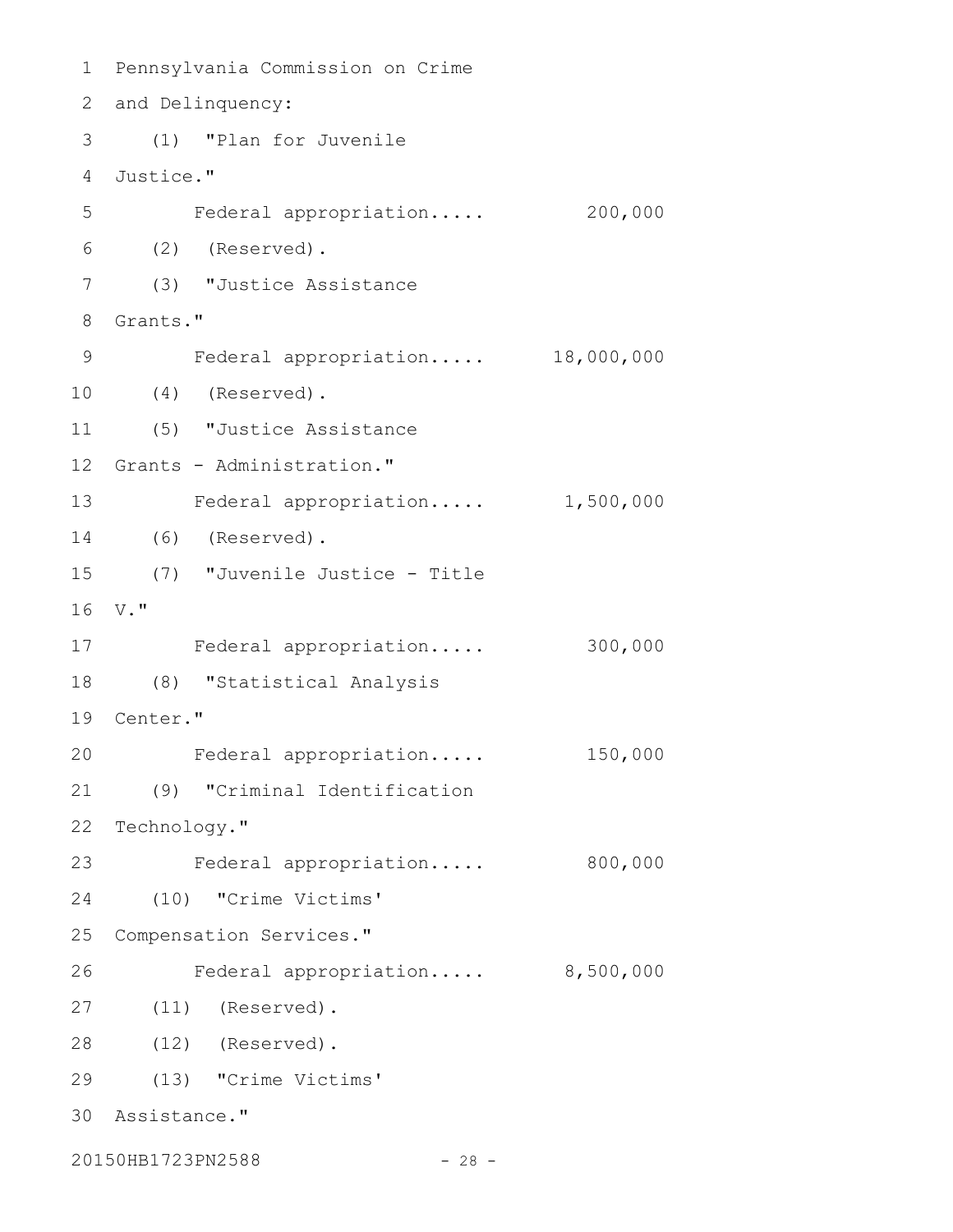| 1              | Federal appropriation 20,000,000 |           |  |  |  |
|----------------|----------------------------------|-----------|--|--|--|
| 2              | $(14)$ (Reserved).               |           |  |  |  |
| 3              | (15) "Violence Against Women     |           |  |  |  |
| $\overline{4}$ | Formula Grant Program."          |           |  |  |  |
| 5              | Federal appropriation            | 6,000,000 |  |  |  |
| 6              | $(16)$ (Reserved).               |           |  |  |  |
| 7              | (17) "Violence Against Women     |           |  |  |  |
| 8              | Formula Grant Program -          |           |  |  |  |
| 9              | Administration."                 |           |  |  |  |
| 10             | Federal appropriation            | 500,000   |  |  |  |
| 11             | $(18)$ (Reserved).               |           |  |  |  |
| 12             | (19) "Residential Substance      |           |  |  |  |
| 13             | Abuse Treatment Program."        |           |  |  |  |
| 14             | Federal appropriation            | 1,300,000 |  |  |  |
| 15             | $(20)$ (Reserved).               |           |  |  |  |
| 16             | (21) "Crime Victims'             |           |  |  |  |
| 17             | Assistance (VOCA) -              |           |  |  |  |
| 18             | Administration/Operations."      |           |  |  |  |
| 19             | Federal appropriation            | 1,400,000 |  |  |  |
| 20             | (22) "Juvenile Accountability    |           |  |  |  |
| 21             | Incentive Program."              |           |  |  |  |
| 22             | Federal appropriation            | 3,000,000 |  |  |  |
| 23             | (23) "Juvenile Accountability    |           |  |  |  |
| 24             | Incentive Program -              |           |  |  |  |
| 25             | Administration."                 |           |  |  |  |
| 26             | Federal appropriation            | 100,000   |  |  |  |
| 27             | (24) (Reserved).                 |           |  |  |  |
| 28             | $(25)$ (Reserved).               |           |  |  |  |
| 29             | (26) "Juvenile Justice and       |           |  |  |  |
| 30             | Delinquency Prevention."         |           |  |  |  |
|                | 20150HB1723PN2588<br>$-29 -$     |           |  |  |  |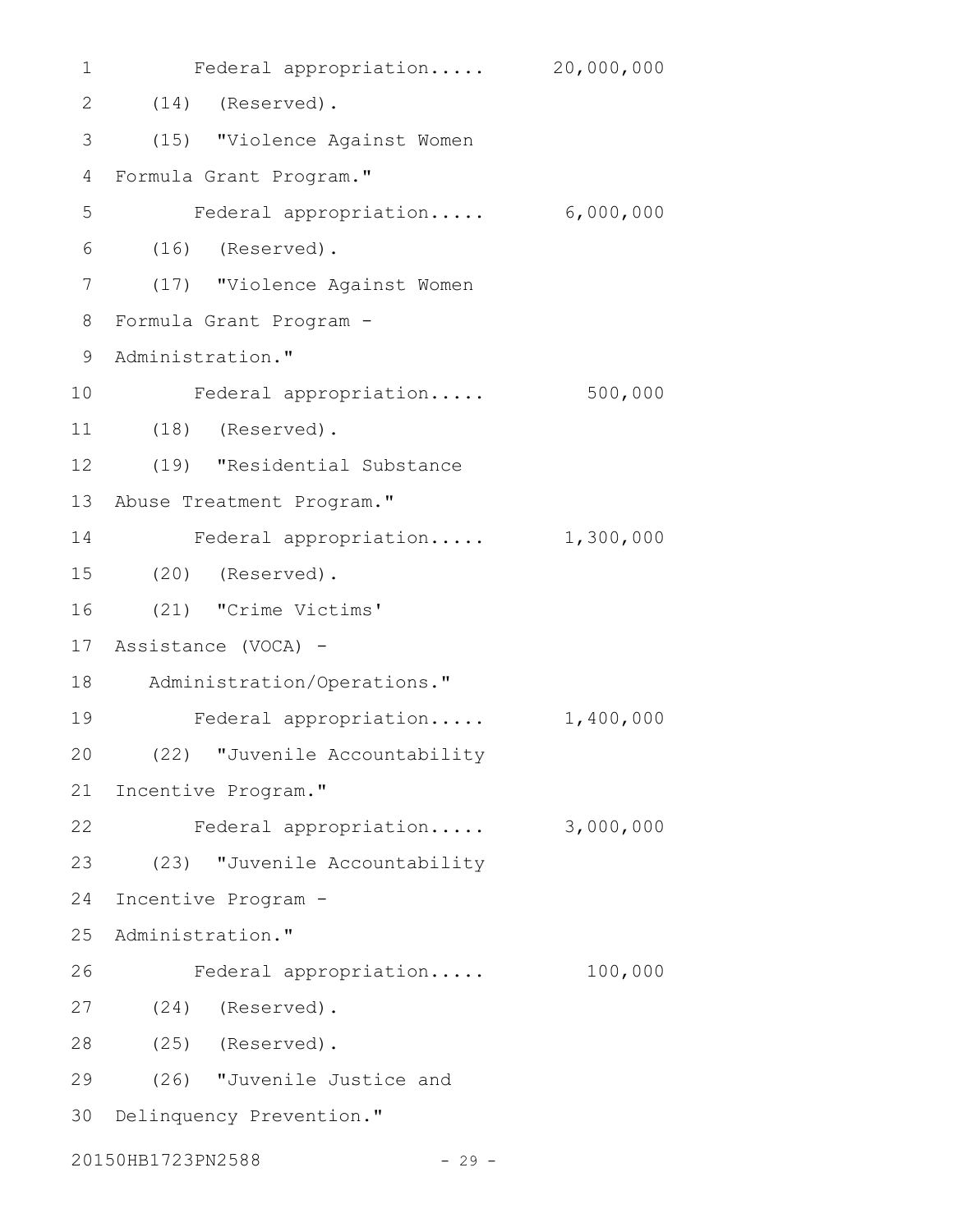| 1              |                   | Federal appropriation 4,500,000 |         |
|----------------|-------------------|---------------------------------|---------|
| $\overline{2}$ |                   | (27) "Project Safe              |         |
| 3              | Neighborhoods."   |                                 |         |
| 4              |                   | Federal appropriation           | 700,000 |
| 5              |                   | (28) (Reserved).                |         |
| 6              |                   | (29) (Reserved).                |         |
| 7              |                   | (30) "Statewide Automated       |         |
| 8              |                   | Victim Information."            |         |
| 9              |                   | Federal appropriation           | 500,000 |
| 10             |                   | (31) (Reserved).                |         |
| 11             |                   | (32) (Reserved).                |         |
| 12             |                   | (33) "Assault Services          |         |
| 13             | Program."         |                                 |         |
| 14             |                   | Federal appropriation           | 500,000 |
| 15             |                   | (34) (Reserved).                |         |
| 16             |                   | (35) (Reserved).                |         |
| 17             |                   | $(36)$ (Reserved).              |         |
| 18             |                   | (37) (Reserved).                |         |
| 19             |                   | (38) (Reserved).                |         |
| 20             |                   | (39) (Reserved).                |         |
| 21             |                   | $(40)$ (Reserved).              |         |
| 22             |                   | (41) (Reserved).                |         |
| 23             |                   | (42) (Reserved).                |         |
| 24             |                   | (43) (Reserved).                |         |
| 25             |                   | (44) "Prosecutor and Defender   |         |
| 26             | Incentives."      |                                 |         |
| 27             |                   | Federal appropriation           | 350,000 |
| 28             |                   | (45) (Reserved).                |         |
| 29             |                   | $(46)$ (Reserved).              |         |
| 30             |                   | $(47)$ (Reserved).              |         |
|                | 20150HB1723PN2588 | $-30 -$                         |         |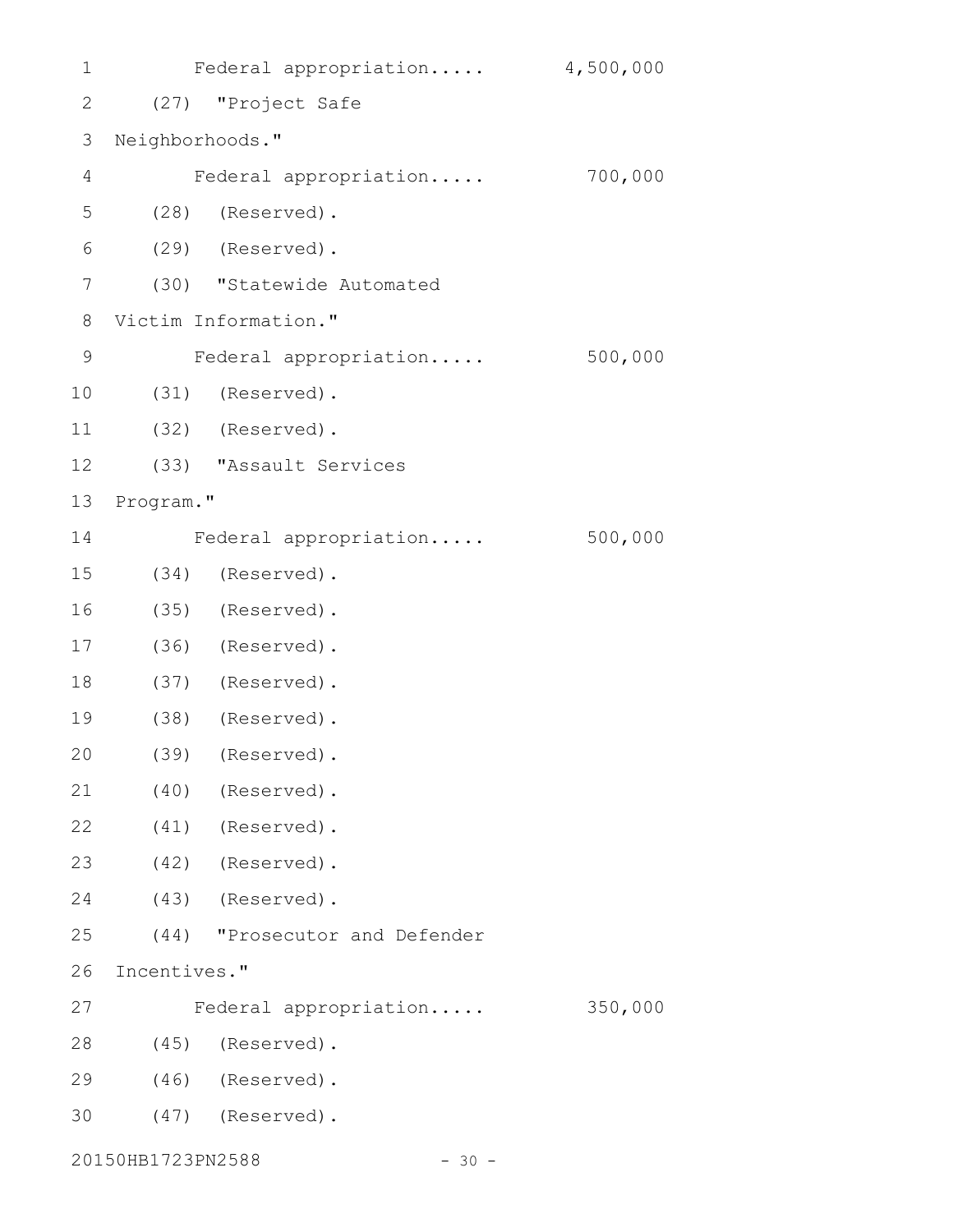(48) "Combat Underage 1 2 Drinking Program." Federal appropriation..... 500,000 (49) "Forensic Science 4 5 Program." Federal appropriation..... 1,000,000 (50) (Reserved). 7 (51) "SORNA." 8 Federal appropriation..... 1,000,000 (52) "Adam Walsh 11 Implementation Support." 12 Federal appropriation..... 400,000 (53) "Byrne Competitive 13 14 Program." Federal appropriation..... 1,000,000 (54) "Vision 21 State 17 Technology." Federal appropriation..... 250,000 For safe schools advocate. 19 State appropriation....... 128,000 For victims of juvenile 21 offenders. 22 23 State appropriation...... 429,000 24 For child advocacy centers. State appropriation....... 743,000 For violence prevention 26 27 programs. 28 State appropriation...... 1,507,000 For intermediate punishment 29 treatment programs. 303 6 9 10 15 16 18 20 25

20150HB1723PN2588 - 31 -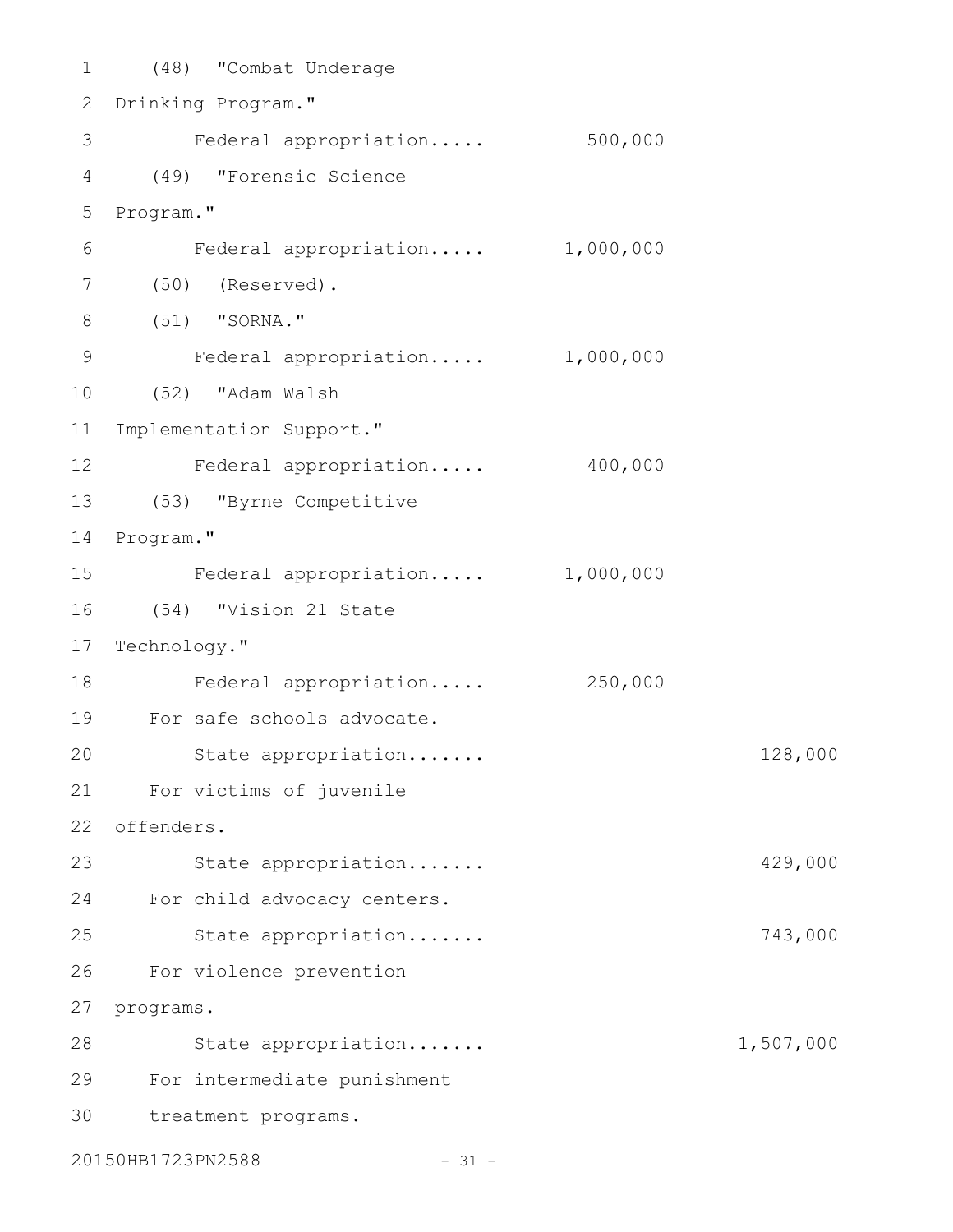1 5,995,000 For juvenile probation 2 services. 3 State appropriation....... 6,252,000 For grants to the arts. State appropriation....... 2,835,000 The following Federal amounts are appropriated to supplement 8 9 the sum appropriated for grants 10 to the arts: (1) "National Endowment for 11 12 the Arts - Basic State Grant." 13 Federal appropriation..... 400,000 14 Section 203. Lieutenant Governor. 15 The following amounts are 16 appropriated to the Lieutenant Federal State For the Office of the 18 19 Lieutenant Governor, including 20 payment of expenses of the 21 residence at the Edward Martin 22 Military Reservation. State appropriation....... 274,000 For the Board of Pardons. 24 State appropriation....... 182,000 26 Section 204. Attorney General. 27 The following amounts are 28 appropriated to the Attorney 29 General: The State State State State State State For general government 3020150HB1723PN2588 - 32 -4 5 6 7 17 Governor: 23 25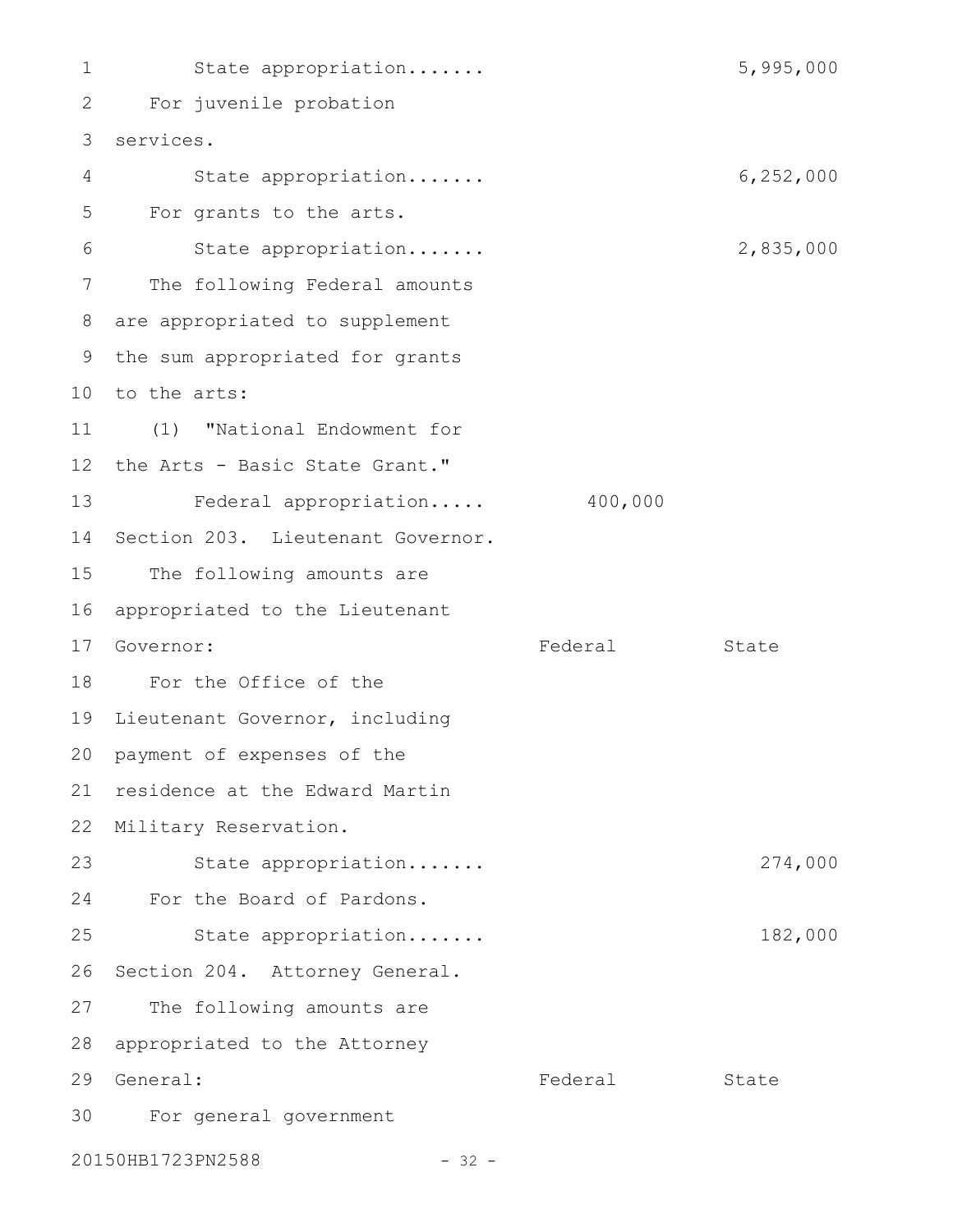1 operations of the Office of Attorney General. 2 State appropriation....... 13,819,000 The following Federal amounts are appropriated to supplement 5 6 the sum appropriated for general 7 government operations: (1) "State Medicaid Fraud 8 9 Control Units." Federal appropriation..... 5,507,000 (2) "Middle Atlantic - Great 11 Lakes Organized Crime Law Enforcement Network." Federal appropriation..... 7,587,000 For drug law enforcement. 15 State appropriation....... 8,490,000 17 The following Federal amounts 18 are appropriated to supplement 19 the sum appropriated for drug law 20 enforcement: (1) "High Intensity Drug 21 22 Trafficking Areas." Federal appropriation..... 5,131,000 For local drug task forces and 25 a drug strike task force. State appropriation....... 3,973,000 For a joint local-State 27 28 firearm task force in a city of 29 the first class. State appropriation....... 1,233,000 20150HB1723PN2588 - 33 -3 4 10 12 13 14 16 23 24 26 30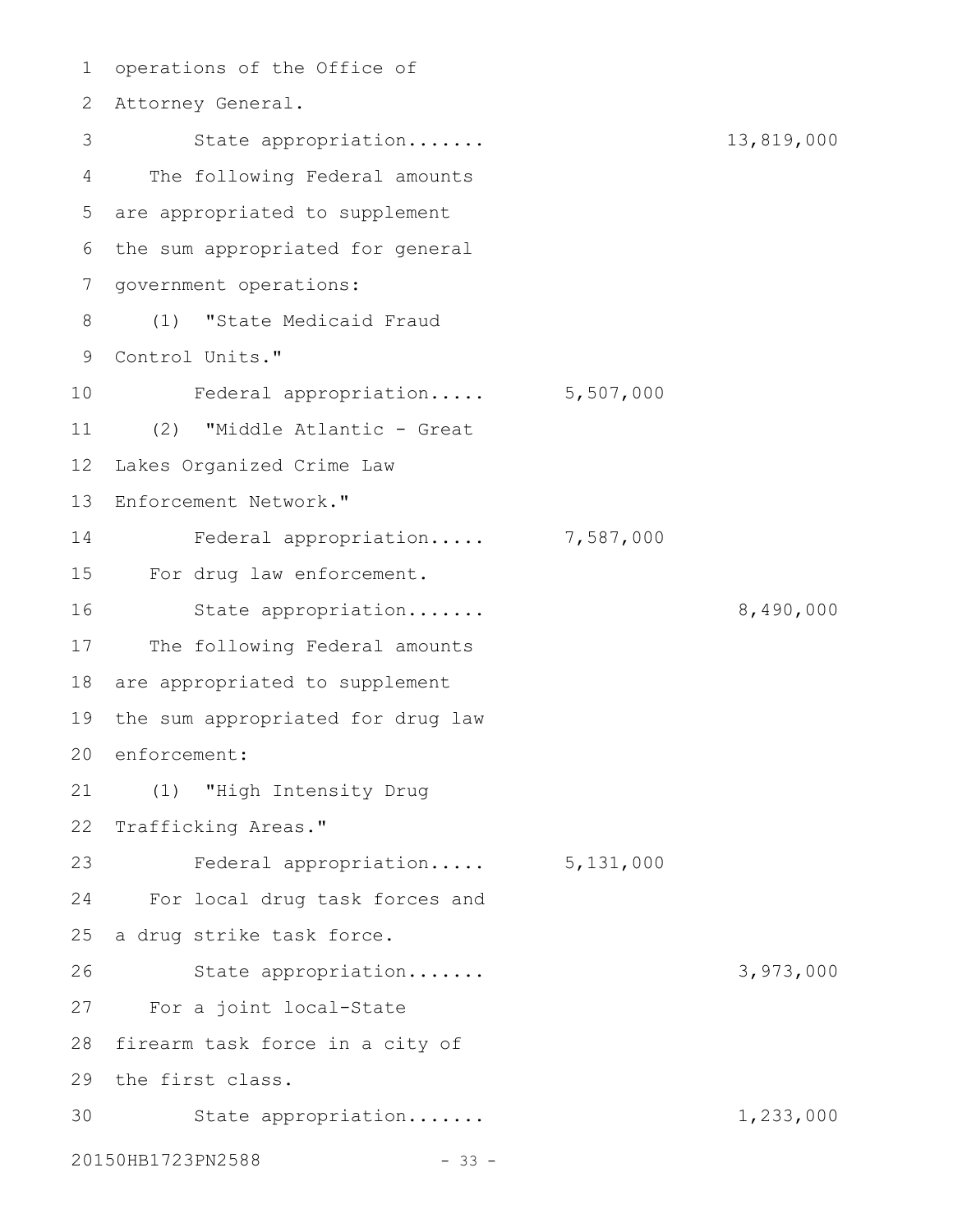For witness relocation 2 programs. State appropriation....... 401,000 For Child Predator Interception Unit. State appropriation....... 1,353,000 For tobacco law enforcement. State appropriation....... 302,000 For trials resulting from 10 indictments by multicounty grand juries. State appropriation....... 66,000 For a mobile street crimes 13 14 unit. State appropriation....... 818,000 16 Section 205. Auditor General. 17 The following amounts are 18 appropriated to the Auditor 19 General: The State State State State State State For the Department of the 20 Auditor General for postauditing, 22 annually, periodically or specially, the affairs of any 24 department, board or commission 25 which is supported out of the 26 General Fund, district justices, 27 other fining offices, Volunteer 28 Firemen's Relief Association 29 Funds and the offices of 30 Statewide elected officials and 20150HB1723PN2588 - 34 -1 3 4 5 6 7 8 9 11 12 15 21 23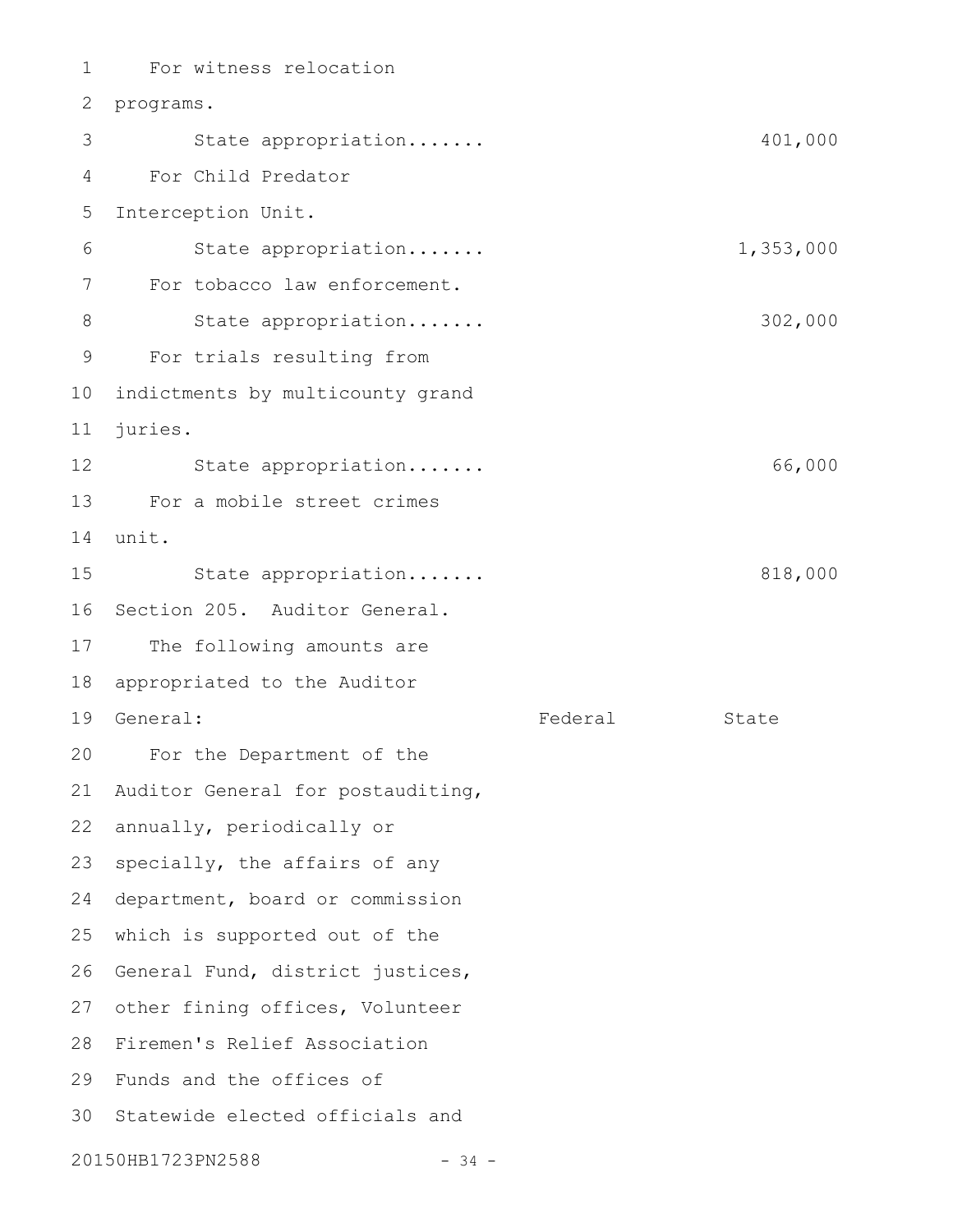1 for the proper auditing of 2 appropriations for or relating to public assistance, including any Federal sums supplementing such 4 appropriations. State appropriation....... 13,658,000 For information technology modernization. State appropriation....... 578,000 For the Board of Claims. 10 State appropriation....... 541,000 Section 206. Treasury Department. The following amounts are appropriated to the Treasury 15 Department: Tederal State For general government 17 operations of the Treasury 18 Department including the 19 administration of Article XIII.1 20 of the act of April 9, 1929 (P.L.343, No.176), known as The 21 22 Fiscal Code. State appropriation....... 11,889,000 For the Board of Finance and 25 Revenue. State appropriation....... 827,000 For divestiture reimbursement. State appropriation....... 76,000 For the payment of the Commonwealth's portion of the 303 5 6 7 8 9 11 12 13 14 16 23 24 26 27 28 29

20150HB1723PN2588 - 35 -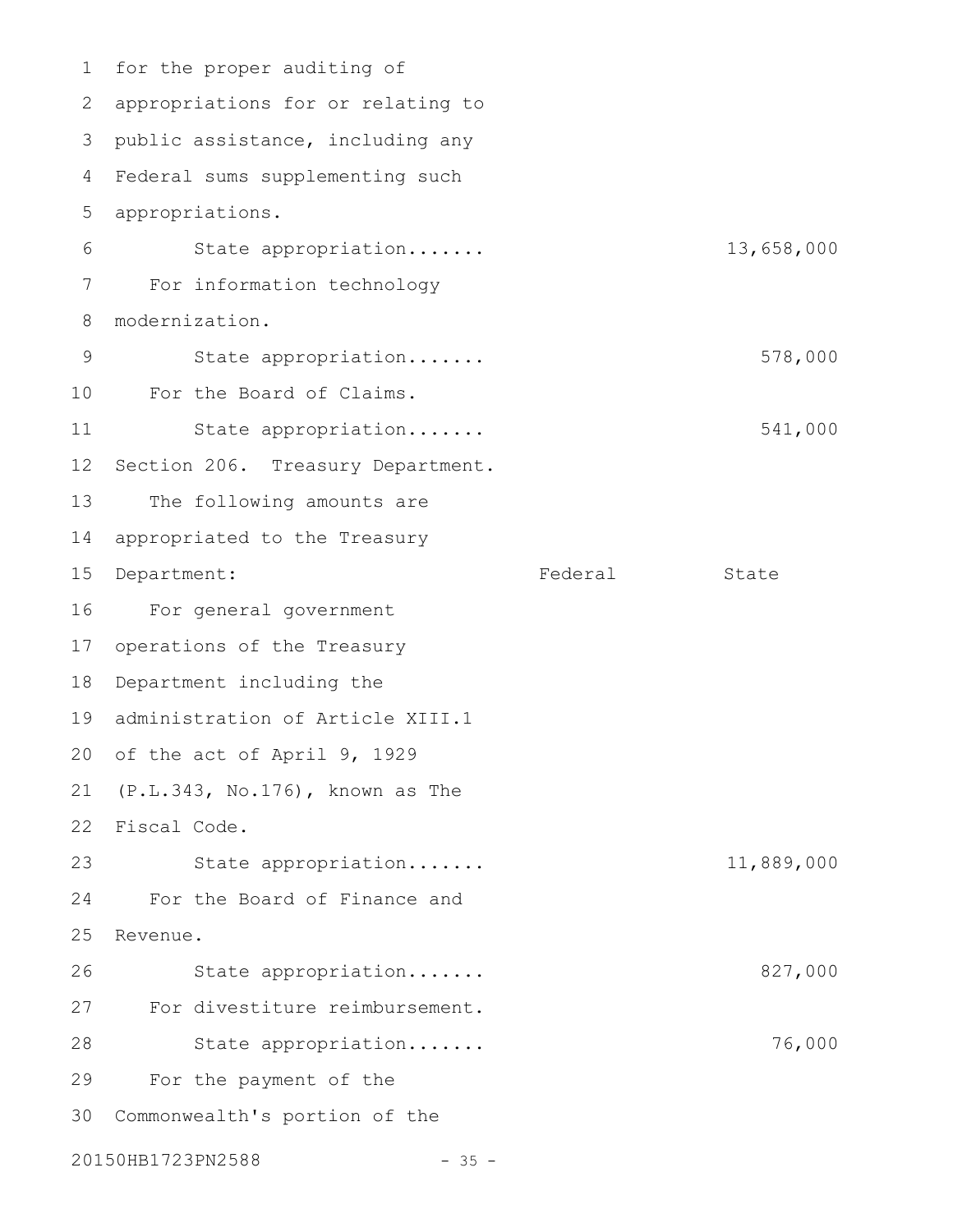| 1  | expenses of various councils,     |           |
|----|-----------------------------------|-----------|
| 2  | commissions, conferences, boards, |           |
| 3  | associations, coalitions and      |           |
| 4  | institutes which are multistate   |           |
| 5  | organizations of which the        |           |
| 6  | Commonwealth has been a member    |           |
| 7  | for at least one year and which   |           |
| 8  | membership enables the            |           |
| 9  | Commonwealth government to        |           |
| 10 | represent the citizens of         |           |
| 11 | Pennsylvania, such organizations  |           |
| 12 | being designed to promote or      |           |
| 13 | protect the member states'        |           |
| 14 | interests, or which promote       |           |
| 15 | governmental financial excellence |           |
| 16 | or accountability.                |           |
| 17 | State appropriation               | 357,000   |
| 18 | For publishing statements of      |           |
| 19 | the General Fund and other funds  |           |
|    | 20 of the Commonwealth.           |           |
| 21 | State appropriation               | 5,000     |
| 22 | For information technology        |           |
| 23 | modernization.                    |           |
| 24 | State appropriation               | 1,320,000 |
| 25 | For payment of law enforcement    |           |
| 26 | and emergency response personnel  |           |
| 27 | death benefits.                   |           |
| 28 | State appropriation               | 714,000   |
| 29 | For compensation of the           |           |
| 30 | Commonwealth's loan and transfer  |           |
|    | 20150HB1723PN2588<br>$-36 -$      |           |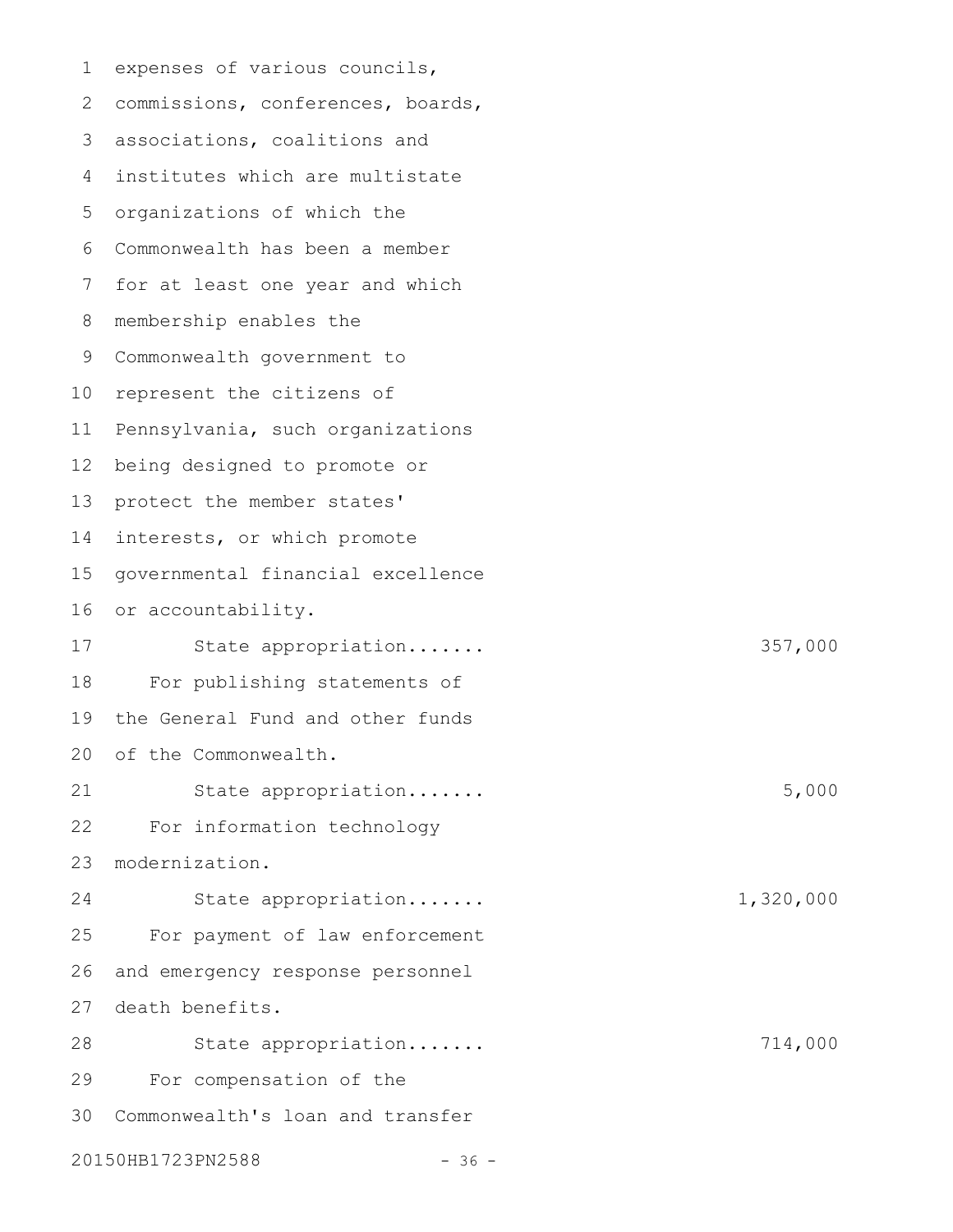agent for services and expenses 2 in connection with the 3 registration, transfer and payment of interest on bonds of 4 5 the Commonwealth and other 6 services required to be performed by the loan and transfer agent. State appropriation....... 20,000 For general obligation debt service or to pay all arbitrage rebates to the Federal Government 12 required under section 148 of the Internal Revenue Code of 1986 13 (Public Law 99-514, 26 U.S.C. § 148). State appropriation....... 361,845,000 17 Section 207. (Reserved). 18 Section 208. Department of Agriculture. The following amounts are appropriated to the Department of Agriculture: The Rederal State For general government operations of the Department of Agriculture. State appropriation....... 8,339,000 The following Federal amounts 27 are appropriated to supplement 28 the sum appropriated for general 29 government operations: (1) "Pennsylvania Plant Pest 20150HB1723PN2588 - 37 -1 7 8 9 10 11 14 15 16 19 20 21 22 23 24 25 26 30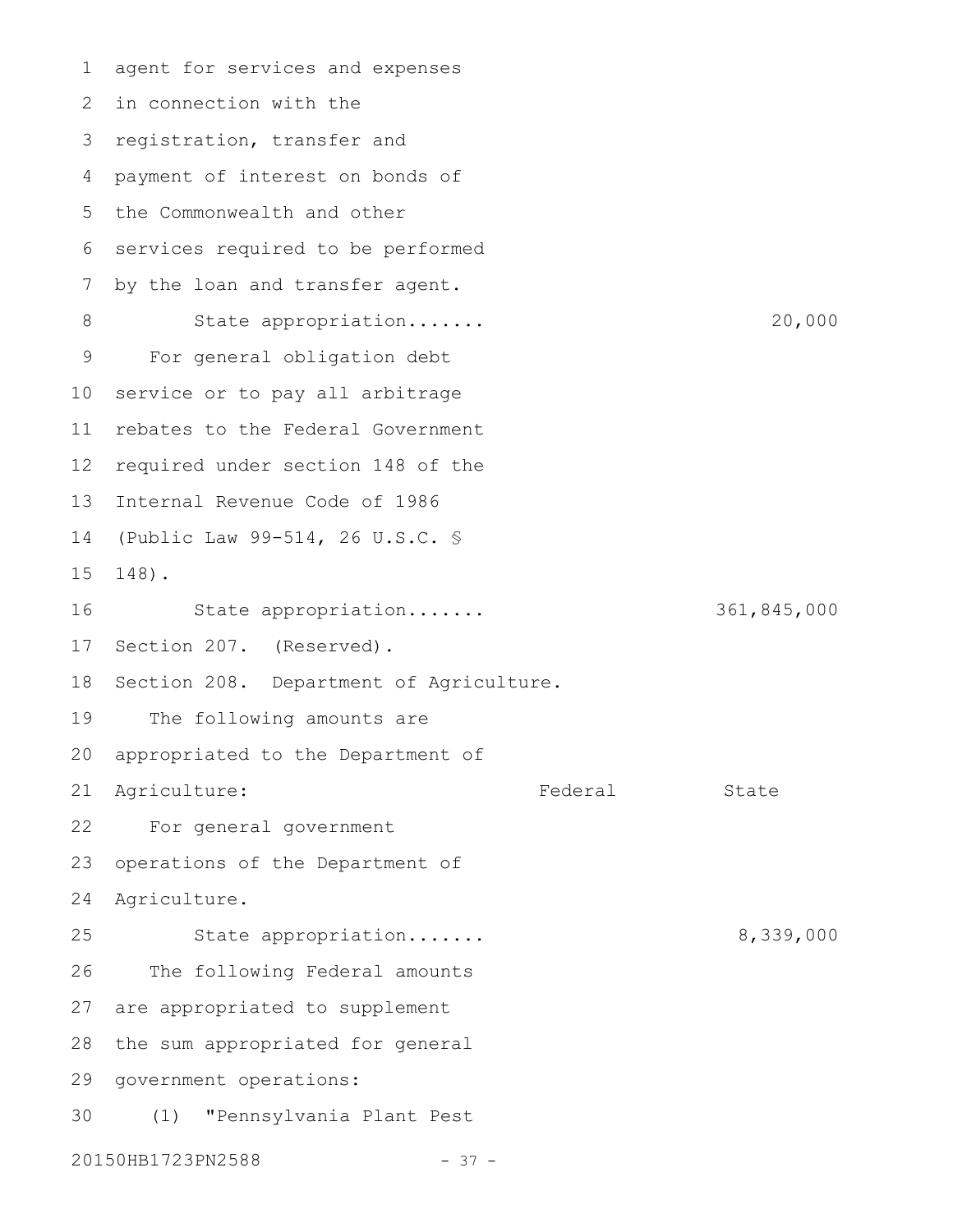1 Detection System." Federal appropriation..... 1,300,000 (2) "Poultry Grading 3 Service." 4 Federal appropriation..... 100,000 (3) "Medicated Feed Mill Inspection." Federal appropriation..... 50,000 (4) "National School Lunch 9 10 Administration." Federal appropriation..... 1,700,000 (5) "Emergency Food 12 13 Assistance." Federal appropriation..... 4,000,000 15 In addition to the specific 16 amounts appropriated herein, all 17 other moneys received from the 18 Federal Government for emergency 19 food assistance are hereby 20 appropriated to such program. (6) (Reserved). 21 (7) "Pesticide Enforcement, 22 23 Certification, Training and 24 Control Program." Federal appropriation..... 1,000,000 (8) "Agricultural Risk 26 27 Protection." Federal appropriation..... 1,000,000 28 (9) "Commodity Supplemental 29 Food." 302 5 6 7 8 11 14 25

20150HB1723PN2588 - 38 -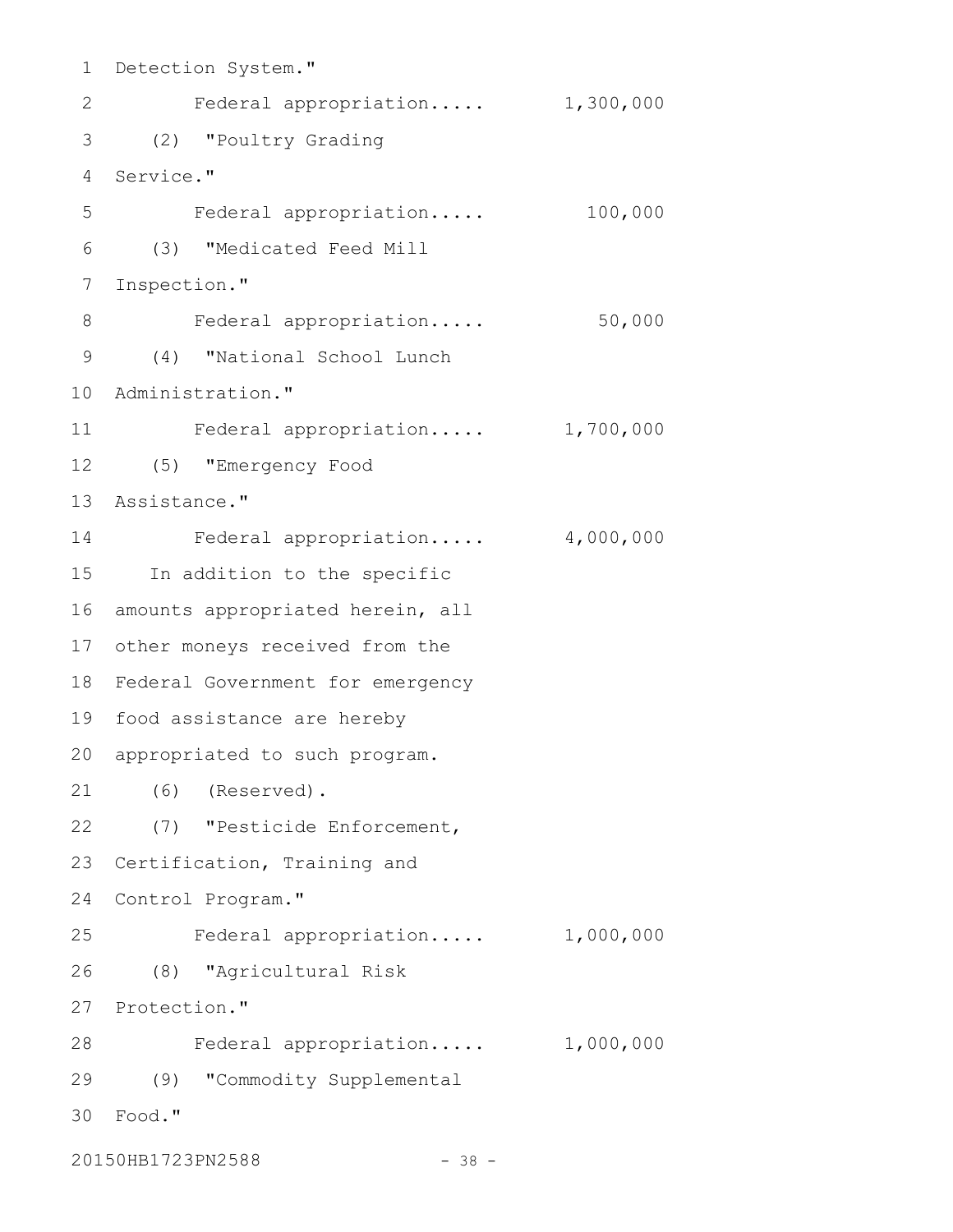Federal appropriation..... 3,000,000 2 In addition to the specific 3 amounts appropriated herein, all other moneys received from the 4 5 Federal Government for commodity 6 supplemental food are hereby appropriated to such program. 7 (10) "Organic Cost 8 9 Distribution." Federal appropriation..... 350,000 (11) "Animal Disease 11 12 Control." 13 Federal appropriation..... 2,000,000 (12) "Food Establishment 14 15 Inspections." Federal appropriation..... 1,500,000 (13) "Integrated Pest 17 18 Management." Federal appropriation..... 250,000 (14) "Johne's Disease Herd 20 21 Project." 22 Federal appropriation..... 2,000,000 (15) "Avian Influenza 23 24 Surveillance." Federal appropriation..... 2,000,000 (16) "Oral Rabies Vaccine." 26 27 Federal appropriation..... 100,000 (17) "Exotic Newcastle 28 29 Disease Control." 30 Federal appropriation..... 300,000 20150HB1723PN2588 - 39 -1 10 16 19 25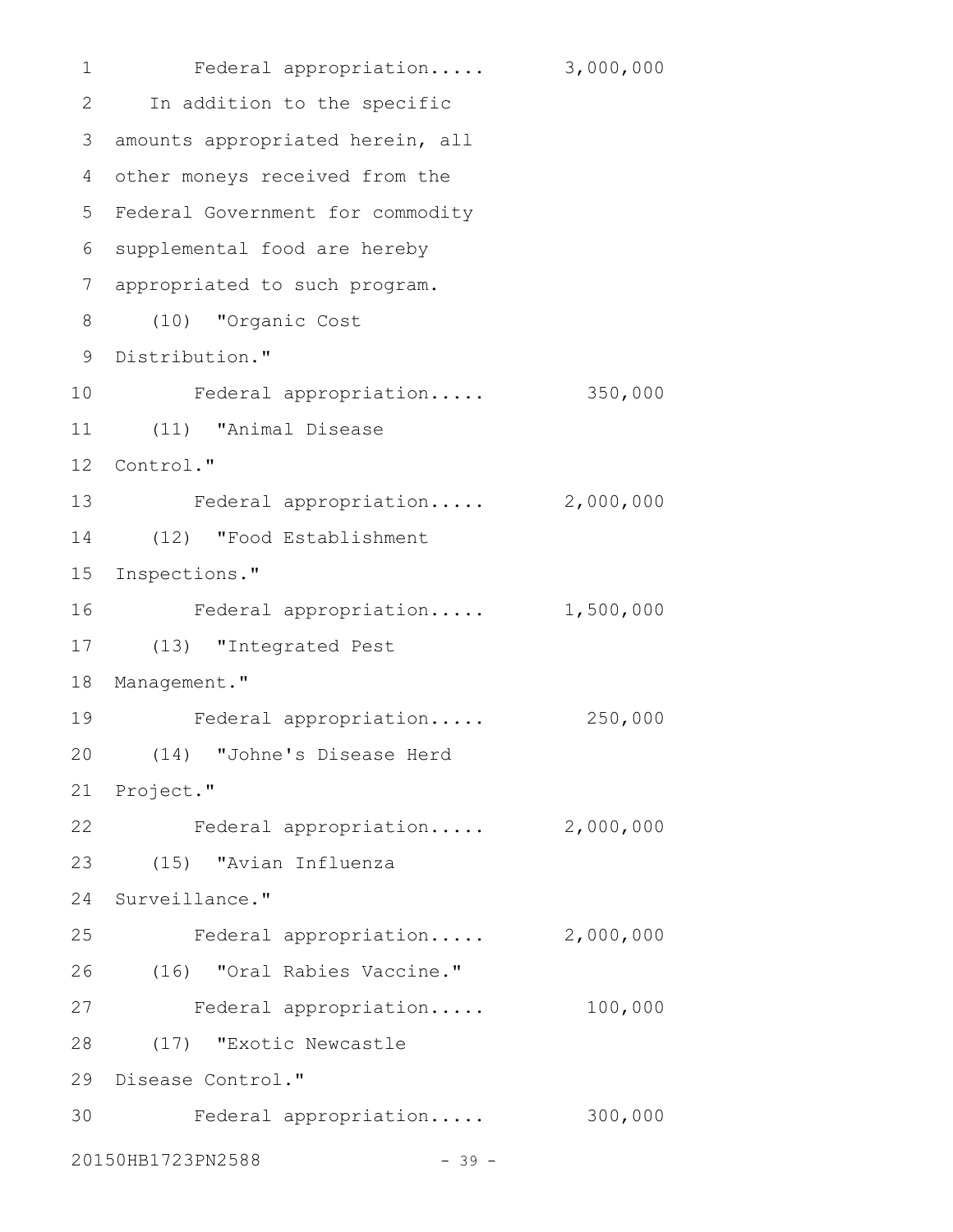(18) "Scrapie Disease 1 2 Control." Federal appropriation..... 60,000 (19) "Monitoring Foot and 4 5 Mouth Disease." Federal appropriation..... 150,000 (20) "Wildlife Services." 7 Federal appropriation..... 800,000 (21) "Animal Identification." 9 Federal appropriation..... 2,000,000 (22) "Specialty Crops." 11 12 Federal appropriation..... 1,500,000 (23) "Emerald Ash Borer 13 14 Mitigation." Federal appropriation..... 800,000 (24) "Mediation Grant." 16 17 Federal appropriation..... 200,000 For agricultural excellence 18 19 programs. State appropriation....... 363,000 For farmers market food 21 coupons. 22 23 State appropriation...... 686,000 24 The following Federal amounts 25 are appropriated to supplement 26 the sum appropriated for farmers market food coupons: 27 (1) "Farmers Market Food 28 29 Coupons." 30 Federal appropriation..... 3,500,000 20150HB1723PN2588 - 40 -3 6 8 10 15 20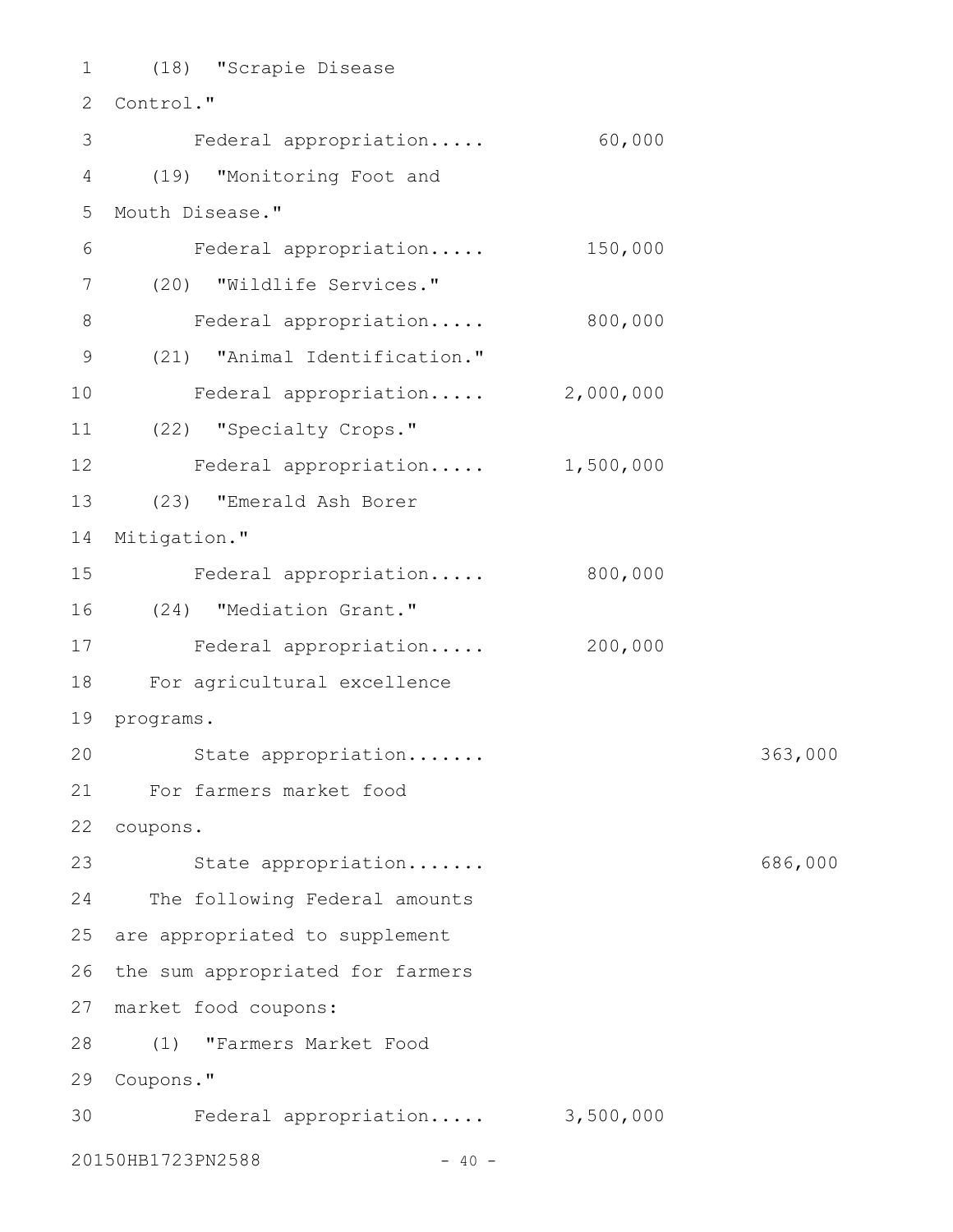(2) "Senior Farmers Market 2 Nutrition." Federal appropriation..... 2,200,000 In addition to the specific 5 amounts appropriated herein, all 6 other moneys received from the 7 Federal Government for farmers market food coupons and senior 8 9 farmers market nutrition are 10 hereby appropriated to such 11 program. The following Federal amounts 13 are appropriated for the Agricultural Conservation 14 15 Easement Program: (1) "Farmland Protection." 16 Federal appropriation..... 6,000,000 18 For agricultural research. State appropriation....... 260,000 For agricultural promotion, education and exports. State appropriation....... 83,000 For hardwoods research and 24 promotion. State appropriation....... 116,000 For development and operation 27 of an open livestock show, 28 including cattle, swine, sheep 29 and horses. State appropriation....... 58,000 20150HB1723PN2588 - 41 -1 3 4 12 17 19 20 21 22 23 25 26 30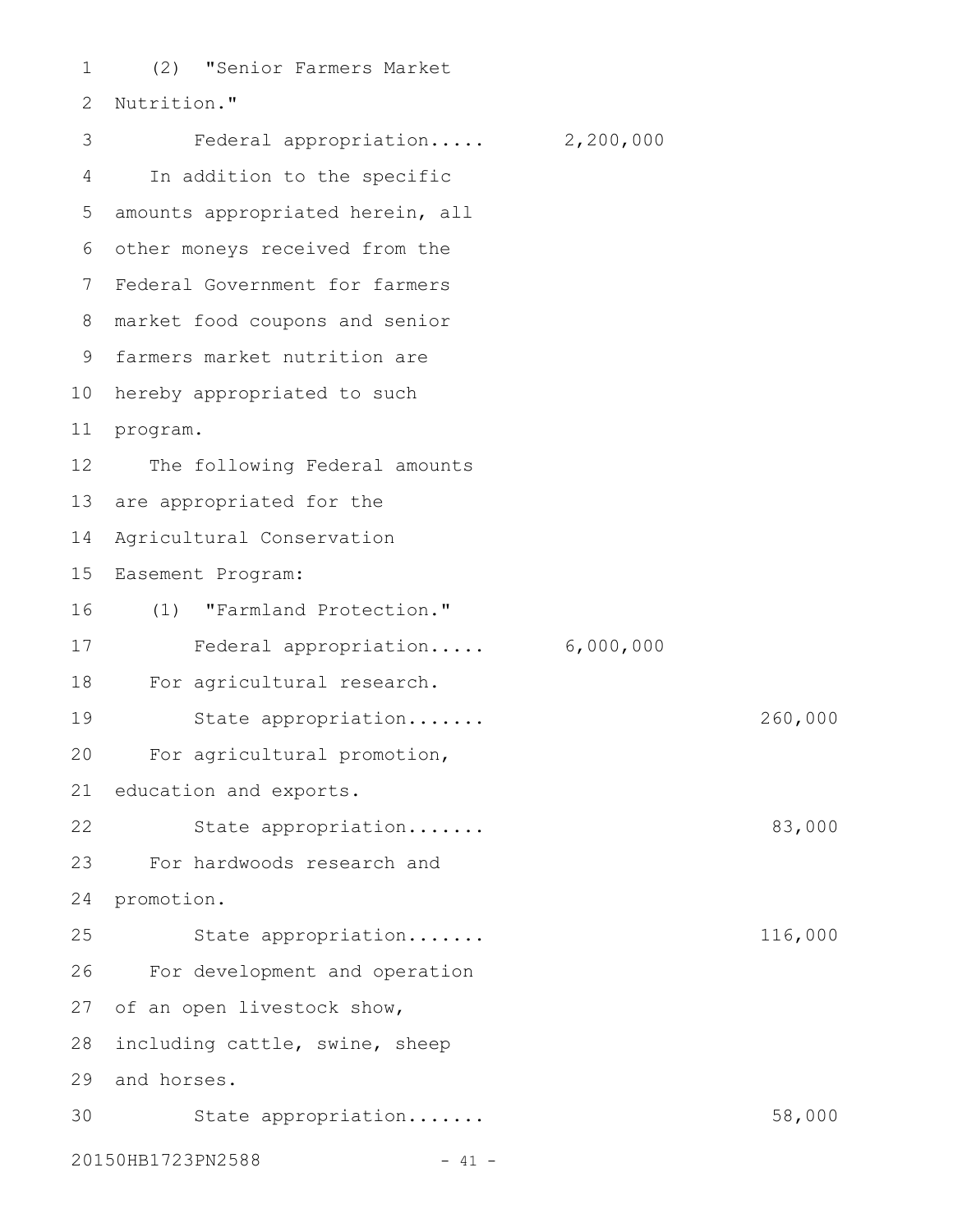For planning and staging of an 2 open dairy show. State appropriation....... 58,000 For youth shows. State appropriation....... 46,000 For grants to counties for the purchase of food to be provided to needy persons in this 8 9 Commonwealth. This amount 10 includes up to \$1,000,000 for the 11 emergency food assistance 12 development program and up to 13 \$500,000 for the cost of 14 distributing TEFAP commodities to counties. 15 State appropriation....... 5,755,000 For food marketing and 17 18 research. State appropriation....... 163,000 The following Federal amounts are appropriated for product promotion and marketing: (1) "Market Improvement." Federal appropriation..... 250,000 For transfer to the Nutrient 26 Management Fund. State appropriation....... 896,000 For transfer to the 28 29 Conservation District Fund. 30 State appropriation...... 287,000 20150HB1723PN2588 - 42 -1 3 4 5 6 7 16 19 20 21 22 23 24 25 27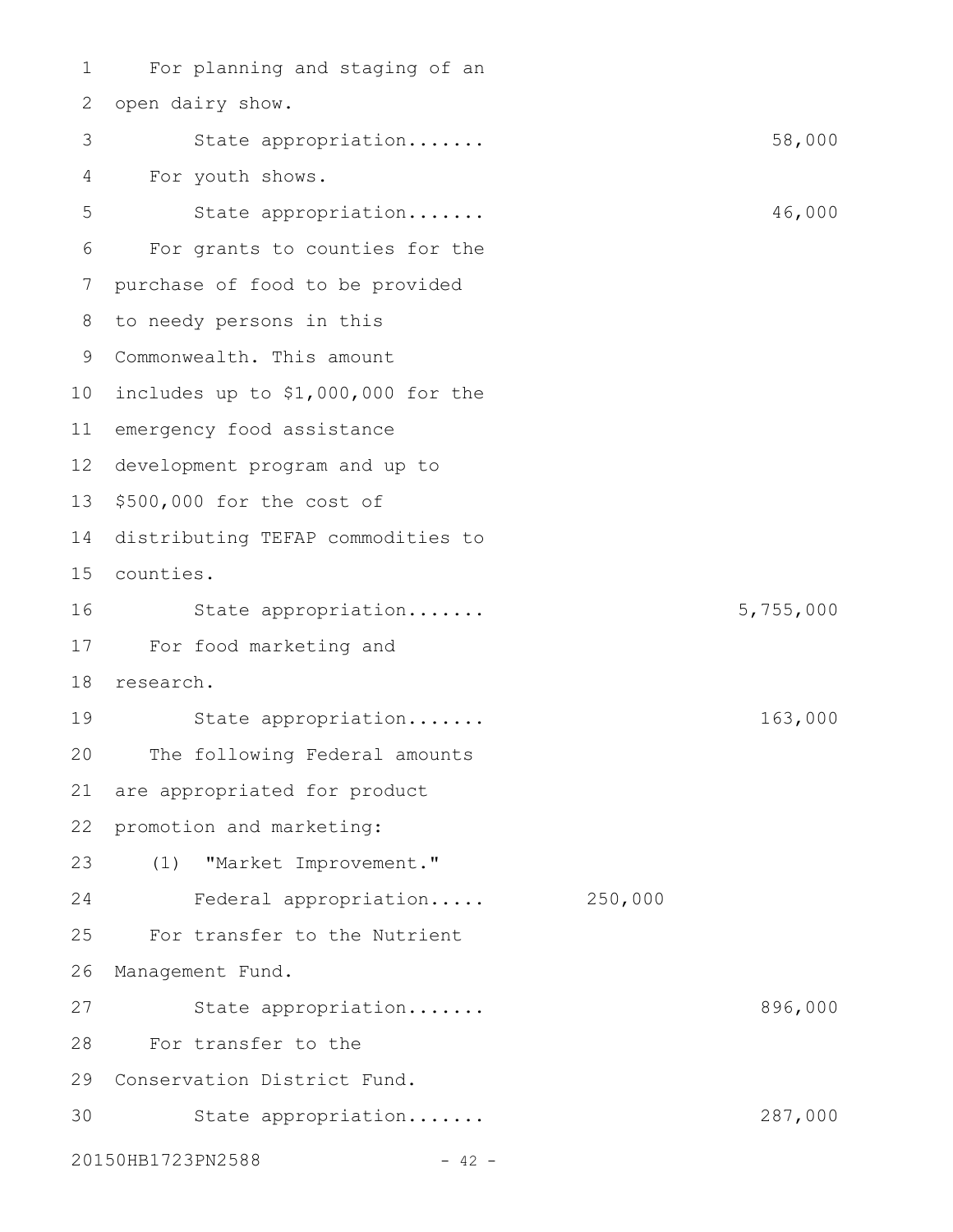The following Federal amounts 2 are appropriated for crop insurance: (1) "Crop Insurance." Federal appropriation..... 2,000,000 For transfer to the Agricultural College Land Scrip Fund restricted account. State appropriation....... 15,258,000 For transfer to the 10 11 Pennsylvania Preferred Trademark 12 Licensing Fund. State appropriation....... 182,000 14 Section 209. Department of Community and Economic Development. The following amounts are 16 appropriated to the Department of 17 Community and Economic 18 Development: Tederal State For general government 20 operations of the Department of 21 Community and Economic 22 Development. State appropriation....... 4,759,000 The following Federal amounts 25 are appropriated to supplement 26 the sum appropriated for general 27 government operations: (1) "ARC - State Technical 28 29 Assistance." Federal appropriation..... 225,000 20150HB1723PN2588 - 43 -1 3 4 5 6 7 8 9 13 15 19 23 24 30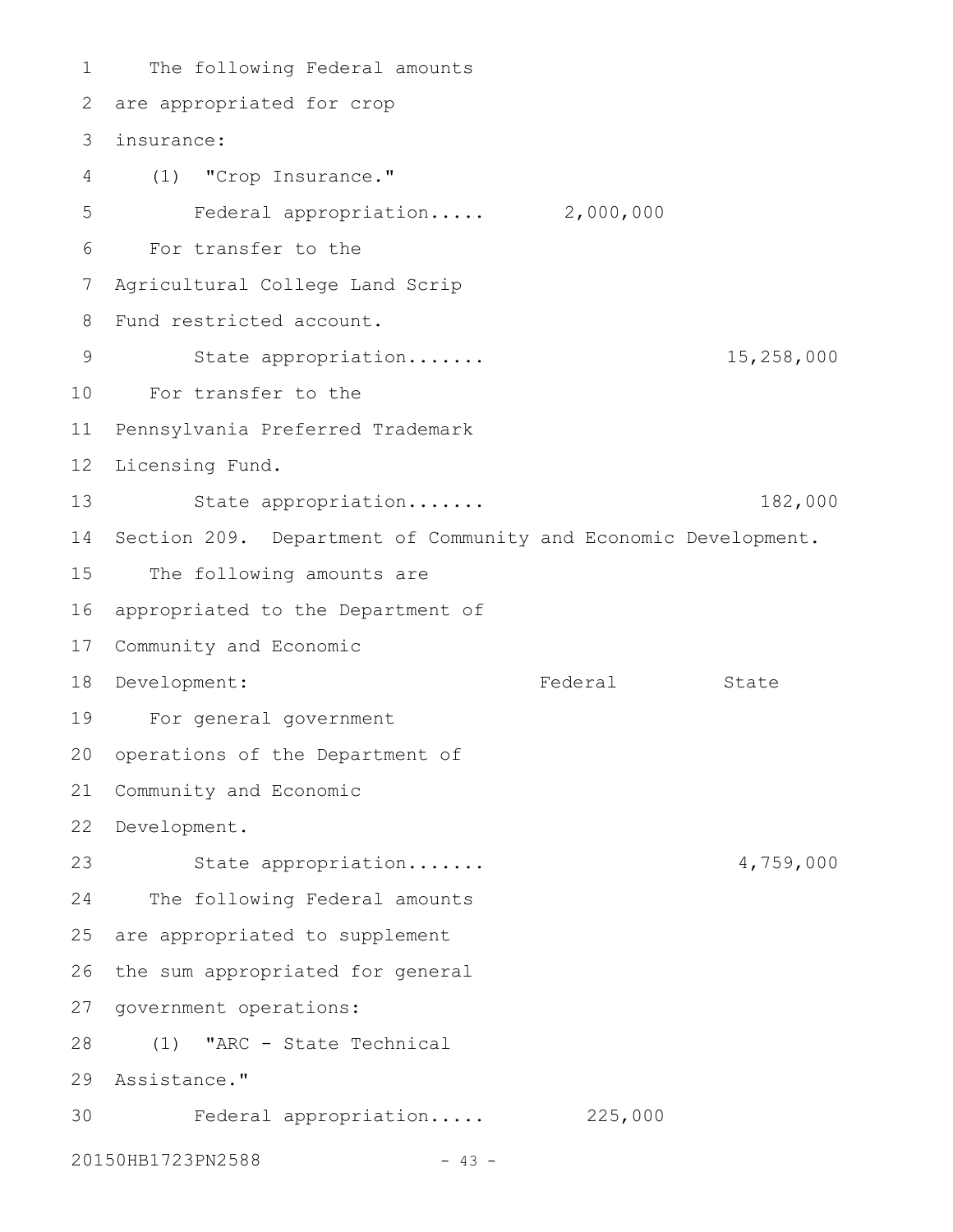(2) "DOE Weatherization - 1 2 Administration." Federal appropriation..... 800,000 (3) (Reserved). 4 (4) "SCDBG - Administration." Federal appropriation..... 1,680,000 (4.1) "SCDBG - Neighborhood 7 8 Stabilization - Administration." Federal appropriation..... 800,000 (4.2) "SCDBG - Disaster 10 11 Recovery Administration." 12 Federal appropriation..... 1,000,000 (5) "CSBG - Administration." 13 Federal appropriation..... 1,507,000 (6) "LIHEABG - 15 16 Administration." 17 Federal appropriation..... 1,000,000 (7) (Reserved). 18 (8) (Reserved). 19 (9) "Americorps Training and 20 21 Technical Assistance." 22 Federal appropriation..... 75,000 (10) "State Small Business 23 Credit Initiative - 24 25 Administration." Federal appropriation..... 487,000 (11) "EMG Solutions 27 28 Administration." Federal appropriation..... 600,000 29 (12) "EDA - Emergency 3020150HB1723PN2588 - 44 -3 5 6 9 14 26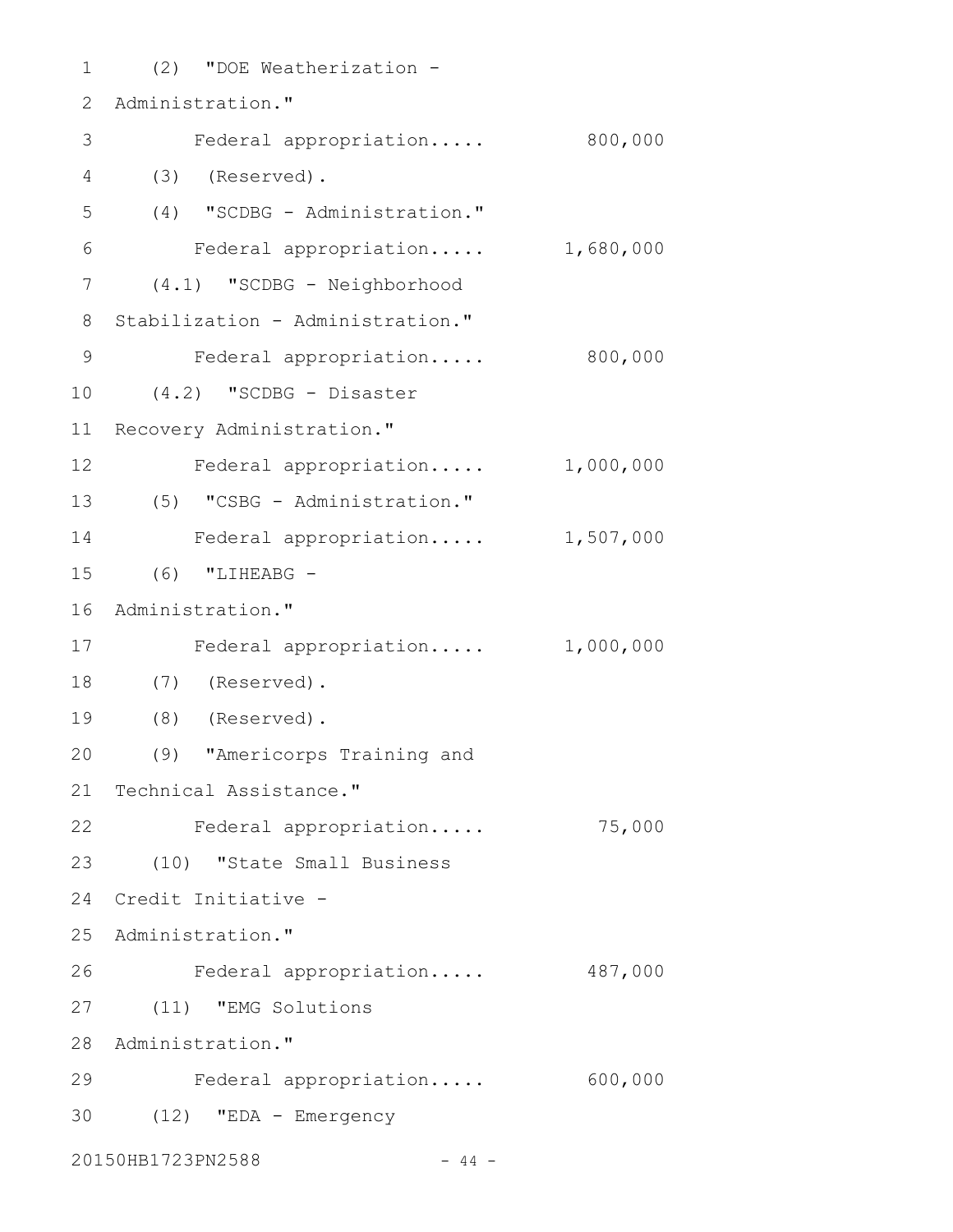1 Management."

Federal appropriation..... 450,000 For the Center for Local 3 Government Services. 4 State appropriation....... 2,816,000 The following Federal amounts 6 are appropriated to supplement 7 8 the sum appropriated for the Center for Local Government 9 10 Services: (1) "Economic Adjustment 11 12 Assistance." Federal appropriation..... 5,000,000 13 For the Office of Open 14 15 Records. State appropriation....... 661,000 For World Trade PA. 17 18 State appropriation...... 1,922,000 19 The following Federal amounts 20 are appropriated to supplement 21 the sum appropriated for World 22 Trade PA: (1) "SBA State Trade and Export Promotion (STEP)." 24 Federal appropriation..... 2,000,000 (2) "Mining Equipment Export 27 Expansion Initiative." Federal appropriation..... 100,000 28 (3) "EDA - Expanding 29 Exports." 3020150HB1723PN2588 - 45 -2 5 16 23 25 26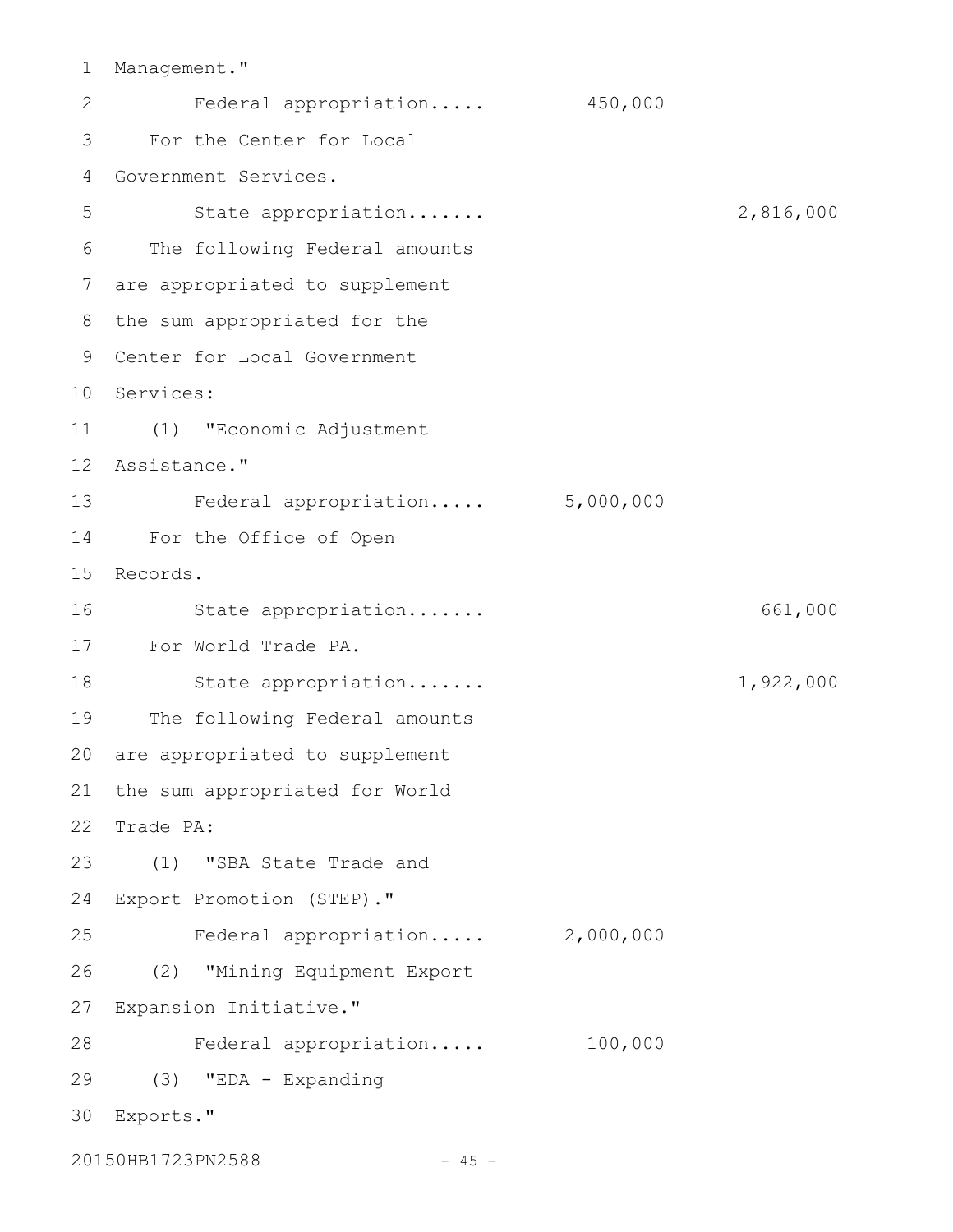Federal appropriation..... 1,000,000 For the purpose of marketing to attract tourists to this 3 Commonwealth. State appropriation....... 2,398,000 For the purpose of marketing to attract business to this Commonwealth. State appropriation....... 663,000 For transfer to the 10 Municipalities Financial Recovery 12 Revolving Fund. State appropriation....... 1,320,000 For transfer to the Ben 14 15 Franklin Technology Development 16 Authority Fund. Not less than 80% 17 of this amount shall be provided 18 to the Ben Franklin Technology 19 Partners. State appropriation....... 4,785,000 For transfer to the 22 Commonwealth Financing Authority. State appropriation....... 25,659,000 For intergovernmental cooperation authorities for 26 cities of the second class. State appropriation....... 182,000 For Pennsylvania First. 28 State appropriation....... 6,600,000 For Municipal Assistance 1 2 4 5 6 7 8 9 11 13 20 21 23 24 25 27 29 30

20150HB1723PN2588 - 46 -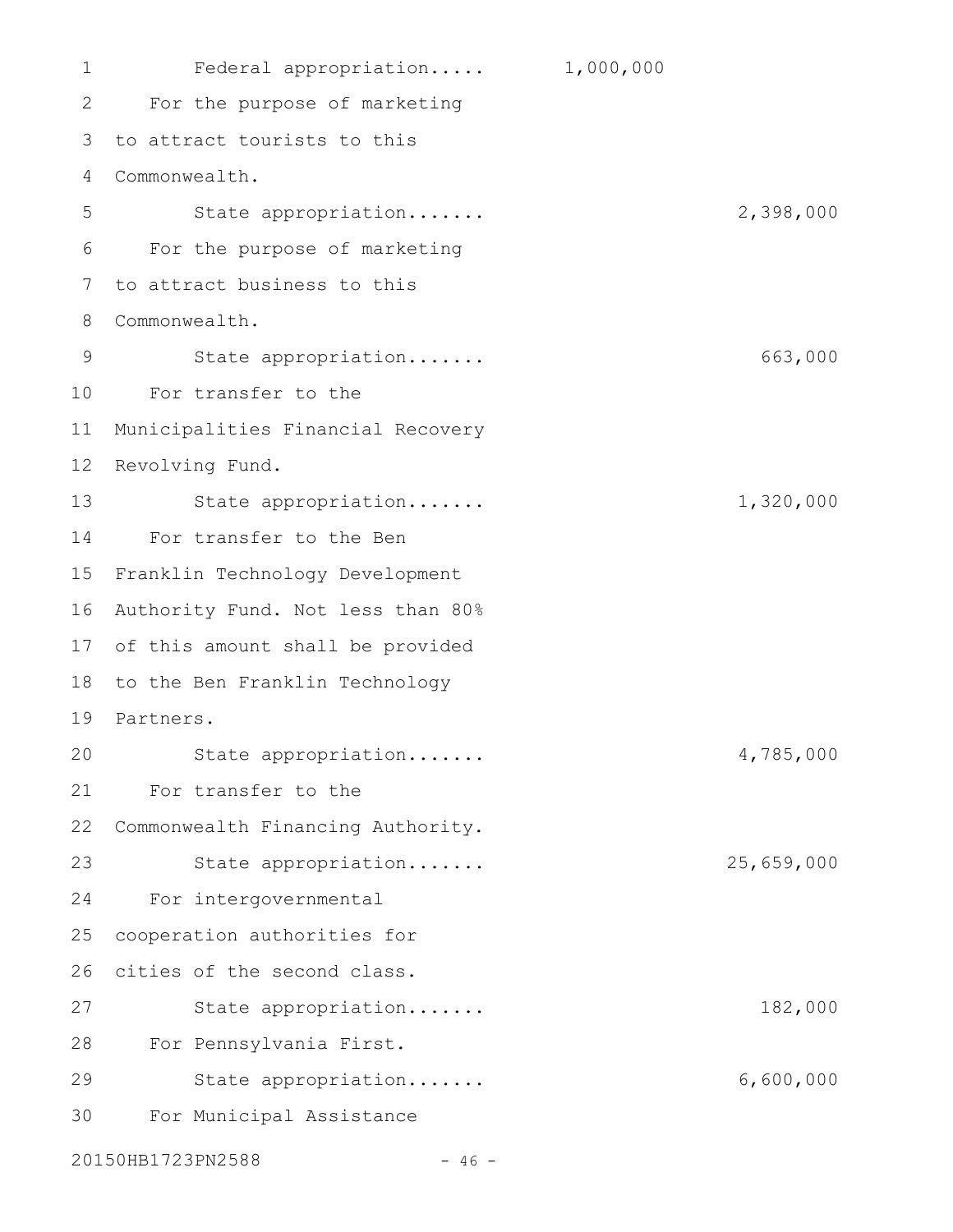Program. 1

| 2  | State appropriation               |         | 212,000   |
|----|-----------------------------------|---------|-----------|
| 3  | The following Federal amounts     |         |           |
| 4  | are appropriated for floodplain   |         |           |
| 5  | management:                       |         |           |
| 6  | "FEMA - Mapping."<br>(1)          |         |           |
| 7  | Federal appropriation             | 100,000 |           |
| 8  | "FEMA Technical<br>(2)            |         |           |
| 9  | Assistance."                      |         |           |
| 10 | Federal appropriation             | 350,000 |           |
| 11 | For the Keystone Communities      |         |           |
| 12 | Program.                          |         |           |
| 13 | State appropriation               |         | 2,030,000 |
| 14 | The following Federal amounts     |         |           |
| 15 | are appropriated to supplement    |         |           |
| 16 | the sum appropriated for          |         |           |
| 17 | Keystone Communities:             |         |           |
| 18 | "DOE Weatherization."<br>(1)      |         |           |
| 19 | Federal appropriation 12,000,000  |         |           |
| 20 | (2)<br>(Reserved).                |         |           |
| 21 | (3) (Reserved)                    |         |           |
| 22 | "LIHEABG - Weatherization<br>(4)  |         |           |
| 23 | Program." In addition to the      |         |           |
| 24 | specific amounts appropriated     |         |           |
| 25 | herein, all other moneys received |         |           |
| 26 | from the Federal Government for   |         |           |
| 27 | the weatherization portion of the |         |           |
| 28 | LIHEAP Program, either through an |         |           |
| 29 | increase in the regular           |         |           |
| 30 | program or pursuant to a          |         |           |
|    | 20150HB1723PN2588<br>- 47 -       |         |           |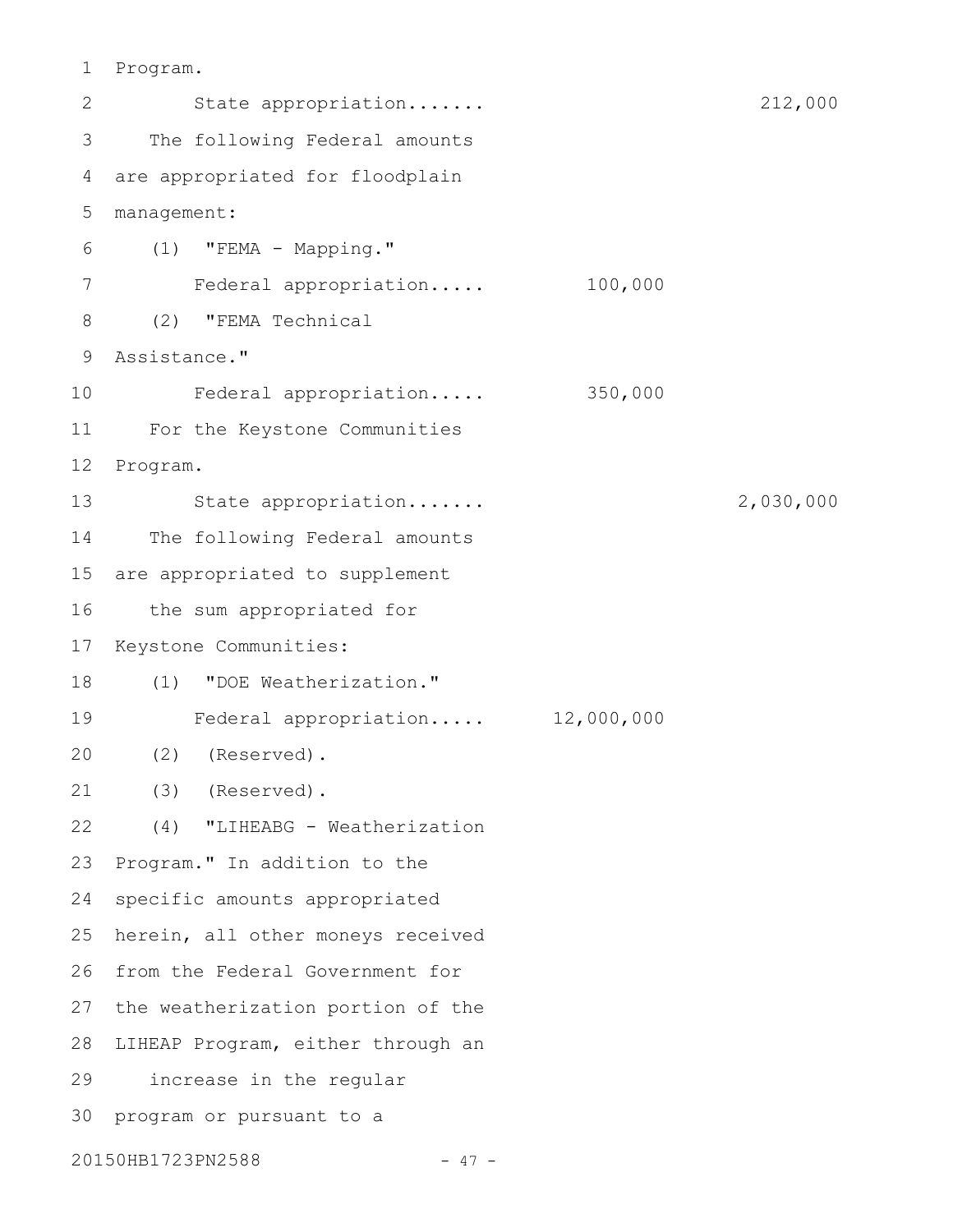```
Presidential release of
1
 2 contingency funds, are hereby
 3 appropriated to this program.
        Federal appropriation..... 40,000,000
      (5) "SCDBG - HUD Disaster
   Recovery."
         Federal appropriation..... 2,000,000
      (6) "SCDBG - Disaster
  Recovery Grant."
         Federal appropriation..... 56,000,000
      (7) "SCDBG - Neighborhood
  Stabilization Program."
         Federal appropriation..... 17,000,000
      (8) "Assets for
  Independence."
        Federal appropriation..... 500,000
(9) "EMG Solutions Program."
17
         Federal appropriation..... 8,000,000
      For partnerships for regional
20 economic performance.
         State appropriation....... 3,920,000
      The following Federal amounts
23 are appropriated to supplement
24 the sum appropriated for
  partnerships for regional
26 economic performance:
      (1) "State Small Business
28 Credit Initiative."
         Federal appropriation..... 20,000,000
      For Discovered in PA,
20150HB1723PN2588 - 48 -
4
5
6
7
8
9
10
11
12
13
14
15
16
18
19
21
22
25
27
29
30
```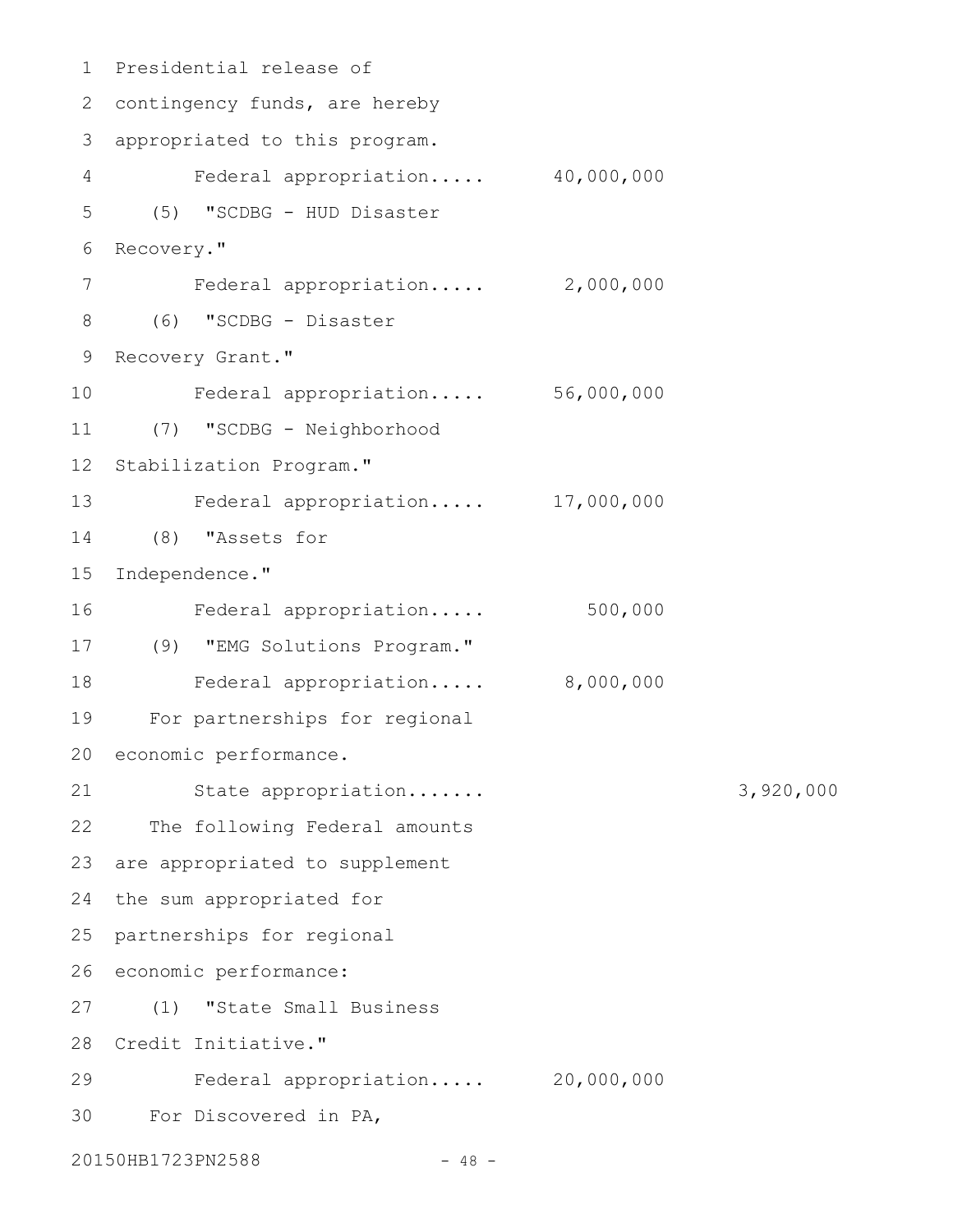| 1  | Developed in PA.               |            |           |
|----|--------------------------------|------------|-----------|
| 2  | State appropriation            |            | 1,650,000 |
| 3  | For tourism promotion related  |            |           |
| 4  | to accredited zoos.            |            |           |
| 5  | State appropriation            |            | 182,000   |
| 6  | The following Federal amounts  |            |           |
| 7  | are appropriated for community |            |           |
| 8  | conservation and employment:   |            |           |
| 9  | (1)<br>"CSBG - Program."       |            |           |
| 10 | Federal appropriation          | 29,500,000 |           |
| 11 | For the Pennsylvania           |            |           |
| 12 | Infrastructure Technology      |            |           |
| 13 | Assistance Program.            |            |           |
| 14 | State appropriation            |            | 578,000   |
| 15 | For early intervention for     |            |           |
| 16 | distressed municipalities.     |            |           |
| 17 | State appropriation            |            | 589,000   |
| 18 | For Super Computer Center      |            |           |
| 19 | projects.                      |            |           |
| 20 | State appropriation            |            | 165,000   |
| 21 | For powdered metals.           |            |           |
| 22 | State appropriation            |            | 33,000    |
| 23 | For grants to issuing          |            |           |
| 24 | authorities under the          |            |           |
| 25 | Infrastructure and Facilities  |            |           |
| 26 | Improvement Program.           |            |           |
| 27 | State appropriation            |            | 6,270,000 |
| 28 | For a rural leadership         |            |           |
| 29 | training program.              |            |           |
| 30 | State appropriation            |            | 33,000    |
|    | 20150HB1723PN2588<br>$-49 -$   |            |           |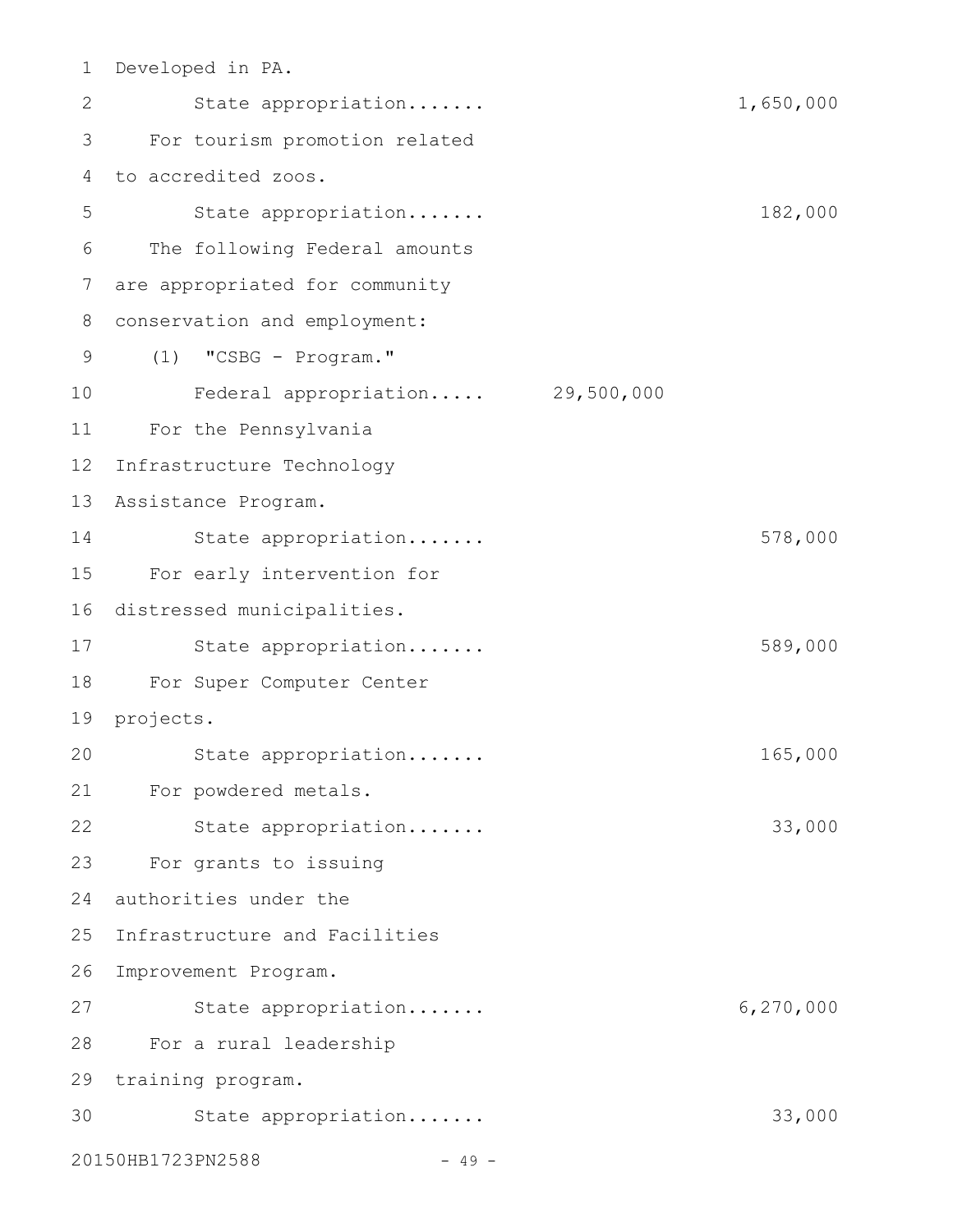For community development 1 2 financial institution grants. State appropriation....... 83,000 4 Section 210. Department of Conservation and Natural Resources. The following amounts are appropriated to the Department of 6 Conservation and Natural 7 Federal State For general government 9 10 operations of the Department of 11 Conservation and Natural 12 Resources. State appropriation....... 1,917,000 14 The following Federal amounts 15 are appropriated to supplement 16 the sum appropriated for general 17 government operations: (1) "Topographic and Geologic 18 19 Survey Grants." Federal appropriation..... 500,000 (2) "Bituminous Coal 21 22 Resources." Federal appropriation..... 25,000 (3) (Reserved). 24 (4) "Land and Water 26 Conservation Fund." In addition 27 to these funds, any contingency 28 funds made available to the 29 Commonwealth under the Federal 30 Land and Water Conservation Fund 20150HB1723PN2588 - 50 -3 5 8 Resources: 13 20 23 25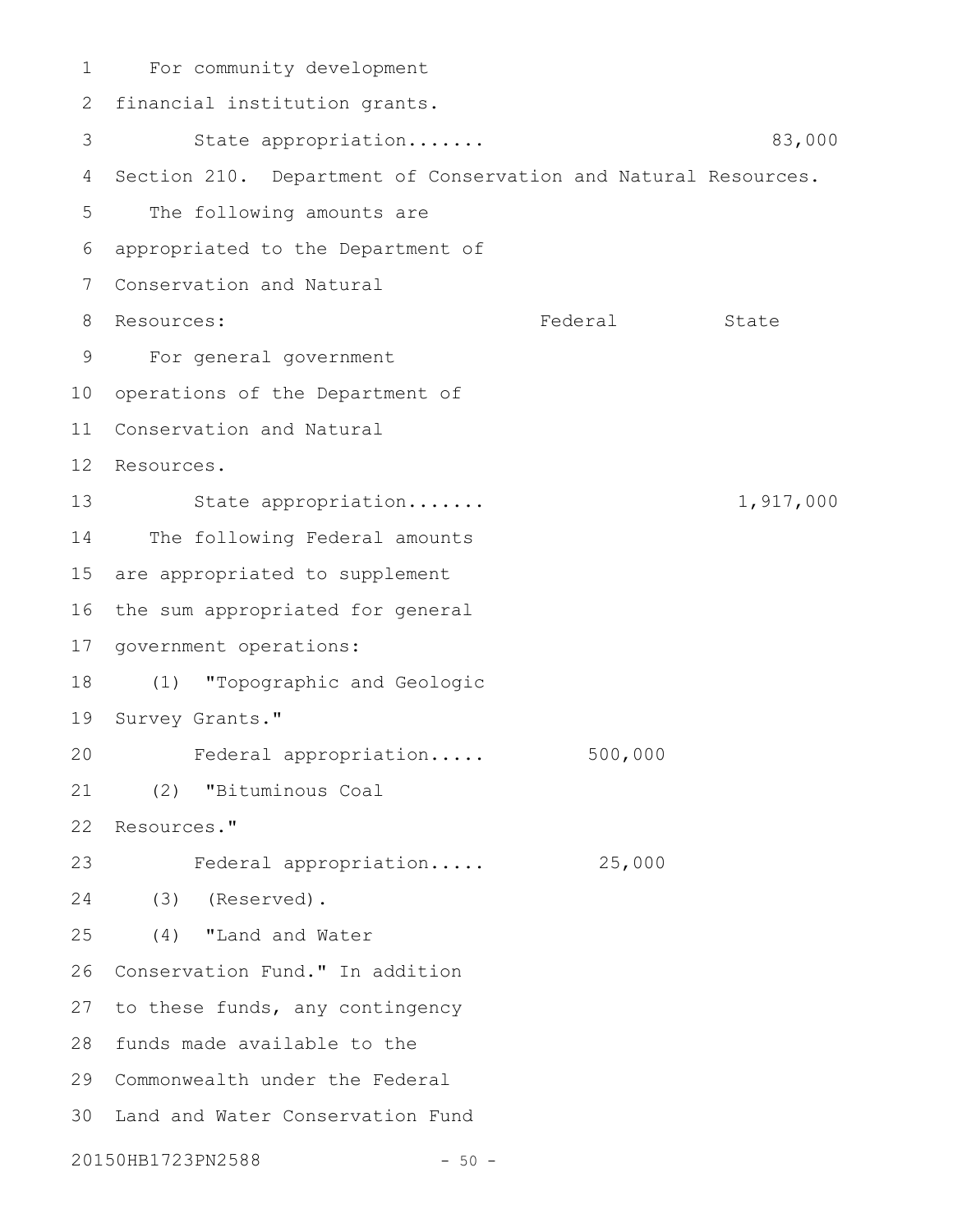| $\mathbf 1$  | Act are hereby appropriated.     |           |         |
|--------------|----------------------------------|-----------|---------|
| $\mathbf{2}$ | Federal appropriation 12,000,000 |           |         |
| 3            | (5)<br>(Reserved).               |           |         |
| 4            | (6) "Highlands Conservation      |           |         |
| 5            | Program."                        |           |         |
| 6            | Federal appropriation 2,000,000  |           |         |
| 7            | (7)<br>(Reserved).               |           |         |
| 8            | (8)<br>(Reserved).               |           |         |
| $\mathsf 9$  | (9) "Cooperative Endangered      |           |         |
| 10           | Species."                        |           |         |
| 11           | Federal appropriation            | 28,000    |         |
| 12           | For State parks operations.      |           |         |
| 13           | State appropriation              |           | 751,000 |
| 14           | For State forests operations     |           |         |
| 15           | and forest pest management.      |           |         |
| 16           | State appropriation              |           | 347,000 |
| 17           | The following Federal amounts    |           |         |
| 18           | are appropriated to supplement   |           |         |
| 19           | the sum appropriated for State   |           |         |
| 20           | forests:                         |           |         |
| 21           | (1) "Forest Fire Protection      |           |         |
| 22           | and Control."                    |           |         |
| 23           | Federal appropriation            | 2,000,000 |         |
| 24           | (2) "Forestry Incentives and     |           |         |
| 25           | Agricultural Conservation."      |           |         |
| 26           | Federal appropriation            | 175,000   |         |
| 27           | "Forest Management and<br>(3)    |           |         |
| 28           | Processing."                     |           |         |
| 29           | Federal appropriation 3,800,000  |           |         |
| 30           | "Great Lakes<br>(4)              |           |         |
|              | 20150HB1723PN2588<br>$-51 -$     |           |         |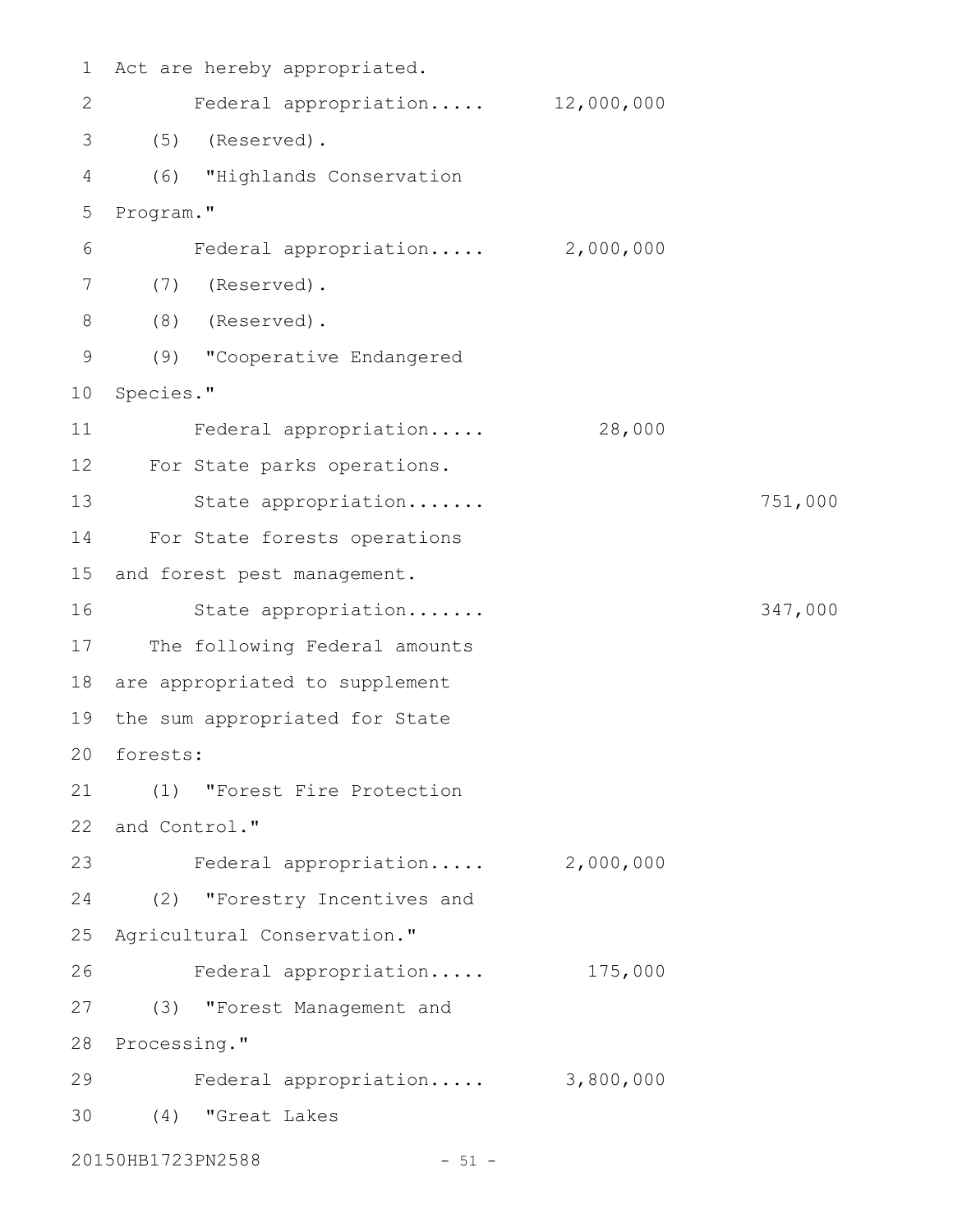Restoration." Federal appropriation..... 900,000 (5) "Aid to Volunteer Fire Companies." Federal appropriation..... 750,000 (6) "Wetland Protection Fund." Federal appropriation..... 300,000 (7) "Forest Insect and 10 Disease Control." Federal appropriation..... 4,000,000 12 For heritage and other parks. State appropriation....... 908,000 For payment of annual fixed 14 charges in lieu of taxes to 16 counties and townships on land 17 acquired for water conservation 18 and flood control. State appropriation....... 21,000 For payment of annual fixed 20 charges in lieu of taxes to political subdivisions for school 23 districts on lands acquired by 24 the Commonwealth for Project 70. State appropriation....... 13,000 For payment of annual fixed charges in lieu of taxes to 27 28 counties, school districts and 29 townships on forest lands. 30 State appropriation...... 862,000 20150HB1723PN2588 - 52 -1 2 3 4 5 6 7 8 9 11 13 15 19 21 22 25 26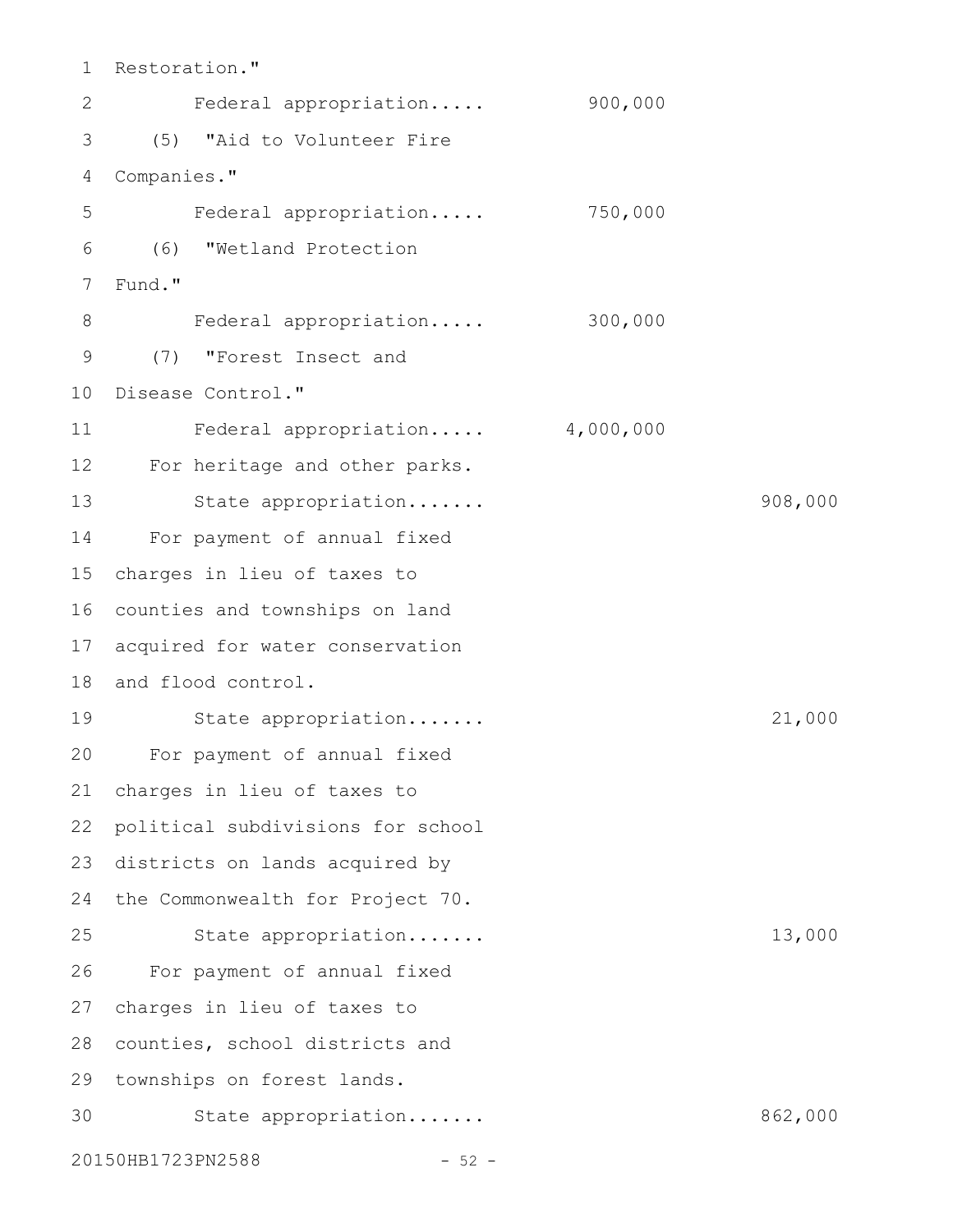For payment of annual fixed charges in lieu of taxes to 2 counties, school districts and 3 4 local municipalities on State park lands. 5 State appropriation....... 140,000 7 Section 211. Department of Corrections. The following amounts are appropriated to the Department of 9 10 Corrections: Tederal State For general government 11 12 operations of the Department of Corrections. 13 State appropriation....... 10,973,000 For inmate medical care. State appropriation....... 75,620,000 For inmate education and 17 18 training. State appropriation....... 13,187,000 The following Federal amounts are appropriated to supplement 22 the sum appropriated for inmate 23 education and training: (1) "Correctional Education." Federal appropriation..... 725,000 For the State correctional institutions. 27 State appropriation....... 579,873,000 The following Federal amounts 30 are appropriated to supplement 20150HB1723PN2588 - 53 -1 6 8 14 15 16 19 20 21 24 25 26 28 29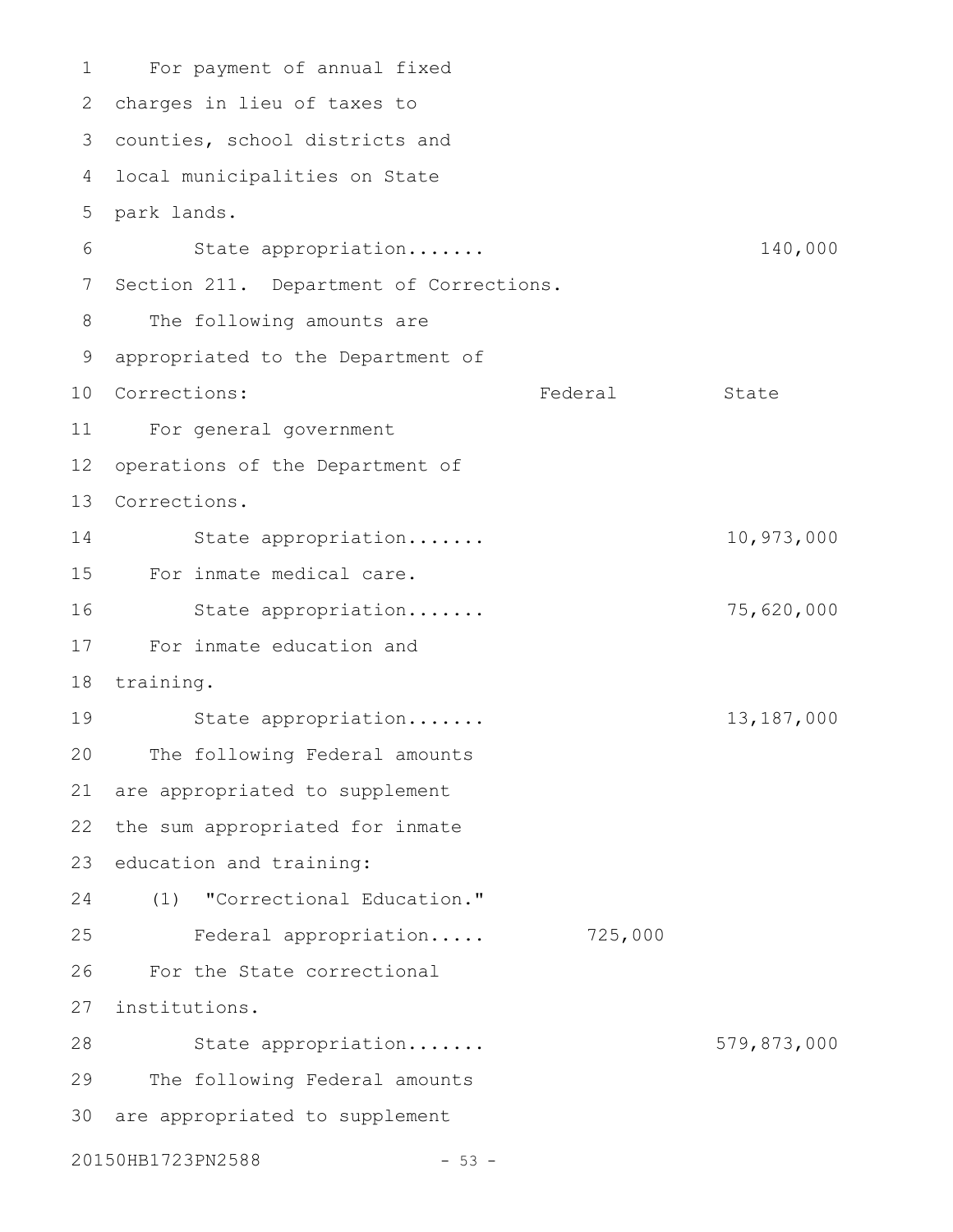1 the sum appropriated for the 2 State correctional institutions: (1) "SABG - Drug and Alcohol 3 4 Programs." Federal appropriation..... 1,850,000 (2) "Reimbursement for Alien Inmates." Federal appropriation..... 1,350,000 (3) "Changing Offender 9 10 Behavior." Federal appropriation..... 500,000 (4) "Volunteer Support." 12 13 Federal appropriation..... 25,000 14 Section 212. Department of Drug and Alcohol Programs. 15 The following amounts are appropriated to the Department of 17 Drug and Alcohol Programs: Tederal State For general government 18 19 operations of the Department of 20 Drug and Alcohol Programs. State appropriation....... 207,000 22 The following Federal amounts 23 are appropriated to supplement 24 the sum appropriated for general 25 government operations: (1) "SABG - Administration 27 and Operation." Federal appropriation..... 7,640,000 28 (2) "Substance Abuse Special 29 30 Projects - Administration and 20150HB1723PN2588 - 54 -5 6 7 8 11 16 21 26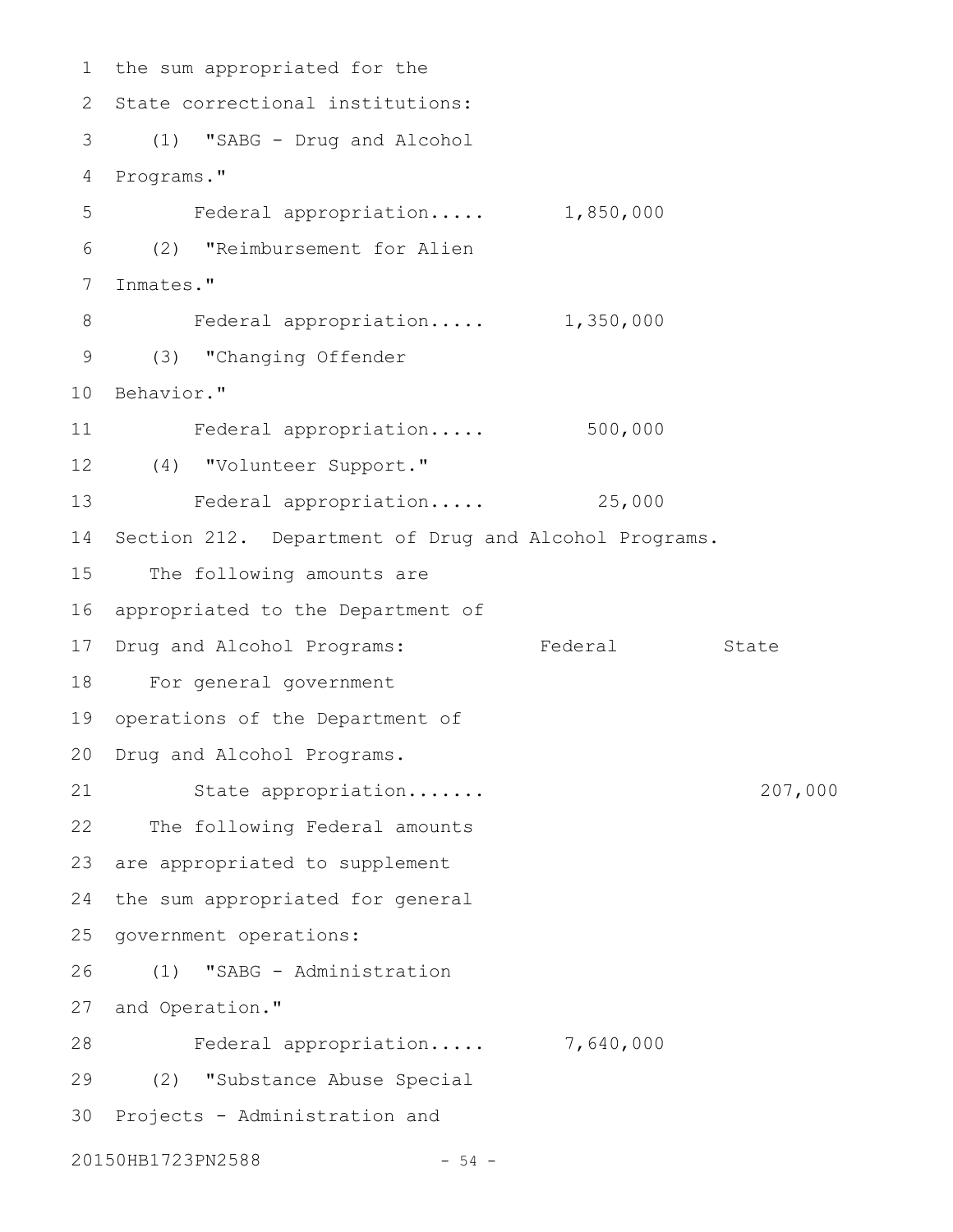1 Operation."

Federal appropriation..... 2,480,000 For Assistance to Drug and 3 Alcohol Programs. 4 State appropriation....... 13,607,000 The following Federal amounts are appropriated to supplement 7 8 the sum appropriated for assistance to drug and alcohol 9 10 programs: (1) "SABG - Drug and Alcohol 11 12 Services." Federal appropriation..... 53,197,000 13 (2) "Substance Abuse Special 15 Projects Grants." Federal appropriation..... 11,237,000 (3) "Access to Recovery." 17 Federal appropriation..... 2,959,000 19 Section 213. Department of Education. The following amounts are appropriated to the Department of Federal State For general government 23 24 operations of the Department of 25 Education. State appropriation....... 7,766,000 27 The following Federal amounts 28 are appropriated to supplement 29 the sum appropriated for general 30 government operations: 20150HB1723PN2588 - 55 -2 5 6 14 16 18 20 21 22 Education: 26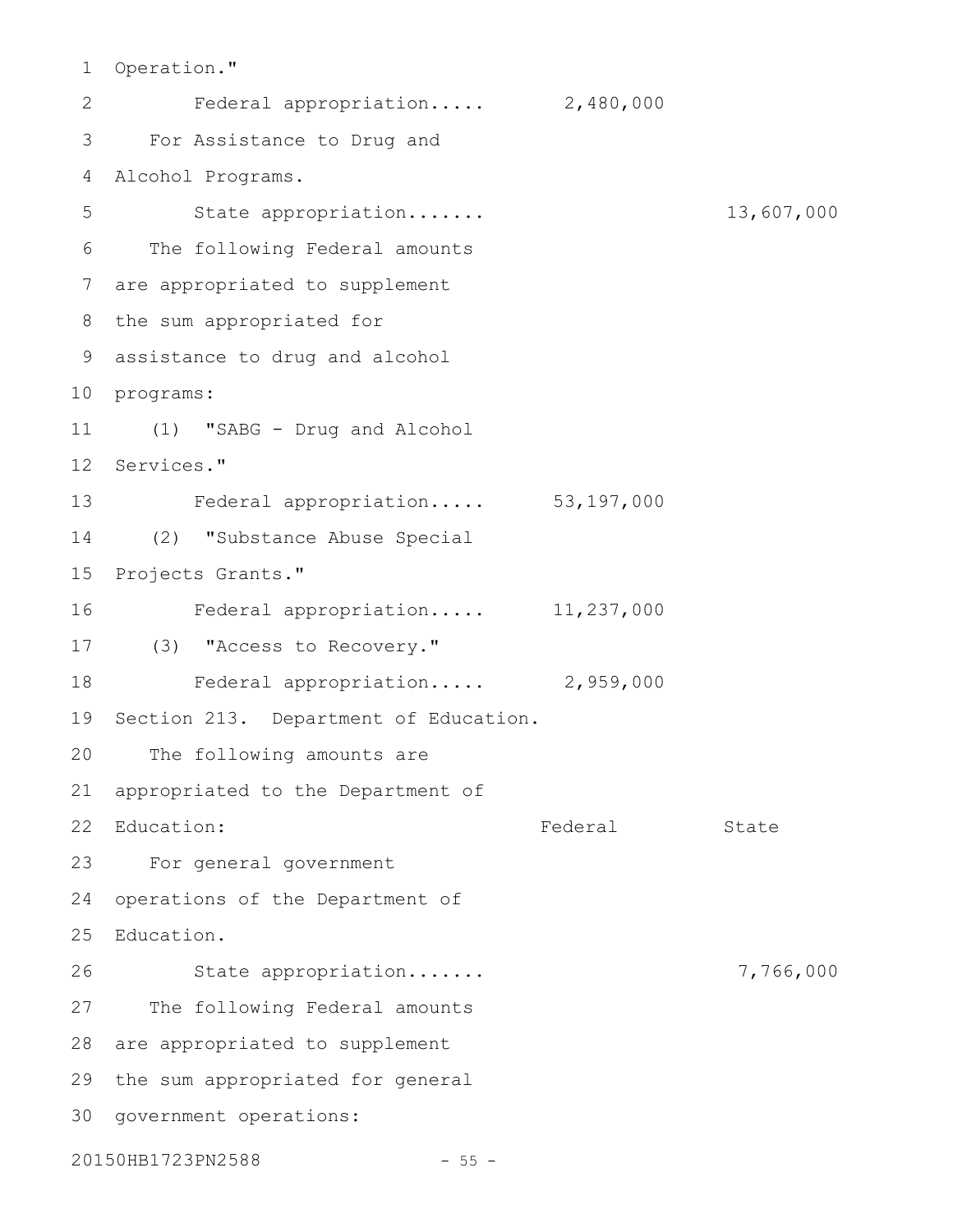(1) "Adult Basic Education - 1 2 Administration." 3 Federal appropriation..... 945,000 (2) "Education of Exceptional 4 Children - Administration." 5 Federal appropriation..... 10,000,000 (3) "Special Education - 7 8 State Personnel Development." Federal appropriation..... 2,394,000 (4) "ESEA - Title I - 10 11 Administration." Federal appropriation..... 12,000,000 12 (5) "State Approving Agency 13 14 (VA)." Federal appropriation..... 1,660,000 (6) "Food and Nutrition 16 17 Service." Federal appropriation..... 14,504,000 18 (7) "Migrant Education - 19 20 Administration." Federal appropriation..... 625,000 (8) "Vocational Education - 22 23 Administration." Federal appropriation..... 3,910,000 (9) "Title II - Improving 25 26 Teacher Quality -27 Administration/State." Federal appropriation..... 5,400,000 28 (10) (Reserved). 29 (11) "Homeless Assistance." 306 9 15 21 24

20150HB1723PN2588 - 56 -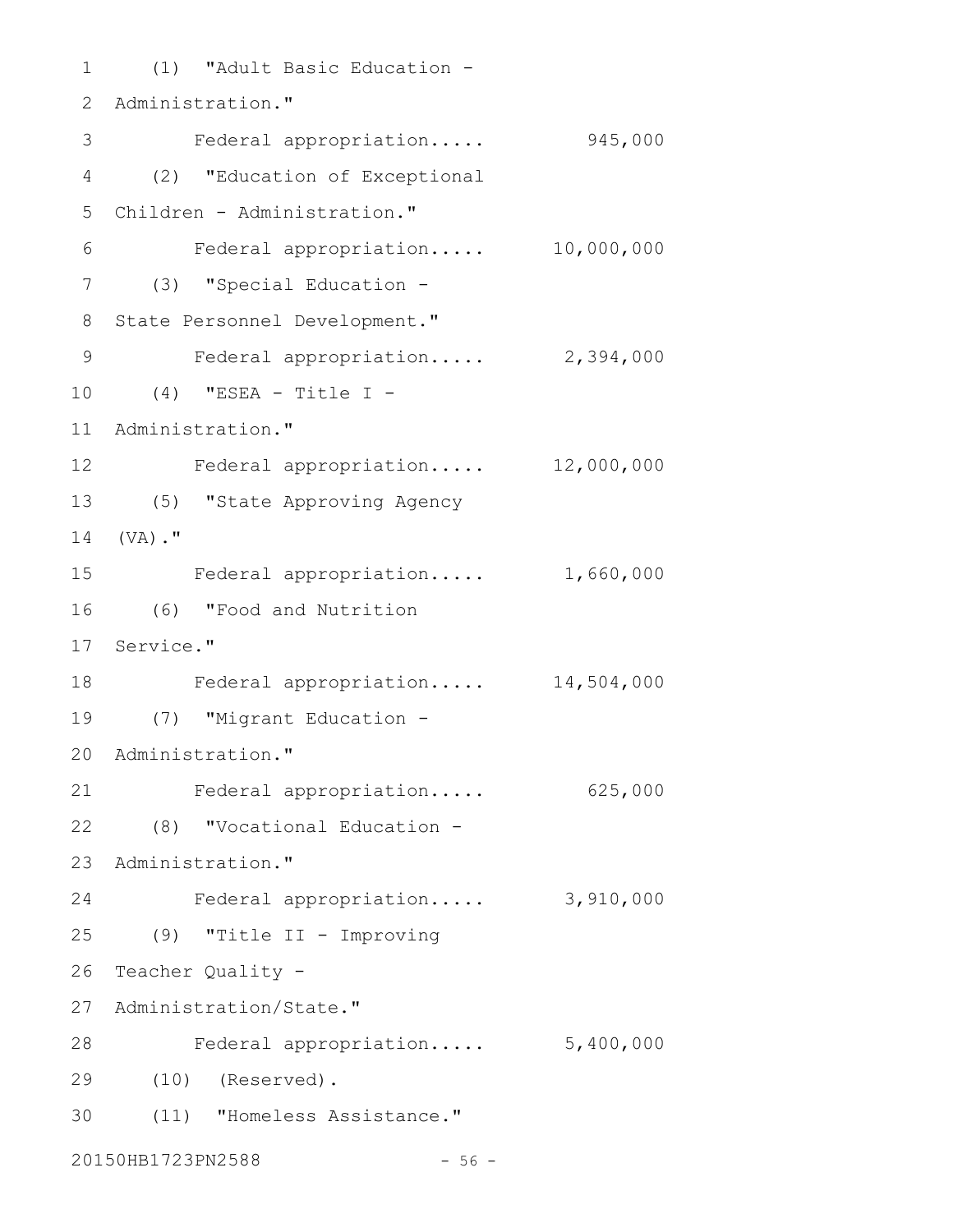| 1              | Federal appropriation            | 4,275,000 |
|----------------|----------------------------------|-----------|
| $\mathbf{2}$   | (12) "Preschool Grants."         |           |
| $\mathfrak{Z}$ | Federal appropriation            | 750,000   |
| $\overline{4}$ | "School Health Education<br>(13) |           |
| 5              | Programs."                       |           |
| 6              | Federal appropriation            | 450,000   |
| 7              | (Reserved).<br>(14)              |           |
| 8              | $(15)$ (Reserved).               |           |
| $\mathcal{G}$  | $(16)$ (Reserved).               |           |
| 10             | $(17)$ (Reserved).               |           |
| 11             | (18) "Advanced Placement         |           |
| 12             | Testing."                        |           |
| 13             | Federal appropriation            | 1,222,000 |
| 14             | (19) "Medical Assistance -       |           |
| 15             | Nurses Aide Training."           |           |
| 16             | Federal appropriation            | 300,000   |
| 17             | (20) "State and Community        |           |
| 18             | Highway Safety."                 |           |
| 19             | Federal appropriation            | 987,000   |
| 20             | $(21)$ (Reserved).               |           |
| 21             | (22) "Title IV - 21st Century    |           |
| 22             | Community Learning Centers -     |           |
| 23             | Administration."                 |           |
| 24             | Federal appropriation            | 4,000,000 |
| 25             | (23) "National Assessment of     |           |
| 26             | Educational Progress (NAEP)."    |           |
| 27             | Federal appropriation            | 148,000   |
| 28             | (24) "Migrant Education          |           |
| 29             | Coordination Program."           |           |
| 30             | Federal appropriation            | 130,000   |
|                | 20150HB1723PN2588<br>$-57 -$     |           |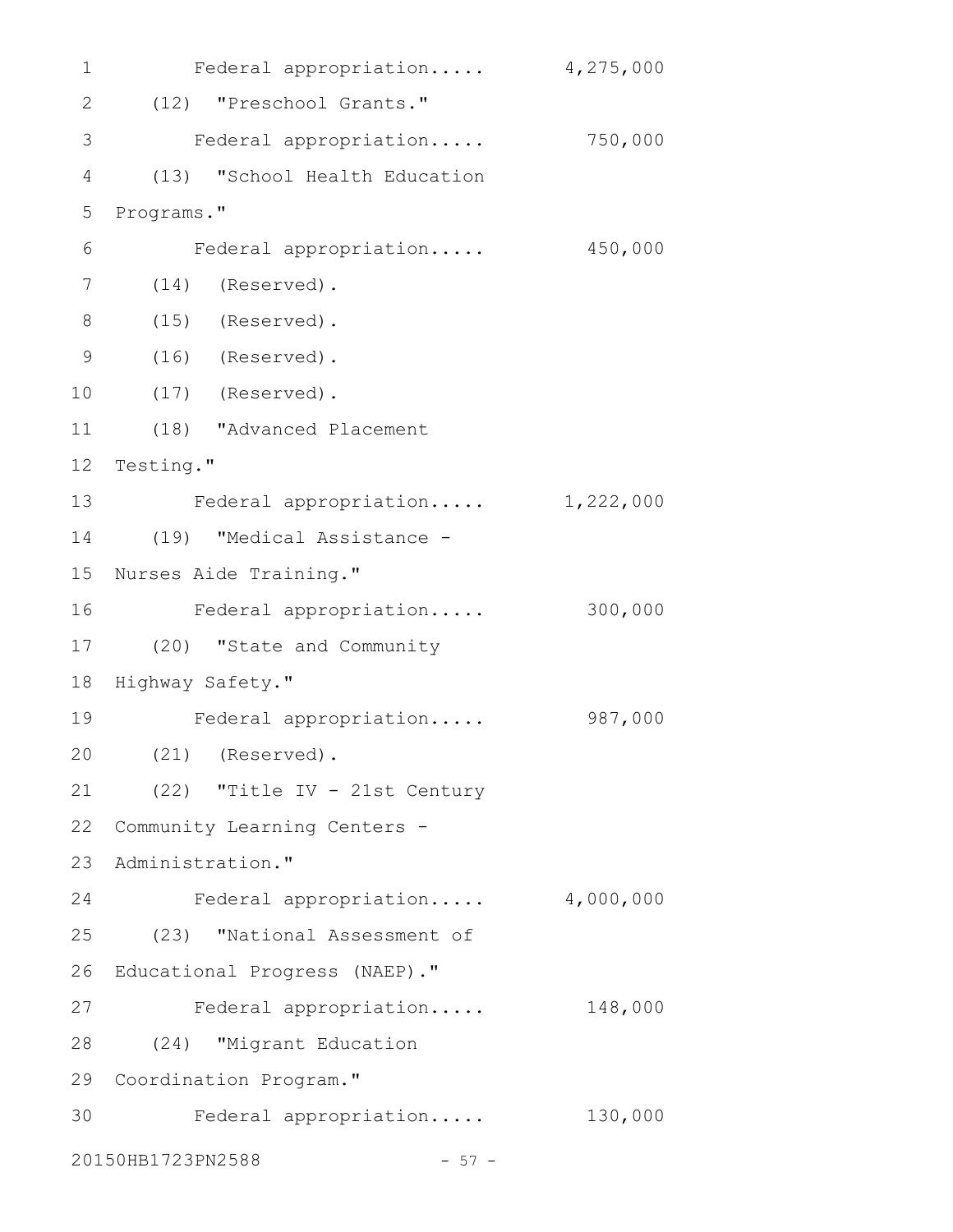(25) "College Access 2 Challenge Grant Program." Federal appropriation..... 7,870,000 (26) (Reserved). 4 (27) "School Improvement Grants." 6 Federal appropriation..... 60,000,000 (28) "School Climate 8 9 Transformation Grant." Federal appropriation..... 328,000 (29) "Striving Readers." 11 Federal appropriation..... 50,156,000 (30) "School Emergency 13 Management Program." Federal appropriation..... 990,000 (31) "Pennsylvania Project 17 AWARE." Federal appropriation..... 1,950,000 For information and technology 19 improvement. 20 State appropriation....... 1,320,000 22 The following Federal amounts 23 are appropriated to supplement 24 the sum appropriated for 25 information and technology improvement: 26 (1) "ARRA -- Statewide 27 28 Longitudinal Data Systems." Federal appropriation..... 3,746,000 For PA assessment. 301 3 5 7 10 12 14 15 16 18 21 29

20150HB1723PN2588 - 58 -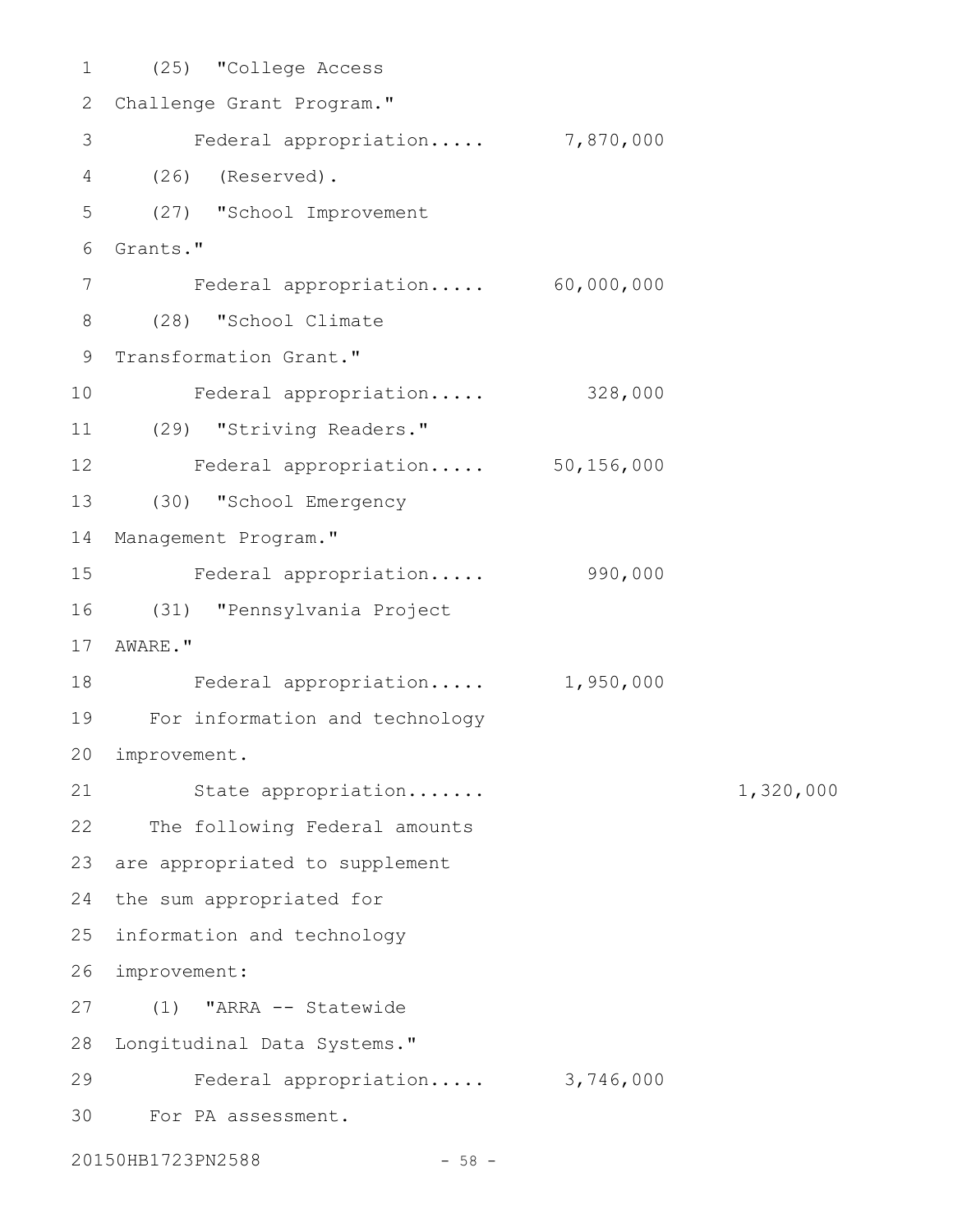State appropriation....... 19,236,000 The following Federal amounts are appropriated to supplement 3 4 the sum appropriated for PA assessment: 5 (1) "Title VI - Part A State Assessment." Federal appropriation..... 16,000,000 For the State Library, 10 providing reference services and administering aid to public libraries. 12 State appropriation....... 646,000 The following Federal amounts are appropriated to supplement 16 the sum appropriated for the 17 State Library: (1) "LSTA - Library 19 Development." Federal appropriation..... 8,500,000 For programs of education and training at youth development 23 centers and the monitoring of 24 programs of education and 25 training provided to incarcerated juveniles. 26 State appropriation....... 2,617,000 For payment of basic education 29 funding to school districts. State appropriation....... 1,823,623,000 20150HB1723PN2588 - 59 -1 2 6 7 8 9 11 13 14 15 18 20 21 22 27 28 30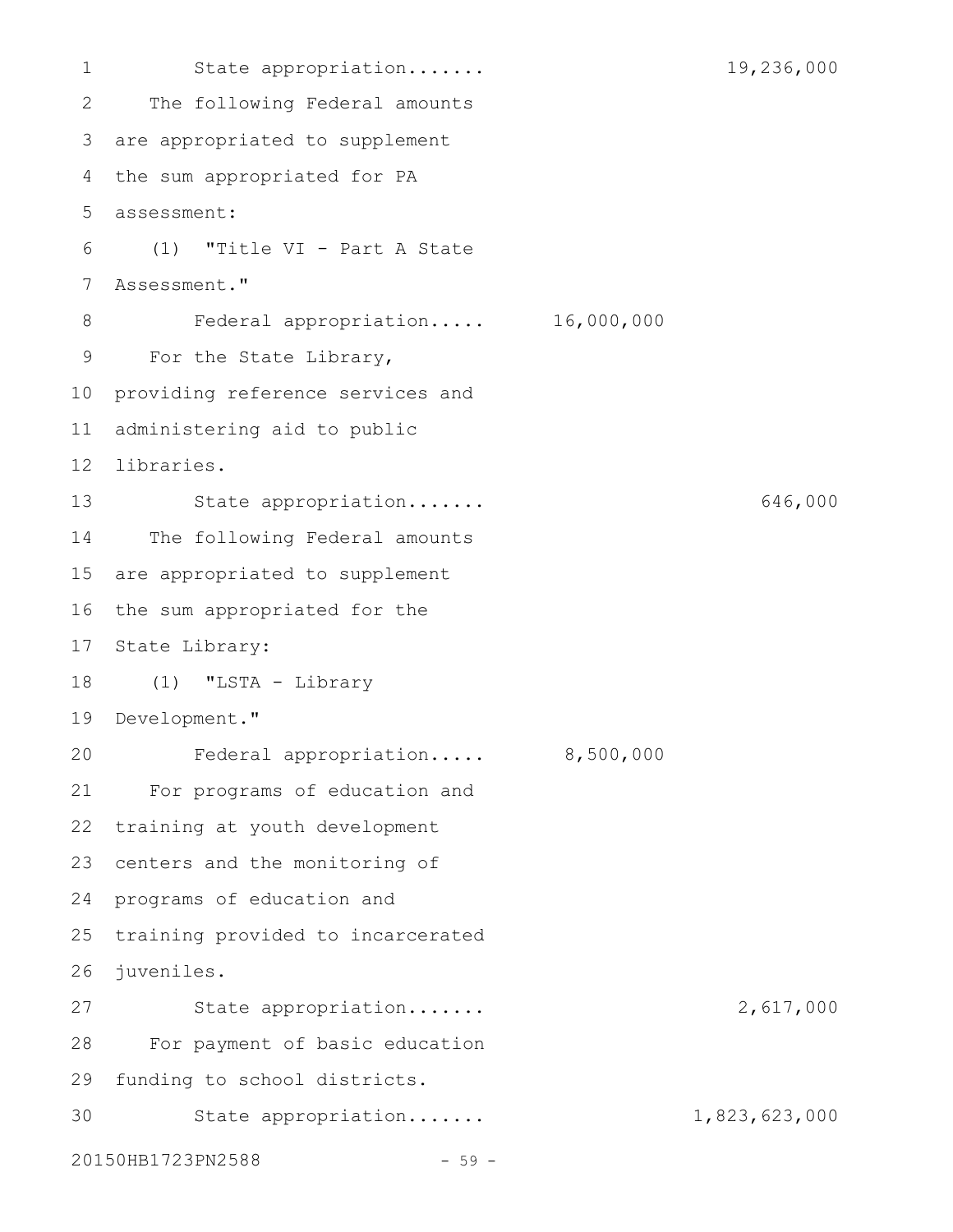For basic education formula 1 2 enhancement. State appropriation....... 1,304,000 For the Ready to Learn Block 4 Grant. State appropriation....... 66,000,000 For the Pre-K Counts Program. State appropriation....... 32,104,000 For Head Start Supplemental Assistance. 10 State appropriation....... 12,929,000 For mobile science and math 13 education programs. State appropriation....... 615,000 For teacher professional 15 16 development. State appropriation....... 2,131,000 For adult and family literacy 18 19 programs, summer reading programs 20 and the adult high school diplomas program. 21 State appropriation....... 3,985,000 23 The following Federal amounts 24 are appropriated to supplement 25 the sum appropriated for adult 26 and family literacy programs: (1) "Adult Basic Education - 27 28 Local." Federal appropriation..... 20,500,000 For career and technical 303 5 6 7 8 9 11 12 14 17 22 29

20150HB1723PN2588 - 60 -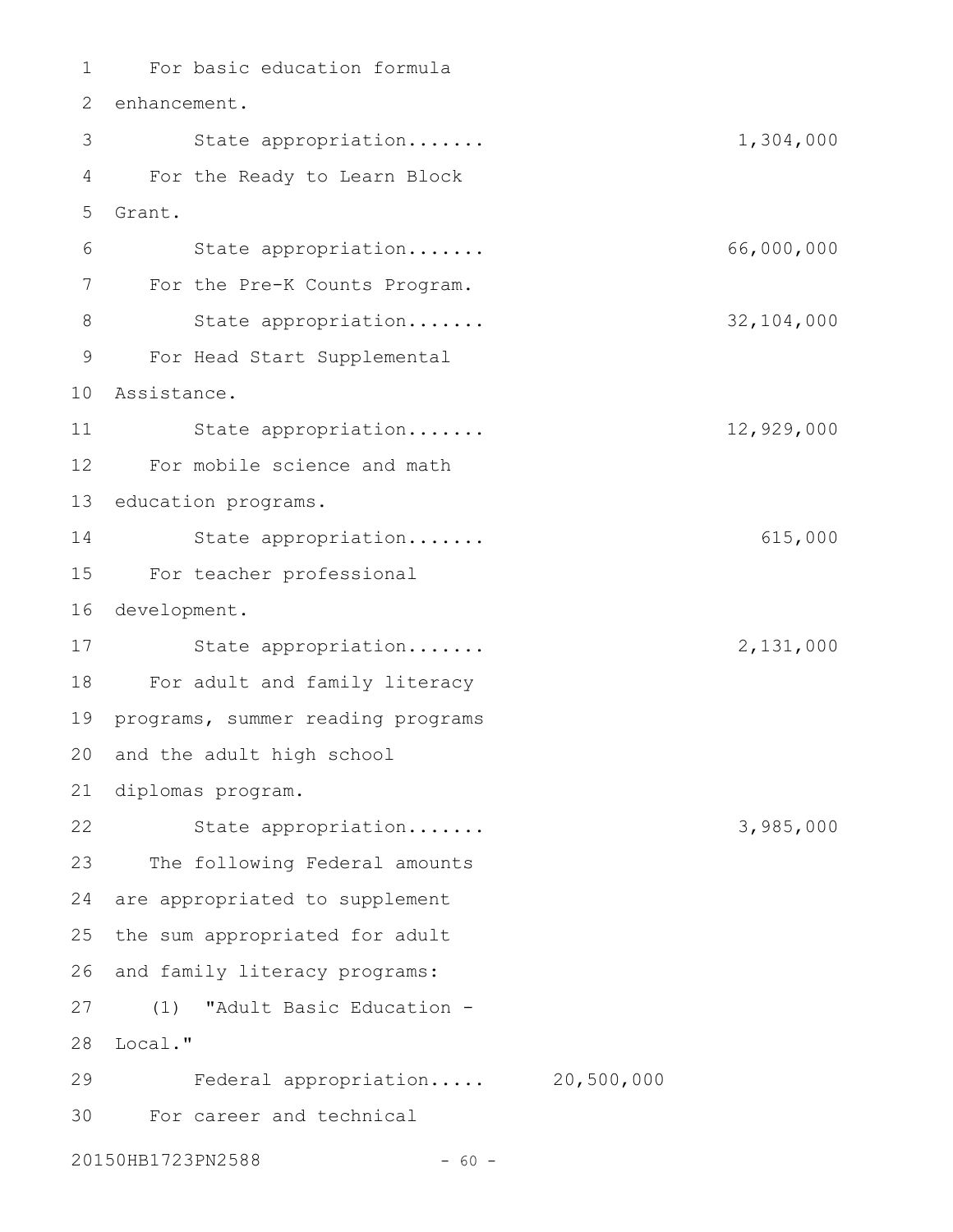education. 1

State appropriation..... 20,460,000 The following Federal amounts are appropriated to supplement 4 5 the sum appropriated for career and technical education: 6 (1) "Vocational Education Act 7 8 - Local." Federal appropriation..... 49,000,000 For career and technical 10 11 education equipment grants. State appropriation..... 990,000 13 For payments on account of 14 annual rental or sinking fund charges on school buildings, 15 16 including charter schools. State appropriation....... 101,045,000 18 For payments on account of 19 pupil transportation. State appropriation....... 180,403,000 For payments on account of nonpublic and charter school 23 transportation. State appropriation....... 25,943,000 For payments on account of special education of exceptional children. 27 State appropriation....... 345,449,000 The following Federal amounts 30 are appropriated to supplement 20150HB1723PN2588 - 61 -2 3 9 12 17 20 21 22 24 25 26 28 29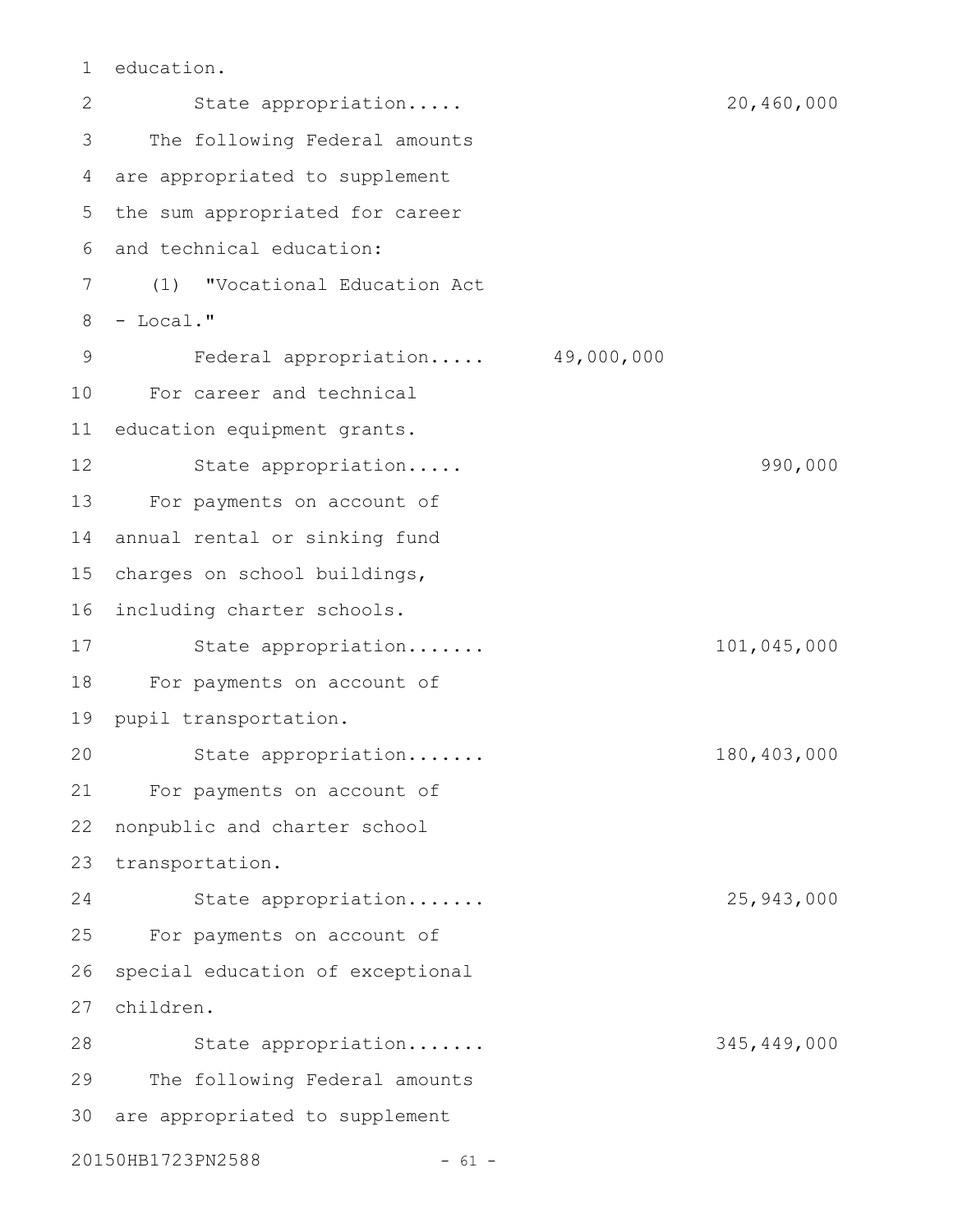the sum appropriated for special 2 education: (1) "Individuals with Disabilities Education - Local." Federal appropriation..... 457,000,000 For payments for early intervention services. State appropriation....... 78,380,000 The following Federal amounts are appropriated to supplement the sum appropriated for payments for early intervention services: (1) "Individuals with 14 Disabilities Education." Federal appropriation..... 16,000,000 For payment for tuition to 17 school districts providing 18 education to nonresident orphaned children placed in private homes 19 20 by the court and nonresident inmates of children's 21 institutions. 22 State appropriation....... 16,007,000 For payments of annual fixed charges to school districts in lieu of taxes for land acquired by the Commonwealth for water 28 conservation or flood prevention. State appropriation....... 54,000 For payment for maintenance of 20150HB1723PN2588 - 62 -1 3 4 5 6 7 8 9 10 11 12 13 15 16 23 24 25 26 27 29 30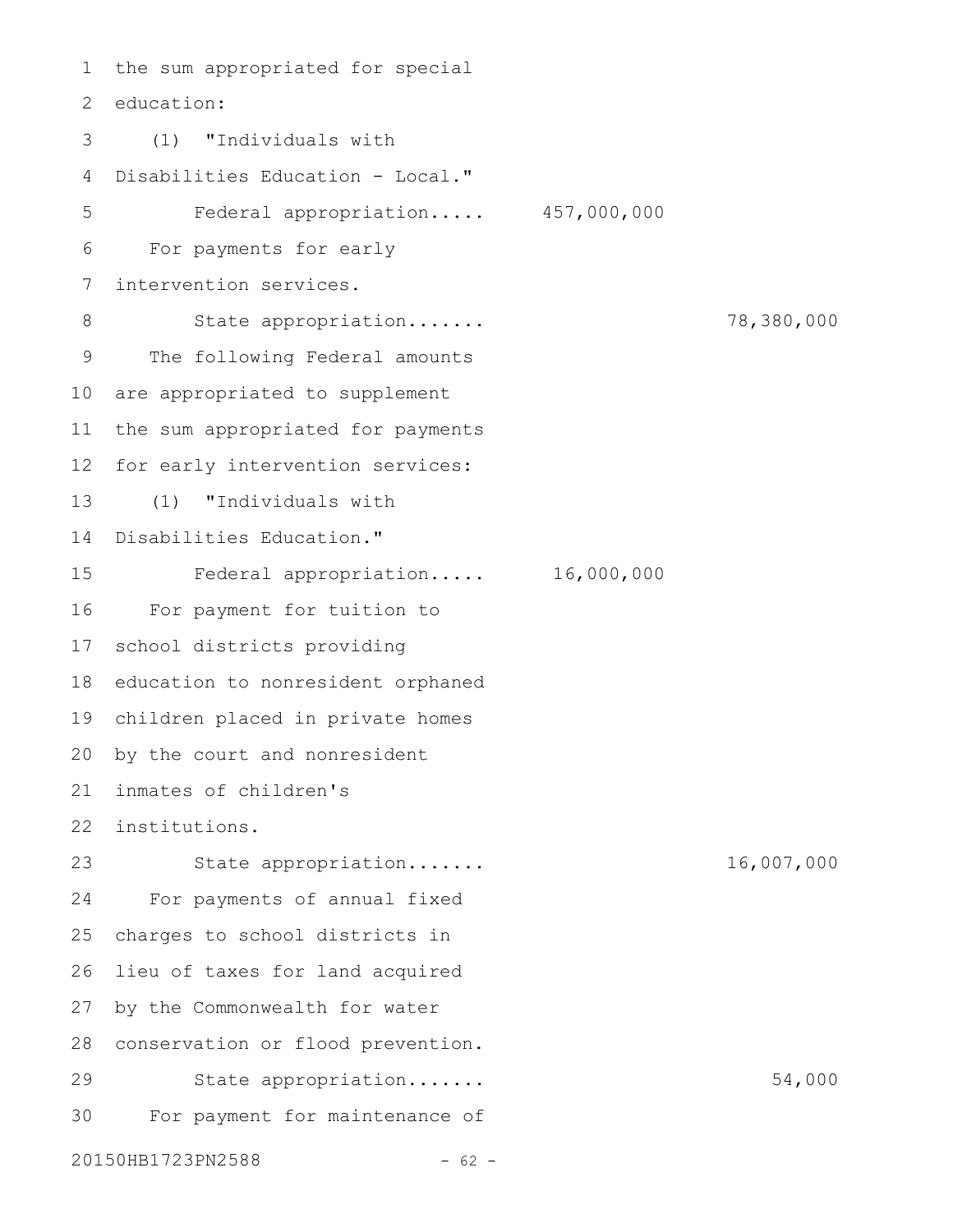summer schools for school-age 1 2 children of migrant laborers, including child-care services. State appropriation....... 281,000 For payments to Pennsylvania Charter Schools for the Deaf and Blind. State appropriation....... 14,127,000 For special education - 10 approved private schools. State appropriation....... 31,465,000 For grants to school districts 13 to assist in meeting Federal 14 matching requirements for grants 15 received under the Federal Child 16 Nutrition Act and to aid in 17 providing a food program for 18 needy children. State appropriation....... 10,721,000 The following Federal amounts are appropriated to supplement the sum appropriated for school food services: 23 (1) "Food and Nutrition - Local." Federal appropriation..... 673,462,000 For payment of the 28 Commonwealth's share of Federal 29 Social Security taxes for public school employees. 3020150HB1723PN2588 - 63 -3 4 5 6 7 8 9 11 12 19 20 21 22 24 25 26 27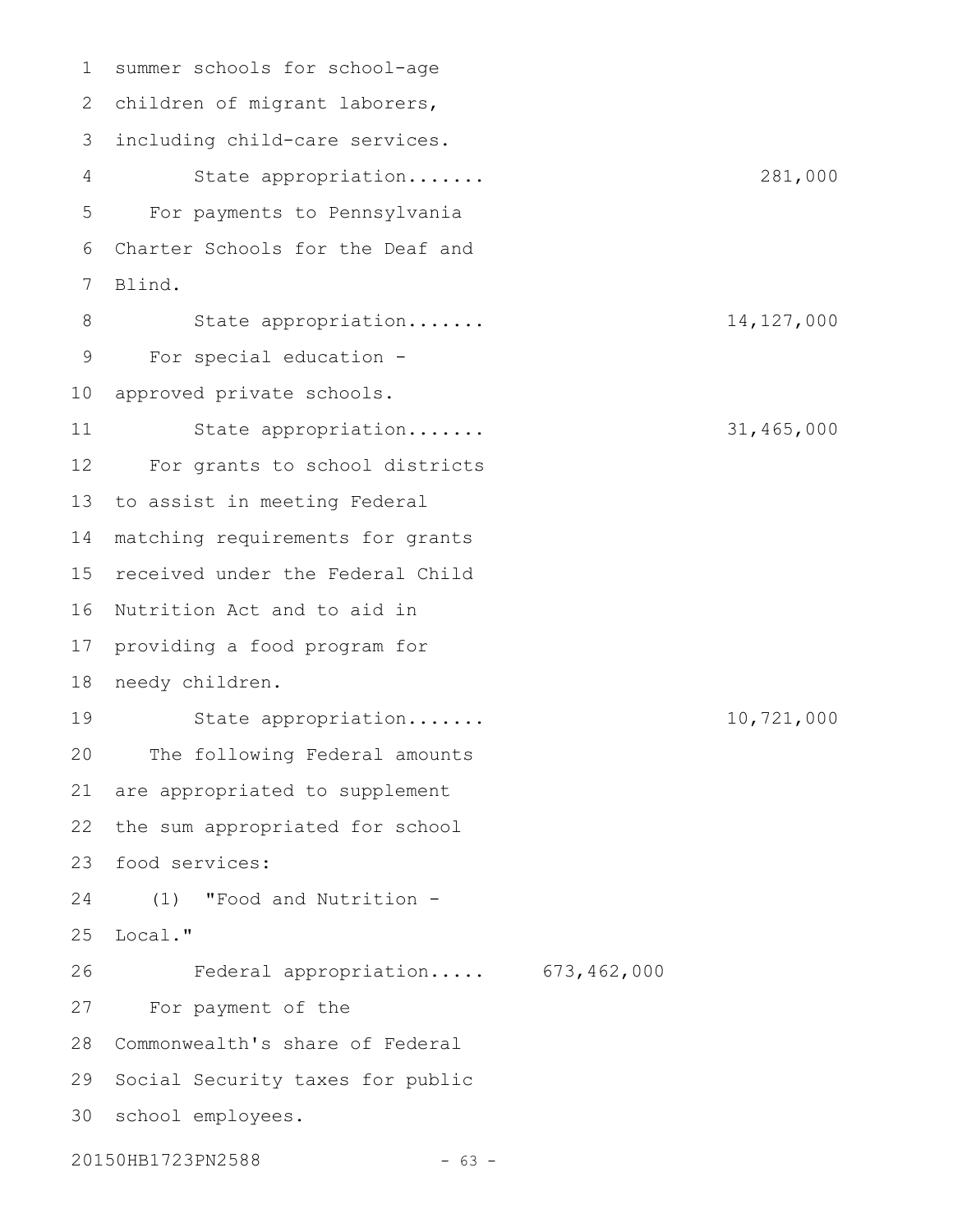State appropriation....... 165,255,000 For payment of required 2 contribution for public school 3 employees' retirement. State appropriation....... 382,091,000 The following Federal amounts 6 are appropriated for basic education: (1) "ESEA - Title I - Local." 9 Federal appropriation..... 625,000,000 (2) "Title II - Improving 11 12 Teacher Quality - Local." Federal appropriation..... 130,000,000 (3) "Title IV - 21st Century 14 15 Community Learning Centers -16 Local." Federal appropriation..... 90,000,000 17 (4) "Title III - Language 18 19 Instruction for LEP and Immigrant 20 Students." Federal appropriation..... 20,000,000 (5) "Title VI - Rural and Low 22 23 Income Schools - Local." Federal appropriation..... 1,700,000 (6) "ARRA -- ESEA -- Title I 26 -- School Improvement." Federal appropriation..... 10,067,000 (7) "Race to the Top." 28 Federal appropriation..... 30,939,000 For services to nonpublic 1 4 5 7 8 10 13 21 24 25 27 29 30

20150HB1723PN2588 - 64 -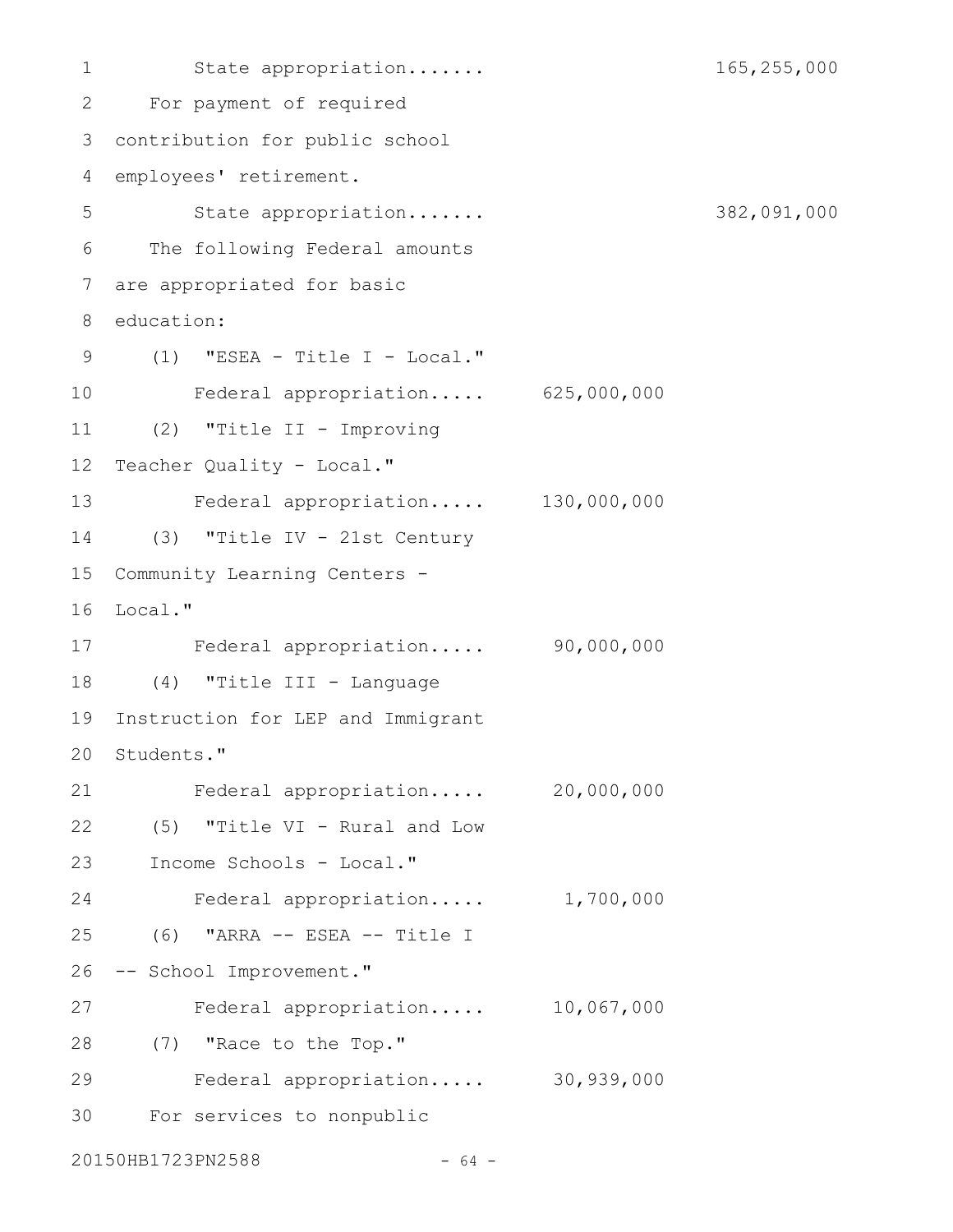schools. 1

State appropriation....... 28,507,000 For textbooks, instructional material and instructional equipment for nonpublic schools. State appropriation....... 8,672,000 For a subsidy to public libraries. State appropriation....... 17,657,000 For aid to the Free Library of Philadelphia and the Carnegie Library of Pittsburgh to meet the 13 costs incurred in serving as 14 regional libraries in the 15 distribution of braille reading materials, talking book 16 17 machines and other reading materials to persons who are 19 blind or otherwise disabled. State appropriation....... 847,000 For library access. State appropriation....... 1,013,000 For job training and education programs. State appropriation....... 3,465,000 For safe schools initiatives. State appropriation....... 2,812,000 For payment of approved operating expenses of community colleges. 3020150HB1723PN2588 - 65 -2 3 4 5 6 7 8 9 10 11 12 18 20 21 22 23 24 25 26 27 28 29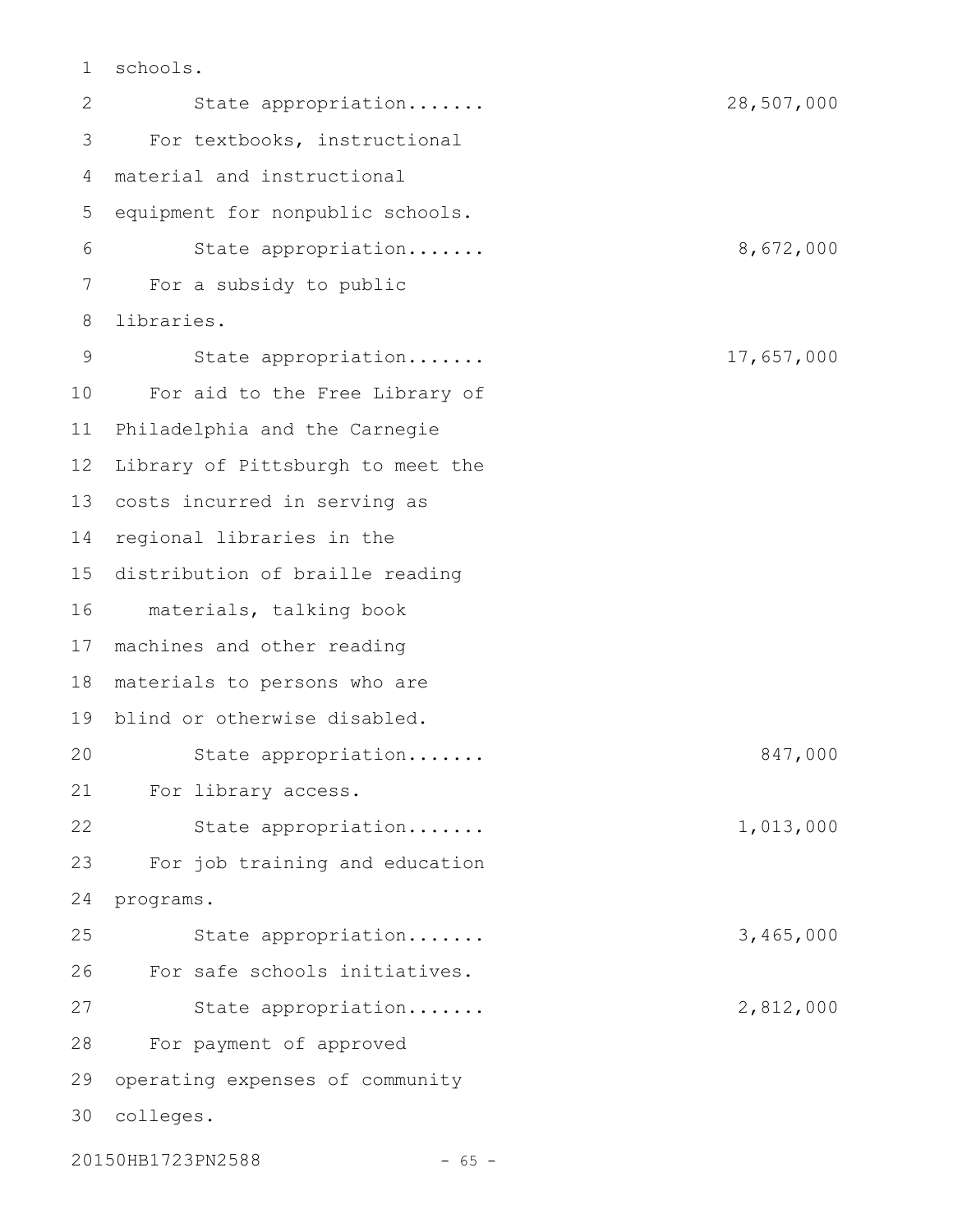State appropriation....... 71,170,000 For transfer to the Community College Capital Fund. 3 State appropriation....... 16,127,000 For regional community college services. State appropriation....... 792,000 For community education 8 councils. 9 State appropriation....... 759,000 11 Section 214. Department of Environmental Protection. The following amounts are 13 appropriated to the Department of 14 Environmental Protection: Federal State For general government 15 16 operations of the Department of 17 Environmental Protection. State appropriation....... 4,103,000 For environmental program 19 management. 20 State appropriation....... 9,460,000 22 The following Federal amounts 23 are appropriated to supplement 24 the sum appropriated for 25 environmental program management: (1) "Coastal Zone 27 Management." Federal appropriation..... 4,700,000 (2) "Construction Management 29 Assistance Grants - 3020150HB1723PN2588 - 66 -1 2 4 5 6 7 10 12 18 21 26 28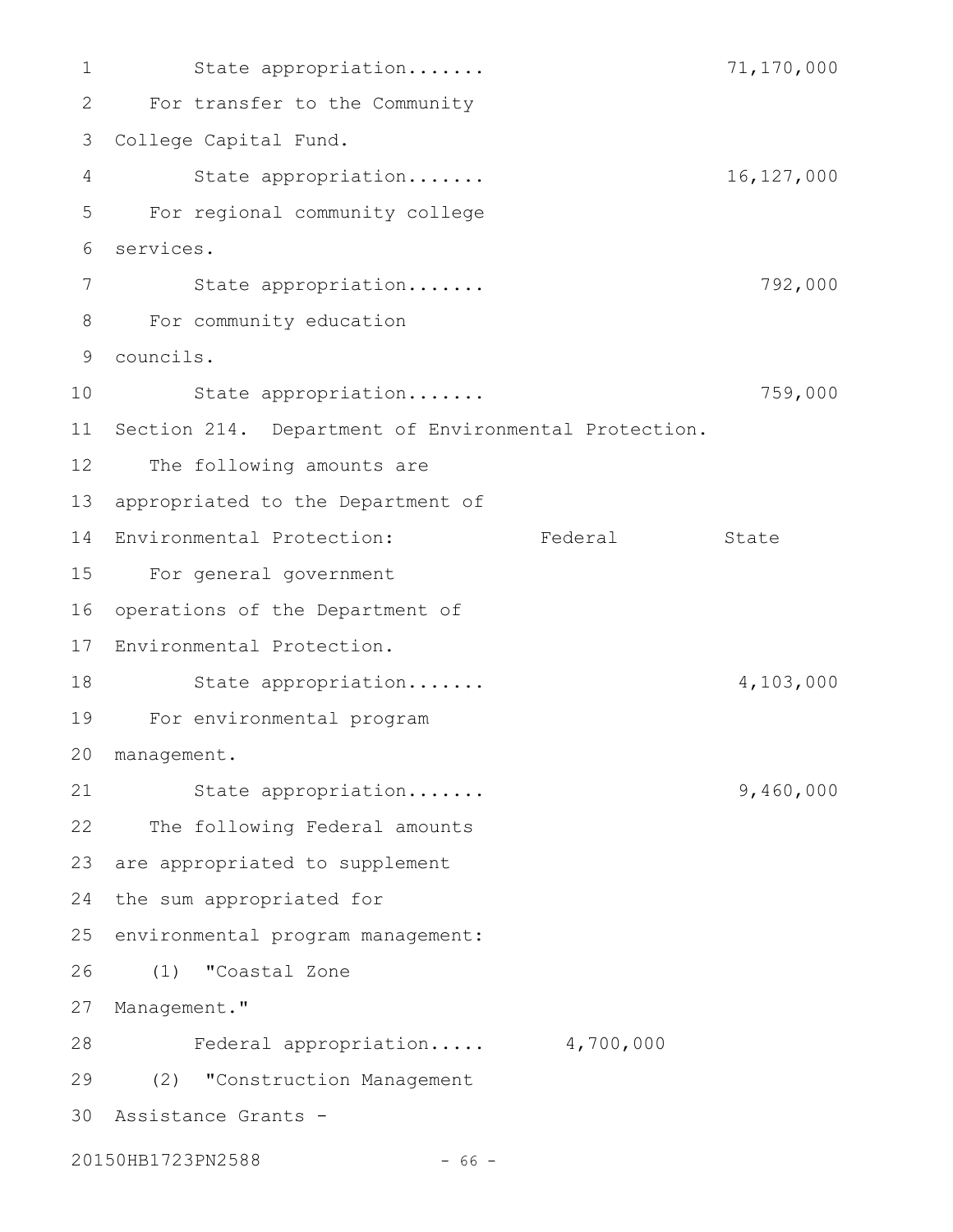```
1 Administration."
   Federal appropriation..... 1,400,000
(3) "Storm Water Permitting
3
4 Initiative."
    Federal appropriation..... 2,300,000
(4) "Safe Drinking Water Act
6
7 - Management."
8 Federal appropriation..... 5,500,000
(5) "Water Pollution Control
9
10 Grants - Management."
    Federal appropriation..... 5,500,000
(6) "Air Pollution Control
12
13 Grants - Management."
Federal appropriation..... 3,200,000
14
(7) "Surface Mine
15
16 Conservation."
Federal appropriation..... 6,500,000
17
(8) "Wetland Protection
18
Fund."
19
    Federal appropriation..... 840,000
(9) "Diagnostic X-ray
21
Equipment Testing."
22
23 Federal appropriation..... 550,000
(10) "Water Quality Outreach
24
25 Operator Training."
    Federal appropriation..... 200,000
(11) "Water Quality
27
28 Management Planning Grants."
    Federal appropriation..... 1,150,000
(12) "Small Operators
3020150HB1723PN2588 - 67 -
2
5
11
20
26
29
```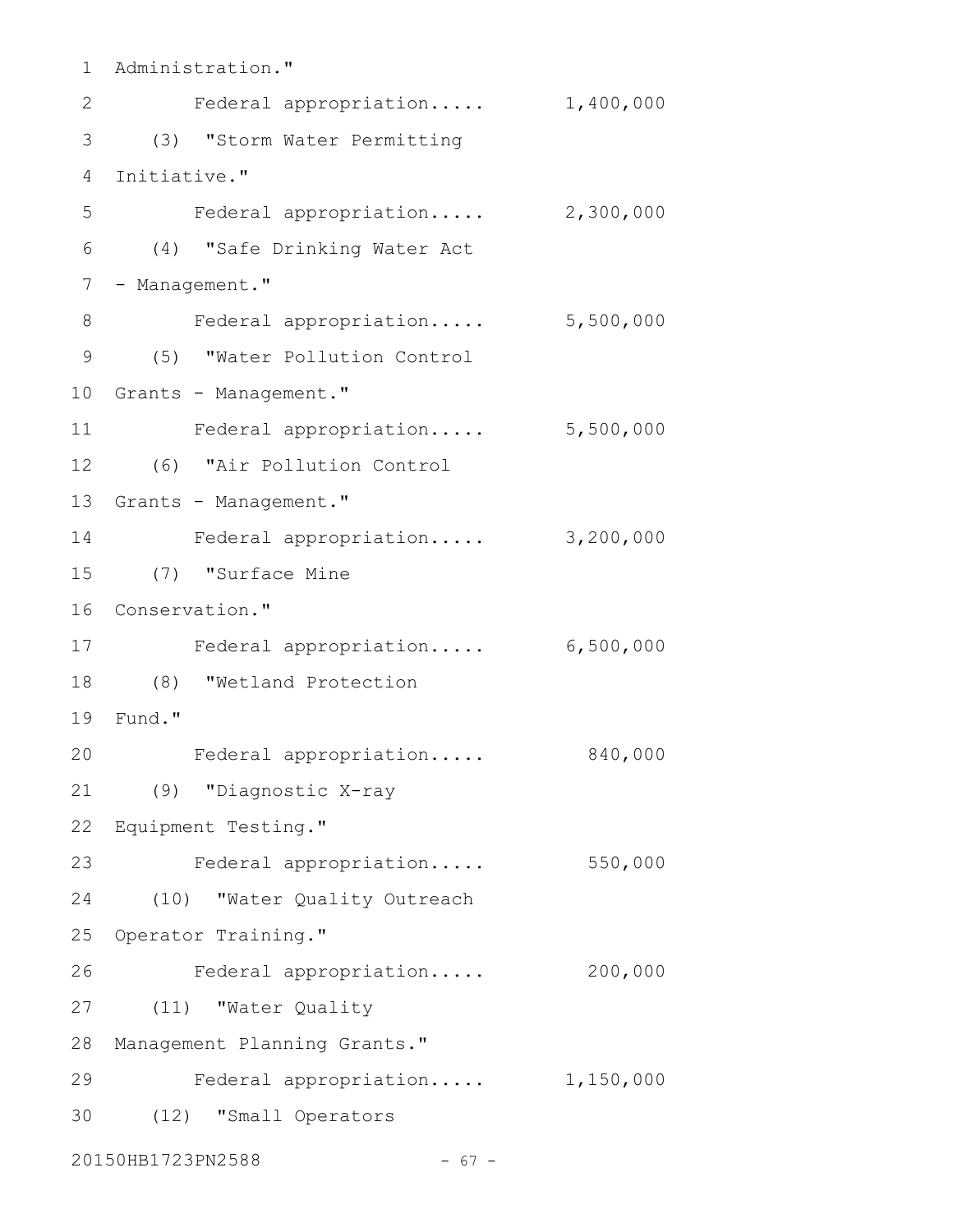Assistance." 1 2 Federal appropriation..... 300,000 (13) "Wellhead Protection 3 Fund." 4 Federal appropriation..... 250,000 (14) "Indoor Radon 6 7 Abatement." Federal appropriation..... 700,000 (15) "Non-Point Source 9 10 Implementation." Federal appropriation..... 14,800,000 (16) "Hydroelectric Power 12 13 Conservation Fund." Federal appropriation..... 51,000 (17) "Survey Studies." Federal appropriation..... 5,000,000 (18) (Reserved). 17 (19) "National Dam Safety." 18 Federal appropriation..... 300,000 (20) "Training Reimbursement 20 21 Program for Small Systems." 22 Federal appropriation..... 3,500,000 (21) "State Energy Program  $(SEP)$  .  $"$ Federal appropriation..... 15,000,000 (22) (Reserved). 26 (23) "Pollution Prevention." 27 28 Federal appropriation..... 800,000 (24) "Energy and 29 Environmental Opportunities." 3020150HB1723PN2588 - 68 -5 8 11 14 15 16 19 23 24 25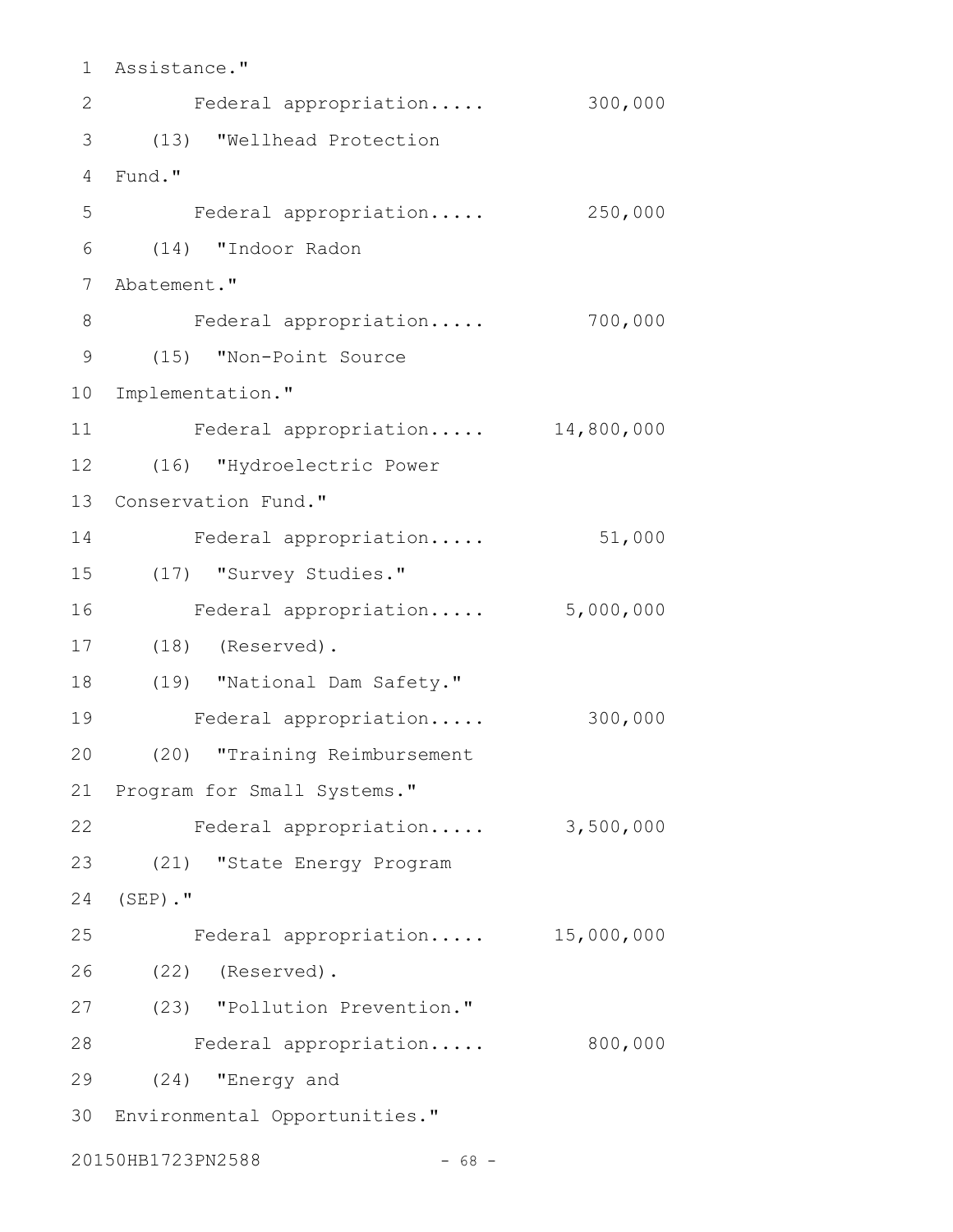Federal appropriation..... 1,200,000 (25) "Surface Mine 2 3 Conservation." Federal appropriation..... 680,000 For the Chesapeake Bay 5 Agricultural Source Abatement. State appropriation....... 881,000 The following Federal amounts are appropriated to supplement 9 10 the sum appropriated for the Chesapeake Bay Pollution 11 Abatement Program: 12 (1) "Chesapeake Bay Pollution 13 14 Abatement." Federal appropriation..... 9,200,000 For environmental protection 16 17 operations. State appropriation....... 27,865,000 19 The following Federal amounts 20 are appropriated to supplement 21 the sum appropriated for 22 environmental protection 23 operations: (1) "EPA - Planning Grant - 24 25 Administration." Federal appropriation..... 8,400,000 (2) "Water Pollution Control 27 28 Grants." Federal appropriation..... 8,900,000 (3) "Air Pollution Control 3020150HB1723PN2588 - 69 -1 4 6 7 8 15 18 26 29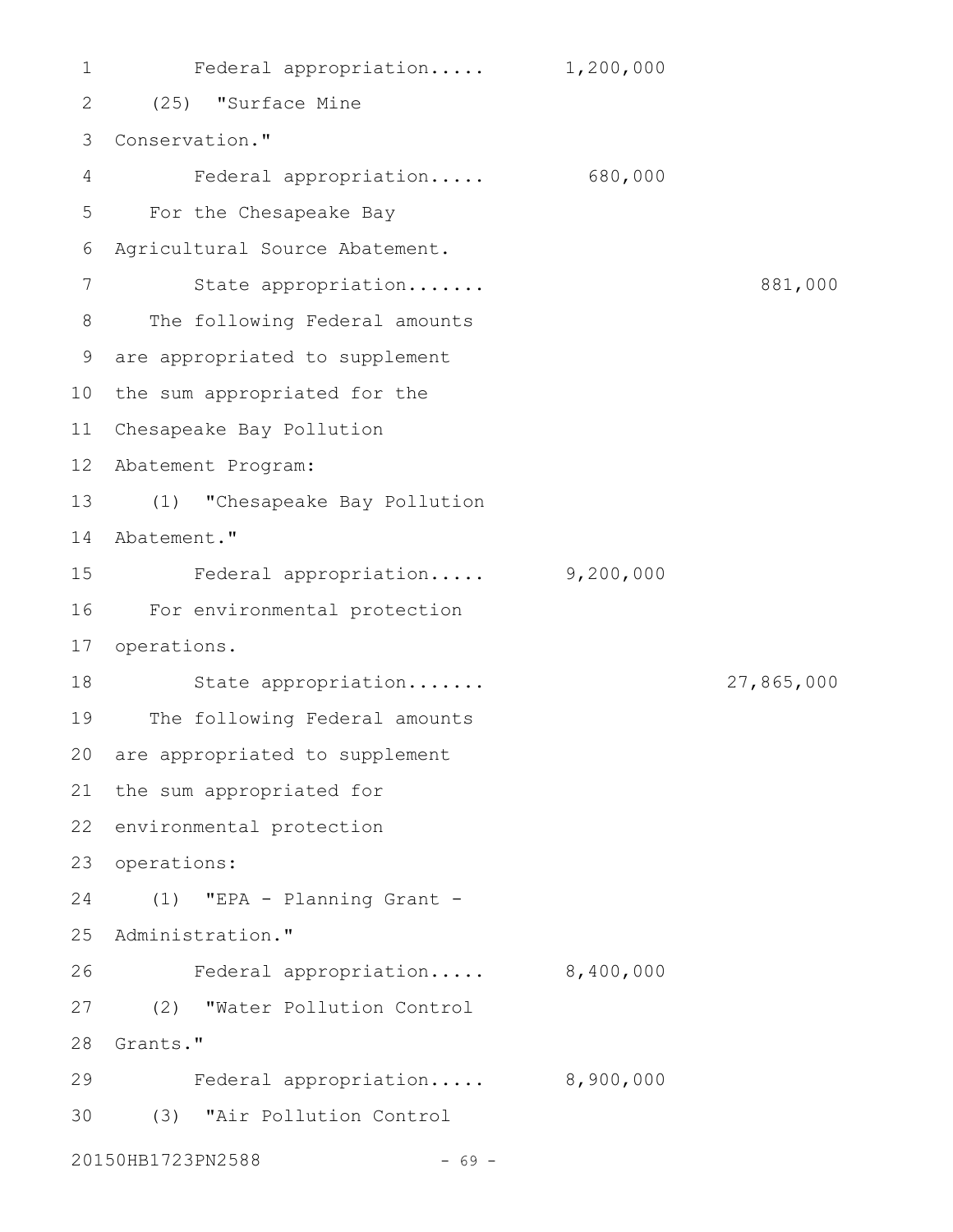Grants." 1

Federal appropriation..... 5,010,000 (4) "Surface Mine Control and 3 4 Reclamation." Federal appropriation..... 11,344,000 (5) "Training and Education 6 7 of Underground Coal Miners." Federal appropriation..... 1,700,000 (6) "Construction Management 9 Assistance Grants." 10 Federal appropriation..... 350,000 (7) "Safe Drinking Water." 12 13 Federal appropriation..... 5,700,000 (8) "Oil Pollution Spills 14 15 Removal." Federal appropriation..... 1,000,000 For the black fly control 17 18 project. State appropriation....... 1,094,000 For West Nile virus control. 20 State appropriation....... 1,264,000 For sewage facilities planning 22 23 grants. 24 State appropriation...... 231,000 For payment of Pennsylvania's 25 26 share of the expenses of the 27 River Master for the Delaware 28 River. 29 State appropriation...... 25,000 For support of the Susquehanna 3020150HB1723PN2588 - 70 -2 5 8 11 16 19 21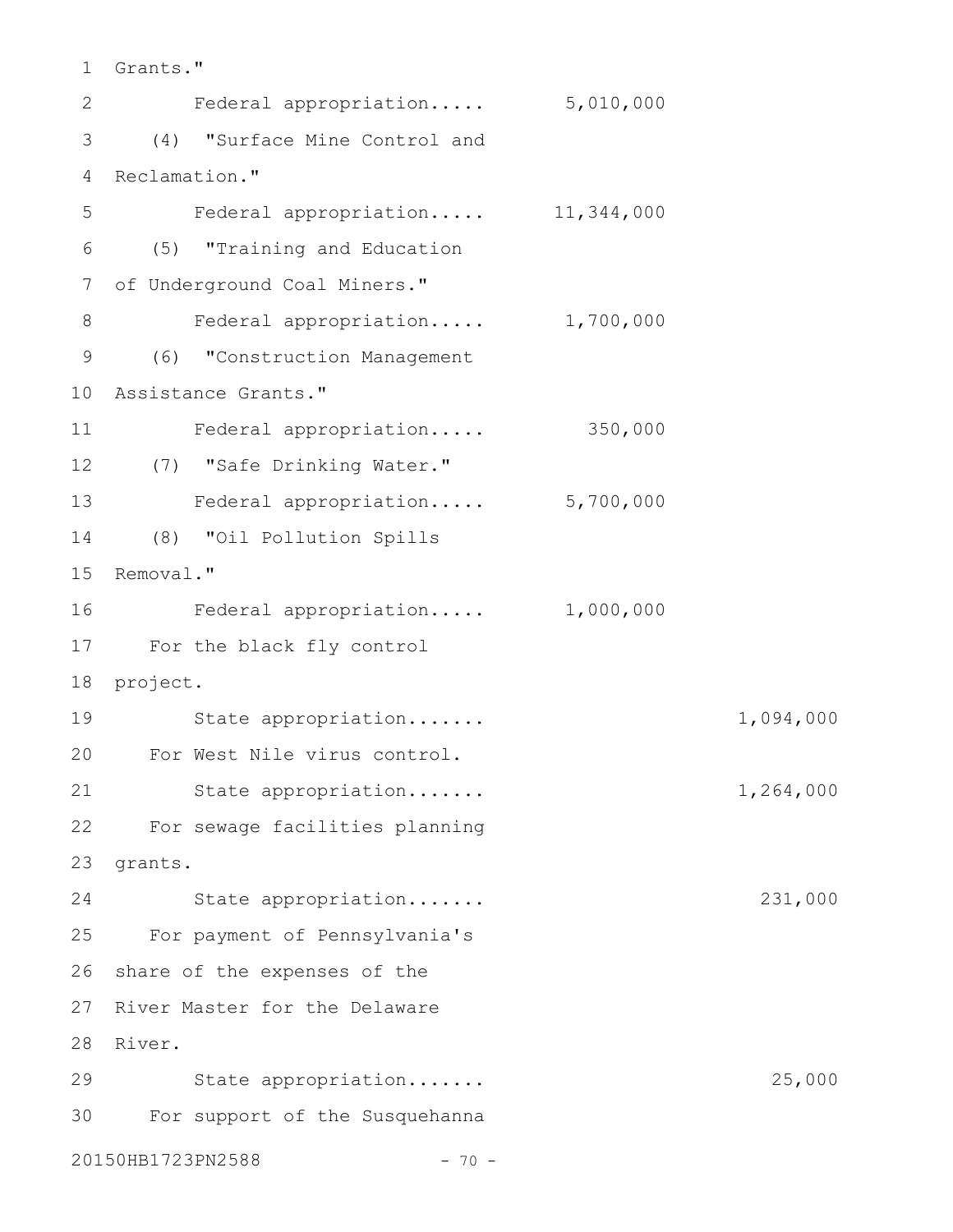1 River Basin Commission. State appropriation....... 189,000 For support of the Interstate Commission on the Potomac River 5 Basin. State appropriation....... 15,000 For conduct of the Delaware 8 River Basin Commission. State appropriation....... 143,000 For support of the Ohio River 10 Valley Water Sanitation 11 12 Commission. 13 State appropriation...... 45,000 For support of the Chesapeake 15 Bay Commission. State appropriation....... 75,000 For transfer to the 17 18 Conservation District Fund. State appropriation....... 827,000 For payment of Pennsylvania's 20 share of the costs of the 22 Interstate Mining Commission. State appropriation....... 10,000 24 Section 215. Department of General Services. The following amounts are appropriated to the Department of 27 General Services: Tederal State For general government 28 29 operations of the Department of 30 General Services. 20150HB1723PN2588 - 71 -2 3 4 6 7 9 14 16 19 21 23 25 26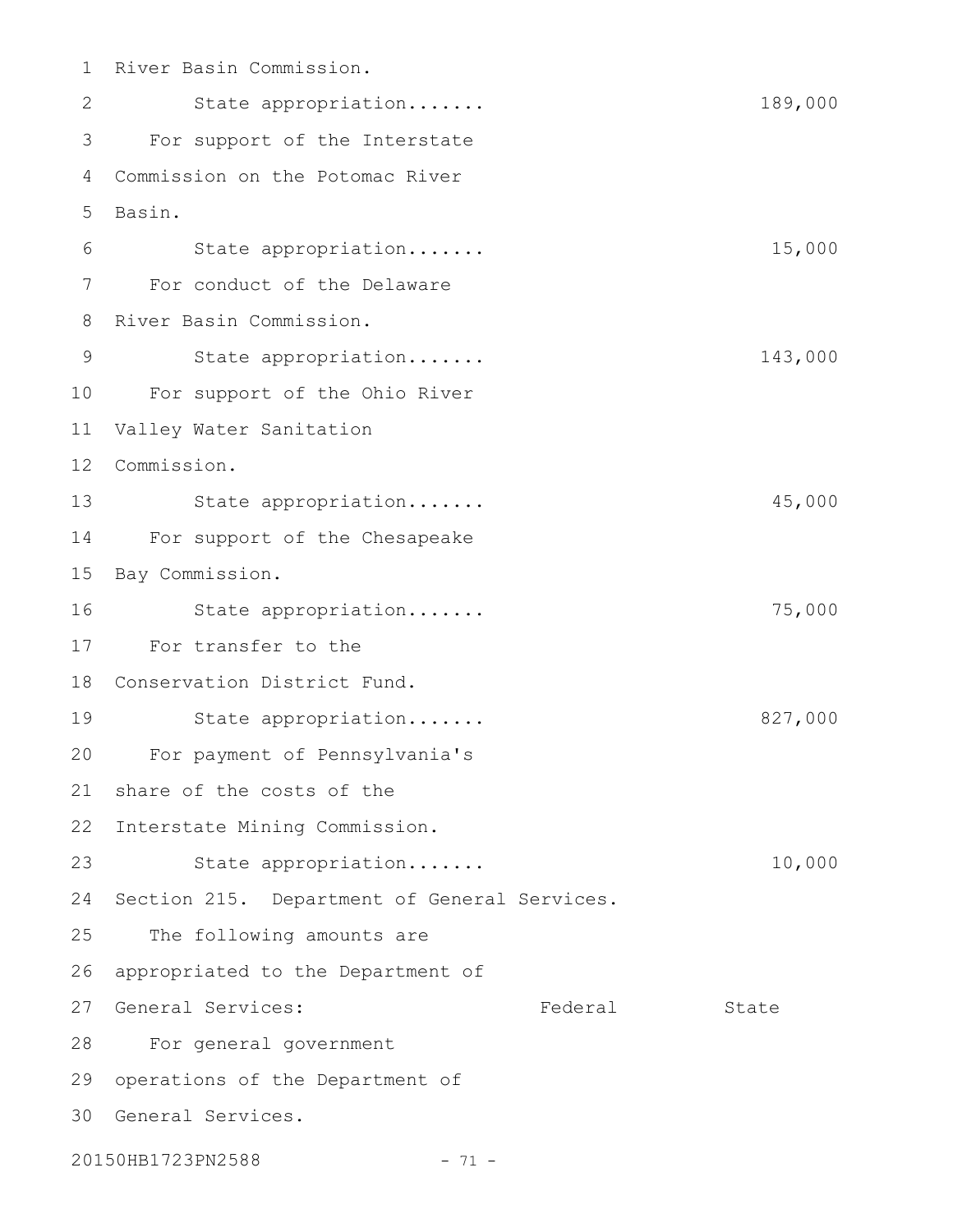State appropriation....... 20,588,000 For administration and 3 operation of the Capitol Police. State appropriation....... 3,921,000 For rental, relocation and municipal charges. State appropriation....... 9,623,000 For utility costs, including implementation of third-party 10 shared savings programs. State appropriation....... 6,693,000 For excess insurance coverage. State appropriation....... 363,000 For fire protection services for the Capitol complex in 16 Harrisburg. State appropriation....... 164,000 18 Section 216. Department of Health. The following amounts are 20 appropriated to the Department of Federal State For general government 22 23 operations of the Department of 24 Health. State appropriation....... 7,390,000 The following Federal amounts 27 are appropriated to supplement 28 the sum appropriated for general 29 government operations: (1) "WIC - Administration and 20150HB1723PN2588 - 72 -1 2 4 5 6 7 8 9 11 12 13 14 15 17 19 21 Health: 25 26 30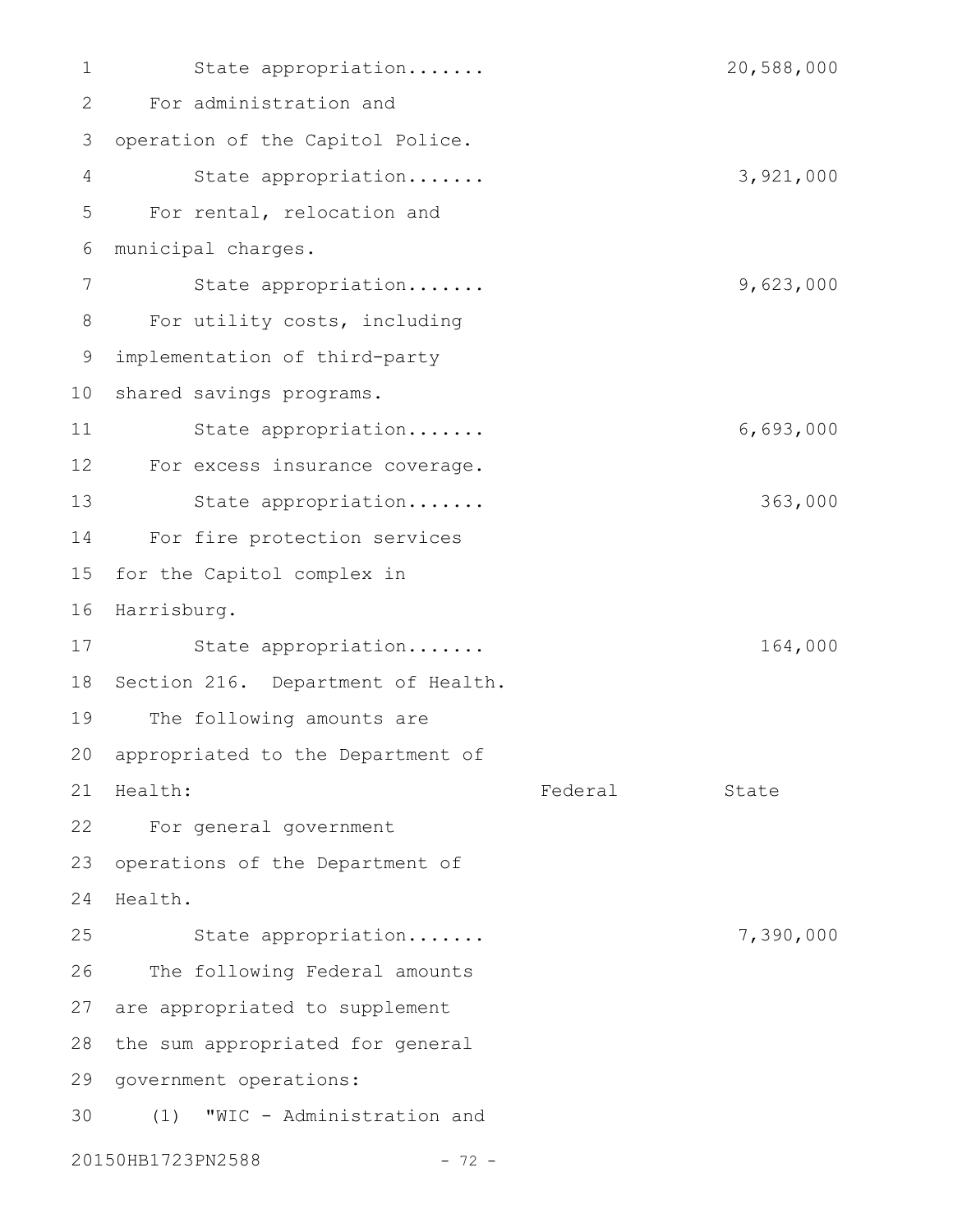```
1 Operation."
```

| 2              | Federal appropriation             | 26,128,000 |
|----------------|-----------------------------------|------------|
| 3              | (2) "Health Assessment."          |            |
| $\overline{4}$ | Federal appropriation             | 535,000    |
| 5              | (3) "PHHSBG - Administration      |            |
| 6              | and Operation."                   |            |
| 7              | Federal appropriation 1,941,000   |            |
| 8              | $(4)$ (Reserved).                 |            |
| 9              | (5) "MCHSBG - Administration      |            |
| 10             | and Operation."                   |            |
| 11             | Federal appropriation 15,472,000  |            |
| 12             | (6) "Adult Blood Lead             |            |
| 13             | Epidemiology."                    |            |
| 14             | Federal appropriation             | 108,000    |
| 15             | (7) "EMS for Children."           |            |
| 16             | Federal appropriation             | 155,000    |
| 17             | (8) "TB - Administration and      |            |
| 18             | Operation."                       |            |
| 19             | Federal appropriation $1,232,000$ |            |
| 20             | $(9)$ (Reserved).                 |            |
| 21             | (10) "Lead - Administration       |            |
|                | 22 and Operation."                |            |
| 23             | Federal appropriation             | 1,832,000  |
| 24             | (11) "AIDS Health Education       |            |
| 25             | Administration and Operation."    |            |
| 26             | Federal appropriation             | 6,506,000  |
| 27             | (12) "Primary Care                |            |
| 28             | Cooperative Agreements."          |            |
| 29             | Federal appropriation             | 313,000    |
| 30             | (13) "HIV/AIDS Surveillance."     |            |
|                | 20150HB1723PN2588<br>$-73 -$      |            |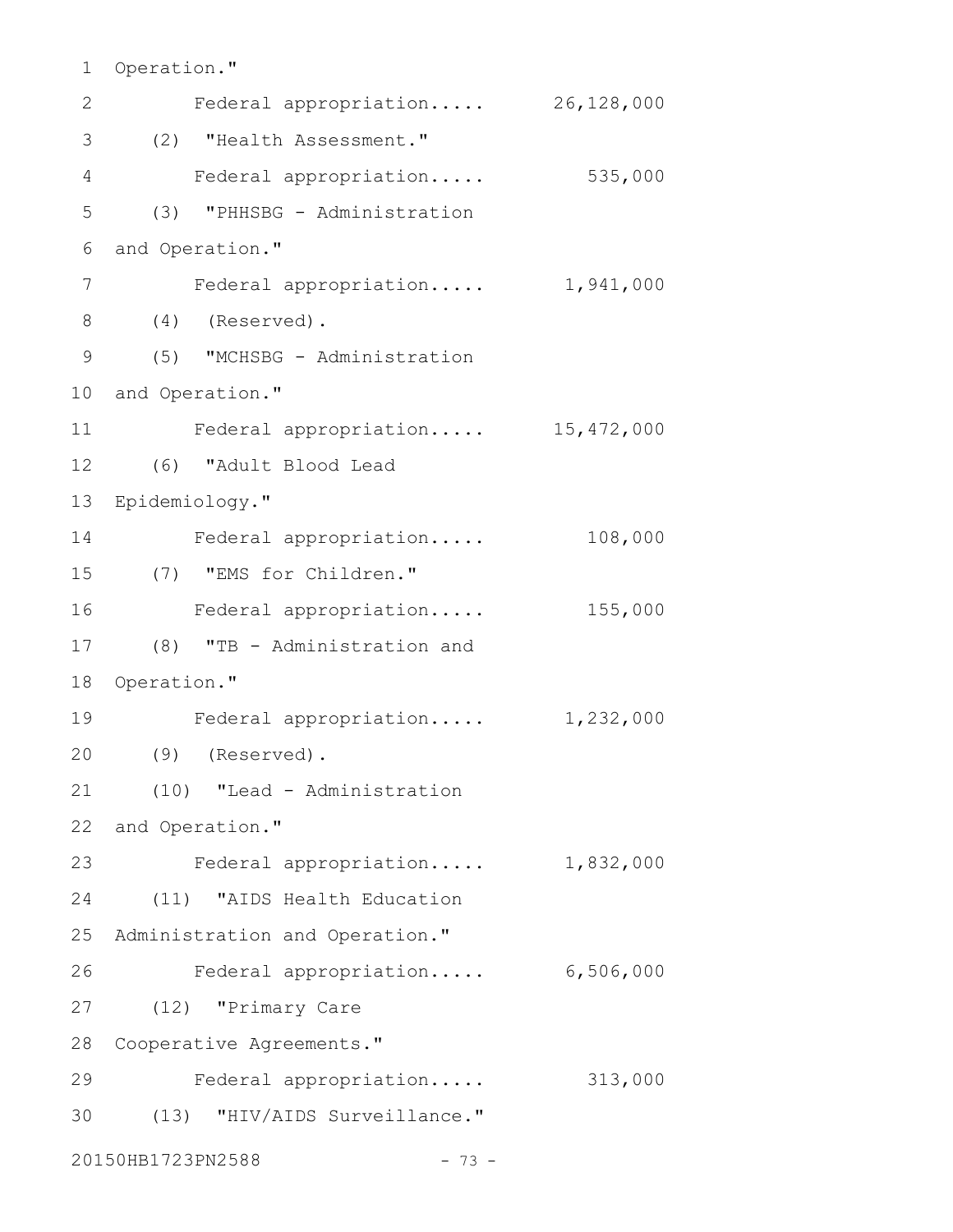| $\mathbf 1$       | Federal appropriation            | 1,610,000 |           |
|-------------------|----------------------------------|-----------|-----------|
| 2                 | (14) "HIV Care Administration    |           |           |
| 3                 | and Operation."                  |           |           |
| 4                 | Federal appropriation 5,331,000  |           |           |
| 5                 | $(15)$ (Reserved).               |           |           |
| 6                 | $(16)$ (Reserved).               |           |           |
| $7\phantom{.0}$   | $(17)$ (Reserved).               |           |           |
| 8                 | (18) "Cancer Prevention and      |           |           |
| 9                 | Control."                        |           |           |
| 10                | Federal appropriation 8,338,000  |           |           |
| 11                | (19) "Environmental Public       |           |           |
| $12 \overline{ }$ | Health Tracking."                |           |           |
| 13                | Federal appropriation 1,100,000  |           |           |
| 14                | (20) "Health Equity."            |           |           |
| 15                | Federal appropriation            | 225,000   |           |
| 16                | (21) "Strengthening Public       |           |           |
| 17                | Health Infrastructure."          |           |           |
| 18                | Federal appropriation            | 863,000   |           |
| 19                | (22) "Special Preparedness       |           |           |
|                   | 20 Initiatives."                 |           |           |
| 21                | Federal appropriation            | 500,000   |           |
| 22                | (23) "State Innovation           |           |           |
| 23                | Models."                         |           |           |
| 24                | Federal appropriation 60,000,000 |           |           |
| 25                | For diabetes programs.           |           |           |
| 26                | State appropriation              |           | 33,000    |
| 27                | For quality assurance.           |           |           |
| 28                | State appropriation              |           | 6,234,000 |
| 29                | The following Federal amounts    |           |           |
| 30                | are appropriated to supplement   |           |           |
|                   | 20150HB1723PN2588<br>$-74 -$     |           |           |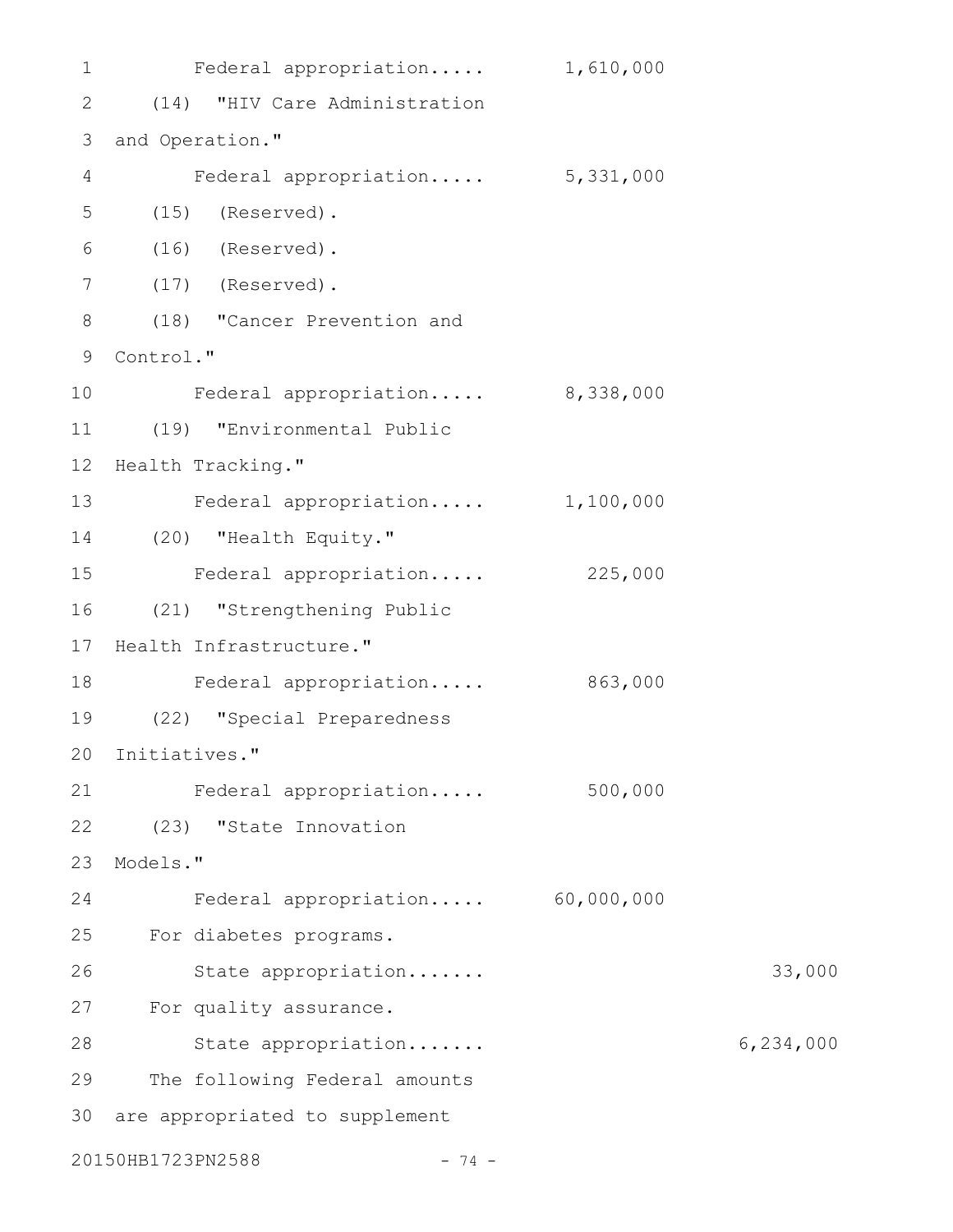the sum appropriated for quality assurance: 2 (1) "Medicare - Health Service Agency Certification." Federal appropriation..... 11,364,000 (2) "Medicaid Certification." Federal appropriation..... 8,100,000 For chronic care management. State appropriation....... 321,000 For vital statistics. State appropriation....... 1,970,000 The following Federal amounts are appropriated to supplement the sum appropriated for vital 15 statistics: (1) "Cooperative Health 16 17 Statistics." Federal appropriation..... 1,800,000 (2) "Health Statistics." 19 Federal appropriation..... 84,000 (3) "Behavioral Risk Factor Surveillance System." Federal appropriation..... 703,000 For the State Laboratory. State appropriation....... 1,048,000 The following Federal amounts 27 are appropriated to supplement 28 the sum appropriated for the 29 State Laboratory: (1) "Clinical Laboratory 301 3 4 5 6 7 8 9 10 11 12 13 14 18 20 21 22 23 24 25 26

20150HB1723PN2588 - 75 -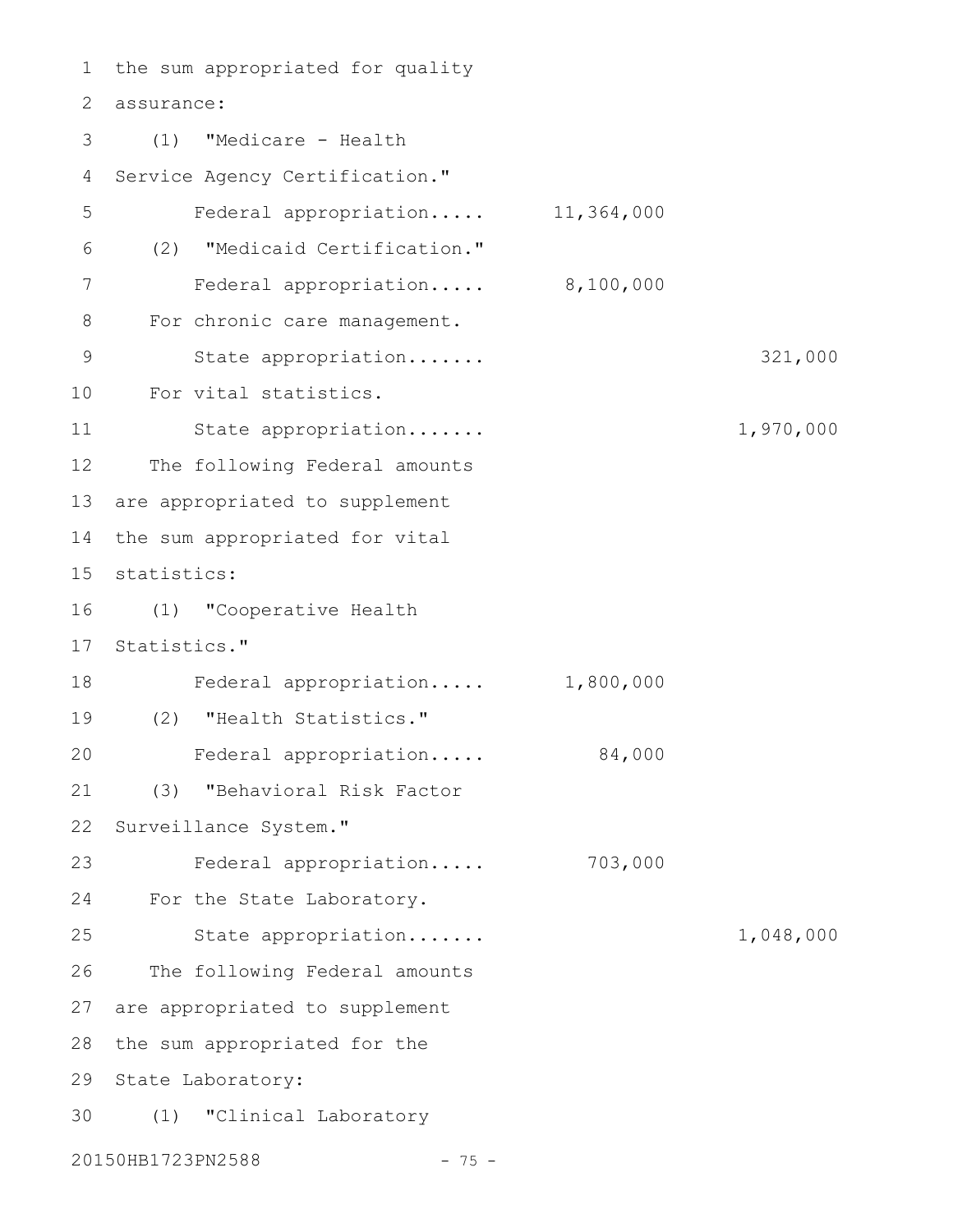Improvement." Federal appropriation..... 678,000 (2) "Epidemiology and 3 Laboratory Surveillance and Response." Federal appropriation..... 3,433,000 (3) "Food Emergency 7 8 Response." Federal appropriation..... 249,000 For the State health care 10 centers. 11 State appropriation....... 6,771,000 The following Federal amounts 14 are appropriated to supplement 15 the sum appropriated for the 16 State health care centers: (1) "Disease Control 17 18 Immunization Program." Federal appropriation..... 11,571,000 (2) (Reserved). 20 (3) "PHHSBG - Block Program 22 Services." Federal appropriation..... 7,159,000 (4) "Preventive Health 25 Special Projects." Federal appropriation..... 2,377,000 (5) "Collaborative Chronic 27 Disease Programs." 28 Federal appropriation..... 7,777,000 (6) "Sexual Violence 301 2 4 5 6 9 12 13 19 21 23 24 26 29

20150HB1723PN2588 - 76 -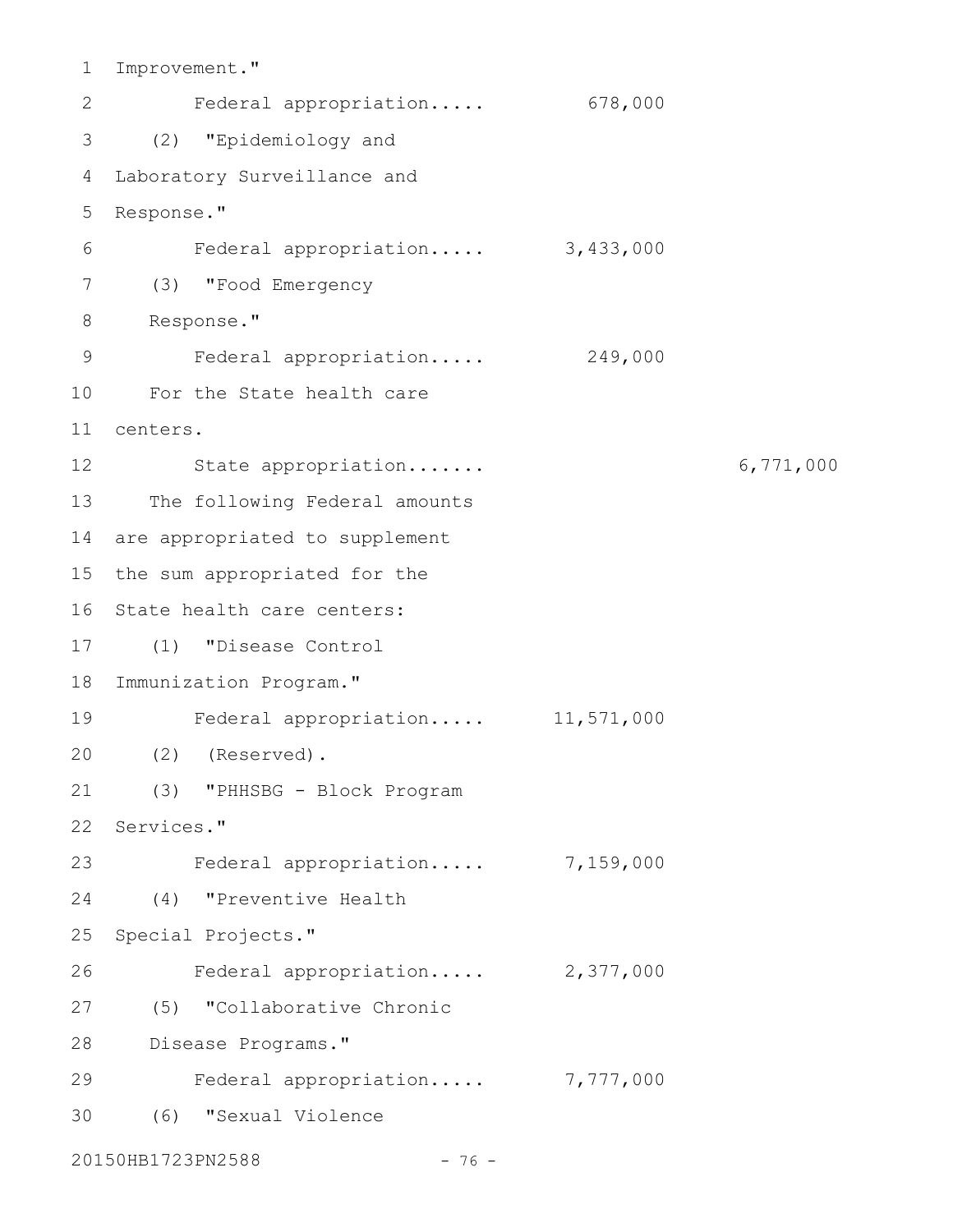Prevention and Education." Federal appropriation..... 1,707,000 For sexually transmitted disease screening and treatment. State appropriation....... 571,000 The following Federal amounts are appropriated to supplement the sum appropriated for sexually 9 transmitted disease screening and 10 treatment: (1) "Survey and Follow-up - Sexually Transmitted Diseases." Federal appropriation..... 2,835,000 For the primary health care practitioner program. State appropriation....... 1,541,000 The following Federal amounts 18 are appropriated to supplement the sum appropriated for the primary health care practitioner program: (1) "Loan Repayment Program." Federal appropriation..... 312,000 For community-based health care subsidy. State appropriation....... 1,980,000 For screening of newborns. State appropriation....... 1,406,000 For cancer screening services. State appropriation....... 846,000 20150HB1723PN2588 - 77 -1 2 3 4 5 6 7 8 11 12 13 14 15 16 17 19 20 21 22 23 24 25 26 27 28 29 30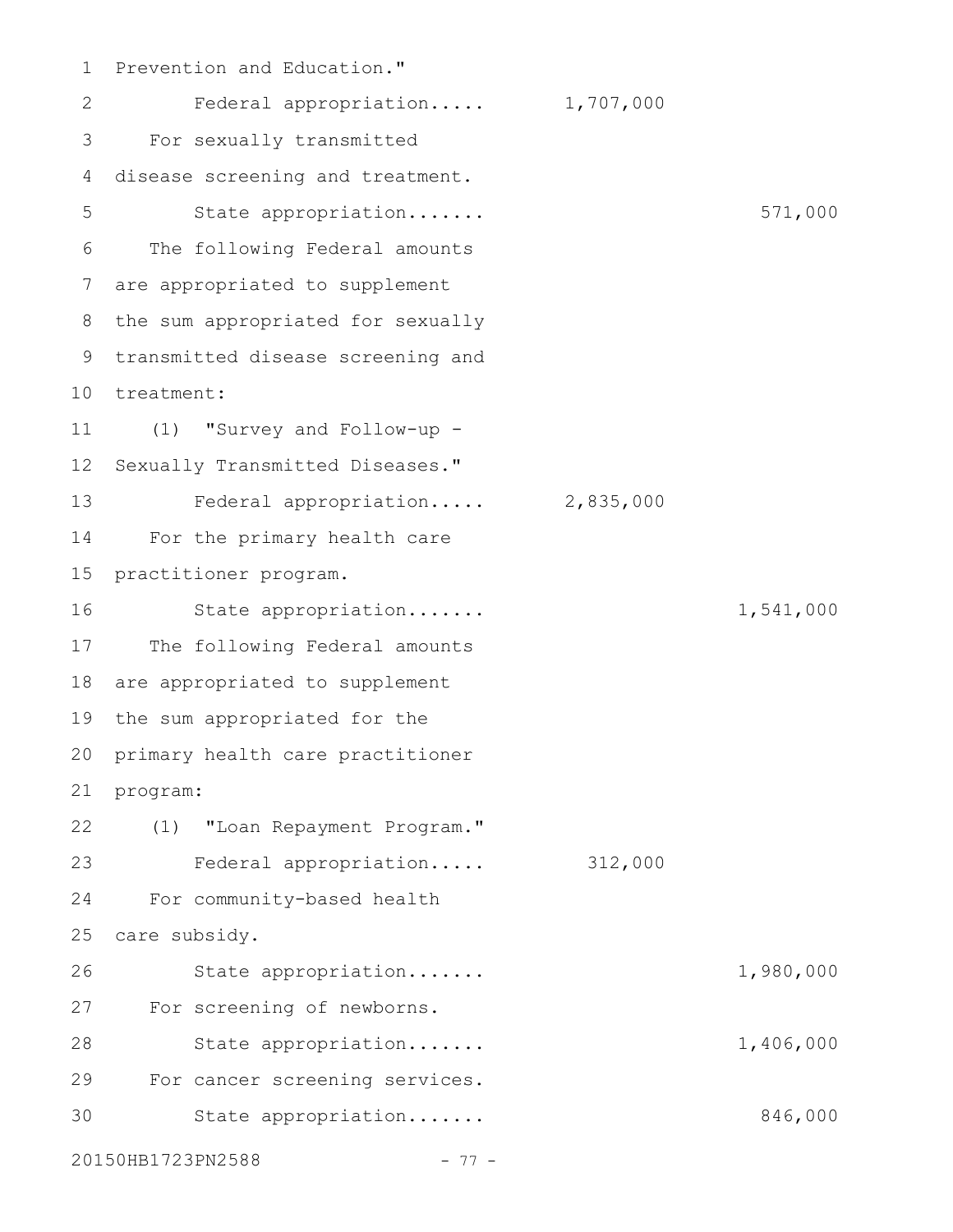For AIDS programs and special 1 2 pharmaceutical services. 3 5,754,000 The following Federal amounts 4 are appropriated to supplement 5 6 the sum appropriated for AIDS 7 programs and special 8 pharmaceutical services: (1) "AIDS Health Education 9 10 Program." Federal appropriation..... 3,113,000 (2) "AIDS -- Ryan White and 12 13 HIV Care." Federal appropriation..... 56,669,000 (3) "Housing for Persons with 15 AIDS." 16 17 Federal appropriation..... 2,538,000 For regional cancer 18 institutes. 19 State appropriation....... 198,000 For reimbursement to school 21 22 districts on account of health 23 services. State appropriation....... 12,085,000 For maintenance of local 25 26 health departments. 27 State appropriation...... 8,389,000 For local health departments 28 29 for environmental health services. 3011 14 20 24

20150HB1723PN2588 - 78 -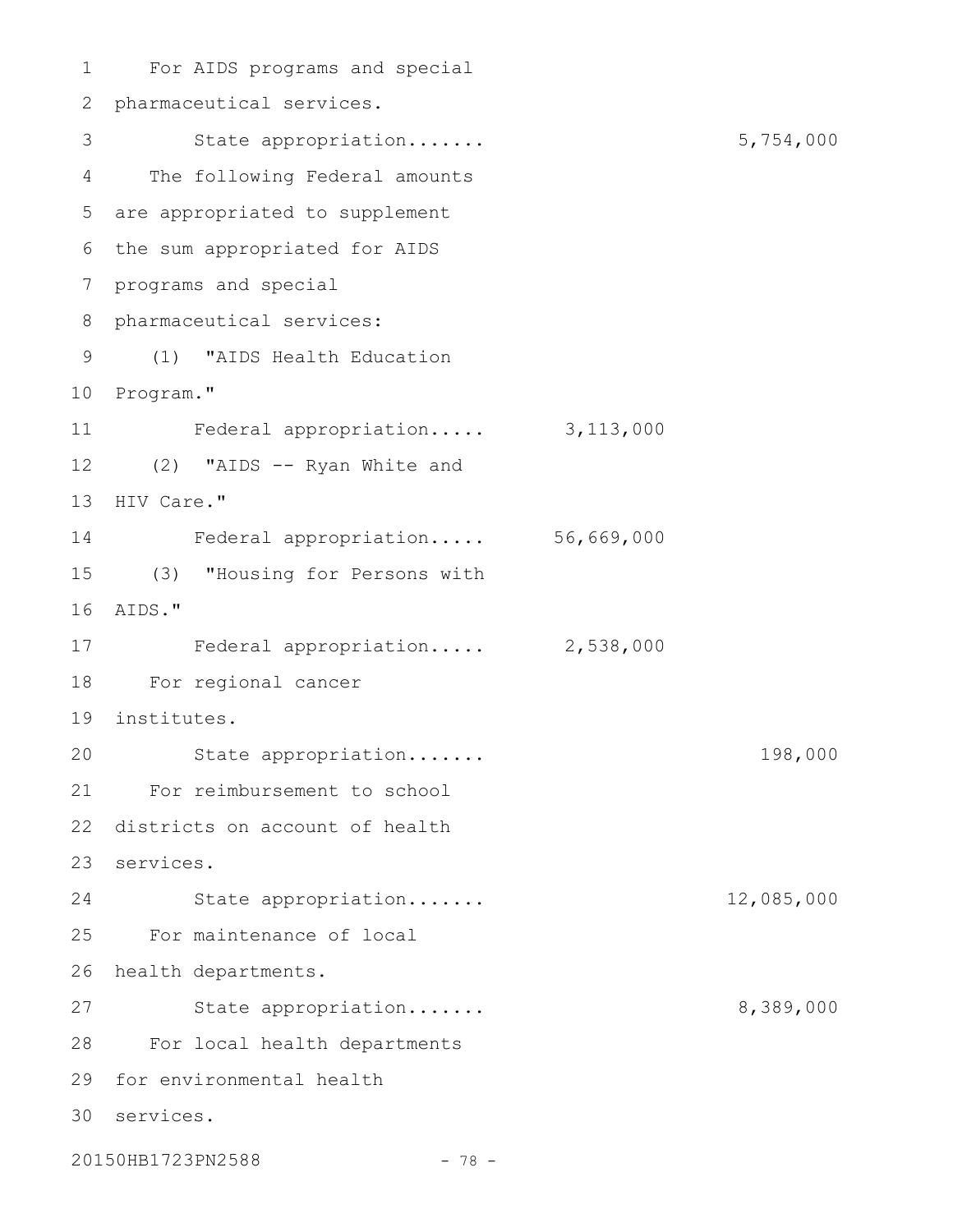State appropriation....... 2,306,000 For maternal and child health services. 3 State appropriation....... 215,000 The following Federal amounts are appropriated to supplement the sum appropriated for maternal and child health: (1) "MCH Lead Poisoning 10 Prevention and Abatement." Federal appropriation..... 2,050,000 (2) (Reserved). (3) "MCHSBG - Program Services." Federal appropriation..... 17,035,000 (4) "Special Supplemental 17 Food Service Program for Women, 18 Infants and Children (WIC)." In 19 addition to the specific amounts 20 appropriated herein, all other moneys received from the Federal 22 Government for the Special 23 Supplemental Food Service Program 24 for Women, Infants and Children are hereby appropriated to the program. Federal appropriation..... 276,112,000 (5) "Abstinence Education." 28 Federal appropriation..... 2,576,000 (6) "Traumatic Brain Injury." 20150HB1723PN2588 - 79 -1 2 4 5 6 7 8 9 11 12 13 14 15 16 21 25 26 27 29 30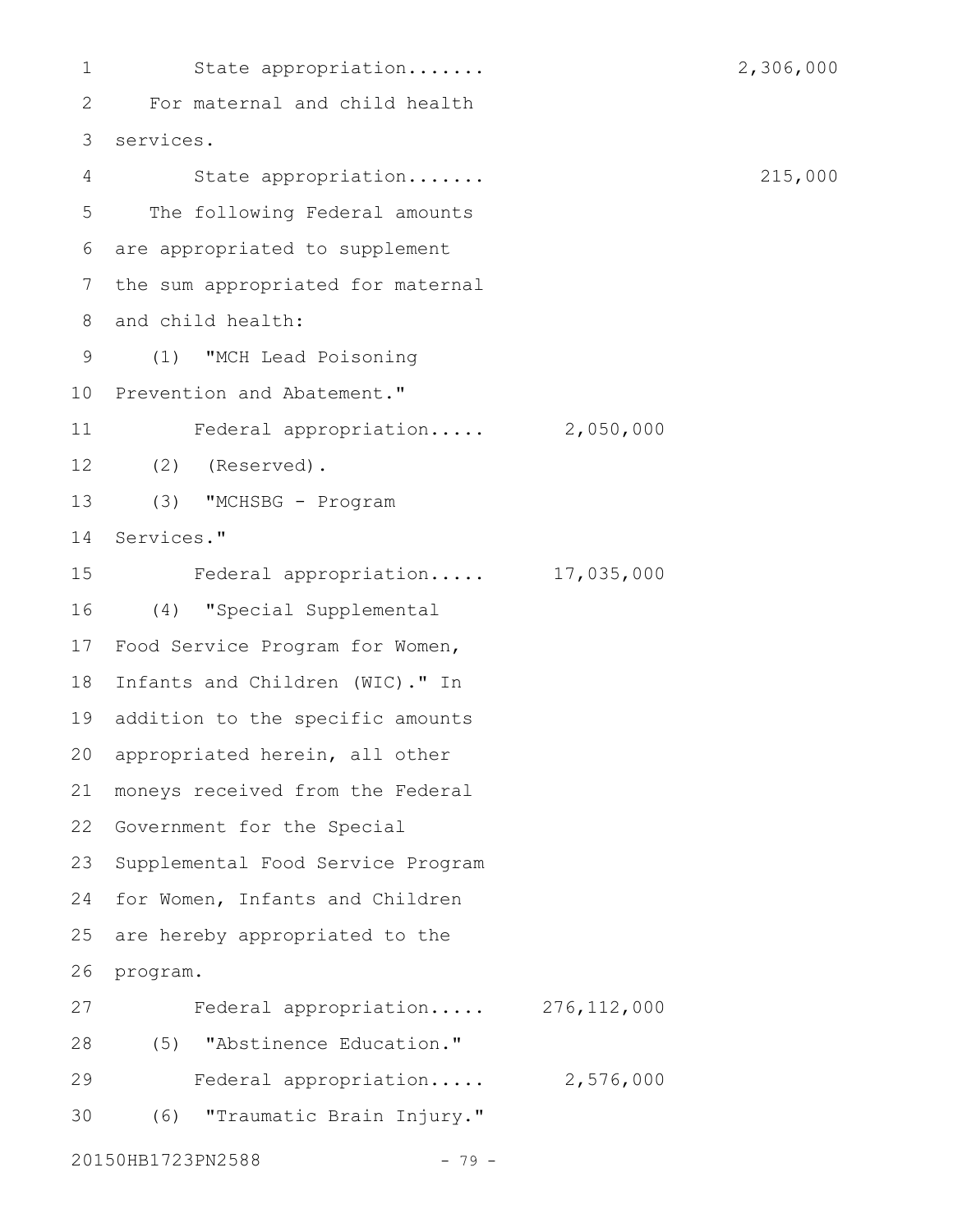| $\mathbf 1$  | Federal appropriation          | 370,000   |           |
|--------------|--------------------------------|-----------|-----------|
| $\mathbf{2}$ | (7)<br>(Reserved).             |           |           |
| 3            | (8)<br>(Reserved).             |           |           |
| 4            | (9) "Family Health Special     |           |           |
| 5            | Projects."                     |           |           |
| 6            | Federal appropriation          | 600,000   |           |
| 7            | (10) "Screening Newborns."     |           |           |
| 8            | Federal appropriation          | 744,000   |           |
| 9            | $(11)$ (Reserved).             |           |           |
| 10           | (12) "Newborn Hearing          |           |           |
| 11           | Screening and Intervention."   |           |           |
| 12           | Federal appropriation          | 316,000   |           |
| 13           | (13) "Teenage Pregnancy        |           |           |
| 14           | Prevention."                   |           |           |
| 15           | Federal appropriation          | 3,892,000 |           |
| 16           | For tuberculosis screening and |           |           |
| 17           | treatment.                     |           |           |
| 18           | State appropriation            |           | 288,000   |
| 19           | The following Federal amounts  |           |           |
| 20           | are appropriated to supplement |           |           |
| 21           | the sum appropriated for       |           |           |
| 22           | tuberculosis screening and     |           |           |
| 23           | treatment:                     |           |           |
| 24           | "Tuberculosis Control<br>(1)   |           |           |
| 25           | Program."                      |           |           |
| 26           | Federal appropriation          | 385,000   |           |
| 27           | For renal dialysis services.   |           |           |
| 28           | State appropriation            |           | 2,237,000 |
| 29           | For services to children with  |           |           |
| 30           | special needs.                 |           |           |
|              | 20150HB1723PN2588<br>$-80 -$   |           |           |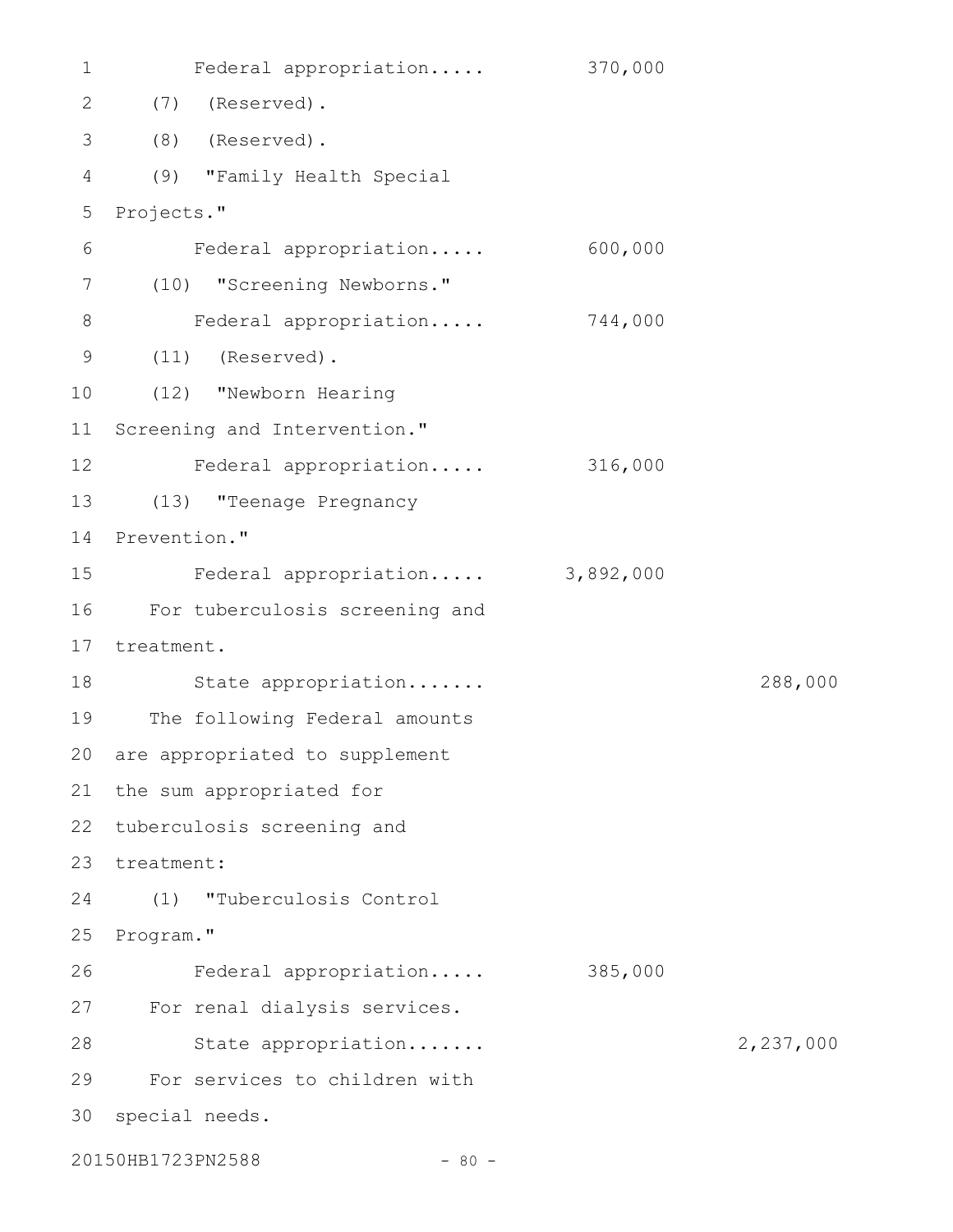| 1  | State appropriation               | 512,000   |
|----|-----------------------------------|-----------|
| 2  | For adult cystic fibrosis and     |           |
| 3  | other chronic respiratory         |           |
| 4  | illnesses.                        |           |
| 5  | State appropriation               | 248,000   |
| 6  | For diagnosis and treatment       |           |
| 7  | for Cooley's anemia.              |           |
| 8  | State appropriation               | 33,000    |
| 9  | For hemophilia services.          |           |
| 10 | State appropriation               | 316,000   |
| 11 | For lupus programs.               |           |
| 12 | State appropriation               | 33,000    |
| 13 | For sickle cell anemia            |           |
| 14 | services, including camps for     |           |
| 15 | children with sickle cell anemia. |           |
| 16 | State appropriation               | 416,000   |
| 17 | For regional poison control       |           |
| 18 | centers.                          |           |
| 19 | State appropriation               | 231,000   |
| 20 | For trauma prevention.            |           |
| 21 | State appropriation               | 152,000   |
| 22 | For epilepsy support services.    |           |
| 23 | State appropriation               | 182,000   |
| 24 | For biotechnology research.       |           |
| 25 | State appropriation               | 1,947,000 |
| 26 | For Tourette's syndrome.          |           |
| 27 | State appropriation               | 50,000    |
| 28 | For amyotrophic lateral           |           |
| 29 | sclerosis support services.       |           |
| 30 | State appropriation               | 116,000   |
|    | 20150HB1723PN2588<br>$- 81 -$     |           |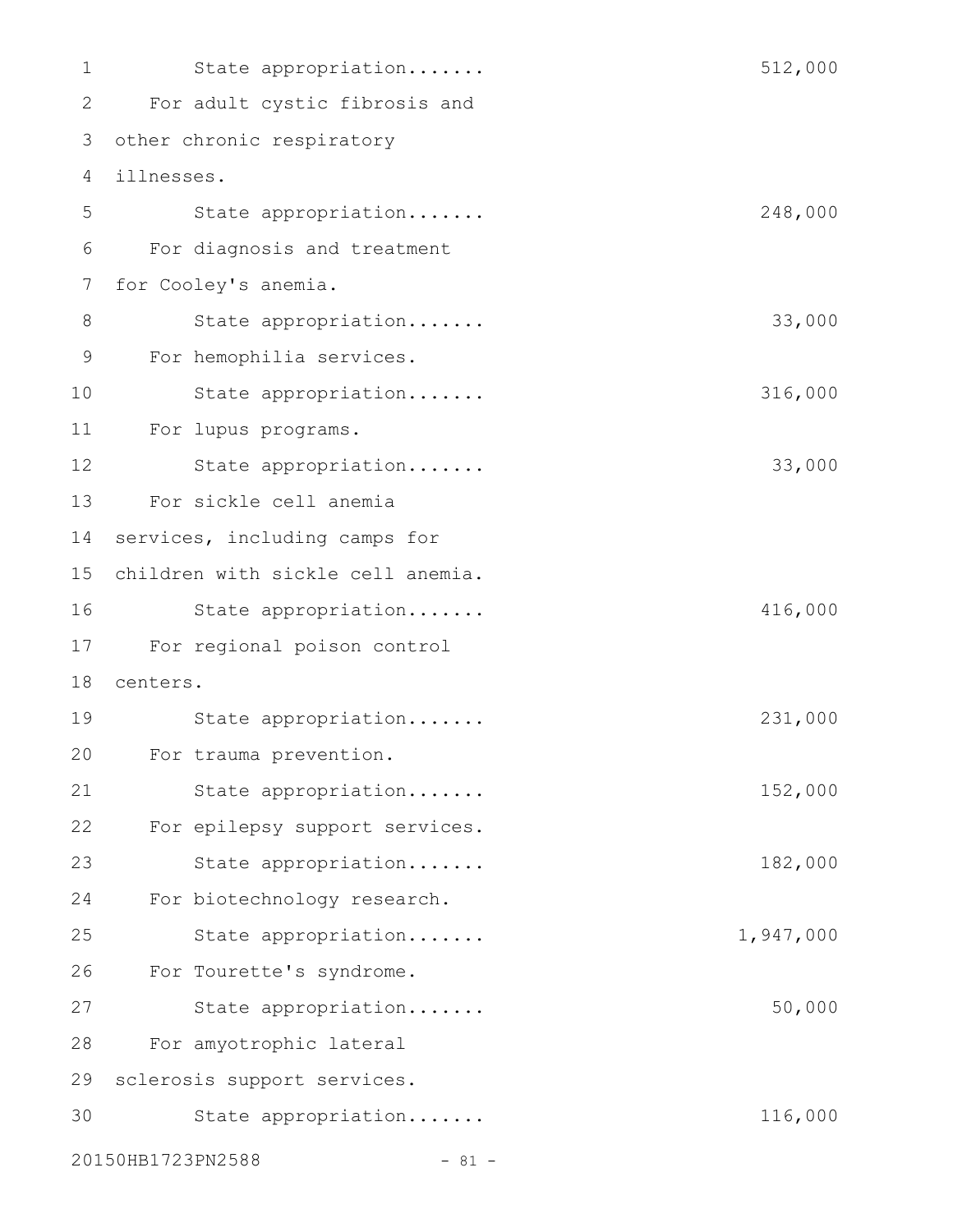1 Section 217. Department of Human Services. The following sums are appropriated to the Department of 3 4 Human Services: Tederal State For general government 5 6 operations of the Department of 7 Human Services. State appropriation....... 25,249,000 9 The following Federal amounts 10 are appropriated to supplement 11 the sum appropriated for general 12 government operations: (1) "Child Welfare Services - 13 14 Administration." Federal appropriation..... 1,039,000 (2) "Child Welfare - Title 16 IV-E - Administration." 17 18 Federal appropriation..... 5,567,000 (3) "CCDFBG - 19 20 Administration." Federal appropriation..... 16,723,000 (4) "Medical Assistance - 22 23 Administration." Federal appropriation..... 22,781,000 (5) "TANFBG - 25 26 Administration." 27 Federal appropriation..... 8,123,000 (6) "Food Stamps - 28 29 Administration." Federal appropriation..... 5,864,000 3020150HB1723PN2588 - 82 -2 8 15 21 24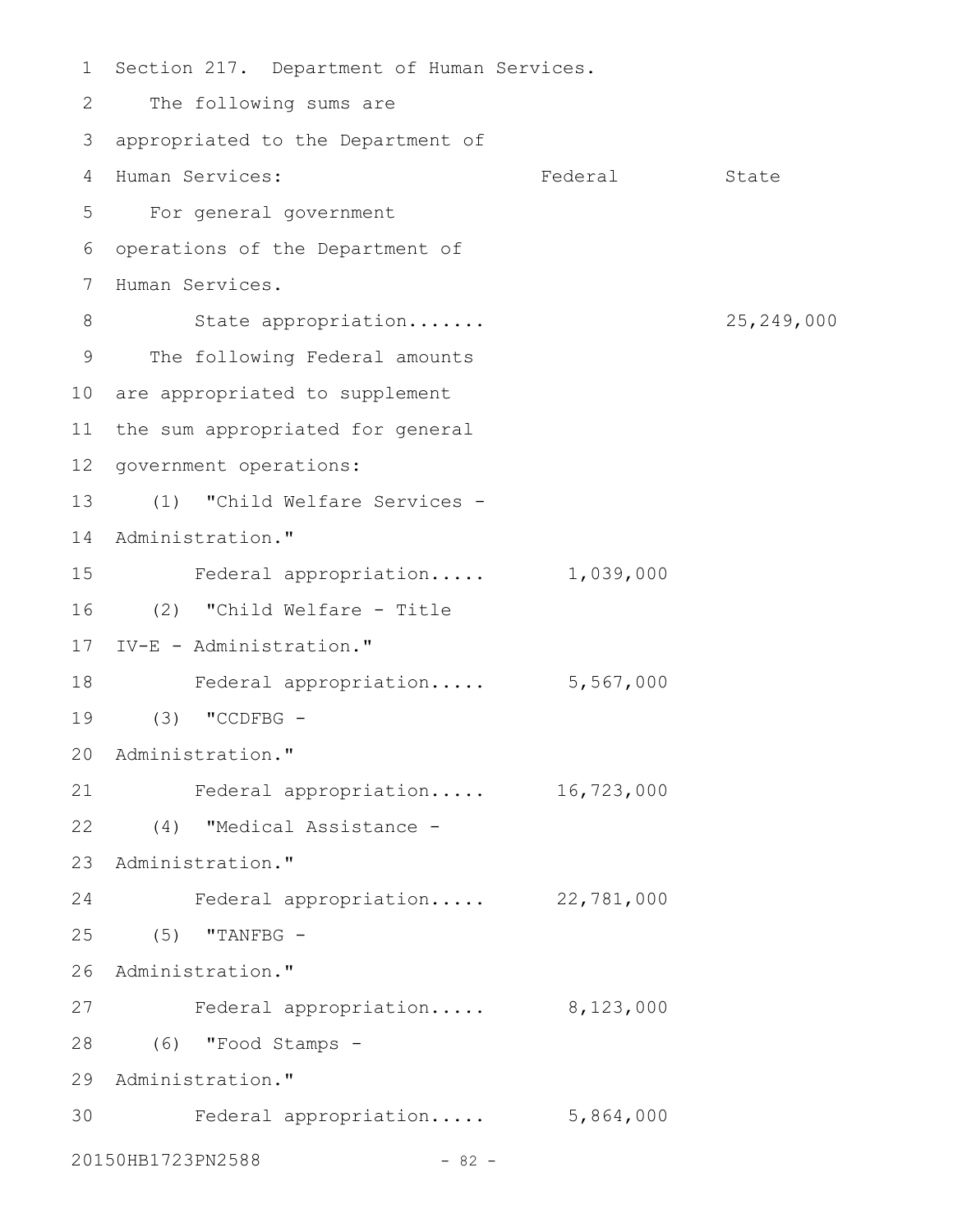(7) "Developmental 1 2 Disabilities - Basic Support." Federal appropriation..... 4,121,000 (8) "Refugees and Persons Seeking Asylum - Administration." Federal appropriation..... 1,953,000 (9) "MHSBG - Administration." Federal appropriation..... 461,000 (10) "SSBG - Administration." Federal appropriation..... 325,000 (11) "Community-Based Family Resource and Support 13 Administration." Federal appropriation..... 689,000 (12) "Early Head Start 16 Expansion Program." Federal appropriation..... 1,400,000 (13) "Disabled Education - 19 Administration." Federal appropriation..... 600,000 (14) "MCH - Administration." Federal appropriation..... 80,000 (15) "Early Learning Challenge Grant -25 Administration." Federal appropriation..... 546,000 27 For information systems. 28 State appropriation....... 24,698,000 The following Federal amounts 30 are appropriated to supplement 20150HB1723PN2588 - 83 -3 4 5 6 7 8 9 10 11 12 14 15 17 18 20 21 22 23 24 26 29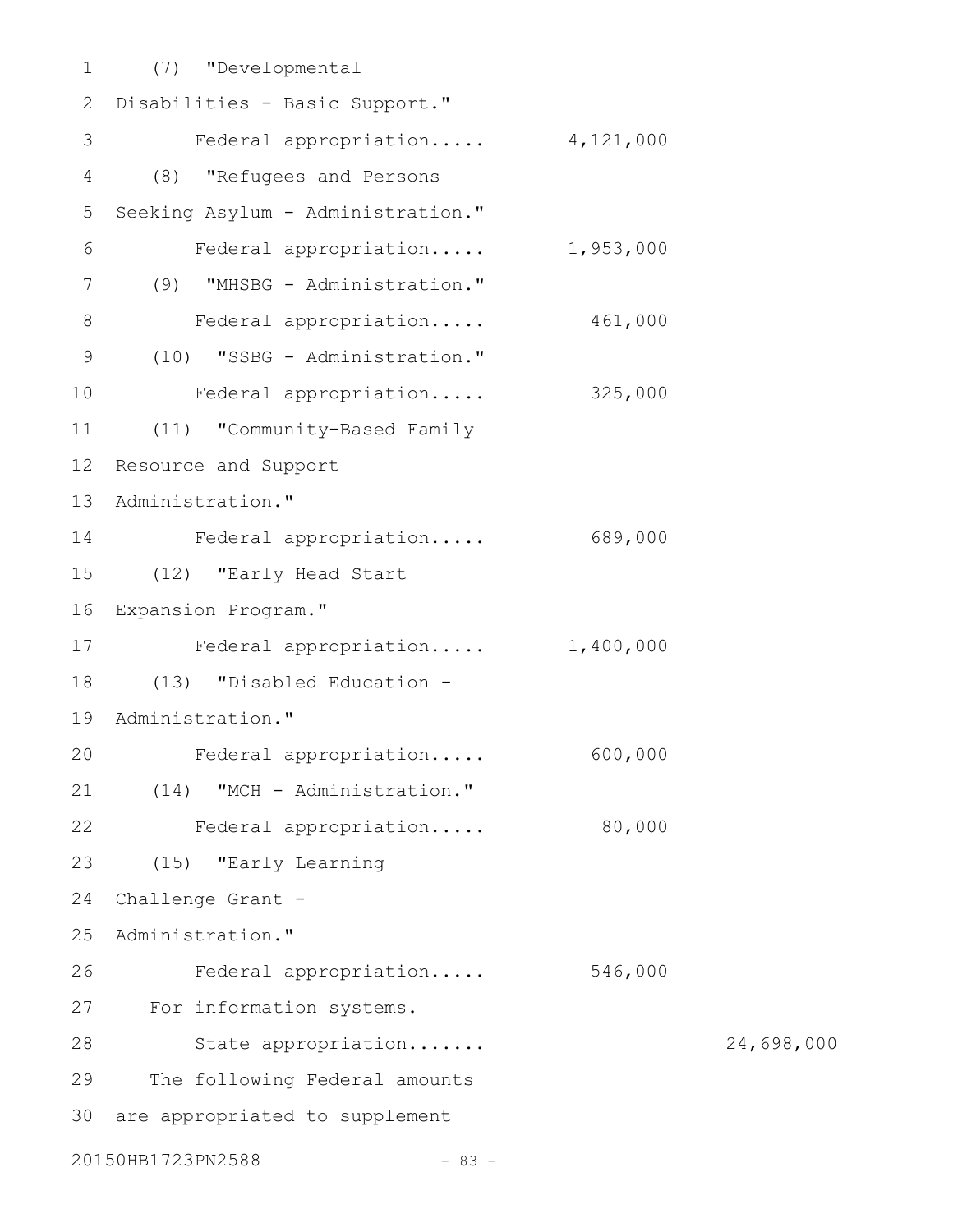1 the sum appropriated for information systems: 2 (1) "Medical Assistance - 3 Information Systems." Federal appropriation..... 194,359,000 (2) "Child Welfare - Title 6 7 IV-E - Information Systems." Federal appropriation..... 6,804,000 (3) "TANFBG - Information 9 10 Systems." Federal appropriation..... 9,327,000 (4) "Food Stamps - 12 13 Information Systems." Federal appropriation..... 12,201,000 (5) "Child Support 15 16 Enforcement - Information 17 Systems." Federal appropriation..... 10,560,000 For Statewide operations 19 20 related to county administration 21 of the public assistance and medical assistance programs. 22 State appropriation....... 11,011,000 24 The following Federal amounts 25 are appropriated to supplement 26 the sum appropriated for 27 Statewide operations relating to 28 county administration: (1) "TANFBG - Statewide." 29 Federal appropriation..... 1,072,000 304 5 8 11 14 18 23

20150HB1723PN2588 - 84 -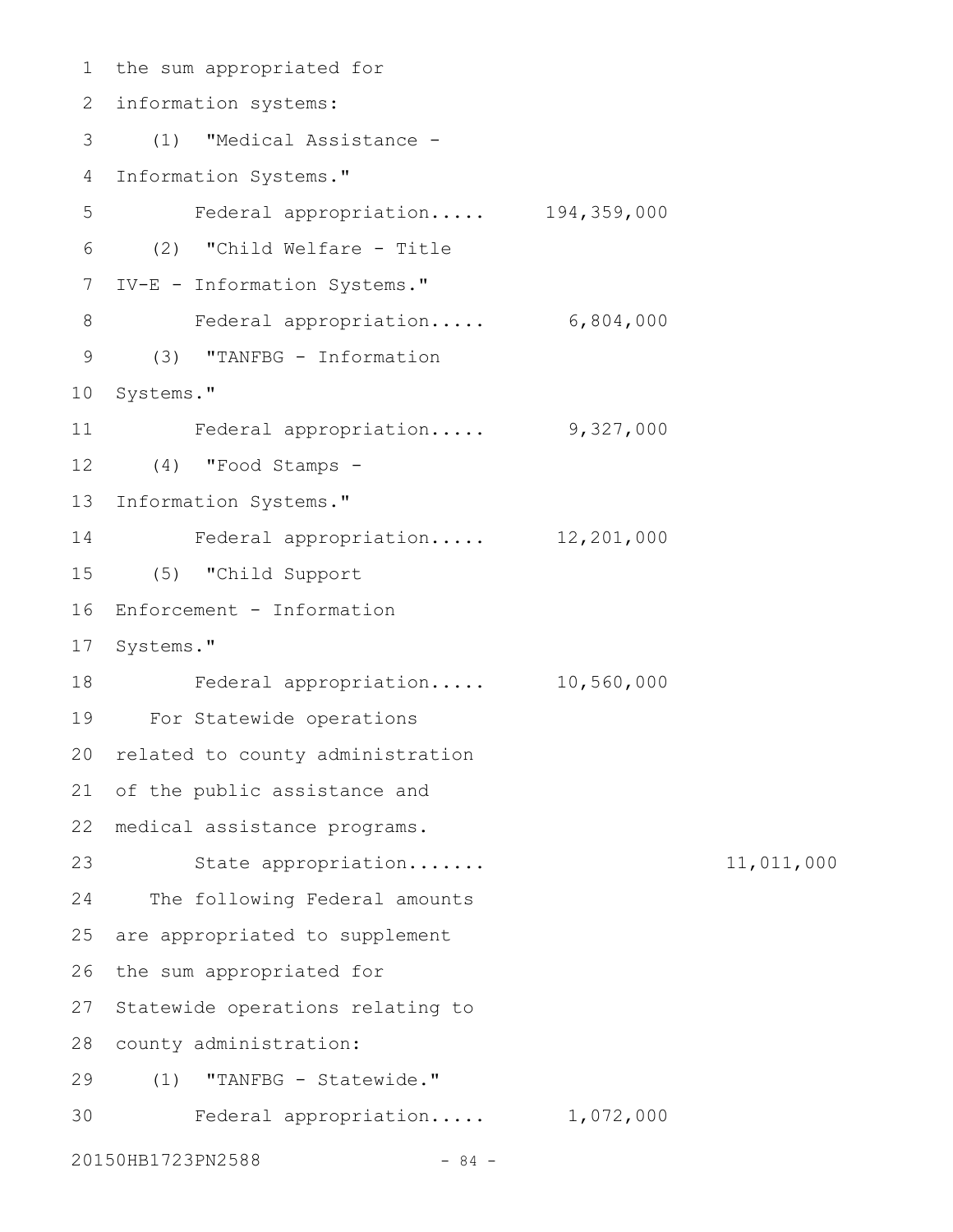(2) "Medical Assistance - 1 2 Statewide." Federal appropriation..... 56,198,000 (3) "Food Stamps - 4 Statewide." Federal appropriation..... 50,462,000 (4) "ARRA - Health 7 Information Technology." Federal appropriation..... 4,700,000 (5) "CHIPRA - Statewide." 10 Federal appropriation..... 4,264,000 For county assistance office 12 13 operations related to 14 administration of the public assistance and medical assistance 15 16 programs. State appropriation....... 103,784,000 17 18 The following Federal amounts 19 are appropriated to supplement 20 the sum appropriated for county assistance offices: 21 22 (1) "TANFBG - County Assistance Offices." 23 Federal appropriation..... 46,490,000 (2) "Medical Assistance - 25 26 County Assistance Offices." Federal appropriation..... 121,645,000 (3) "Food Stamps - County 28 Assistance Offices." 29 Federal appropriation..... 114,422,000 3020150HB1723PN2588 - 85 -3 5 6 8 9 11 24 27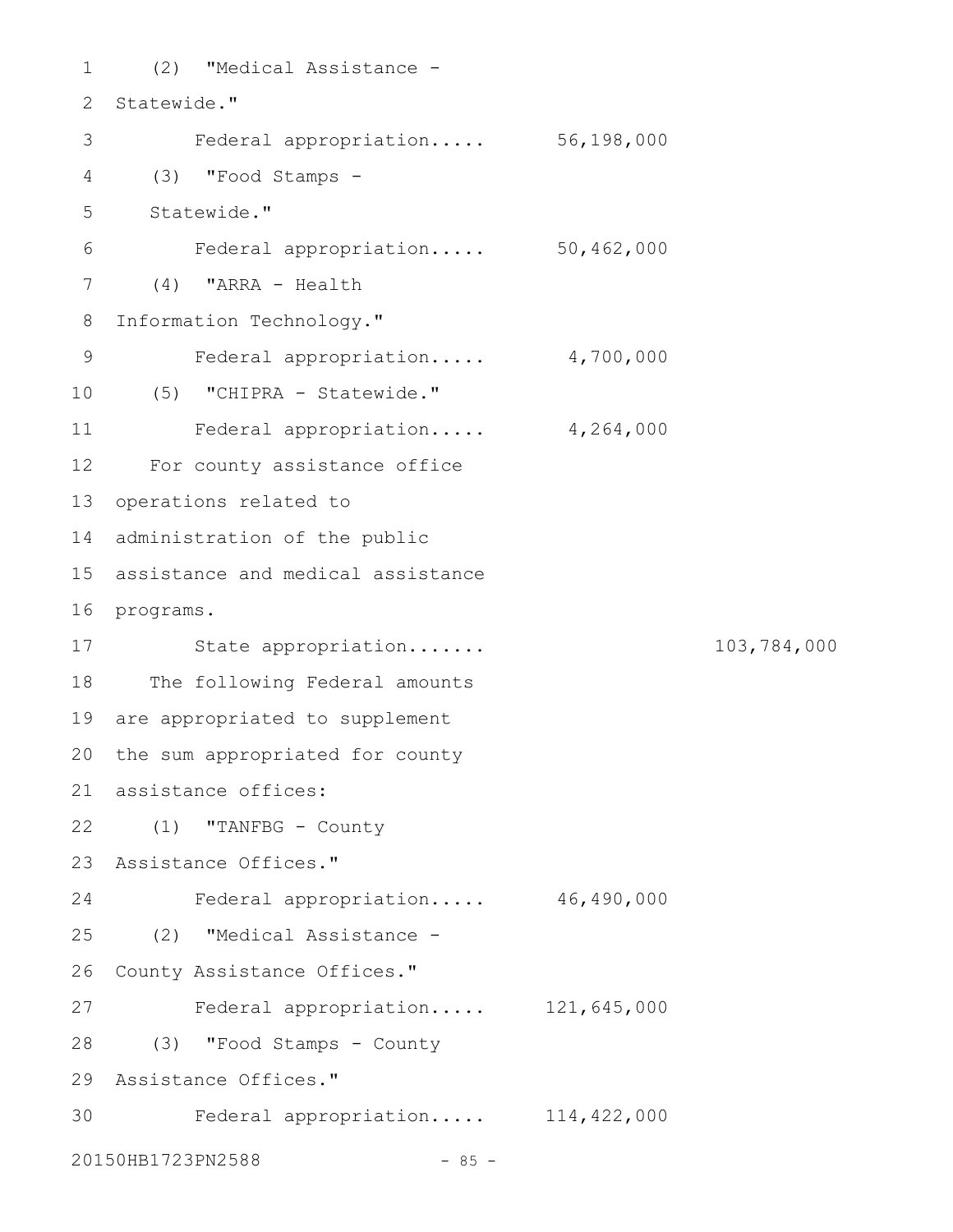(4) "SSBG - County Assistance Offices." 1 2

Federal appropriation..... 6,262,000 (5) "LIHEABG - Administration 5 and Audit Costs." In addition to 6 the specific amounts appropriated 7 herein, all other moneys received 8 from the Federal Government for 9 the administration of the LIHEAP 10 program, either through an 11 increase in the regular program 12 or pursuant to a Presidential 13 release of contingency funds, are 14 hereby appropriated to this 15 program. Federal appropriation..... 24,000,000 17 For child support enforcement. State appropriation....... 4,559,000 The following Federal amounts are appropriated to supplement the sum appropriated for child support enforcement: (1) "Child Support Enforcement Program - Title IV-25 D." Federal appropriation..... 153,155,000 For New Directions. 27 State appropriation....... 7,424,000 The following Federal amounts 30 are appropriated to supplement 20150HB1723PN2588 - 86 -3 4 16 18 19 20 21 22 23 24 26 28 29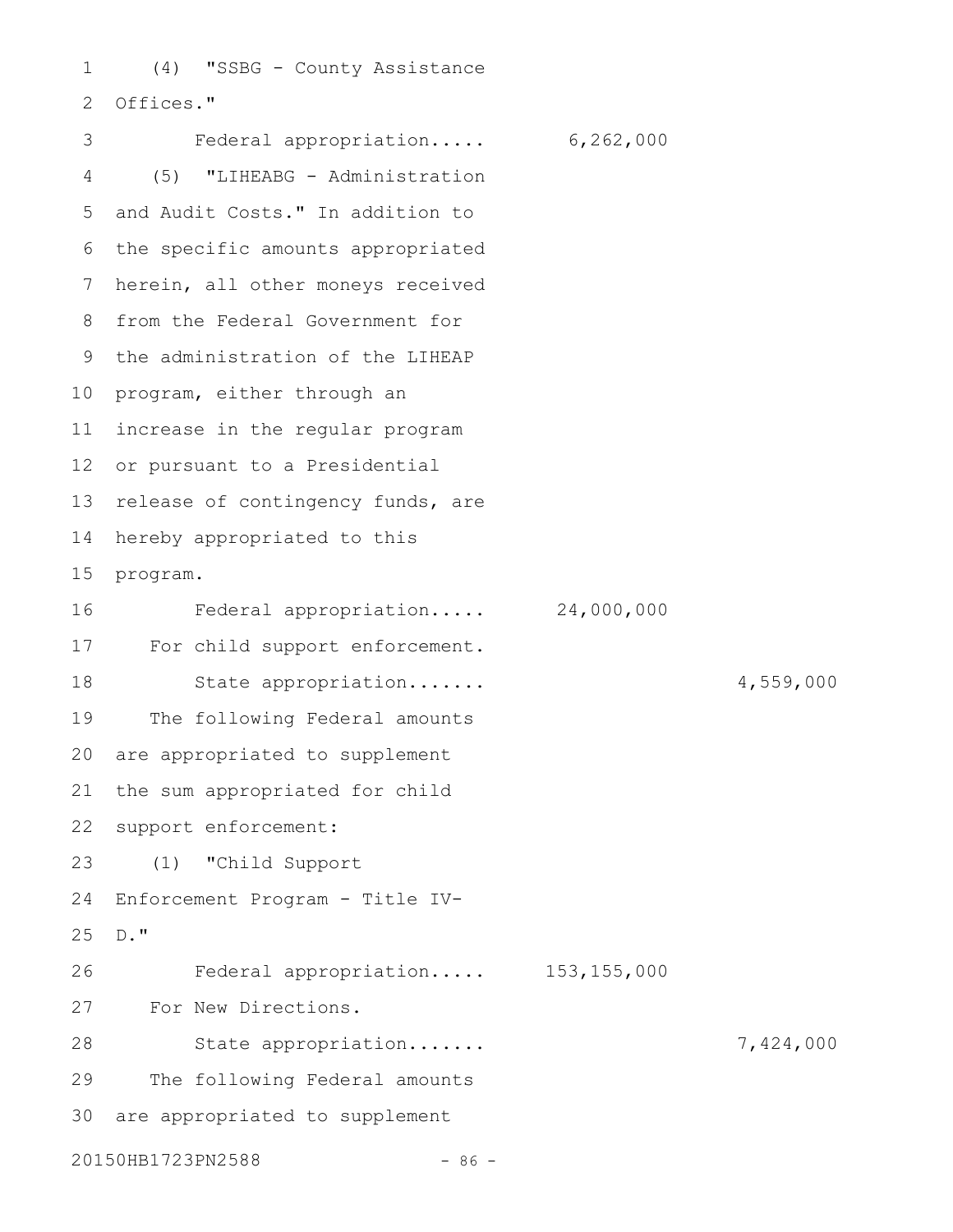```
1 the sum appropriated for New
 Directions:
2
 (1) "TANFBG - New
3
 Directions."
4
    Federal appropriation..... 121,893,000
 (2) "Medical Assistance - New
6
 7 Directions."
    Federal appropriation..... 5,217,000
 (3) "Food Stamps - New
9
10 Directions."
    Federal appropriation..... 10,221,000
For youth development
12
13 institutions and forestry camps.
        State appropriation....... 20,889,000
15 The following Federal amounts
16 are appropriated to supplement
17 the sum appropriated for youth
18 development institutions:
(1) "SSBG - Basic
19
20 Institutional Programs."
Federal appropriation..... 10,000,000
21
(2) "Food Nutrition
22
23 Services."
        Federal appropriation..... 800,000
25 For mental health services,
26 including grants to counties or
27 other county-based human services
28 included under the Human Services
29 Block Grant Pilot Program,
30 exclusive of capital
20150HB1723PN2588 - 87 -
5
8
11
14
24
```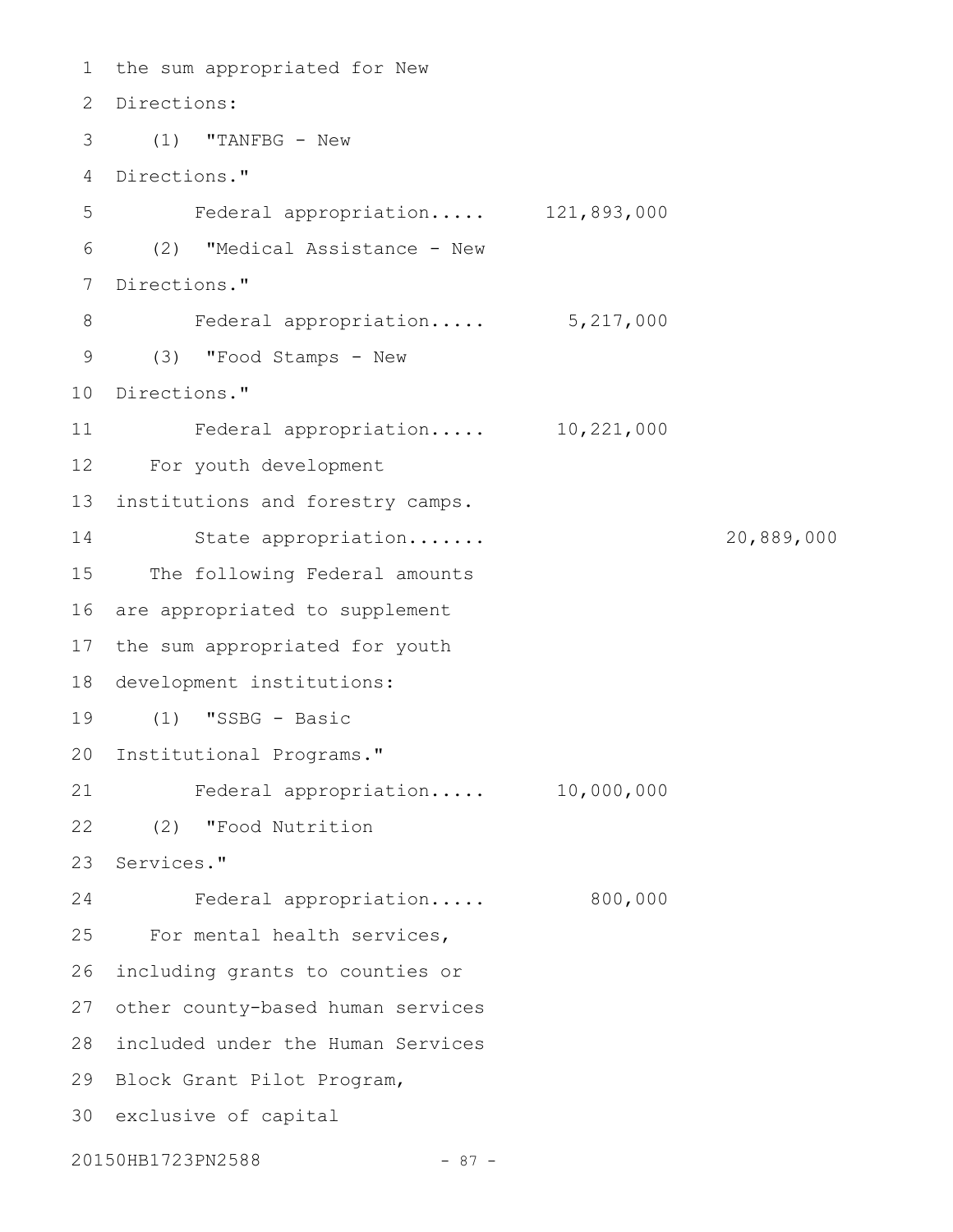improvements. 1

| 2               |                   | State appropriation              |             |
|-----------------|-------------------|----------------------------------|-------------|
| 3               |                   | The following Federal amounts    |             |
| 4               |                   | are appropriated to supplement   |             |
| 5               |                   | the sum appropriated for mental  |             |
| 6               | health services:  |                                  |             |
| 7               |                   | $(1)$ (Reserved).                |             |
| $8\,$           |                   | (2) "Medical Assistance -        |             |
| 9               | Mental Health."   |                                  |             |
| 10              |                   | Federal appropriation            | 188,934,000 |
| 11              |                   | (3) "Medicare Services -         |             |
| 12 <sup>°</sup> |                   | State Mental Hospitals."         |             |
| 13              |                   | Federal appropriation            | 13,750,000  |
| 14              |                   | (4) "Homeless Mentally Ill."     |             |
| 15              |                   | Federal appropriation            | 2,496,000   |
| 16              |                   | (5) "MHSBG - Community Mental    |             |
| 17              | Health Services." |                                  |             |
| 18              |                   | Federal appropriation 20,400,000 |             |
| 19              |                   | (6) "SSBG - Community Mental     |             |
| 20              | Health Services." |                                  |             |
| 21              |                   | Federal appropriation            | 10,366,000  |
| 22              |                   | (7) "Suicide Prevention."        |             |
| 23              |                   | Federal appropriation            | 500,000     |
| 24              |                   | (8) "Mental Health Data          |             |
| 25              | Infrastructure."  |                                  |             |
| 26              |                   | Federal appropriation            | 145,000     |
| 27              |                   | (9) "Jail Diversion and          |             |
| 28              | Trauma Recovery." |                                  |             |
| 29              |                   | Federal appropriation            | 400,000     |
| 30              |                   | (10) "Child Mental Health        |             |
|                 | 20150HB1723PN2588 | $-88 -$                          |             |

241,423,000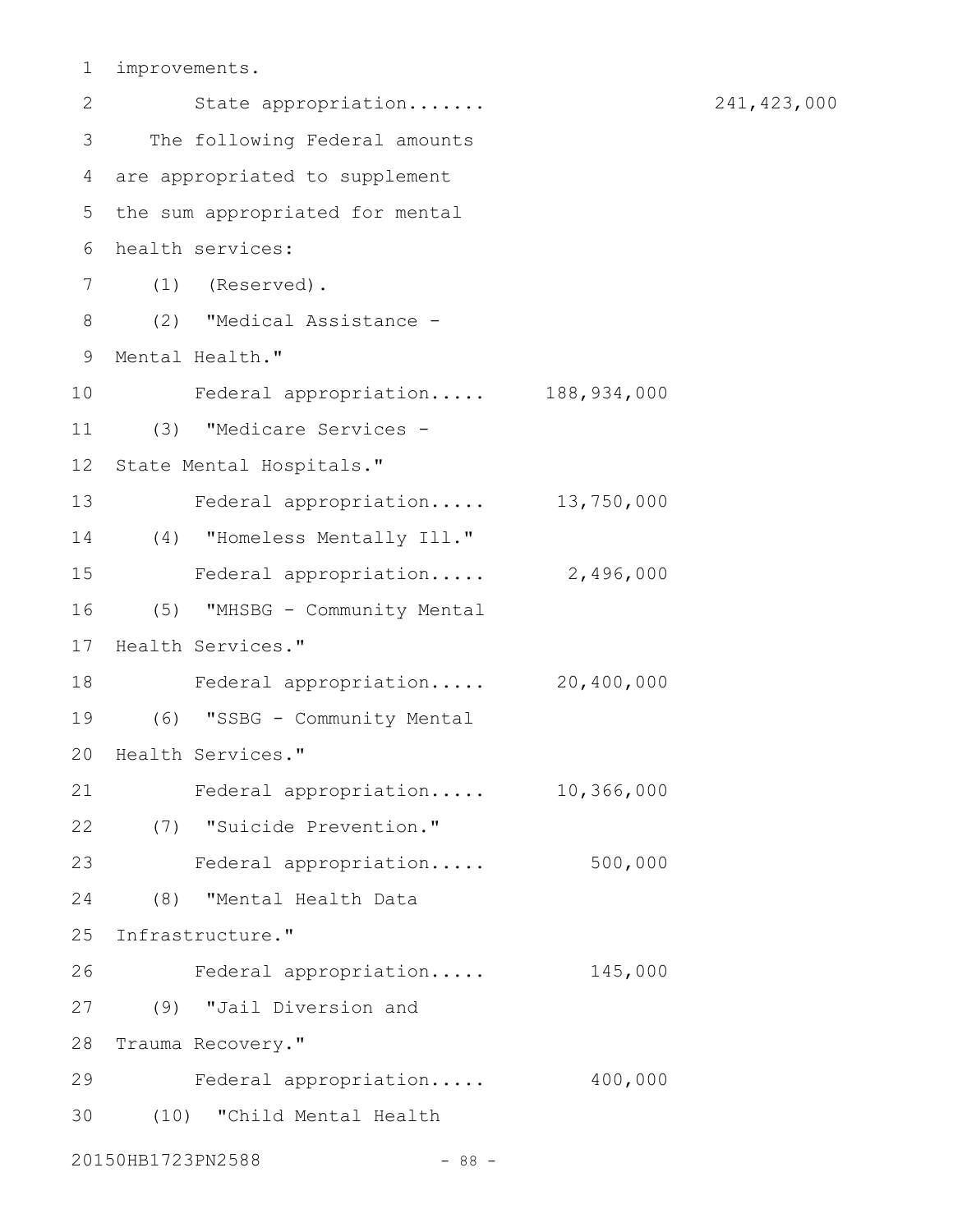Initiative." 1

| $\mathbf{2}$    | Federal appropriation 3,000,000   |           |            |
|-----------------|-----------------------------------|-----------|------------|
| 3               | $(11)$ (Reserved).                |           |            |
| 4               | (12) "Systems of Care             |           |            |
| 5               | Expansion Implementation."        |           |            |
| 6               | Federal appropriation 2,000,000   |           |            |
| 7               | (13) "Mental Health - Safe        |           |            |
| 8               | Schools."                         |           |            |
| 9               | Federal appropriation 4,250,000   |           |            |
| 10 <sub>o</sub> | (14) "Project LAUNCH."            |           |            |
| 11              | Federal appropriation             | 850,000   |            |
| 12              | (15) "Youth Suicide               |           |            |
| 13              | Prevention."                      |           |            |
| 14              | Federal appropriation             | 736,000   |            |
| 15              | (16) "Supported Employment        |           |            |
| 16              | Program."                         |           |            |
| 17              | Federal appropriation             | 800,000   |            |
| 18              | (17) "Transition Age Youth."      |           |            |
| 19              | Federal appropriation             | 1,000,000 |            |
| 20              | For Intellectual Disabilities     |           |            |
| 21              | - State Centers.                  |           |            |
| 22              | State appropriation               |           | 43,885,000 |
| 23              | The following Federal amounts     |           |            |
| 24              | are appropriated to supplement    |           |            |
| 25              | the sum appropriated for          |           |            |
| 26              | Intellectual Disabilities - State |           |            |
| 27              | Centers:                          |           |            |
| 28              | (1) "Medical Assistance -         |           |            |
| 29              | State Centers."                   |           |            |
| 30              | Federal appropriation 169,559,000 |           |            |
|                 | 20150HB1723PN2588<br>$-89 -$      |           |            |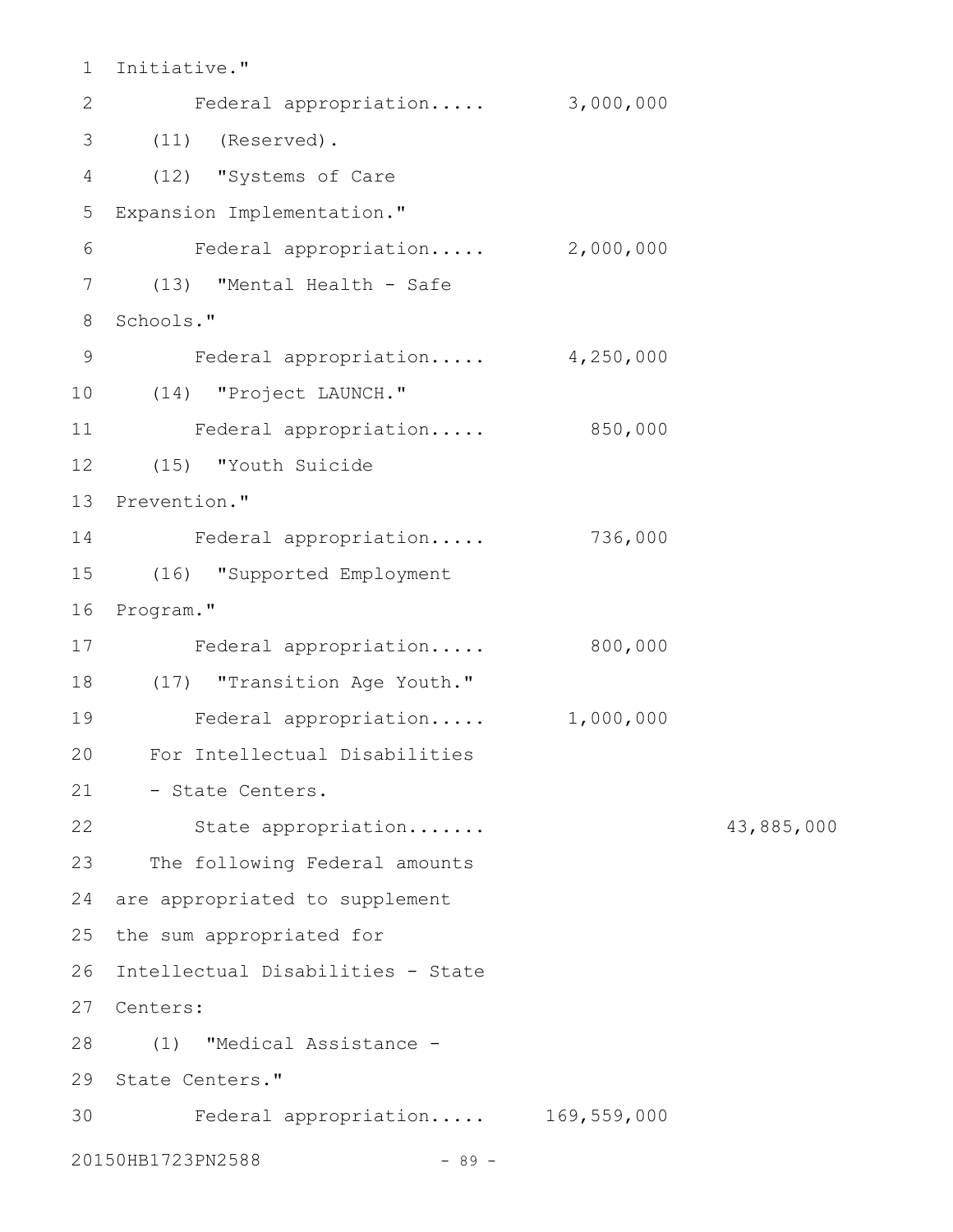(2) "Medicare Services - 2 State Centers." Federal appropriation..... 555,000 For cash assistance grants, including employment and training and supportive services for cash assistance recipients. State appropriation....... 15,001,000 The following Federal amounts 10 are appropriated to supplement the sum appropriated for cash assistance: (1) "TANFBG - Cash Grants." Federal appropriation..... 319,393,000 (2) "Other Federal Support - 16 Cash Grants." Federal appropriation..... 20,619,000 (3) "LIHEABG - Program." In addition to the specific amounts 20 appropriated herein, all other moneys received from the Federal 22 Government for the LIHEAP 23 program, either through an 24 increase in the regular program 25 or pursuant to a Presidential 26 release of contingency funds, are hereby appropriated to this 28 program. Federal appropriation..... 320,000,000 (4) "Refugees and Persons 301 3 4 5 6 7 8 9 11 12 13 14 15 17 18 19 21 27 29

20150HB1723PN2588 - 90 -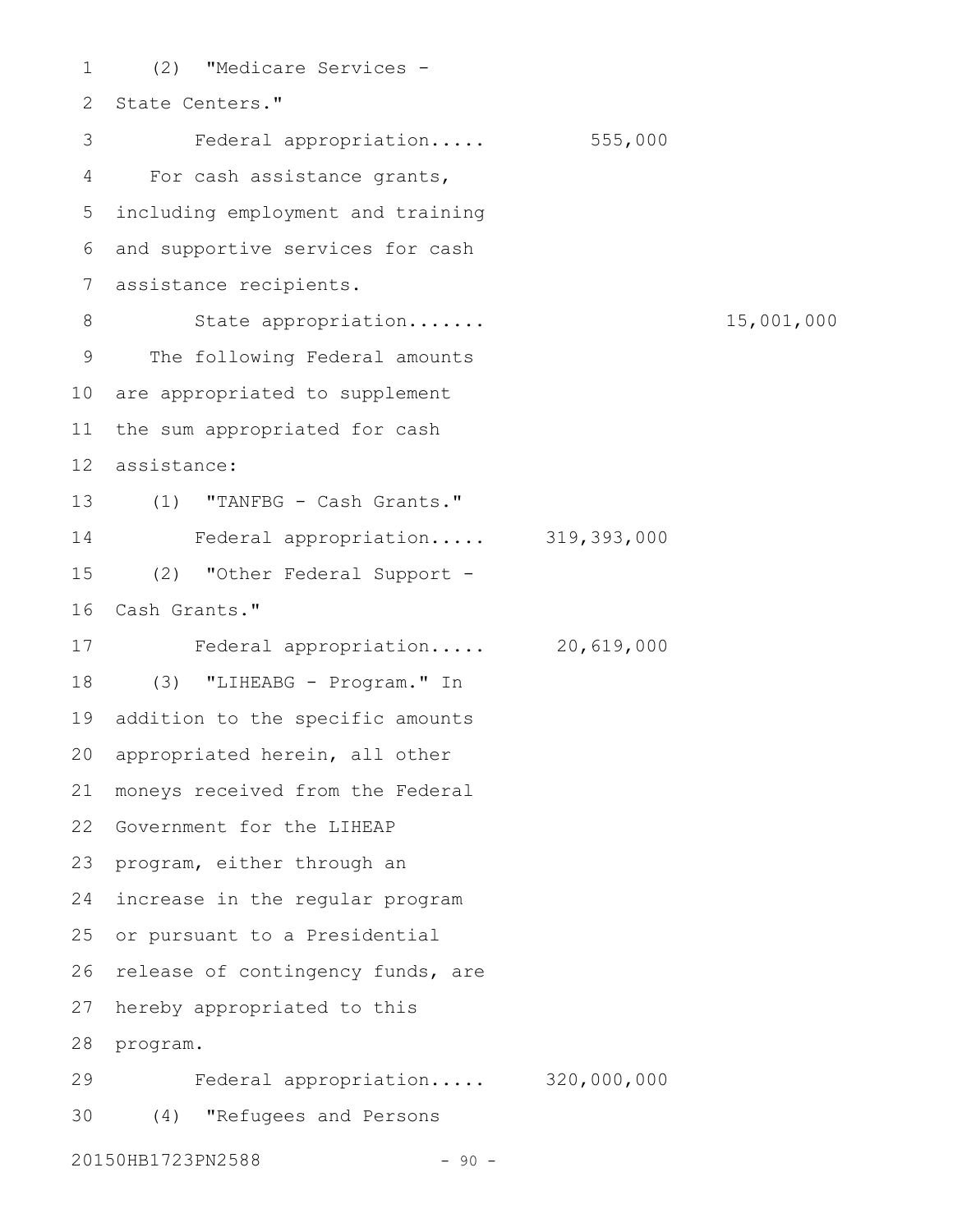1 Seeking Asylum - Social 2 Services." Federal appropriation..... 9,785,000 For supplemental grants to the aged, blind and disabled. State appropriation....... 47,655,000 For payment to the Federal 8 Government for the Medicare drug 9 program. State appropriation....... 175,513,000 For medical assistance payments - outpatient services, 13 exclusive of outpatient services 14 provided through capitation 15 plans, or other county-based 16 human services included under the 17 Human Services Block Grant Pilot 18 Program. State appropriation....... 115,085,000 The following Federal amounts are appropriated to supplement the sum appropriated for medical assistance - outpatient: (1) "Medical Assistance - 25 Outpatient." Federal appropriation..... 869,758,000 For medical assistance 28 payments - inpatient, exclusive 29 of inpatient services provided 30 through capitation plans. 20150HB1723PN2588 - 91 -3 4 5 6 7 10 11 12 19 20 21 22 23 24 26 27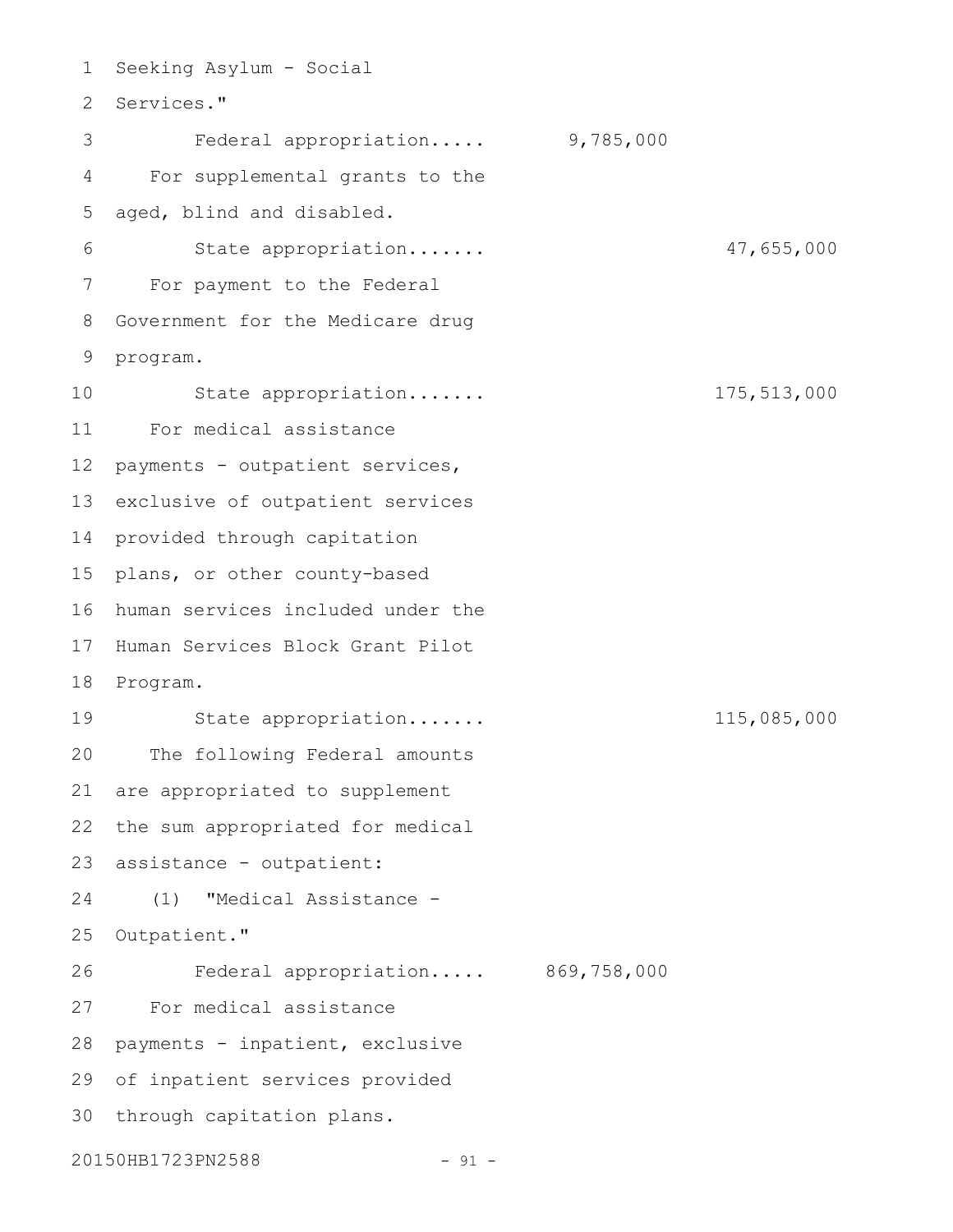State appropriation....... 63,707,000 The following Federal amounts are appropriated to supplement the sum appropriated for medical assistance - inpatient services: (1) "Medical Assistance - Inpatient." Federal appropriation..... 722,090,000 (2) "ARRA - Medical Assistance - Health Information Technology." Federal appropriation..... 92,760,000 For medical assistance payments - capitation plans. For provision of outpatient services 16 and inpatient hospital services to eligible persons enrolled in an approved capitation plan. State appropriation....... 1,321,168,000 The following Federal amounts are appropriated to supplement the sum appropriated for medical assistance - capitation plans: (1) "Medical Assistance - Capitation." Federal appropriation..... 6,115,288,000 (2) "Healthy PA." Federal appropriation..... 2,028,297,000 For medical assistance payments - obstetrics and 20150HB1723PN2588 - 92 -1 2 3 4 5 6 7 8 9 10 11 12 13 14 15 17 18 19 20 21 22 23 24 25 26 27 28 29 30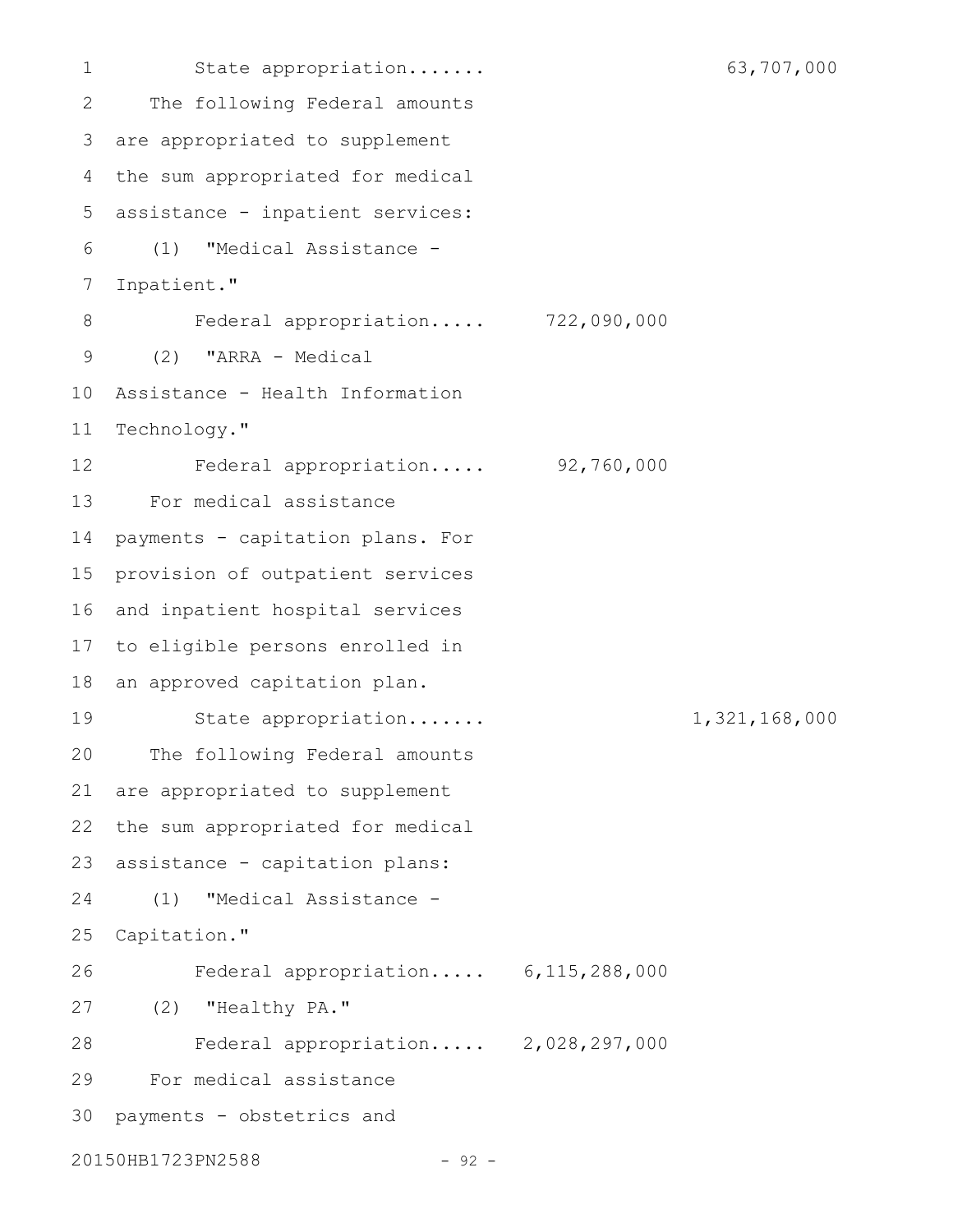```
neonatal services
1
```
State appropriation....... 1,215,000 The following Federal amounts are appropriated to supplement 5 the sum appropriated for medical assistance payments for 6 7 obstetrics and neonatal services: (1) "Medical Assistance - Obstetric and Neonatal Services." Federal appropriation..... 7,186,000 For long-term care. State appropriation....... 242,522,000 The following Federal amounts 14 are appropriated to supplement 15 the sum appropriated for long-16 term care: (1) "Medical Assistance - 18 Long-term Care." Federal appropriation..... 2,009,946,000 For home-based and communitybased services. 21 State appropriation....... 33,984,000 The following Federal amounts 24 are appropriated to supplement 25 the sum appropriated for homebased and community-based 26 services: 27 (1) "Medical Assistance - 28 29 Home and Community-based 30 Services." 2 3 4 8 9 10 11 12 13 17 19 20 22 23

20150HB1723PN2588 - 93 -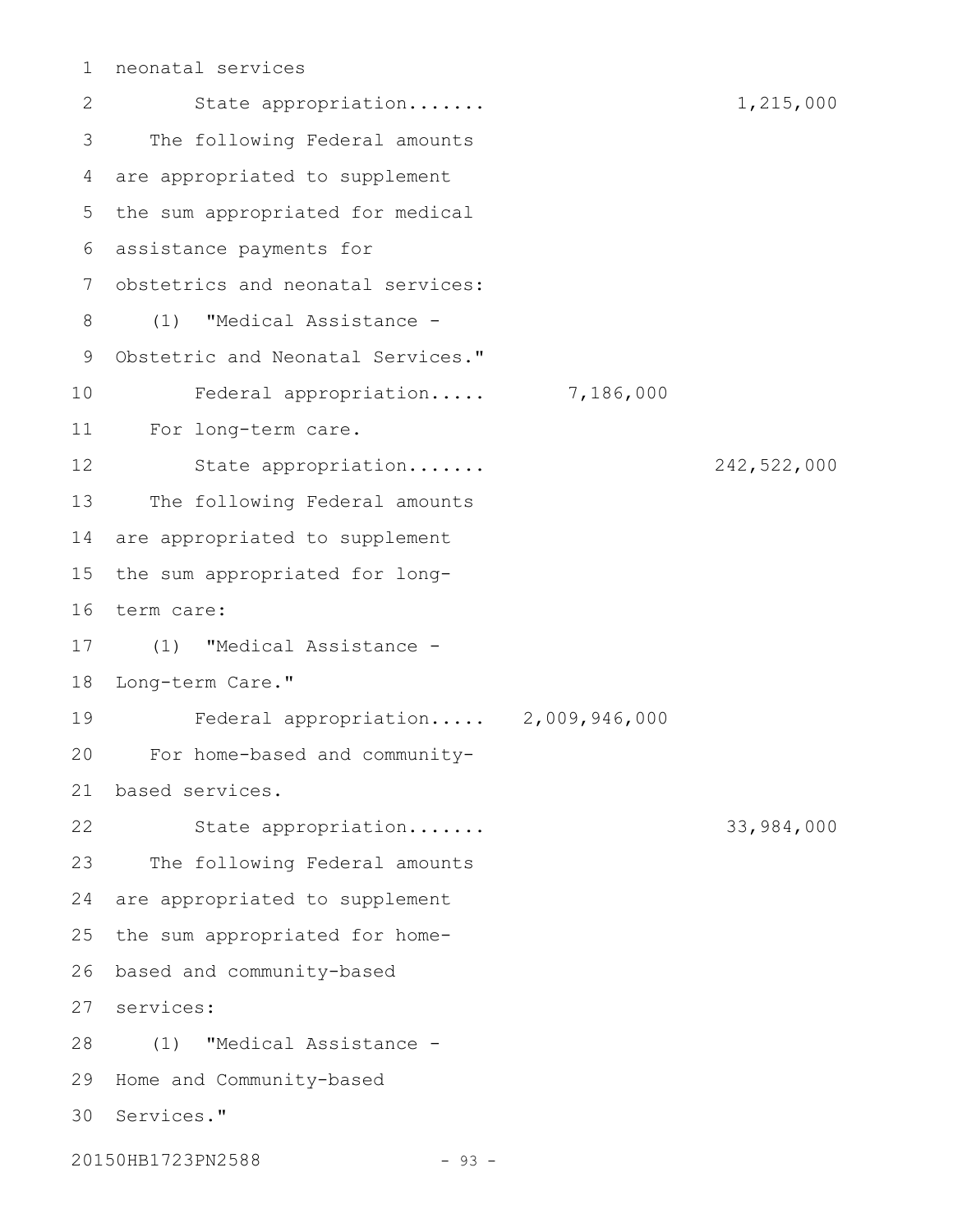Federal appropriation..... 320,215,000 For long-term care - managed care. 3 State appropriation....... 30,058,000 The following Federal amounts are appropriated to supplement the sum appropriated for longterm care - managed care: (1) "Medical Assistance - 10 Long term Care - Managed Care." Federal appropriation..... 125,242,000 For medical assistance payments - hospital-based burn centers. State appropriation....... 1,248,000 The following Federal amounts 17 are appropriated to supplement 18 the sum appropriated for medical assistance payments - hospitalbased burn centers: 20 (1) "Medical Assistance - 22 Hospital-based Burn Centers." Federal appropriation..... 4,068,000 For medical assistance payments - critical access 26 hospitals. State appropriation....... 1,279,000 The following Federal amounts 29 are appropriated to supplement 30 the sum appropriated for medical 20150HB1723PN2588 - 94 -1 2 4 5 6 7 8 9 11 12 13 14 15 16 19 21 23 24 25 27 28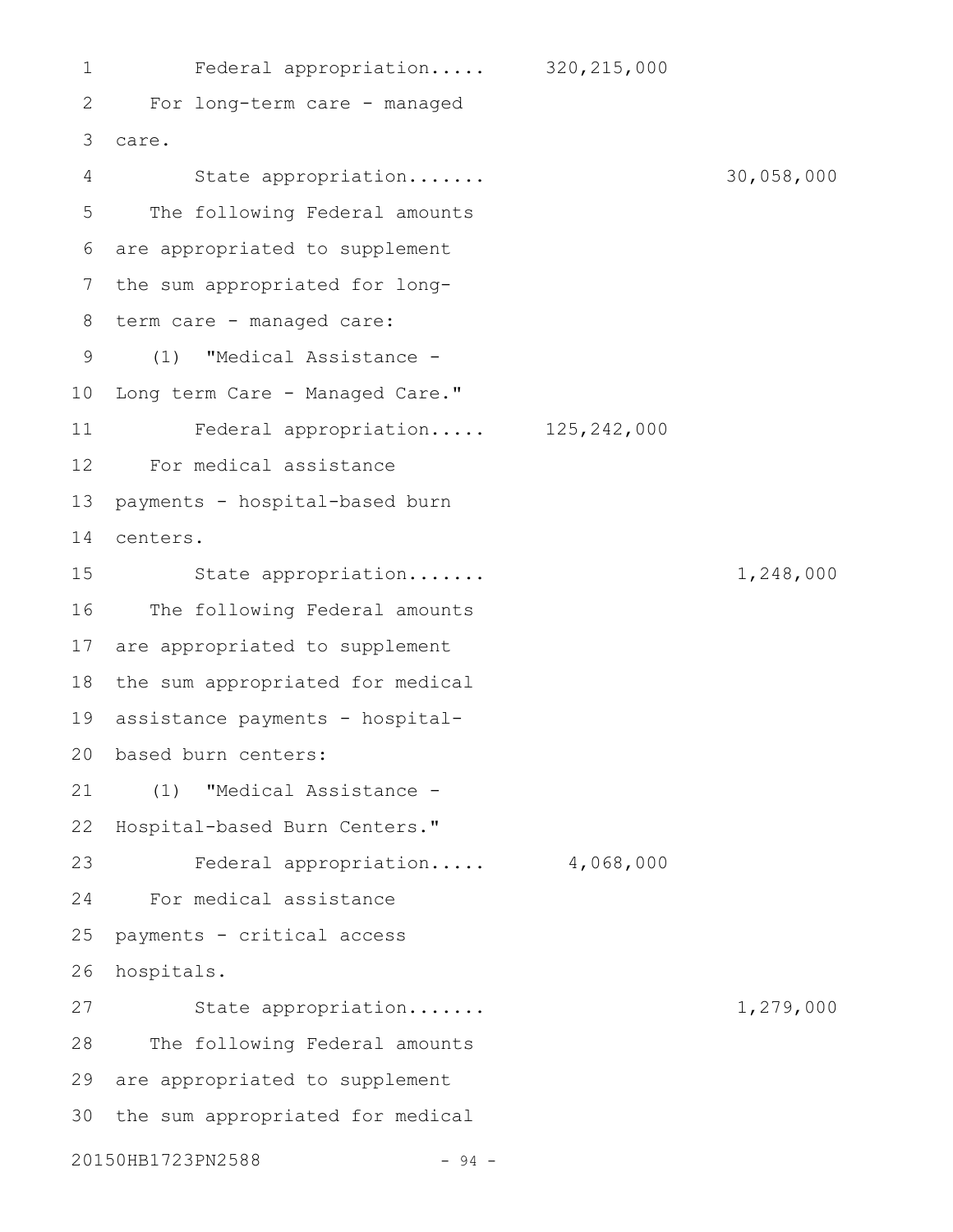assistance payments - critical 1 access hospitals: 2 (1) "Medical Assistance - Critical Access Hospitals." Federal appropriation..... 7,342,000 For medical assistance payments - trauma centers. State appropriation....... 2,856,000 The following Federal amounts 10 are appropriated to supplement 11 the sum appropriated for medical 12 assistance payments - trauma centers: 13 (1) "Medical Assistance - 15 Trauma Centers." Federal appropriation..... 9,310,000 For medical assistance 17 payments to academic medical centers. 19 State appropriation....... 5,752,000 The following Federal amounts are appropriated to supplement 23 the sum appropriated for medical 24 assistance payments to academic medical centers: 25 (1) "Medical Assistance - 26 27 Academic Medical Centers." Federal appropriation..... 18,799,000 For medical assistance 30 payments to qualifying 20150HB1723PN2588 - 95 -3 4 5 6 7 8 9 14 16 18 20 21 22 28 29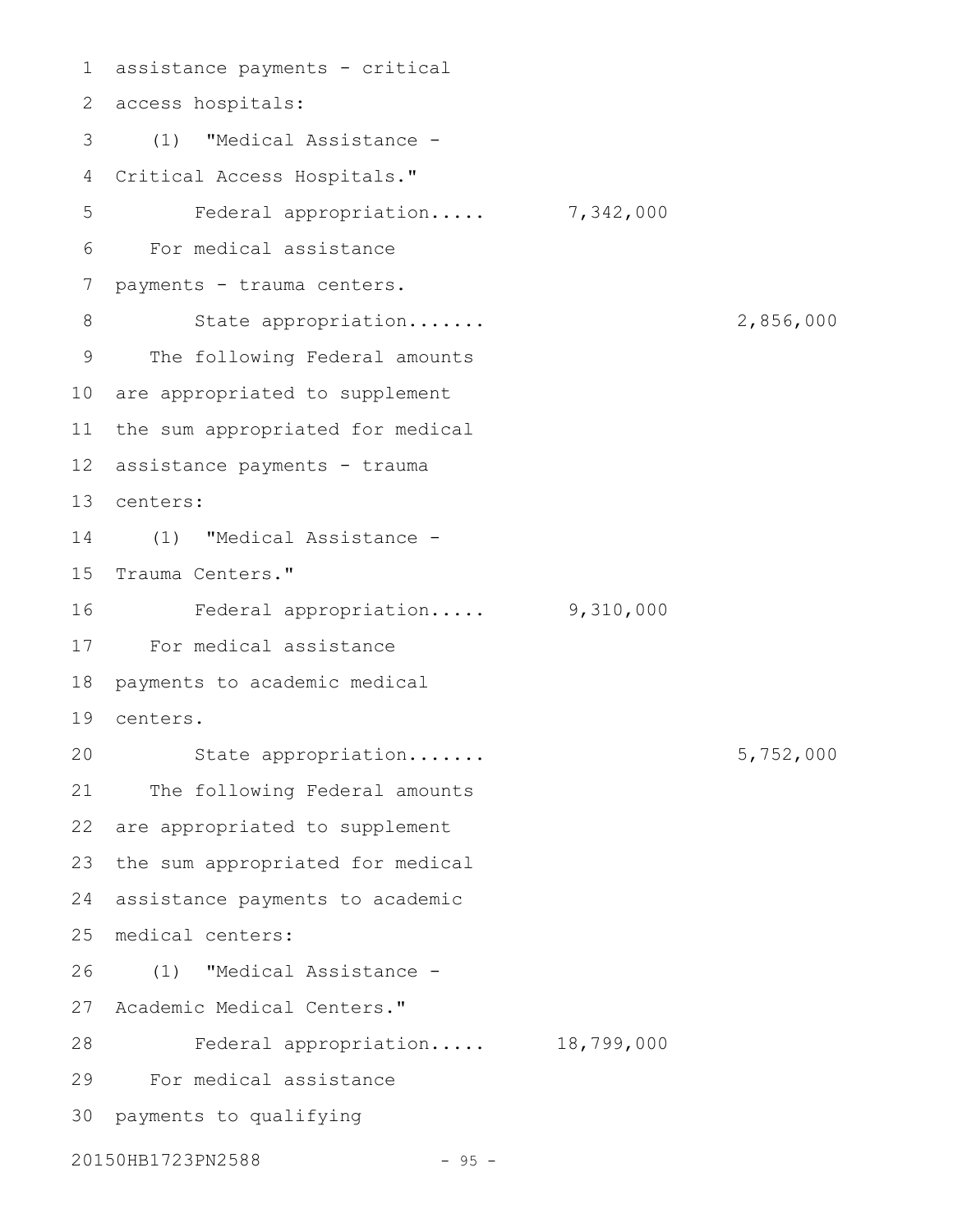university-affiliated physician 1 2 practice plans. State appropriation....... 2,993,000 The following Federal amounts are appropriated to supplement 5 6 the sum appropriated for medical assistance payments to qualifying 7 university-affiliated physician 8 9 practice plans: (1) "Medical Assistance - Physician Practice Plans." Federal appropriation..... 11,535,000 For medical assistance transportation. State appropriation....... 20,603,000 The following Federal amounts are appropriated to supplement 18 the sum appropriated for medical assistance - transportation: (1) "Medical Assistance - Transportation." Federal appropriation..... 67,427,000 For women's service programs. State appropriation....... 1,879,000 The following Federal amounts are appropriated to supplement 27 the sum appropriated for women's 28 service programs: (1) "TANFBG - Alternatives to Abortion." 303 4 10 11 12 13 14 15 16 17 19 20 21 22 23 24 25 26 29

20150HB1723PN2588 - 96 -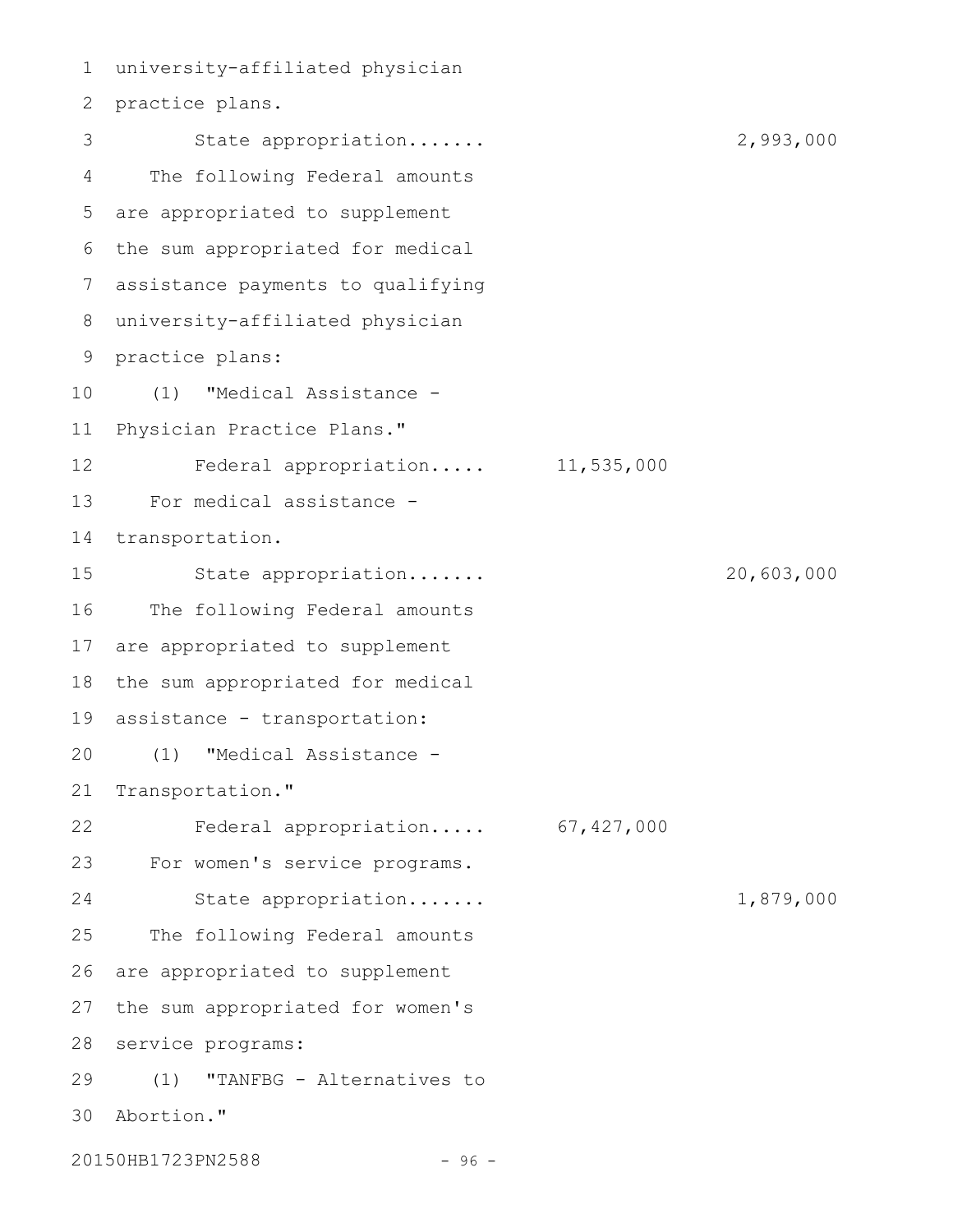Federal appropriation..... 1,000,000 For special pharmaceutical services for atypical antipsychotic drug therapy for persons residing in the community who suffer from schizophrenia. State appropriation....... 503,000 For behavioral health services or other county-based human 10 services included under the Human 11 Services Block Grant Pilot 12 Program. State appropriation....... 14,229,000 For intellectual disabilities - intermediate care facilities. State appropriation....... 50,258,000 The following Federal amounts are appropriated to supplement the sum appropriated for ID/ICF: (1) "Medical Assistance - ID/ICF." Federal appropriation..... 190,253,000 For Intellectual Disabilities - Community Base Program, which shall include grants to counties 26 for noninstitutional programs, or 27 other county-based human services 28 included under the Human Services 29 Block Grant Pilot Program, 30 exclusive of capital 1 2 3 4 5 6 7 8 9 13 14 15 16 17 18 19 20 21 22 23 24 25

20150HB1723PN2588 - 97 -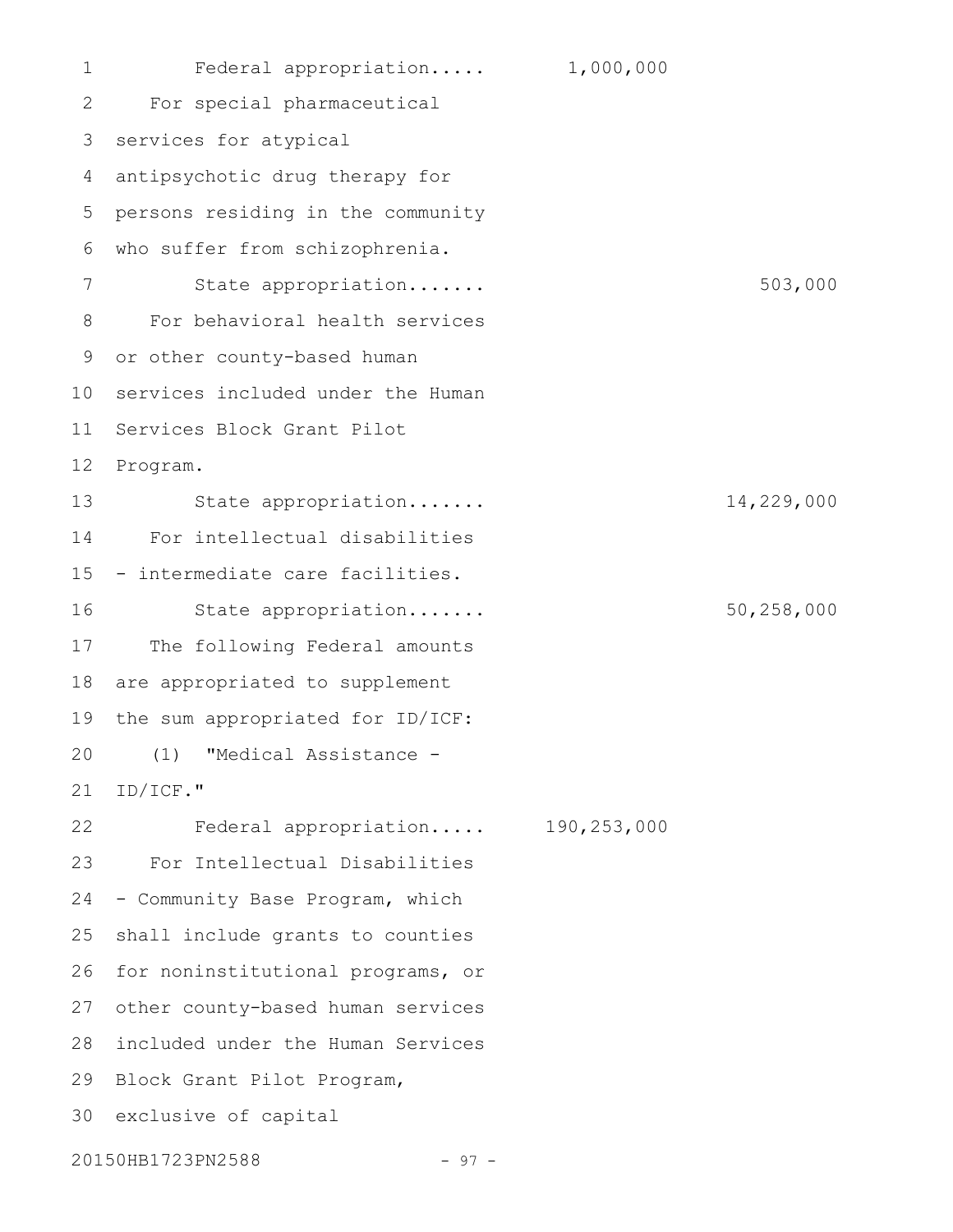improvements. 1

State appropriation....... 49,395,000 The following Federal amounts are appropriated to supplement 5 the sum appropriated for Intellectual Disabilities - 6 7 Community Base Program: (1) "Medical Assistance - Community ID Services." Federal appropriation..... 53,958,000 (2) "SSBG - Community ID Services." Federal appropriation..... 7,451,000 For Intellectual Disabilities 15 - Community Waiver Program. State appropriation....... 351,982,000 17 The following Federal amounts 18 are appropriated to supplement the sum appropriated for Intellectual Disabilities - 20 21 Community Waiver Program. (1) "Medical Assistance - Community ID Waiver Program." Federal appropriation..... 1,214,992,000 For early intervention 26 services. State appropriation....... 42,231,000 The following Federal amounts 29 are appropriated to supplement 30 the sum appropriated for early 20150HB1723PN2588 - 98 -2 3 4 8 9 10 11 12 13 14 16 19 22 23 24 25 27 28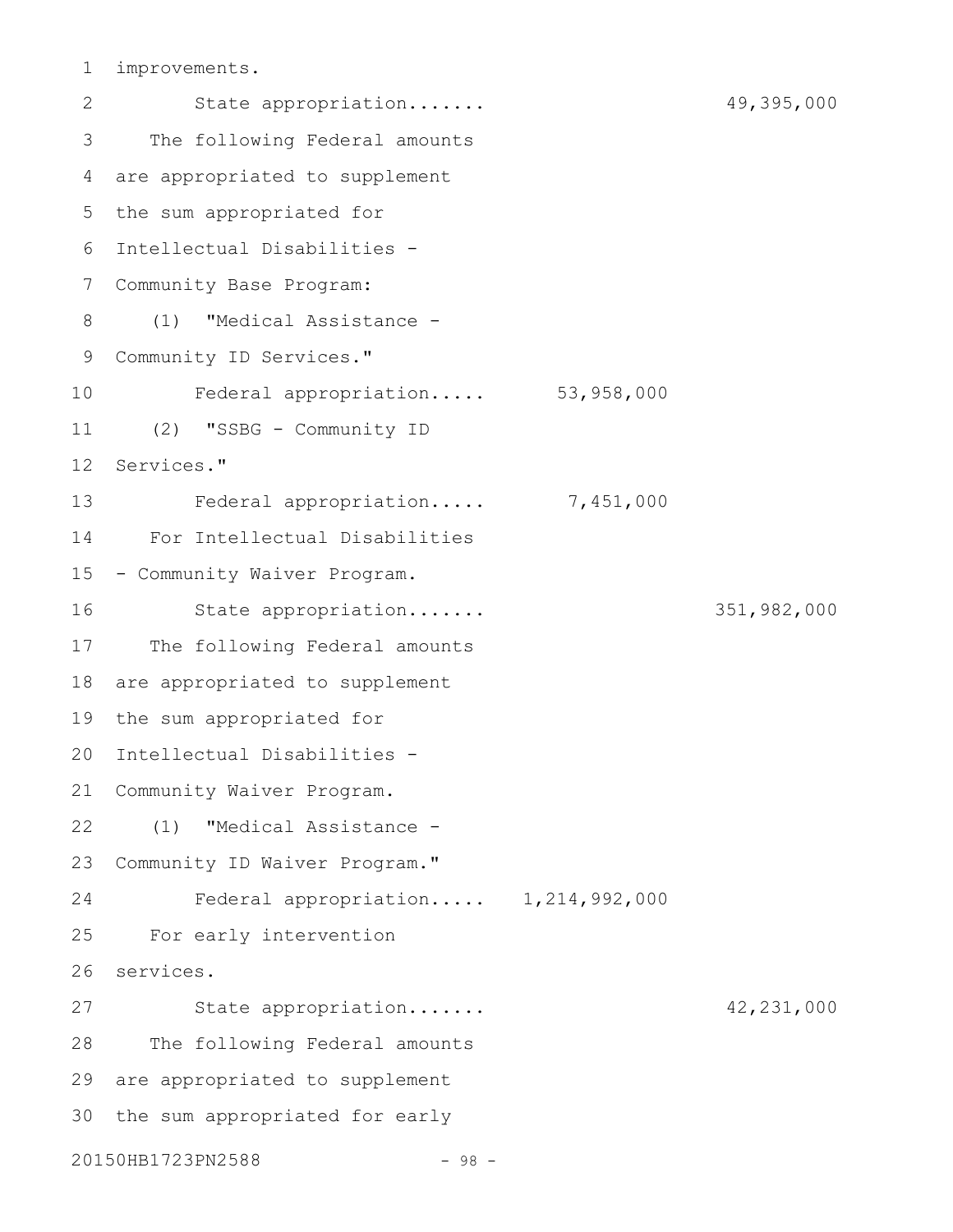intervention services: (1) "Medical Assistance - Early Intervention." Federal appropriation..... 59,114,000 (2) "Education for Children with Disabilities - Early Intervention." Federal appropriation..... 19,953,000 For services to persons with 10 autism spectrum disorders, including oversight, supportive 12 services and provider training. State appropriation....... 6,326,000 The following Federal amounts are appropriated to supplement the sum appropriated for services 17 to persons with autism spectrum disorders: 18 (1) "Medical Assistance - 20 Autism Intervention Services." Federal appropriation..... 17,467,000 For residential services for 23 persons with intellectual disabilities in the Lansdowne area. 25 State appropriation....... 112,000 For payments and services to 28 counties for children and youth 29 programs and for the care of 30 delinquent and dependent 20150HB1723PN2588 - 99 -1 2 3 4 5 6 7 8 9 11 13 14 15 16 19 21 22 24 26 27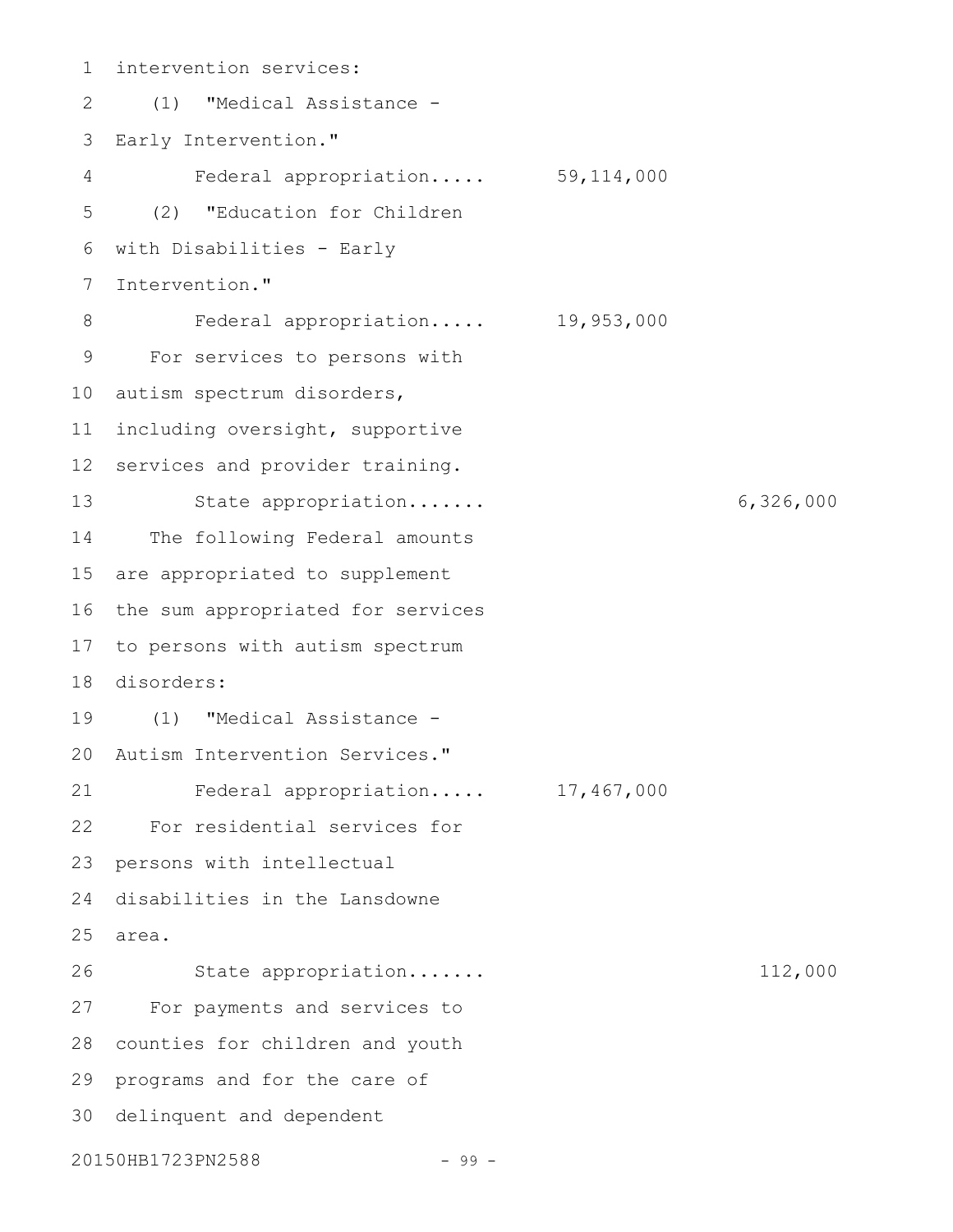children, or other county-based human services included under the 2 Human Services Block Grant Pilot 3 4 Program. The department may use up to \$35,150,000 of this 5 appropriation to fund contracts 7 for adoption services. The department may also use funds 8 9 from this appropriation for 10 assistance to counties in meeting Federal reimbursement 11 12 documentation requirements. State appropriation....... 356,884,000 The following Federal amounts are appropriated to supplement 16 the sum appropriated for payments 17 and services to counties for 18 children and youth programs and child abuse and neglect 19 20 prevention: (1) "Child Welfare Services." Federal appropriation..... 13,759,000 (2) "Child Welfare - Title IV-E." Federal appropriation..... 316,241,000 (3) "Medical Assistance - Child Welfare." 27 Federal appropriation..... 1,411,000 (4) "TANFBG - Child Welfare." 29 Federal appropriation..... 58,508,000 20150HB1723PN2588 - 100 -1 6 13 14 15 21 22 23 24 25 26 28 30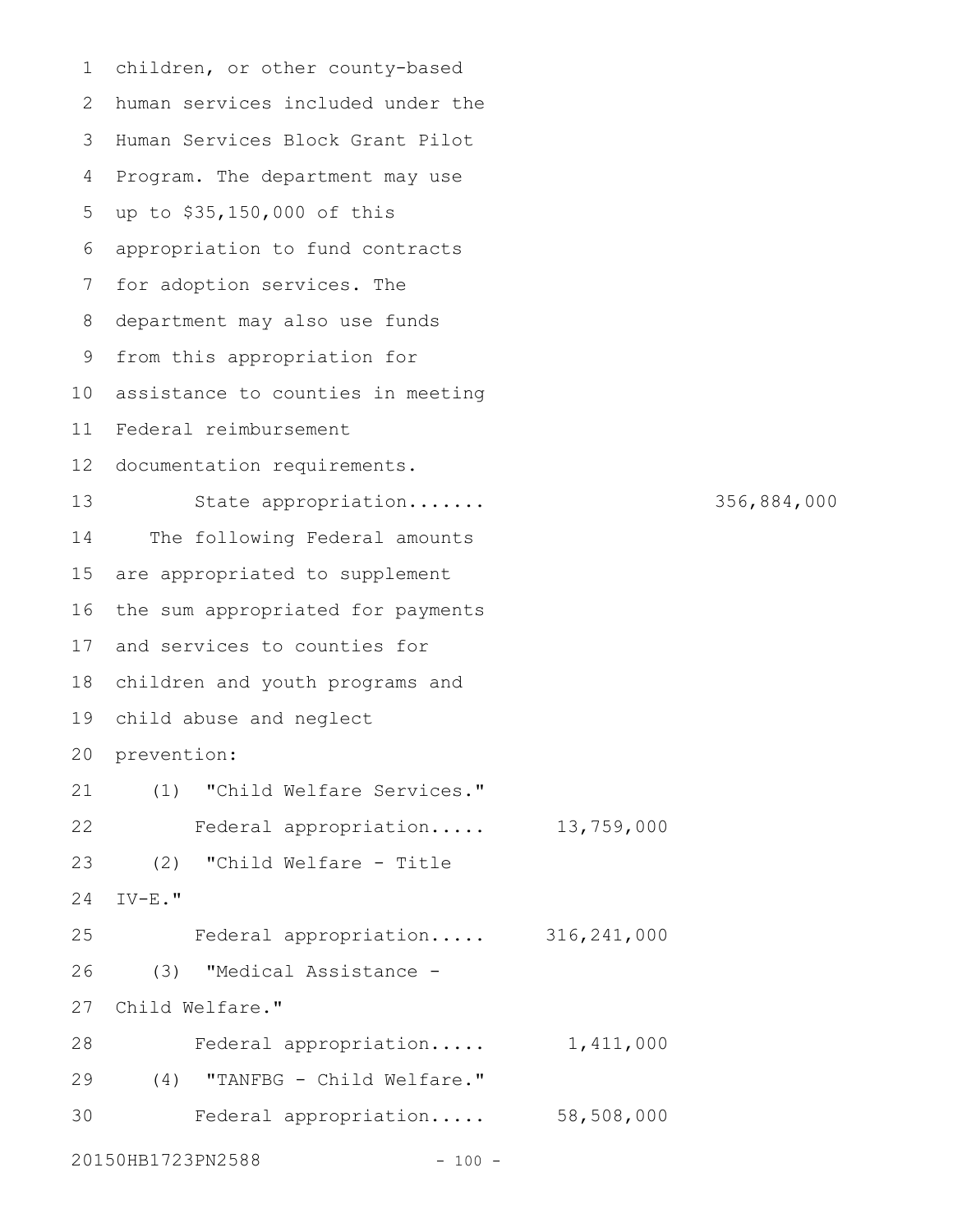(5) "SSBG - Child Welfare." 1 Federal appropriation..... 12,021,000 (6) "Child Welfare Training 3 4 and Certification." Federal appropriation..... 14,488,000 (7) "Community-based Family 6 7 Resource and Support." Federal appropriation..... 134,000 (8) "Child Abuse Prevention 9 10 and Treatment." Federal appropriation..... 2,100,000 (9) "Title IV-B - Caseworker 12 Visits." 13 14 Federal appropriation..... 1,365,000 (10) "Children's Justice 15 Act." 16 17 Federal appropriation..... 1,150,000 For community-based family 18 centers. 19 State appropriation....... 1,075,000 21 The following Federal amounts 22 are appropriated to supplement 23 the sum appropriated for community-based family centers: 24 (1) "Family Preservation - 25 26 Family Centers." 27 Federal appropriation..... 7,009,000 (2) "Family Resource and 28 29 Support - Family Centers." Federal appropriation..... 480,000 3020150HB1723PN2588 - 101 -2 5 8 11 20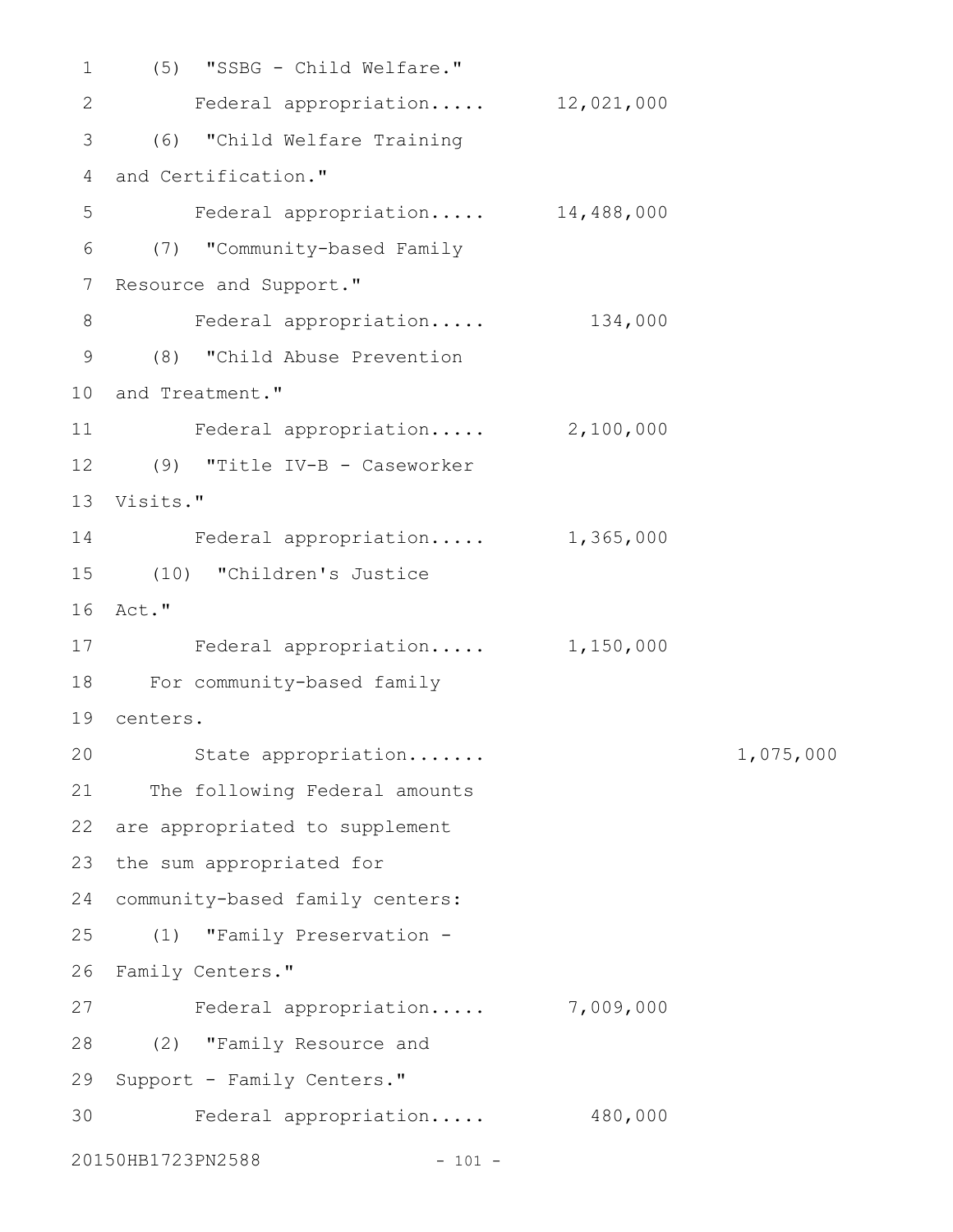```
(3) "Title IV-B - Family
1
 2 Centers."
         Federal appropriation..... 1,253,000
 For child-care services.
4
        State appropriation....... 51,378,000
 The following Federal amounts
6
 are appropriated to supplement
7
 8 the sum appropriated for child-
 care services:
9
(1) "CCDFBG - Child-Care
10
11 Services."
Federal appropriation..... 210,889,000
12
(2) "CCDFBG - School Age."
13
    Federal appropriation..... 1,260,000
(3) "SSBG - Child-Care
15
16 Services."
Federal appropriation..... 30,977,000
17
(4) "Head Start Collaboration
18
19 Project."
     Federal appropriation..... 225,000
(5) "Early Learning Challenge
21
22 Grant -- Child Care Services."
Federal appropriation..... 15,221,000
23
For Child-Care Assistance.
24
        State appropriation....... 50,361,000
26 The following Federal amounts
27 are appropriated to supplement
28 the sum appropriated for the
Child-Care Assistance Program:
29
(1) "TANF - Child-Care
3020150HB1723PN2588 - 102 -
3
5
14
20
25
```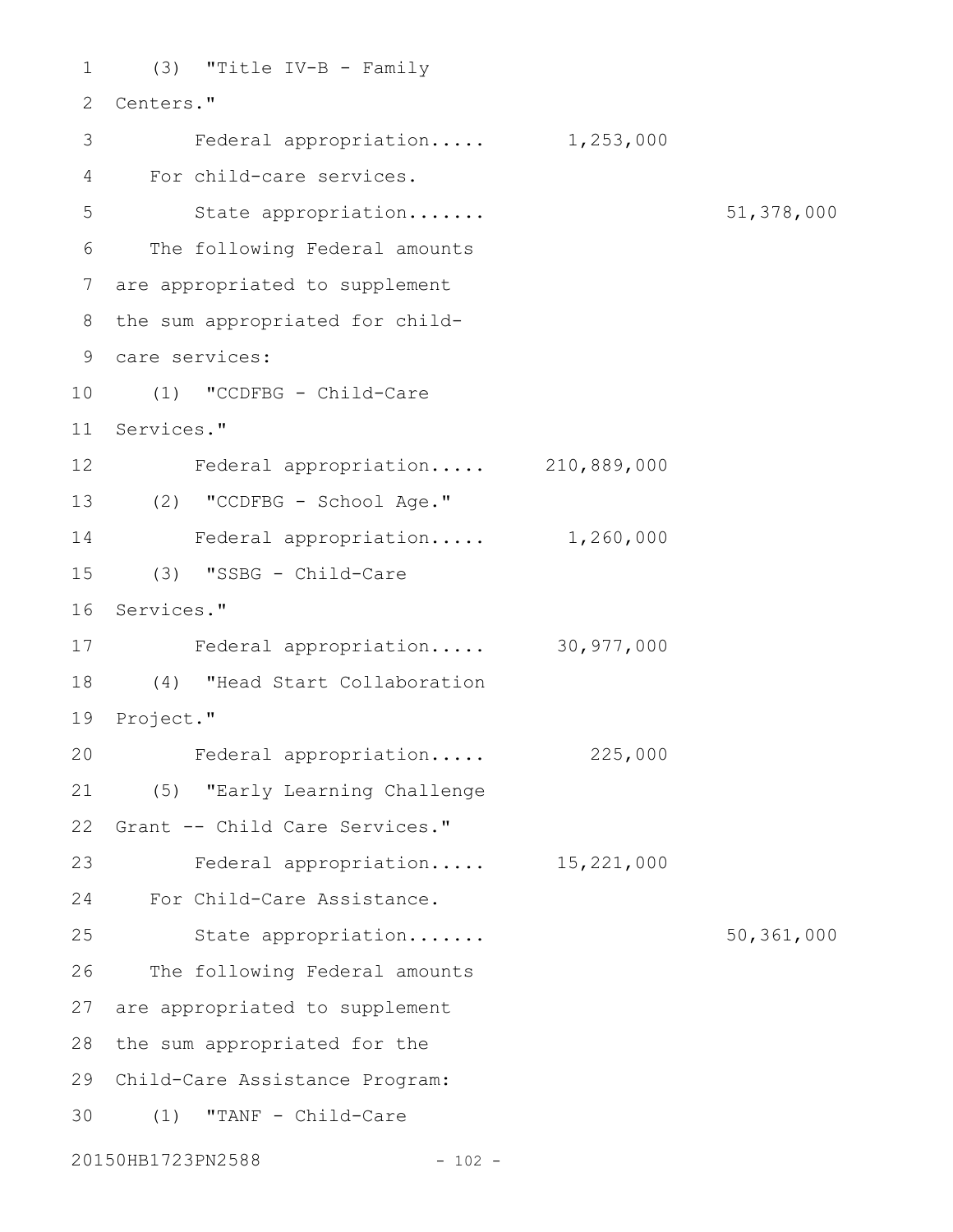Assistance." 1 Federal appropriation..... 27,557,000 (2) "CCDFBG - Child-Care 3 Assistance." 4 Federal appropriation..... 143,630,000 (3) "Food Stamps - Child-Care 6 Assistance." 7 Federal appropriation..... 4,627,000 For the Nurse Family 9 10 Partnership Program. State appropriation....... 3,953,000 12 The following Federal amounts 13 are appropriated to supplement 14 the sum appropriated for the 15 Nurse Family Partnership Program: (1) "Medical Assistance - 16 17 Nurse Family Partnership." Federal appropriation..... 2,544,000 (2) "MCH - Early Childhood 19 20 Home Visiting." Federal appropriation..... 13,731,000 For domestic violence 22 23 programs. State appropriation....... 5,055,000 25 The following Federal amounts 26 are appropriated to supplement 27 the sum appropriated for domestic 28 violence programs: (1) "Family Violence 29 30 Prevention Services." 20150HB1723PN2588 - 103 -2 5 8 11 18 21 24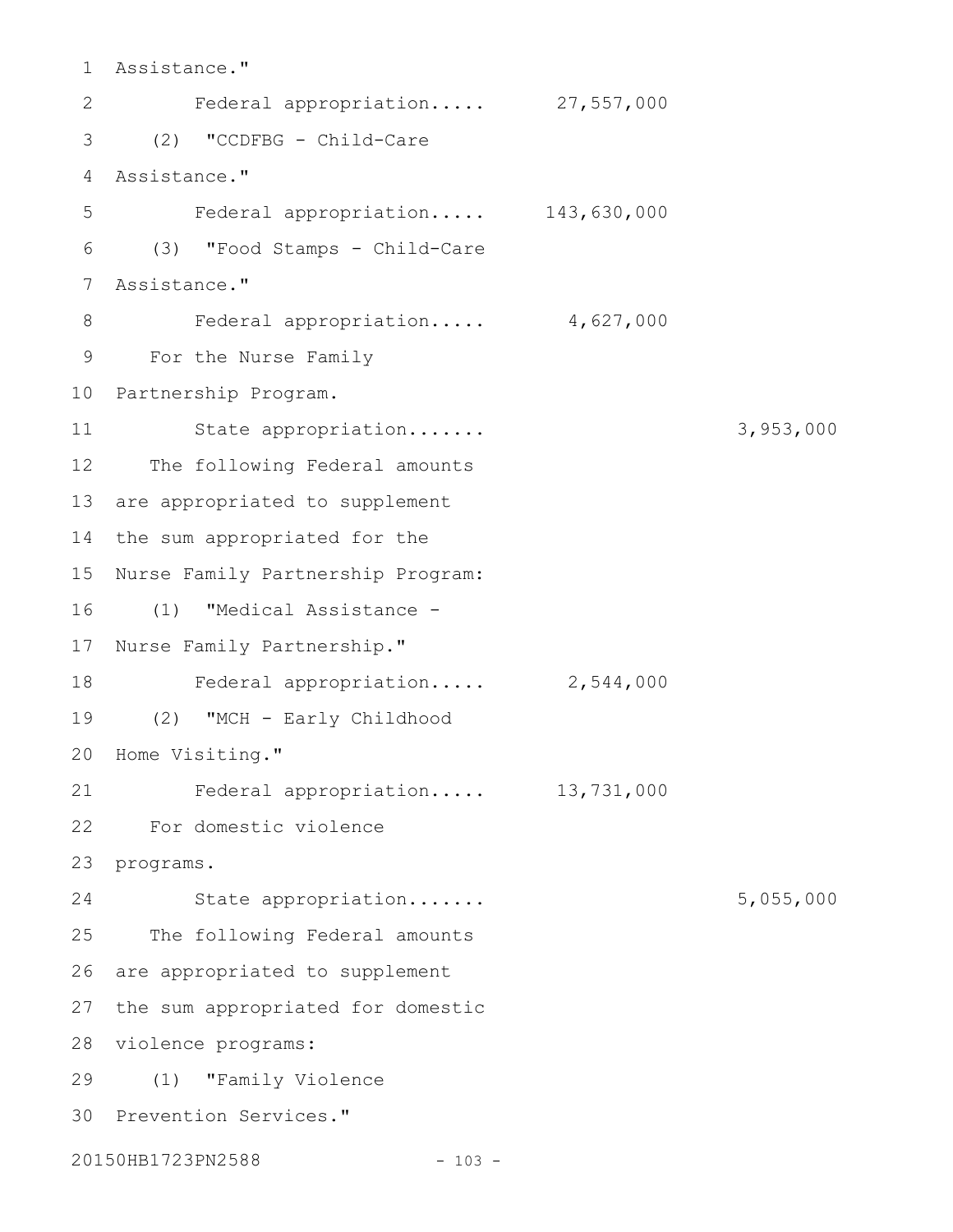Federal appropriation..... 3,000,000 (2) "SSBG - Domestic Violence Programs." Federal appropriation..... 5,705,000 For rape crisis programs. State appropriation....... 2,892,000 The following Federal amounts are appropriated to supplement the sum appropriated for rape 10 crisis programs: (1) "SSBG - Rape Crisis." Federal appropriation..... 1,721,000 For breast cancer screening. State appropriation....... 536,000 The following Federal amounts are appropriated to supplement the sum appropriated for breast cancer screening: (1) "SSBG - Family Planning." Federal appropriation..... 2,000,000 For the Human Services Development Fund. State appropriation....... 4,442,000 For legal services. State appropriation....... 812,000 The following Federal amounts are appropriated to supplement the sum appropriated for legal services: 29 (1) "SSBG - Legal Services." 3020150HB1723PN2588 - 104 -1 2 3 4 5 6 7 8 9 11 12 13 14 15 16 17 18 19 20 21 22 23 24 25 26 27 28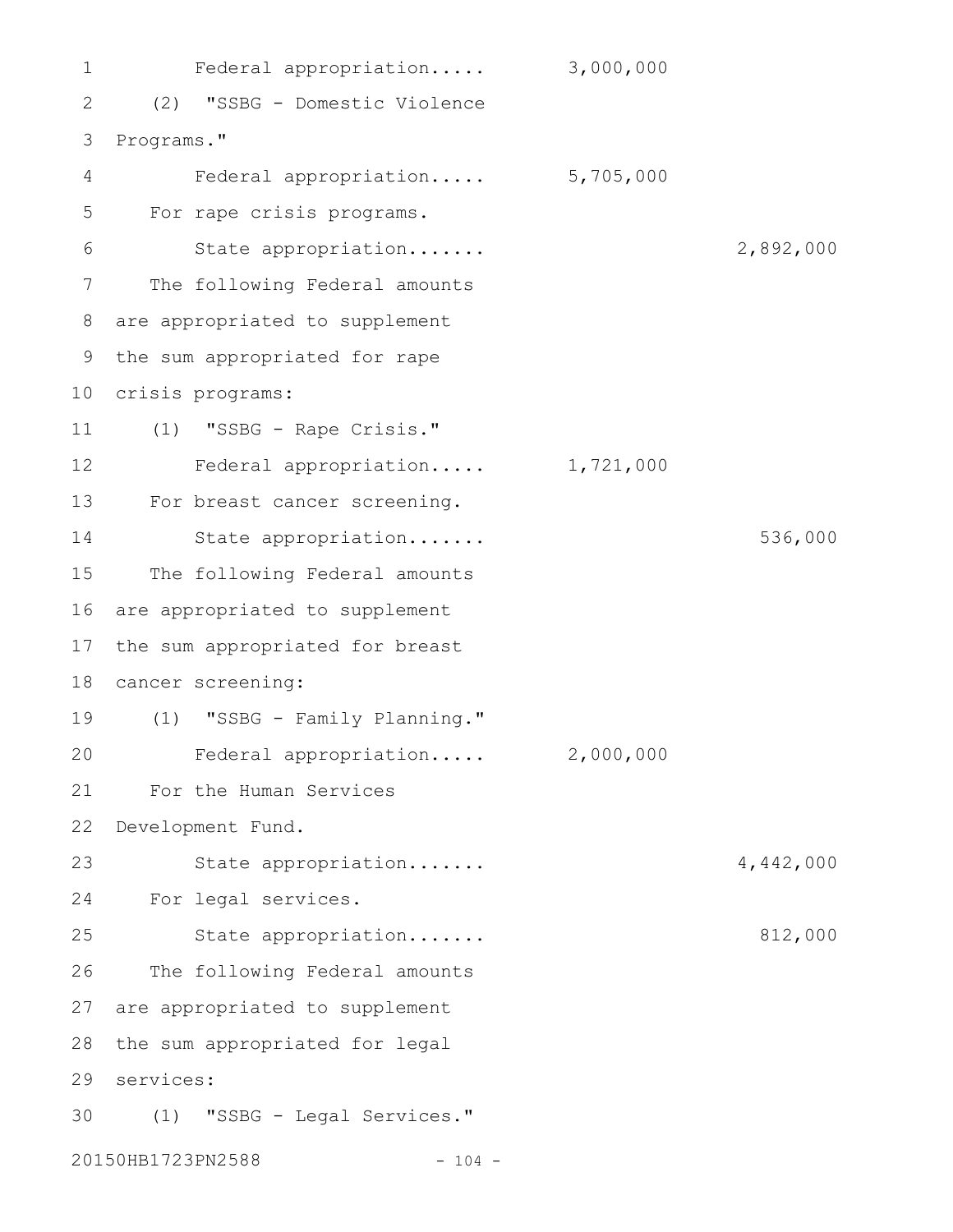1 Federal appropriation..... 5,049,000 For provision of services to 2 3 the homeless or other countybased human services included 4 under the Human Services Block 5 Grant Pilot Program. 6 State appropriation....... 6,104,000 The following Federal amounts are appropriated to supplement 9 10 the sum appropriated for services 11 to the homeless: (1) "SSBG - Homeless 12 13 Services." Federal appropriation..... 4,183,000 (2) "SABG - Homeless 15 16 Services." 17 Federal appropriation..... 1,983,000 For services to persons with 18 19 disabilities. State appropriation....... 84,207,000 21 The following Federal amounts 22 are appropriated to supplement 23 the sum appropriated for services 24 to persons with disabilities: (1) "Medical Assistance - 25 26 Services to Persons with 27 Disabilities." Federal appropriation..... 318,899,000 28 For attendant care. 29 State appropriation....... 40,508,000 20150HB1723PN2588 - 105 -7 8 14 20 30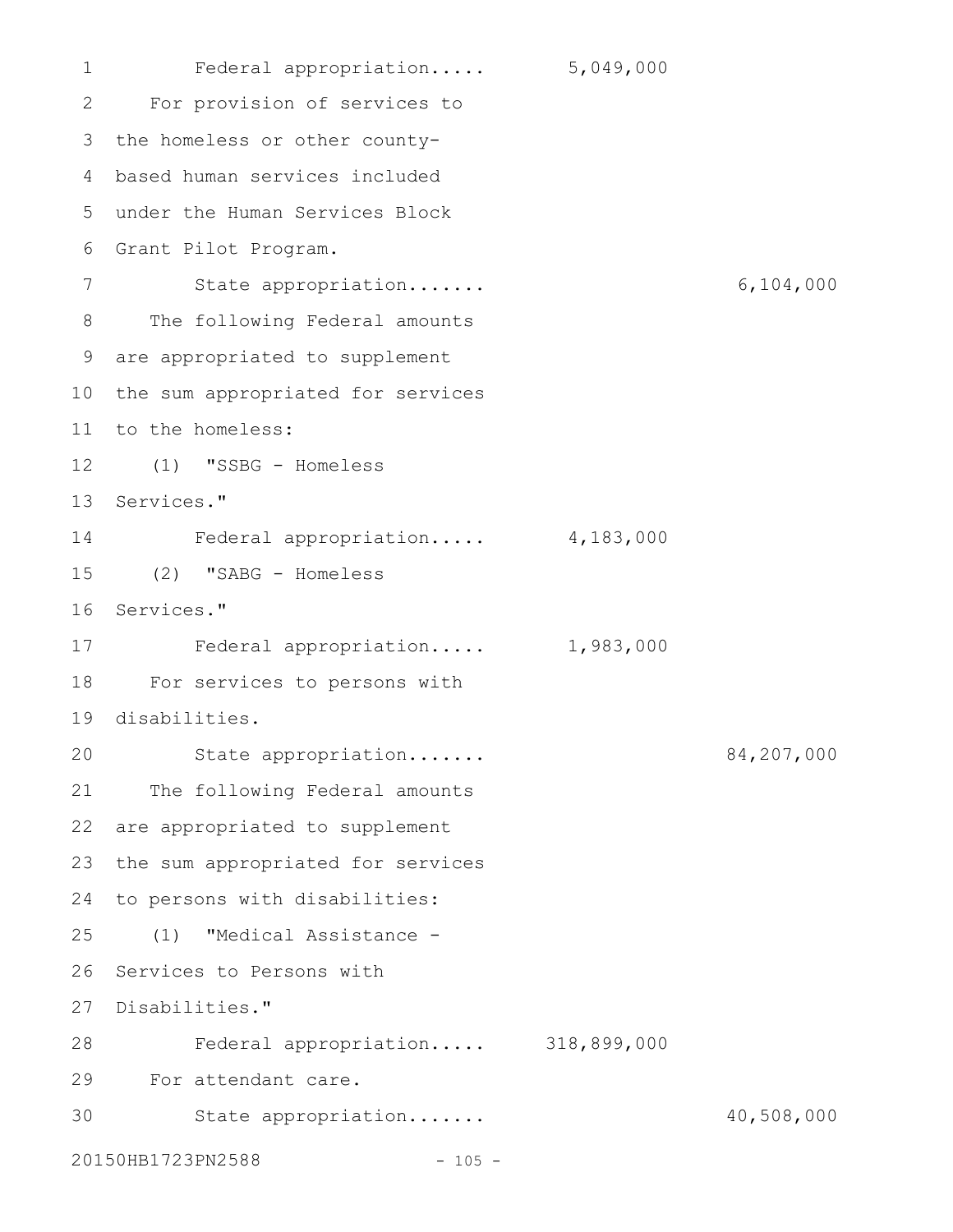1 The following Federal amounts are appropriated to supplement 2 3 the sum appropriated for 4 attendant care: (1) "Medical Assistance - 5 Attendant Care." 6 Federal appropriation..... 109,898,000 For medical assistance - 8 workers with disabilities. 9 State appropriation....... 10,092,000 11 The following Federal amounts 12 are appropriated to supplement 13 the sum appropriated for medical assistance - workers with 14 disabilities. 15 (1) "Medical Assistance - 16 17 Workers with Disabilities." Federal appropriation..... 34,361,000 19 Section 218. Insurance Department. The following amounts are appropriated to the Insurance Federal State The following Federal amounts 24 are appropriated to the Insurance 25 Department: (1) "High-Risk Pool 26 27 Administration." Federal appropriation..... 100,000 28 (2) "Consumer Assistance 29 30 Program." 7 10 18 20 21 22 Department: 23

20150HB1723PN2588 - 106 -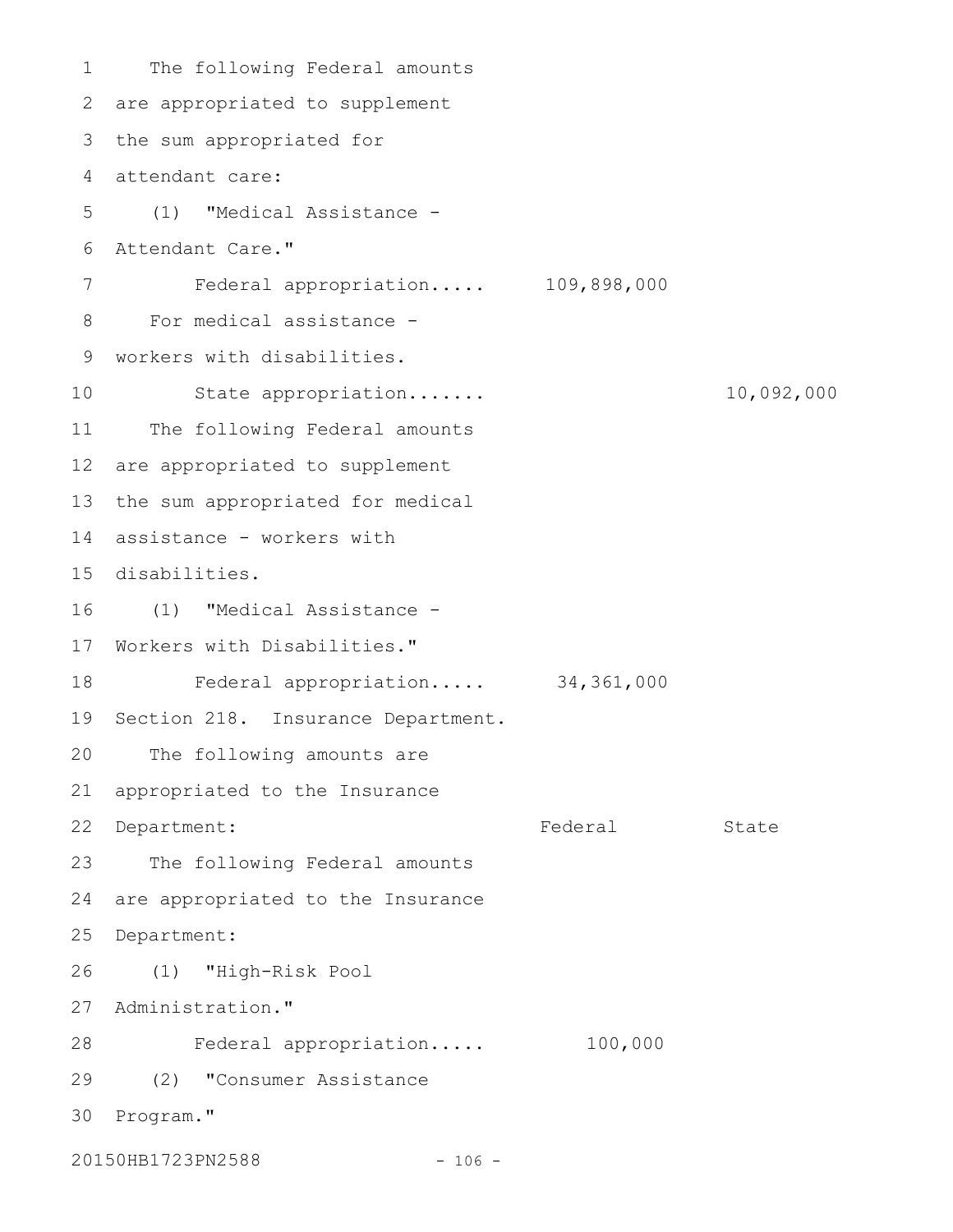Federal appropriation..... 1,098,000 (3) "PA Exchange Grant." 2 Federal appropriation..... 1,900,000 For Children's Health Insurance Administration. State appropriation....... 2,142,000 The following Federal amounts are appropriated to supplement 8 9 the sum appropriated for children's health insurance 10 administration: 11 (1) "Children's Health 12 13 Insurance Administration." Federal appropriation..... 13,503,000 For children's health 15 16 insurance. State appropriation....... 36,661,000 17 18 The following Federal amounts 19 are appropriated to supplement 20 the sum appropriated for children's health insurance: 21 (1) "Children's Health 22 23 Insurance Program." Federal appropriation..... 307,536,000 25 The following Federal amounts 26 are appropriated to supplement 27 the sum appropriated for the 28 Insurance Department: (1) "High-Risk Pool." 29 30 Federal appropriation..... 3,000,000 20150HB1723PN2588 - 107 -1 3 4 5 6 7 14 24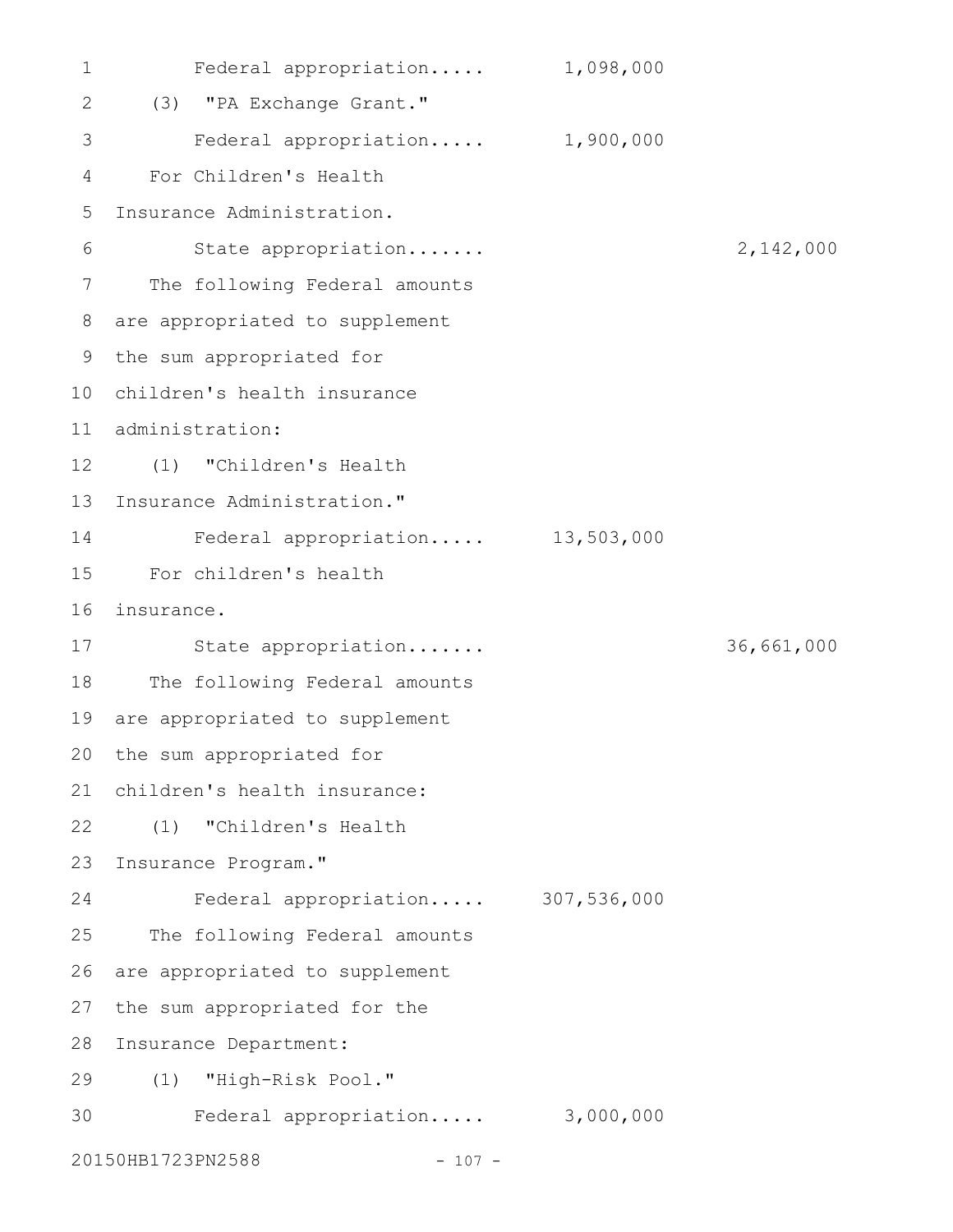(2) "Health Insurance Premium 1 2 Review." Federal appropriation..... 1,437,000 4 Section 219. Department of Labor and Industry. 5 The following amounts are appropriated to the Department of 6 Federal State For general government 8 9 operations of the Department of 10 Labor and Industry. State appropriation....... 4,223,000 12 The following Federal amounts 13 are appropriated to supplement 14 the sum appropriated for general 15 government operations: (1) "Workforce Investment Act 16 17 - Administration." Federal appropriation..... 11,000,000 18 (2) (Reserved). 19 (3) "Community Service and 20 Corps." 21 Federal appropriation..... 11,608,000 (4) "Disability 23 24 Determination." Federal appropriation..... 133,474,000 (5) "New Hires." 26 27 Federal appropriation..... 1,581,000 For occupational and 28 industrial safety. 29 30 State appropriation...... 3,746,000 20150HB1723PN2588 - 108 -3 7 Labor and Industry: 11 22 25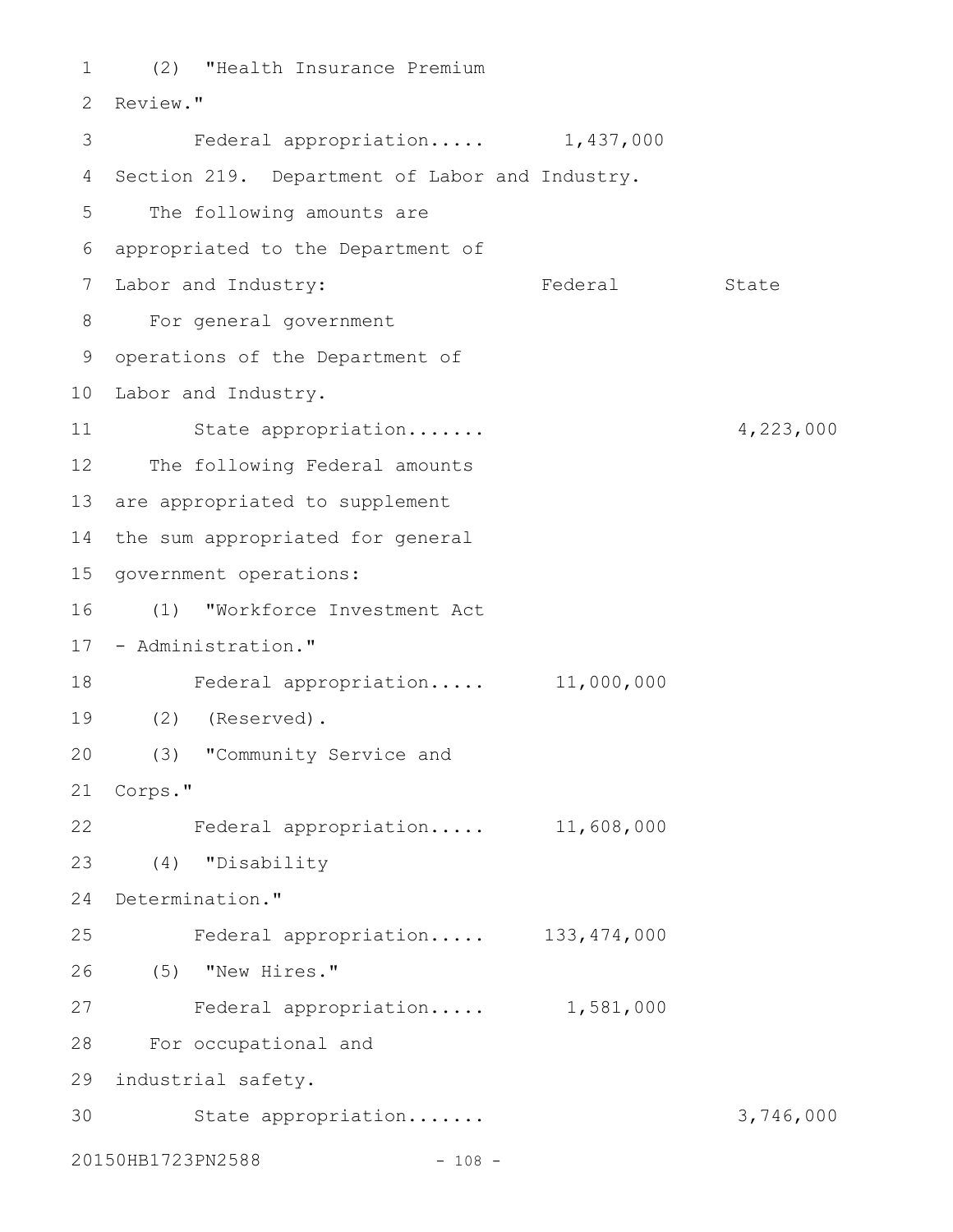For occupational disease 2 payments. State appropriation....... 224,000 For transfer to the Vocational 5 Rehabilitation Fund for work of 6 the State Board of Vocational 7 Rehabilitation. State appropriation....... 13,356,000 For supported employment. State appropriation....... 131,000 For centers for independent living, including independent living services purchased by 14 Office of Vocational 15 Rehabilitation District Offices. State appropriation....... 631,000 To carry out the provisions of section 306(h) of the act of June 2, 1915 (P.L.736, No.338), known 20 as the Workers' Compensation Act. State appropriation....... 264,000 For Keystone Works. State appropriation....... 33,000 For Assistive Technology Devices. 25 State appropriation....... 132,000 For Assistive Technology 28 Demonstration and Training. State appropriation....... 132,000 The following Federal amounts 20150HB1723PN2588 - 109 -1 3 4 8 9 10 11 12 13 16 17 18 19 21 22 23 24 26 27 29 30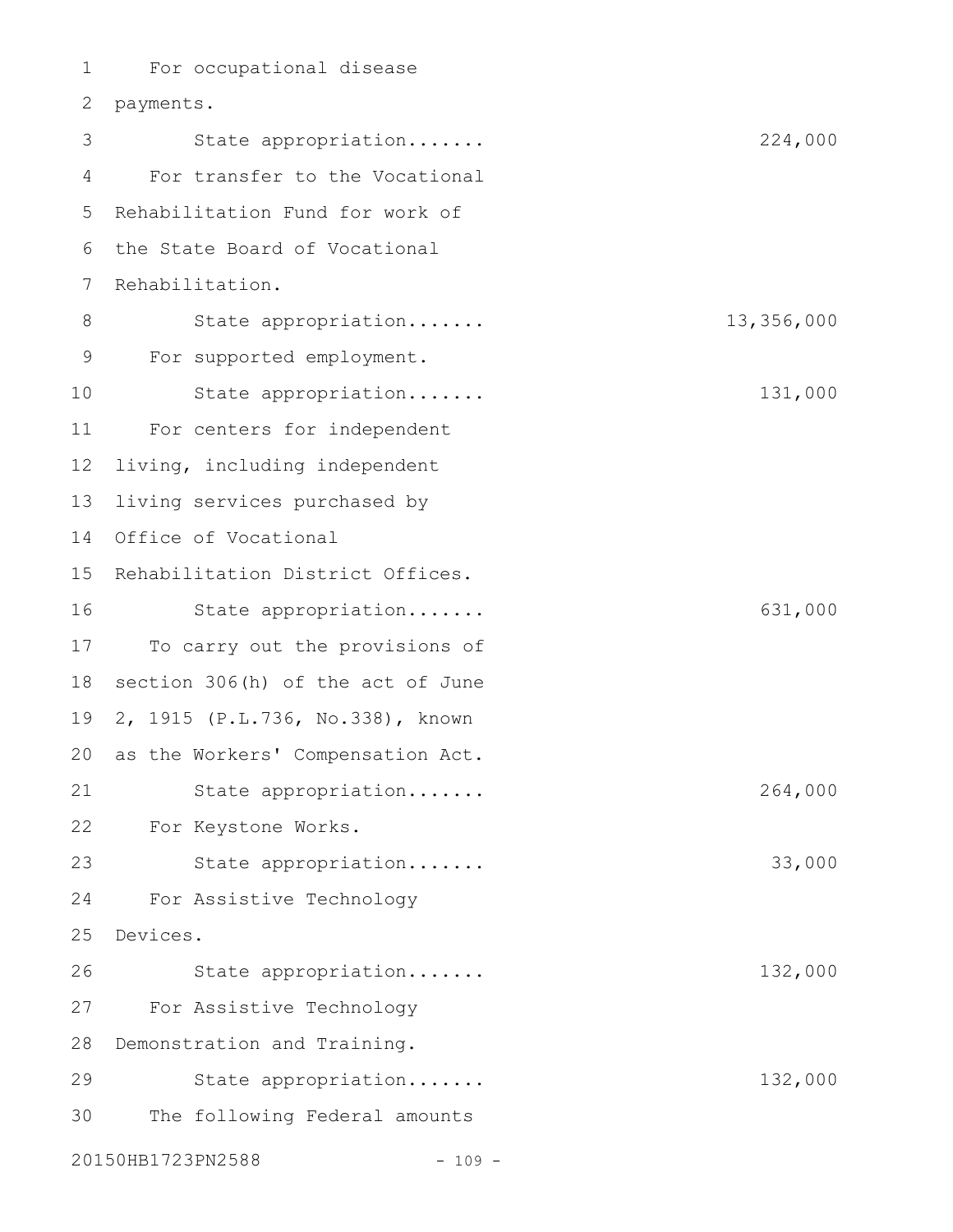are appropriated for employment services: (1) "Reed Act - Unemployment Insurance." For administrative expenses of the unemployment insurance program. Federal appropriation..... 6,000,000 (2) "Reed Act - Employment Services and Unemployment Insurance." (a) For administrative expenses of the public employment offices and unemployment insurance program, including staff and related costs to provide reemployment services to unemployment claimants to enhance the public employment service and PA CareerLink service delivery systems and to train and give technical assistance and professional development to staff who deliver employment and workforce services. (b) For administrative expenses of unemployment insurance program, including improvements to the unemployment insurance program's information processing and telecommunications 20150HB1723PN2588 - 110 -1 2 3 4 5 6 7 8 9 10 11 12 13 14 15 16 17 18 19 20 21 22 23 24 25 26 27 28 29 30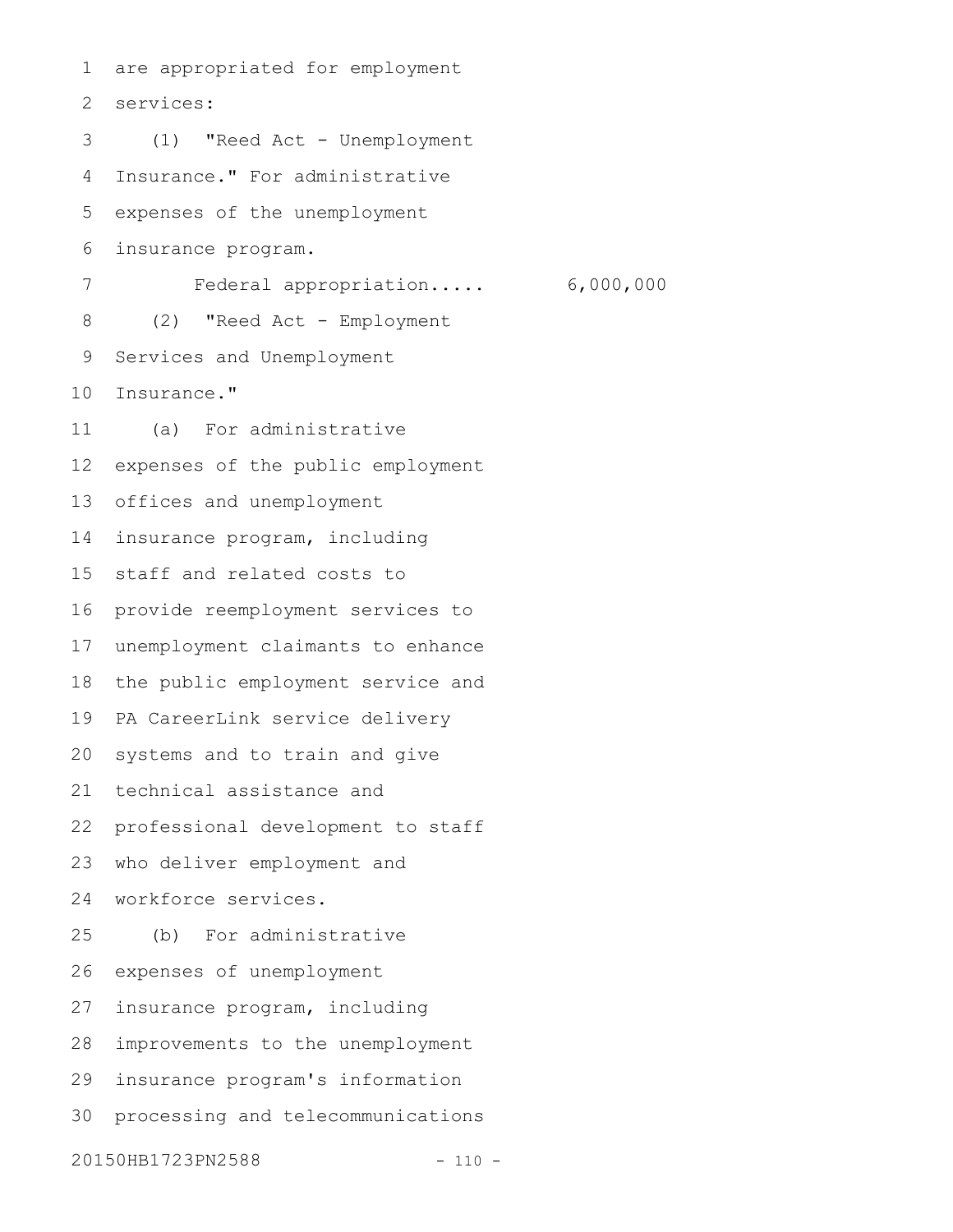```
1 systems and applications;
 2 staffing; service contracts and
 3 technology to address the
 unemployment compensation program
4
 5 appeals workload; and interest
 6 payments on loans.
        Federal appropriation..... 22,000,000
      (3) (Reserved).
      (4) "WIA - Adult Employment
10 and Training."
      Federal appropriation..... 50,000,000
  (5) (Reserved).
      (6) "WIA - Youth Employment
14 and Training."
         Federal appropriation..... 52,000,000
    (7) (Reserved).
  (8) "WIA - Statewide
Activities."
18
        Federal appropriation..... 18,000,000
    (9) (Reserved).
     (10) "WIA - Dislocated
   Workers."
         Federal appropriation..... 109,000,000
      (11) "WIA - Veterans
   Employment and Training."
        Federal appropriation..... 900,000
     (12) "TANFBG - Youth
28 Employment and Training."
         Federal appropriation..... 15,000,000
      For New Choices/New Options.
20150HB1723PN2588 - 111 -
7
8
9
11
12
13
15
16
17
19
20
21
22
23
24
25
26
27
29
30
```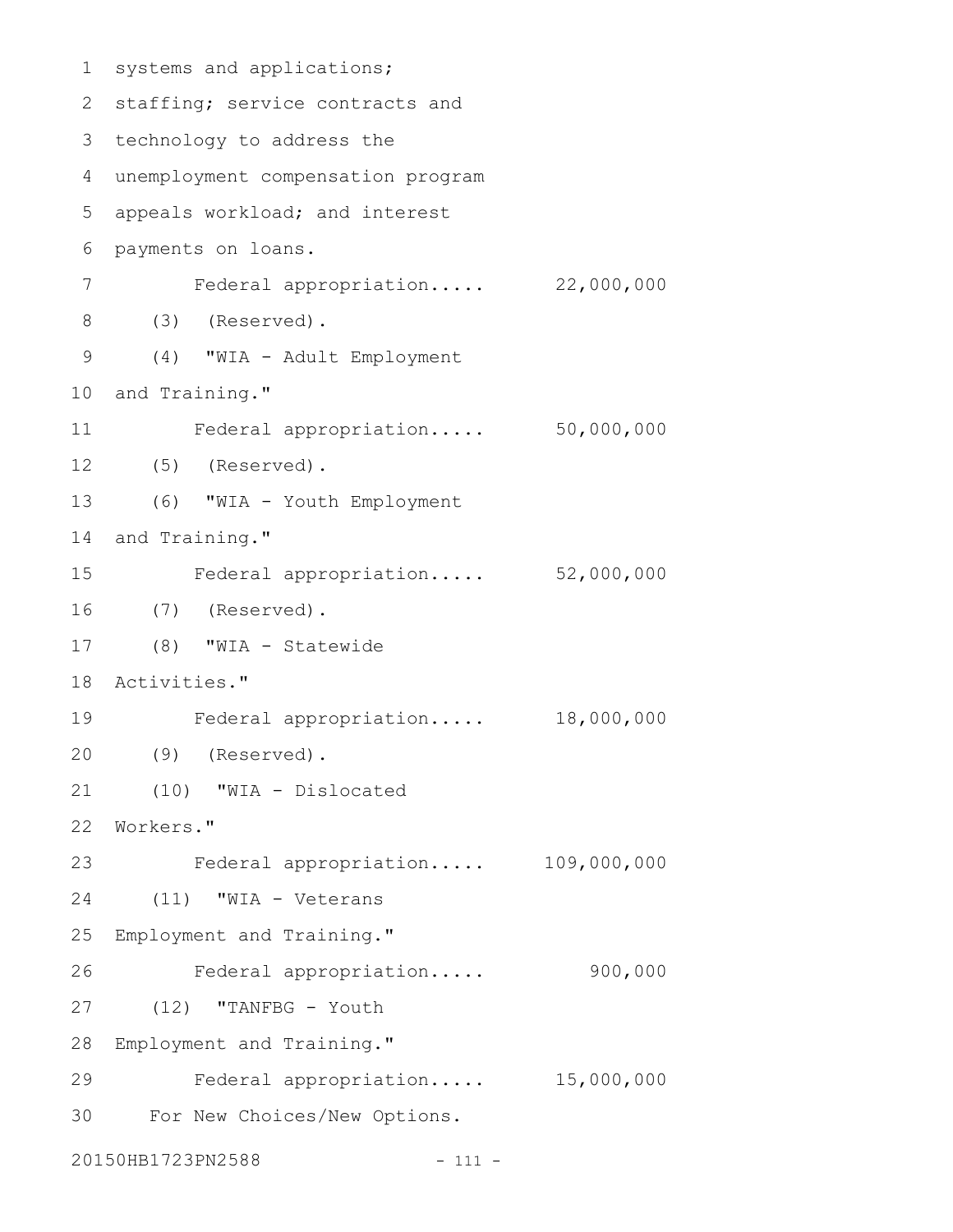State appropriation....... 165,000 For industry partnerships. 2 State appropriation....... 598,000 4 Section 220. Department of Military and Veterans Affairs. The following sums are appropriated to the Department of 6 Military and Veterans Affairs: Federal State For general government 9 operations of the Department of 10 Military and Veterans Affairs. State appropriation....... 7,056,000 12 The following Federal amounts 13 are appropriated to supplement 14 the sum appropriated for general 15 government operations: (1) "Facilities Maintenance." 16 Federal appropriation..... 77,685,000 17 (2) "Federal Construction 18 19 Grants." Federal appropriation..... 28,000,000 (3) "Rural Veterans 21 22 Coordination Pilot." Federal appropriation..... 2,000,000 For armory maintenance and 24 25 repair. State appropriation....... 81,000 For supplemental life 27 28 insurance premiums. State appropriation....... 54,000 For honor guards for burials 3020150HB1723PN2588 - 112 -1 3 5 7 8 11 20 23 26 29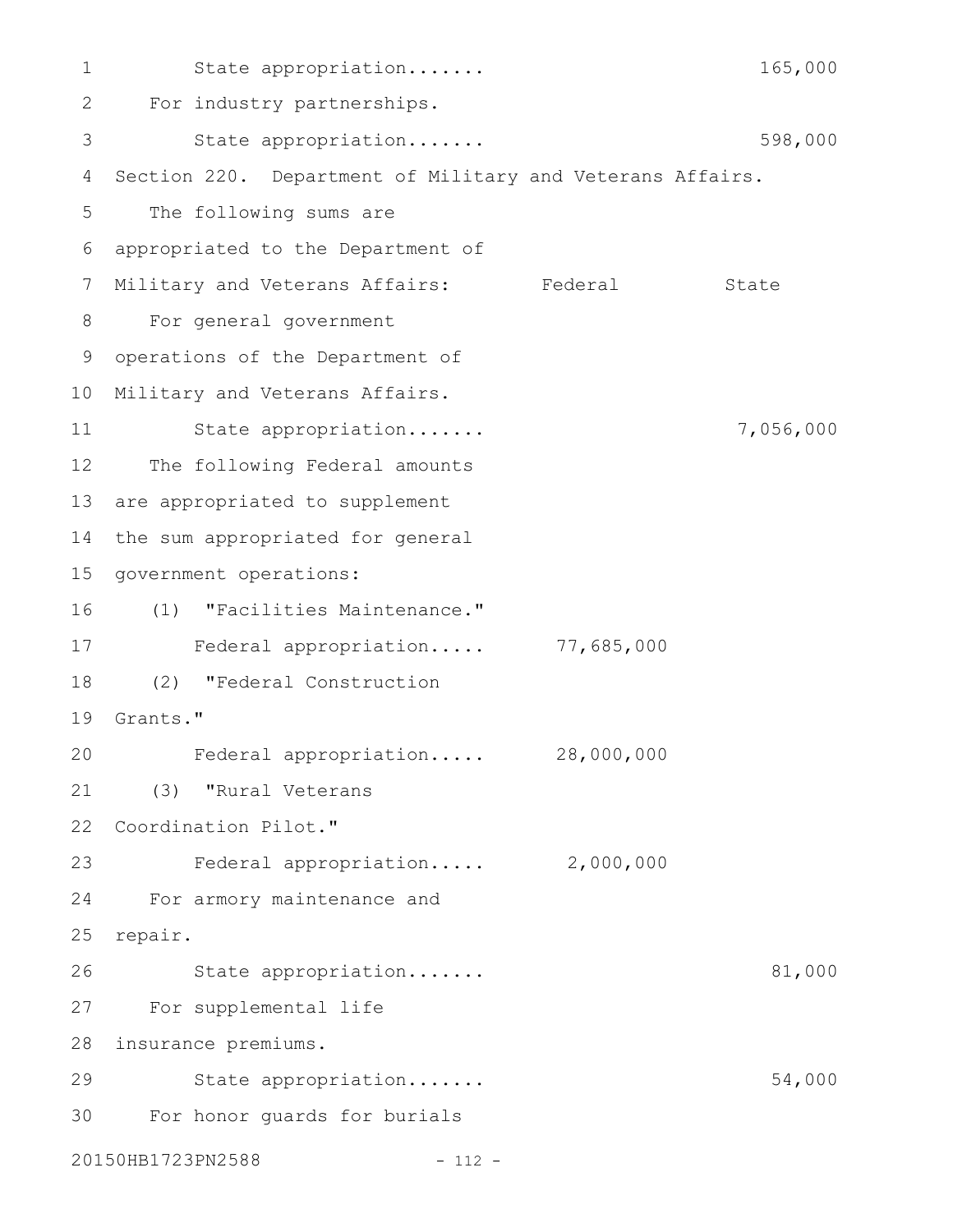of veterans. 1

State appropriation....... 33,000 For American battle monuments. State appropriation....... 17,000 For special State duty. State appropriation....... 12,000 For the operation and 7 maintenance of the veterans homes. 9 State appropriation....... 27,203,000 11 The following Federal amounts 12 are appropriated to supplement 13 the sum appropriated for the 14 veterans homes: (1) "Operations and 15 16 Maintenance." Federal appropriation..... 45,519,000 17 (2) "Medical Reimbursements." 18 Federal appropriation..... 260,000 (3) "Enhanced Veterans 21 Reimbursement." Federal appropriation..... 22,728,000 22 For payment of gratuities for 23 24 the education of children of 25 certain veterans. State appropriation....... 33,000 For transfer to the 27 Educational Assistance Program 28 Fund. 29 30 State appropriation....... 3,135,000 20150HB1723PN2588 - 113 -2 3 4 5 6 8 10 19 20 26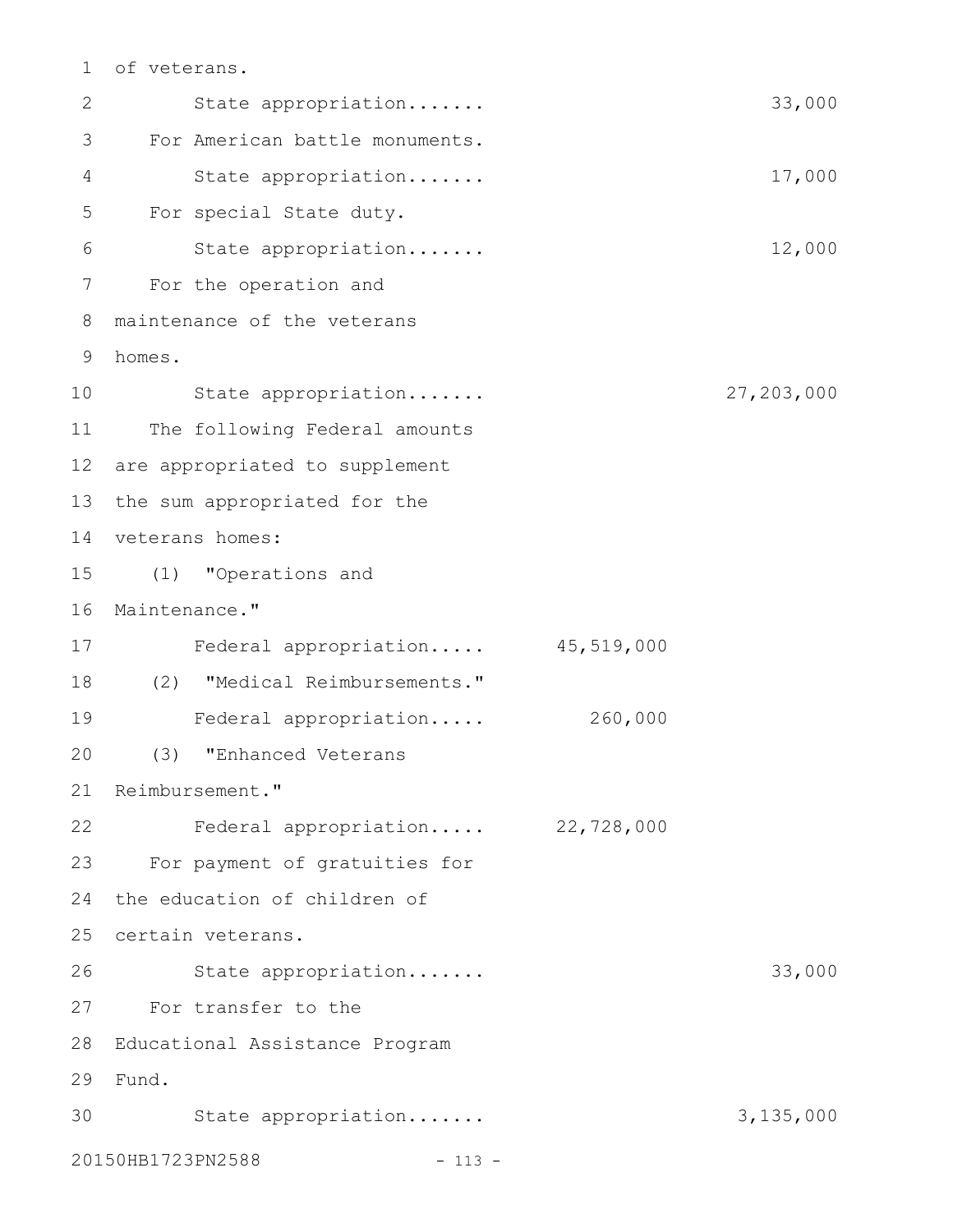For pensions for veterans blinded through service-connected 2 injuries or disease. 3 State appropriation....... 73,000 To provide for pensions for paralyzed veterans as required by 6 51 Pa.C.S. § 7702 (relating to 8 paralyzed veteran's pension). State appropriation....... 703,000 For payment of pensions to 10 dependents of soldiers of the 12 Pennsylvania National Guard 13 killed in the line of duty. State appropriation....... 2,000 For disabled American 15 16 veterans' transportation. State appropriation....... 111,000 18 For veterans outreach services. 19 State appropriation....... 1,050,000 21 For the Civil Air Patrol. State appropriation....... 33,000 Section 221. Department of Revenue. The following amounts are appropriated to the Department of Federal State For general government 27 28 operations of the Department of 29 Revenue. State appropriation....... 42,748,000 1 4 5 7 9 11 14 17 20 22 23 24 25 26 Revenue: 30

20150HB1723PN2588 - 114 -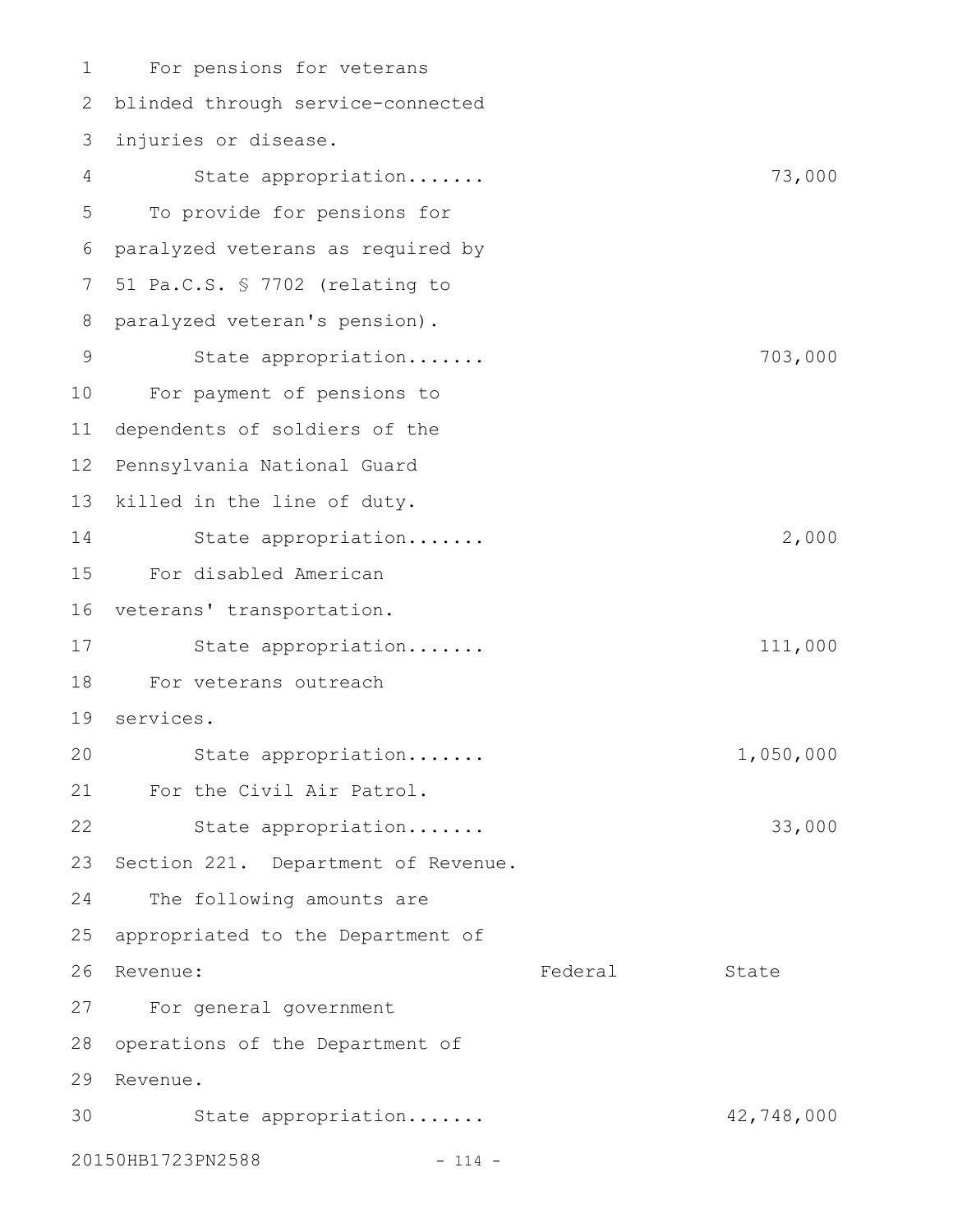For technology and process 1 modernization. 2 3 State appropriation...... 2,640,000 For the distribution of Public 4 Utility Realty Tax. 5 State appropriation....... 10,351,000 7 Section 222. Department of State. The following amounts are appropriated to the Department of 9 Federal State For general government 11 12 operations of the Department of 13 State. State appropriation....... 1,219,000 The following Federal amounts 16 are appropriated to supplement 17 the sum appropriated for general 18 government operations: (1) "Federal Election 19 Reform." 20 Federal appropriation..... 16,570,000 21 For the Statewide uniform 22 23 registry of electors. State appropriation....... 1,335,000 For voter registration and 26 education programs. State appropriation....... 151,000 28 The following Federal amounts 29 are appropriated to supplement 30 the sum appropriated for voter 20150HB1723PN2588 - 115 -6 8 10 State: 14 15 24 25 27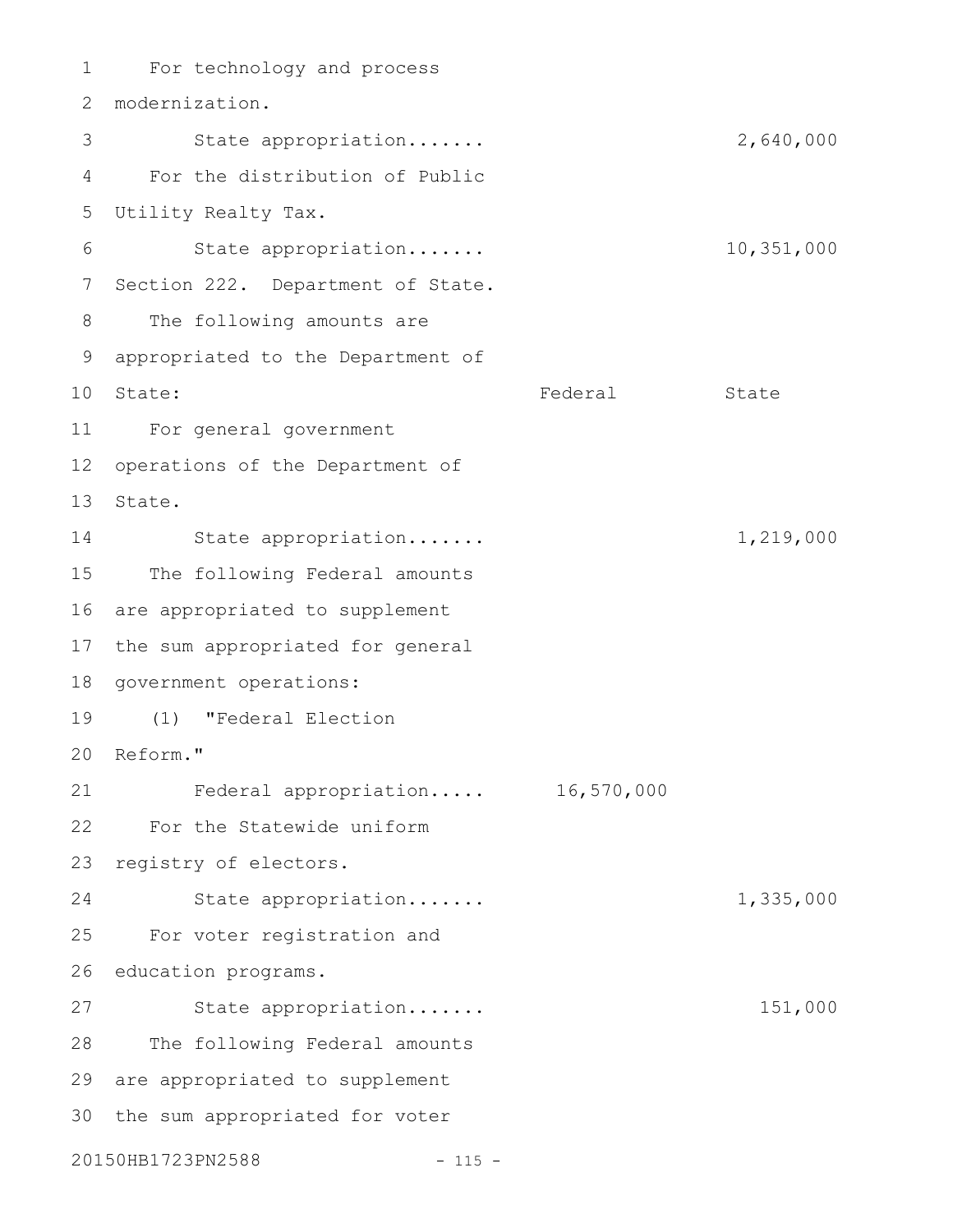1 registration programs: (1) "Elections Assistance - 2 3 Grants to Counties." Federal appropriation..... 990,000 For lobbying disclosure. State appropriation....... 38,000 For costs related to absentee 7 8 voting by persons in military services. 9 State appropriation....... 7,000 11 Section 223. Department of Transportation. 12 The following amounts are 13 appropriated to the Department of 14 Transportation: Federal State 15 The following Federal amounts 16 are appropriated for rail freight 17 and intermodal coordination: (1) "Federal Transit 18 Administration - Technical 19 20 Studies Grants." Federal appropriation..... 576,000 21 (2) "Federal Transit 22 23 Administration - Capital 24 Improvement Grants." Federal appropriation..... 32,000,000 (3) "Title IV Rail Assistance 26 27 - Program Operations and 28 Planning." Federal appropriation..... 36,000 (4) (Reserved). 3020150HB1723PN2588 - 116 -4 5 6 10 25 29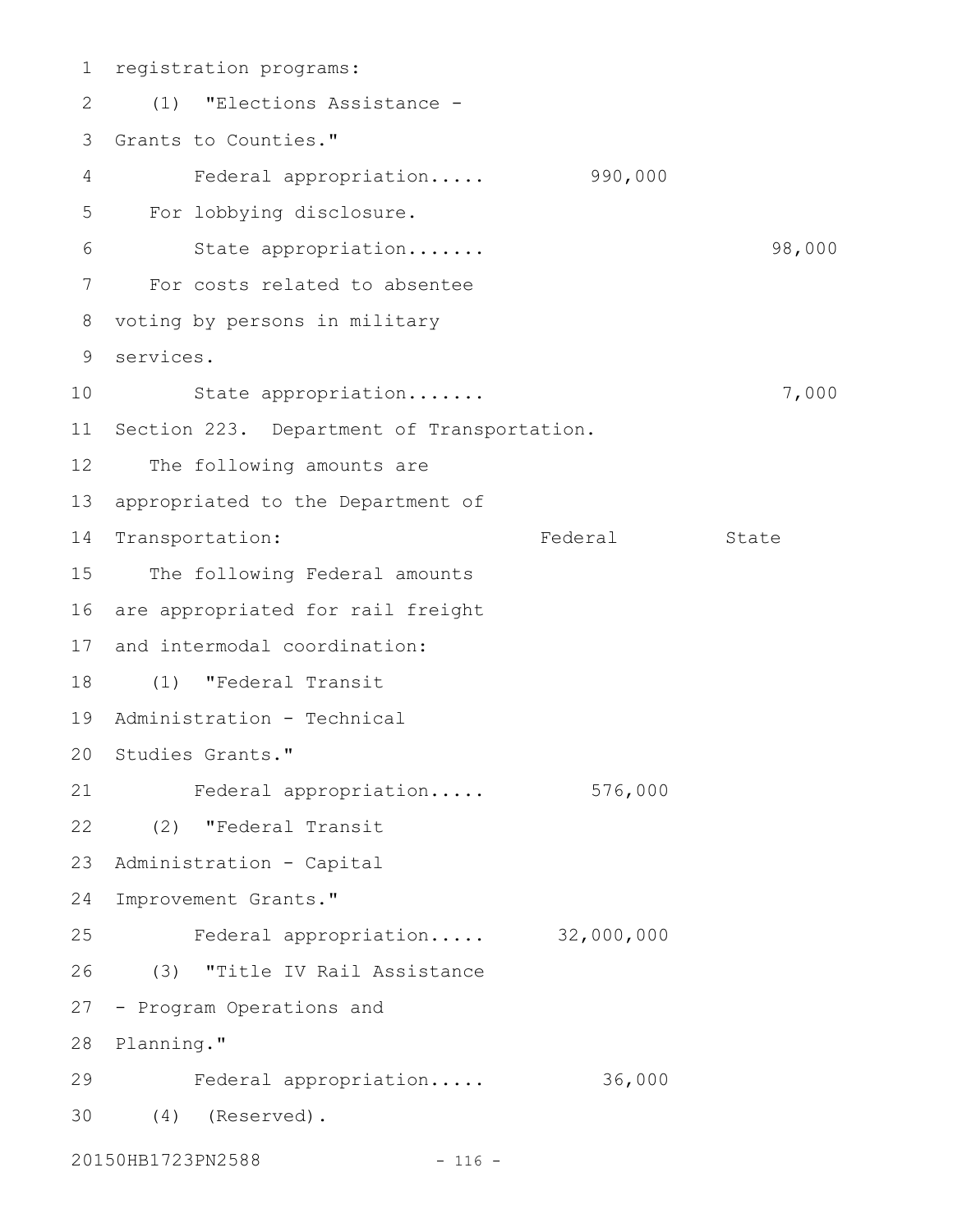```
(5) "TEA-21 - Access to
1
Jobs."
2
3 Federal appropriation..... 8,000,000
(6) "Surface Transportation
4
5 Operating."
     Federal appropriation..... 18,000,000
(6.1) "Surface Transportation
7
8 - Assistance."
    Federal appropriation..... 750,000
(7) "Surface Transportation
10
Assistance Capital."
11
Federal appropriation..... 18,000,000
12
(8) "FTA - Capital
13
14 Improvements."
    Federal appropriation..... 40,000,000
(8.1) "FTA - Safety
16
17 Oversight."
   Federal appropriation..... 1,500,000
(9) "FTA - Hybrid Mass
19
20 Transit Vehicles."
Federal appropriation..... 30,000,000
21
(10) "ARRA - National
22
23 Railroad Passenger Corporation."
Federal appropriation..... 20,000,000
24
(11) "ARRA - High Speed
25
26 Rail."
Federal appropriation..... 50,000,000
27
(12) "ARRA - Supplemental
28
29 Rail Freight Projects."
Federal appropriation..... 22,000,000
3020150HB1723PN2588 - 117 -
6
9
15
18
```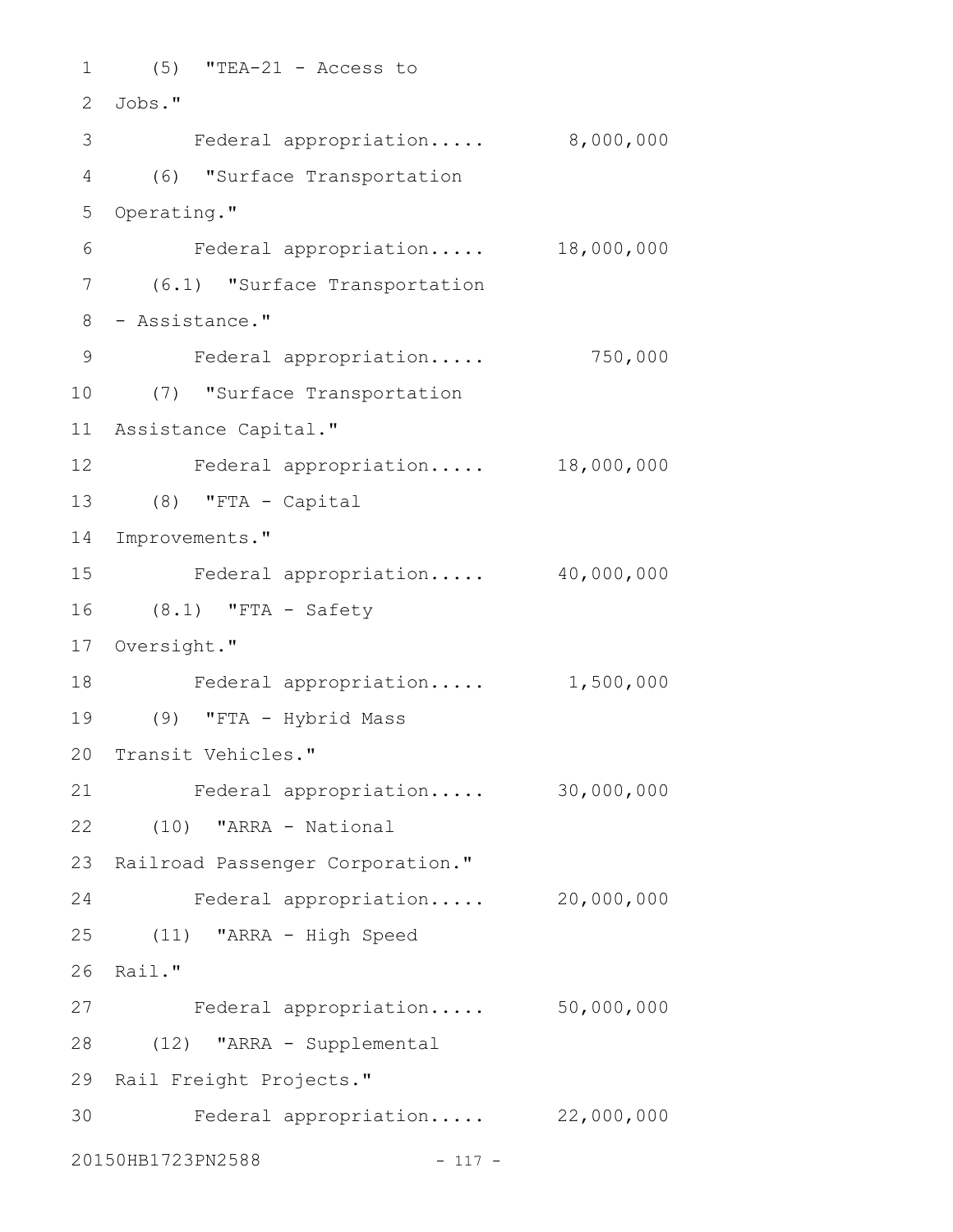(13) "Rail Line Relocation." Federal appropriation..... 6,002,000 For transfer to the Motor 4 License Fund for collection of vehicle sales tax. 5 State appropriation....... 298,000 For costs related to voter 7 8 registration with driver 9 licensing. State appropriation....... 166,000 For PennPORTS - Philadelphia 11 12 Regional Port Authority Debt 13 Service. State appropriation....... 1,520,000 15 Section 224. Pennsylvania State Police. 16 The following amounts are appropriated to the Pennsylvania 17 18 State Police: The State State State State For general government 19 20 operations of the Pennsylvania 21 State Police. State appropriation....... 67,527,000 22 The following Federal amounts 24 are appropriated to supplement 25 the sum appropriated for general 26 government operations: (1) "Motor Carrier Safety." Federal appropriation..... 9,000,000 (2) "Area Computer Crime." 29 Federal appropriation..... 4,295,000 20150HB1723PN2588 - 118 -1 2 3 6 10 14 23 27 28 30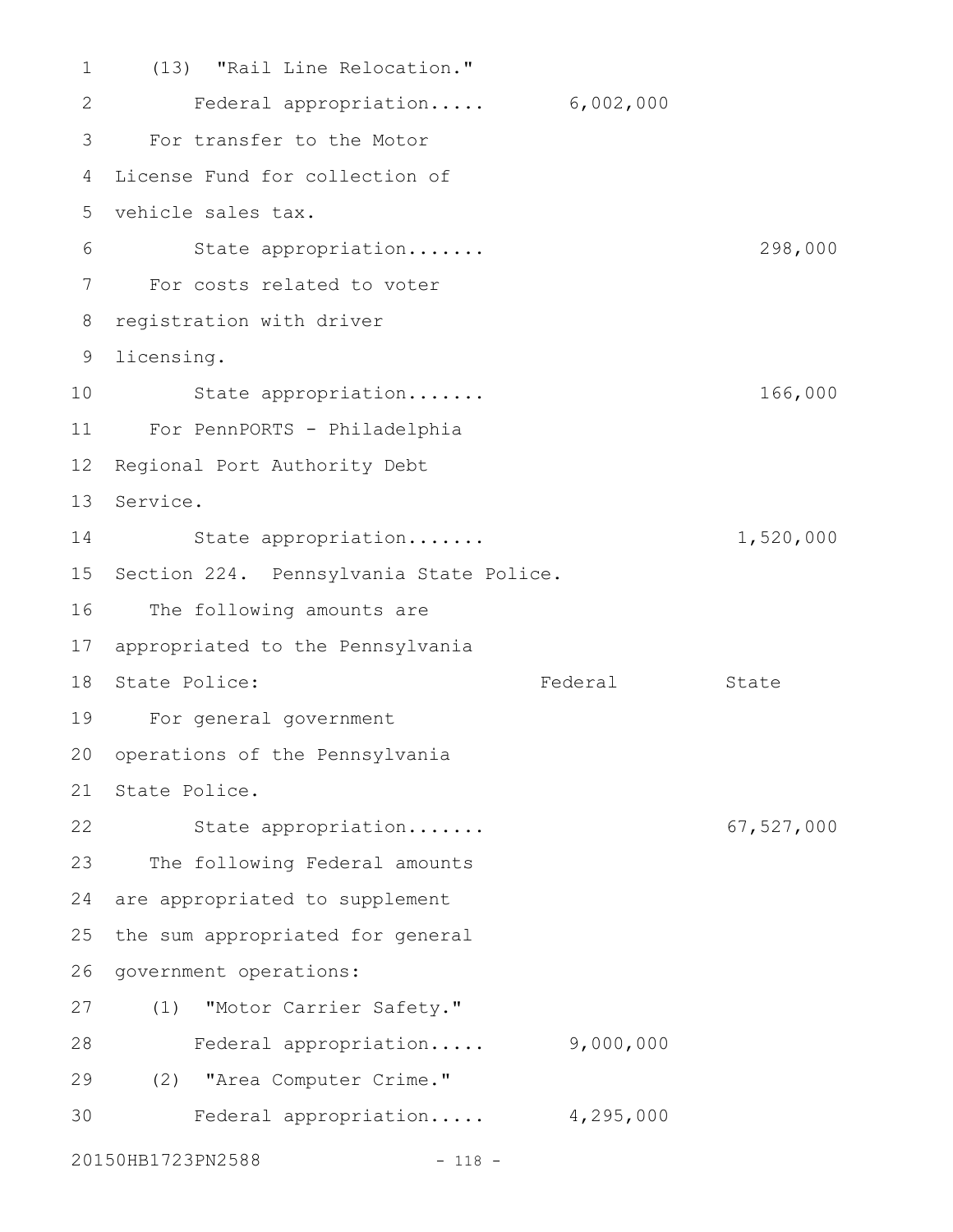For law enforcement 1 2 information technology. State appropriation....... 2,103,000 For the Statewide Public Safety Radio System. State appropriation....... 1,882,000 The following Federal amounts 8 are appropriated to supplement the sum appropriated for 9 10 Statewide Public Safety Radio 11 System: (1) "Broadband Network 13 Planning." Federal appropriation..... 4,050,000 For the Municipal Police Officers' Education and Training Commission, including 18 in-service training. State appropriation....... 329,000 For forensic laboratory 20 support. State appropriation....... 495,000 For an Automated Fingerprint Identification System (AFIS). State appropriation....... 284,000 For gun checks. 26 State appropriation....... 330,000 28 Section 225. State Civil Service Commission. The following amounts are 30 appropriated to the State Civil 20150HB1723PN2588 - 119 -3 4 5 6 7 12 14 15 16 17 19 21 22 23 24 25 27 29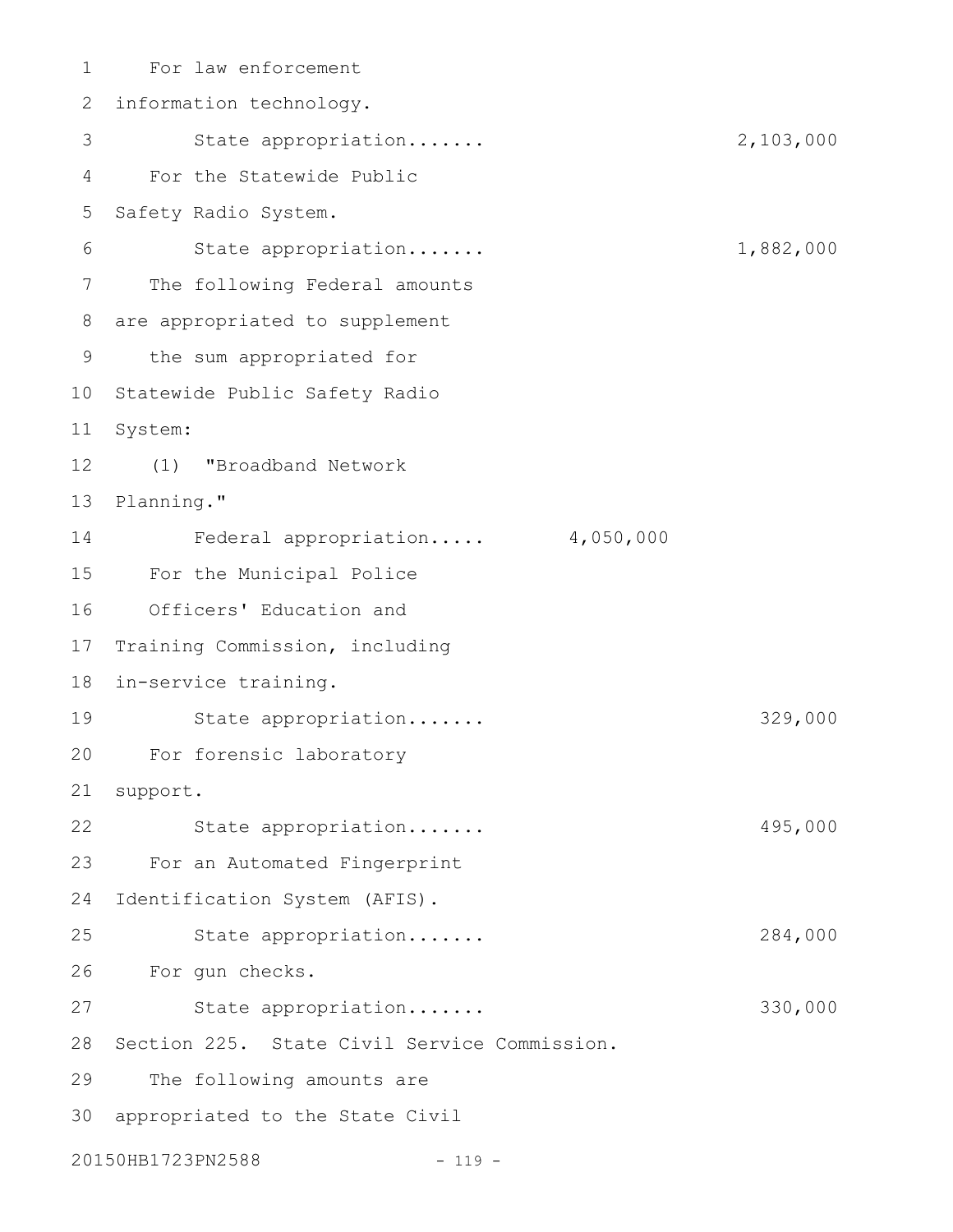Service Commission: Tederal State For the general government operations of the Civil Service Commission. State appropriation....... 1,000 Section 226. Pennsylvania Emergency Management Agency. The following amounts are appropriated to the Pennsylvania 9 Emergency Management Agency: Federal State For general government 10 operations of the Pennsylvania Emergency Management Agency. State appropriation....... 2,952,000 The following Federal amounts are appropriated to supplement the sum appropriated for general government operations: (1) "Civil Preparedness." Federal appropriation..... 21,000,000 (2) "Hazardous Materials Planning and Training." Federal appropriation..... 900,000 For the Office of the State Fire Commissioner. 24 State appropriation....... 672,000 The following Federal amounts 27 are appropriated to supplement 28 the sum appropriated for the 29 Office of the State Fire Commissioner: 3020150HB1723PN2588 - 120 -1 2 3 4 5 6 7 8 11 12 13 14 15 16 17 18 19 20 21 22 23 25 26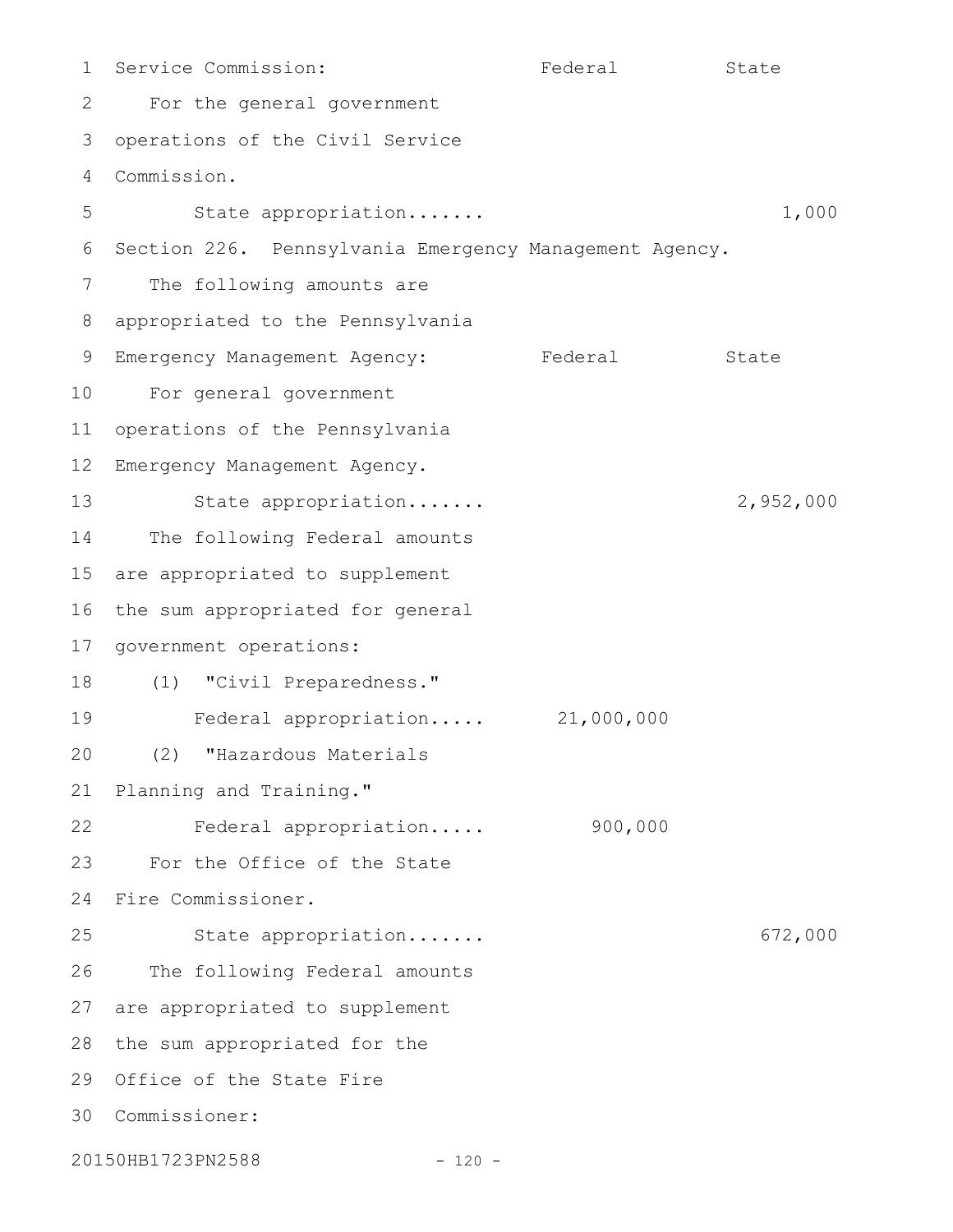(1) "Fire Prevention." 2 Federal appropriation..... 42,000 (2) "Assistance to 3 Firefighters Program." 4 Federal appropriation..... 75,000 For Hurricane Sandy disaster 6 7 relief. 8
State appropriation......
83,000 For firefighters' memorial 9 flags. 10 State appropriation....... 3,000 For Red Cross extended care 12 13 program. 14 State appropriation....... 50,000 For search and rescue 15 16 programs. 17 State appropriation....... 83,000 For local municipal emergency 18 relief. 19 State appropriation....... 1,000,000 21 Section 227. (Reserved). 22 Section 228. State System of Higher Education. 23 The following amounts are 24 appropriated to the State System 25 of Higher Education: Tederal State For the State System of Higher 26 27 Education, including the Chancellor's Office. 28 State appropriation....... 136,208,000 29 Section 229. Pennsylvania Higher Education Assistance Agency. 3020150HB1723PN2588 - 121 -1 5 11 20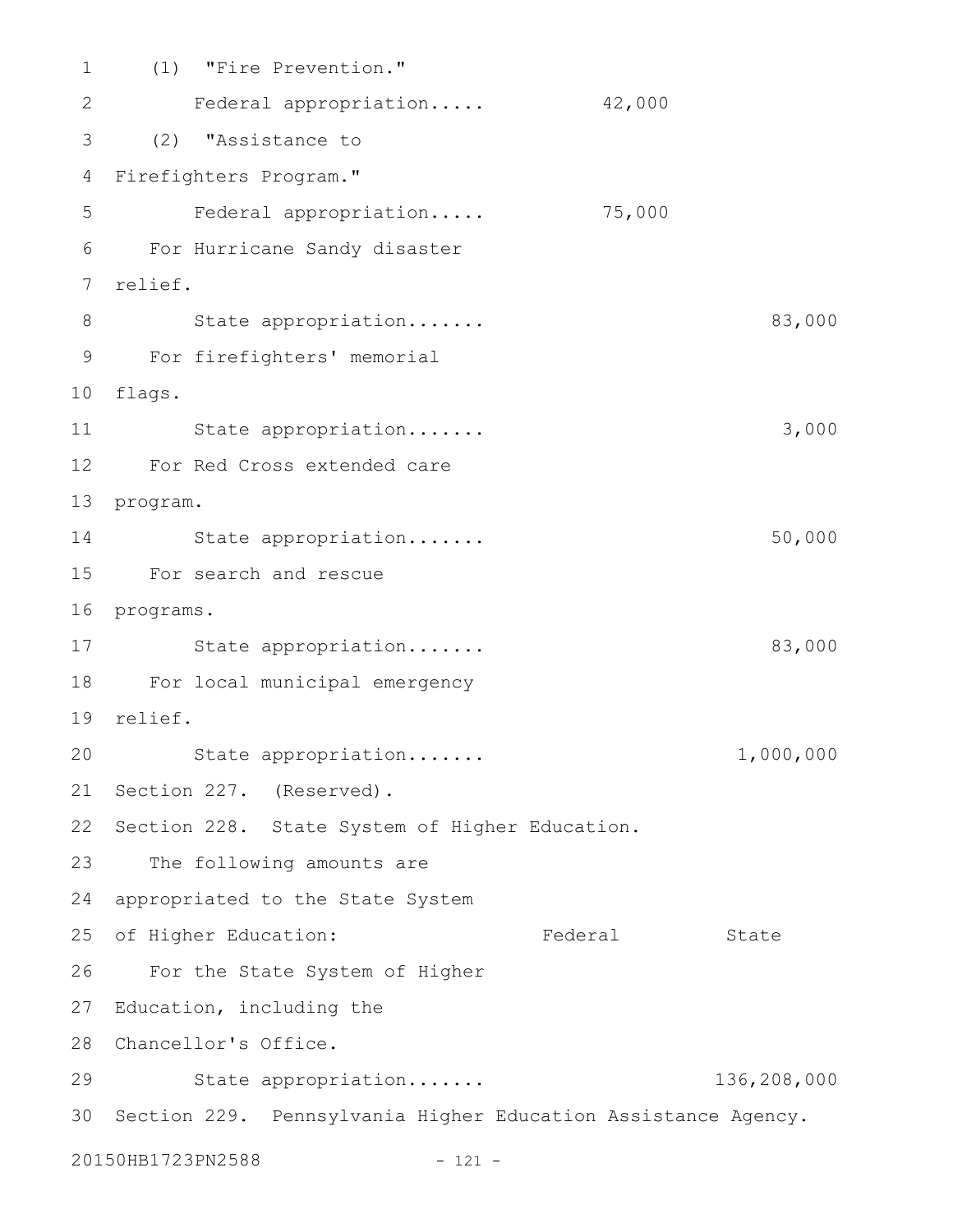The following amounts are 2 appropriated to the Pennsylvania 3 Higher Education Assistance 4 Agency: State Contract Contract Contract Contract Contract Contract Contract Contract Contract Contract Contract Contract Contract Contract Contract Contract Contract Contract Contract Contract Contract Contract Contract For payment of education assistance grants. 6 State appropriation....... 113,813,000 For Pennsylvania Internship 9 program grants. State appropriation....... 116,000 For Ready to Succeed 12 Scholarships. State appropriation....... 1,650,000 For matching payments for 15 student aid funds. State appropriation....... 4,124,000 For institutional assistance 17 18 grants to be allotted by the 19 Pennsylvania Higher Education Assistance Agency. 20 State appropriation....... 8,048,000 For higher education for the 23 disadvantaged. State appropriation....... 741,000 For higher education for blind 26 and deaf students. State appropriation....... 16,000 For the Horace Mann Bond-28 29 Leslie Pinckney Hill Scholarship 30 and for outreach and recruitment 20150HB1723PN2588 - 122 -1 5 7 8 10 11 13 14 16 21 22 24 25 27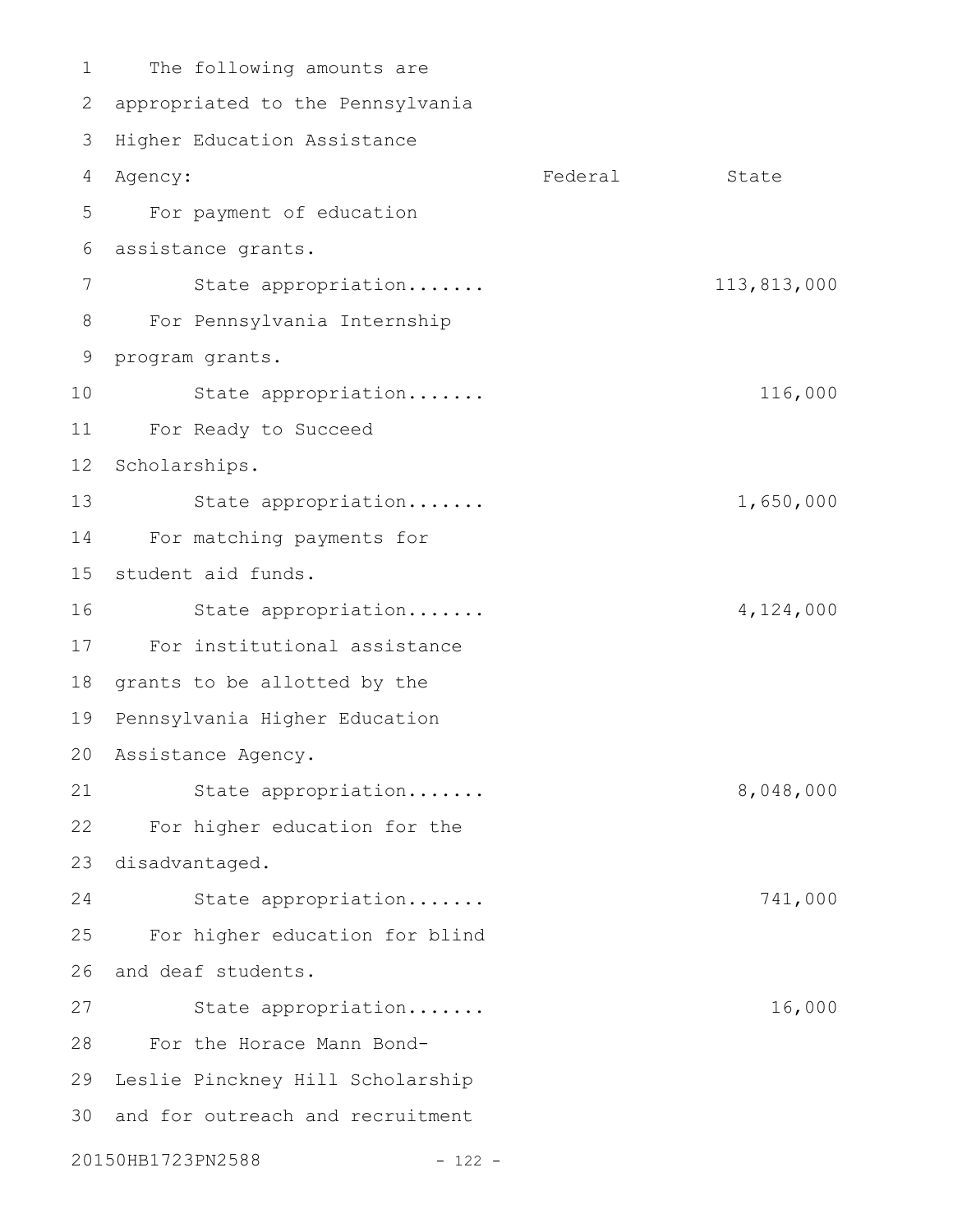1 activities at Lincoln and Cheyney Universities related to the 2 3 scholarship. This appropriation also contains funds for the 4 5 continuation of support to 6 students currently receiving equal opportunity professional education awards. State appropriation....... 176,000 10 For the Cheyney University Keystone Academy. State appropriation....... 503,000 Section 230. Pennsylvania Historical and Museum Commission. The following amounts are appropriated to the Pennsylvania 16 Historical and Museum Commission: Federal State For general government 17 18 operations of the Pennsylvania 19 Historical and Museum Commission. State appropriation....... 6,252,000 The following Federal amounts are appropriated to supplement the sum appropriated for general 24 government operations: (1) "Division of Historic 26 Preservation." Federal appropriation..... 1,231,000 (2) "Surface Mining Review." 28 Federal appropriation..... 195,000 (3) "Environmental Review." 7 8 9 11 12 13 14 15 20 21 22 23 25 27 29 30

20150HB1723PN2588 - 123 -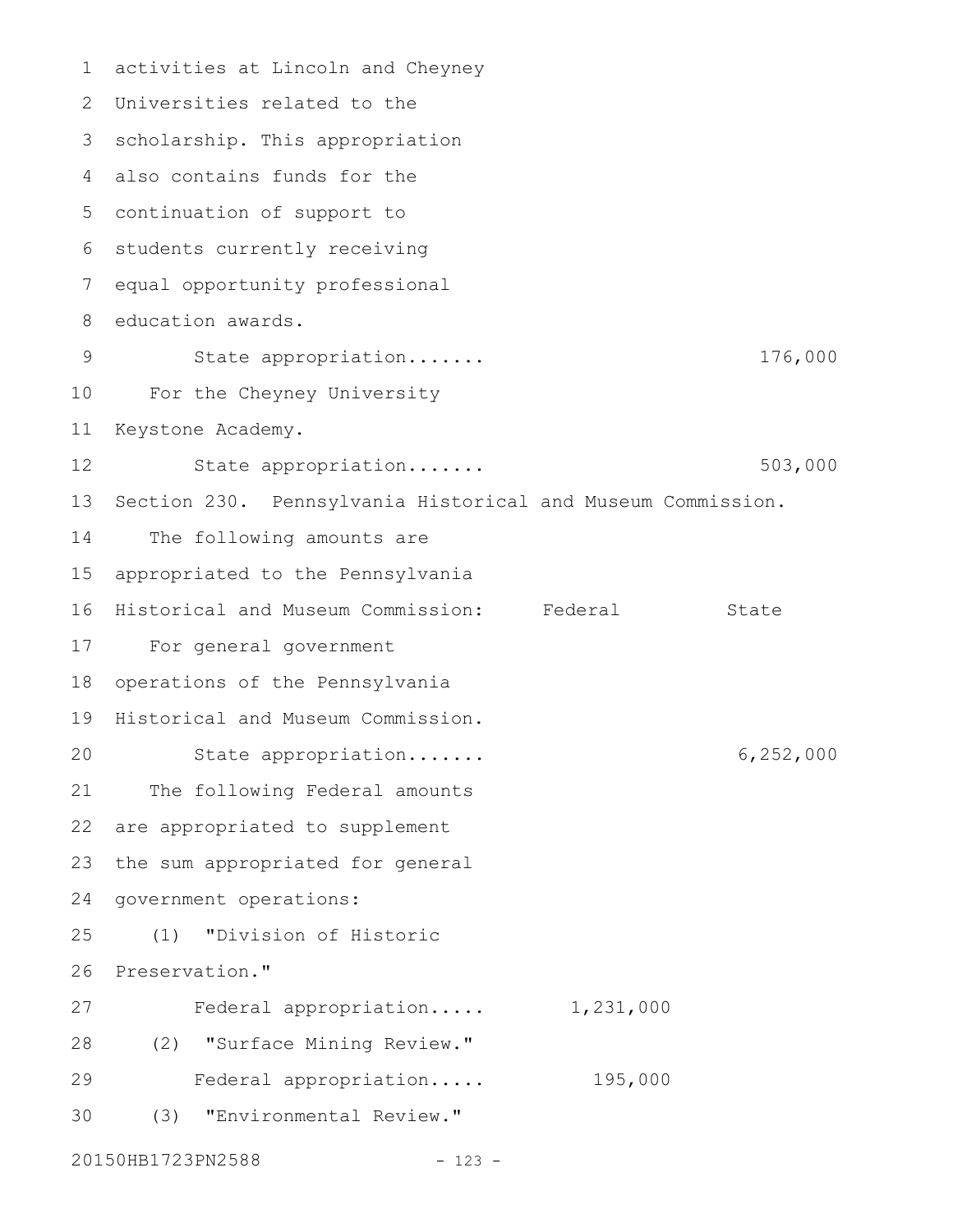Federal appropriation..... 353,000 (4) "Institute of Museum 2 3 Library Services." Federal appropriation..... 150,000 (5) (Reserved). 5 (6) "Coastal Zone 7 Management." Federal appropriation..... 50,000 (7) "Highway Planning and 9 10 Construction." Federal appropriation..... 100,000 (8) "National Endowment for 12 13 the Humanities." Federal appropriation..... 150,000 (9) "National Endowment for 15 16 the Arts." 17 Federal appropriation..... 150,000 (10) "American Battlefield 18 19 Protection Program." Federal appropriation..... 4,300,000 (11) "Historic Property 21 22 Partnerships." 23 Federal appropriation..... 100,000 For cultural and historical 24 25 support. State appropriation....... 660,000 27 Section 231. Pennsylvania Infrastructure Investment Authority. 28 The following amounts are 29 appropriated to the Pennsylvania Infrastructure Investment 301 4 6 8 11 14 20 26

20150HB1723PN2588 - 124 -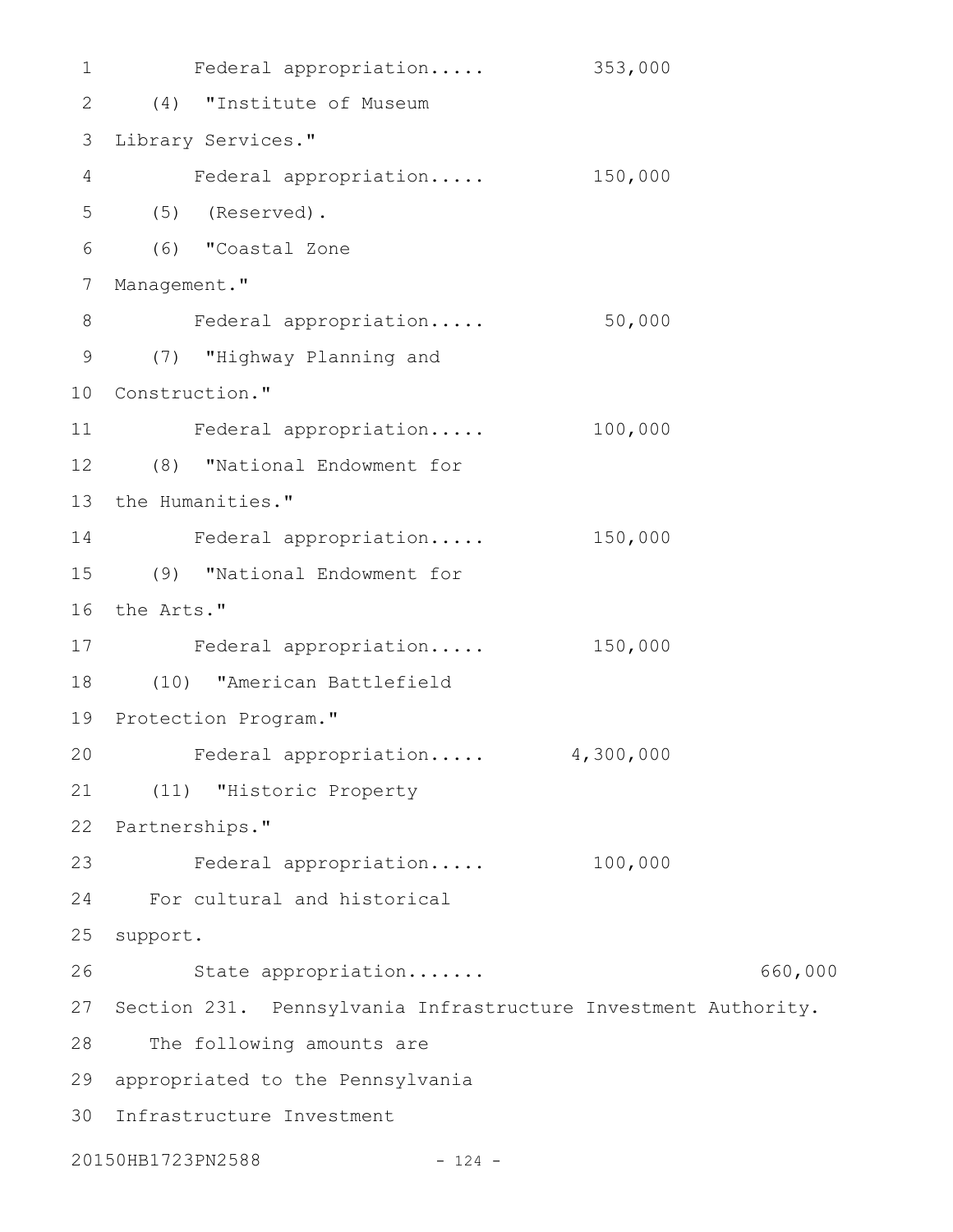Authority: The State State State State State State State The following Federal amounts 3 are appropriated to the Pennsylvania Infrastructure 5 Investment Authority: (1) "Sewage Projects 6 7 Revolving Loan Fund." Federal appropriation..... 150,050,000 (2) "Drinking Water Projects 10 Revolving Loan Fund." Federal appropriation..... 63,282,000 12 Section 232. Environmental Hearing Board. The following amounts are 14 appropriated to the Environmental 15 Hearing Board: The State State State Rederal State For the Environmental Hearing 16 Board. 17 18 State appropriation...... T44,000 19 Section 233. Pennsylvania Board of Probation and Parole. The following amounts are appropriated to the Pennsylvania 22 Board of Probation and Parole: Federal State For general government 23 24 operations of the Board of 25 Probation and Parole. State appropriation....... 44,434,000 27 The following Federal amounts 28 are appropriated to supplement 29 the sum appropriated for general 30 government operations. 1 2 4 8 9 11 13 20 21 26

20150HB1723PN2588 - 125 -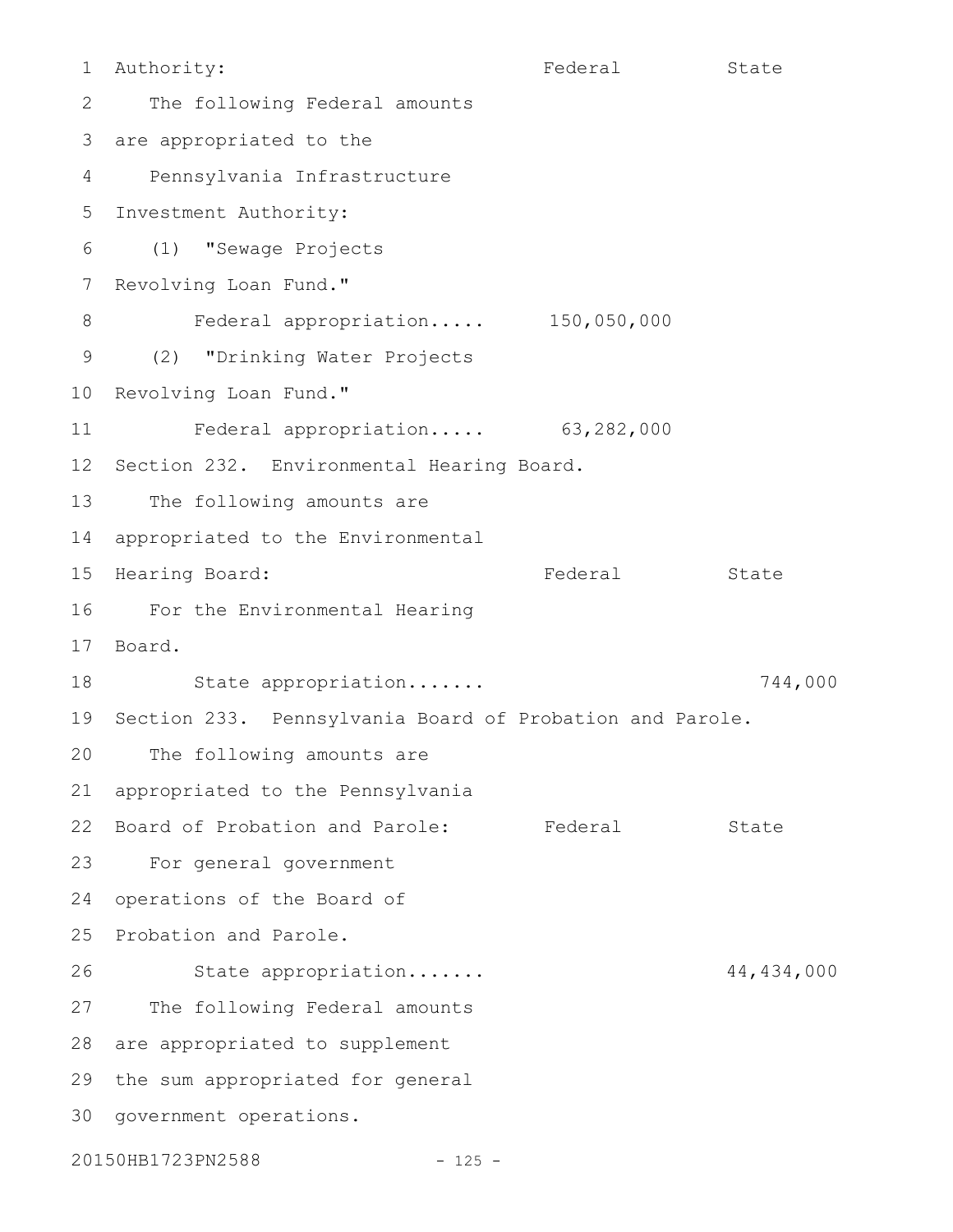(1) "Violence Prediction 2 Model." Federal appropriation..... 86,000 For the State Sexual Offenders Assessment Board. 5 State appropriation....... 1,801,000 For payments for grants-in-aid to counties for providing 8 improved adult probation 9 services. 10 State appropriation....... 5,353,000 12 Section 234. Pennsylvania eHealth Partnership Authority. The following amounts are 14 appropriated to the Pennsylvania 15 eHealth Partnership Authority: Federal State For transfer to the 16 17 Pennsylvania eHealth Partnership Fund. 18 State appropriation....... 611,000 20 Section 235. State Ethics Commission. 21 The following amounts are 22 appropriated to the State Ethics 23 Commission: Tederal State For the general government 25 operations of the State Ethics 26 Commission as allocated by 27 resolution adopted by a majority 28 of the members appointed to the 29 State Ethics Commission. 30 State appropriation...... 690,000 20150HB1723PN2588 - 126 -1 3 4 6 7 11 13 19 24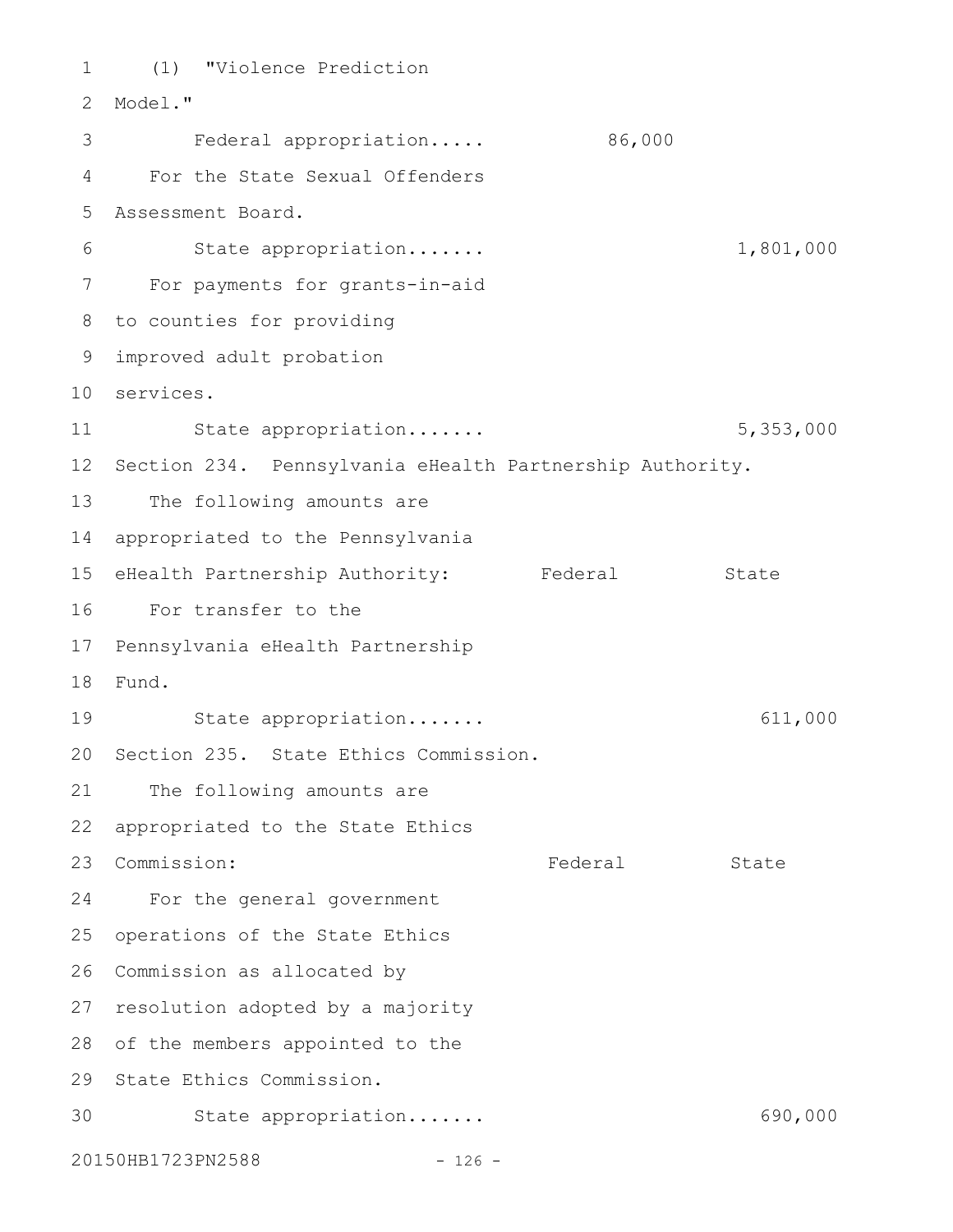Section 236. (Reserved). 2 Section 237. Thaddeus Stevens College of Technology. The following amounts are appropriated to the Thaddeus Stevens College of Technology: Federal State For the Thaddeus Stevens College of Technology. State appropriation....... 4,070,000 SUBPART B JUDICIAL DEPARTMENT Section 241. Supreme Court. The following amounts are appropriated to the Supreme Federal State Court: For the Supreme Court: including the salaries of the 17 Supreme Court justices, for the 18 office of prothonotary and for 19 the library in the Eastern 20 District and Western District, 21 for the office of prothonotary in 22 the Middle District, for criers, 23 tipstaves, official stenographers, court officers and the law secretary of the Chief 26 Justice in Eastern, Middle and 27 Western Districts, home office 28 expenses and workers' compensation insurance premiums 29 30 for all Supreme Court employees 20150HB1723PN2588 - 127 -1 3 4 5 6 7 8 9 10 11 12 13 14 15 16 24 25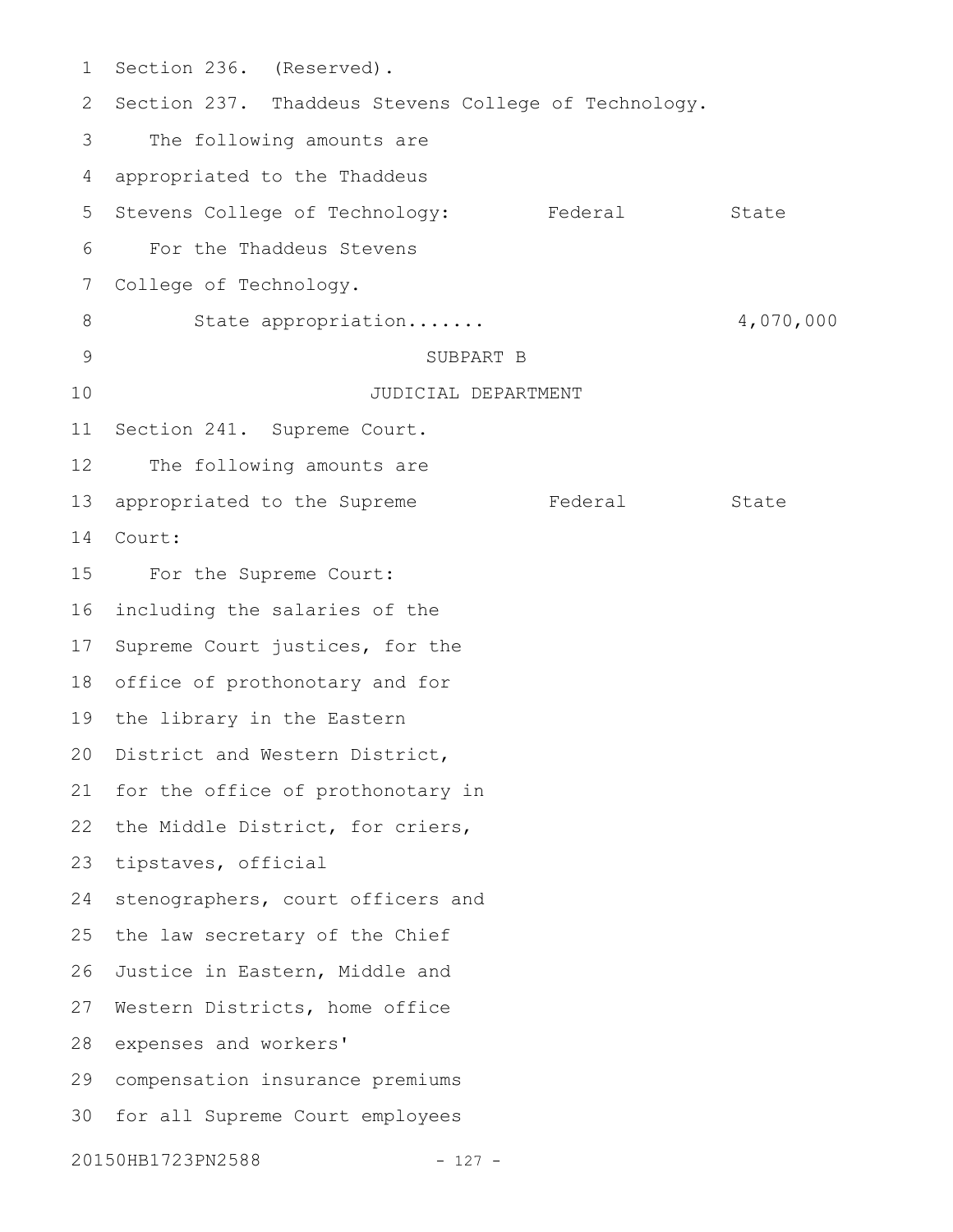not funded by other 1 2 appropriations, for the office of 3 State reporters, including the 4 salaries and compensation of 5 employees, including the fees for prothonotaries of the Supreme 6 7 Court of the Eastern, Middle and Western Districts on assignment 8 9 to judges to counties other than 10 their own, and further including 11 assessments for the National 12 Center of State Courts. State appropriation....... 4,500,000 For vouchered expenses for justices. State appropriation....... 39,000 For judicial center 18 operations. State appropriation....... 223,000 For the judicial council for the unified judicial system. State appropriation....... 47,000 For district court administrators for the unified judicial system. State appropriation....... 5,701,000 For the Interbranch 28 Commission. State appropriation....... 102,000 For court management education 20150HB1723PN2588 - 128 -13 14 15 16 17 19 20 21 22 23 24 25 26 27 29 30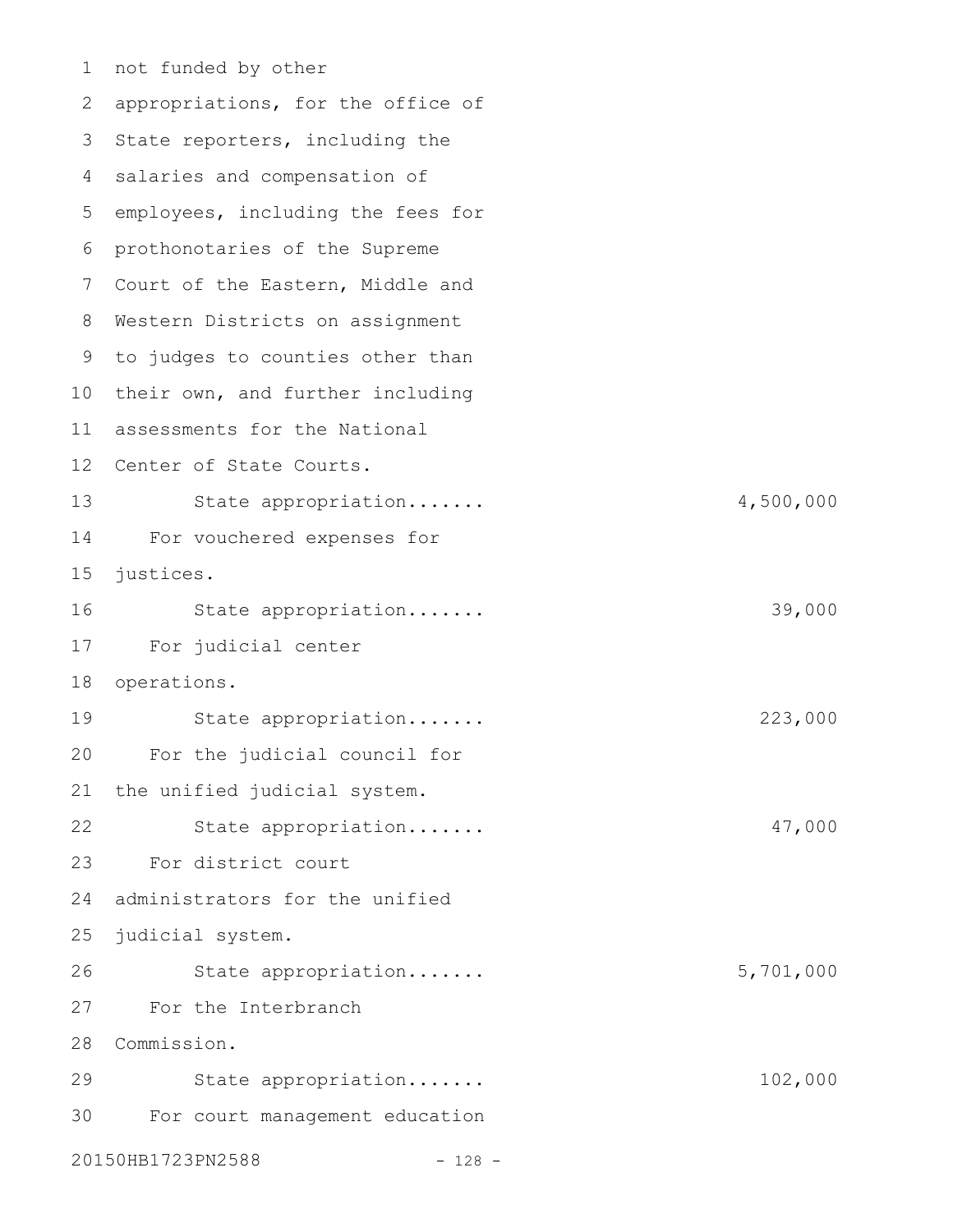1 for the unified judicial system. State appropriation....... 24,000 For Rules Committees. 3 State appropriation....... 492,000 5 For the Court Administrator, including the expenses of the 6 Judicial Council of Pennsylvania 7 8 and the District Justice 9 Administrator. State appropriation....... 3,284,000 11 The following Federal amounts 12 are appropriated to supplement 13 the sum appropriated for the Court Administrator: 14 (1) "Court Improvement 15 16 Project." 17 Federal appropriation..... 1,130,000 (2) "Veterans Court Process 18 Evaluation." 19 Federal appropriation..... 197,000 (3) "PA Weighted Caseload 21 22 Project." 23 Federal appropriation..... 80,000 24 For the Integrated Criminal 25 Justice System. State appropriation....... 783,000 27 For the unified judicial 28 system security program. 29 State appropriation....... 661,000 30 Section 242. Superior Court. 20150HB1723PN2588 - 129 -2 4 10 20 26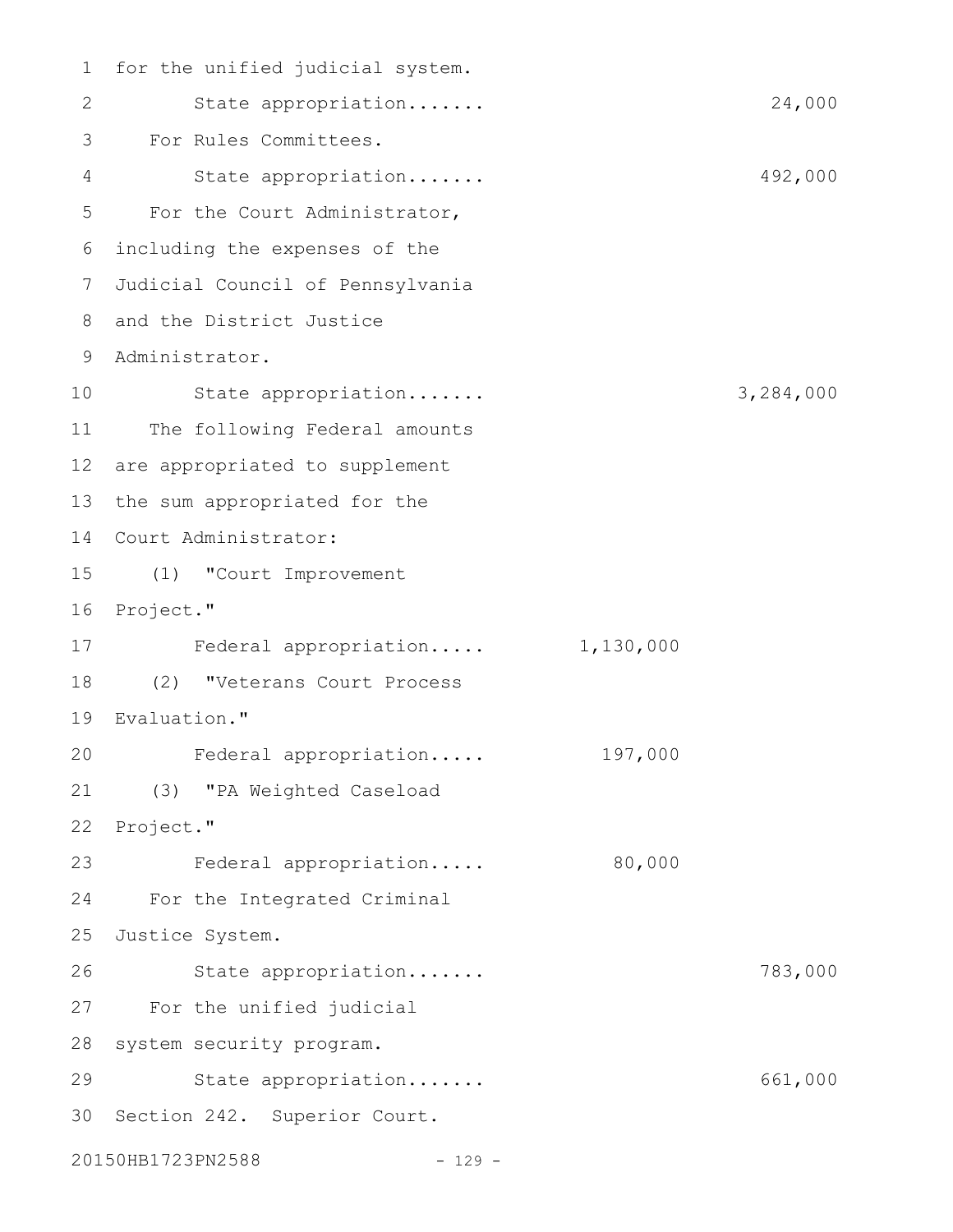The following amounts are appropriated to the Superior Court: Court: Engine State State State State State State State State State State State State State State State For the salaries and expenses of the Superior Court: including 6 the salary of the Superior Court judges, for panelization of judges program, for criers, 9 tipstaves, official 10 stenographers, home office expenses, court officers and law secretary of the president judge and workers' compensation insurance premiums for all employees of the Superior Court, for the prothonotary's office in the Philadelphia District, including salaries and 19 compensation for employees, 20 including the expenses of dockets, stationery, supplies, books for the library and other costs of the Superior Court and its offices. 24 State appropriation....... 8,918,000 For vouchered expenses for active judges. State appropriation....... 61,000 29 Section 243. Commonwealth Court. The following amounts are 20150HB1723PN2588 - 130 -1 2 3 4 5 7 8 11 12 13 14 15 16 17 18 21 22 23 25 26 27 28 30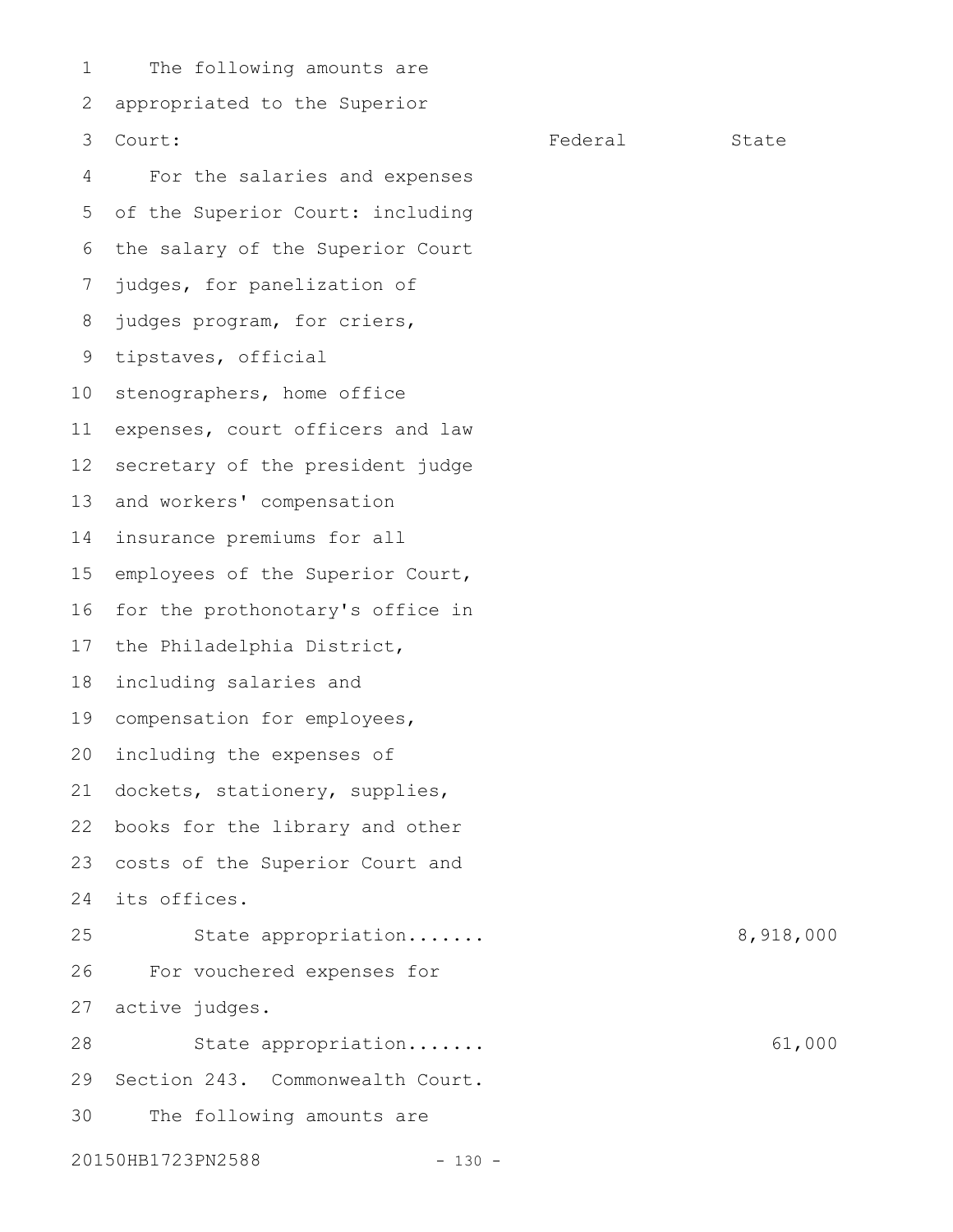appropriated to the Commonwealth Federal State For the salaries of judges, for the salaries and expenses of employees and for home office expenses. State appropriation....... 5,413,000 For vouchered expenses for active judges. 9 State appropriation....... 44,000 Section 244. Courts of common pleas. The following amounts are appropriated to the courts of 14 common pleas: Tederal Federal State For the courts of common pleas: including the salaries and 17 expenses of judges, including the 18 expenses of traveling judges, 19 including the mileage in divided 20 judicial districts, and the payment of a per diem salary, mileage and miscellaneous expenses 23 to active visiting judges for the 24 performance of their official duties. 25 State appropriation....... 33,210,000 For senior judges of the courts 28 of common pleas. State appropriation....... 1,226,000 For common pleas judicial 20150HB1723PN2588 - 131 -1 2 Court: 3 4 5 6 7 8 10 11 12 13 15 16 21 22 26 27 29 30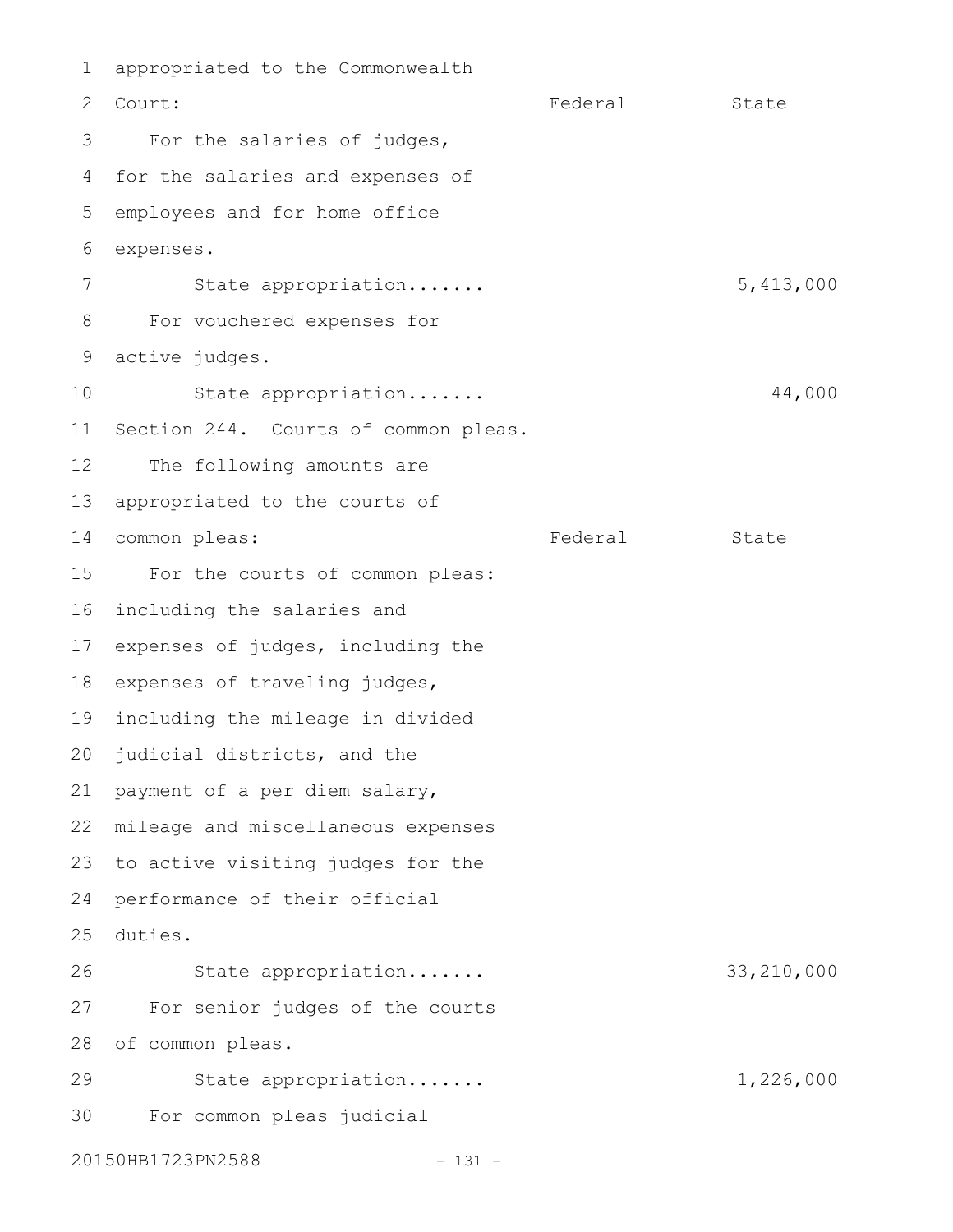education. 1

State appropriation....... 376,000 For the Ethics Committee. State appropriation....... 19,000 For problem solving courts. State appropriation....... 34,000 Section 245. Community courts - magisterial district judges. The following amounts are appropriated to the community 9 10 courts and magisterial district Federal State For the salaries and expenses 12 of community court judges and magisterial district judges. State appropriation....... 24,262,000 For magisterial district 16 17 judges' education. State appropriation....... 221,000 19 Section 246. (Reserved). 20 Section 247. Philadelphia Municipal Court. The following amounts are appropriated to the Philadelphia Municipal Court: Tederal State For the salaries and expenses of judges and hearing officers, 26 including the traffic division. State appropriation....... 2,263,000 28 Section 248. Judicial Conduct Board. The following amounts are 30 appropriated to the Judicial 20150HB1723PN2588 - 132 -2 3 4 5 6 7 8 11 judges: 13 14 15 18 21 22 23 24 25 27 29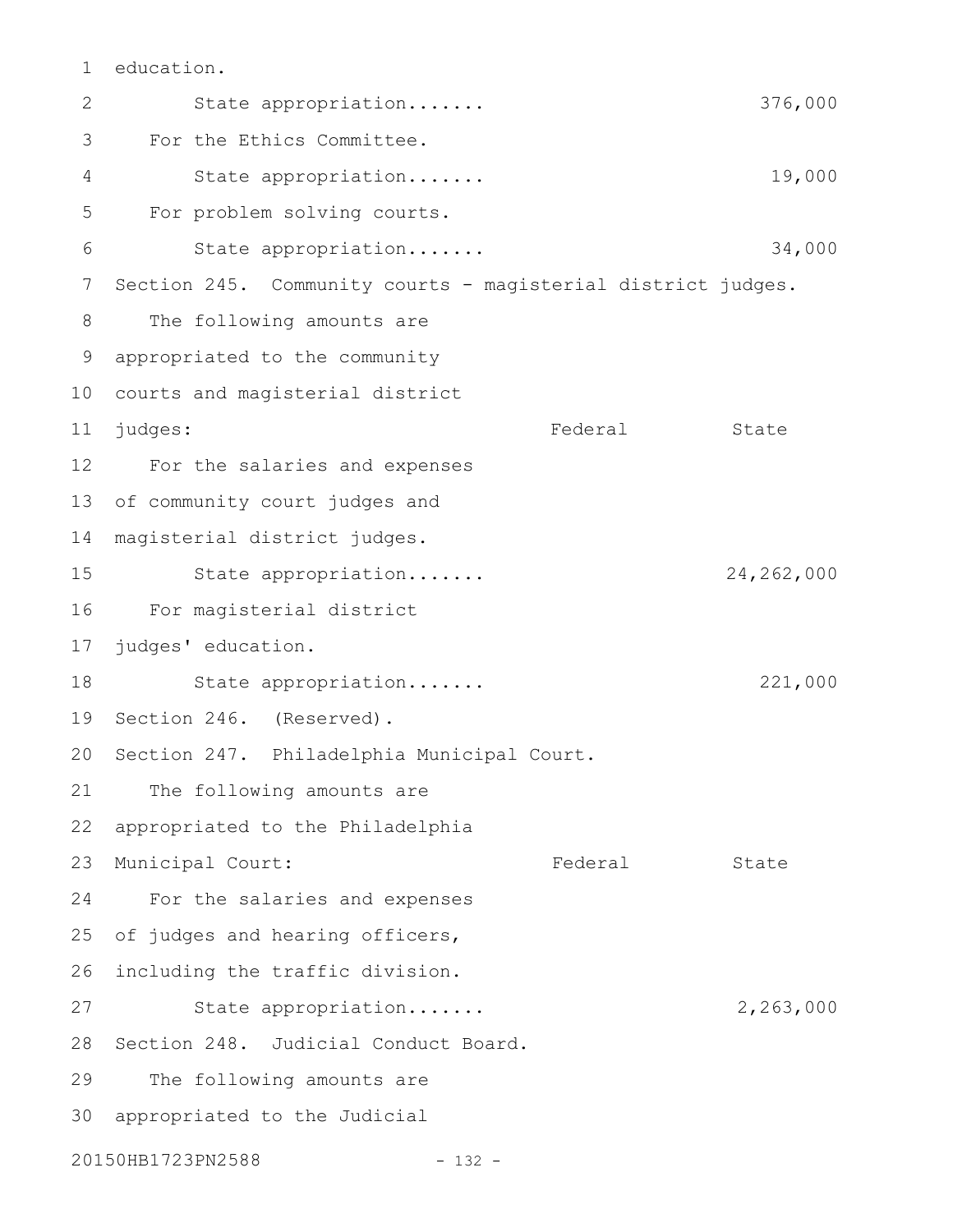Conduct Board: Tederal State State For salaries and expenses of 3 the Judicial Conduct Board. State appropriation....... 520,000 5 Section 249. Court of Judicial Discipline. The following amounts are appropriated to the Court of 8 Judicial Discipline: Tederal State For salaries and expenses of 10 the Court of Judicial Discipline. State appropriation....... 154,000 12 Section 250. Juror cost reimbursement. The following amounts are 14 appropriated for juror cost 15 reimbursement: Tederal Federal State 16 For juror cost reimbursement. State appropriation....... 369,000 18 Section 251. County court reimbursement. The following amounts are 20 appropriated for court costs: Federal State For payment to counties as 22 reimbursement for costs incurred 23 by counties in the administration 24 and operation of courts of common 25 pleas during calendar year 2013. State appropriation....... 11,354,000 For senior judge operational 27 28 support grants. State appropriation....... 454,000 SUBPART C 20150HB1723PN2588 - 133 -1 2 4 6 7 9 11 13 17 19 21 26 29 30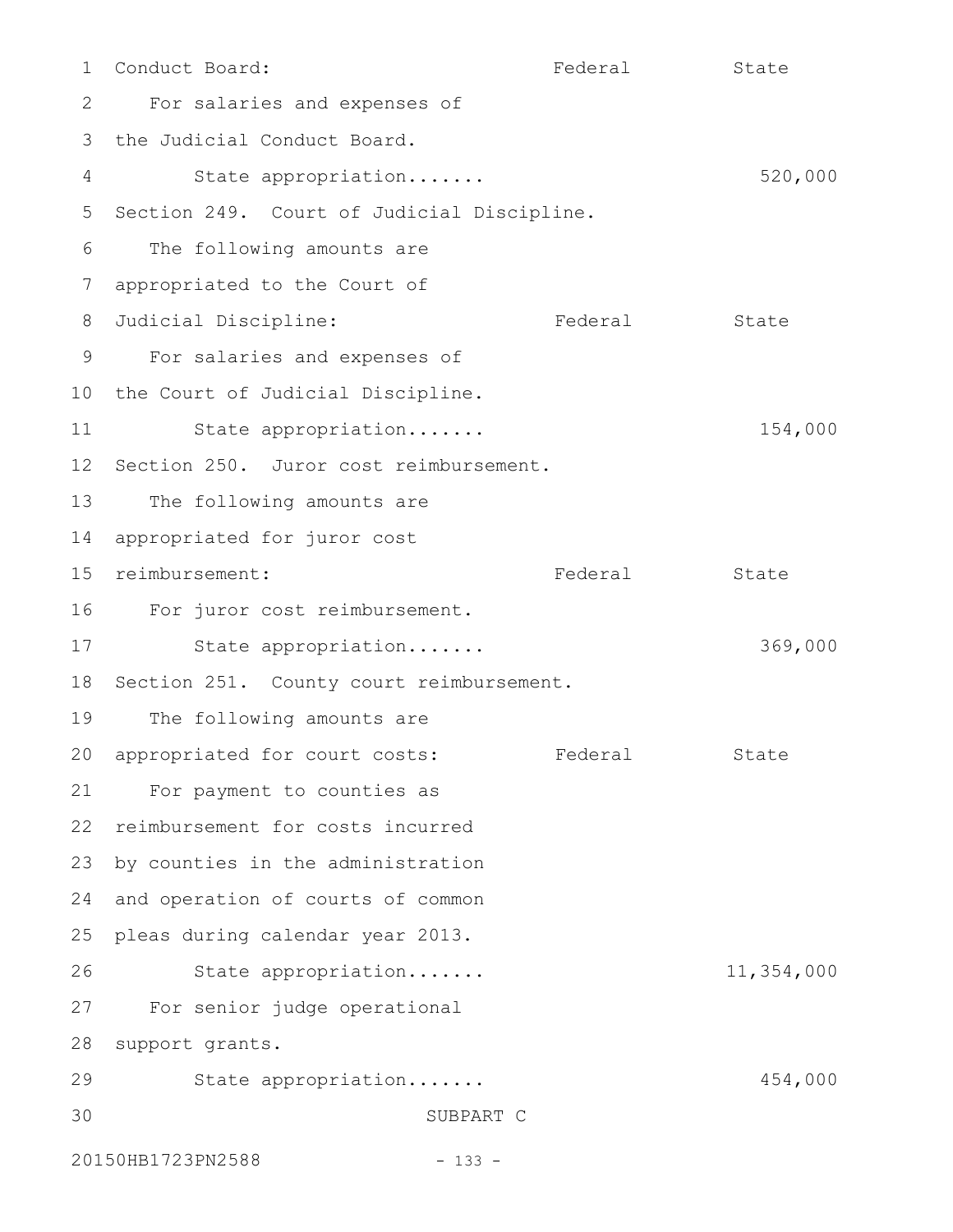| 1               | GENERAL ASSEMBLY                   |         |           |
|-----------------|------------------------------------|---------|-----------|
| 2               | Section 261. Senate.               |         |           |
| 3               | The following amounts are          |         |           |
| 4               | appropriated to the Senate:        | Federal | State     |
| 5               | For the salaries, wages and all    |         |           |
| 6               | necessary expenses for the         |         |           |
| 7               | following purposes:                |         |           |
| 8               | Salaries of Senators.              |         |           |
| 9               | State appropriation                |         | 2,430,000 |
| 10              | Salaries, wages and all            |         |           |
| 11              | necessary expenses of the          |         |           |
| 12 <sup>°</sup> | President of the Senate.           |         |           |
| 13              | State appropriation                |         | 102,000   |
| 14              | Salaries, wages and other          |         |           |
| 15              | personnel expenses of employees of |         |           |
| 16              | the Chief Clerk and all necessary  |         |           |
| 17              | expenditures to be allocated and   |         |           |
| 18              | disbursed at the direction of the  |         |           |
| 19              | President pro tempore.             |         |           |
| 20              | State appropriation                |         | 859,000   |
| 21              | Salaries, wages and other          |         |           |
| 22              | personnel expenses of employees of |         |           |
| 23              | the Senate and expenses of the     |         |           |
| 24              | office of the President pro        |         |           |
| 25              | tempore, including member lodging  |         |           |
| 26              | rental, to be disbursed at the     |         |           |
| 27              | direction of the President pro     |         |           |
| 28              | tempore.                           |         |           |
| 29              | State appropriation                |         | 3,603,000 |
| 30              | Incidental expenses for payment    |         |           |
|                 | 20150HB1723PN2588<br>$-134 -$      |         |           |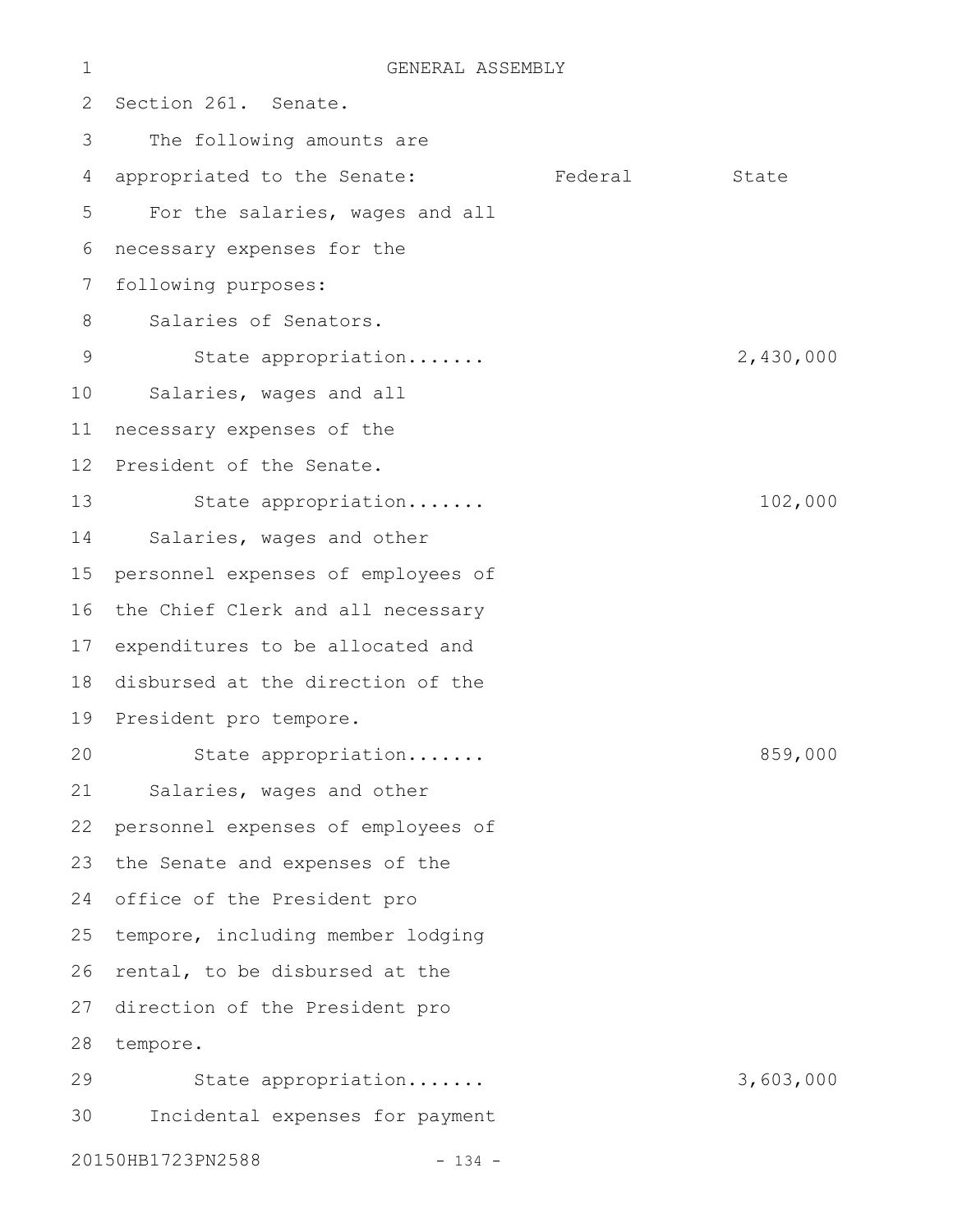of salaries, wages, other personnel expenses, maintenance and other expenses of the Senate. State appropriation....... 904,000 The above appropriations for incidental expenses shall be paid prior to the payment of such expenses on warrant of the State Treasurer in favor of the Chief Clerk upon the presentation of requisitions for the same provided that the total amount of requisitions for advancements, less the total amount of expenditures made as certified by such officer to the State Treasurer, shall not exceed the amount of the bond of the officer having control of the disbursement from the funds advanced. Miscellaneous expenses: Mileage and expenses, Senators: In addition to the annual allocation for expenses authorized by law for each member of the Senate, each member shall receive an annual allocation in an amount 28 established by the Senate Committee on Management Operations for actual expenses incurred for 20150HB1723PN2588 - 135 -1 2 3 4 5 6 7 8 9 10 11 12 13 14 15 16 17 18 19 20 21 22 23 24 25 26 27 29 30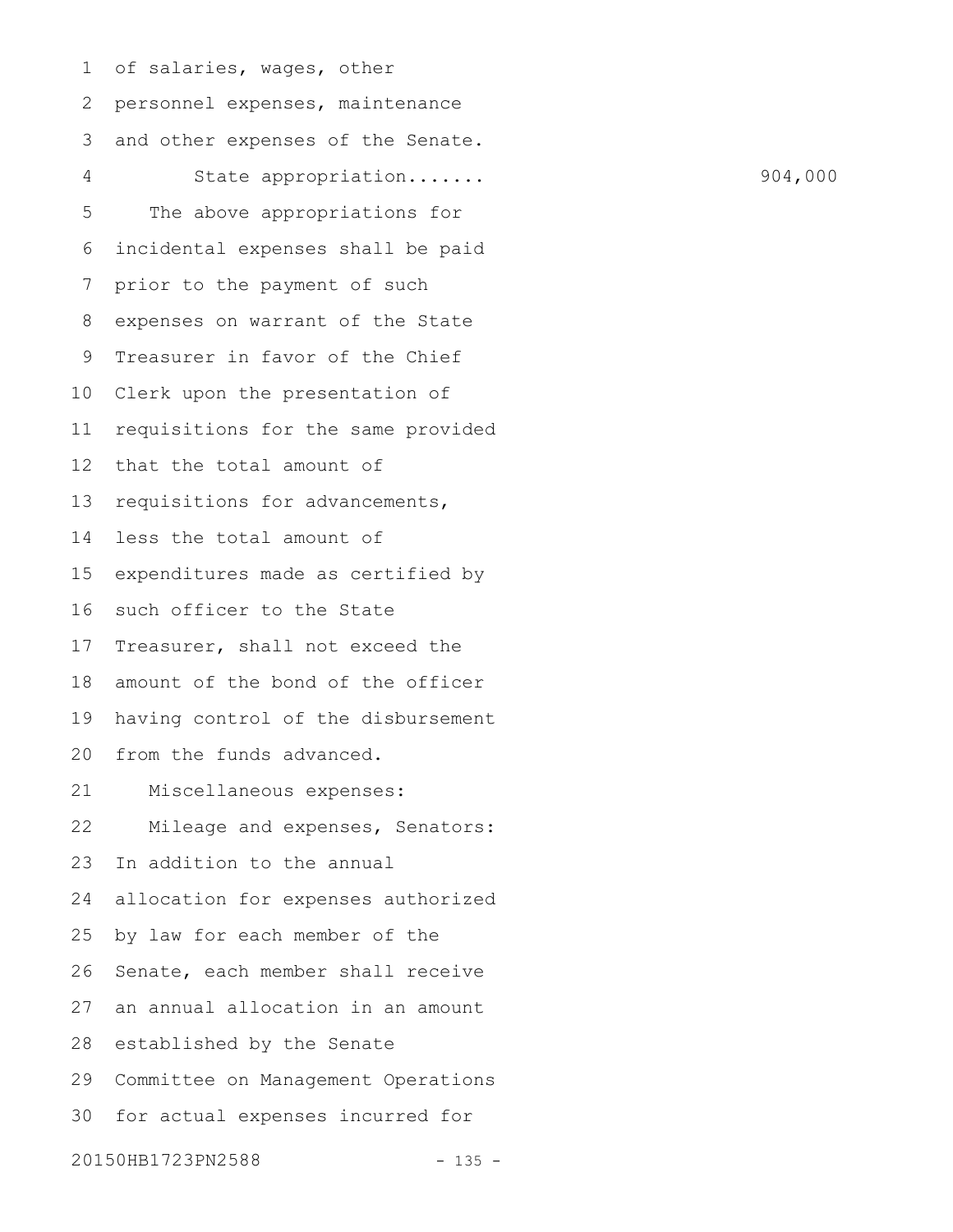lodging and meals while away from 2 home on official legislative business, official postage and all other expenses incidental to legislative duties as provided for in the Financial Operating Rules of the Senate. Upon presentation of requisitions by the Chief Clerk for such expenses, such requisitions shall be paid on warrant of the State Treasurer directly to and in favor of the persons designated in such requisitions as entitled to receive such payments. State appropriation....... 419,000 Legislative purchasing and expenses: For furniture, technology improvements, restorations, security enhancements, North Office Building modernization, equipment, renovations, personnel expenses and other expenses. State appropriation....... 2,272,000 Upon presentation of requisitions by the Chief Clerk against the appropriations for legislative purchasing and expenses, such shall be paid on 20150HB1723PN2588 - 136 -1 3 4 5 6 7 8 9 10 11 12 13 14 15 16 17 18 19 20 21 22 23 24 25 26 27 28 29 30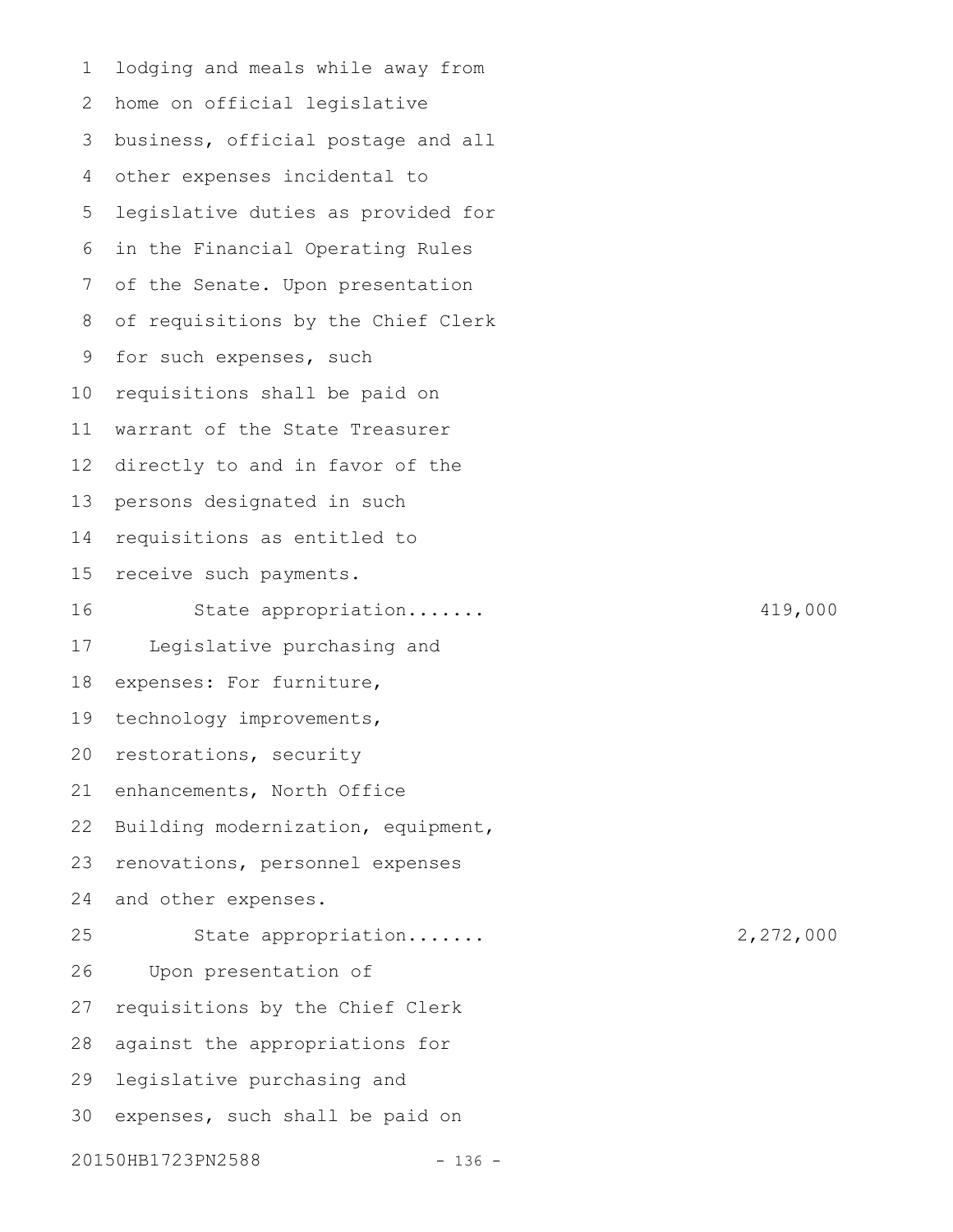warrant of the State Treasurer directly to and in favor of the persons designated in such requisitions as entitled to receive such payments. Expenses of the Committee on Appropriations (R) and the Committee on Appropriations (D): For investigating schools, colleges, universities, correctional institutions, mental hospitals, medical and surgical hospitals, homes and other institutions and agencies supported, in whole or in part, by appropriations from the State Treasury in analyzing reports, expenditures and the general operation and administration of the institutions and agencies, in examining and analyzing requests of the same and of the various departments, boards and commissions of the Commonwealth, and for the collection of data from other states, attending seminars and conferences and in cooperating and exchanging information with legislative budget and financial committees of 20150HB1723PN2588 - 137 -1 2 3 4 5 6 7 8 9 10 11 12 13 14 15 16 17 18 19 20 21 22 23 24 25 26 27 28 29 30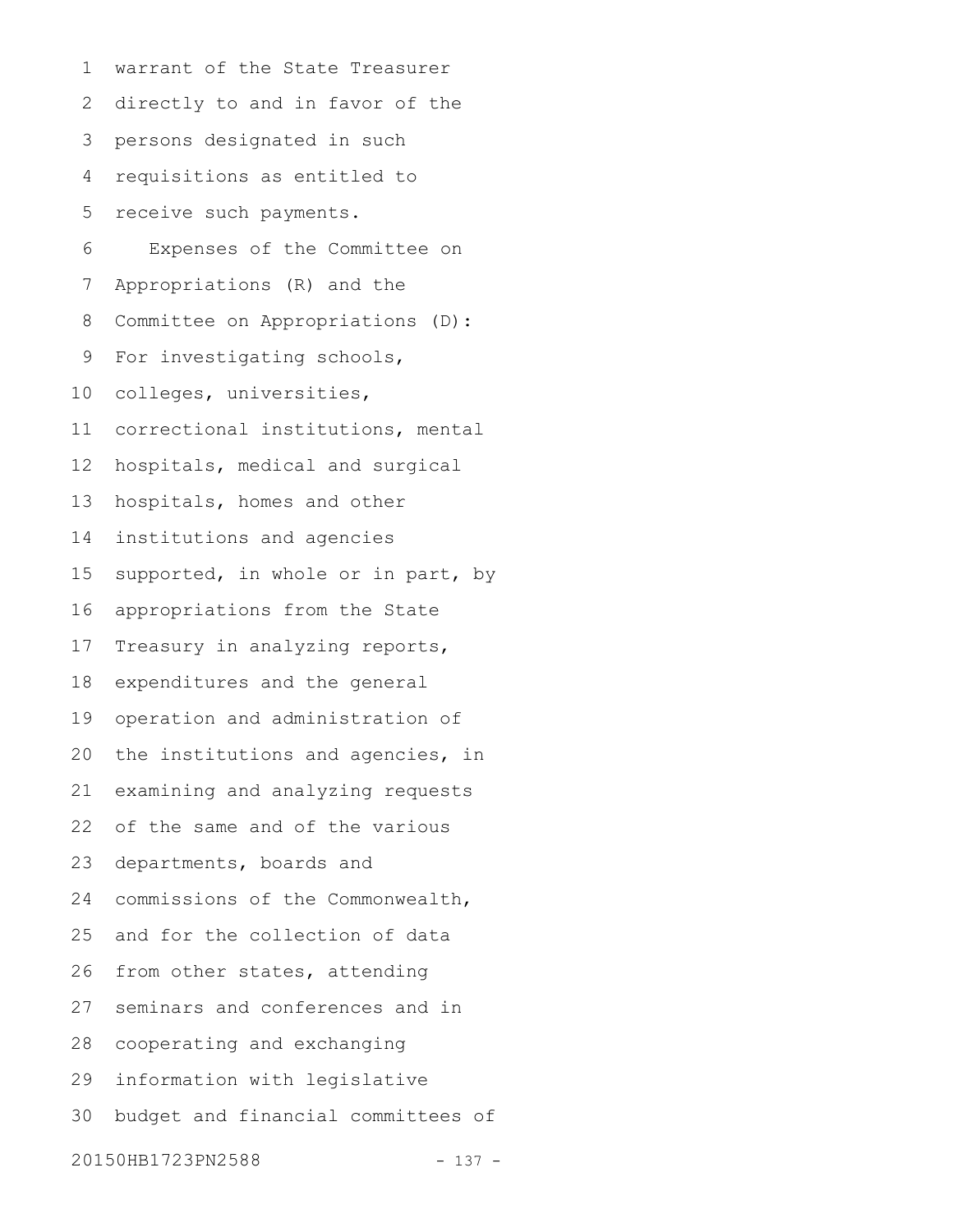other states, and for the necessary travel expenses, and all other expenses deemed necessary by the chairman (R) or the chairman (D), as appropriate, or for salary, wages and other personnel expenses deemed appropriate by the respective caucus staff administrator in compiling data and information connected with the work of the Senate in compiling comparative costs and other fiscal data and information for the use of the committee and the Senate during legislative sessions and during the interim between legislative sessions to the discharge of such duties. The committee, upon authorization of the majority chairman, shall have the authority to examine and inspect all properties, equipment, facilities, files, records and accounts of any State office, department, institution, board, committee, commission or agency or any institution or agency supported, in whole or in part, by appropriation from the State Treasury and to administer oaths. 20150HB1723PN2588 - 138 -1 2 3 4 5 6 7 8 9 10 11 12 13 14 15 16 17 18 19 20 21 22 23 24 25 26 27 28 29 30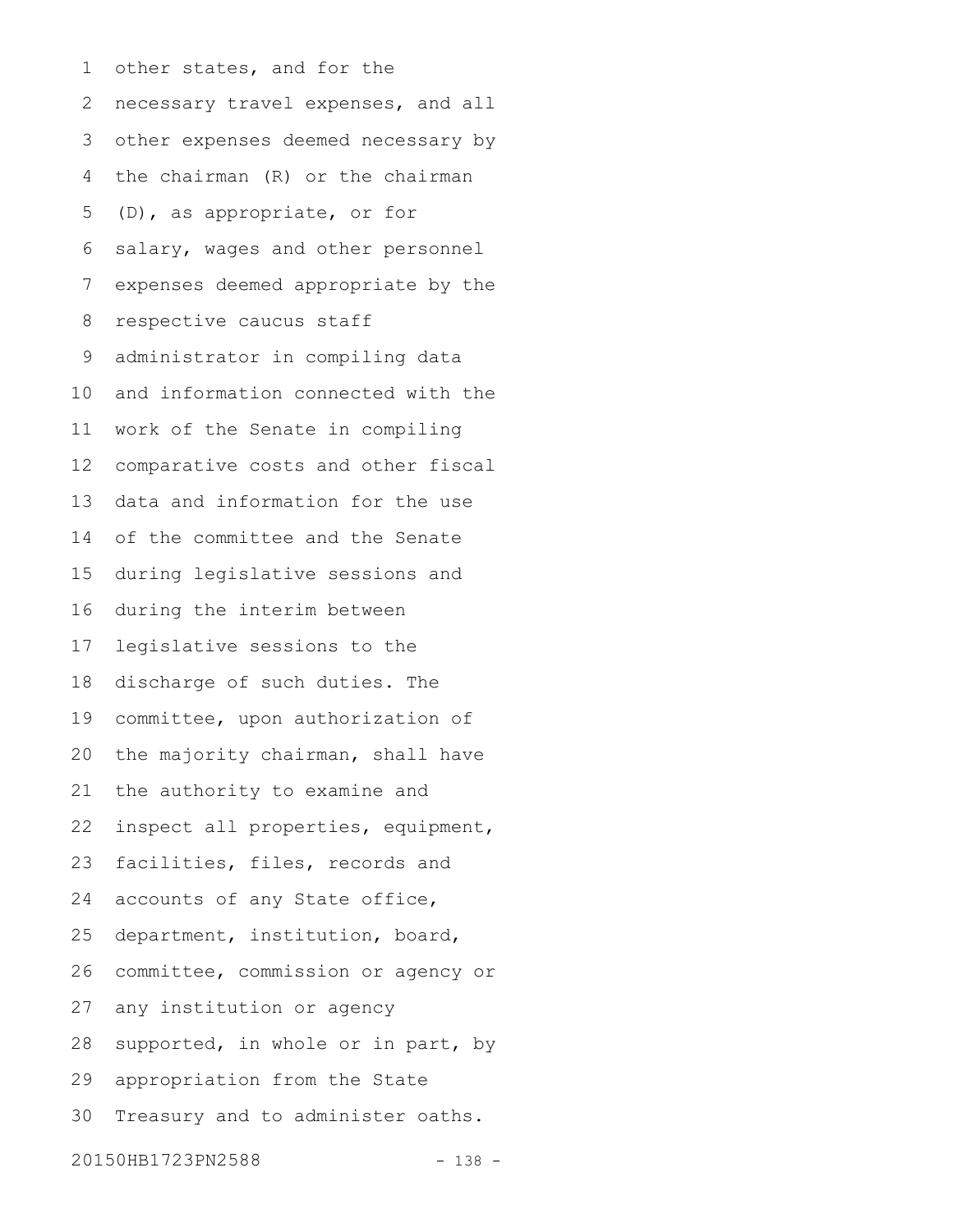The Committee on Appropriations may issue subpoenas under the hand and seal of the majority chairman to compel the attendance of witnesses and the production of any papers, books, accounts, documents and testimony touching matters properly being inquired into by the committee and to cause the deposition of witnesses either residing within or without the State to be taken in the manner prescribed by law for taking depositions in civil actions. Upon presentation of requisitions by the Chief Clerk for such expenses, such shall be paid on warrant of the State Treasurer directly to and in favor of the persons designated in such requisition as entitled to receive such compensation or expenses. The sum appropriated shall be divided equally by the State Treasurer and shall be deposited in separate accounts for the Committee on Appropriations (R) and the Committee on Appropriations (D). State appropriation....... 845,000 Caucus Operations Account (R) 1 2 3 4 5 6 7 8 9 10 11 12 13 14 15 16 17 18 19 20 21 22 23 24 25 26 27 28 29 30

20150HB1723PN2588 - 139 -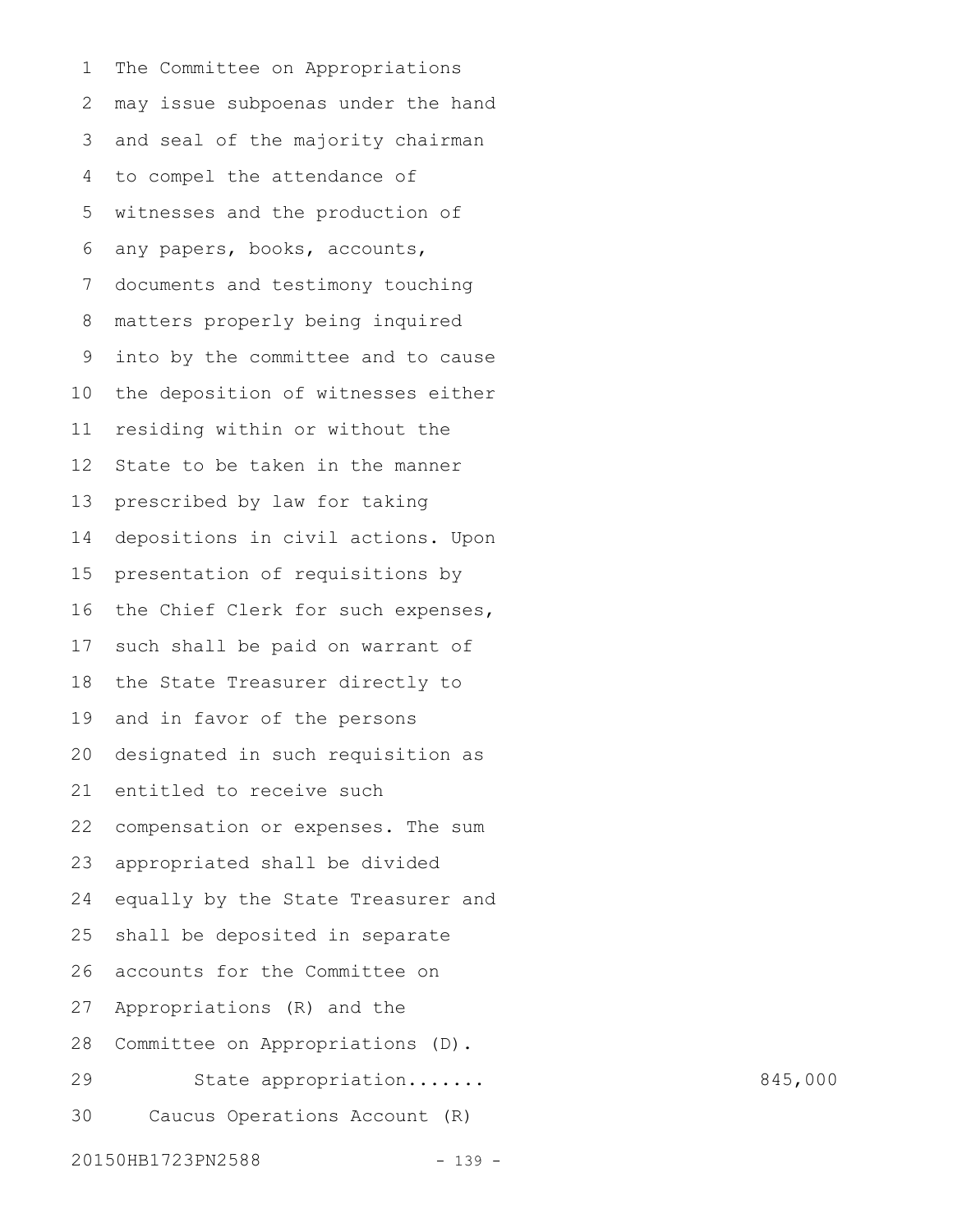and the Caucus Operations Account (D): For payment of salaries, wages and all other incidental expenses incurred in hiring personnel and staff for services which, in the opinion of the Floor Leader (R) or the Floor Leader (D) as may be appropriate, may be required or arise during legislative sessions and during the interim between legislative sessions and for the payment of all other expenses, including member lodging rental, related to the performance of Senate duties and responsibilities. Upon presentation of requisitions by the Chief Clerk, such shall be paid on warrant of the State Treasurer directly to and in favor of the persons designated in such requisition as entitled to receive such compensation or expenses. The entire sum appropriated shall be divided by the State Treasurer in amounts to be determined by a unanimous vote of the Executive Committee of the Senate Committee on Management Operations or in the absence of a unanimous vote of the 20150HB1723PN2588 - 140 -1 2 3 4 5 6 7 8 9 10 11 12 13 14 15 16 17 18 19 20 21 22 23 24 25 26 27 28 29 30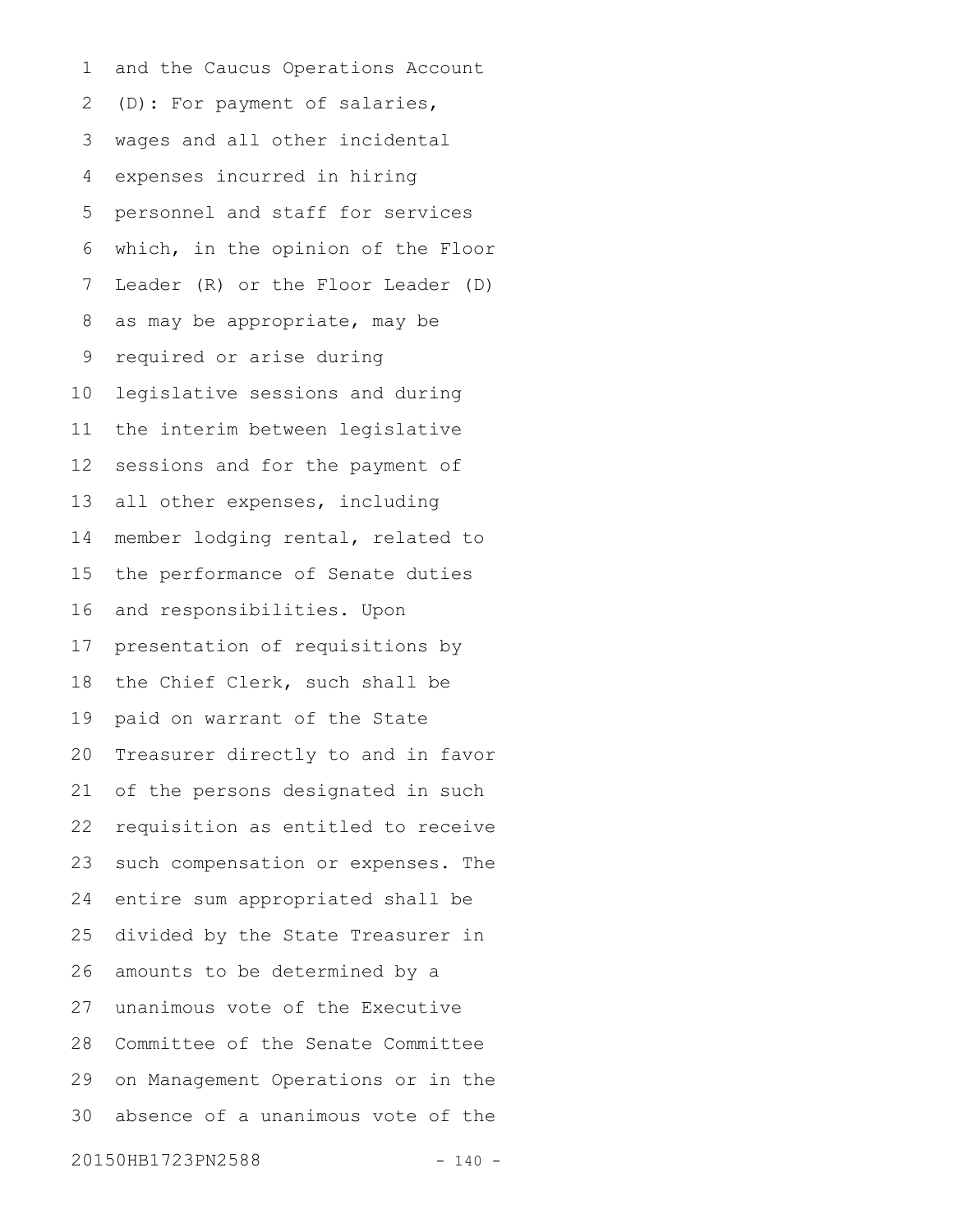Executive Committee then by a majority vote of the Senate Committee on Management Operations and such amounts shall be deposited into the Caucus Operations (R) and Caucus Operations (D) Accounts. State appropriation....... 20,230,000 All appropriations made in this act or in any other fiscal year to any account of the minority caucus of the Senate remaining unexpended and unencumbered on the effective date of this part may be transferred by the Committee on Management Operations, by a vote of two-thirds of its members, in its discretion to such Senate accounts as the committee deems necessary. All other appropriations made in this act or any other fiscal year to any other account of the Senate remaining unexpended and unencumbered on the effective date of this part may be transferred by the Committee on Managements Operations, by a majority vote of its members. Such power to transfer appropriations shall be limited to the 2014-2015 20150HB1723PN2588 - 141 -1 2 3 4 5 6 7 8 9 10 11 12 13 14 15 16 17 18 19 20 21 22 23 24 25 26 27 28 29 30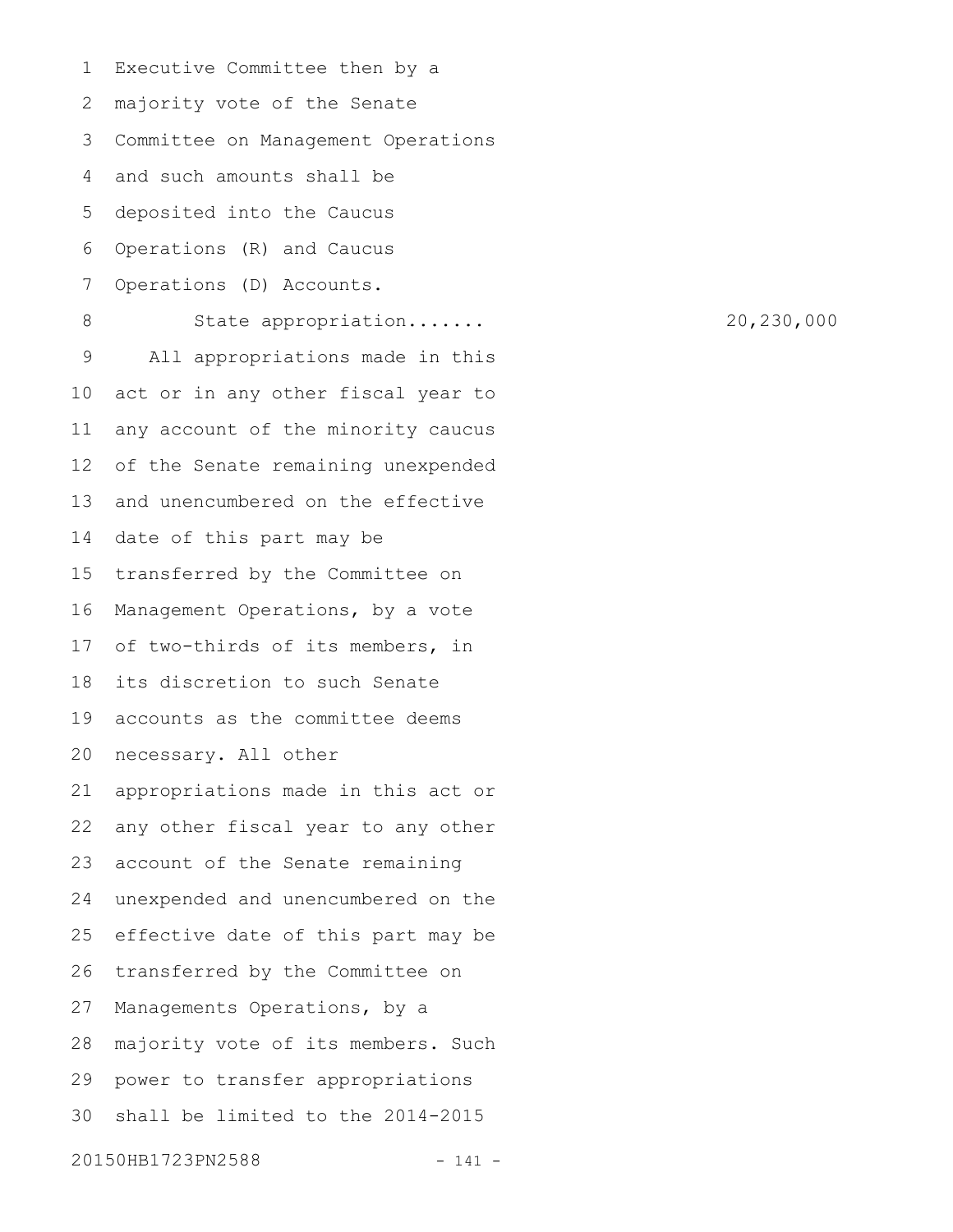fiscal year. Section 262. House of Representatives. The following amounts are appropriated to the House of Representatives: Tederal State For the salaries, wages and all necessary expenses for the following purposes: Representatives' compensation, extra compensation to the Speaker of the House of Representatives and leaders of the House of Representatives and other necessary expenses. State appropriation....... 9,129,000 For caucus operations. For allocation in such amounts as may be designated by the Legislative Management Committee (R) and the Legislative Management Committee (D) for payment of salaries, wages and all other compensation and necessary expenses incurred in hiring personnel and staff for services in the furtherance of the operations of the House of Representatives as may be appropriate, required or arise during legislative sessions and during the interim between 20150HB1723PN2588 - 142 -1 2 3 4 5 6 7 8 9 10 11 12 13 14 15 16 17 18 19 20 21 22 23 24 25 26 27 28 29 30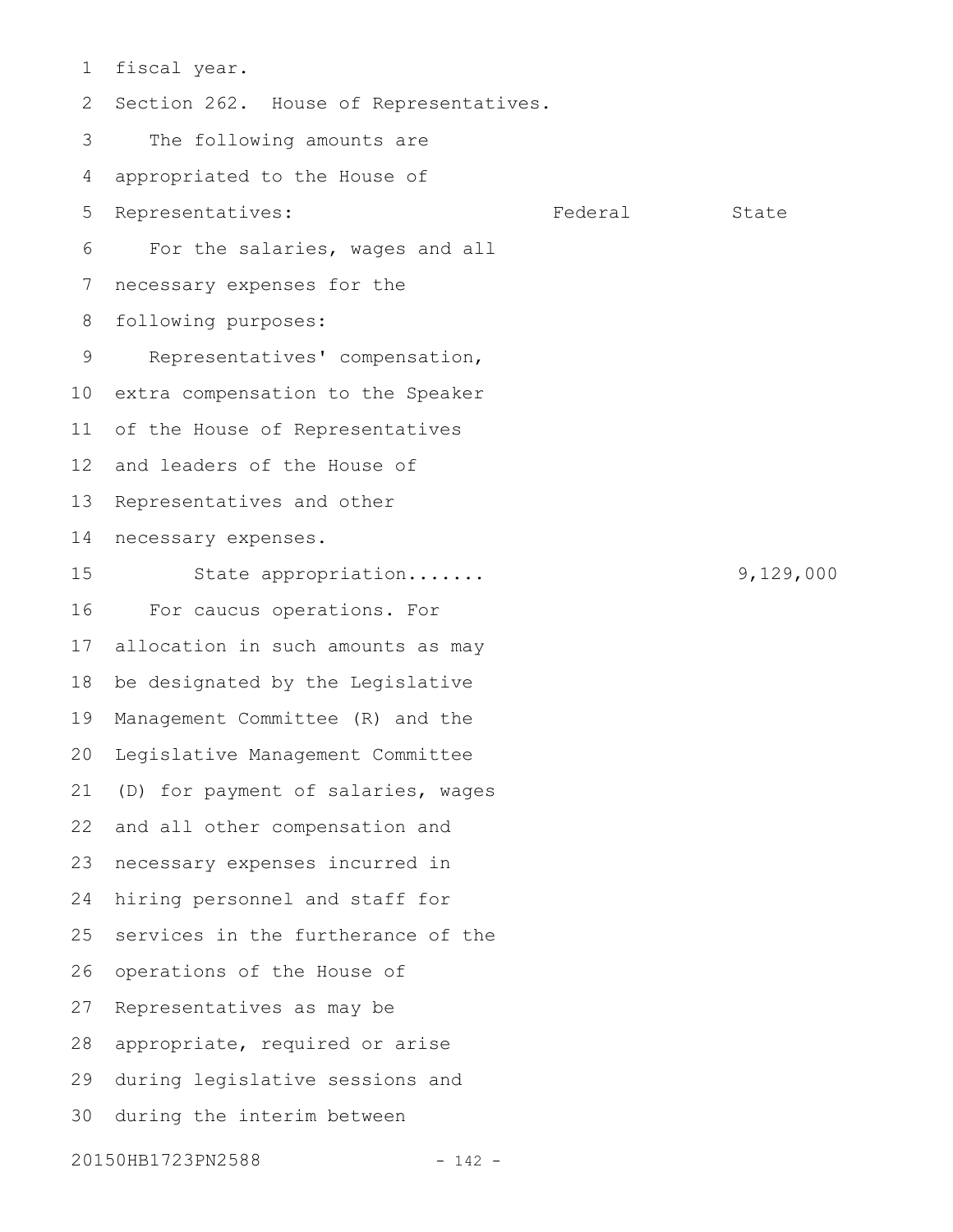legislative sessions. Of the sum appropriated, the State Treasurer shall deposit \$45,506,000 in the Caucus Operations Account (D) and \$53,421,000 in the Caucus Operations Account (R). Upon presentation of requisitions by the Chief Clerk of the House for such compensation or expenses, such shall be paid on warrant of the State Treasurer directly to and in favor of the persons designated in such requisitions as entitled to receive such compensation or expenses. An accounting, together with supporting documents whenever possible, shall be filed in the Office of the Chief Clerk of such expenses since the filing of the prior account. State appropriation....... 32,646,000 For the operation of the Speaker's Office. State appropriation....... 580,000 Bipartisan Management Committee, Chief Clerk, Comptroller and the Commonwealth Emergency Medical System. State appropriation....... 4,753,000 20150HB1723PN2588 - 143 -1 2 3 4 5 6 7 8 9 10 11 12 13 14 15 16 17 18 19 20 21 22 23 24 25 26 27 28 29 30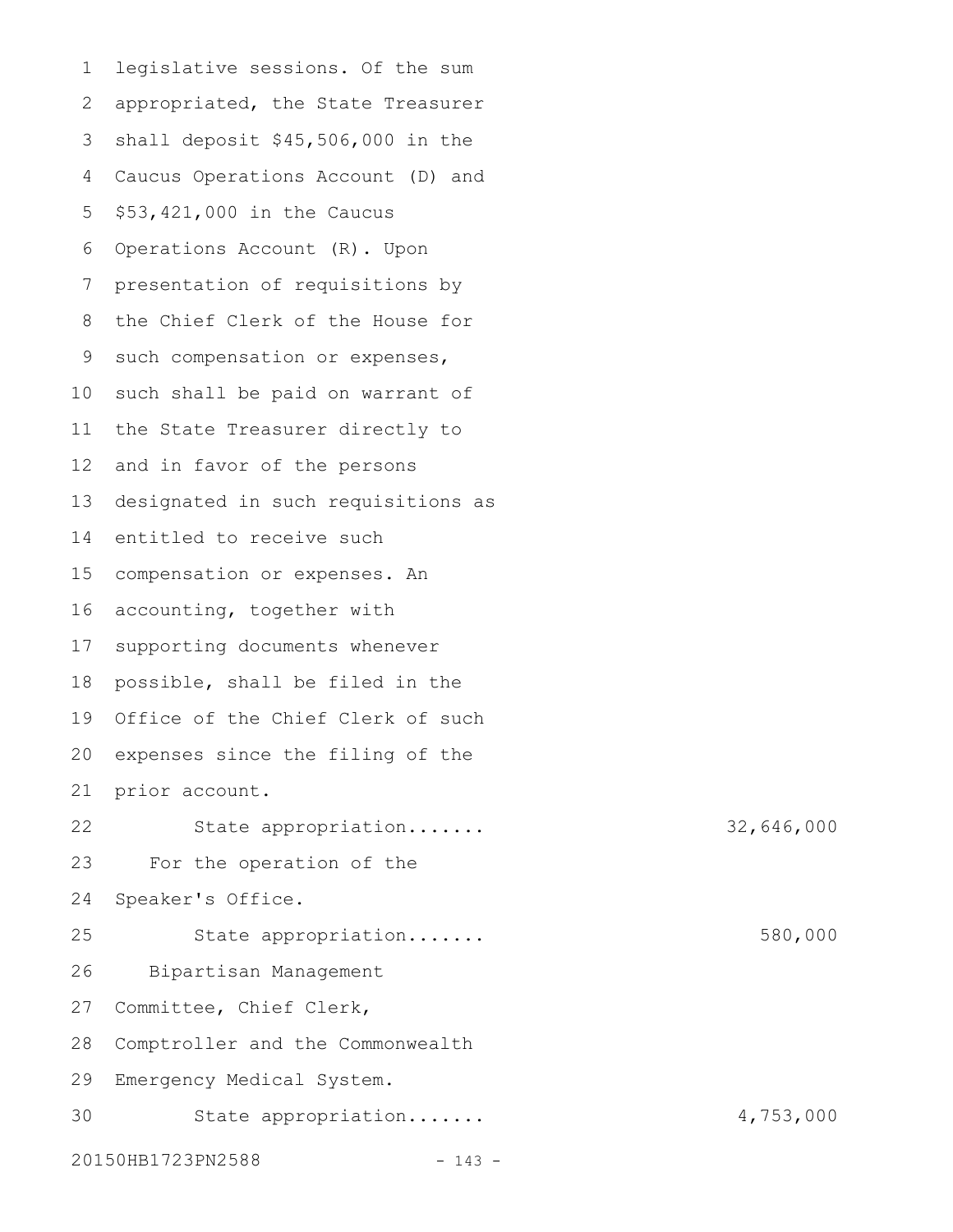Mileage: Representatives, officers and employees. State appropriation....... 119,000 Postage: Chief Clerk and Legislative Journal. State appropriation....... 895,000 For contingent expenses (R) and (D). The sum appropriated shall be allocated to the officers and members in the same manner and proportion as appropriations for contingent expenses contained in section 252 of the act of July 4, 2004 (P.L.1837, No.7A), known as the General Appropriation Act of 2004. State appropriation....... 227,000 The above appropriations for postage and for contingent expenses shall be paid prior to the payment of such expenses on warrant of the State Treasurer in favor of the officers above named upon the presentation of their requisitions for the same, provided that the total amount of requisitions for advancements, less the total amount of expenditures made as certified by such officers to the State 20150HB1723PN2588 - 144 -1 2 3 4 5 6 7 8 9 10 11 12 13 14 15 16 17 18 19 20 21 22 23 24 25 26 27 28 29 30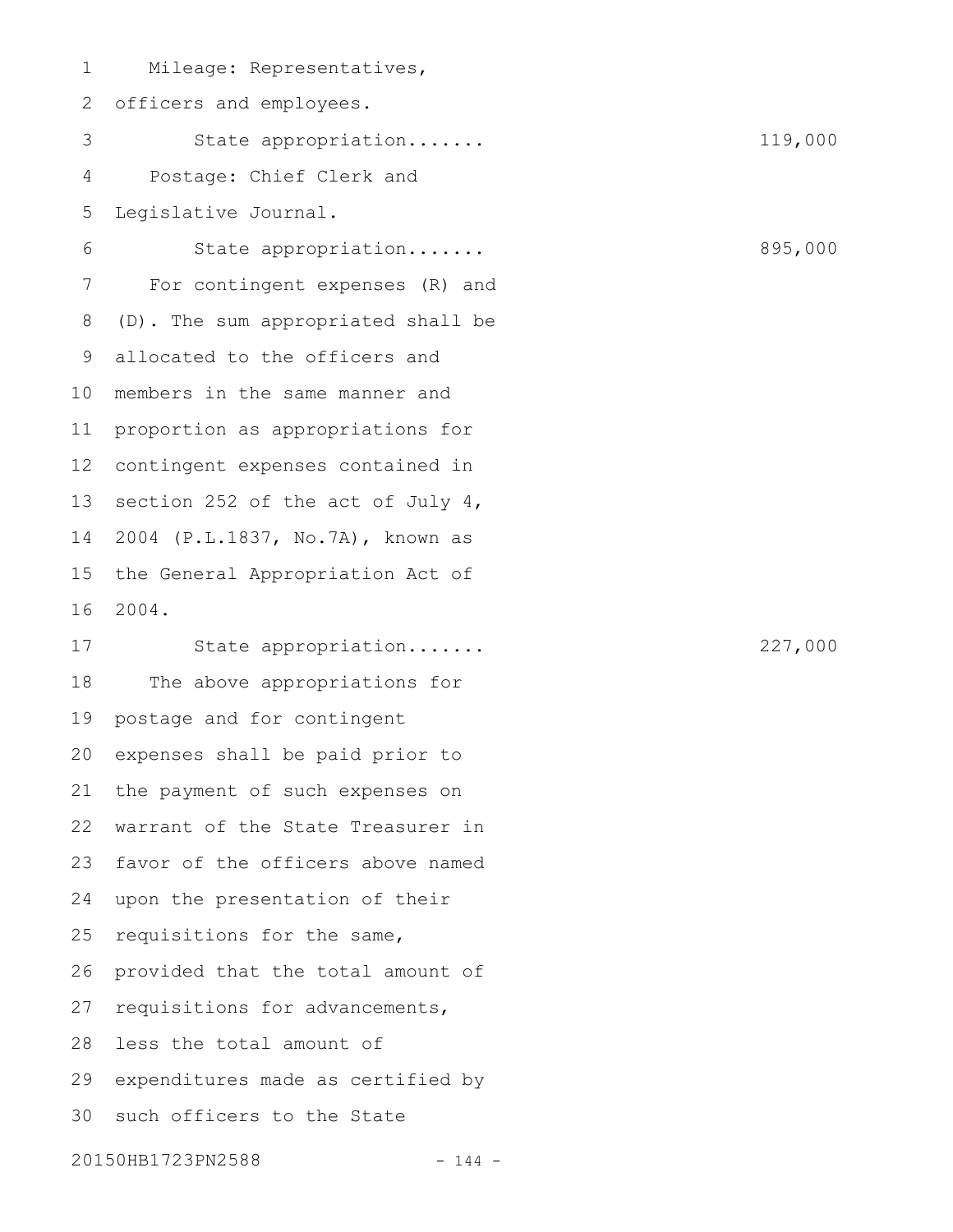Treasurer, shall not exceed the amount of the bond of the officer having control of the disbursement from the funds advanced. Miscellaneous expenses: Incidental expenses. State appropriation....... 1,624,000 Expenses - Representatives: In addition to annual reimbursement for expenses heretofore authorized by law for each member of the House of Representatives, each member shall be entitled to 14 reimbursement for actual expenses, 15 not exceeding the sum of \$12,500 annually, incurred for lodging and meals while away from home on official legislative business, 18 19 home office expenses, official 20 postage, staff and all other expenses incidental to legislative duties. State appropriation....... 1,362,000 Legislative printing and expenses. State appropriation....... 3,420,000 For attending national legislative conferences expenses. State appropriation....... 164,000 20150HB1723PN2588 - 145 -1 2 3 4 5 6 7 8 9 10 11 12 13 16 17 21 22 23 24 25 26 27 28 29 30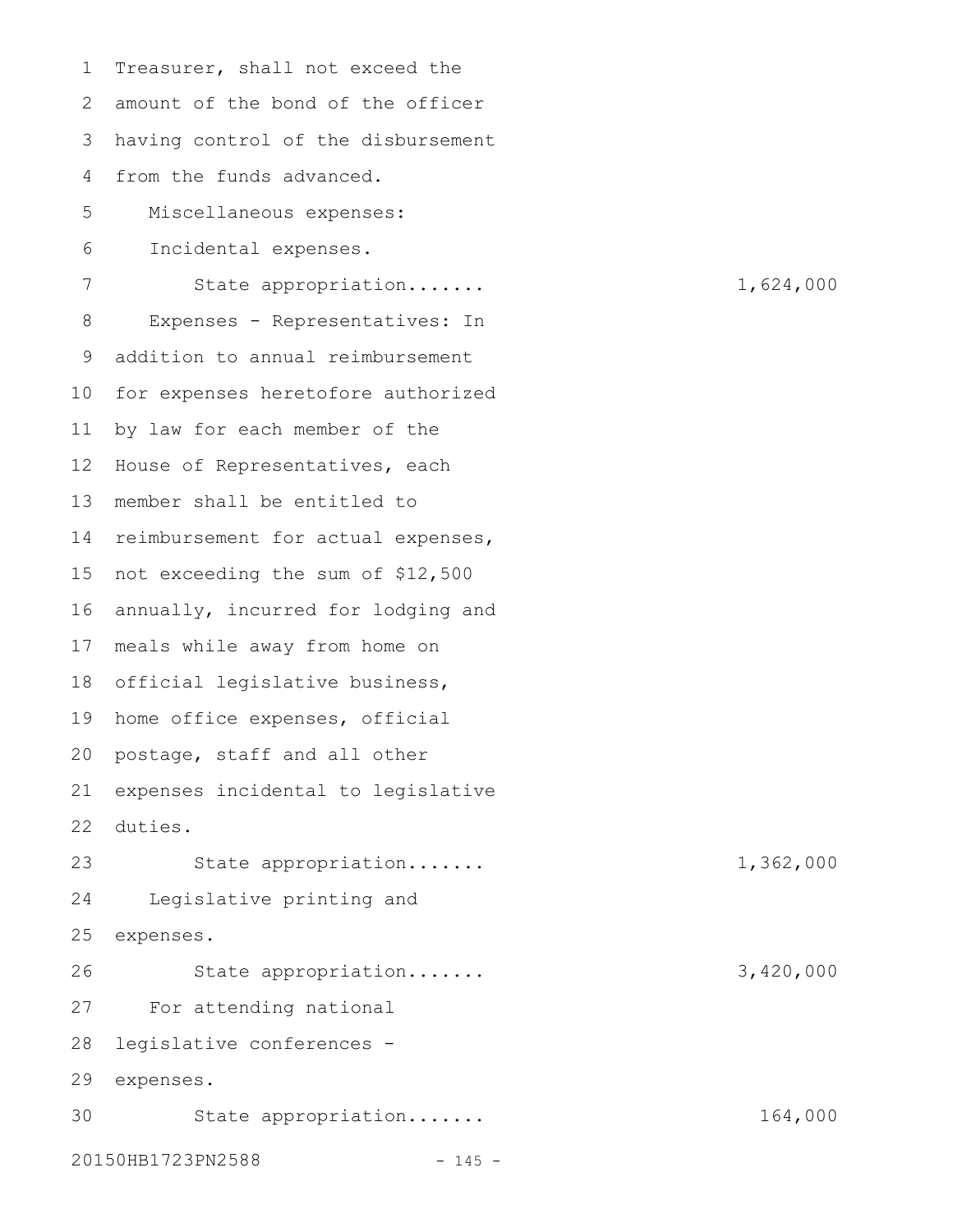The above appropriation for attending national legislative conference meetings and for attending meetings of the Council of State Governments shall be paid to the Chief Clerk of the House in the same manner and under the same conditions as the appropriations for postage and contingent expenses above. For the payment of the expenses of the Committee on Appropriations (R) of the House of Representatives in investigating schools, colleges, universities, correctional institutions, mental hospitals, medical and surgical hospitals, homes and other institutions and agencies supported, in whole or in part, by appropriations from the State Treasury in analyzing reports, expenditures and the general operation and administration of the institutions and agencies in examining and analyzing requests of the same and of the various departments, boards and commissions of the Commonwealth, and for the collection of data 20150HB1723PN2588 - 146 -1 2 3 4 5 6 7 8 9 10 11 12 13 14 15 16 17 18 19 20 21 22 23 24 25 26 27 28 29 30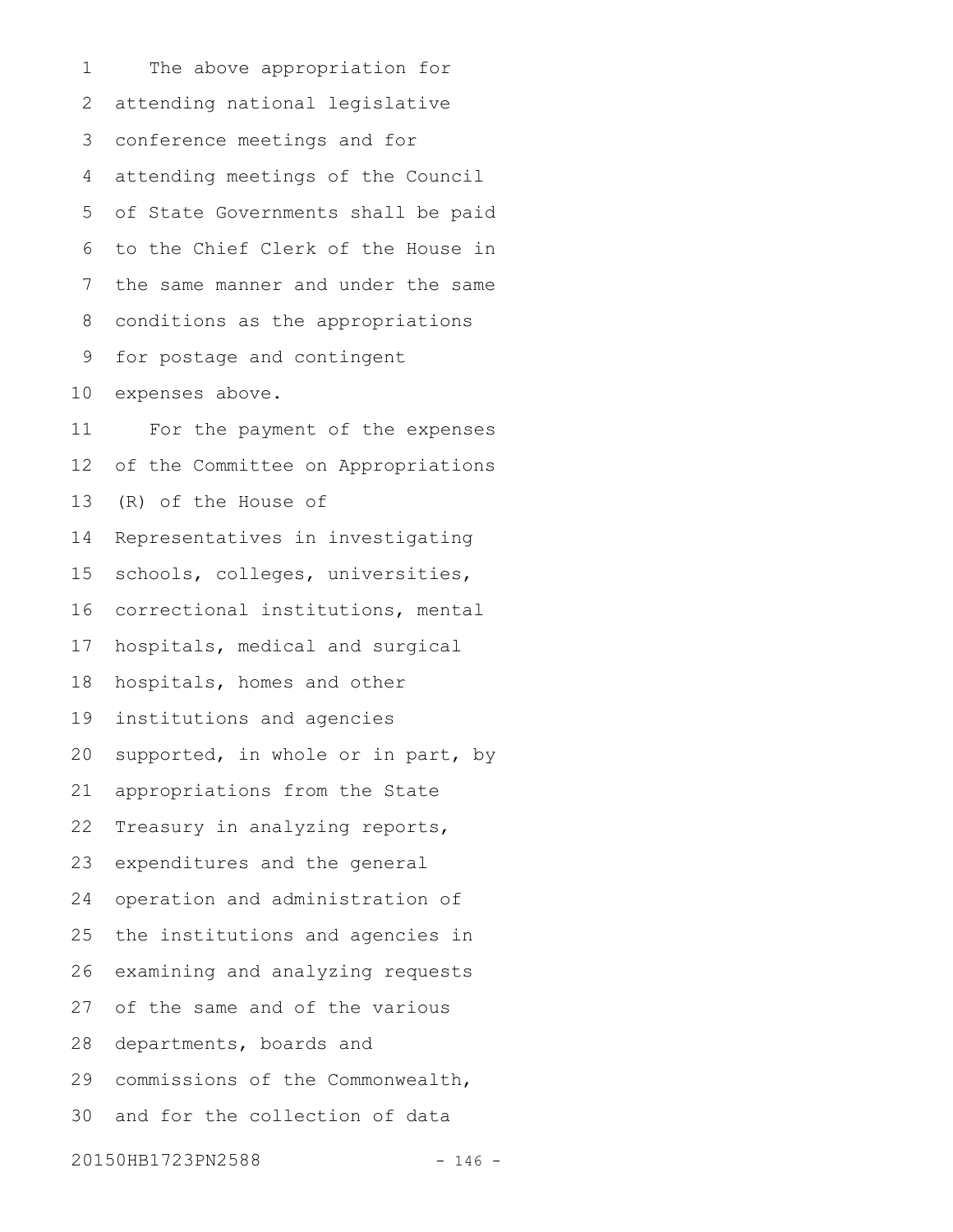from other states, attending seminars and conferences, and in cooperating and exchanging information with legislative budget and financial committees of other states, and any office expenses necessary to serve the committee and its chairman, and for the necessary clerical assistance and other assistance, travel expenses and all other expenses deemed necessary by the chairman in compiling data and information connected with the work of the committee in compiling comparative cost and other fiscal data and information for the use of the committee and the House of Representatives during legislative sessions and during the interim between legislative sessions to the discharge of such duties. The committee shall have the authority to examine and inspect all properties, equipment, facilities, files, records and accounts of any State office, department, institution, board, committee, commission or agency or any institution or agency supported, 20150HB1723PN2588 - 147 -1 2 3 4 5 6 7 8 9 10 11 12 13 14 15 16 17 18 19 20 21 22 23 24 25 26 27 28 29 30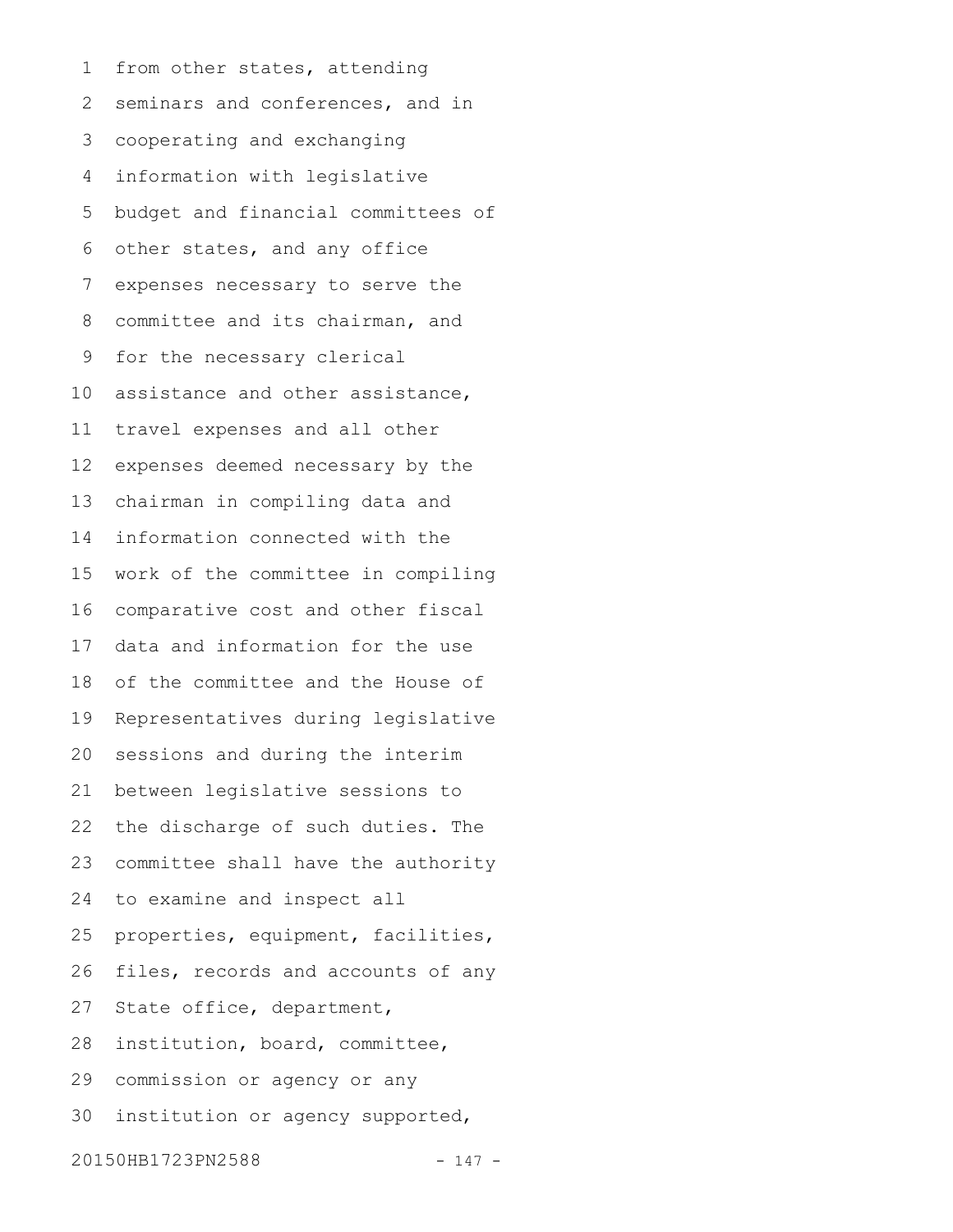in whole or in part, by appropriation from the State Treasury and to administer oaths. The sum appropriated shall be paid on warrant of the State Treasurer in favor of the chairman of the committee on the presentation of his requisition for the same. The Chairman of the Committee on Appropriations (R) shall, not later than 30 days after the termination of his term of office or until his successor is elected and also within 30 days after the adjournment of any regular or special session, file an account, together with supporting documents whenever possible, in the office of the Committee on Appropriations (R), of the committee's expenses since the filing of the prior account. 1 2 3 4 5 6 7 8 9 10 11 12 13 14 15 16 17 18 19 20 21 22

State appropriation....... 1,033,000 For the payment of the expenses of the Committee on Appropriations (D) of the House of Representatives in investigating schools, colleges, universities, correctional institutions, mental hospitals, medical and surgical 20150HB1723PN2588 - 148 -23 24 25 26 27 28 29 30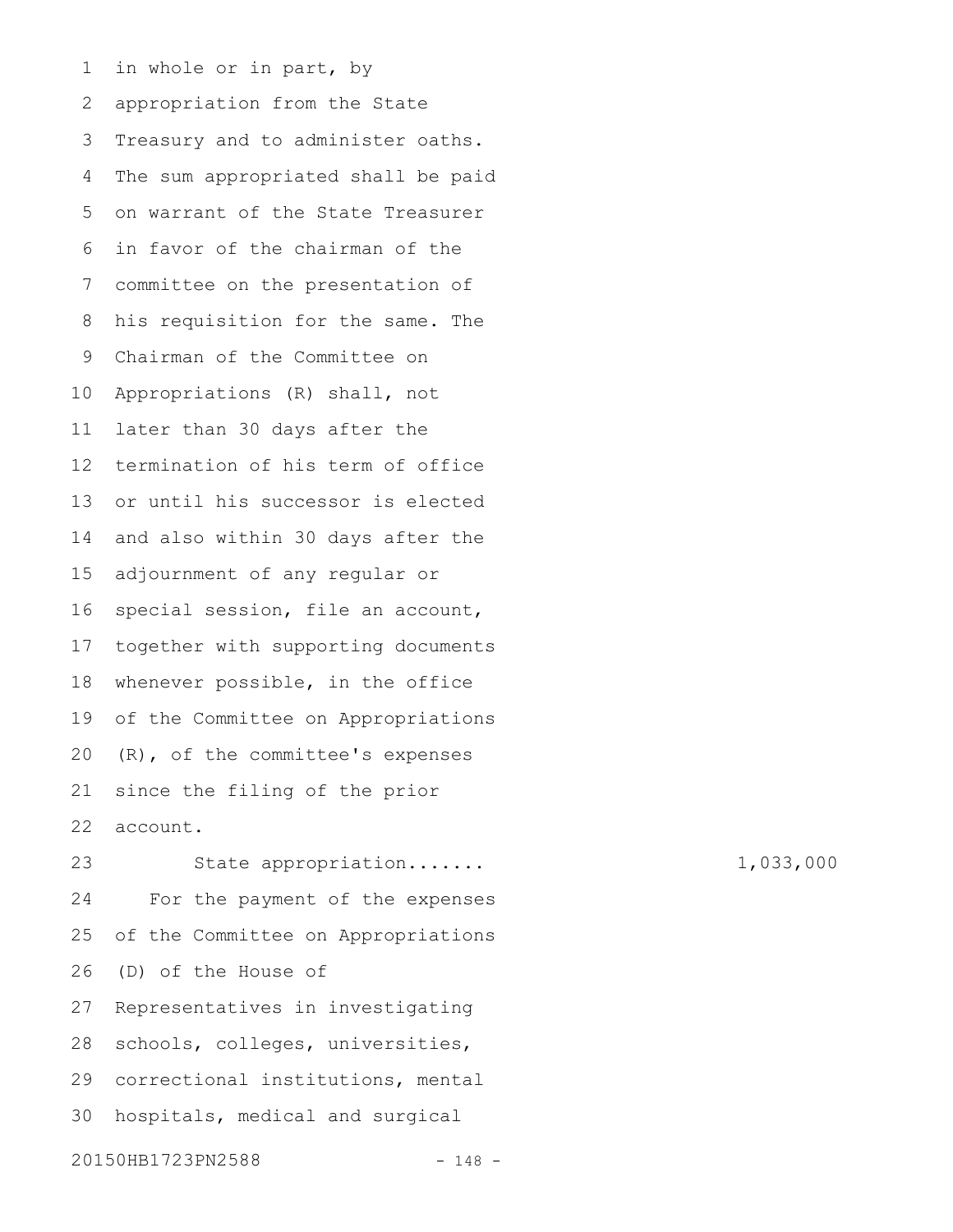hospitals, homes and other institutions and agencies supported, in whole or in part, by appropriations from the State Treasury in analyzing reports, expenditures, and the general operation and administration of the institutions and agencies in examining and analyzing requests of the same and of the various departments, boards and commissions of the Commonwealth and for the collection of data from other states, attending seminars and conferences, and in cooperating and exchanging information with legislative budget and financial committees of other states, and any office expenses necessary to serve the committee and its chairman, and for the necessary clerical assistance, and other assistance, travel expenses and all other expenses deemed necessary by the chairman in compiling data and information connected with the work of the committee in compiling comparative cost and other fiscal data and information for the use 20150HB1723PN2588 - 149 -1 2 3 4 5 6 7 8 9 10 11 12 13 14 15 16 17 18 19 20 21 22 23 24 25 26 27 28 29 30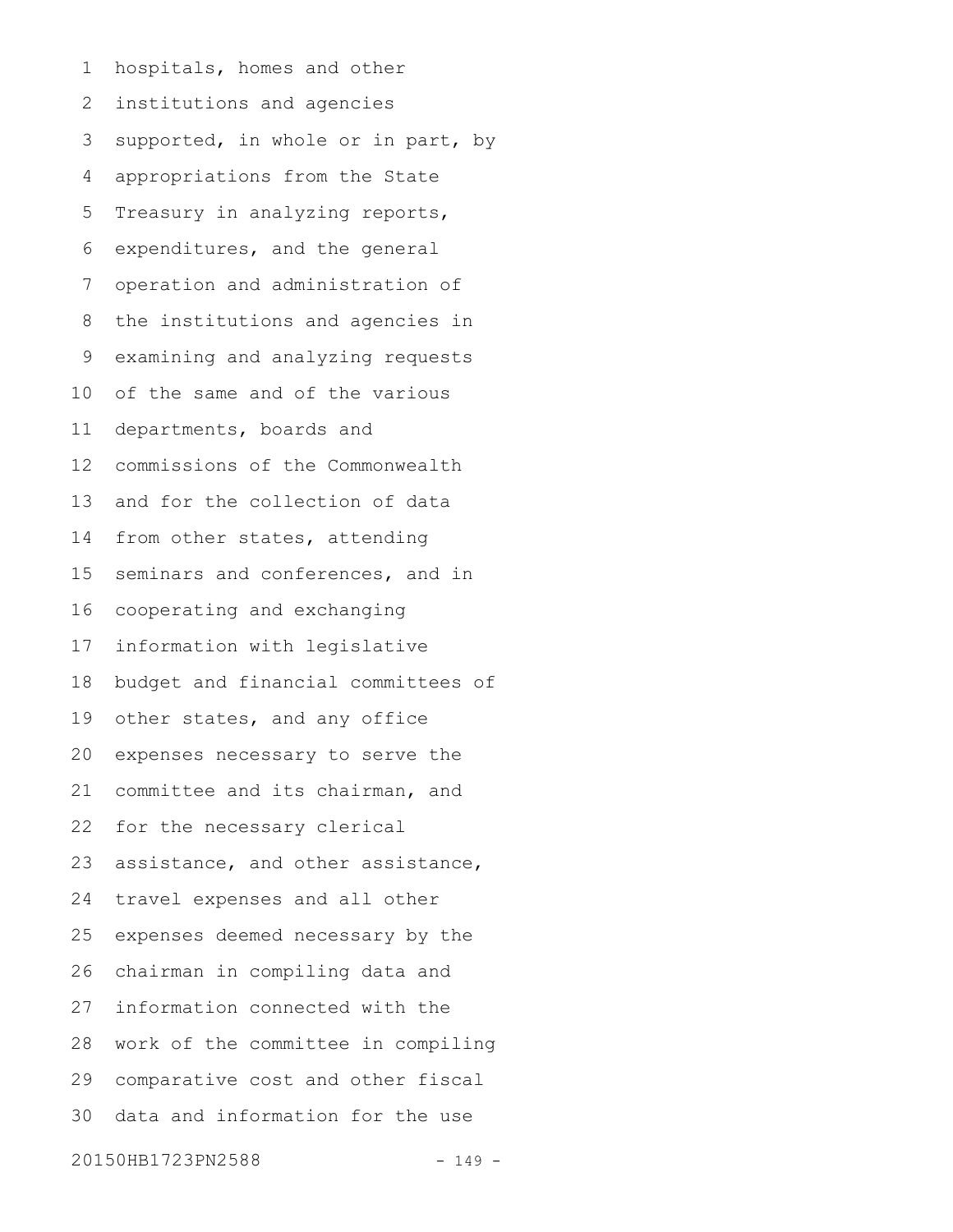of the committee and the House of Representatives during legislative sessions and during the interim between legislative sessions to the discharge of such duties. The committee shall have the authority to examine and inspect all properties, equipment, facilities, files, records and accounts of any State office, department, institution, board, committee, commission or agency or any institution or agency supported, in whole or in part, by appropriation from the State Treasury and to administer oaths. The sum appropriated shall be paid on warrant of the State Treasurer in favor of the chairman of the Committee on Appropriations (D) on the presentation of his requisition for the same. The chairman of the Committee on Appropriations (D) shall, not later than 30 days after the termination of his term of office or until his successor is elected and also within 30 days after the adjournment of any regular or special session, file an account, 20150HB1723PN2588 - 150 -1 2 3 4 5 6 7 8 9 10 11 12 13 14 15 16 17 18 19 20 21 22 23 24 25 26 27 28 29 30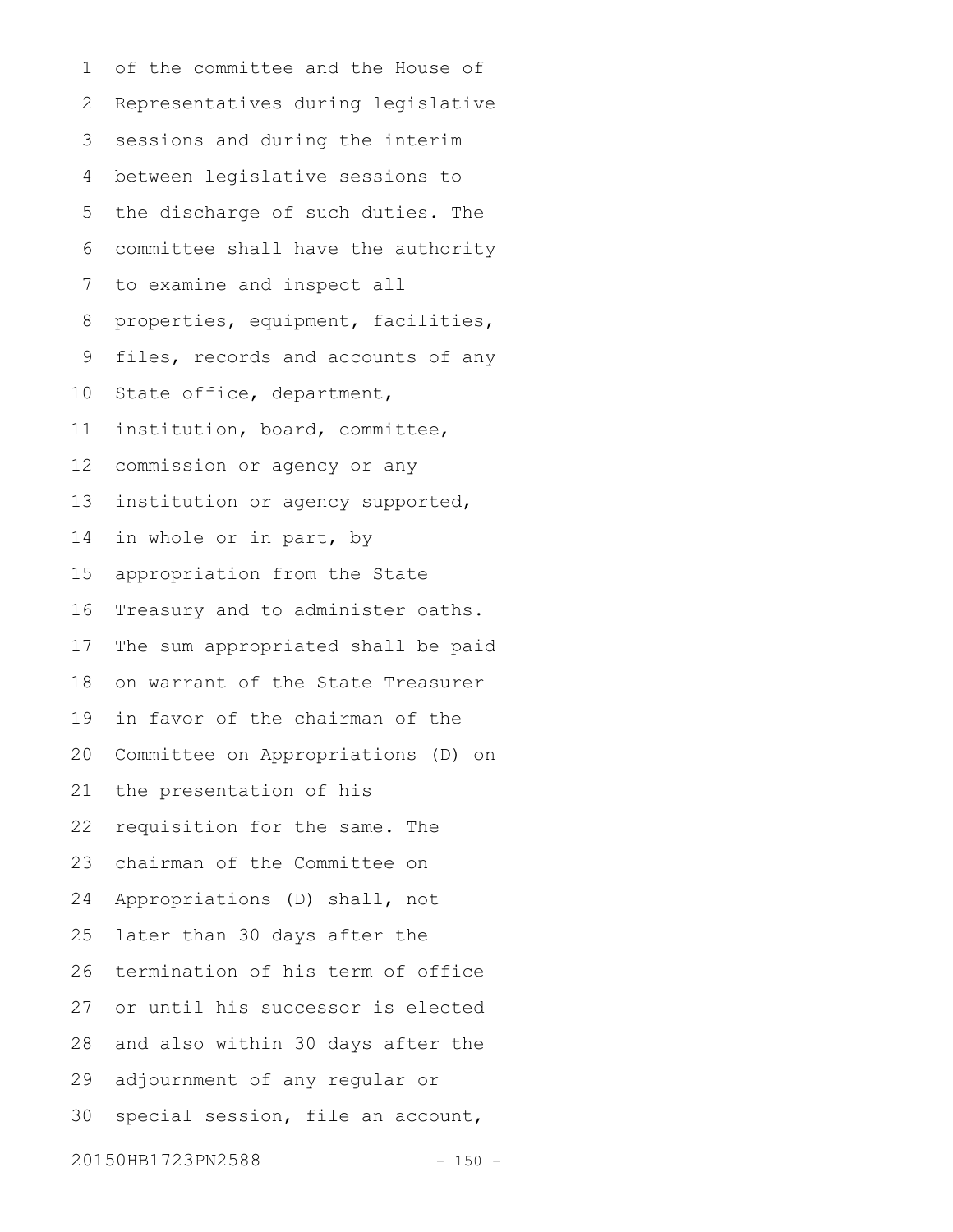together with supporting documents whenever possible, in the office of the Committee on Appropriations (D) of the House of Representatives, of his expenses since the filing of the prior account. 1 2 3 4 5 6 7

State appropriation....... 1,033,000 The Committee on Appropriations may issue subpoenas under the hand and seal of the Majority Chairman to compel the attendance of witnesses and the production of any papers, books, accounts, documents and testimony touching matters properly being inquired into by the committee and to cause the deposition of witnesses either residing within or without the State to be taken in the manner prescribed by law for taking depositions in civil actions. For the payment to the Special Leadership Account (R) for payment of salaries, wages and all other incidental expenses incurred in hiring personnel and staff or for services, which, in the opinion of the Floor Leader, may be required or arise during legislative 20150HB1723PN2588 - 151 -8 9 10 11 12 13 14 15 16 17 18 19 20 21 22 23 24 25 26 27 28 29 30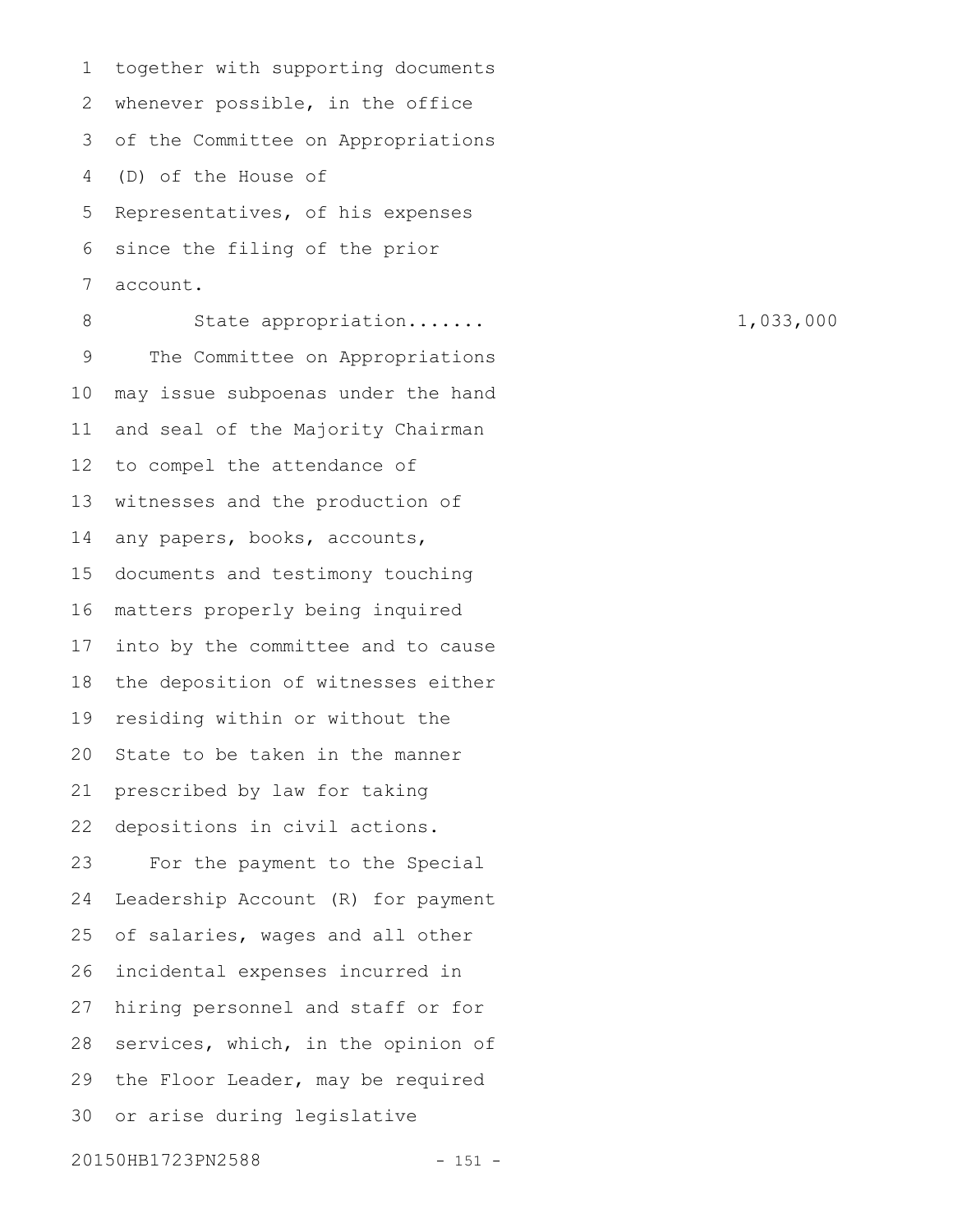sessions and during the interim between legislative sessions and for the payment of all other expenses related to the performance of his duties and responsibilities. The sum appropriated shall be paid on warrant of the State Treasurer in favor of the Floor Leader on the presentation of his requisition for the same. The Floor Leader shall, not later than 30 days after the termination of his term of office or until his successor is elected and also within 30 days after the adjournment of any regular or special session, file an account, together with supporting documents whenever possible, in the office of the Floor Leader, of such expenses since the filing of the prior account. State appropriation....... 1,937,000 For the payment to the Special 1 2 3 4 5 6 7 8 9 10 11 12 13 14 15 16 17 18 19 20 21 22 23 24 25

Leadership Account (D) for payment of salaries, wages and all other incidental expenses incurred in hiring personnel and staff or for services which, in the opinion of 20150HB1723PN2588 - 152 -26 27 28 29 30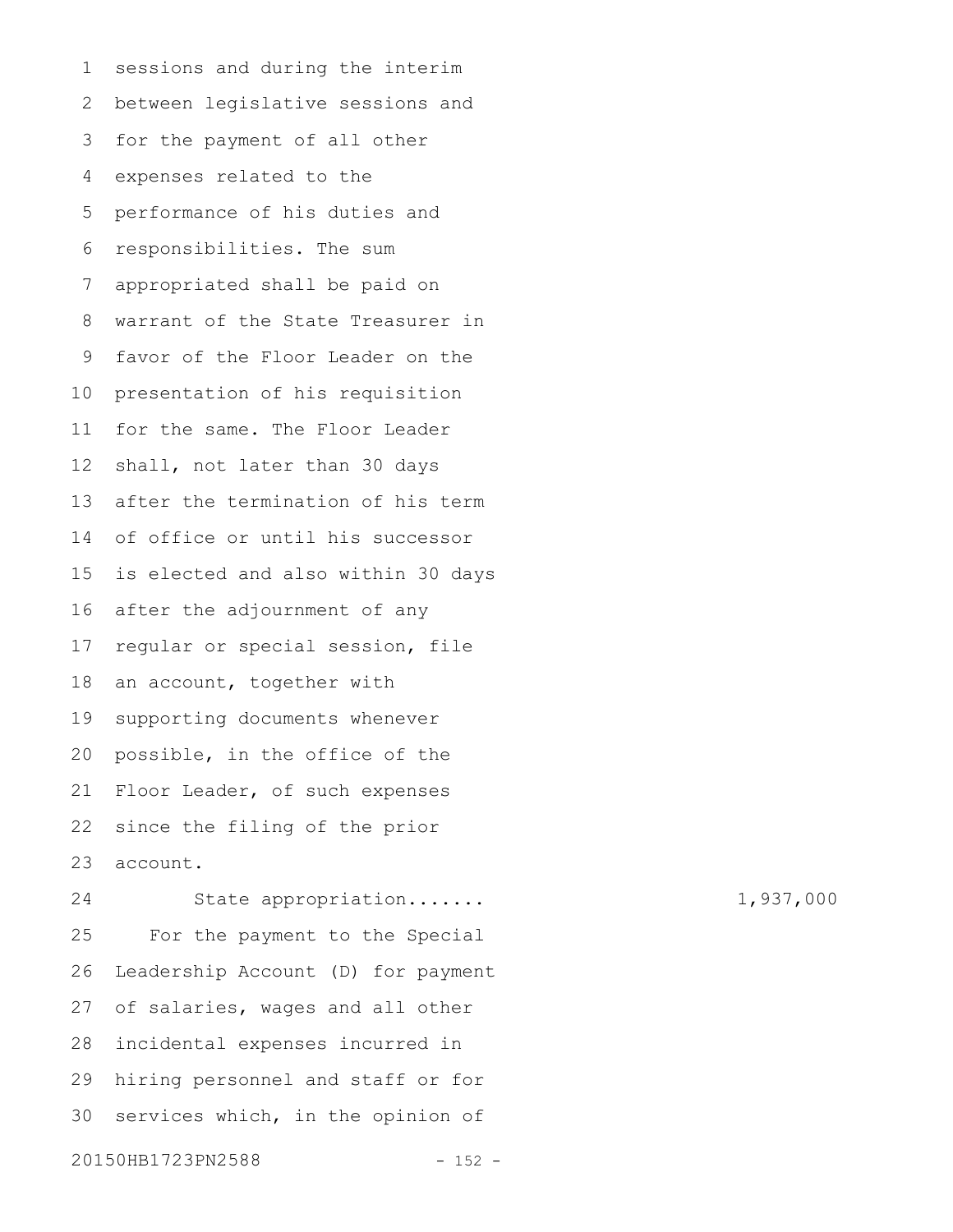the Floor Leader, may be required or arise during legislative sessions and during the interim between legislative sessions and for the payment of all other expenses related to the performance of his duties and responsibilities. The sum appropriated shall be paid on warrant of the State Treasurer in favor of the Floor Leader on the presentation of his requisition for the same. The Floor Leader shall, not later than 30 days after the termination of his term of office or until his successor is elected and also within 30 days after the adjournment of any regular or special session, file an account, together with supporting documents whenever possible, in the office of the Floor Leader, of such expense since the filing of the prior account. State appropriation....... 1,937,000 All appropriations made in this act or in any other fiscal year to any account of the House of Representatives remaining 1 2 3 4 5 6 7 8 9 10 11 12 13 14 15 16 17 18 19 20 21 22 23 24 25 26 27 28 29 30

## 20150HB1723PN2588 - 153 -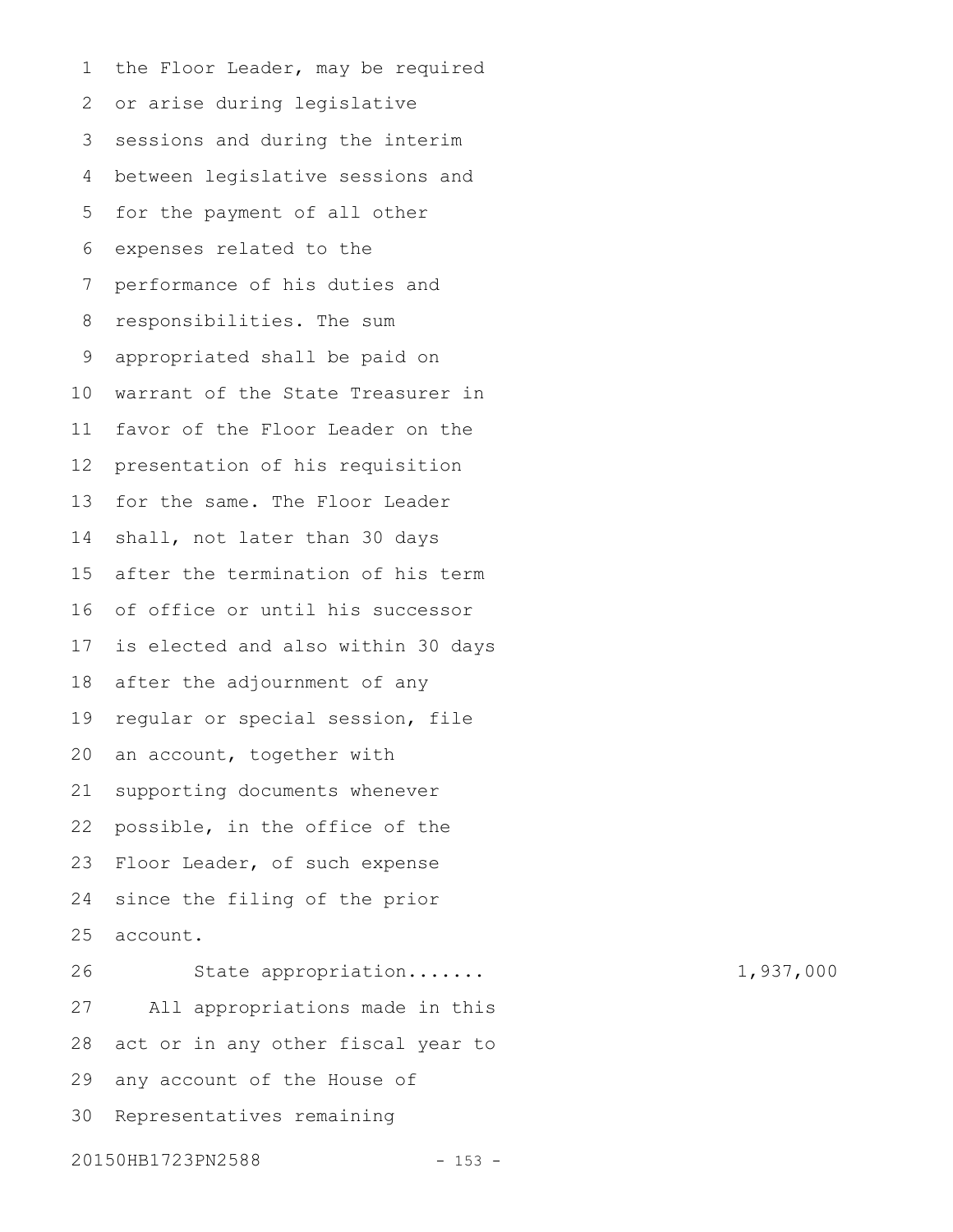unexpended and unencumbered on the 2 effective date of this part, may 3 be transferred by the authority responsible for administering the account, in its discretion, to 6 such House accounts as that 7 responsible authority deems necessary. Such power to transfer appropriations shall be limited to 10 the 2014-2015 fiscal year. SUBPART D GOVERNMENT SUPPORT AGENCIES Section 271. Legislative Reference Bureau. The following amounts are appropriated to the Legislative 16 Reference Bureau: Tederal Eederal For the salaries, wages and all 18 necessary expenses for the work of the Legislative Reference Bureau, including the Code and Bulletin section. State appropriation....... 2,788,000 For the Pennsylvania Bulletin and Pennsylvania Code and related expenses. State appropriation....... 268,000 27 Section 272. Legislative Budget and Finance Committee. The following amounts are appropriated to the Legislative 30 Budget and Finance Committee: Federal State 20150HB1723PN2588 - 154 -1 4 5 8 9 11 12 13 14 15 17 19 20 21 22 23 24 25 26 28 29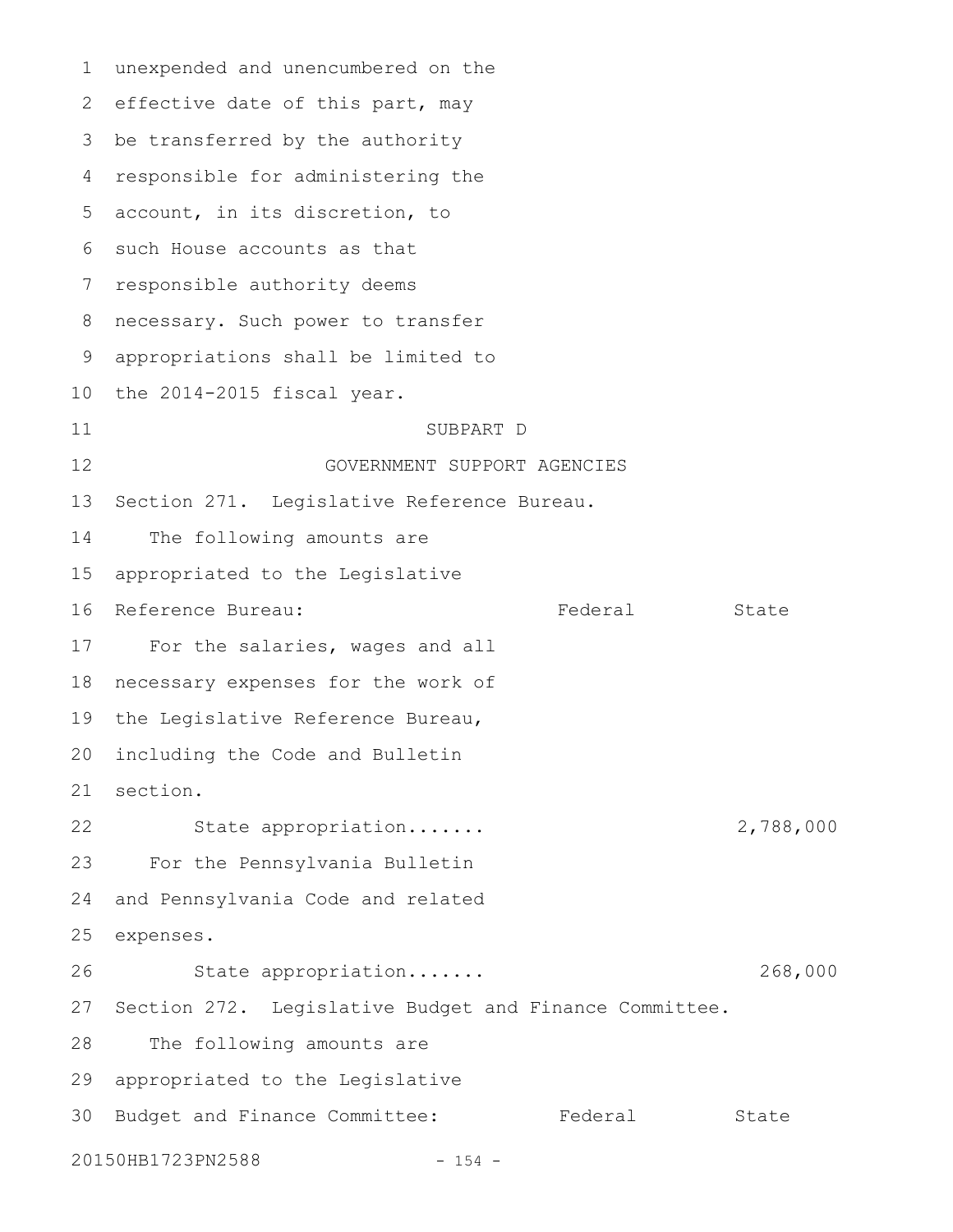For the salaries, wages and all necessary expenses for the work of the Legislative Budget and Finance Committee. State appropriation....... 592,000 Section 273. Legislative Data Processing Committee. The following amounts are appropriated to the Legislative Data Processing Committee: Federal State For salaries, wages, other personnel expenses, operating costs, contracts, equipment, software, other incidental expenses and costs associated with the operation of the Legislative Data Processing Center, including an allocation of \$2,309,000 to each of the Senate Republican and Democratic Caucus computer services departments for the payment of operating costs, contracts, equipment, software, other incidental expenses and costs 24 at the direction of the respective caucus staff administrator, and an allocation of \$5,355,000 to each of 27 the House of Representatives Republican and Democratic Caucus Computer Services Accounts for the payment of operating costs, 1 2 3 4 5 6 7 8 9 10 11 12 13 14 15 16 17 18 19 20 21 22 23 25 26 28 29 30

20150HB1723PN2588 - 155 -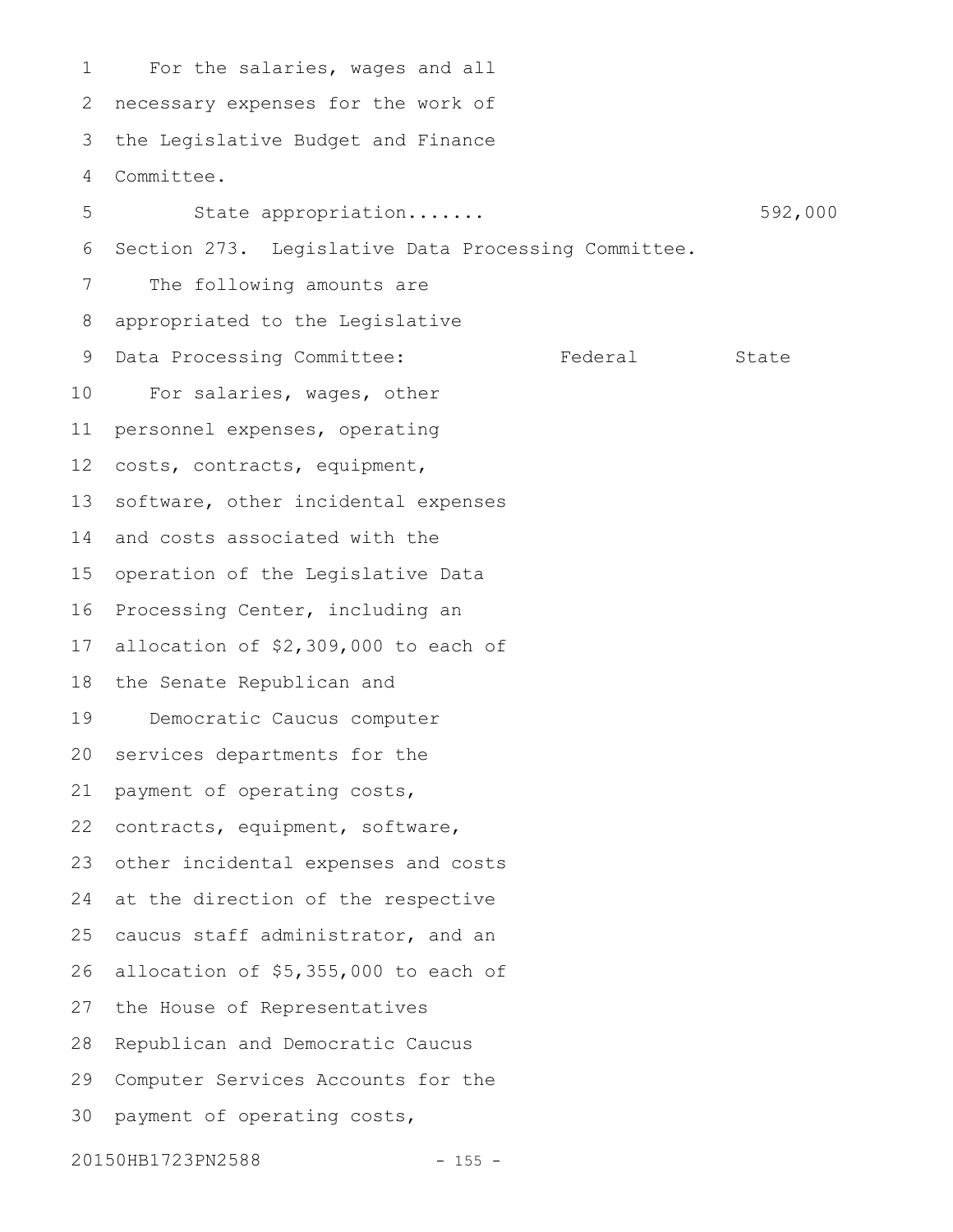contracts, equipment, software, other incidental expenses and costs 3 to be disbursed at the direction of the Speaker of the House of Representatives and the Minority Leader of the House of Representatives, and an allocation of \$400,000 to each of the Senate Republican and Democratic caucuses for committee and contingent expenses to be allocated in amounts determined by unanimous agreement of the executive committee of the Senate Committee on Management Operations and an allocation of \$400,000 to each of the House of Representatives Republican and Democratic Caucuses for costs associated with caucus operations 20 to be disbursed at the direction of the Speaker of the House of Representatives and the Minority Leader of the House of Representatives. State appropriation....... 6,944,000 Section 274. Joint State Government Commission. The following amounts are appropriated to the Joint State Government Commission: The State State State State For the salaries, wages and all 20150HB1723PN2588 - 156 -1 2 4 5 6 7 8 9 10 11 12 13 14 15 16 17 18 19 21 22 23 24 25 26 27 28 29 30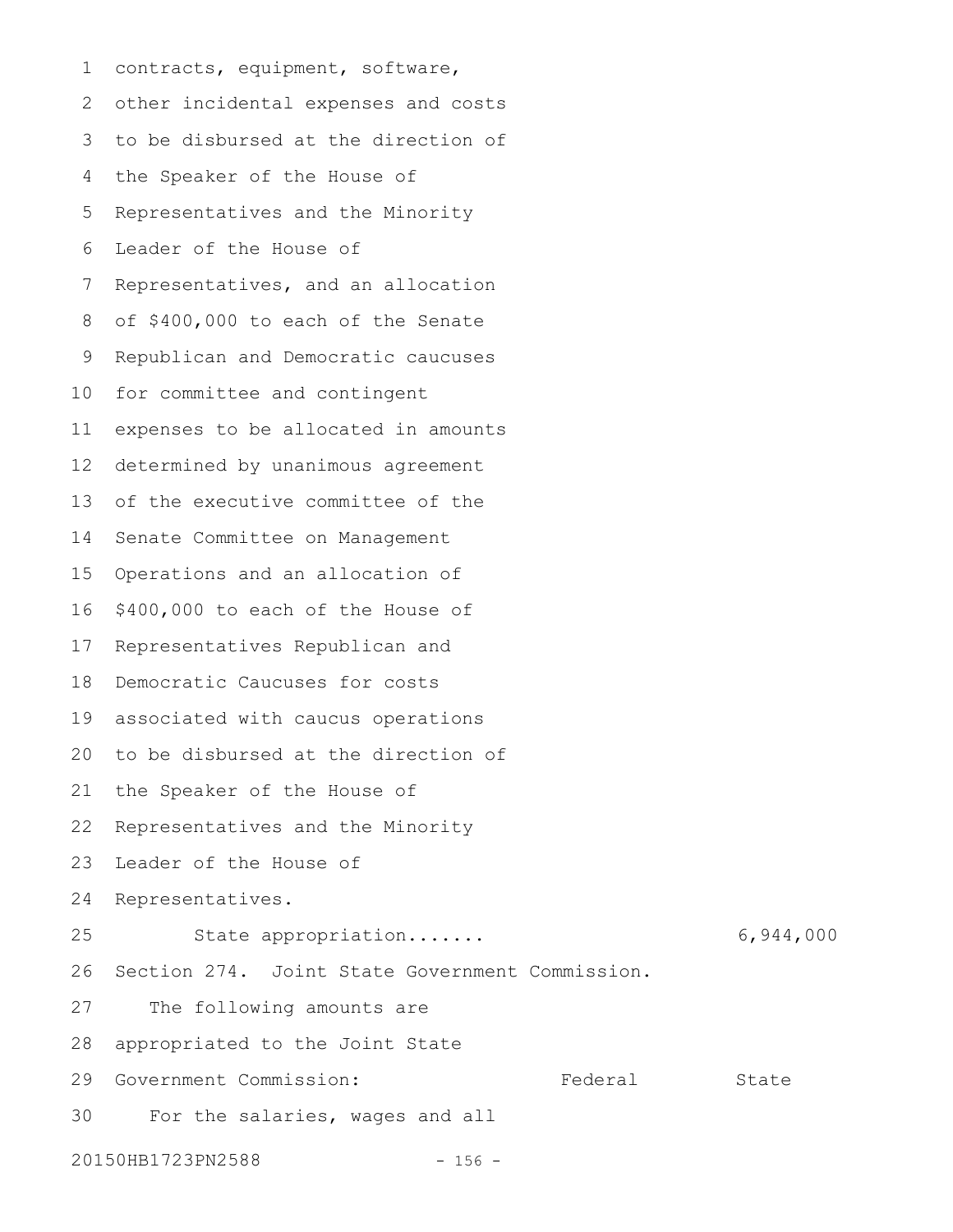necessary expenses for the work of the Joint State Government Commission. 3 State appropriation....... 472,000 Section 275. Local Government Commission. 5 The following amounts are appropriated to the Local Government Commission: Federal State For the salaries, wages and all expenses necessary for the work of the Local Government Commission. State appropriation....... 358,000 For the compilation and 14 distribution of various municipal codes. 15 State appropriation....... 30,000 17 Section 276. Joint Legislative Air and Water Pollution Control and Conservation Committee. The following amounts are appropriated to the Joint Legislative Air and Water Pollution 22 Control and Conservation Committee: Federal State For the salaries and expenses of 24 the Joint Legislative Air and Water 25 Pollution Control and Conservation 26 Committee. State appropriation....... 170,000 28 Section 277. Legislative Audit Advisory Commission. The following amounts are appropriated to the Legislative 3020150HB1723PN2588 - 157 -1 2 4 6 7 8 9 10 11 12 13 16 18 19 20 21 23 27 29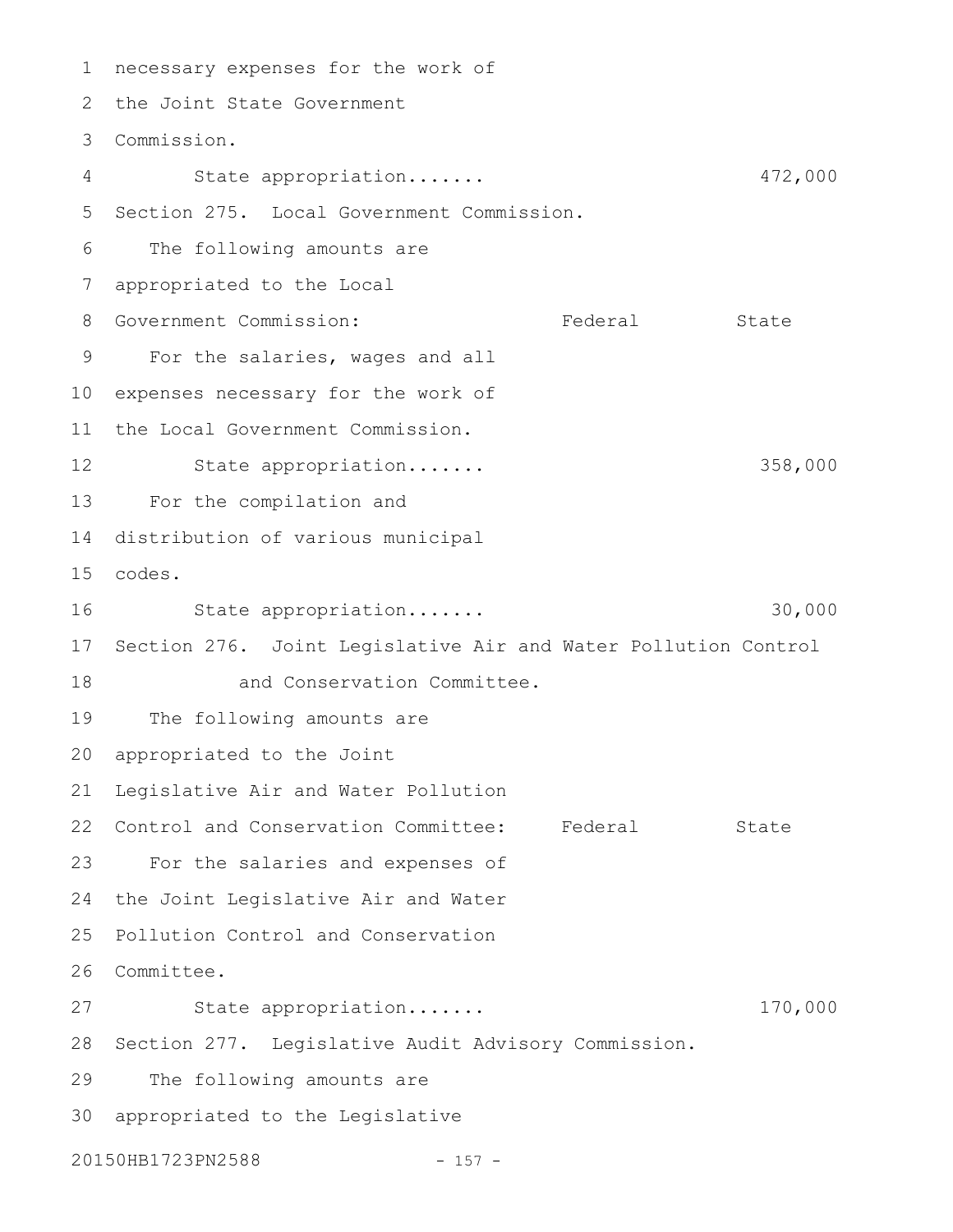Audit Advisory Commission: Federal State For the salaries, wages and all 3 expenses necessary for the work of the Legislative Audit Advisory 4 Commission. 5 State appropriation....... 82,000 7 Section 278. Independent Regulatory Review Commission. The following amounts are appropriated to the Independent 10 Regulatory Review Commission: Federal State For the salaries, wages and all 12 necessary expenses for the work of 13 the Independent Regulatory Review Commission. 14 State appropriation....... 617,000 16 Section 279. Capitol Preservation Committee. The following amounts are appropriated to the Capitol 19 Preservation Committee: The Federal State For the operation of the Capitol Preservation Committee. State appropriation....... 237,000 For the restoration of the 24 Capitol and its artifacts, including support facilities and 26 services. State appropriation....... 617,000 28 Section 280. Pennsylvania Commission on Sentencing. The following amounts are 30 appropriated to the Pennsylvania 20150HB1723PN2588 - 158 -1 2 6 8 9 11 15 17 18 20 21 22 23 25 27 29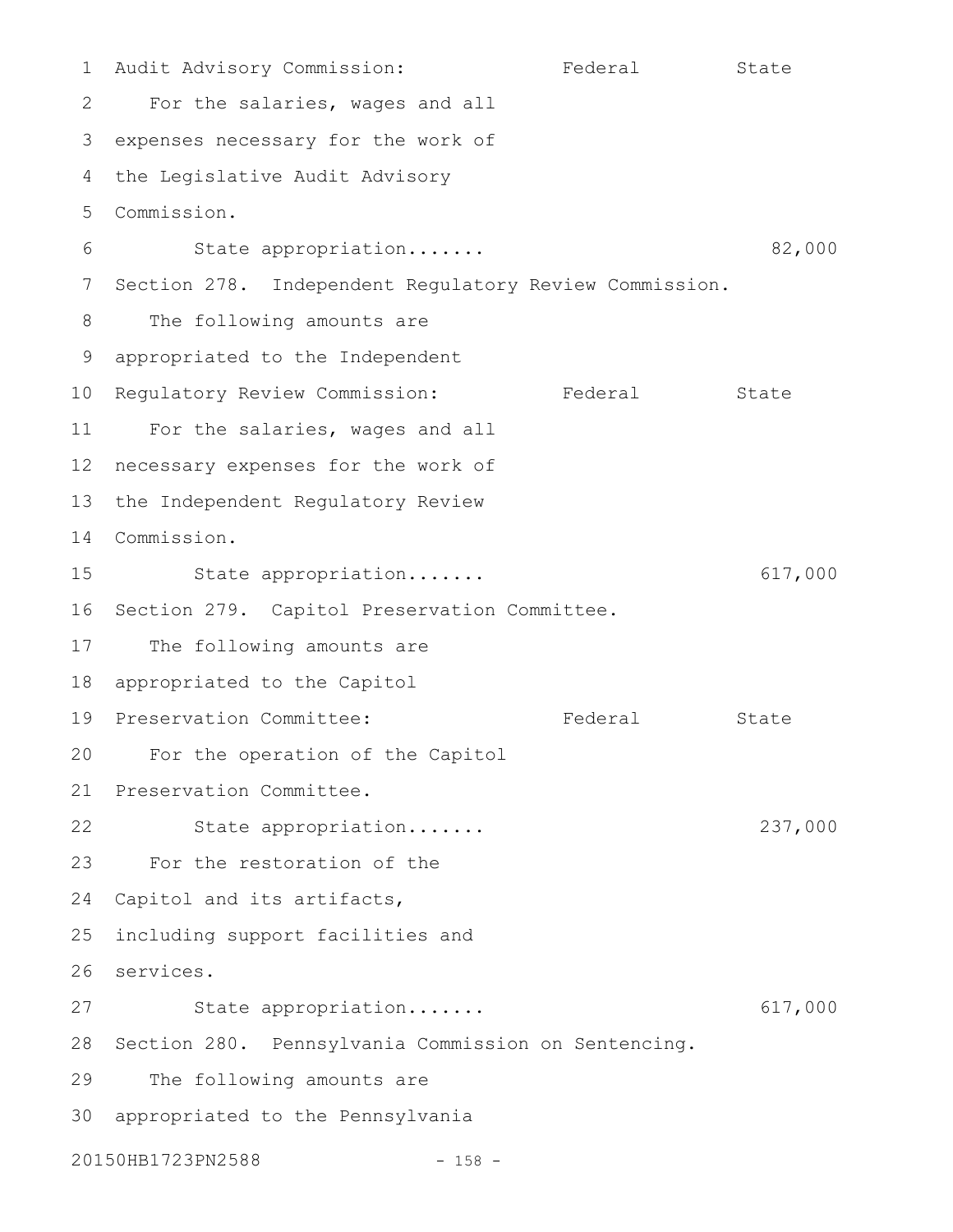1 Commission on Sentencing: The Federal State For the Pennsylvania Commission 3 on Sentencing. State appropriation....... 600,000 5 Section 281. Center for Rural Pennsylvania. The following amounts are appropriated to the Center for 8 Rural Pennsylvania: The Pederal State For the Center for Rural 10 Pennsylvania. State appropriation....... 292,000 12 Section 282. Commonwealth Mail Processing Center. The following amounts are 14 appropriated to the Commonwealth 15 Mail Processing Center: Tederal State 16 For salaries, wages, other 17 personnel expenses, operating 18 costs, contracts, equipment, 19 software, other incidental expenses 20 and costs associated with the 21 operation of the Commonwealth Mail 22 Processing Center, including an 23 allocation of \$1,040,000 to the 24 Chief Clerk of the Senate for 25 payment of postage expenses as 26 determined by the Senate Committee 27 on Management Operations. State appropriation....... 965,000 29 Section 283. Legislative Reapportionment Commission. The following amounts are 20150HB1723PN2588 - 159 -2 4 6 7 9 11 13 28 30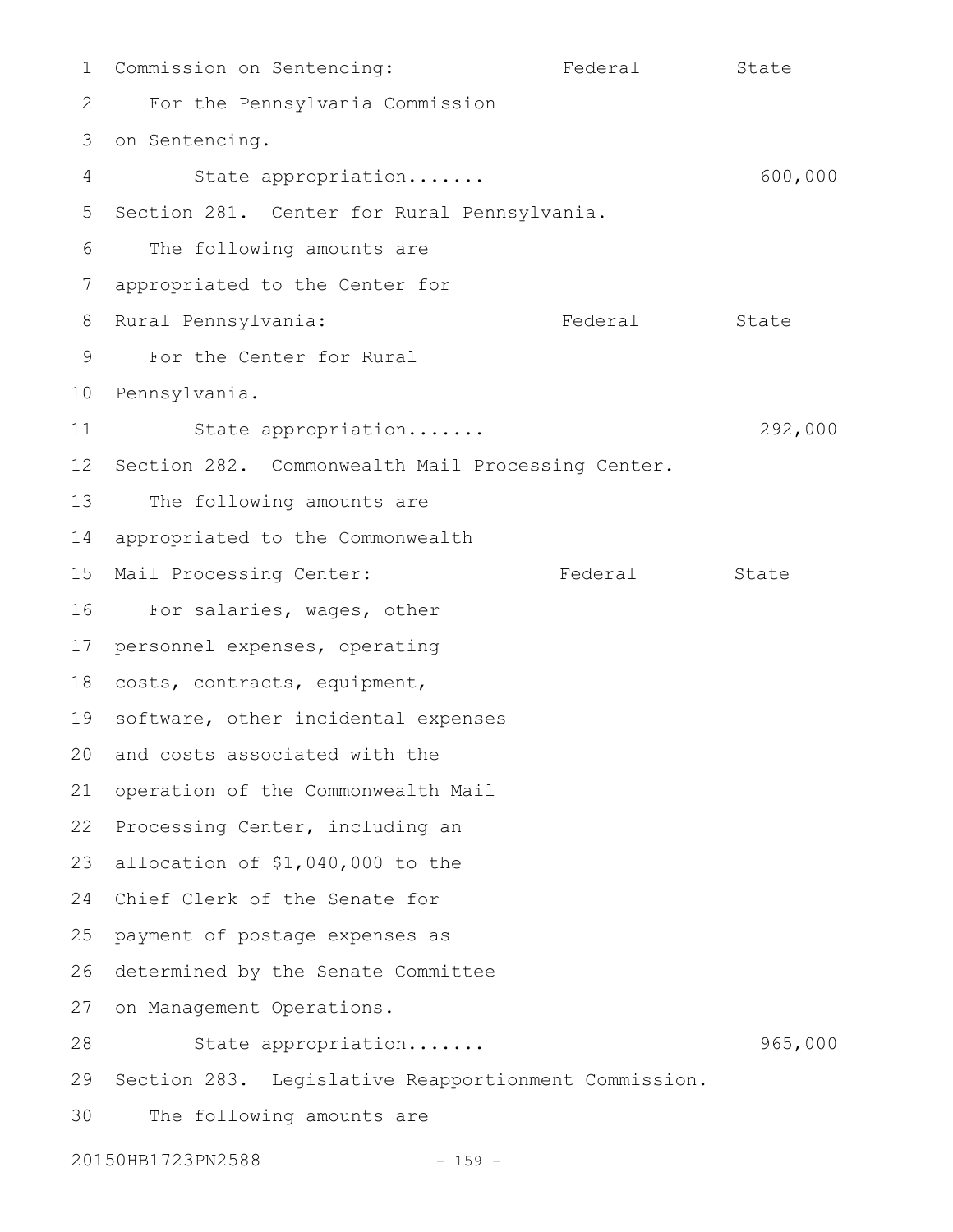appropriated to the Legislative 1 2 Reapportionment Commission: Tederal State For the Legislative 4 Reapportionment Commission. State appropriation....... 233,000 6 Section 284. Independent Fiscal Office. The following amounts are appropriated to the Independent 8 Federal State 10 For the salaries, wages and all 11 expenses necessary for the work of 12 the Independent Fiscal Office. State appropriation....... 558,000 14 Section 285. Health Care Cost Containment Council. 15 The following amounts are 16 appropriated to the Health Care Federal State For the Health Care Cost 18 19 Containment Council. State appropriation....... 894,000 PART III STATE LOTTERY FUND APPROPRIATIONS 23 Section 301. Department of Aging. The following amounts are 25 appropriated to the Department of Federal State For general government 27 28 operations of the Department of Aging. 29 30 State appropriation...... 2,616,000 20150HB1723PN2588 - 160 -3 5 7 9 Fiscal Office: 13 17 Cost Containment Council: 20 21 22 24 26 Aging: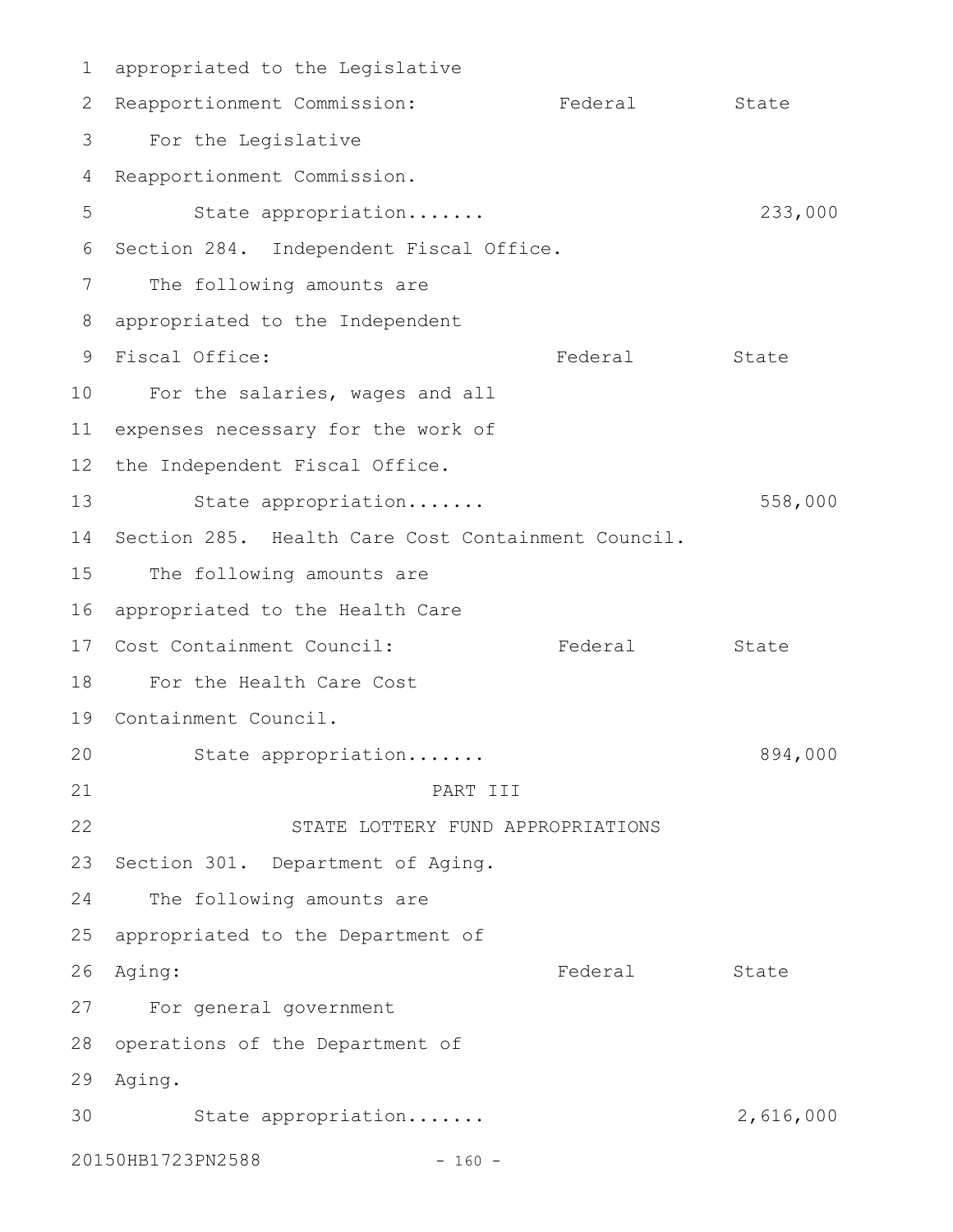The following Federal amounts are appropriated to supplement the sum appropriated for general government operations: (1) "Programs for the Aging - Title III - Administration." Federal appropriation..... 1,781,000 (2) "Programs for the Aging - Title V - Administration." Federal appropriation..... 127,000 (3) "Medical Assistance - Administration." Federal appropriation..... 2,342,000 (4) "Program for the Aging - Title VII - Administration." Federal appropriation..... 118,000 For PENNCARE for older Pennsylvanians for the purpose of developing, operating and purchasing services for the aged and other adults, including, but 22 not limited to, model projects, community care services, audits of area agencies on aging, protective services and counseling services. State appropriation....... 97,472,000 The following Federal amounts are appropriated to supplement the sum appropriated for PENNCARE: (1) "Programs for the Aging - 20150HB1723PN2588 - 161 -1 2 3 4 5 6 7 8 9 10 11 12 13 14 15 16 17 18 19 20 21 23 24 25 26 27 28 29 30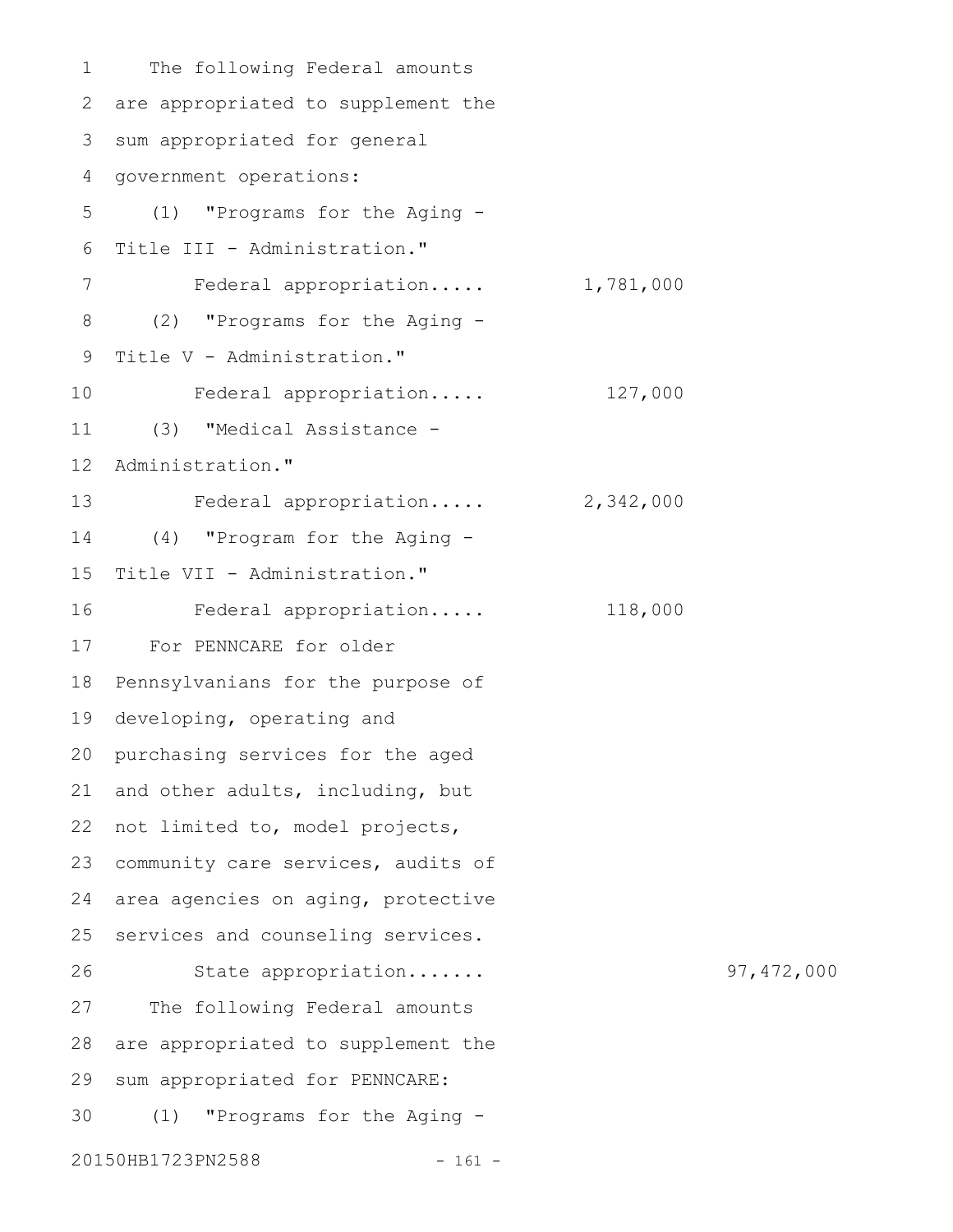1 Title III." Federal appropriation..... 52,000,000 (2) "Programs for the Aging - 3 4 Nutrition." Federal appropriation..... 10,000,000 (3) "Programs for the Aging - 6 7 Title V - Employment." Federal appropriation..... 8,000,000 (4) "Programs for the Aging - 9 10 Title VII - Elder Rights 11 Protection." 12 Federal appropriation..... 4,700,000 (5) "Medical Assistance - 13 14 Attendant Care." Federal appropriation..... 25,789,000 (6) "Medical Assistance - 16 17 Support." Federal appropriation..... 9,000,000 (7) "Medical Assistance Nursing 19 20 Home Transition Administration." Federal appropriation..... 700,000 For preadmission assessment. 22 23 State appropriation....... 3,543,000 24 The following Federal amounts 25 are appropriated to supplement the 26 sum appropriated for preadmission 27 assessment: (1) "Preadmission Assessment." 28 Federal appropriation..... 16,000,000 For caregiver support. 302 5 8 15 18 21 29

20150HB1723PN2588 - 162 -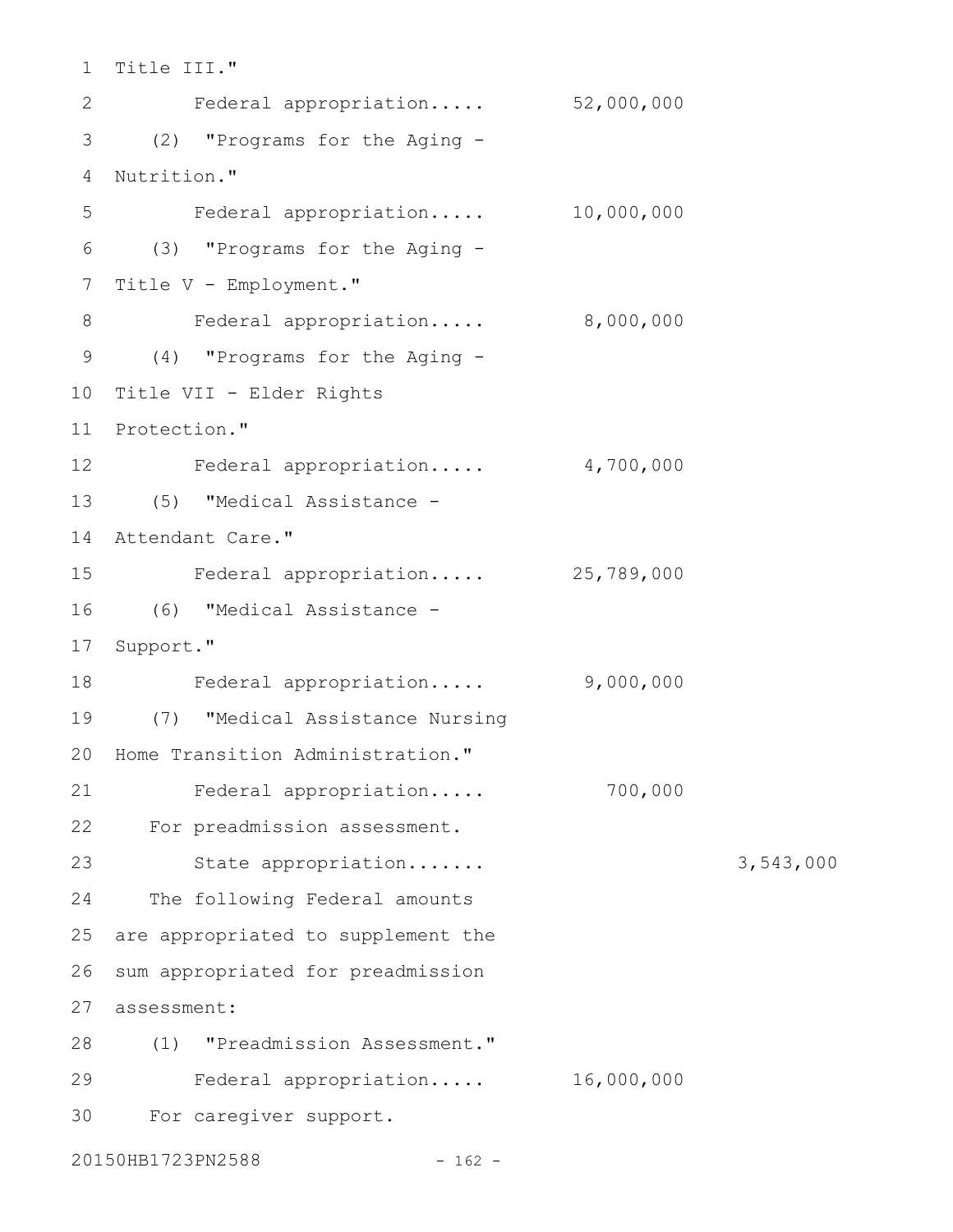State appropriation....... 3,994,000 The following Federal amounts 3 are appropriated to supplement the sum appropriated for caregiver support: (1) "Programs for the Aging - 6 Title III - Caregiver Support." Federal appropriation..... 10,000,000 For transfer from the State 10 Lottery Fund to the Pharmaceutical Assistance Fund. 11 State appropriation....... 51,150,000 For Alzheimer's outreach. 13 State appropriation....... 83,000 For grants to senior centers. State appropriation....... 660,000 17 Section 302. Department of Human Services. The following amounts are 19 appropriated to the Department of Federal State For medical assistance - long-21 22 term care. State appropriation....... 110,247,000 For home-based and communitybased services. 25 State appropriation....... 53,650,000 For medical assistance -- 27 28 transportation services. State appropriation....... 1,617,000 PART IV 20150HB1723PN2588 - 163 -1 2 4 5 7 8 9 12 14 15 16 18 20 Human Services: 23 24 26 29 30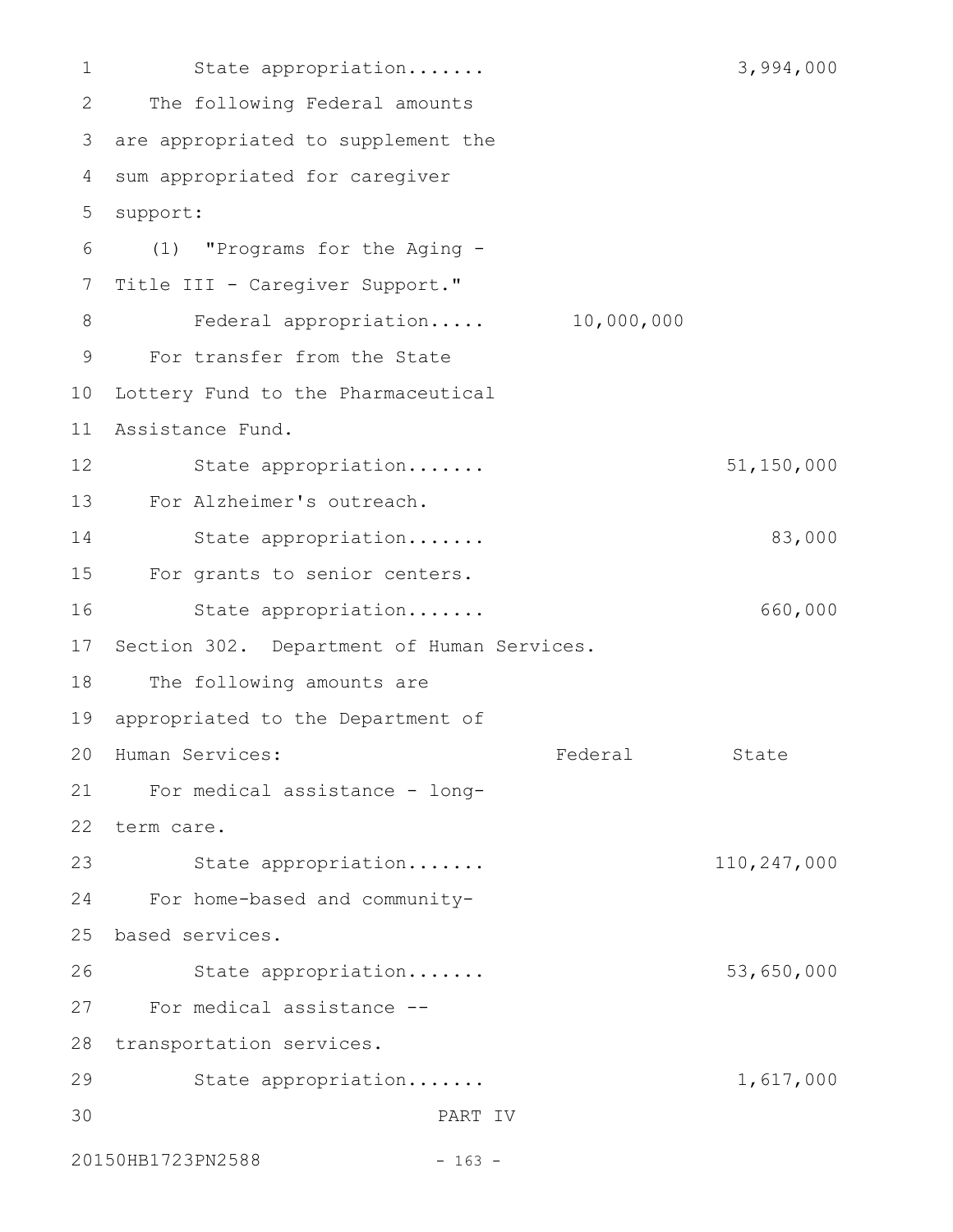TOBACCO SETTLEMENT FUND APPROPRIATIONS 2 Section 401. Tobacco Settlement Board. The following amounts are appropriated to the Tobacco Federal State For the general government 6 operations of the Tobacco 8 Settlement Board. State appropriation....... 72,000 10 Section 402. Department of Community and Economic Development. The following amounts are 12 appropriated to the Department of 13 Community and Economic 14 Development: Tederal State For life sciences greenhouses. State appropriation....... 1,000,000 17 Section 403. Department of Human Services. The following amounts are 19 appropriated to the Department of Federal State For medical assistance - long-21 22 term care. State appropriation....... 78,847,000 PART V JUDICIAL COMPUTER SYSTEM AUGMENTATION ACCOUNT APPROPRIATIONS 27 Section 501. Supreme Court. The following amounts are 29 appropriated to the Supreme Court: Federal State For the Statewide Judicial 20150HB1723PN2588 - 164 -1 3 4 5 Settlement Board: 7 9 11 15 16 18 20 Human Services: 23 24 25 26 28 30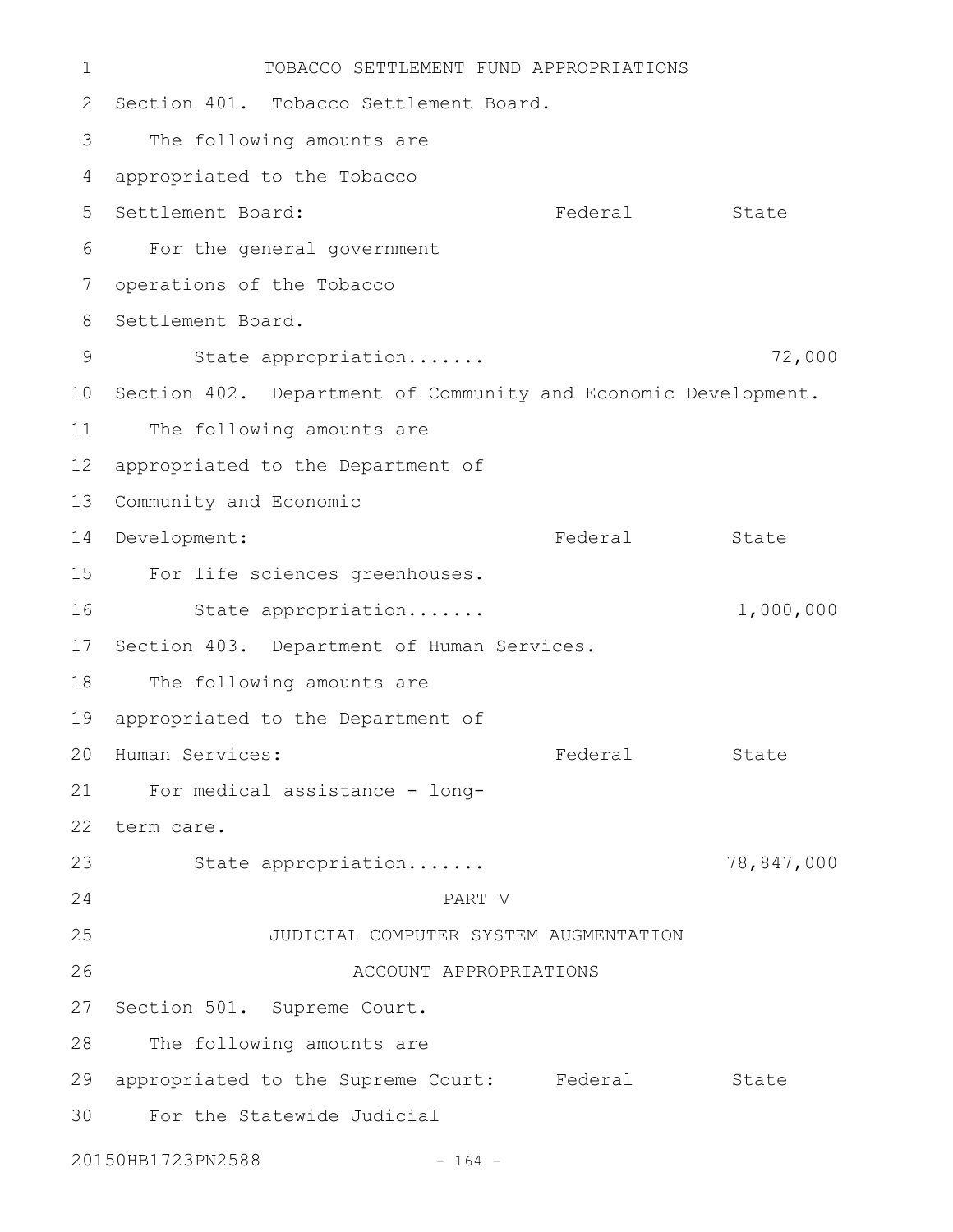Computer System. 1

| $\overline{2}$ | State appropriation                        | 18,826,000 |  |  |  |
|----------------|--------------------------------------------|------------|--|--|--|
| 3              | PART VI                                    |            |  |  |  |
| 4              | EMERGENCY MEDICAL SERVICES OPERATING       |            |  |  |  |
| 5              | FUND APPROPRIATIONS                        |            |  |  |  |
| 6              | Section 601. Department of Health.         |            |  |  |  |
| 7              | The following amounts are                  |            |  |  |  |
| 8              | appropriated to the Department of          |            |  |  |  |
| 9              | Health:<br>Federal                         | State      |  |  |  |
| 10             | For emergency medical services.            |            |  |  |  |
| 11             | State appropriation                        | 3,465,000  |  |  |  |
| 12             | For Catastrophic Medical and               |            |  |  |  |
| 13             | Rehabilitation Program.                    |            |  |  |  |
| 14             | State appropriation                        | 1,683,000  |  |  |  |
| 15             | PART VII                                   |            |  |  |  |
| 16             | STATE STORES FUND APPROPRIATIONS           |            |  |  |  |
| 17             | Section 701. Pennsylvania State Police.    |            |  |  |  |
| 18             | The following amounts are                  |            |  |  |  |
| 19             | appropriated to the Pennsylvania           |            |  |  |  |
| 20             | State Police:<br>Federal                   | State      |  |  |  |
|                | 21 For liquor control enforcement          |            |  |  |  |
| 22             | operational expenses.                      |            |  |  |  |
| 23             | State appropriation                        | 8,909,000  |  |  |  |
| 24             | PART VIII                                  |            |  |  |  |
| 25             | MOTOR LICENSE FUND APPROPRIATIONS          |            |  |  |  |
| 26             | FOR PORTION OF 2015-2016                   |            |  |  |  |
| 27             | SUBPART A                                  |            |  |  |  |
| 28             | MOTOR LICENSE FUND                         |            |  |  |  |
| 29             | Section 801. Department of Transportation. |            |  |  |  |
| 30             | The following amounts are                  |            |  |  |  |
|                | 20150HB1723PN2588<br>$-165 -$              |            |  |  |  |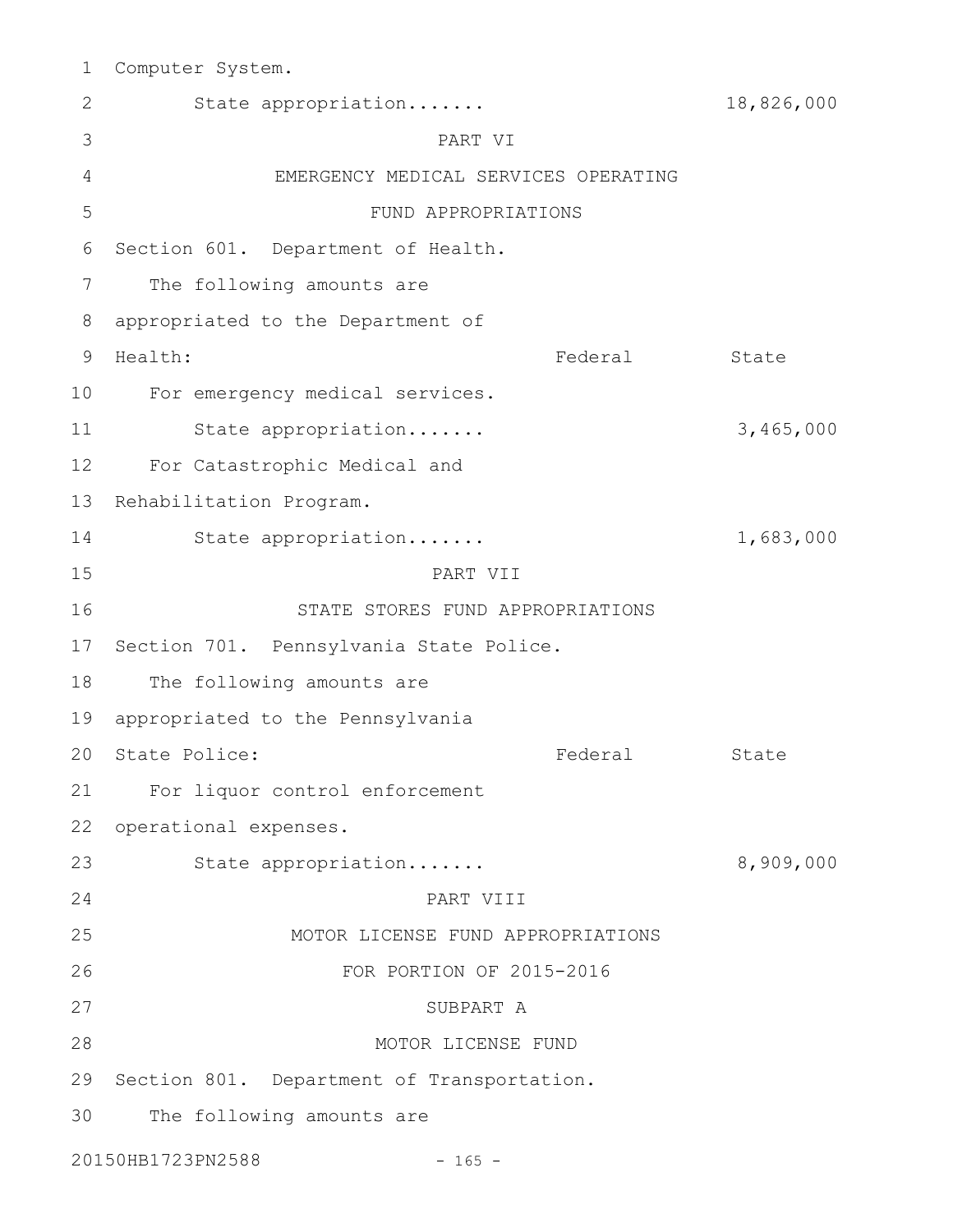appropriated to the Department of Transportation: Federal State For the salaries, wages and all necessary expenses for the proper administration of the Department of 5 Transportation, including the State Transportation Commission and the State Transportation Advisory 9 Committee and the Statewide coordination of municipal services. 10 State appropriation....... 18,189,000 For operation of welcome centers. State appropriation....... 1,148,000 For the salaries, wages and all necessary expenses for the operation of the highway and safety improvement programs, including planning and research, design, 20 engineering, right-of-way acquisition and the operation of the engineering district facilities and liaison services with communities on local road 24 engineering and construction activities. State appropriation....... 74,250,000 For the salaries, wages and all necessary expenses for the 30 administration and operation of the 20150HB1723PN2588 - 166 -1 2 3 4 6 7 8 11 12 13 14 15 16 17 18 19 21 22 23 25 26 27 28 29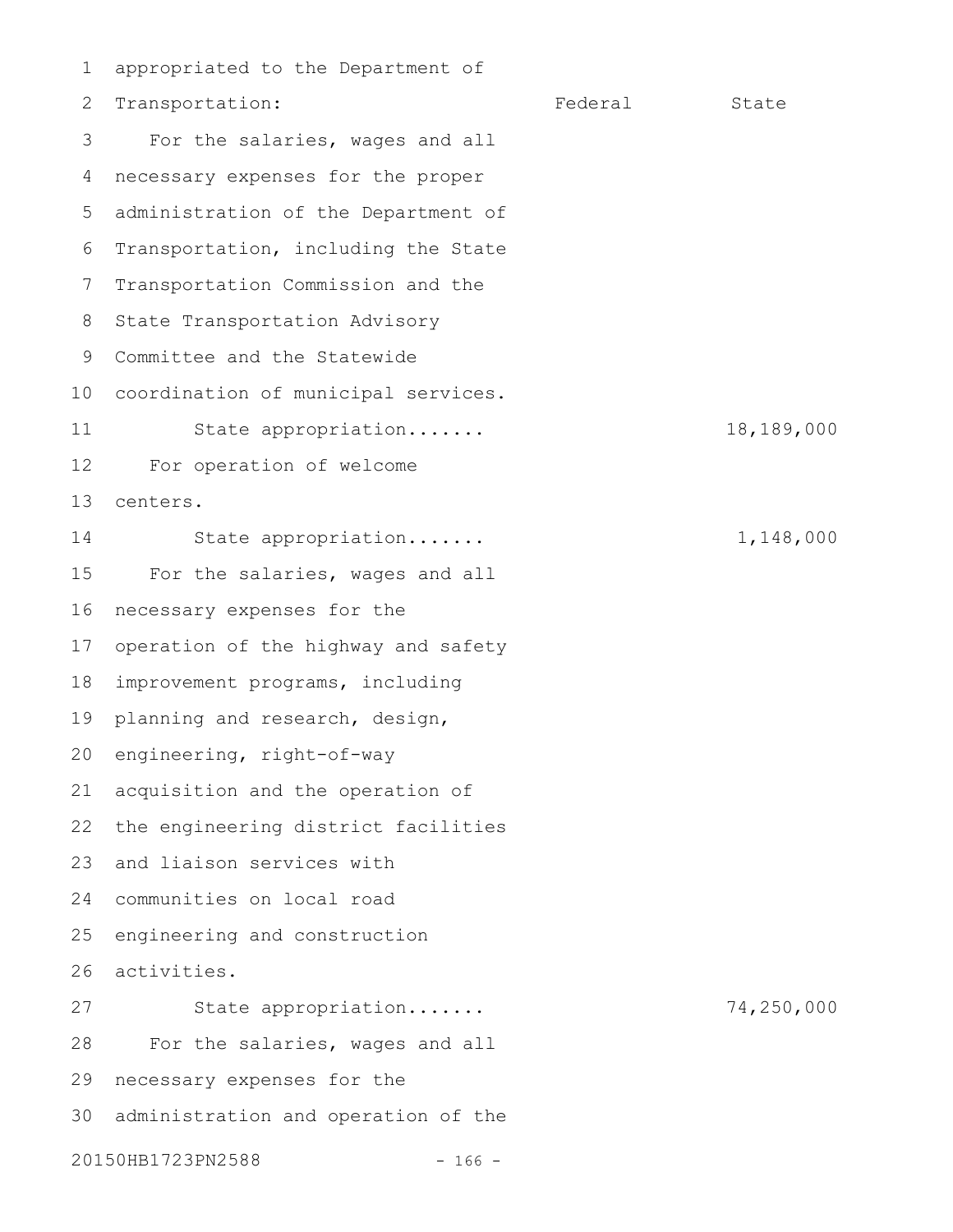maintenance program for State 2 roads, bridges, tunnels and 3 structures, including the operation of the county maintenance district 4 5 facilities. At least \$2,000,000 6 shall be used for a spray injection pothole repair and research program. The \$2,000,000 may be drawn from the maintenance 9 10 appropriation. State appropriation....... 287,901,000 For reinvestment in Department of Transportation facilities. State appropriation....... 5,280,000 For the salaries, wages and all necessary expenses for the administration of the traffic 18 safety program and the 19 administration and operation of the 20 operator and vehicle registration programs. State appropriation....... 44,675,000 For payments to municipalities pursuant to the act of June 1, 1956 (1955 P.L.1944, No.655), referred to as the Liquid Fuels Tax Municipal Allocation Law. State appropriation....... 9,900,000 For payments to municipalities to assist in maintenance and 20150HB1723PN2588 - 167 -1 7 8 11 12 13 14 15 16 17 21 22 23 24 25 26 27 28 29 30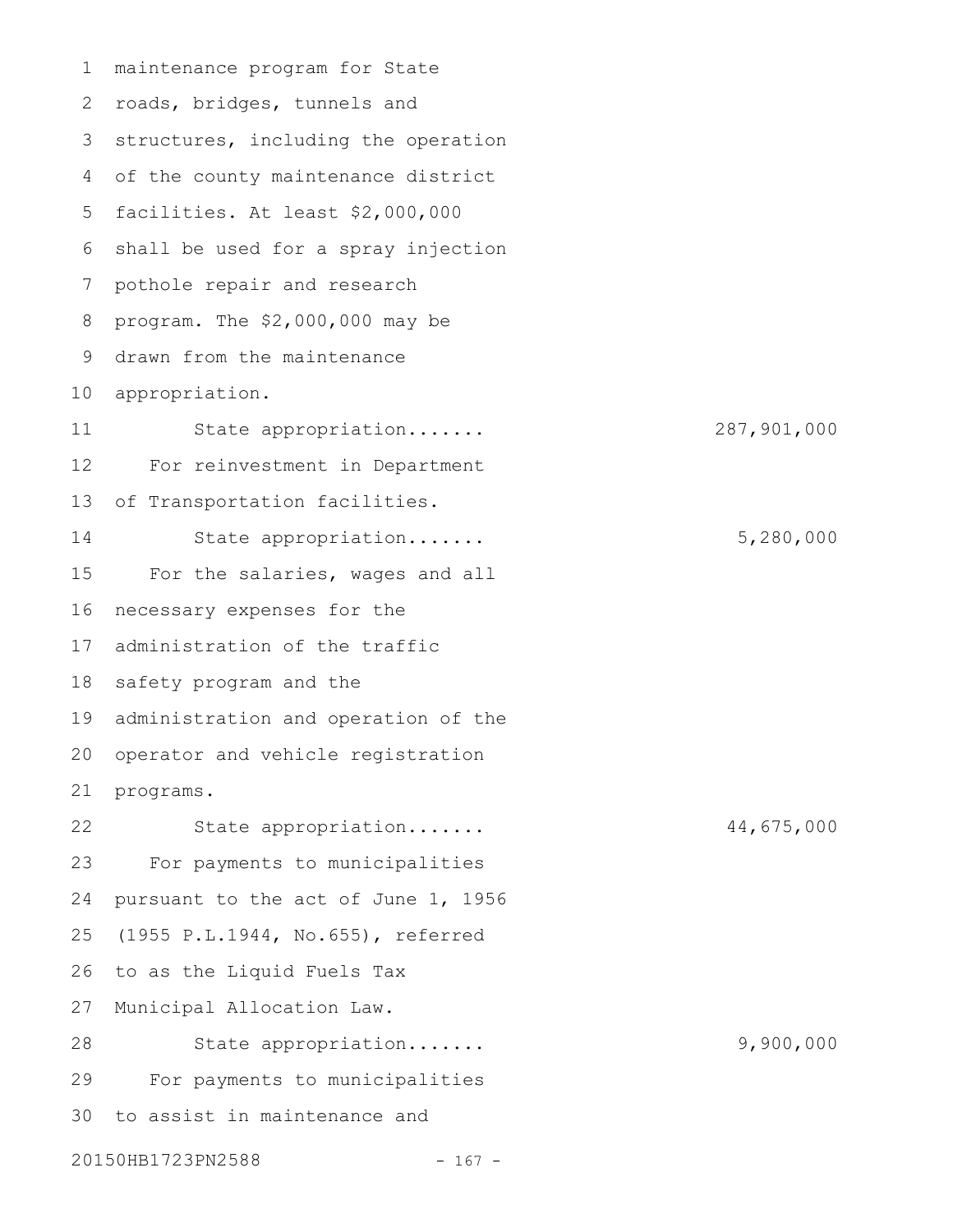construction costs of roads. State appropriation....... 68,373,000 For supplemental payments to municipalities to assist in maintenance and construction costs 5 of roads in accordance with 75 6 7 Pa.C.S. Ch. 93 (relating to supplemental funding for municipal 9 highway maintenance). State appropriation....... 1,650,000 For maintenance and construction of county bridges. An allocation to a county under this appropriation may be used in whole or in part by the county for grants to municipalities for distribution in accordance with 75 Pa.C.S. § 9010(c). 18 State appropriation....... 1,650,000 For municipal traffic signals. State appropriation....... 3,300,000 Section 802. Executive Offices. The following amounts are appropriated to the Executive Offices: State State State State State State State State State State State State State State State State State For Commonwealth technology services. 27 State appropriation....... 452,000 29 Section 803. Treasury Department. The following amounts are 20150HB1723PN2588 - 168 -1 2 3 4 8 10 11 12 13 14 15 16 17 19 20 21 22 23 24 25 26 28 30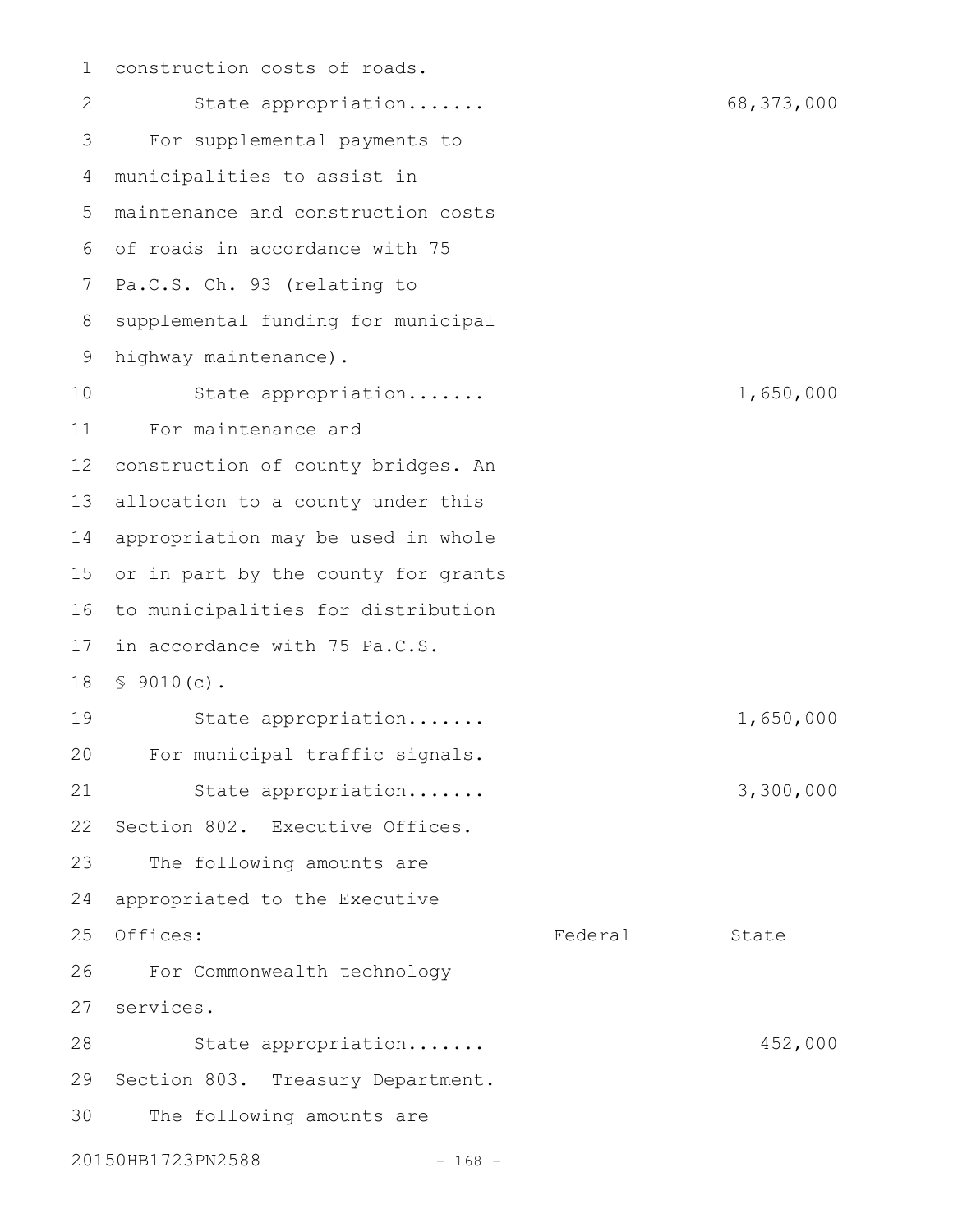appropriated to the Treasury Department: Federal State For the payment of salaries, wages and all necessary expenses in the proper administration of the program to refund liquid fuels taxes to which the Commonwealth is not entitled. State appropriation....... 176,000 For the payment of principal and interest requirements on general obligation bonds issued for transportation projects. State appropriation....... 784,000 For payment of principal and interest requirements on general obligation bonds issued for public improvements. State appropriation....... 5,589,000 For payment of the compensation of the Commonwealth's loan and transfer agent for services and expenses in connection with the registration, transfer and payment of interest on bonds of the Commonwealth and other services required to be performed by the 28 loan and transfer agent. State appropriation....... 17,000 30 Section 804. Department of Agriculture. 20150HB1723PN2588 - 169 -1 2 3 4 5 6 7 8 9 10 11 12 13 14 15 16 17 18 19 20 21 22 23 24 25 26 27 29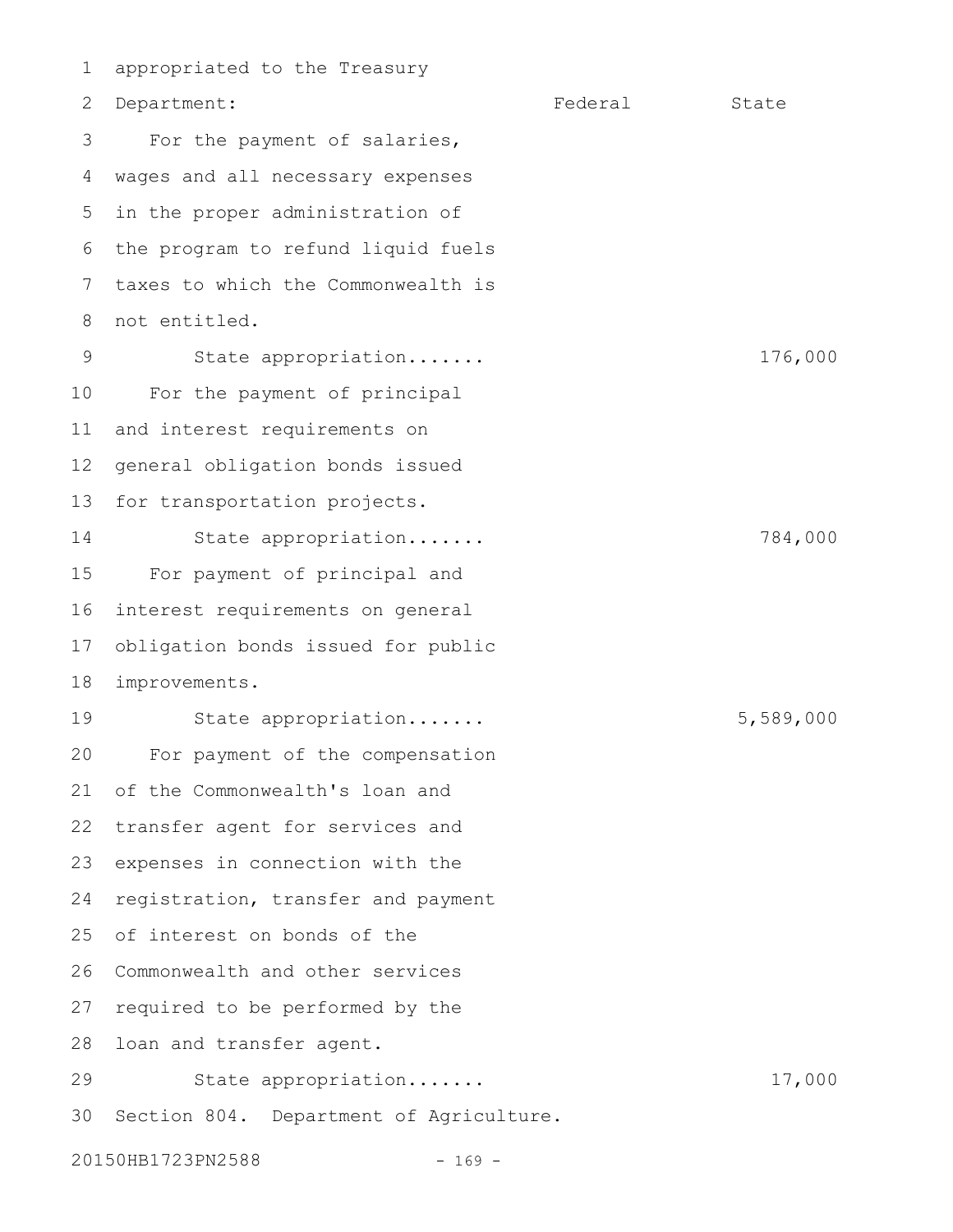The following amounts are 2 appropriated to the Department of Federal State For administration of the weights and measures program. State appropriation....... 1,428,000 For the State Conservation Commission for the maintenance and 8 improvement of dirt and gravel 9 roads. 10 State appropriation....... 9,240,000 12 Section 805. Department of Community and Economic Development. The following amounts are appropriated to the Department of 15 Community and Economic Federal State For Appalachian Regional 17 18 Commission and the Office of the Appalachian States' regional 19 20 representative. State appropriation....... 354,000 22 Section 806. Department of Conservation and Natural Resources. The following amounts are 24 appropriated to the Department of 25 Conservation and Natural Resources: Federal State For the maintenance and 27 mitigation of dust and sediment 28 pollution from forestry roads. State appropriation....... 2,310,000 30 Section 807. Department of Education. 20150HB1723PN2588 - 170 -1 3 Agriculture: 4 5 6 7 11 13 14 16 Development: 21 23 26 29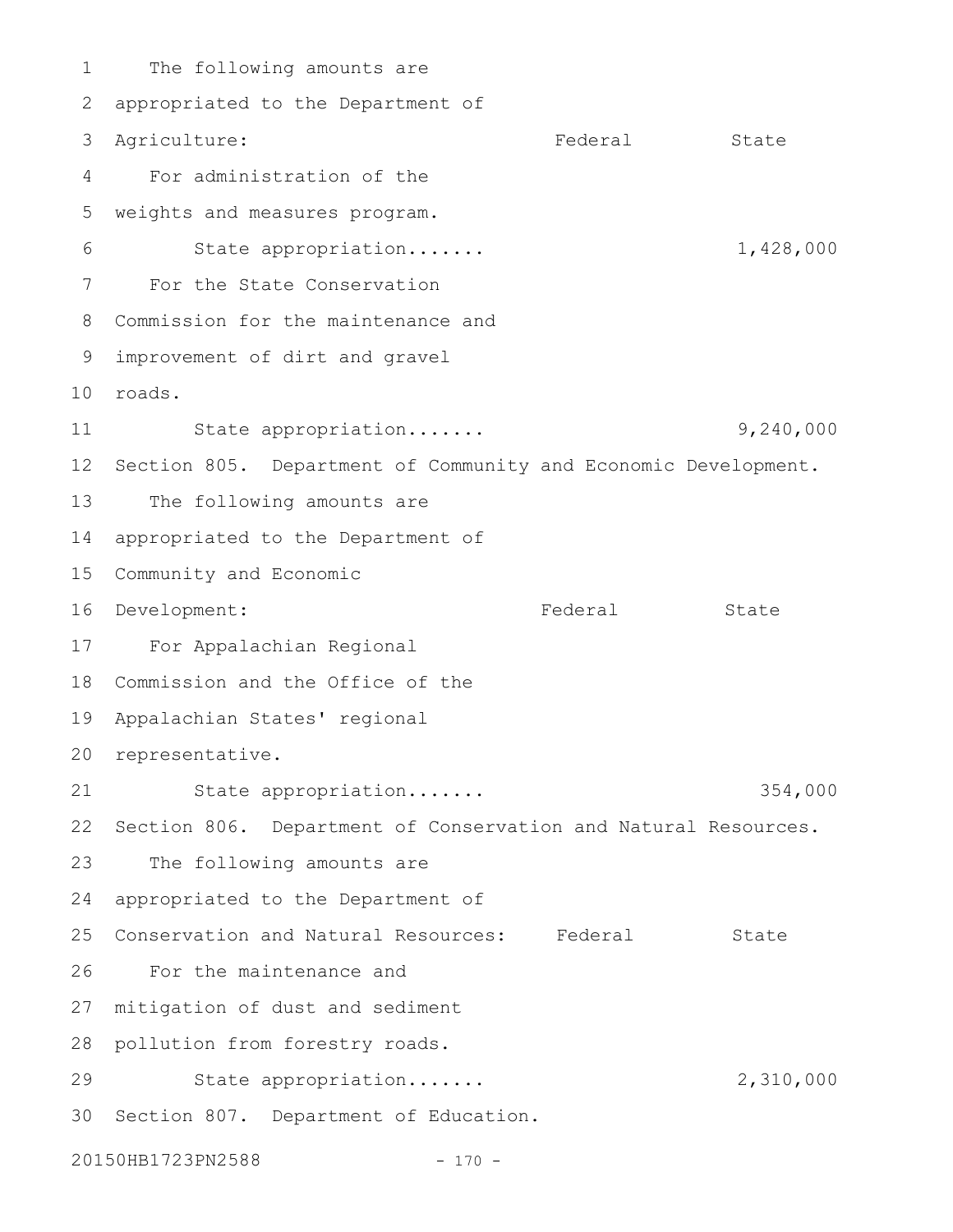The following amounts are 2 appropriated to the Department of Federal State For administration of the school 5 safe driving program and for payments to school districts or 6 7 joint school organizations for 8 driver education courses. State appropriation....... 363,000 10 Section 808. (Reserved). 11 Section 809. Department of General Services. The following amounts are 13 appropriated to the Department of 14 General Services: The State Rederal State 15 For payment of tort claims. State appropriation....... 3,300,000 17 Section 810. Department of Revenue. The following amounts are 19 appropriated to the Department of Federal State For administration and 21 22 enforcement of various Motor 23 License Fund tax regulations. State appropriation....... 5,823,000 25 Section 811. Pennsylvania State Police. The following amounts are 27 appropriated to the Pennsylvania Federal State For transfer to the General Fund to finance the Traffic Control 3020150HB1723PN2588 - 171 -1 3 Education: 4 9 12 16 18 20 Revenue: 24 26 28 State Police: 29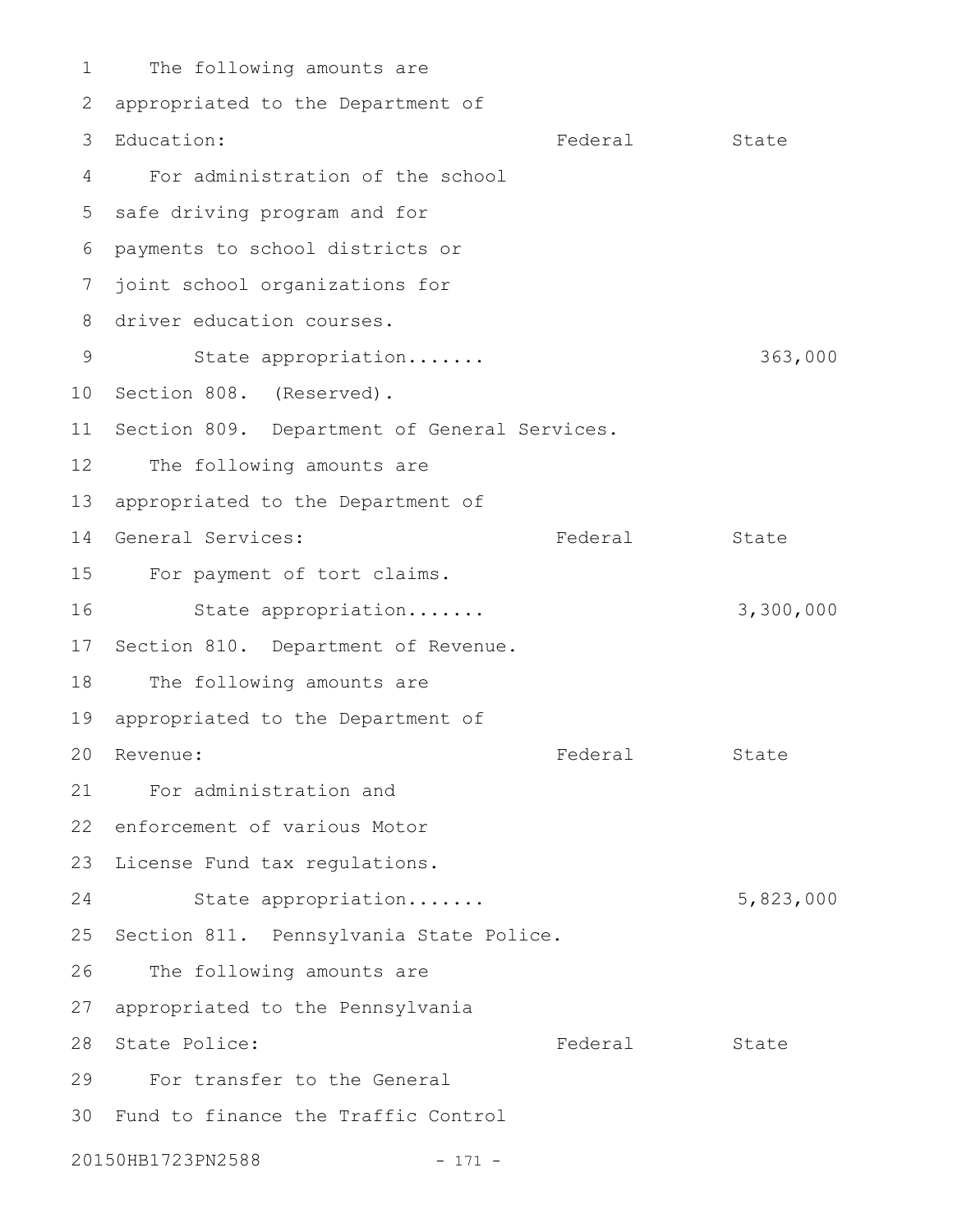1 and the Traffic Safety Facilities 2 Program of the Pennsylvania State Police. 3 State appropriation....... 202,582,000 For law enforcement information technology. State appropriation....... 6,308,000 For the Statewide Public Safety 9 Radio System. State appropriation....... 5,646,000 For transfer to the General 11 12 Fund to finance the Municipal 13 Police Officers' Education and 14 Training Commission. State appropriation....... 343,000 For replacement of patrol 16 vehicles. 17 State appropriation....... 3,630,000 For transfer to the General 20 Fund to finance the Automated 21 Fingerprint Identification System (AFIS). 22 State appropriation....... 28,000 For commercial vehicle inspections. 25 State appropriation....... 2,932,000 For municipal police training 27 28 grants. 29 State appropriation....... 1,650,000 SUBPART B 20150HB1723PN2588 - 172 -4 5 6 7 8 10 15 18 19 23 24 26 30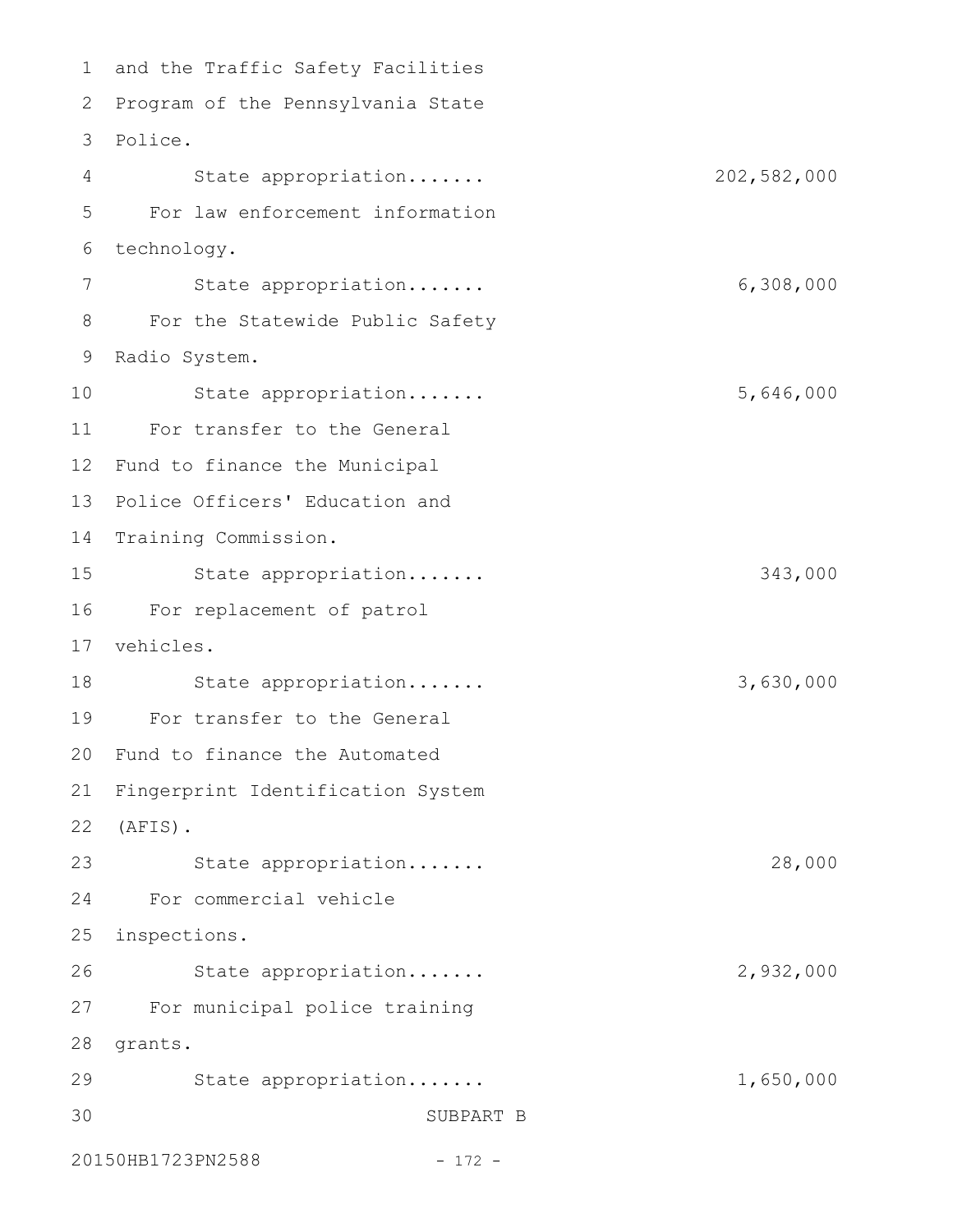| 1  | AVIATION RESTRICTED ACCOUNT                            |         |           |  |  |
|----|--------------------------------------------------------|---------|-----------|--|--|
| 2  | Section 821. Department of Transportation.             |         |           |  |  |
| 3  | The following amounts are                              |         |           |  |  |
| 4  | appropriated to the Department of                      |         |           |  |  |
| 5  | Transportation:                                        | Federal | State     |  |  |
| 6  | For payment for aviation                               |         |           |  |  |
| 7  | operations, including the operation                    |         |           |  |  |
| 8  | and maintenance of State-owned                         |         |           |  |  |
| 9  | aircraft, payment of general                           |         |           |  |  |
| 10 | expenses, supplies, printing and                       |         |           |  |  |
| 11 | equipment; for the development and                     |         |           |  |  |
| 12 | maintenance of State airports and                      |         |           |  |  |
| 13 | the maintenance and repair of                          |         |           |  |  |
| 14 | landing fields, intermediate                           |         |           |  |  |
| 15 | landing fields, landing field                          |         |           |  |  |
| 16 | equipment, beacon sites and other                      |         |           |  |  |
| 17 | navigation facilities; and for the                     |         |           |  |  |
| 18 | encouragement and development of                       |         |           |  |  |
| 19 | civil aeronautics.                                     |         |           |  |  |
| 20 | State appropriation                                    |         | 1,354,000 |  |  |
| 21 | For airport development.                               |         |           |  |  |
| 22 | State appropriation                                    |         | 1,980,000 |  |  |
| 23 | For real estate tax rebate                             |         |           |  |  |
| 24 | payments to privately owned public                     |         |           |  |  |
| 25 | use airports.                                          |         |           |  |  |
| 26 | State appropriation                                    |         | 83,000    |  |  |
| 27 | PART IX                                                |         |           |  |  |
| 28 | HAZARDOUS MATERIAL RESPONSE                            |         |           |  |  |
| 29 | FUND APPROPRIATIONS                                    |         |           |  |  |
| 30 | Section 901. Pennsylvania Emergency Management Agency. |         |           |  |  |
|    | 20150HB1723PN2588<br>$-173 -$                          |         |           |  |  |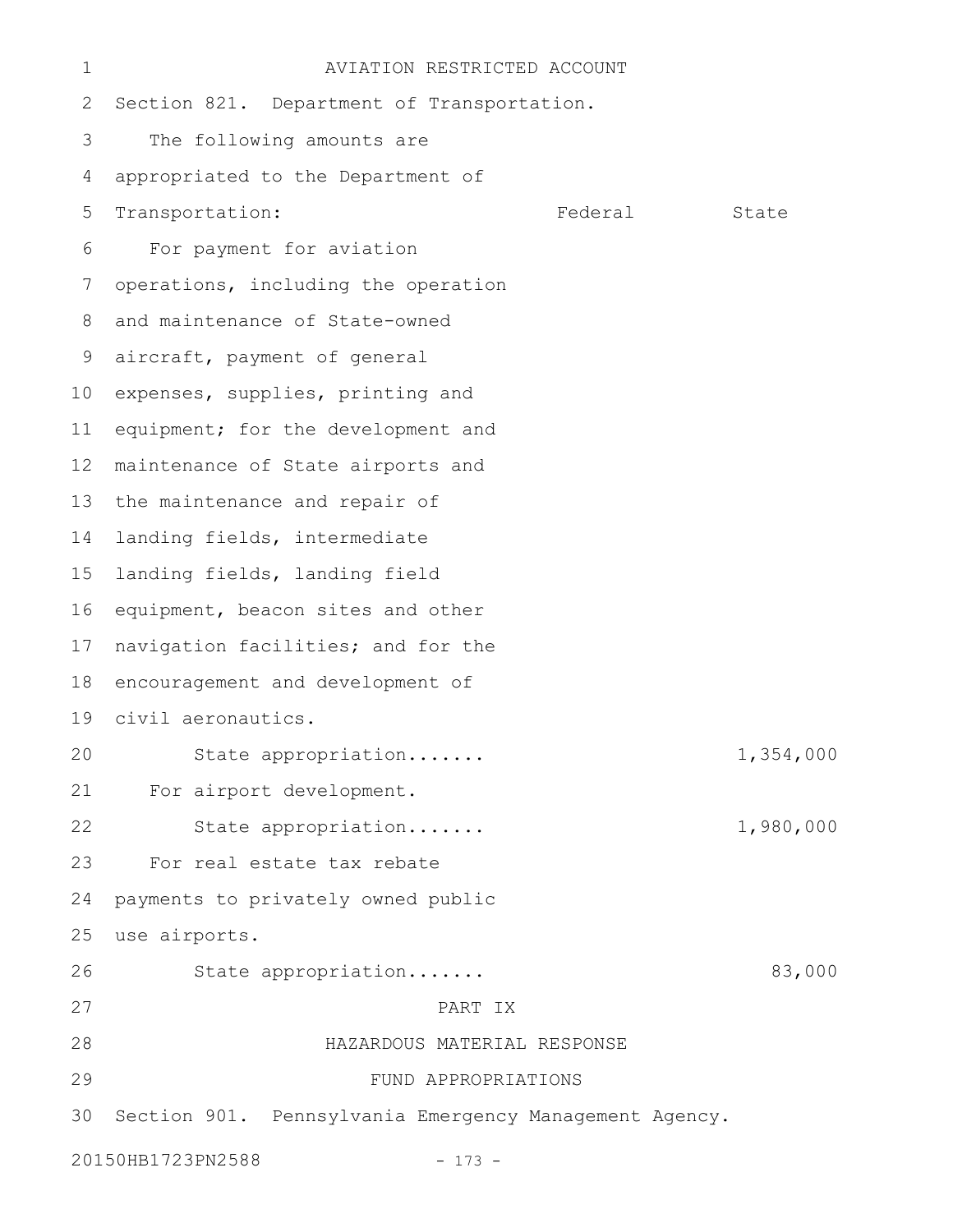The following amounts are 2 appropriated to the Pennsylvania Emergency Management Agency: Federal State For general administration and operational expenses. State appropriation....... 66,000 For training programs for hazardous material response teams. State appropriation....... 66,000 10 For grants to support counties' activities. 11 State appropriation....... 462,000 For public and facility owner 14 education, information and 15 participation programs. State appropriation....... 66,000 PART X MILK MARKETING FUND APPROPRIATIONS 19 Section 1001. Milk Marketing Board. The following amounts are appropriated to the Milk Marketing Federal State For the operation of the Milk 24 Marketing Board. State appropriation....... 937,000 PART XI HOME INVESTMENT TRUST FUND APPROPRIATIONS 29 Section 1101. Department of Community and Economic Development. The following amounts are 20150HB1723PN2588 - 174 -1 3 4 5 6 7 8 9 12 13 16 17 18 20 21 22 Board: 23 25 26 27 28 30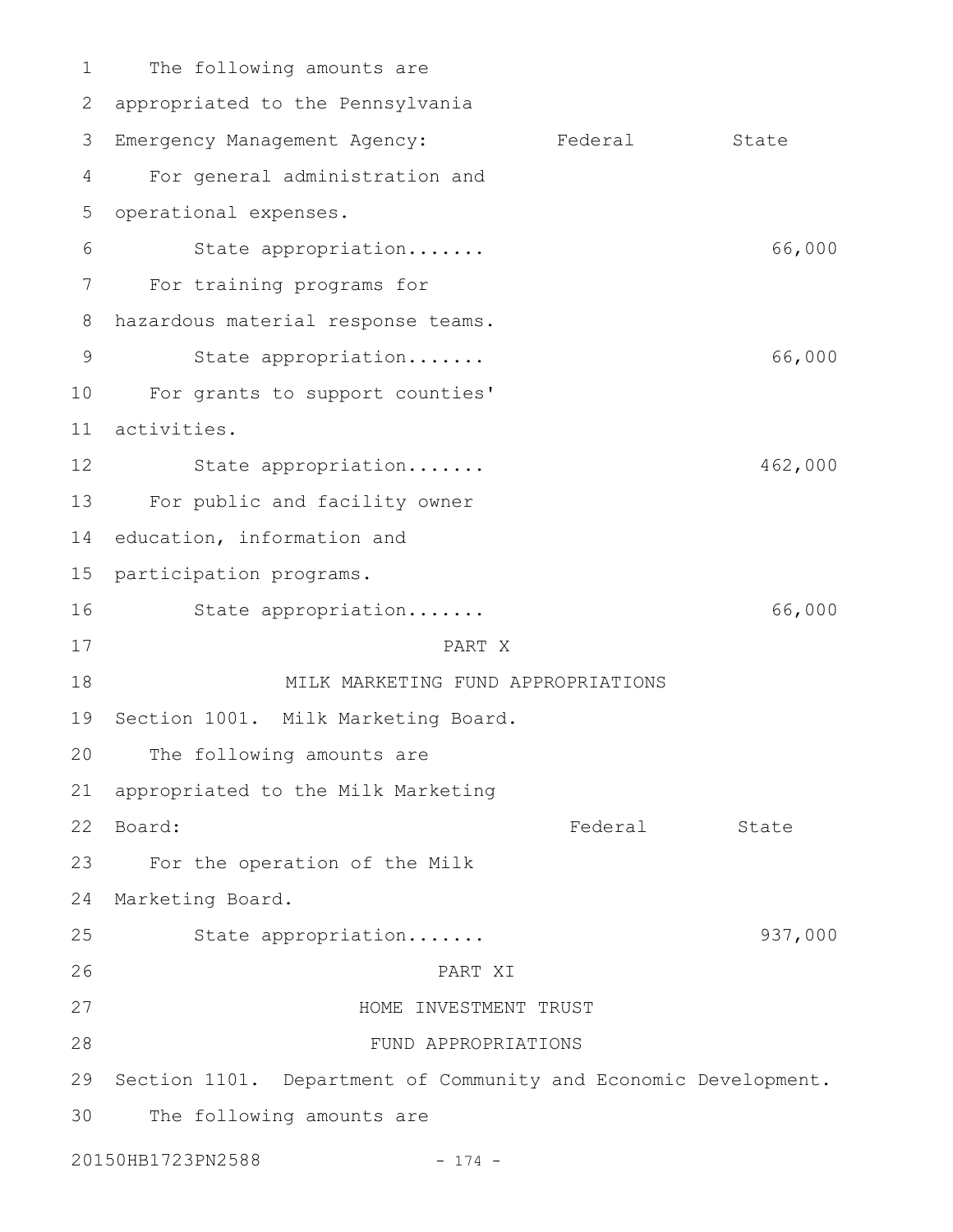appropriated to the Department of 1 2 Community and Economic Development: Federal State For administration of the Home Program. 4 State appropriation....... 490,000 PART XII TUITION ACCOUNT GUARANTEED SAVINGS PROGRAM FUND APPROPRIATIONS 9 Section 1201. Treasury Department. The following amounts are 11 appropriated to the Treasury Federal State For the operation of the Tuition 14 Account Program Bureau. State appropriation....... 1,052,000 PART XIII BANKING FUND APPROPRIATIONS 18 Section 1301. Department of Banking and Securities. The following amounts are 20 appropriated to the Department of 21 Banking and Securities: The State Rederal State For general government operations 22 23 of the Department of Banking and 24 Securities. State appropriation....... 7,039,000 PART XIV FIREARM RECORDS CHECK FUND APPROPRIATIONS 29 Section 1401. Pennsylvania State Police. The following amounts are 20150HB1723PN2588 - 175 -3 5 6 7 8 10 12 Department: 13 15 16 17 19 25 26 27 28 30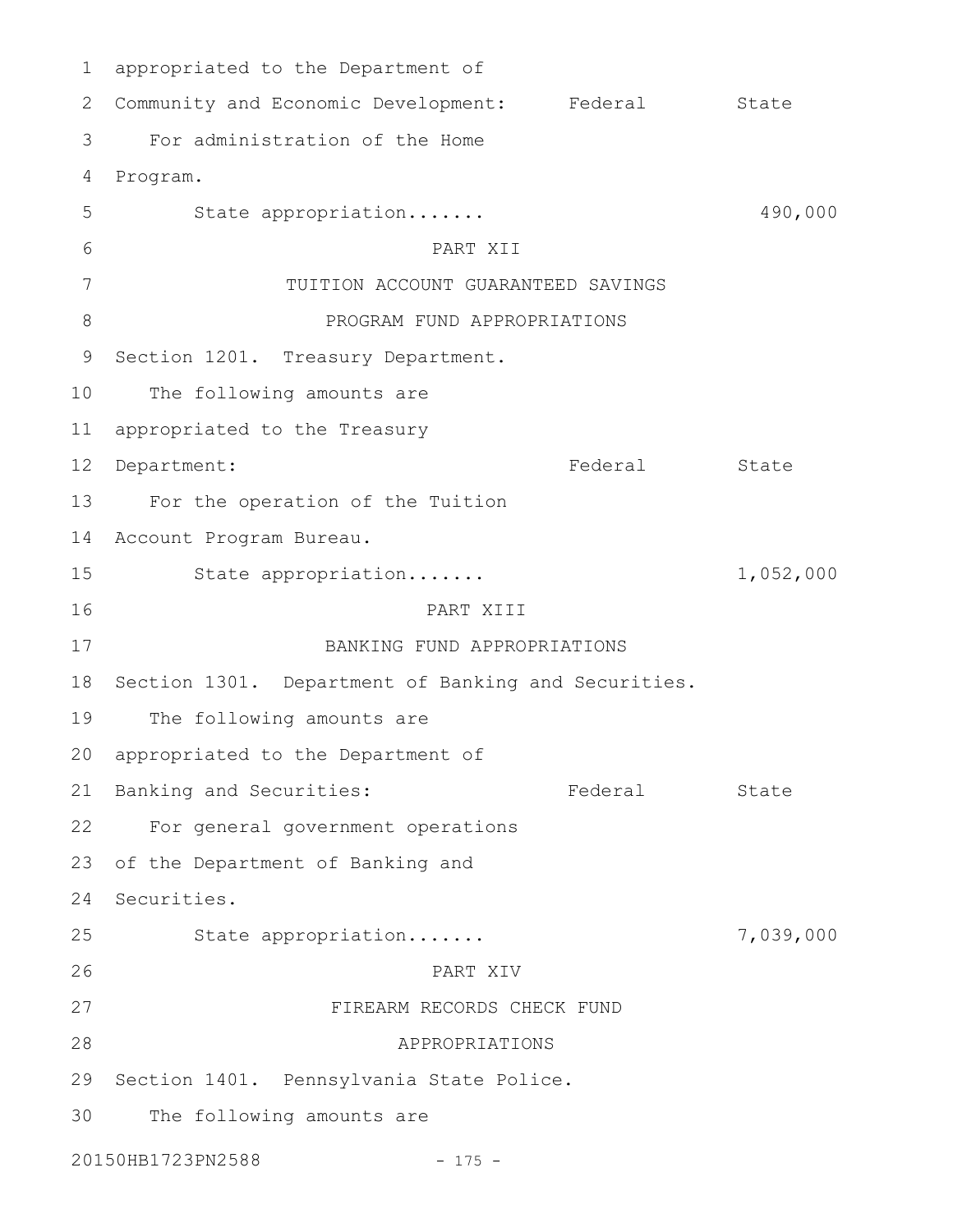appropriated to the Pennsylvania 1 Federal State For activities associated with the purchase of firearms by individuals. 5 State appropriation....... 2,051,000 PART XV BEN FRANKLIN TECHNOLOGY DEVELOPMENT AUTHORITY FUND APPROPRIATIONS 10 Section 1501. Department of Community and Economic Development. The following amounts are appropriated to the Department of Community and Economic Development: Federal State For the Ben Franklin Technology 15 Development Authority Fund. State appropriation....... 6,270,000 PART XVI OIL AND GAS LEASE FUND 19 Section 1601. Department of Conservation and Natural Resources. The following amounts are appropriated to the Department of 22 Conservation and Natural Resources: Federal State For general government operations 24 of the Department of Conservation 25 and Natural Resources. State appropriation....... 3,300,000 For State Parks operations. State appropriation....... 14,853,000 For State Forests operations. State appropriation....... 5,787,000 20150HB1723PN2588 - 176 -2 State Police: 3 4 6 7 8 9 11 12 13 14 16 17 18 20 21 23 26 27 28 29 30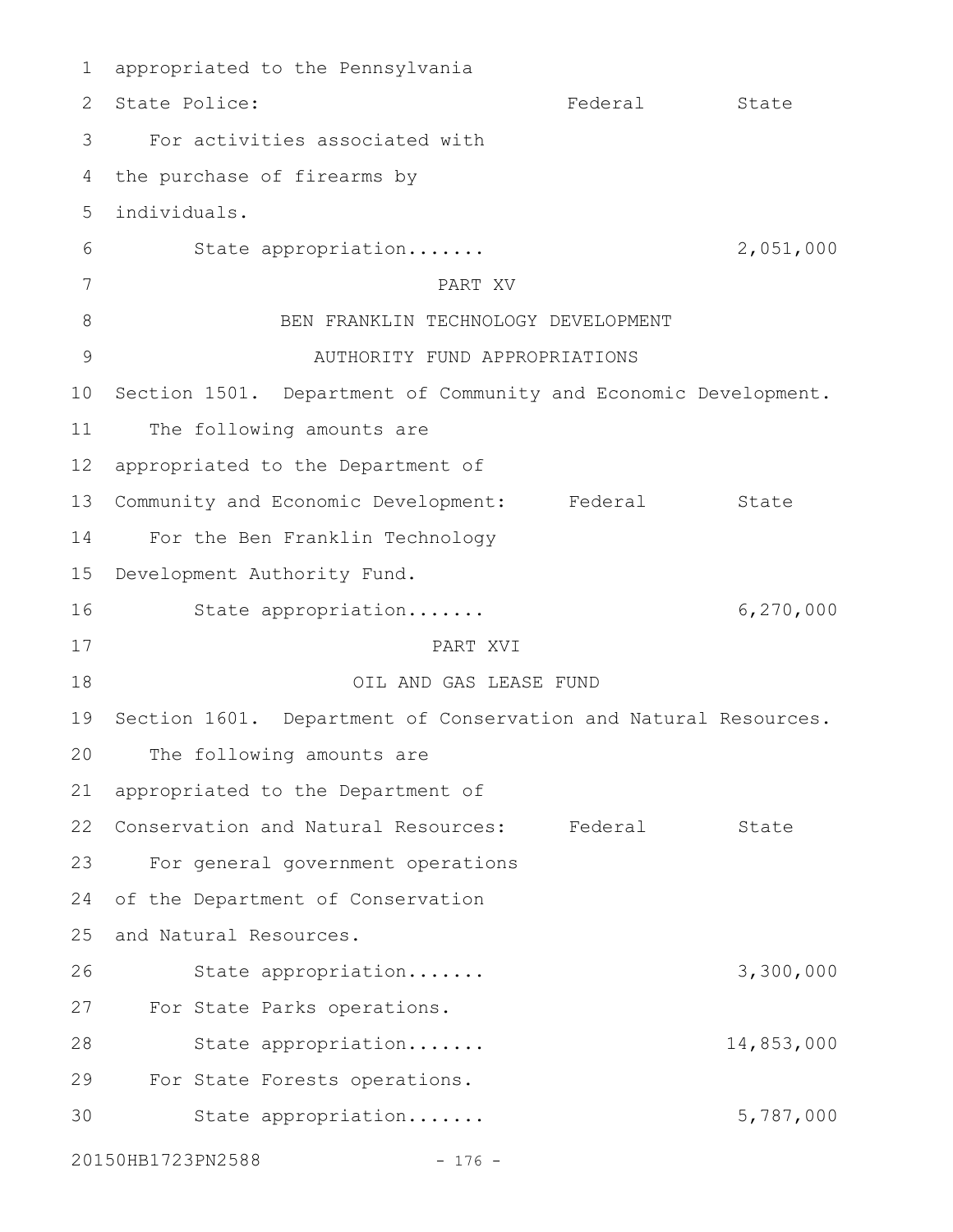| 1            | PART XVII                             |         |         |  |  |
|--------------|---------------------------------------|---------|---------|--|--|
| $\mathbf{2}$ | HOME IMPROVEMENT ACCOUNT              |         |         |  |  |
| 3            | Section 1701. Attorney General.       |         |         |  |  |
| 4            | The following amounts are             |         |         |  |  |
| 5            | appropriated to the Attorney          |         |         |  |  |
| 6            | General:                              | Federal | State   |  |  |
| 7            | For Home Improvement Consumer         |         |         |  |  |
| 8            | Protection.                           |         |         |  |  |
| 9            | State appropriation                   |         | 559,000 |  |  |
| 10           | PART XVIII                            |         |         |  |  |
| 11           | CIGARETTE FIRE SAFETY                 |         |         |  |  |
| 12           | AND FIREFIGHTER PROTECTION            |         |         |  |  |
| 13           | ACT ENFORCEMENT FUND                  |         |         |  |  |
| 14           | Section 1801. Attorney General.       |         |         |  |  |
| 15           | The following amounts are             |         |         |  |  |
| 16           | appropriated to the Attorney          |         |         |  |  |
| 17           | General:                              | Federal | State   |  |  |
| 18           | For Cigarette Fire Safety and         |         |         |  |  |
| 19           | Firefighter Protection Enforcement.   |         |         |  |  |
| 20           | State appropriation                   |         | 17,000  |  |  |
| 21           | PART XVIII-A                          |         |         |  |  |
| 22           | (RESERVED)                            |         |         |  |  |
| 23           | PART XVIII-B                          |         |         |  |  |
| 24           | INSURANCE REGULATION AND              |         |         |  |  |
| 25           | OVERSIGHT FUND                        |         |         |  |  |
| 26           | Section 1801-B. Insurance Department. |         |         |  |  |
| 27           | The following amounts are             |         |         |  |  |
| 28           | appropriated to the Insurance         |         |         |  |  |
| 29           | Department:                           | Federal | State   |  |  |
| 30           | For general government                |         |         |  |  |
|              | 20150HB1723PN2588<br>$-177 -$         |         |         |  |  |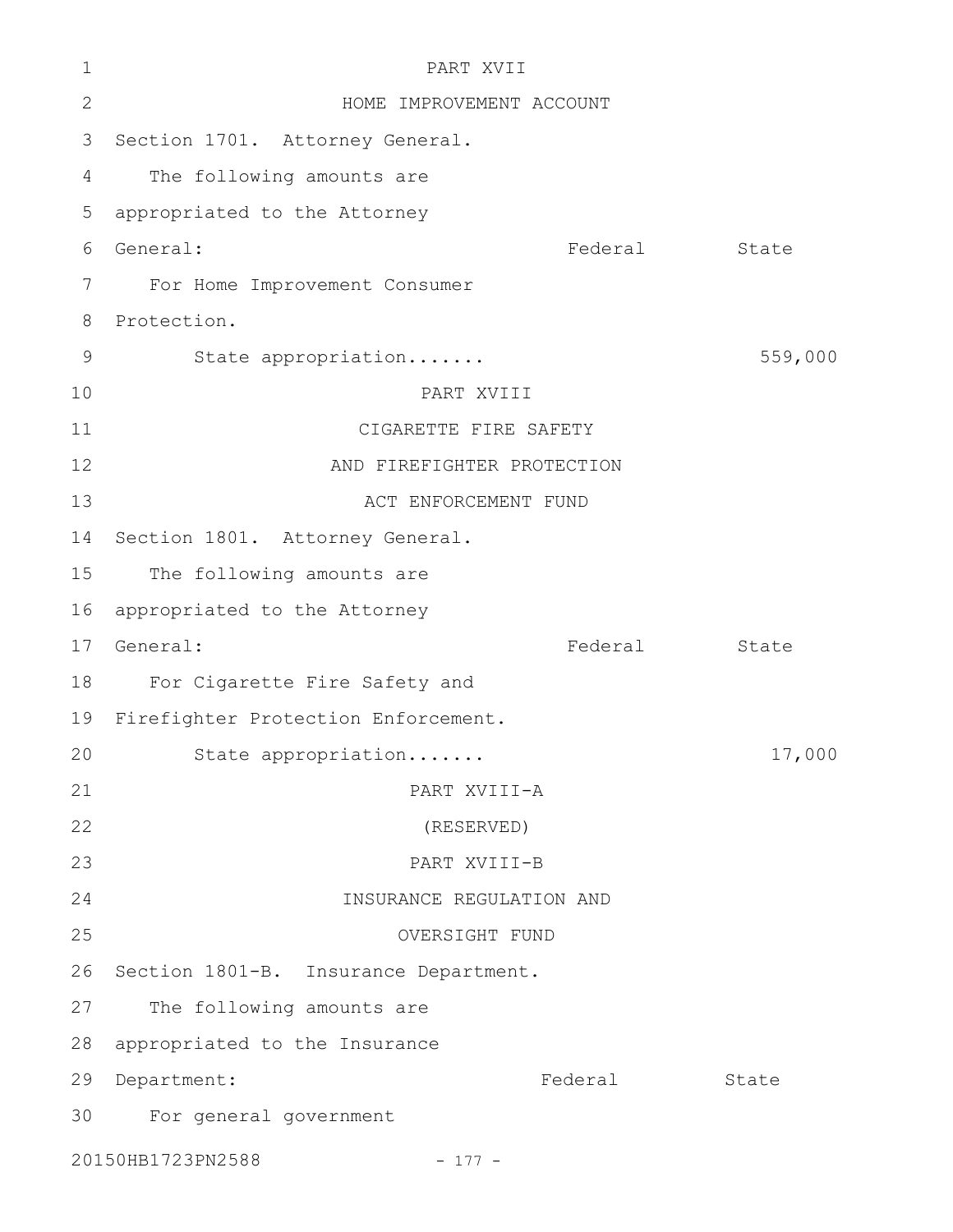1 operations of the Insurance 2 Department. State appropriation....... 7,510,000 PART XVIII-C PENNSYLVANIA RACEHORSE DEVELOPMENT RESTRICTED RECEIPT ACCOUNT 7 Section 1801-C. Department of Agriculture. The following amounts are appropriated to the Department of 9 Federal State 11 For the Animal Health Commission. 12 State appropriation....... 1,766,000 For the Pennsylvania 15 Veterinary Laboratory System. State appropriation....... 1,752,000 For transfer to the State Farm 17 18 Products Show Fund. State appropriation....... 1,320,000 For payments to Pennsylvania 20 fairs. 21 State appropriation....... 1,000,000 PART XIX ADDITIONAL APPROPRIATIONS FOR FISCAL YEAR 2014-2015 SUBPART A GENERAL PROVISIONS 28 Section 1901. (Reserved). 29 Section 1902. State appropriations. (a) General Fund.--The following sums set forth in this 303 4 5 6 8 10 Agriculture: 13 14 16 19 22 23 24 25 26 27

20150HB1723PN2588 - 178 -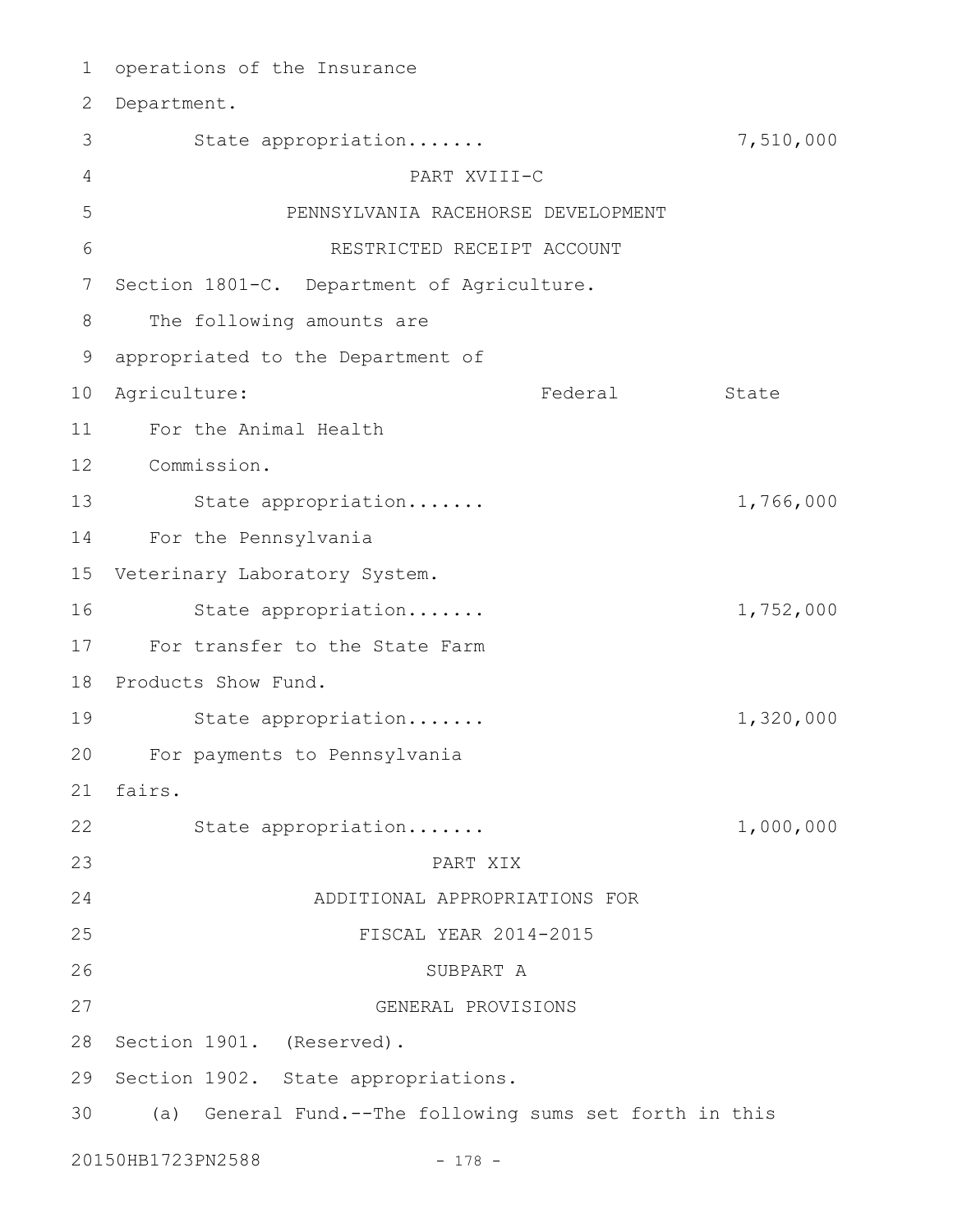part, or as much thereof as may be necessary, are hereby specifically appropriated from the General Fund to the several hereinafter named agencies of the Executive, Legislative and Judicial Departments of the Commonwealth for the payment of salaries, wages or other compensation and travel expenses of the duly elected or appointed officers and employees of the Commonwealth, for the payment of fees for contractual services rendered, for the purchase or rental of goods and services, printing, public advertising by or through any medium, equipment, land and buildings and for payment of any other expenses, as provided by law or by this act, necessary for the proper conduct of the duties, functions and activities and for the purposes hereinafter set forth for the fiscal year beginning July 1, 2014, and for the payment of bills incurred and remaining unpaid at the close of the fiscal year ending June 30, 2015. (b) (Reserved). SUBPART B EXECUTIVE DEPARTMENT Section 1911. Executive Offices. The following amounts are appropriated to the Executive Offices: State State State State State State State State State State State State State State State State State The following Federal amounts are appropriated to supplement the sum appropriated for Commonwealth technology services: (1) "Information Sharing Initiative." Federal appropriation..... 246,000 1 2 3 4 5 6 7 8 9 10 11 12 13 14 15 16 17 18 19  $20$ 21 22 23 24 25 26 27 28 29 30

20150HB1723PN2588 - 179 -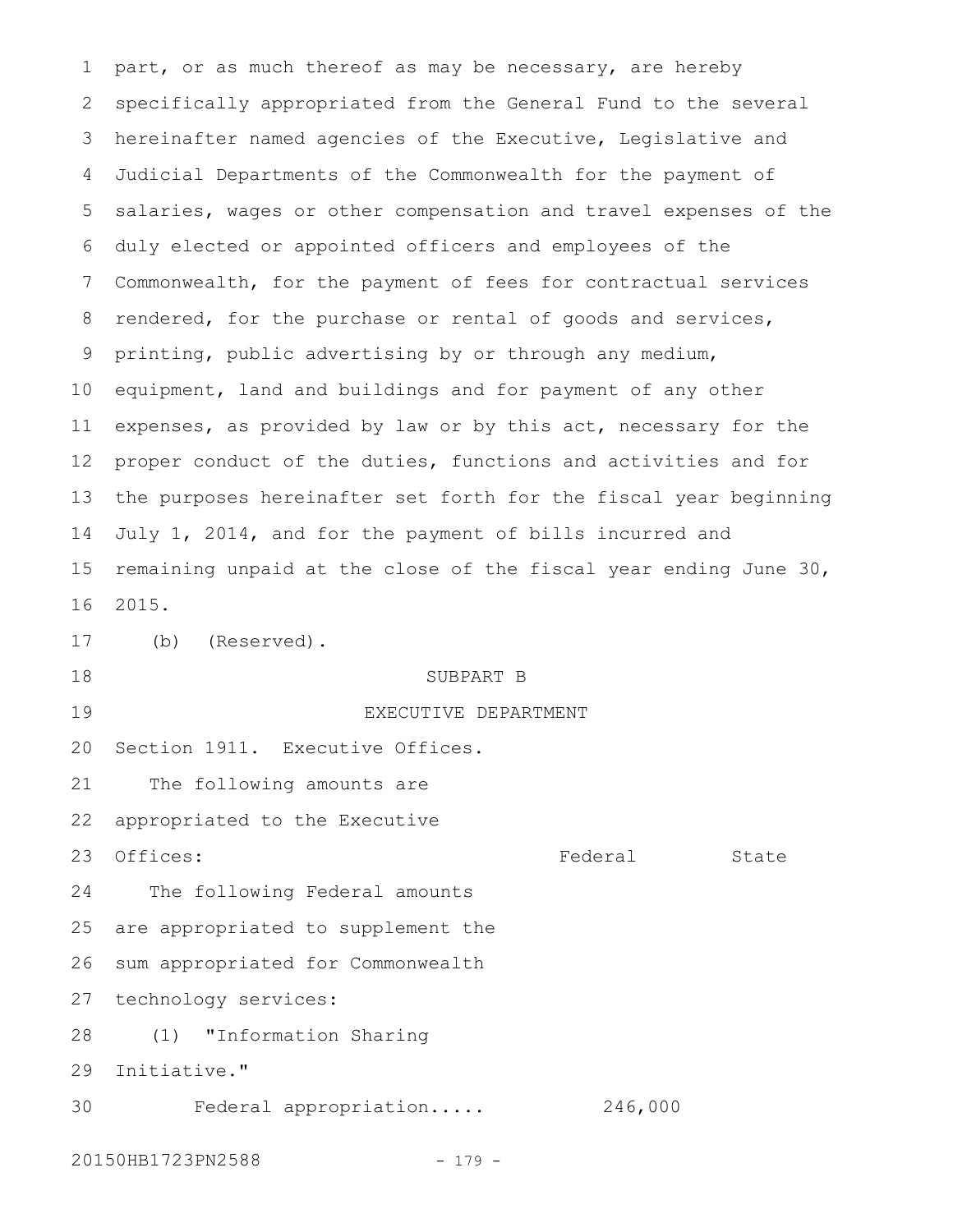1 For the Office of the Budget. State appropriation....... 17,692,000 For child advocacy centers, including \$250,000 for a mobile 4 5 forensic interview unit. State appropriation....... 2,250,000 7 Section 1912. Auditor General. The following amounts are appropriated to the Auditor 9 Federal State For security and other expenses 11 12 - outgoing Governor. State appropriation....... 65,000 14 Section 1913. Department of Corrections. 15 The following amounts are 16 appropriated to the Department of Federal State For State correctional 18 institutions. 19 State appropriation....... 1,813,192,000 21 The following Federal amounts 22 are appropriated to supplement the 23 sum appropriated for the State correctional institutions: 24 (1) "SABG - Drug and Alcohol 25 26 Programs." Federal appropriation..... 1,965,000 28 Section 1914. Department of Education. 29 The following amounts are 30 appropriated to the Department of 2 3 6 8 10 General: 13 17 Corrections:  $20$ 27

20150HB1723PN2588 - 180 -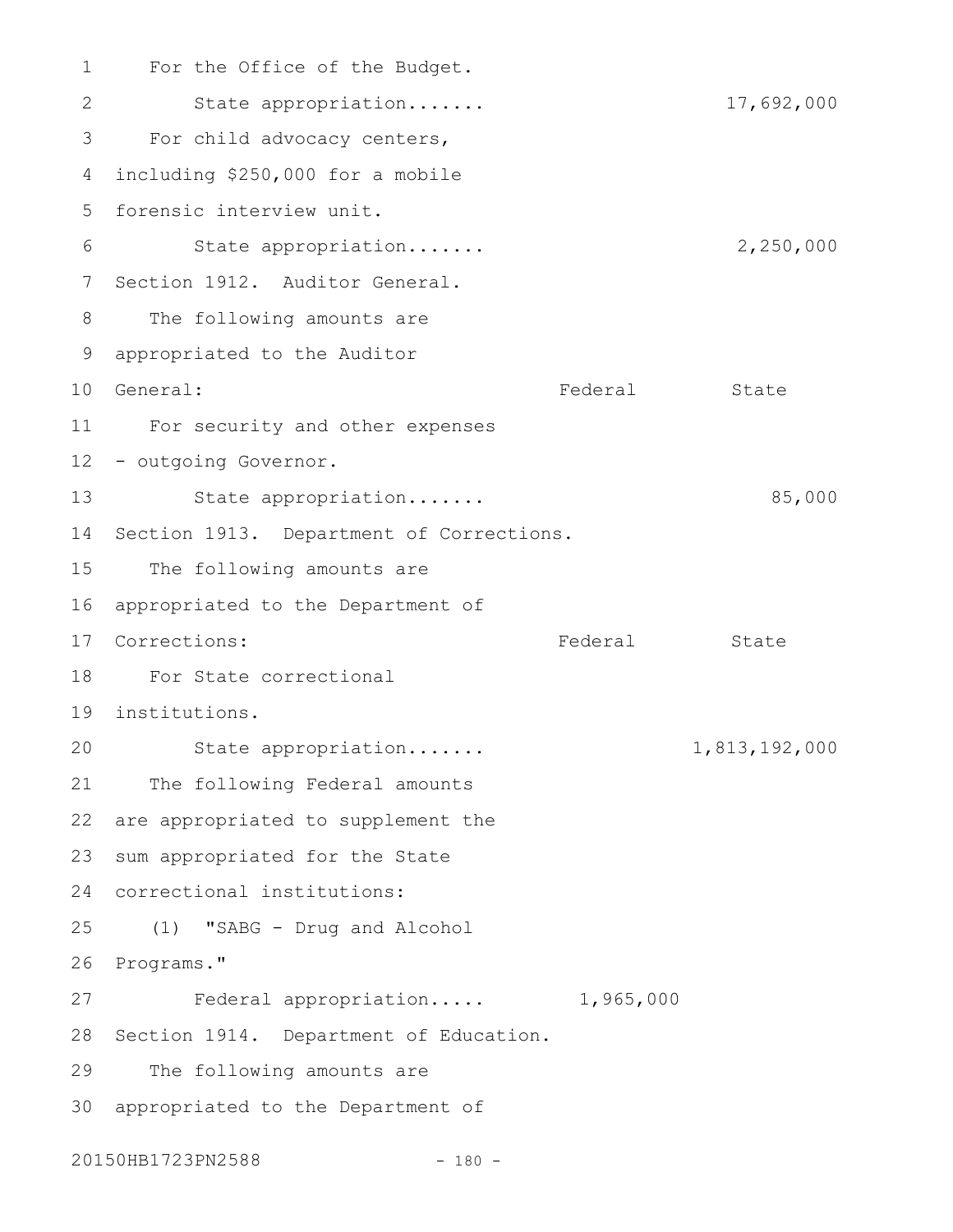1

Education: The Federal State

For payment for tuition to 3 school districts providing 4 education to nonresident orphaned children placed in private homes by the court and nonresident inmates of children's institutions. State appropriation....... 46,006,000 For grants to school districts to assist in meeting Federal matching requirements for grants 12 received under the Federal Child 13 Nutrition Act and to aid in providing a food program for needy children. State appropriation....... 29,488,000 For payment of the Commonwealth's share of Federal 19 Social Security taxes for public school employees. 20 State appropriation....... 510,772,000 22 Section 1915. Department of Health. The following amounts are appropriated to the Department of Health: State State State State State State State State State State State State State State State State State For renal dialysis services. State appropriation....... 7,279,000 Section 1916. Department of Human Services. The following amounts are appropriated to the Department of 2 5 6 7 8 9 10 11 14 15 16 17 18 21 23 24 25 26 27 28 29 30

20150HB1723PN2588 - 181 -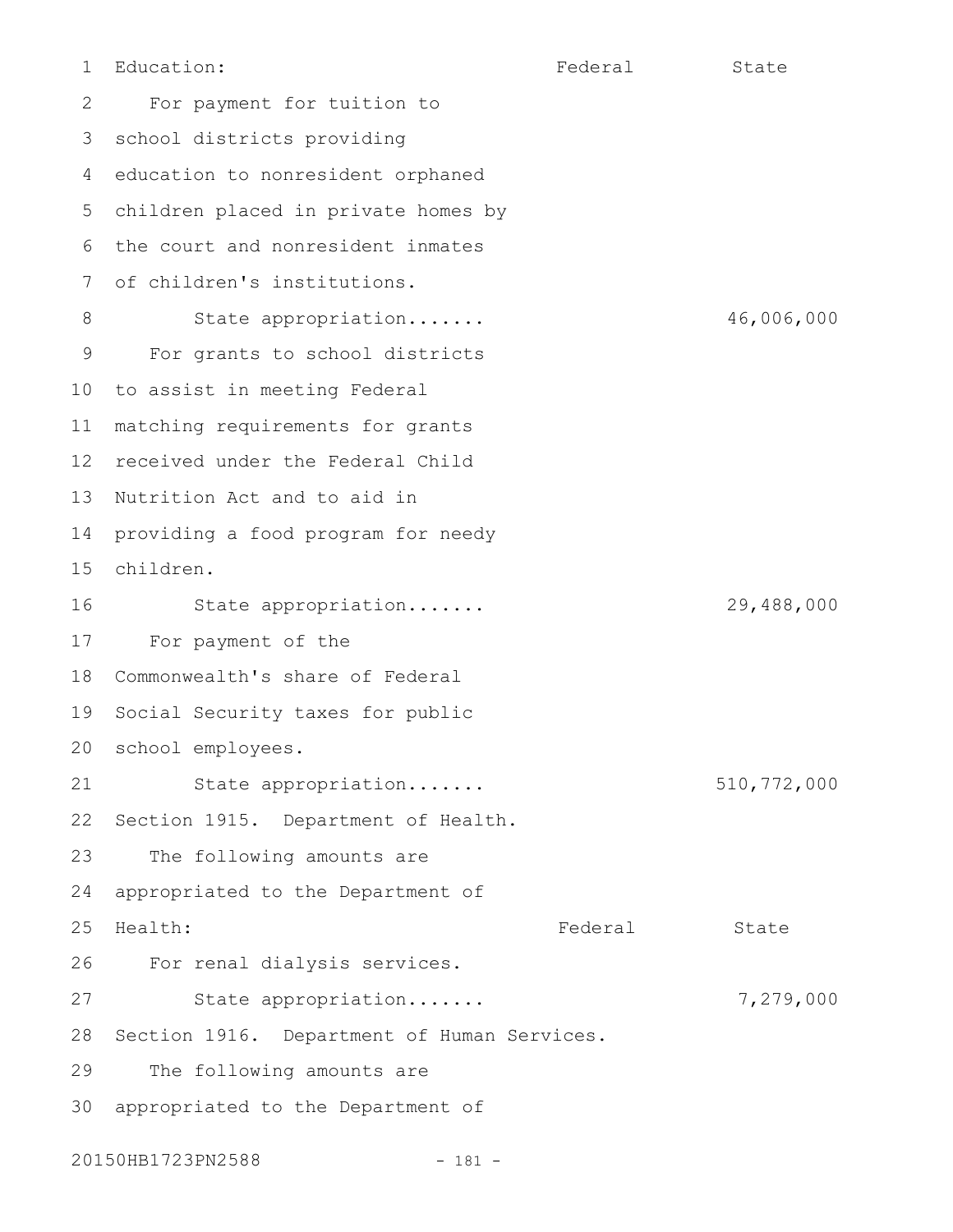Human Services: The State State State State State State State State State The following Federal amounts are appropriated to supplement the sum appropriated for general government operations: (1) "Early Head Start Expansion Program." Federal appropriation..... 6,962,000 (2) "MCH - Administration." Federal appropriation..... 120,000 The following Federal amounts are appropriated to supplement the sum appropriated for Statewide operations related to county administration of the public 16 assistance and medical assistance 17 programs: (1) "ARRA - Health Information Technology." Federal appropriation..... 13,900,000 For supplemental grants to the aged, blind and disabled. State appropriation....... 137,656,000 For payment to the Federal Government for the Medicare drug program. State appropriation....... 535,074,000 For medical assistance payments 29 - outpatient services, exclusive of 30 outpatient services provided 1 2 3 4 5 6 7 8 9 10 11 12 13 14 15 18 19  $20$ 21 22 23 24 25 26 27 28

20150HB1723PN2588 - 182 -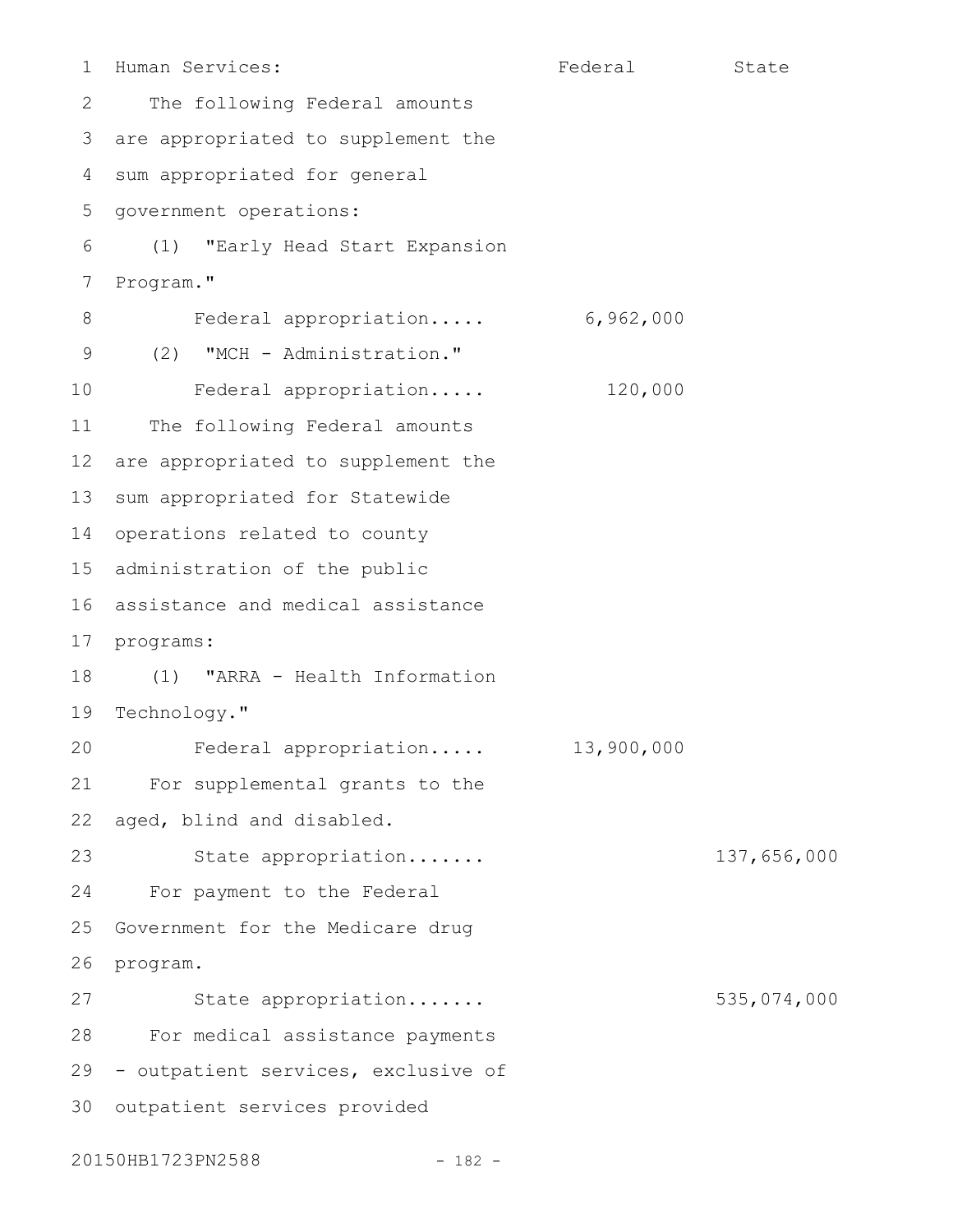1 through capitation plans. State appropriation....... 351,391,000 The following Federal amounts are appropriated to supplement the sum appropriated for medical assistance - outpatient: 6 (1) "Medical Assistance - Outpatient." Federal appropriation..... 874,179,000 For medical assistance payments - inpatient services, exclusive of inpatient services provided through capitation plans. State appropriation....... 213,381,000 The following Federal amounts are appropriated to supplement the sum appropriated for medical assistance - inpatient services: (1) "Medical Assistance - 20 Inpatient." Federal appropriation..... 813,301,000 For medical assistance payments - capitation plans. For provision of outpatient services and inpatient hospital services to eligible persons enrolled in an approved capitation plan. 2 3 4 5 7 8 9 10 11 12 13 14 15 16 17 18 19 21 22 23 24 25 26 27

State appropriation....... 3,818,934,000 For long-term care. State appropriation....... 803,439,000 28 29 30

20150HB1723PN2588 - 183 -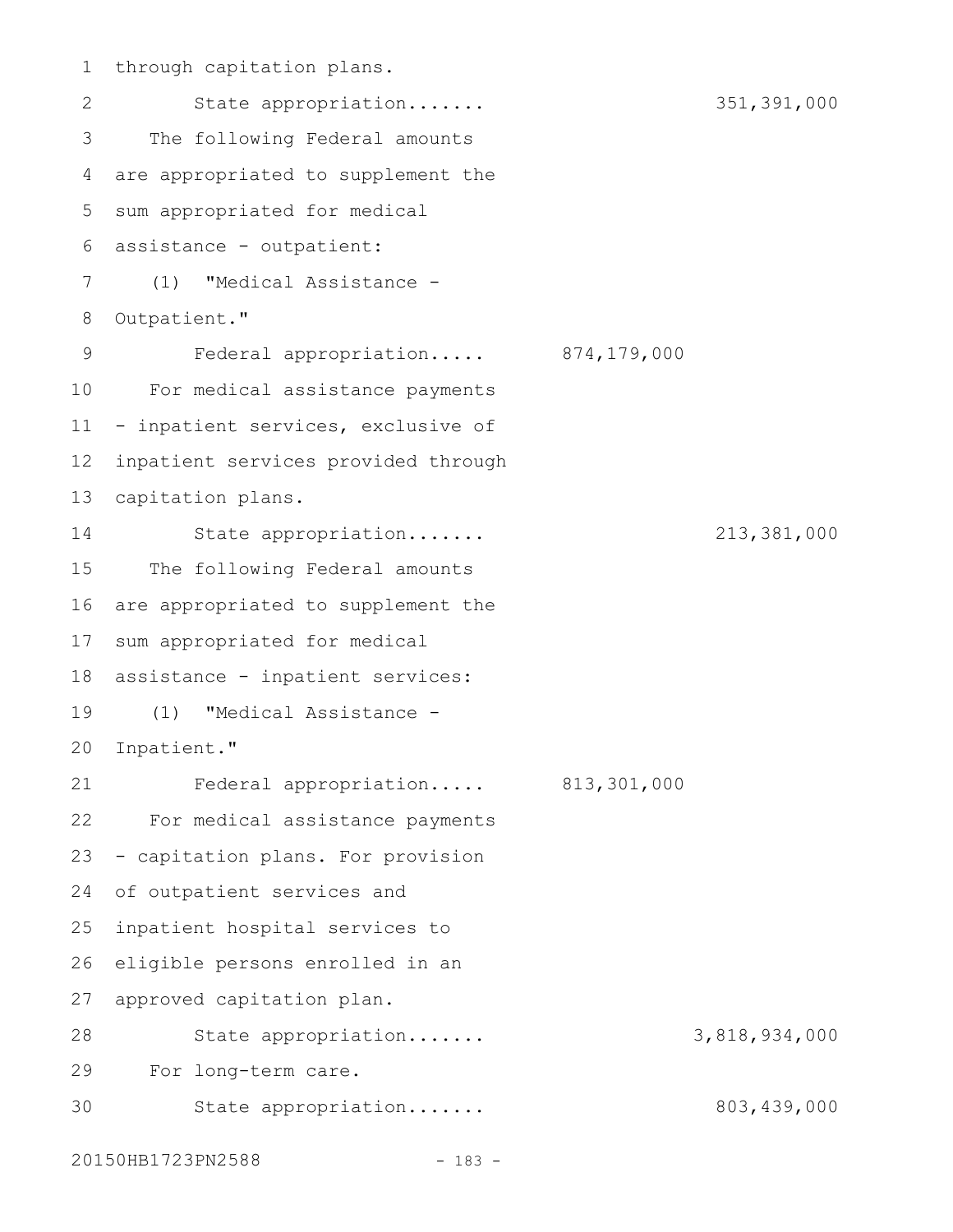The following Federal amounts 2 are appropriated to supplement the 3 sum appropriated for long-term care: 4 (1) "Medical Assistance - Longterm Care." Federal appropriation..... 2,039,066,000 For home-based and communitybased services. 9 State appropriation....... 130,418,000 The following Federal amounts are appropriated to supplement the sum appropriated for home-based and community-based services: 14 (1) "Medical Assistance - Home-16 based and Community-based 17 Services." Federal appropriation..... 345,906,000 For long-term care - managed 19 care. 20 State appropriation....... 99,868,000 The following Federal amounts are appropriated to supplement the 24 sum appropriated for medical assistance payments - critical access hospitals: 26 (1) "Medical Assistance - 28 Critical Access Hospitals." Federal appropriation..... 7,611,000 For medical assistance - 301 5 6 7 8 10 11 12 13 15 18 21 22 23 25 27 29

20150HB1723PN2588 - 184 -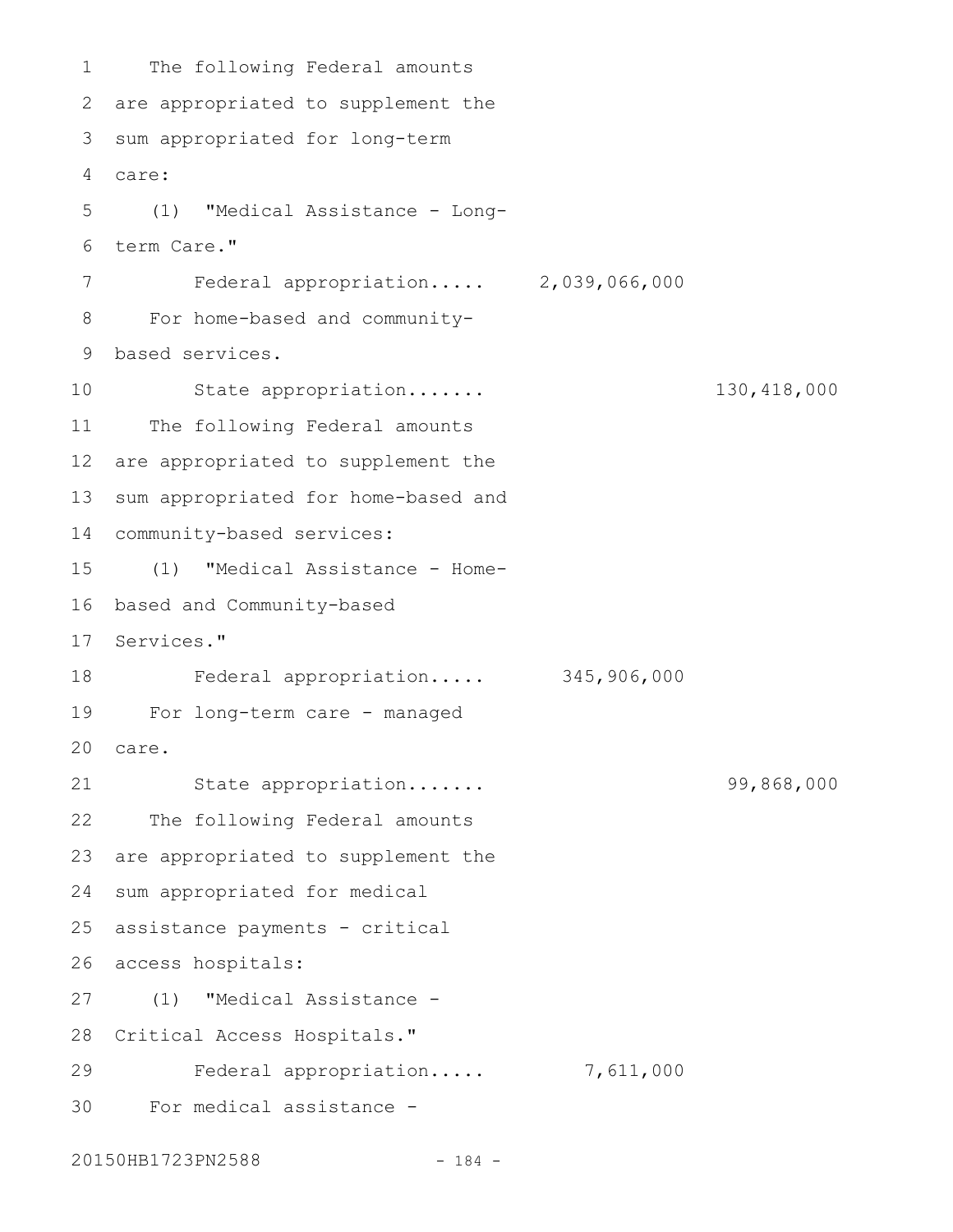transportation. 1

State appropriation....... 56,438,000 For special pharmaceutical services for atypical antipsychotic drug therapy for persons residing in the community who suffer from schizophrenia: State appropriation....... 1,195,000 For Intellectual Disabilities - Community Waiver Program. State appropriation....... 1,074,887,000 For payments and services to counties for children and youth programs and for the care of delinquent and dependent children, or other county-based human services included under the Human Services Block Grant Pilot Program. The department may use up to \$35,150,000 of this appropriation to fund contracts for adoption services. The department may also use funds from this appropriation for assistance to counties in meeting Federal reimbursement documentation requirements. State appropriation....... 1,081,521,000 The following Federal amounts are appropriated to supplement the sum appropriated for payments and 2 3 4 5 6 7 8 9 10 11 12 13 14 15 16 17 18 19 20 21 22 23 24 25 26 27 28 29 30

20150HB1723PN2588 - 185 -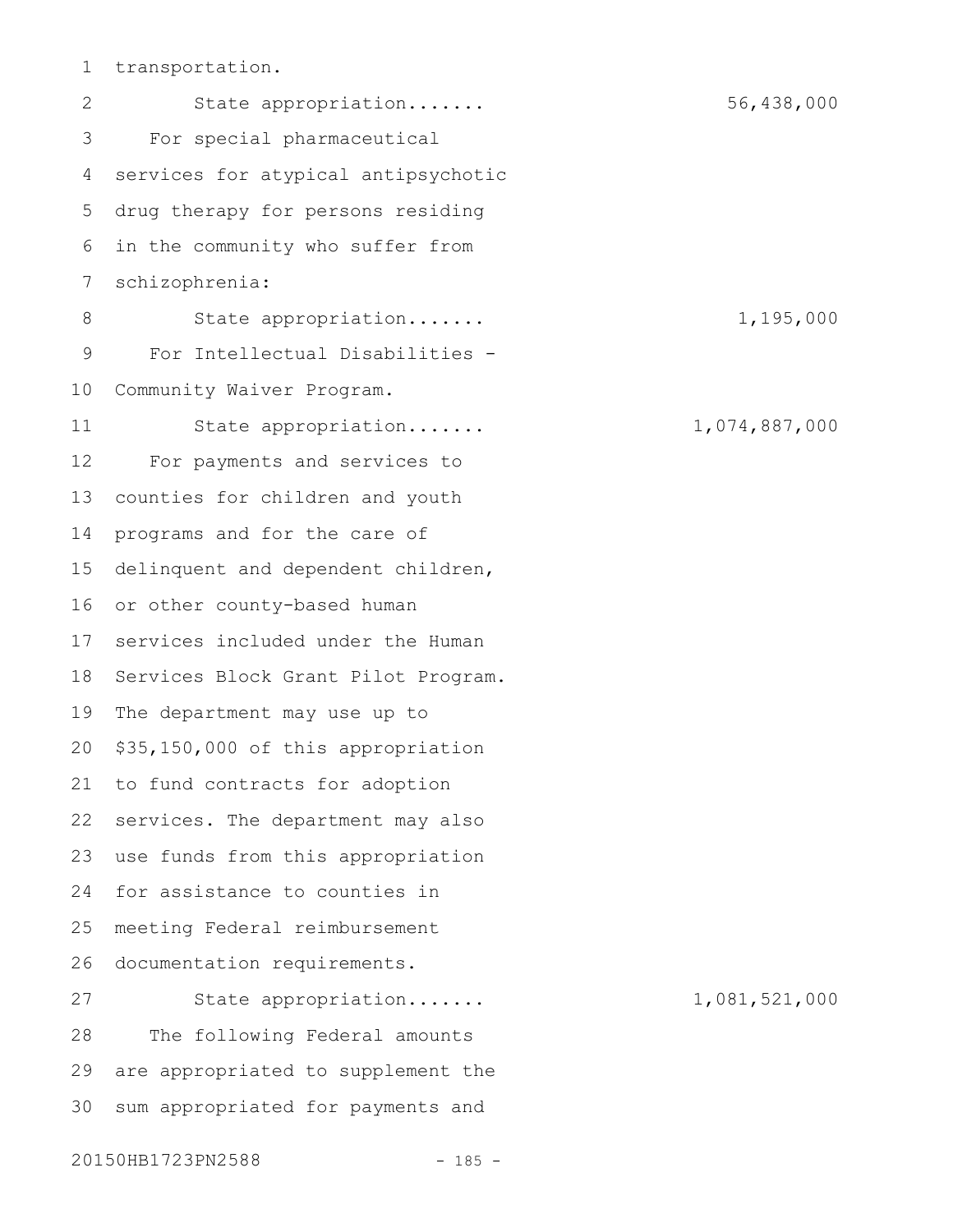```
1 services to counties for children
 2 and youth programs and child abuse
 3 and neglect prevention:
 (1) "Child Welfare - Title IV-
4
  E^{\text{eff}}Federal appropriation..... 318,241,000
      (2) "Child Welfare Training and
  Certification."
         Federal appropriation..... 15,688,000
10 The following Federal amounts
11 are appropriated to supplement the
12 sum appropriated for domestic
13 violence programs:
(1) "Family Violence Prevention
14
15 Services."
        Federal appropriation..... 3,081,000
For services to persons with
17
18 disabilities.
    State appropriation....... 272,589,000
20 The following Federal amounts
21 are appropriated to supplement the
22 sum appropriated for services to
23 persons with disabilities:
(1) "Medical Assistance -
24
25 Services to Persons with
26 Disabilities."
         Federal appropriation..... 324,202,000
For attendant care.
28
        State appropriation....... 137,229,000
30 The following Federal amounts
5
6
7
8
9
16
19
27
29
```

```
20150HB1723PN2588 - 186 -
```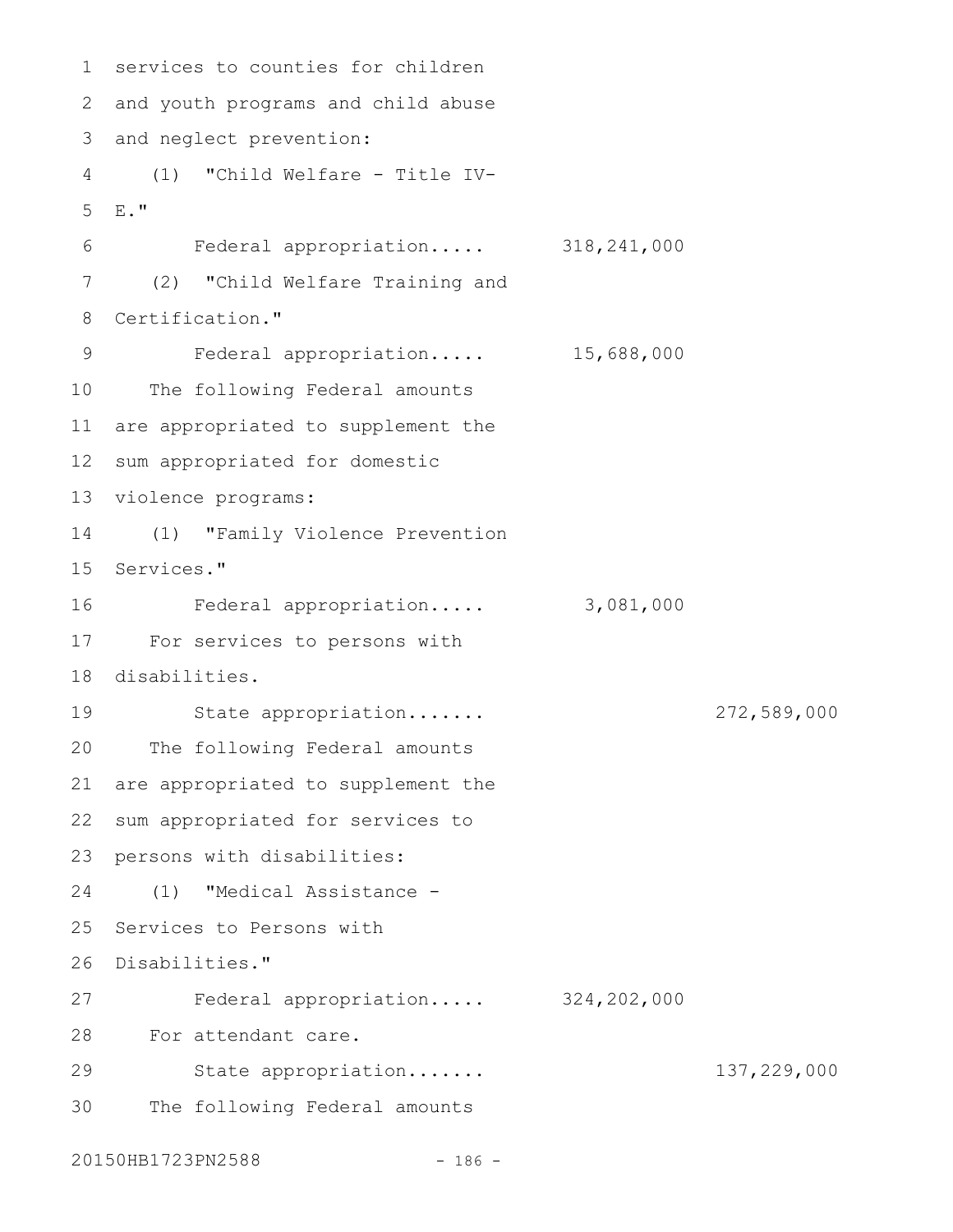are appropriated to supplement the 1 2 sum appropriated for attendant care: 3 (1) "Medical Assistance - 4 Attendant Care." Federal appropriation..... 124,402,000 For medical assistance - workers with disabilities. State appropriation....... 115,450,000 The following Federal amounts 11 are appropriated to supplement the 12 sum appropriated for medical 13 assistance - workers with disabilities: 14 (1) "Medical Assistance - 15 16 Workers with Disabilities." Federal appropriation..... 131,366,000 18 Section 1916.1. Insurance Department. 19 The following amounts are 20 appropriated to the Insurance 21 Department: The State State State State The following Federal amounts are appropriated to supplement the sum appropriated for children's health insurance administration: (1) "Children's Health 27 Insurance Administration." Federal appropriation..... 14,355,000 29 Section 1917. Department of Military and Veterans Affairs. The following amounts are 5 6 7 8 9 10 17 22 23 24 25 26 28 30

20150HB1723PN2588 - 187 -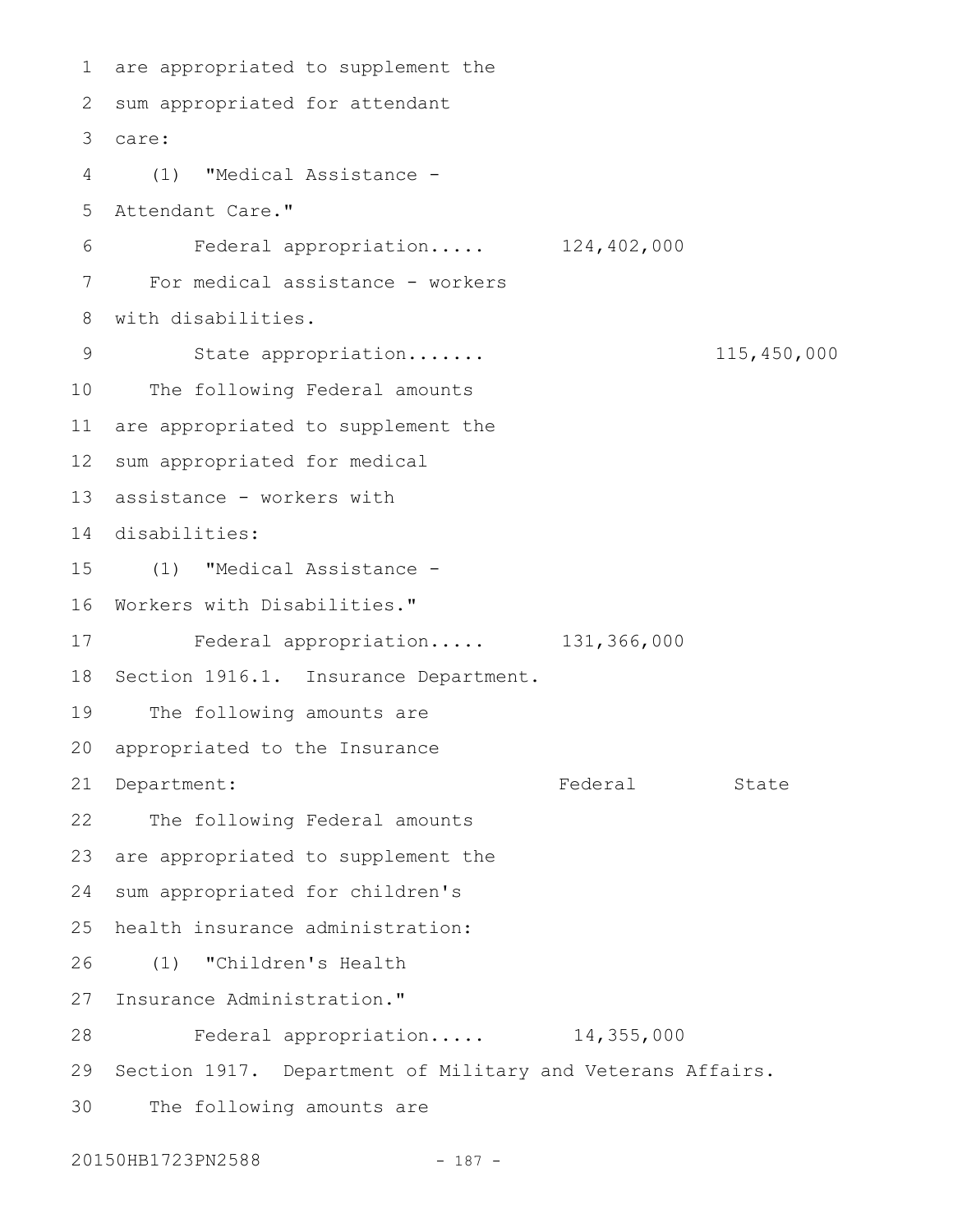appropriated to the Department of 1 2 Military and Veterans Affairs: Federal State To provide for pensions for amputee and paralyzed veterans as 5 required by 51 Pa.C.S. § 7702 6 (relating to amputee and paralyzed 7 veteran's pension). State appropriation....... 3,174,000 9 Section 1918. Department of Revenue. The following amounts are 11 appropriated to the Department of Federal State For general government operations of the Department of Revenue. State appropriation....... 125,538,000 SUBPART C STATE LOTTERY FUND APPROPRIATIONS 19 Section 1941. Department of Aging. The following amounts are appropriated to the Department of Federal State For PENNCARE for older Pennsylvanians for the purpose of developing, operating and 26 purchasing services for the aged 27 and other adults, including, but 28 not limited to, model projects, 29 community care services, audits of 30 area agencies on aging, protective 3 4 8 10 12 Revenue: 13 14 15 16 17 18 20 21 22 Aging: 23 24 25

20150HB1723PN2588 - 188 -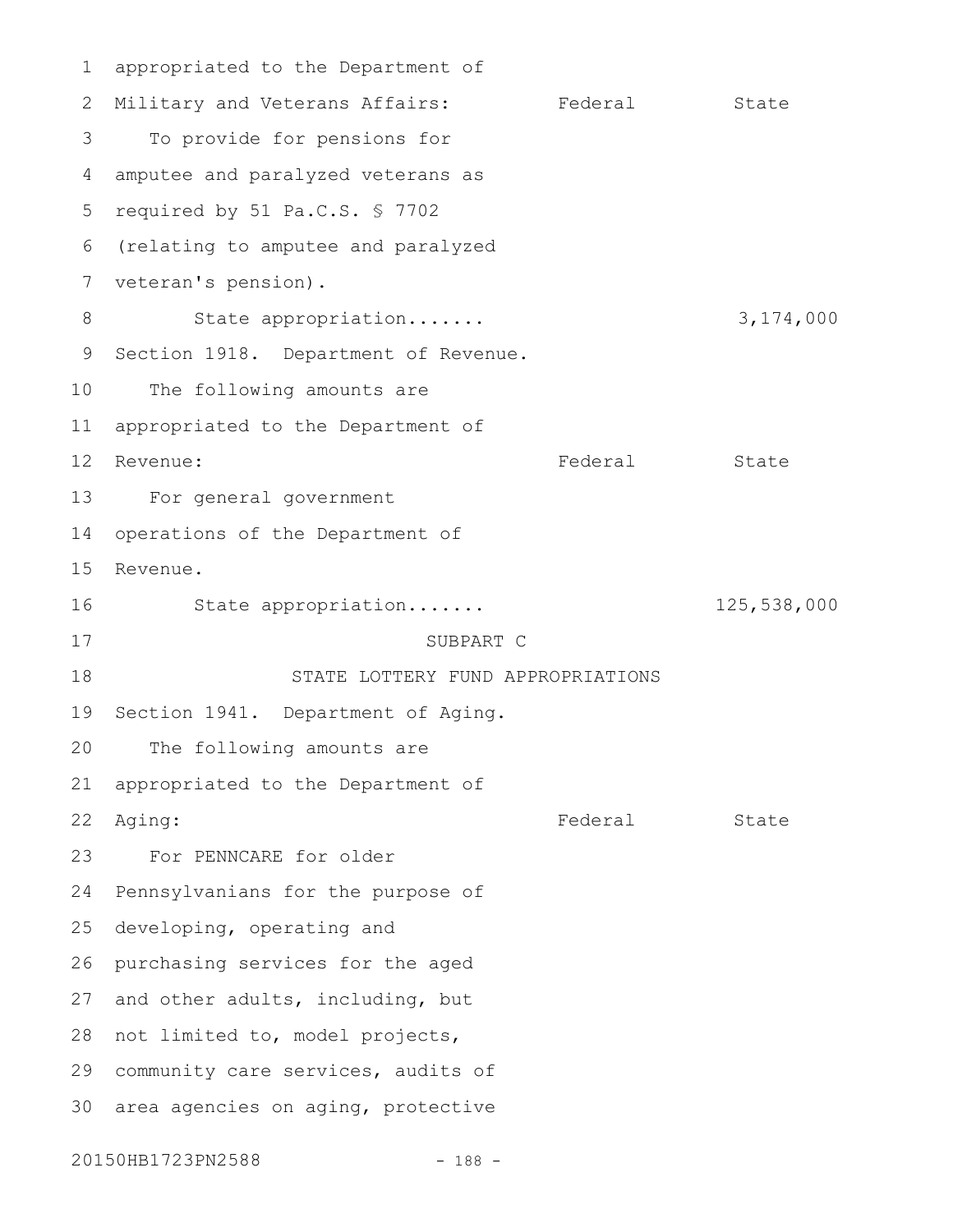services and counseling services. State appropriation....... 299,306,000 The following Federal amounts are appropriated to supplement the sum appropriated for PENNCARE: (1) "Medical Assistance - Attendant Care." Federal appropriation..... 28,549,000 Section 1942. Department of Human Services. The following amounts are appropriated to the Department of Human Services: The State State State State State State State State State State State For medical assistance - longterm care. State appropriation....... 309,081,000 SUBPART D MISCELLANEOUS PROVISIONS FOR 2014-2015 Section 1961. Prior laws unaffected. This part is not intended to be inconsistent with or to repeal any provision of any act enacted at this or any prior session of the General Assembly regulating the purchase of supplies, the ordering of printing and binding, the purchase, maintenance and use of automobiles, the method of making payments from the State Treasury for any purpose or the functioning of any administrative department, board or commission. Section 1962. Compliance with other law before funds available. No appropriation made by this part to any department, board, commission or agency of the Executive Department shall be available unless and until the department, board, commission or 301 2 3 4 5 6 7 8 9 10 11 12 13 14 15 16 17 18 19 20 21 22 23 24 25 26 27 28 29

20150HB1723PN2588 - 189 -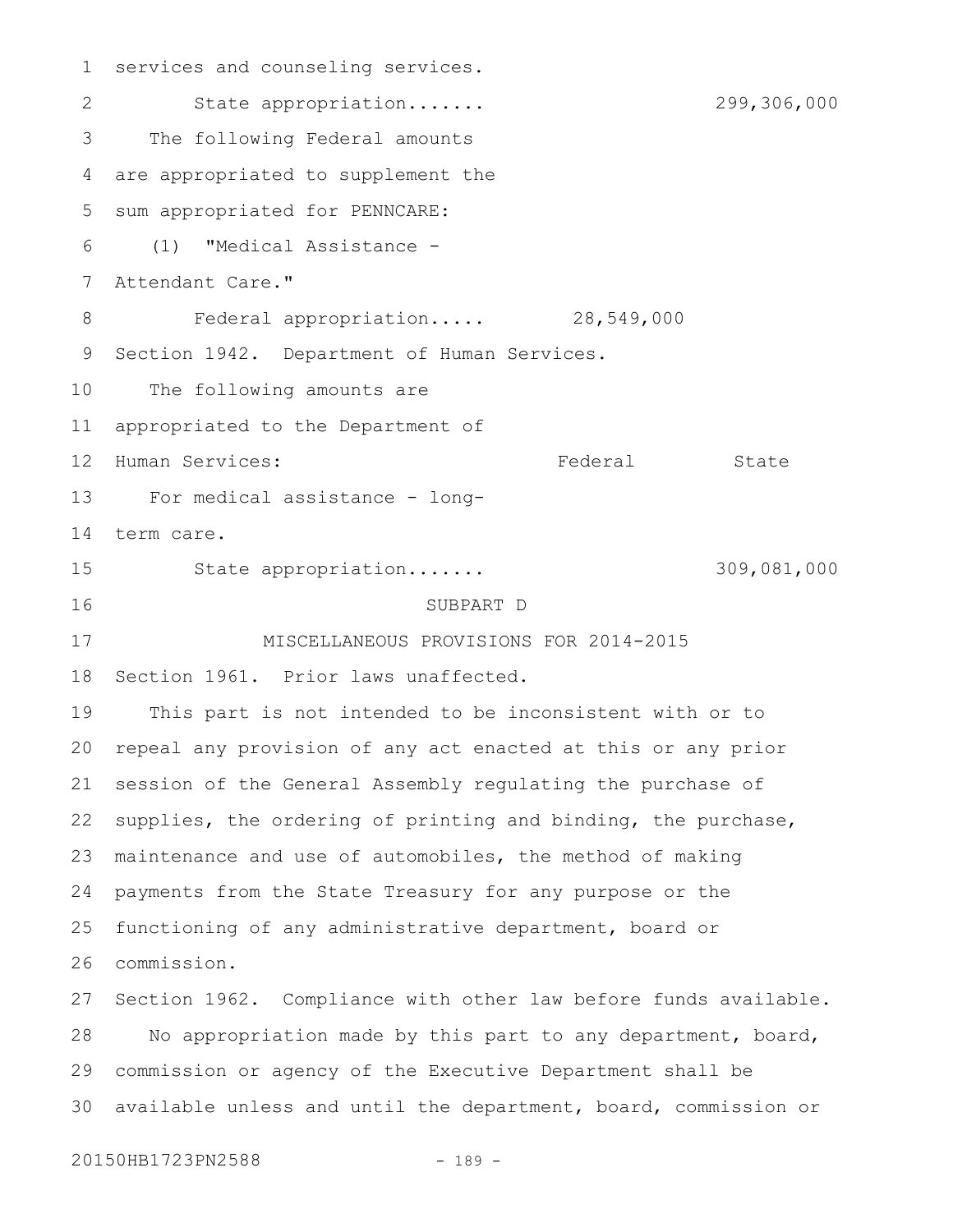agency has complied with sections 615 and 616 of the act of April 9, 1929 (P.L.177, No.175), known as The Administrative Code of 1929. 1 2 3

Section 1963. Contracts prerequisite to encumbering or committing funds. 4 5

Funds for the purchase of supplies, materials and equipment shall not be deemed to be committed or encumbered until contracts covering the purchase have been entered into with the vendors. 6 7 8 9

Section 1964. Minority business set-asides. 10

(a) Duty to report.--Each department or other instrumentality of the Commonwealth listed in Subpart B authorized to contract for buildings, highways, commodities, equipment, supplies or services shall report to the General Assembly all information pertinent to anticipated procurement needs at the beginning of each fiscal year and each fiscal quarter thereafter. 11 12 13 14 15 16 17

(b) Definition.--As used in this section, the term "minority business" means a minority business enterprise as defined in the act of July 22, 1974 (P.L.598, No.206), known as the Pennsylvania Minority Business Development Authority Act. Section 1965. Appropriation of funds from miscellaneous 18 19 20 21 22

sources. 23

In addition to the amounts appropriated by this part: 24

(1) Money received in payment for food and household supplies furnished to employees and other persons, except inmates, by an institution, and money received from the proceeds from the sale of any products of the soil, meats, livestock, timber or other materials sold by the department shall be paid into the General Fund and are hereby 25 26 27 28 29 30

20150HB1723PN2588 - 190 -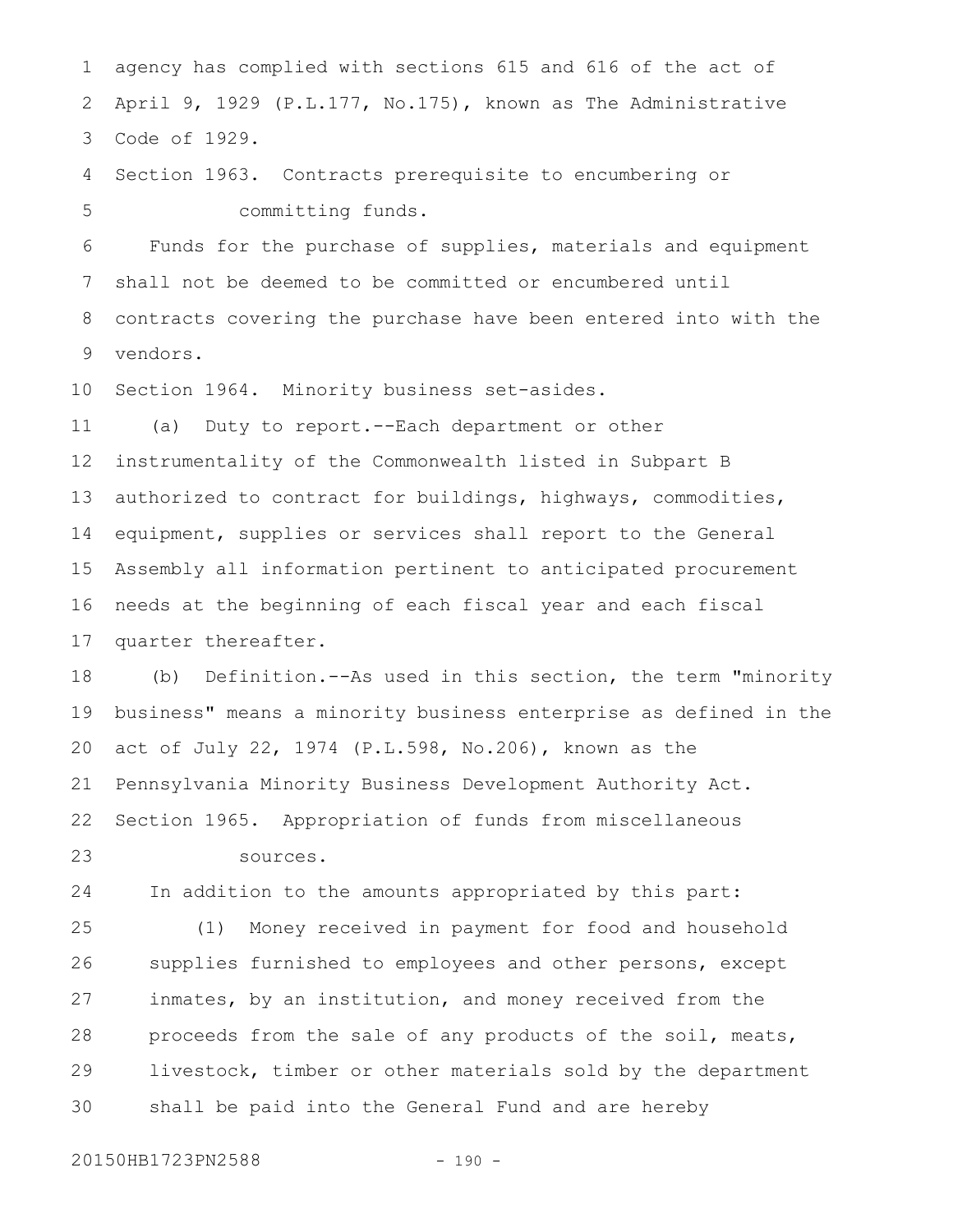appropriated out of the General Fund to the several respective institutions for the operation and maintenance of the institutions. 1 2 3

(2) Money received from any other source, except the Federal Government, as contributions for the programs provided herein or as payment for services or materials furnished by one institution to another, except those collections designated as revenues, shall be paid into the General Fund and are hereby appropriated out of the General Fund for the purposes of the respective appropriations. 4 5 6 7 8 9 10

(3) Money received by a department or agency of the Commonwealth from any other source, except the Federal Government, as contributions or supplements to the department or agency for a program or administration of an act included in this part shall be paid into the General Fund and credited to the appropriation for that program or administration of that act. 11 12 13 14 15 16 17

Section 1966. Lapsing of unused funds. 18

(a) General rule.--Except as otherwise provided by law, that part of all appropriations in Part XIX unexpended, uncommitted or unencumbered as of June 30, 2015, shall automatically lapse as of that date. 19 20 21 22

(b) (Reserved). 23

Section 1967. Construction with prior appropriation acts. Any appropriation in Subpart B of this part which is the same or similar to any appropriation in the act of July 10, 2014 (P.L.1876, No.1A), known as the General Appropriation Act of 2014, shall replace that appropriation. Section 1968. Deduction of expended appropriations under prior 24 25 26 27 28 29

30

20150HB1723PN2588 - 191 -

law.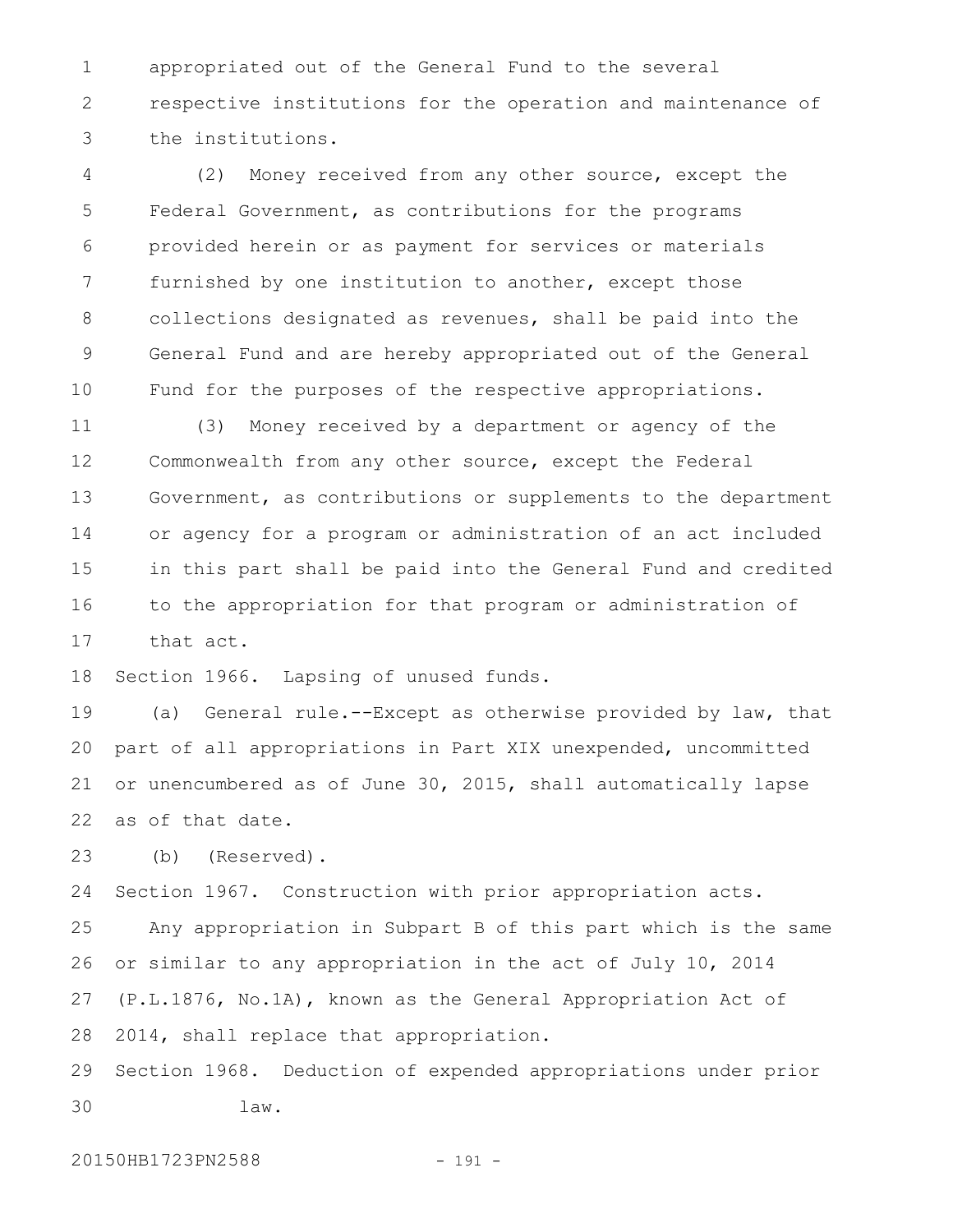Any money which has been appropriated and expended under the act of July 10, 2014 (P.L.1876, No.1A), known as the General Appropriation Act of 2014, shall be deducted from the corresponding appropriation in this part. PART XX SPECIAL PROVISIONS FOR FEDERAL FUNDS FOR PORTION OF 2015-2016 Section 2001. General Fund repository for Federal funds. All moneys received from the Federal Government as contributions or supplements to the departments or agencies of the Commonwealth or the programs herein provided shall be paid into the General Fund. Section 2002. Limitation on encumbering or spending Federal funds. Federal funds shall be encumbered or spent only to the extent that such funds are estimated as being available during the fiscal year of the Commonwealth. Section 2003. Appropriation of prior unspent Federal funds. (a) General rule.--Any Federal money which has been previously appropriated by the General Assembly and authorized or allocated by the Federal Government but remains unspent from prior fiscal years and will not be renewed for fiscal year 2015- 2016 is hereby appropriated. (b) Department of Human Services.--The Federal appropriations to the Department of Human Services include any prior earnings that may be received during fiscal year 2015- 2016. In addition to the amounts specifically appropriated herein to the Department of Human Services, all moneys appropriated from the Federal Government during any previous fiscal year which are expected to be received as reimbursements 1 2 3 4 5 6 7 8 9 10 11 12 13 14 15 16 17 18 19 20 21 22 23 24 25 26 27 28 29 30

20150HB1723PN2588 - 192 -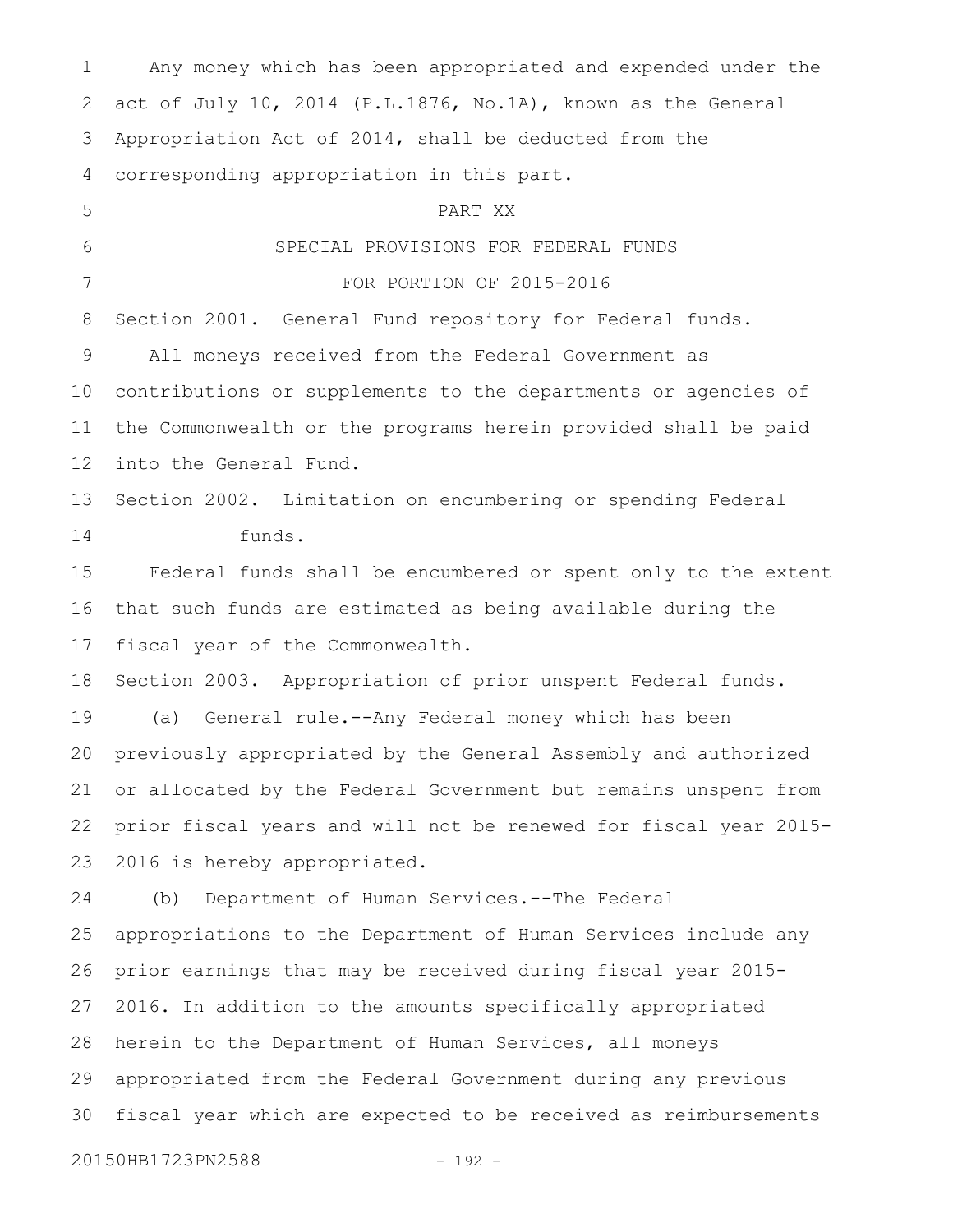may be carried forward until June 30, 2016, to the extent that obligations are carried forward. In addition, any reimbursements actually received to support such obligations may also be carried forward. 1 2 3 4

Section 2004. Subgrants between Federal fund appropriations. Subgrants may be made between Federal appropriations without further approval of the General Assembly. The Secretary of the Budget shall submit a list of subgrants to the chairman and minority chairman of the Appropriations Committee of the Senate and the chairman and minority chairman of the Appropriations Committee of the House of Representatives quarterly. No subgrant to a State agency, however, may be made from a restricted receipt account without a specific appropriation by the General Assembly. 5 6 7 8 9 10 11 12 13 14

Section 2005. Utilization of emergency Federal funds. 15

(a) Natural disasters and civil disobedience.--Federal funds available for costs and damages resulting from natural disasters or civil disobedience may be added to an appropriation contained in this act or to funds appropriated or may be used for the purposes prescribed by the Federal Government. 16 17 18 19 20

(b) Other emergencies.--In addition to the moneys appropriated by this act, all moneys received from the Federal Government for the purpose of disaster assistance or relief, or other moneys received as a direct result of terrorist acts, moneys for homeland security and defense and moneys for avian flu/pandemic preparedness shall be paid into the General Fund and are hereby appropriated out of the General Fund to the departments, boards, commissions or agencies designated by the Governor. 21 22 23 24 25 26 27 28 29

(c) Executive authorization.--In the event of any emergency 20150HB1723PN2588 - 193 -30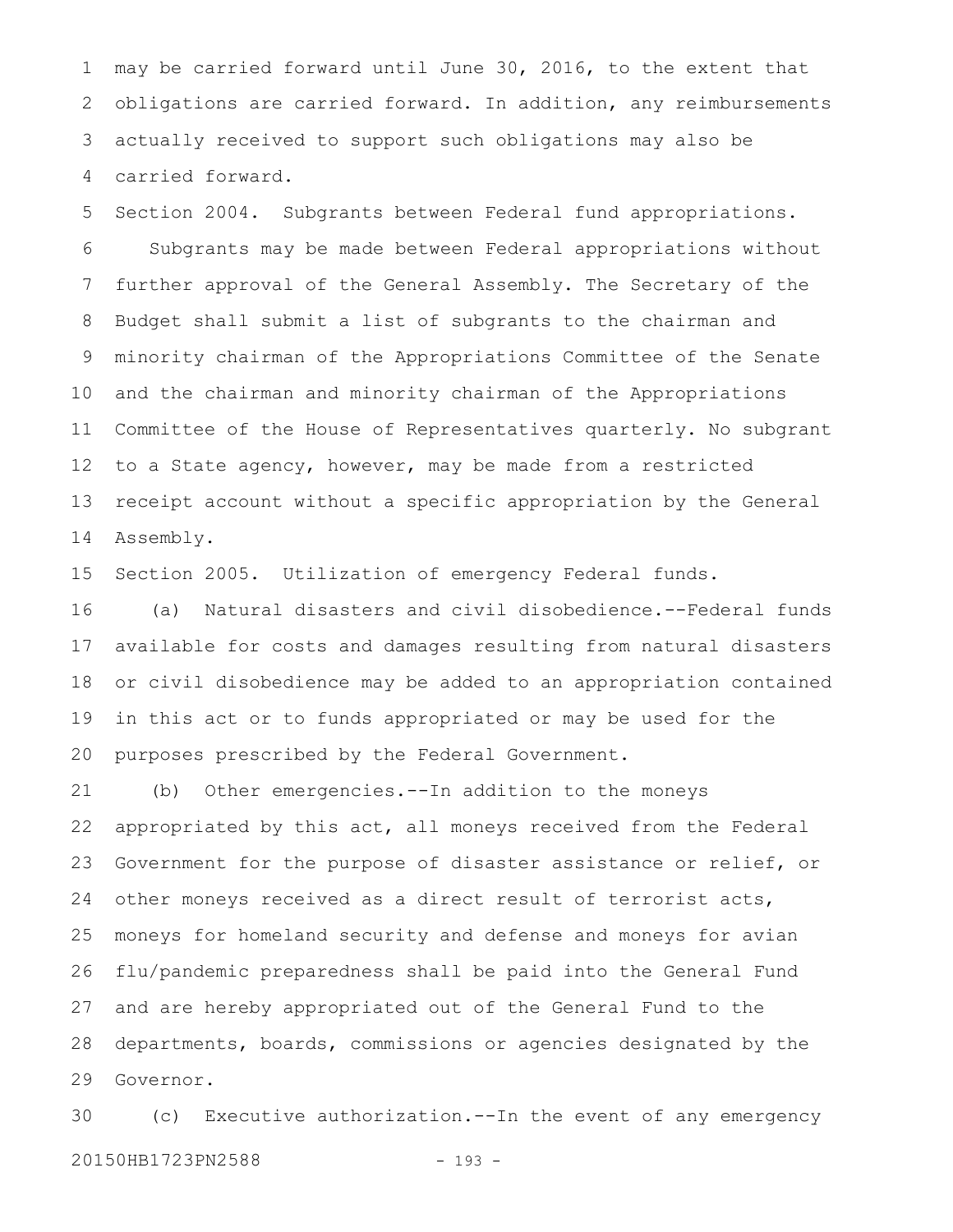situation in which the General Assembly cannot act in sufficient time, the Governor is authorized through executive authorization to provide up to \$10,000,000 in Federal funds to alleviate the emergency situation. 1 2 3 4

(d) Definition.--For the purposes of this section, "emergency" is defined as any situation in which there is a chance of or which may result in substantial human suffering. Section 2006. Transfer of funds from TANFBG to CCDFBG and SSBG. In accordance with Federal law which permits the transfer of funds from the TANFBG to the CCDFBG and SSBG, the Department of Human Services, upon approval of the Secretary of the Budget, may make such transfers of funds provided that any such transfer will not result in a deficit in any appropriation from which funds are transferred. The Secretary of the Budget shall provide ten days prior notification of any such transfers to the chairman and the minority chairman of the Appropriations Committee of the Senate and the chairman and minority chairman of the Appropriations Committee of the House of Representatives. PART XXI MISCELLANEOUS PROVISIONS FOR 2015-2016 Section 2101. Prior laws unaffected. This act is not intended to be inconsistent with or to repeal any provision of any act enacted at this or any prior session of the General Assembly regulating the purchase of supplies, the ordering of printing and binding, the purchase, maintenance and use of automobiles, the method of making payments from the State Treasury for any purpose or the functioning of any administrative department, board or commission. Section 2102. Compliance with other law before funds available. 20150HB1723PN2588 - 194 -5 6 7 8 9 10 11 12 13 14 15 16 17 18 19 20 21 22 23 24 25 26 27 28 29 30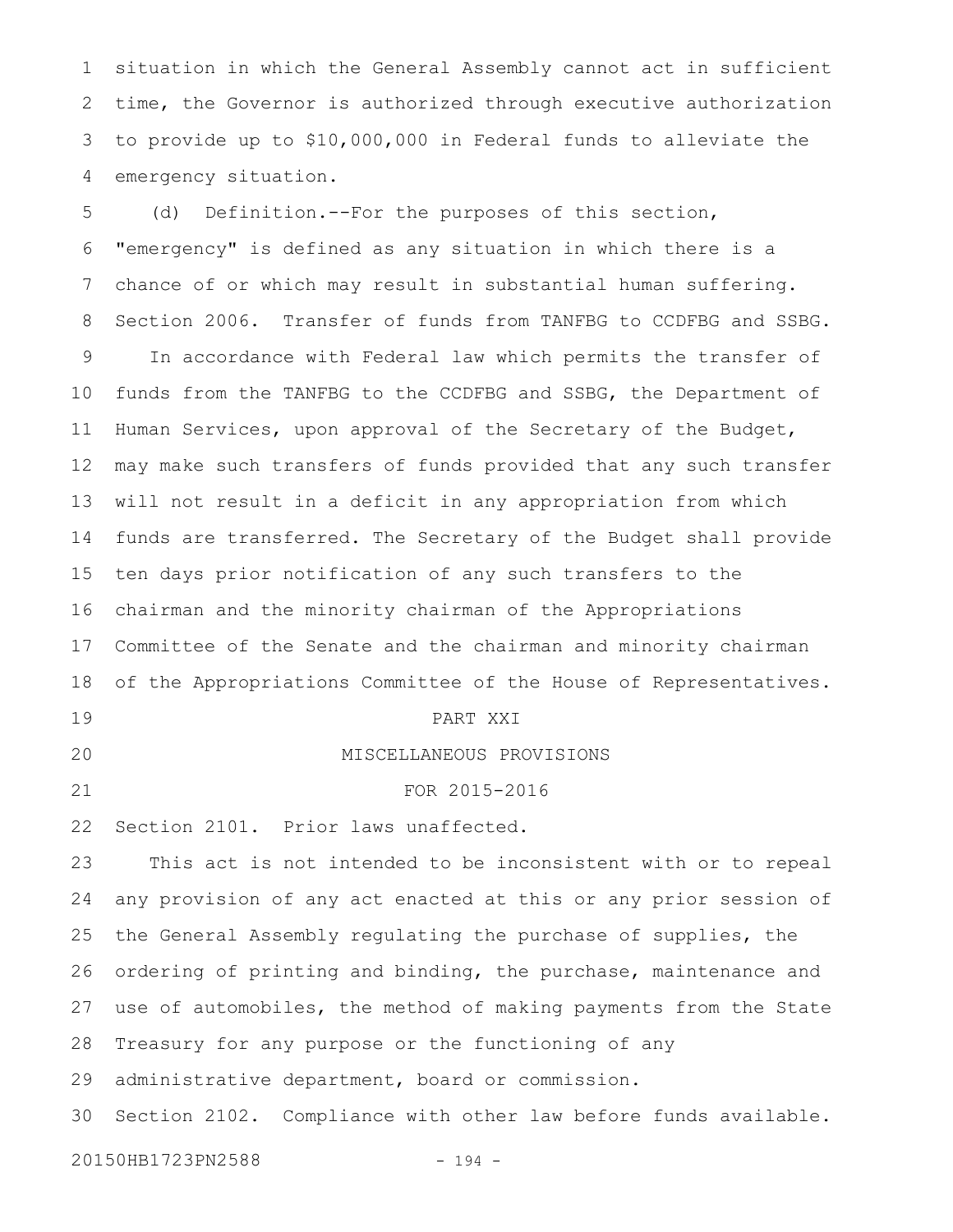No appropriation made by this act to any department, board, commission or agency of the Executive Department shall be available unless and until the department, board, commission or agency has complied with sections 615 and 616 of the act of April 9, 1929 (P.L.177, No.175), known as The Administrative Code of 1929. 1 2 3 4 5 6

Section 2103. Contracts prerequisite to encumbering or committing funds. 7 8

Funds available to agencies, boards, departments, commissions or other governmental entities under this act for the procurement of supplies, services or construction shall not be available for payment of or to be committed to or encumbered for payment of any such procurement unless and until the agency, board, department or other governmental entity has complied with all of the requirements applicable to the procurement that are set out in 62 Pa.C.S. (relating to procurement) and in the policies, procedures and regulations instituted in accordance with that code. 9 10 11 12 13 14 15 16 17 18

Section 2104. Minority business set-asides. 19

(a) Duty to report.--Each department or other instrumentality of the Commonwealth listed in Subpart A of Part II authorized to contract for buildings, highways, commodities, equipment, supplies or services shall report to the General Assembly all information pertinent to anticipated procurement needs at the beginning of each fiscal year and each fiscal quarter thereafter. 20 21 22 23 24 25 26

(b) Definition.--As used in this section, the term "minority business" means a minority business enterprise as defined in the act of July 22, 1974 (P.L.598, No.206), known as the Pennsylvania Minority Business Development Authority Act. 27 28 29 30

20150HB1723PN2588 - 195 -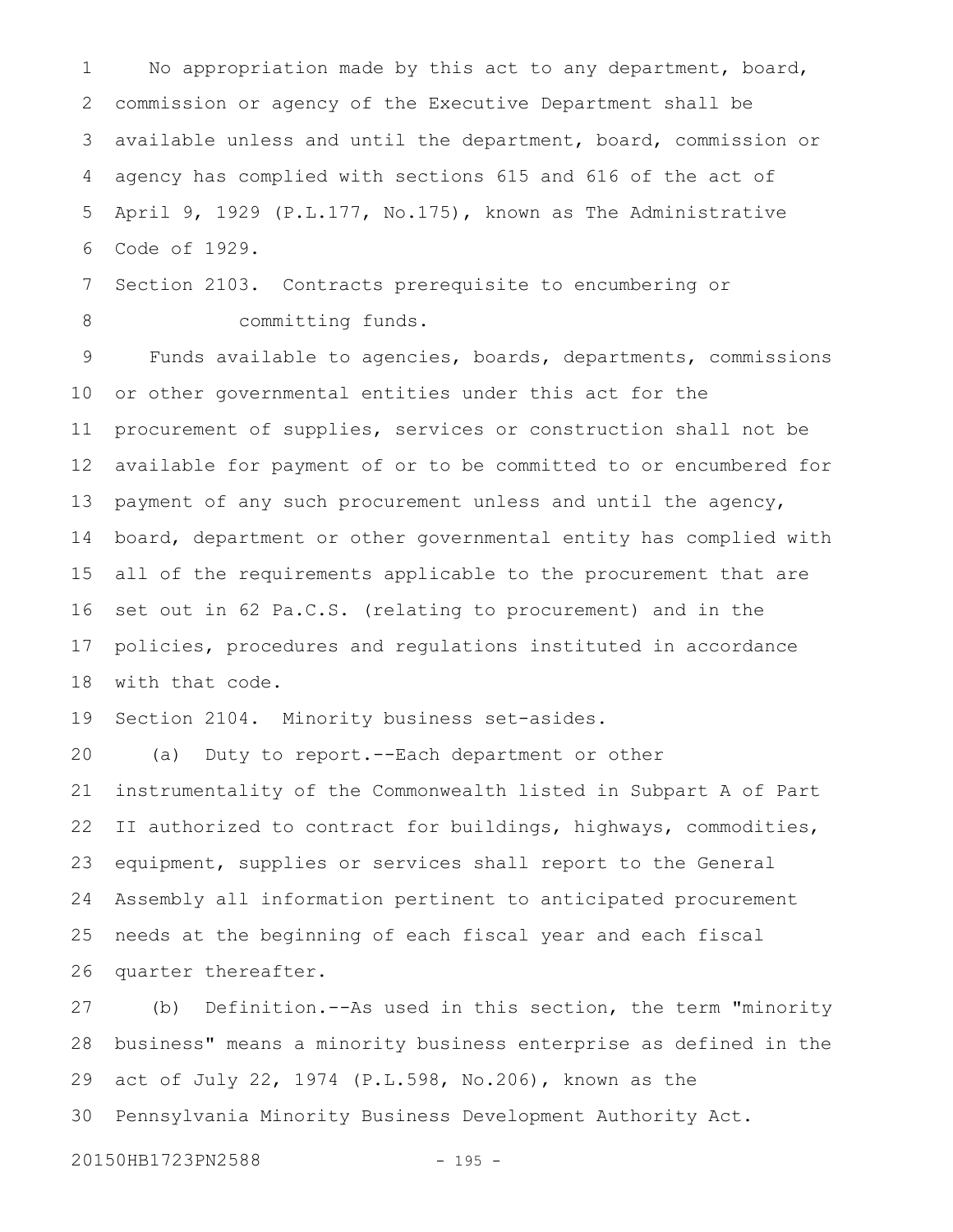Section 2105. Appropriation of funds from miscellaneous sources. 1 2

3

In addition to the amounts appropriated by this act:

(1) Moneys received in payment for food and household supplies furnished to employees and other persons, except inmates, by an institution and moneys received from the proceeds from the sale of any products of the soil, meats, livestock, timber or other materials sold by a department or agency of the Commonwealth shall be paid into the General Fund and are hereby appropriated out of the General Fund to the several respective institutions for the operation and maintenance of the institutions. 4 5 6 7 8 9 10 11 12

(2) Moneys received from any other source, except the Federal Government, as contributions for the programs provided herein or as payment for services or materials furnished by one institution to another, except those collections designated as revenues, shall be paid into the General Fund and are hereby appropriated out of the General Fund for the purposes of the respective appropriations. 13 14 15 16 17 18 19

(3) Moneys received by a department or agency of the Commonwealth from any other sources, except the Federal Government, as contributions or supplements to the department or agency for a program or administration of an act included in this act shall be paid into the General Fund and credited to the appropriation for that program or administration of the act. 20 21 22 23 24 25 26

Section 2106. Lapsing of unused funds. 27

(a) General rule.--Except as otherwise provided by law or by this section, that part of all appropriations in Parts II, III, IV, V, VI, VII, VIII, IX, X, XI, XII, XIII, XIV, XV, XVI, XVII, 28 29 30

20150HB1723PN2588 - 196 -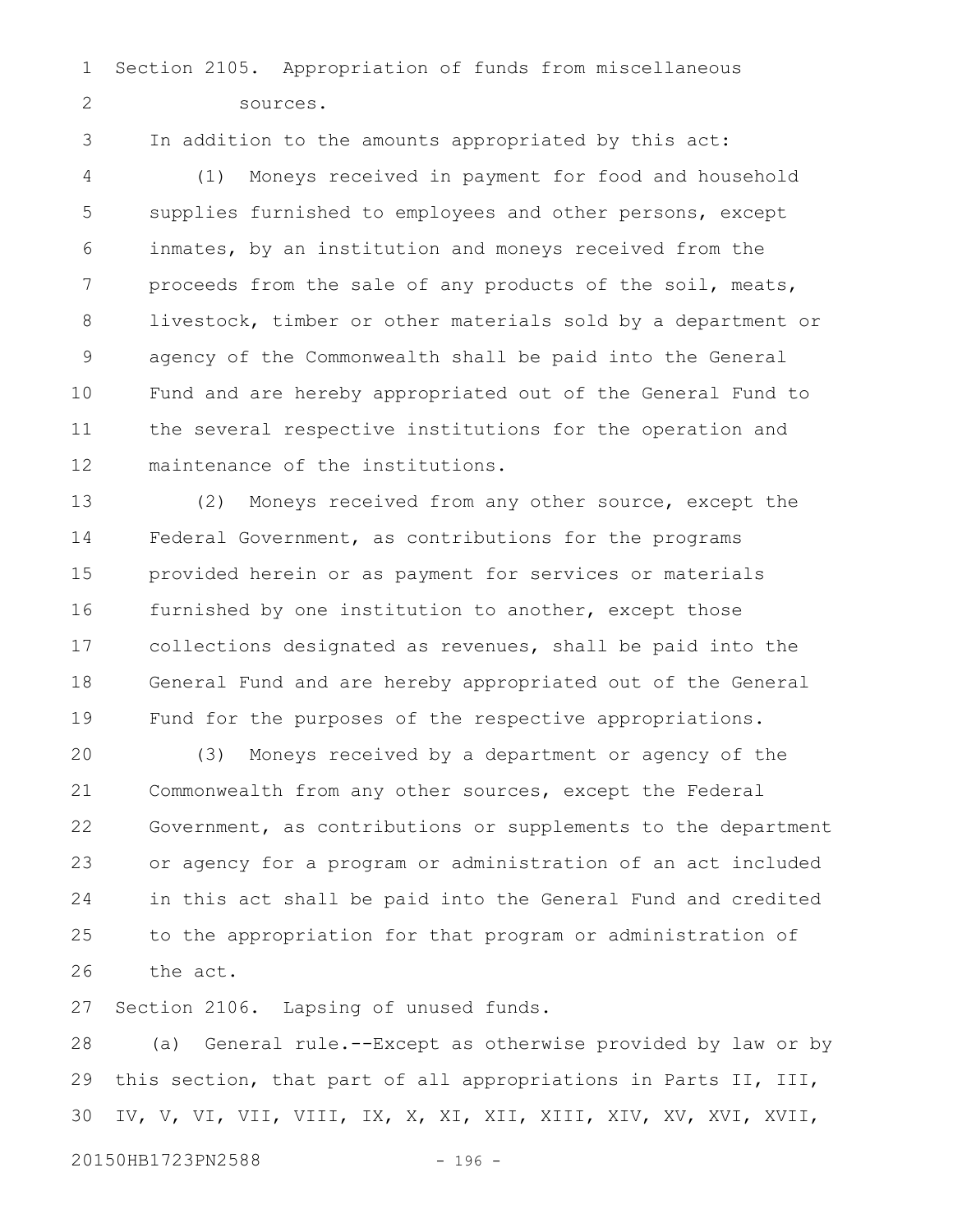XVIII, XVIII-A, XVIII-B and XVIII-C unexpended, uncommitted or unencumbered as of June 30, 2016, shall automatically lapse as of that date. 1 2 3

(b) Exceptions.-- 4

(1) The appropriations in Part II to the Pennsylvania Emergency Management Agency for Hurricane Sandy Disaster Relief shall be a continuing appropriation. 5 6 7

(2) The appropriations in Part II to the State Government Support Agencies shall be continuing appropriations. 8 9 10

(3) The appropriation in Part II to the Supreme Court for the unified judicial system security program shall be a continuing appropriation. 11 12 13

(4) The appropriations in Part II to the General Assembly shall be continuing appropriations. Section 2107. Appellate courts appropriation contingency. The funds appropriated in Part II to the Supreme, Superior and Commonwealth Courts for justice and judge expenses are contingent upon a vouchered expense account plan being continued 14 15 16 17 18 19

by the Supreme Court. 20

Section 2108. Transfer of excess funds. 21

The Governor may transfer any excess money in those funds receiving proceeds of Commonwealth of Pennsylvania general obligation bonds in excess of the amount necessary for the purposes for which the bonds were issued to the appropriate sinking fund for payment of debt service due on outstanding bonds. If such excess funds, together with any available balance, exceed the amount of debt service remaining to be paid, the funds shall be transferred to the General Fund or to the appropriate special fund responsible for such debt service. 22 23 24 25 26 27 28 29 30

20150HB1723PN2588 - 197 -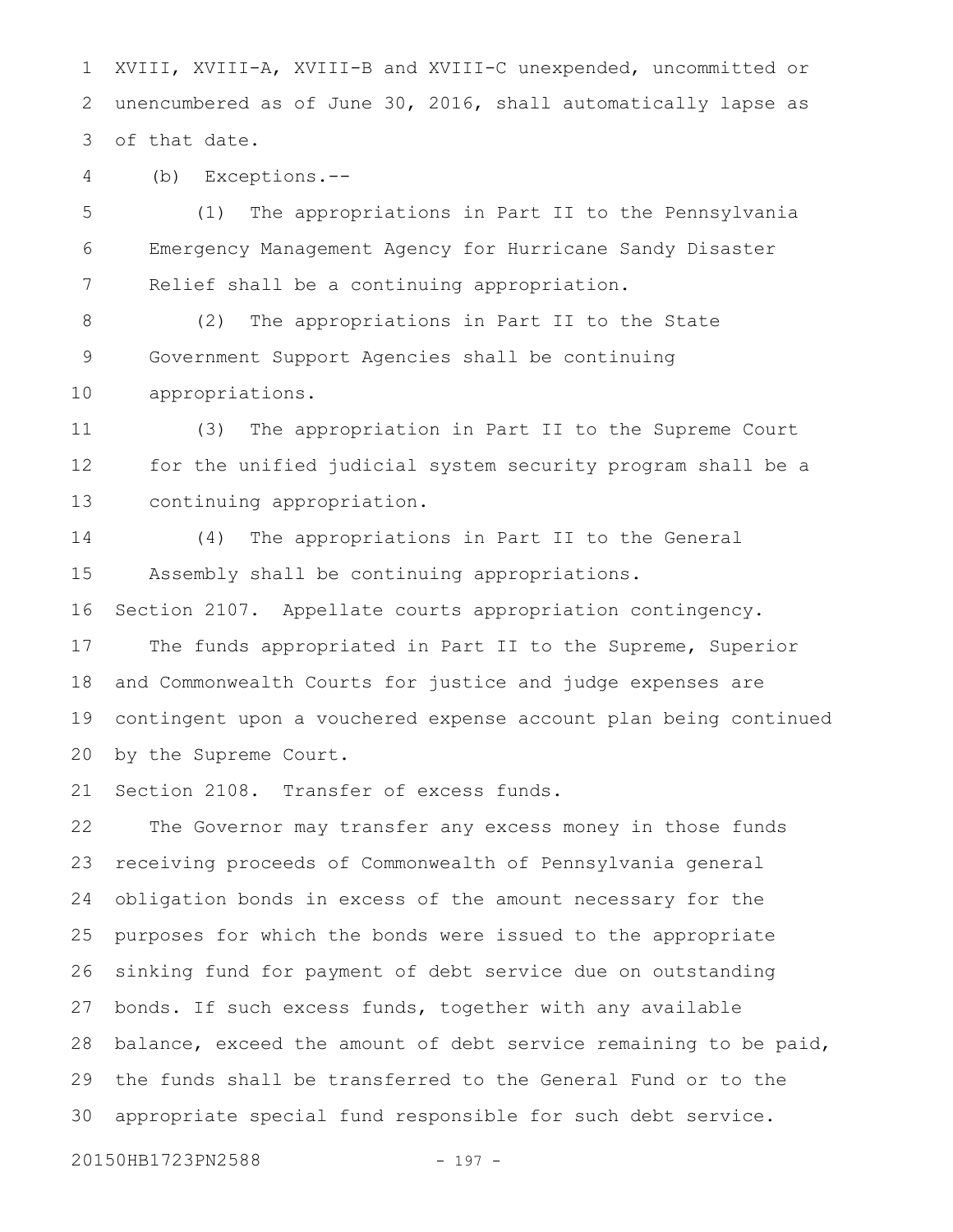Section 2109. Transfers for government support agencies. During fiscal year 2015-2016, any prior year amount unexpended on the effective date of this section may, upon the written concurrence of the President pro tempore of the Senate, the Majority Leader of the Senate, the Speaker of the House of Representatives and the Majority Leader of the House of Representatives, be transferred between any of the following accounts: (1) Legislative Reference Bureau. (2) Legislative Budget and Finance Committee. (3) Legislative Data Processing Committee. (4) Joint State Government Commission. (5) Local Government Commission. (6) Legislative Audit Advisory Commission. (7) Center for Rural Pennsylvania. (8) Commonwealth Mail Processing Center. (9) Joint Legislative Air and Water Pollution Control and Conservation Committee. (10) Legislative Reapportionment Commission. (11) Independent Regulatory Review Commission. (12) Capitol Preservation Committee. (13) Pennsylvania Commission on Sentencing. (14) Host State Committee expenses - CSG. (15) Restricted Account for Leave Payout Expenses. Section 2110. Transfers for Legislative Reapportionment Commission. The appropriation made in this act or in any other fiscal year to the Legislative Reapportionment Commission remaining unexpended and unencumbered on the effective date of this section may, upon the written concurrence of the President pro 20150HB1723PN2588 - 198 -1 2 3 4 5 6 7 8 9 10 11 12 13 14 15 16 17 18 19 20 21 22 23 24 25 26 27 28 29 30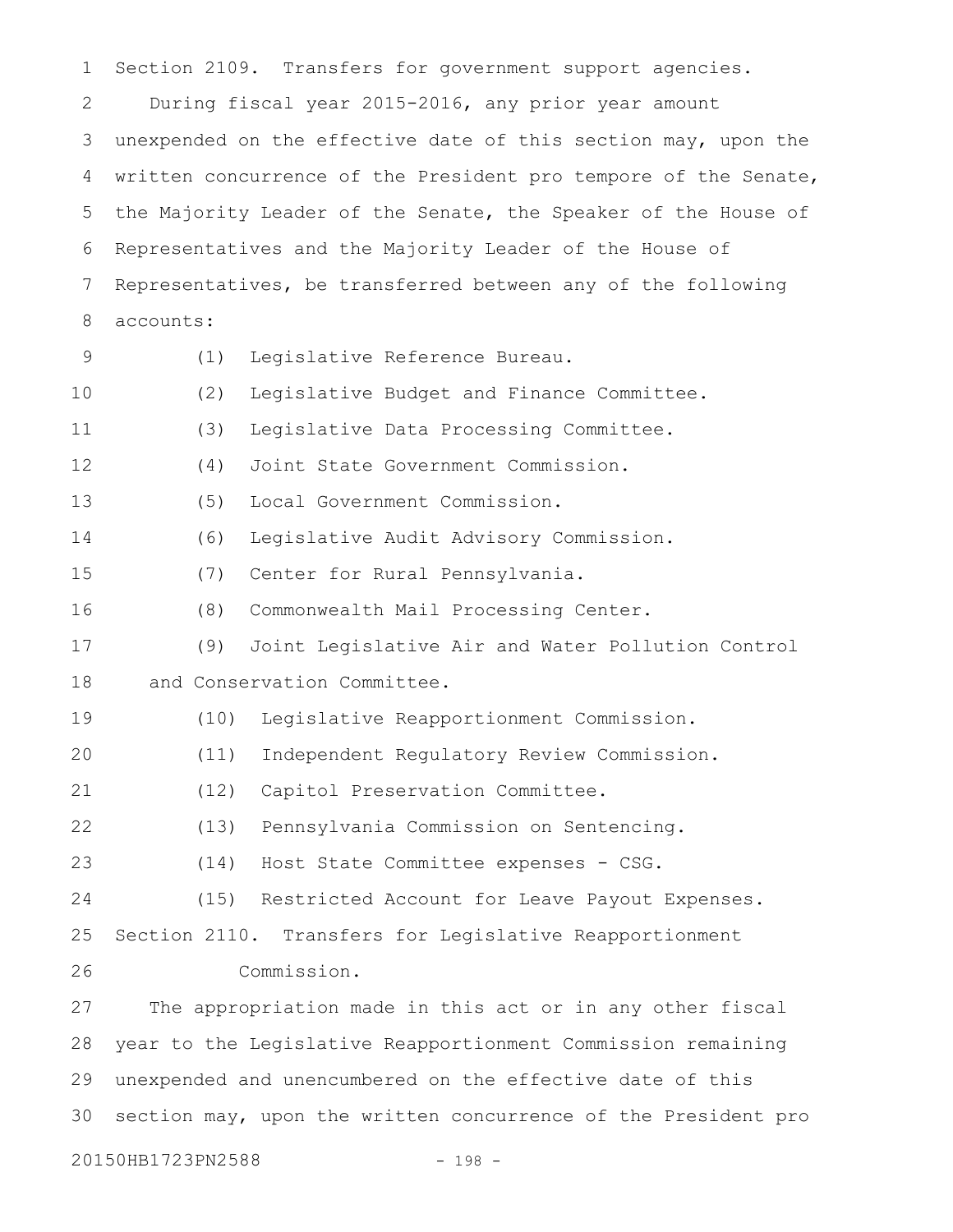tempore of the Senate, the Majority Leader of the Senate, the Speaker of the House of Representatives and the Majority Leader of the House of Representatives, be transferred to any other account of the Senate and the House of Representatives, as they deem necessary. 1 2 3 4 5

Section 2111. Administration of Human Services Block Grant. The Department of Human Services shall allocate and disburse appropriations in this act for the Human Services Block Grant Pilot Program established under Article XIV-B of the act of June 13, 1967 (P.L.31, No.21), known as the Public Welfare Code, to counties participating in that program. Each such county may adjust the expenditure of its Human Services Block Grant Pilot Program allocation between those appropriations in accordance with, and as authorized by, the applicable provision of Article XIV-B of the Public Welfare Code. 6 7 8 9 10 11 12 13 14 15

Section 2112. Transfers to General Fund. 16

The following amounts shall be transferred to the General Fund: 17 18

(1) The sum of \$80,000,000 shall be transferred from the State Stores Fund to the General Fund. The transfer shall be effectuated in four equal installments each to be transferred 15 days prior to the end of each quarter of the fiscal year by the State Treasurer. 19 20 21 22 23

(2) The sum of \$837 shall be transferred from the Higher Education Assistance Fund, Agricultural Loan Forgiveness Restricted Revenue Account, to the General Fund. 24 25 26

(3) The sum of \$6,420 shall be transferred from the Higher Education Assistance Fund, Early Child Loan Forgiveness Restricted Revenue Account, to the General Fund. (4) The sum of \$121,617 shall be transferred from the 27 28 29 30

20150HB1723PN2588 - 199 -